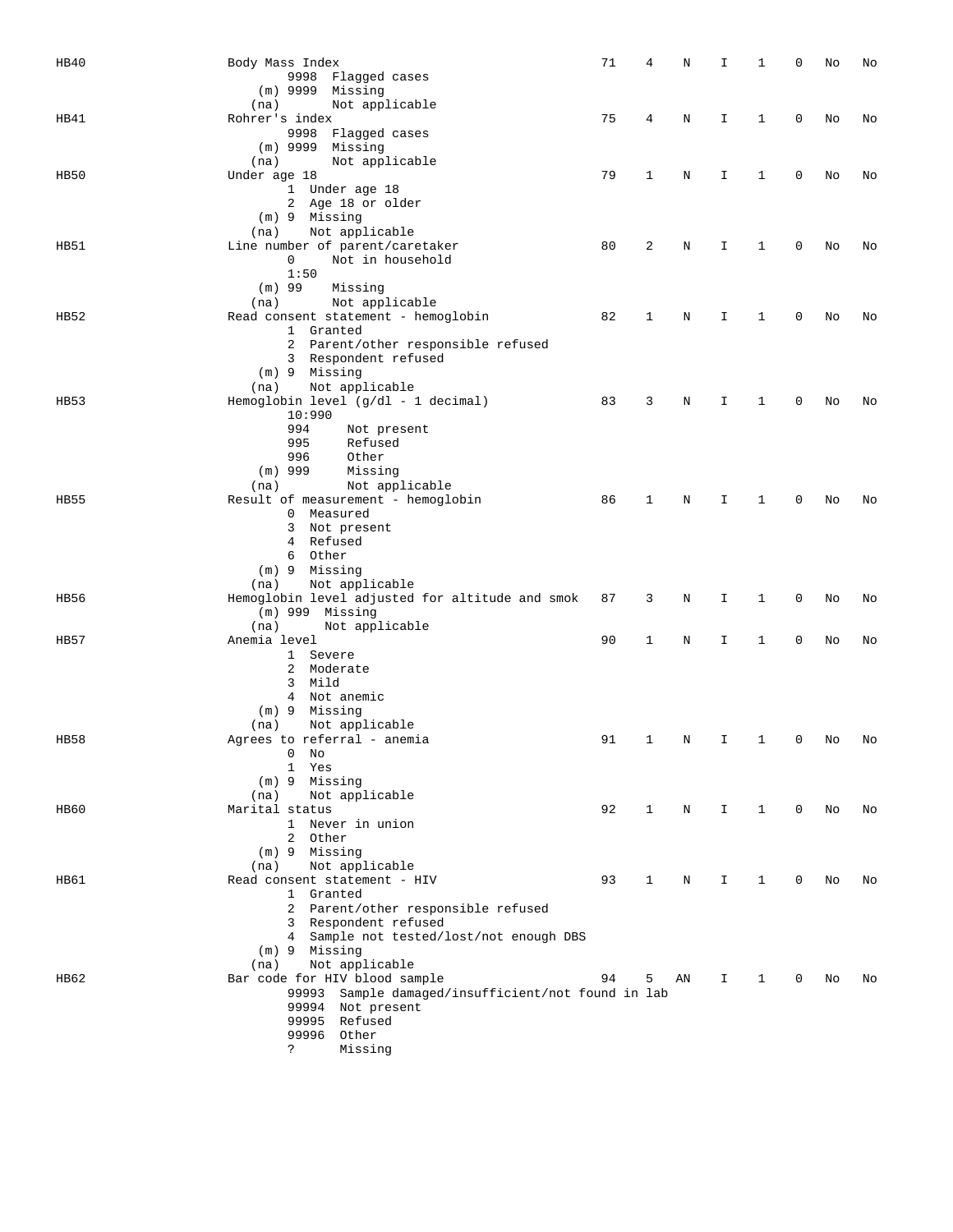| HB63 |              | Result of measurement - HIV                    | 99  | 1            | N | I            | 1            | $\Omega$ | No | No |
|------|--------------|------------------------------------------------|-----|--------------|---|--------------|--------------|----------|----|----|
|      | $\mathbf{1}$ | Blood taken                                    |     |              |   |              |              |          |    |    |
|      | 2            | Not present                                    |     |              |   |              |              |          |    |    |
|      | $\mathbf{3}$ | Refused                                        |     |              |   |              |              |          |    |    |
|      |              | 4 Sample not tested/lost/damaged/insufficient  |     |              |   |              |              |          |    |    |
|      | 5            | Not enough DBS to complete protocol            |     |              |   |              |              |          |    |    |
|      | 6            | Other                                          |     |              |   |              |              |          |    |    |
|      |              | $(m)$ 9 Missing                                |     |              |   |              |              |          |    |    |
|      | (na)         | Not applicable                                 |     |              |   |              |              |          |    |    |
| HB64 |              | Consent for additional tests                   | 100 | 1            | N | I            | 1            | 0        | No | No |
|      |              | 1 Granted                                      |     |              |   |              |              |          |    |    |
|      | 2            | Parent/other responsible refused               |     |              |   |              |              |          |    |    |
|      |              | 3 Respondent refused                           |     |              |   |              |              |          |    |    |
|      |              | (m) 9 Missing                                  |     |              |   |              |              |          |    |    |
|      | (na)         | Not applicable                                 |     |              |   |              |              |          |    |    |
| HB65 |              | Result of man's individual interview           | 101 | 1            | N | I            | 1            | 0        | No | No |
|      |              | 1 Completed                                    |     |              |   |              |              |          |    |    |
|      |              | 2 Not at home                                  |     |              |   |              |              |          |    |    |
|      |              | 3 Postponed                                    |     |              |   |              |              |          |    |    |
|      |              | 4 Refused                                      |     |              |   |              |              |          |    |    |
|      |              | 5 Partly completed                             |     |              |   |              |              |          |    |    |
|      | 6            | Incapacitated                                  |     |              |   |              |              |          |    |    |
|      |              | 7 Other                                        |     |              |   |              |              |          |    |    |
|      | (na)         | Not applicable                                 |     |              |   |              |              |          |    |    |
| HB66 |              | Man's highest educational level                | 102 | $\mathbf{1}$ | N | I.           | 1            | 0        | No | No |
|      |              | 0 No education                                 |     |              |   |              |              |          |    |    |
|      | $\mathbf{1}$ | Primary                                        |     |              |   |              |              |          |    |    |
|      | 2            | Secondary                                      |     |              |   |              |              |          |    |    |
|      |              | 3 Higher                                       |     |              |   |              |              |          |    |    |
|      |              | (m) 9 Missing                                  |     |              |   |              |              |          |    |    |
| HB67 |              | Man's highest year of education                | 103 | 2            | N | I            | 1            | 0        | No | No |
|      |              | $(m)$ 99 Missing                               |     |              |   |              |              |          |    |    |
|      | (na)         | Not applicable                                 |     |              |   |              |              |          |    |    |
| HB68 |              | Man's highest educational level (questionnaire | 105 | 1            | Ν | T.           | 1            | 0        | No | No |
|      |              | 0 Labels to be populated according to country  |     |              |   |              |              |          |    |    |
|      |              | (m) 9 Missing                                  |     |              |   |              |              |          |    |    |
|      | (na)         | Not applicable                                 |     |              |   |              |              |          |    |    |
| HB69 |              | HIV weight (6 decimals)                        | 106 | 8            | Ν | I            | 1            | 0        | No | No |
| HB70 |              | Interviewer that took blood for HIV testing    | 114 | 3            | N | $\mathbf{I}$ | $\mathbf{1}$ | $\Omega$ | No | No |
|      |              | 1:400                                          |     |              |   |              |              |          |    |    |
|      | $(m)$ 999    | Missing                                        |     |              |   |              |              |          |    |    |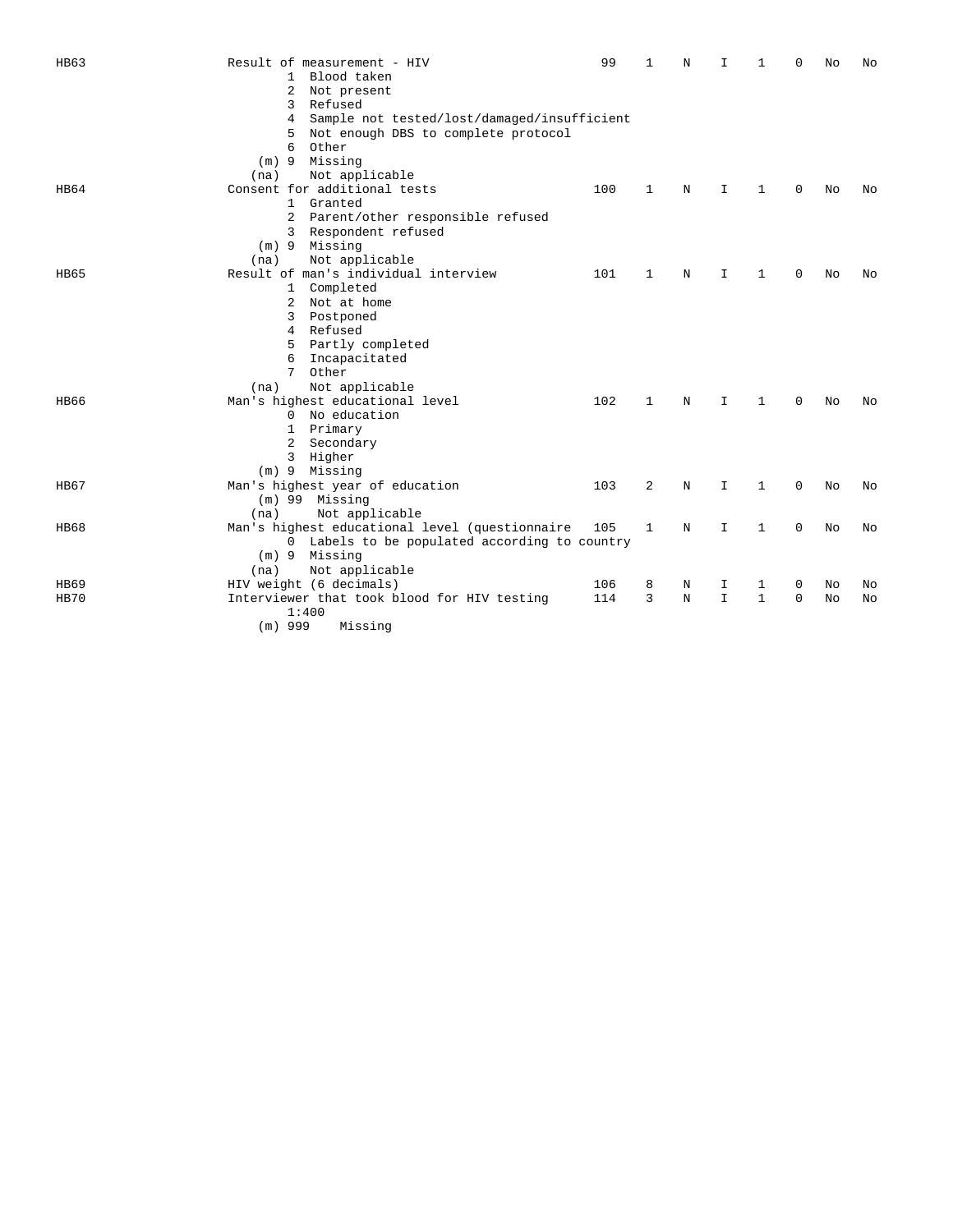Level: HOUSEHOLD **Record: Malaria:** by Mosquito Bed Net

| (id) Case Identification<br>HHID<br>1<br>12<br>1<br>0<br>ΑN<br>I<br>No<br>No<br>(id) Case Identification<br>$\mathbf{1}$<br>15<br>CASEID<br>AN<br>I.<br>1<br>0<br>No<br>No<br>(record type)<br>16<br>$\overline{\mathbf{3}}$<br>AN<br>I.<br>$\mathbf{1}$<br>0<br>No<br>No<br>Mosquito Bed Net Designation Number<br>19<br>2<br>0<br>HMLIDX<br>N<br>I.<br>$\mathbf{1}$<br>No<br>No<br>Net observed by interviewer<br>21<br>$\mathbf{1}$<br>I.<br>$\mathbf{1}$<br>0<br>HML3<br>N<br>No<br>No<br>0 Not seen<br>1 Yes, seen<br>(m) 9 Missing<br>Not applicable<br>(na)<br>22<br>Months ago net obtained<br>2<br>HML4<br>1<br>0<br>Ν<br>I<br>No<br>No<br>0:36<br>96<br>More than 3 years ago<br>98<br>Don't know<br>$(m)$ 99<br>Missing<br>Not applicable<br>(na)<br>Net treated with insecticide when bought<br>HML5<br>24<br>1<br>1<br>0<br>Ν<br>Ι.<br>No<br>No<br>$0$ No<br>1 Yes<br>8 Don't know<br>(m) 9 Missing<br>Not applicable<br>(na)<br>Net treatment status<br>25<br>1<br>HML <sub>6</sub><br>N<br>I.<br>1<br>0<br>No<br>No<br>0 Not pretreated<br>1 Pretreated, permanent treatment<br>2 Pretreated, requiring future treatment<br>3 Not pretreated, came with kit and treated at home<br>4 Pretreated, treatment type not known<br>6 Other<br>8 Don't know<br>(m) 9 Missing<br>Not applicable<br>(na)<br>Brand of net<br>HML7<br>26<br>2<br>$\mathbf{1}$<br>0<br>Ν<br>Ι.<br>No<br>No<br>10 Long-lasting insectiside treated nets (LLIN)<br>11 Brand A<br>12 Brand B<br>20 Pretreated net<br>21 Brand C<br>22 Brand D<br>96 Other brand<br>98 DK brand<br>$(m)$ 99 Missing<br>Not applicable<br>(na)<br>Net treated since receiving<br>28<br>HML8<br>1<br>0<br>Ν<br>I<br>1<br>No<br>No<br>$0$ No<br>$\mathbf{1}$<br>Yes<br>$\mathbf{2}$<br>Permanent net<br>Not sure<br>8<br>$(m)$ 9 Missing<br>Not applicable<br>(na)<br>Time since last re-treatment (months)<br>HML9<br>29<br>2<br>$\mathbf N$<br>$\mathbf{I}$<br>$\mathbf{1}$<br>$\overline{0}$<br>No<br>No<br>0:36<br>95<br>25+ months ago<br>96<br>More than 3 years ago<br>98<br>Don't know<br>$(m)$ 99<br>Missing<br>Not applicable<br>(na)<br>Insecticide-Treated Net (ITN)<br>31<br>HML10<br>1<br>N<br>Ι.<br>$\mathbf{1}$<br>0<br>No<br>No<br>0 No, don't know<br>1 Yes<br>(m) 9 Missing<br>Not applicable<br>(na)<br>Number of persons who slept under this net<br>32<br>HML11<br>1<br>N<br>I.<br>1<br>0<br>No<br>No<br>0:4<br>5<br>$5+$<br>(m) 9 Missing<br>Not applicable<br>(na)<br>Someone slept under this net last night<br>HML21<br>33<br>$\mathbf{1}$<br>N<br>Ι.<br>$\mathbf{1}$<br>0<br>No<br>No<br>$0$ No<br>1 Yes<br>8 Don't know<br>(m) 9 Missing | Item Name | Item Label             | Start Len Type Type Occ Dec Char Fill |  | Data Item |  | Dec Zero |
|----------------------------------------------------------------------------------------------------------------------------------------------------------------------------------------------------------------------------------------------------------------------------------------------------------------------------------------------------------------------------------------------------------------------------------------------------------------------------------------------------------------------------------------------------------------------------------------------------------------------------------------------------------------------------------------------------------------------------------------------------------------------------------------------------------------------------------------------------------------------------------------------------------------------------------------------------------------------------------------------------------------------------------------------------------------------------------------------------------------------------------------------------------------------------------------------------------------------------------------------------------------------------------------------------------------------------------------------------------------------------------------------------------------------------------------------------------------------------------------------------------------------------------------------------------------------------------------------------------------------------------------------------------------------------------------------------------------------------------------------------------------------------------------------------------------------------------------------------------------------------------------------------------------------------------------------------------------------------------------------------------------------------------------------------------------------------------------------------------------------------------------------------------------------------------------------------------------------------------------------------------------------------------------------------------------------------------------------------------------------------------------------------------------------------------------------------------------------------------------------------------------------------------------------------------------------------------------------------------------------------------|-----------|------------------------|---------------------------------------|--|-----------|--|----------|
|                                                                                                                                                                                                                                                                                                                                                                                                                                                                                                                                                                                                                                                                                                                                                                                                                                                                                                                                                                                                                                                                                                                                                                                                                                                                                                                                                                                                                                                                                                                                                                                                                                                                                                                                                                                                                                                                                                                                                                                                                                                                                                                                                                                                                                                                                                                                                                                                                                                                                                                                                                                                                                  |           | _______________        |                                       |  |           |  |          |
|                                                                                                                                                                                                                                                                                                                                                                                                                                                                                                                                                                                                                                                                                                                                                                                                                                                                                                                                                                                                                                                                                                                                                                                                                                                                                                                                                                                                                                                                                                                                                                                                                                                                                                                                                                                                                                                                                                                                                                                                                                                                                                                                                                                                                                                                                                                                                                                                                                                                                                                                                                                                                                  |           |                        |                                       |  |           |  |          |
|                                                                                                                                                                                                                                                                                                                                                                                                                                                                                                                                                                                                                                                                                                                                                                                                                                                                                                                                                                                                                                                                                                                                                                                                                                                                                                                                                                                                                                                                                                                                                                                                                                                                                                                                                                                                                                                                                                                                                                                                                                                                                                                                                                                                                                                                                                                                                                                                                                                                                                                                                                                                                                  |           |                        |                                       |  |           |  |          |
|                                                                                                                                                                                                                                                                                                                                                                                                                                                                                                                                                                                                                                                                                                                                                                                                                                                                                                                                                                                                                                                                                                                                                                                                                                                                                                                                                                                                                                                                                                                                                                                                                                                                                                                                                                                                                                                                                                                                                                                                                                                                                                                                                                                                                                                                                                                                                                                                                                                                                                                                                                                                                                  |           |                        |                                       |  |           |  |          |
|                                                                                                                                                                                                                                                                                                                                                                                                                                                                                                                                                                                                                                                                                                                                                                                                                                                                                                                                                                                                                                                                                                                                                                                                                                                                                                                                                                                                                                                                                                                                                                                                                                                                                                                                                                                                                                                                                                                                                                                                                                                                                                                                                                                                                                                                                                                                                                                                                                                                                                                                                                                                                                  |           |                        |                                       |  |           |  |          |
|                                                                                                                                                                                                                                                                                                                                                                                                                                                                                                                                                                                                                                                                                                                                                                                                                                                                                                                                                                                                                                                                                                                                                                                                                                                                                                                                                                                                                                                                                                                                                                                                                                                                                                                                                                                                                                                                                                                                                                                                                                                                                                                                                                                                                                                                                                                                                                                                                                                                                                                                                                                                                                  |           |                        |                                       |  |           |  |          |
|                                                                                                                                                                                                                                                                                                                                                                                                                                                                                                                                                                                                                                                                                                                                                                                                                                                                                                                                                                                                                                                                                                                                                                                                                                                                                                                                                                                                                                                                                                                                                                                                                                                                                                                                                                                                                                                                                                                                                                                                                                                                                                                                                                                                                                                                                                                                                                                                                                                                                                                                                                                                                                  |           |                        |                                       |  |           |  |          |
|                                                                                                                                                                                                                                                                                                                                                                                                                                                                                                                                                                                                                                                                                                                                                                                                                                                                                                                                                                                                                                                                                                                                                                                                                                                                                                                                                                                                                                                                                                                                                                                                                                                                                                                                                                                                                                                                                                                                                                                                                                                                                                                                                                                                                                                                                                                                                                                                                                                                                                                                                                                                                                  |           |                        |                                       |  |           |  |          |
|                                                                                                                                                                                                                                                                                                                                                                                                                                                                                                                                                                                                                                                                                                                                                                                                                                                                                                                                                                                                                                                                                                                                                                                                                                                                                                                                                                                                                                                                                                                                                                                                                                                                                                                                                                                                                                                                                                                                                                                                                                                                                                                                                                                                                                                                                                                                                                                                                                                                                                                                                                                                                                  |           |                        |                                       |  |           |  |          |
|                                                                                                                                                                                                                                                                                                                                                                                                                                                                                                                                                                                                                                                                                                                                                                                                                                                                                                                                                                                                                                                                                                                                                                                                                                                                                                                                                                                                                                                                                                                                                                                                                                                                                                                                                                                                                                                                                                                                                                                                                                                                                                                                                                                                                                                                                                                                                                                                                                                                                                                                                                                                                                  |           |                        |                                       |  |           |  |          |
|                                                                                                                                                                                                                                                                                                                                                                                                                                                                                                                                                                                                                                                                                                                                                                                                                                                                                                                                                                                                                                                                                                                                                                                                                                                                                                                                                                                                                                                                                                                                                                                                                                                                                                                                                                                                                                                                                                                                                                                                                                                                                                                                                                                                                                                                                                                                                                                                                                                                                                                                                                                                                                  |           |                        |                                       |  |           |  |          |
|                                                                                                                                                                                                                                                                                                                                                                                                                                                                                                                                                                                                                                                                                                                                                                                                                                                                                                                                                                                                                                                                                                                                                                                                                                                                                                                                                                                                                                                                                                                                                                                                                                                                                                                                                                                                                                                                                                                                                                                                                                                                                                                                                                                                                                                                                                                                                                                                                                                                                                                                                                                                                                  |           |                        |                                       |  |           |  |          |
|                                                                                                                                                                                                                                                                                                                                                                                                                                                                                                                                                                                                                                                                                                                                                                                                                                                                                                                                                                                                                                                                                                                                                                                                                                                                                                                                                                                                                                                                                                                                                                                                                                                                                                                                                                                                                                                                                                                                                                                                                                                                                                                                                                                                                                                                                                                                                                                                                                                                                                                                                                                                                                  |           |                        |                                       |  |           |  |          |
|                                                                                                                                                                                                                                                                                                                                                                                                                                                                                                                                                                                                                                                                                                                                                                                                                                                                                                                                                                                                                                                                                                                                                                                                                                                                                                                                                                                                                                                                                                                                                                                                                                                                                                                                                                                                                                                                                                                                                                                                                                                                                                                                                                                                                                                                                                                                                                                                                                                                                                                                                                                                                                  |           |                        |                                       |  |           |  |          |
|                                                                                                                                                                                                                                                                                                                                                                                                                                                                                                                                                                                                                                                                                                                                                                                                                                                                                                                                                                                                                                                                                                                                                                                                                                                                                                                                                                                                                                                                                                                                                                                                                                                                                                                                                                                                                                                                                                                                                                                                                                                                                                                                                                                                                                                                                                                                                                                                                                                                                                                                                                                                                                  |           |                        |                                       |  |           |  |          |
|                                                                                                                                                                                                                                                                                                                                                                                                                                                                                                                                                                                                                                                                                                                                                                                                                                                                                                                                                                                                                                                                                                                                                                                                                                                                                                                                                                                                                                                                                                                                                                                                                                                                                                                                                                                                                                                                                                                                                                                                                                                                                                                                                                                                                                                                                                                                                                                                                                                                                                                                                                                                                                  |           |                        |                                       |  |           |  |          |
|                                                                                                                                                                                                                                                                                                                                                                                                                                                                                                                                                                                                                                                                                                                                                                                                                                                                                                                                                                                                                                                                                                                                                                                                                                                                                                                                                                                                                                                                                                                                                                                                                                                                                                                                                                                                                                                                                                                                                                                                                                                                                                                                                                                                                                                                                                                                                                                                                                                                                                                                                                                                                                  |           |                        |                                       |  |           |  |          |
|                                                                                                                                                                                                                                                                                                                                                                                                                                                                                                                                                                                                                                                                                                                                                                                                                                                                                                                                                                                                                                                                                                                                                                                                                                                                                                                                                                                                                                                                                                                                                                                                                                                                                                                                                                                                                                                                                                                                                                                                                                                                                                                                                                                                                                                                                                                                                                                                                                                                                                                                                                                                                                  |           |                        |                                       |  |           |  |          |
|                                                                                                                                                                                                                                                                                                                                                                                                                                                                                                                                                                                                                                                                                                                                                                                                                                                                                                                                                                                                                                                                                                                                                                                                                                                                                                                                                                                                                                                                                                                                                                                                                                                                                                                                                                                                                                                                                                                                                                                                                                                                                                                                                                                                                                                                                                                                                                                                                                                                                                                                                                                                                                  |           |                        |                                       |  |           |  |          |
|                                                                                                                                                                                                                                                                                                                                                                                                                                                                                                                                                                                                                                                                                                                                                                                                                                                                                                                                                                                                                                                                                                                                                                                                                                                                                                                                                                                                                                                                                                                                                                                                                                                                                                                                                                                                                                                                                                                                                                                                                                                                                                                                                                                                                                                                                                                                                                                                                                                                                                                                                                                                                                  |           |                        |                                       |  |           |  |          |
|                                                                                                                                                                                                                                                                                                                                                                                                                                                                                                                                                                                                                                                                                                                                                                                                                                                                                                                                                                                                                                                                                                                                                                                                                                                                                                                                                                                                                                                                                                                                                                                                                                                                                                                                                                                                                                                                                                                                                                                                                                                                                                                                                                                                                                                                                                                                                                                                                                                                                                                                                                                                                                  |           |                        |                                       |  |           |  |          |
|                                                                                                                                                                                                                                                                                                                                                                                                                                                                                                                                                                                                                                                                                                                                                                                                                                                                                                                                                                                                                                                                                                                                                                                                                                                                                                                                                                                                                                                                                                                                                                                                                                                                                                                                                                                                                                                                                                                                                                                                                                                                                                                                                                                                                                                                                                                                                                                                                                                                                                                                                                                                                                  |           |                        |                                       |  |           |  |          |
|                                                                                                                                                                                                                                                                                                                                                                                                                                                                                                                                                                                                                                                                                                                                                                                                                                                                                                                                                                                                                                                                                                                                                                                                                                                                                                                                                                                                                                                                                                                                                                                                                                                                                                                                                                                                                                                                                                                                                                                                                                                                                                                                                                                                                                                                                                                                                                                                                                                                                                                                                                                                                                  |           |                        |                                       |  |           |  |          |
|                                                                                                                                                                                                                                                                                                                                                                                                                                                                                                                                                                                                                                                                                                                                                                                                                                                                                                                                                                                                                                                                                                                                                                                                                                                                                                                                                                                                                                                                                                                                                                                                                                                                                                                                                                                                                                                                                                                                                                                                                                                                                                                                                                                                                                                                                                                                                                                                                                                                                                                                                                                                                                  |           |                        |                                       |  |           |  |          |
|                                                                                                                                                                                                                                                                                                                                                                                                                                                                                                                                                                                                                                                                                                                                                                                                                                                                                                                                                                                                                                                                                                                                                                                                                                                                                                                                                                                                                                                                                                                                                                                                                                                                                                                                                                                                                                                                                                                                                                                                                                                                                                                                                                                                                                                                                                                                                                                                                                                                                                                                                                                                                                  |           |                        |                                       |  |           |  |          |
|                                                                                                                                                                                                                                                                                                                                                                                                                                                                                                                                                                                                                                                                                                                                                                                                                                                                                                                                                                                                                                                                                                                                                                                                                                                                                                                                                                                                                                                                                                                                                                                                                                                                                                                                                                                                                                                                                                                                                                                                                                                                                                                                                                                                                                                                                                                                                                                                                                                                                                                                                                                                                                  |           |                        |                                       |  |           |  |          |
|                                                                                                                                                                                                                                                                                                                                                                                                                                                                                                                                                                                                                                                                                                                                                                                                                                                                                                                                                                                                                                                                                                                                                                                                                                                                                                                                                                                                                                                                                                                                                                                                                                                                                                                                                                                                                                                                                                                                                                                                                                                                                                                                                                                                                                                                                                                                                                                                                                                                                                                                                                                                                                  |           |                        |                                       |  |           |  |          |
|                                                                                                                                                                                                                                                                                                                                                                                                                                                                                                                                                                                                                                                                                                                                                                                                                                                                                                                                                                                                                                                                                                                                                                                                                                                                                                                                                                                                                                                                                                                                                                                                                                                                                                                                                                                                                                                                                                                                                                                                                                                                                                                                                                                                                                                                                                                                                                                                                                                                                                                                                                                                                                  |           |                        |                                       |  |           |  |          |
|                                                                                                                                                                                                                                                                                                                                                                                                                                                                                                                                                                                                                                                                                                                                                                                                                                                                                                                                                                                                                                                                                                                                                                                                                                                                                                                                                                                                                                                                                                                                                                                                                                                                                                                                                                                                                                                                                                                                                                                                                                                                                                                                                                                                                                                                                                                                                                                                                                                                                                                                                                                                                                  |           |                        |                                       |  |           |  |          |
|                                                                                                                                                                                                                                                                                                                                                                                                                                                                                                                                                                                                                                                                                                                                                                                                                                                                                                                                                                                                                                                                                                                                                                                                                                                                                                                                                                                                                                                                                                                                                                                                                                                                                                                                                                                                                                                                                                                                                                                                                                                                                                                                                                                                                                                                                                                                                                                                                                                                                                                                                                                                                                  |           |                        |                                       |  |           |  |          |
|                                                                                                                                                                                                                                                                                                                                                                                                                                                                                                                                                                                                                                                                                                                                                                                                                                                                                                                                                                                                                                                                                                                                                                                                                                                                                                                                                                                                                                                                                                                                                                                                                                                                                                                                                                                                                                                                                                                                                                                                                                                                                                                                                                                                                                                                                                                                                                                                                                                                                                                                                                                                                                  |           |                        |                                       |  |           |  |          |
|                                                                                                                                                                                                                                                                                                                                                                                                                                                                                                                                                                                                                                                                                                                                                                                                                                                                                                                                                                                                                                                                                                                                                                                                                                                                                                                                                                                                                                                                                                                                                                                                                                                                                                                                                                                                                                                                                                                                                                                                                                                                                                                                                                                                                                                                                                                                                                                                                                                                                                                                                                                                                                  |           |                        |                                       |  |           |  |          |
|                                                                                                                                                                                                                                                                                                                                                                                                                                                                                                                                                                                                                                                                                                                                                                                                                                                                                                                                                                                                                                                                                                                                                                                                                                                                                                                                                                                                                                                                                                                                                                                                                                                                                                                                                                                                                                                                                                                                                                                                                                                                                                                                                                                                                                                                                                                                                                                                                                                                                                                                                                                                                                  |           |                        |                                       |  |           |  |          |
|                                                                                                                                                                                                                                                                                                                                                                                                                                                                                                                                                                                                                                                                                                                                                                                                                                                                                                                                                                                                                                                                                                                                                                                                                                                                                                                                                                                                                                                                                                                                                                                                                                                                                                                                                                                                                                                                                                                                                                                                                                                                                                                                                                                                                                                                                                                                                                                                                                                                                                                                                                                                                                  |           |                        |                                       |  |           |  |          |
|                                                                                                                                                                                                                                                                                                                                                                                                                                                                                                                                                                                                                                                                                                                                                                                                                                                                                                                                                                                                                                                                                                                                                                                                                                                                                                                                                                                                                                                                                                                                                                                                                                                                                                                                                                                                                                                                                                                                                                                                                                                                                                                                                                                                                                                                                                                                                                                                                                                                                                                                                                                                                                  |           |                        |                                       |  |           |  |          |
|                                                                                                                                                                                                                                                                                                                                                                                                                                                                                                                                                                                                                                                                                                                                                                                                                                                                                                                                                                                                                                                                                                                                                                                                                                                                                                                                                                                                                                                                                                                                                                                                                                                                                                                                                                                                                                                                                                                                                                                                                                                                                                                                                                                                                                                                                                                                                                                                                                                                                                                                                                                                                                  |           |                        |                                       |  |           |  |          |
|                                                                                                                                                                                                                                                                                                                                                                                                                                                                                                                                                                                                                                                                                                                                                                                                                                                                                                                                                                                                                                                                                                                                                                                                                                                                                                                                                                                                                                                                                                                                                                                                                                                                                                                                                                                                                                                                                                                                                                                                                                                                                                                                                                                                                                                                                                                                                                                                                                                                                                                                                                                                                                  |           |                        |                                       |  |           |  |          |
|                                                                                                                                                                                                                                                                                                                                                                                                                                                                                                                                                                                                                                                                                                                                                                                                                                                                                                                                                                                                                                                                                                                                                                                                                                                                                                                                                                                                                                                                                                                                                                                                                                                                                                                                                                                                                                                                                                                                                                                                                                                                                                                                                                                                                                                                                                                                                                                                                                                                                                                                                                                                                                  |           |                        |                                       |  |           |  |          |
|                                                                                                                                                                                                                                                                                                                                                                                                                                                                                                                                                                                                                                                                                                                                                                                                                                                                                                                                                                                                                                                                                                                                                                                                                                                                                                                                                                                                                                                                                                                                                                                                                                                                                                                                                                                                                                                                                                                                                                                                                                                                                                                                                                                                                                                                                                                                                                                                                                                                                                                                                                                                                                  |           |                        |                                       |  |           |  |          |
|                                                                                                                                                                                                                                                                                                                                                                                                                                                                                                                                                                                                                                                                                                                                                                                                                                                                                                                                                                                                                                                                                                                                                                                                                                                                                                                                                                                                                                                                                                                                                                                                                                                                                                                                                                                                                                                                                                                                                                                                                                                                                                                                                                                                                                                                                                                                                                                                                                                                                                                                                                                                                                  |           |                        |                                       |  |           |  |          |
|                                                                                                                                                                                                                                                                                                                                                                                                                                                                                                                                                                                                                                                                                                                                                                                                                                                                                                                                                                                                                                                                                                                                                                                                                                                                                                                                                                                                                                                                                                                                                                                                                                                                                                                                                                                                                                                                                                                                                                                                                                                                                                                                                                                                                                                                                                                                                                                                                                                                                                                                                                                                                                  |           |                        |                                       |  |           |  |          |
|                                                                                                                                                                                                                                                                                                                                                                                                                                                                                                                                                                                                                                                                                                                                                                                                                                                                                                                                                                                                                                                                                                                                                                                                                                                                                                                                                                                                                                                                                                                                                                                                                                                                                                                                                                                                                                                                                                                                                                                                                                                                                                                                                                                                                                                                                                                                                                                                                                                                                                                                                                                                                                  |           |                        |                                       |  |           |  |          |
|                                                                                                                                                                                                                                                                                                                                                                                                                                                                                                                                                                                                                                                                                                                                                                                                                                                                                                                                                                                                                                                                                                                                                                                                                                                                                                                                                                                                                                                                                                                                                                                                                                                                                                                                                                                                                                                                                                                                                                                                                                                                                                                                                                                                                                                                                                                                                                                                                                                                                                                                                                                                                                  |           |                        |                                       |  |           |  |          |
|                                                                                                                                                                                                                                                                                                                                                                                                                                                                                                                                                                                                                                                                                                                                                                                                                                                                                                                                                                                                                                                                                                                                                                                                                                                                                                                                                                                                                                                                                                                                                                                                                                                                                                                                                                                                                                                                                                                                                                                                                                                                                                                                                                                                                                                                                                                                                                                                                                                                                                                                                                                                                                  |           |                        |                                       |  |           |  |          |
|                                                                                                                                                                                                                                                                                                                                                                                                                                                                                                                                                                                                                                                                                                                                                                                                                                                                                                                                                                                                                                                                                                                                                                                                                                                                                                                                                                                                                                                                                                                                                                                                                                                                                                                                                                                                                                                                                                                                                                                                                                                                                                                                                                                                                                                                                                                                                                                                                                                                                                                                                                                                                                  |           |                        |                                       |  |           |  |          |
|                                                                                                                                                                                                                                                                                                                                                                                                                                                                                                                                                                                                                                                                                                                                                                                                                                                                                                                                                                                                                                                                                                                                                                                                                                                                                                                                                                                                                                                                                                                                                                                                                                                                                                                                                                                                                                                                                                                                                                                                                                                                                                                                                                                                                                                                                                                                                                                                                                                                                                                                                                                                                                  |           |                        |                                       |  |           |  |          |
|                                                                                                                                                                                                                                                                                                                                                                                                                                                                                                                                                                                                                                                                                                                                                                                                                                                                                                                                                                                                                                                                                                                                                                                                                                                                                                                                                                                                                                                                                                                                                                                                                                                                                                                                                                                                                                                                                                                                                                                                                                                                                                                                                                                                                                                                                                                                                                                                                                                                                                                                                                                                                                  |           |                        |                                       |  |           |  |          |
|                                                                                                                                                                                                                                                                                                                                                                                                                                                                                                                                                                                                                                                                                                                                                                                                                                                                                                                                                                                                                                                                                                                                                                                                                                                                                                                                                                                                                                                                                                                                                                                                                                                                                                                                                                                                                                                                                                                                                                                                                                                                                                                                                                                                                                                                                                                                                                                                                                                                                                                                                                                                                                  |           |                        |                                       |  |           |  |          |
|                                                                                                                                                                                                                                                                                                                                                                                                                                                                                                                                                                                                                                                                                                                                                                                                                                                                                                                                                                                                                                                                                                                                                                                                                                                                                                                                                                                                                                                                                                                                                                                                                                                                                                                                                                                                                                                                                                                                                                                                                                                                                                                                                                                                                                                                                                                                                                                                                                                                                                                                                                                                                                  |           |                        |                                       |  |           |  |          |
|                                                                                                                                                                                                                                                                                                                                                                                                                                                                                                                                                                                                                                                                                                                                                                                                                                                                                                                                                                                                                                                                                                                                                                                                                                                                                                                                                                                                                                                                                                                                                                                                                                                                                                                                                                                                                                                                                                                                                                                                                                                                                                                                                                                                                                                                                                                                                                                                                                                                                                                                                                                                                                  |           |                        |                                       |  |           |  |          |
|                                                                                                                                                                                                                                                                                                                                                                                                                                                                                                                                                                                                                                                                                                                                                                                                                                                                                                                                                                                                                                                                                                                                                                                                                                                                                                                                                                                                                                                                                                                                                                                                                                                                                                                                                                                                                                                                                                                                                                                                                                                                                                                                                                                                                                                                                                                                                                                                                                                                                                                                                                                                                                  |           |                        |                                       |  |           |  |          |
|                                                                                                                                                                                                                                                                                                                                                                                                                                                                                                                                                                                                                                                                                                                                                                                                                                                                                                                                                                                                                                                                                                                                                                                                                                                                                                                                                                                                                                                                                                                                                                                                                                                                                                                                                                                                                                                                                                                                                                                                                                                                                                                                                                                                                                                                                                                                                                                                                                                                                                                                                                                                                                  |           |                        |                                       |  |           |  |          |
|                                                                                                                                                                                                                                                                                                                                                                                                                                                                                                                                                                                                                                                                                                                                                                                                                                                                                                                                                                                                                                                                                                                                                                                                                                                                                                                                                                                                                                                                                                                                                                                                                                                                                                                                                                                                                                                                                                                                                                                                                                                                                                                                                                                                                                                                                                                                                                                                                                                                                                                                                                                                                                  |           |                        |                                       |  |           |  |          |
|                                                                                                                                                                                                                                                                                                                                                                                                                                                                                                                                                                                                                                                                                                                                                                                                                                                                                                                                                                                                                                                                                                                                                                                                                                                                                                                                                                                                                                                                                                                                                                                                                                                                                                                                                                                                                                                                                                                                                                                                                                                                                                                                                                                                                                                                                                                                                                                                                                                                                                                                                                                                                                  |           |                        |                                       |  |           |  |          |
|                                                                                                                                                                                                                                                                                                                                                                                                                                                                                                                                                                                                                                                                                                                                                                                                                                                                                                                                                                                                                                                                                                                                                                                                                                                                                                                                                                                                                                                                                                                                                                                                                                                                                                                                                                                                                                                                                                                                                                                                                                                                                                                                                                                                                                                                                                                                                                                                                                                                                                                                                                                                                                  |           |                        |                                       |  |           |  |          |
|                                                                                                                                                                                                                                                                                                                                                                                                                                                                                                                                                                                                                                                                                                                                                                                                                                                                                                                                                                                                                                                                                                                                                                                                                                                                                                                                                                                                                                                                                                                                                                                                                                                                                                                                                                                                                                                                                                                                                                                                                                                                                                                                                                                                                                                                                                                                                                                                                                                                                                                                                                                                                                  |           |                        |                                       |  |           |  |          |
|                                                                                                                                                                                                                                                                                                                                                                                                                                                                                                                                                                                                                                                                                                                                                                                                                                                                                                                                                                                                                                                                                                                                                                                                                                                                                                                                                                                                                                                                                                                                                                                                                                                                                                                                                                                                                                                                                                                                                                                                                                                                                                                                                                                                                                                                                                                                                                                                                                                                                                                                                                                                                                  |           |                        |                                       |  |           |  |          |
|                                                                                                                                                                                                                                                                                                                                                                                                                                                                                                                                                                                                                                                                                                                                                                                                                                                                                                                                                                                                                                                                                                                                                                                                                                                                                                                                                                                                                                                                                                                                                                                                                                                                                                                                                                                                                                                                                                                                                                                                                                                                                                                                                                                                                                                                                                                                                                                                                                                                                                                                                                                                                                  |           |                        |                                       |  |           |  |          |
|                                                                                                                                                                                                                                                                                                                                                                                                                                                                                                                                                                                                                                                                                                                                                                                                                                                                                                                                                                                                                                                                                                                                                                                                                                                                                                                                                                                                                                                                                                                                                                                                                                                                                                                                                                                                                                                                                                                                                                                                                                                                                                                                                                                                                                                                                                                                                                                                                                                                                                                                                                                                                                  |           |                        |                                       |  |           |  |          |
|                                                                                                                                                                                                                                                                                                                                                                                                                                                                                                                                                                                                                                                                                                                                                                                                                                                                                                                                                                                                                                                                                                                                                                                                                                                                                                                                                                                                                                                                                                                                                                                                                                                                                                                                                                                                                                                                                                                                                                                                                                                                                                                                                                                                                                                                                                                                                                                                                                                                                                                                                                                                                                  |           |                        |                                       |  |           |  |          |
|                                                                                                                                                                                                                                                                                                                                                                                                                                                                                                                                                                                                                                                                                                                                                                                                                                                                                                                                                                                                                                                                                                                                                                                                                                                                                                                                                                                                                                                                                                                                                                                                                                                                                                                                                                                                                                                                                                                                                                                                                                                                                                                                                                                                                                                                                                                                                                                                                                                                                                                                                                                                                                  |           |                        |                                       |  |           |  |          |
|                                                                                                                                                                                                                                                                                                                                                                                                                                                                                                                                                                                                                                                                                                                                                                                                                                                                                                                                                                                                                                                                                                                                                                                                                                                                                                                                                                                                                                                                                                                                                                                                                                                                                                                                                                                                                                                                                                                                                                                                                                                                                                                                                                                                                                                                                                                                                                                                                                                                                                                                                                                                                                  |           | Not applicable<br>(na) |                                       |  |           |  |          |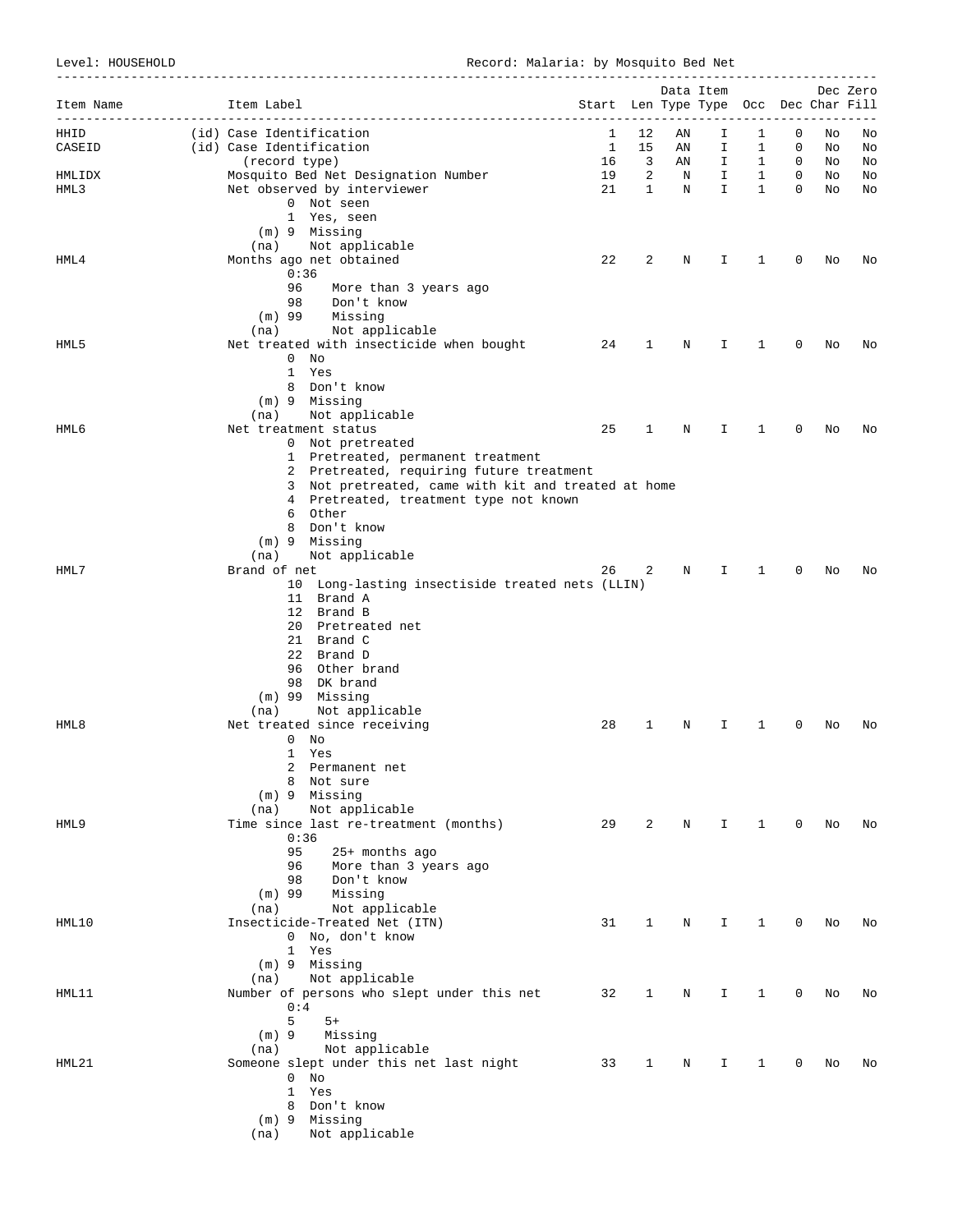| HMLA | $\Omega$         | Line number of person who slept in this net<br>No one<br>1:50 |  | 34 | 2 | N |             |                | $\Omega$    | No | No |
|------|------------------|---------------------------------------------------------------|--|----|---|---|-------------|----------------|-------------|----|----|
|      | (m) 99<br>(na)   | Missing<br>Not applicable                                     |  |    |   |   |             |                |             |    |    |
| HMLB |                  | Line number of person who slept in this net<br>1:50           |  | 36 | 2 | N | I.          | $\mathbf{1}$   | $\mathbf 0$ | No | No |
|      | $(m)$ 99<br>(na) | Missing<br>Not applicable                                     |  |    |   |   |             |                |             |    |    |
| HMLC |                  | Line number of person who slept in this net<br>1:50           |  | 38 | 2 | N | I.          | $\overline{1}$ | $\Omega$    | No | No |
|      | $(m)$ 99<br>(na) | Missing<br>Not applicable                                     |  |    |   |   |             |                |             |    |    |
| HMLD |                  | Line number of person who slept in this net<br>1:50           |  | 40 | 2 | N | $\mathbf I$ | $\overline{1}$ | $\Omega$    | No | No |
|      | (na)             | Not applicable                                                |  |    |   |   |             |                |             |    |    |
| HMLE |                  | Line number of person who slept in this net<br>1:50           |  | 42 | 2 | N | I.          | -1             | $\Omega$    | No | No |
|      | (na)             | Not applicable                                                |  |    |   |   |             |                |             |    |    |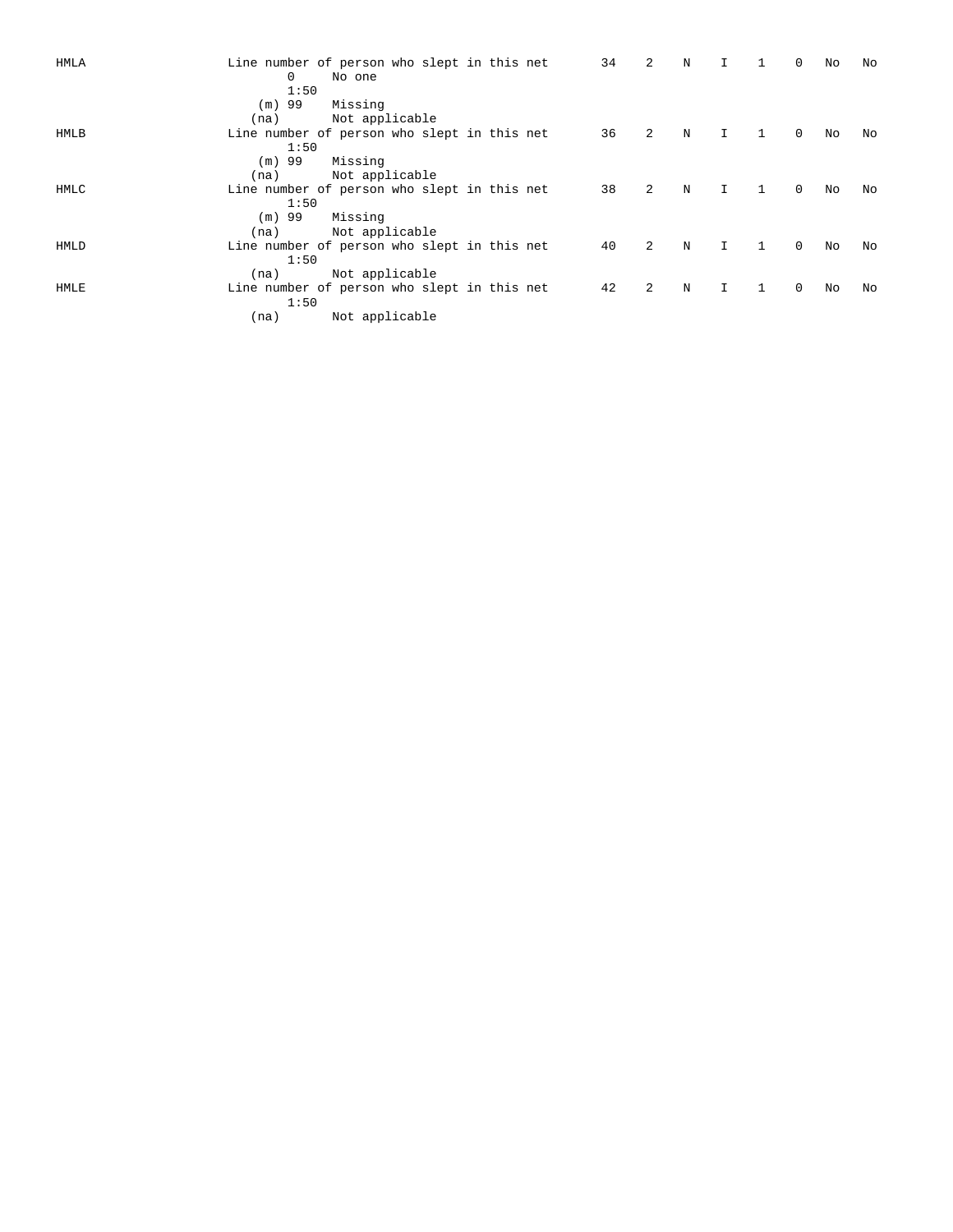Level: HOUSEHOLD **Record: Malaria: by Household Member** 

| Item Name | Item Label                                                                | Start Len Type Type Occ Dec Char Fill |              |    | Data Item |              |        |    | Dec Zero |
|-----------|---------------------------------------------------------------------------|---------------------------------------|--------------|----|-----------|--------------|--------|----|----------|
| HHID      | _______________________<br>(id) Case Identification                       | 1                                     | 12           | ΑN | I         | 1            | 0      | No | No       |
| CASEID    | (id) Case Identification                                                  | 1                                     | 15           | ΑN | I         | 1            | 0      | No | No       |
|           | (record type)                                                             | 16                                    | 3<br>2       | AN | I.        | $\mathbf{1}$ | 0<br>0 | No | No       |
| HMHIDX    | Index to Household Schedule<br>1:90                                       | 19                                    |              | Ν  | I.        | $\mathbf{1}$ |        | No | No       |
| HML12     | Type of Mosquito Bed Net(s) person slept under                            | 21                                    | 1            | Ν  | I         | 1            | 0      | No | No       |
|           | 0 Did not sleep under a net<br>1 Only treated (ITN) nets                  |                                       |              |    |           |              |        |    |          |
|           | 2 Both treated (ITN) and untreated nets                                   |                                       |              |    |           |              |        |    |          |
|           | 3 Only untreated nets                                                     |                                       |              |    |           |              |        |    |          |
|           | (m) 9 Missing<br>Not applicable<br>(na)                                   |                                       |              |    |           |              |        |    |          |
| HML13     | Net Designation Number (HMLIDX) for 1st net per                           | 22                                    | 1            | Ν  | Ι.        | 1            | 0      | No | No       |
|           | Did not sleep under net<br>$\mathbf{0}$<br>1:7                            |                                       |              |    |           |              |        |    |          |
|           | Not applicable<br>(na)                                                    |                                       |              |    |           |              |        |    |          |
| HML14     | Net Designation Number (HMLIDX) for 2nd net per                           | 23                                    | 1            | Ν  | I.        | 1            | 0      | No | No       |
|           | 1:6<br>Not applicable<br>(na)                                             |                                       |              |    |           |              |        |    |          |
| HML15     | Net Designation Number (HMLIDX) for 3rd net per                           | 24                                    | 1            | Ν  | I         | 1            | 0      | No | No       |
|           | 1:6<br>Not applicable<br>(na)                                             |                                       |              |    |           |              |        |    |          |
| HML16     | Corrected age from Individual file                                        | 25                                    | 2            | Ν  | Ι         | 1            | 0      | No | No       |
|           | 0:96                                                                      |                                       |              |    |           |              |        |    |          |
|           | 97<br>$97+$<br>98<br>Don't know                                           |                                       |              |    |           |              |        |    |          |
|           | $(m)$ 99<br>Missing                                                       |                                       |              |    |           |              |        |    |          |
| HML16A    | Age in months (for children)                                              | 27                                    | 2            | Ν  | I         | 1            | 0      | No | No       |
| HML17     | Flag for age from Individual file                                         | 29                                    | $\mathbf{1}$ | N  | I.        | $\mathbf{1}$ | 0      | No | No       |
|           | 0 No data from Individual file                                            |                                       |              |    |           |              |        |    |          |
|           | 1 Month and year - information complete<br>2 Month and age - year imputed |                                       |              |    |           |              |        |    |          |
|           | 3 Year and age - month imputed                                            |                                       |              |    |           |              |        |    |          |
|           | 4 Year and age - year ignored                                             |                                       |              |    |           |              |        |    |          |
|           | 5 Year - age/month imputed                                                |                                       |              |    |           |              |        |    |          |
|           | 6 Age - year/month imputed                                                |                                       |              |    |           |              |        |    |          |
|           | 7 Month - age/year imputed                                                |                                       |              |    |           |              |        |    |          |
|           | 8 None - all imputed<br>Not applicable<br>(na)                            |                                       |              |    |           |              |        |    |          |
| HML18     | Pregnancy status from Individual file                                     | 30                                    | 1            | N  | I         | 1            | 0      | No | No       |
|           | 0 Not pregnant, don't know                                                |                                       |              |    |           |              |        |    |          |
|           | Pregnant<br>$\mathbf{1}$                                                  |                                       |              |    |           |              |        |    |          |
|           | (m) 9 Missing                                                             |                                       |              |    |           |              |        |    |          |
| HML19     | Not applicable<br>(na)<br>Person slept under an ever-treated net          | 31                                    | 1            | N  | I         | 1            | 0      | No | No       |
|           | $0$ No $-$                                                                |                                       |              |    |           |              |        |    |          |
|           | 1 Yes                                                                     |                                       |              |    |           |              |        |    |          |
| HML20     | Person slept under an LLIN net                                            | 32                                    | 1            | Ν  | I.        | 1            | 0      | No | No       |
|           | $0$ No                                                                    |                                       |              |    |           |              |        |    |          |
| HML30     | 1 Yes<br>Line number of parent/caretaker (for malaria te                  | 33                                    | 2            | Ν  | I.        | $\mathbf{1}$ | 0      | No | No       |
|           | Not in household<br>$\mathbf{0}$                                          |                                       |              |    |           |              |        |    |          |
|           | 1:50                                                                      |                                       |              |    |           |              |        |    |          |
|           | Not applicable<br>(na)                                                    |                                       |              |    |           |              |        |    |          |
| HML31     | Read consent statement for malaria<br>1 Granted                           | 35                                    | 1            | Ν  | I.        | $\mathbf{1}$ | 0      | No | No       |
|           | 2 Refused                                                                 |                                       |              |    |           |              |        |    |          |
|           | $(m)$ 9 Missing                                                           |                                       |              |    |           |              |        |    |          |
|           | Not applicable<br>(na)                                                    |                                       |              |    |           |              |        |    |          |
| HML32     | Final result of malaria from blood smear test                             | 36                                    | 1            | Ν  | I.        | $\mathbf{1}$ | 0      | No | No       |
|           | 0 Negative                                                                |                                       |              |    |           |              |        |    |          |
|           | 1 Positive<br>6 Test undetermined                                         |                                       |              |    |           |              |        |    |          |
|           | 7 Sample not found in lab database                                        |                                       |              |    |           |              |        |    |          |
|           | (m) 9 Missing                                                             |                                       |              |    |           |              |        |    |          |
|           | Not applicable<br>(na)                                                    |                                       |              |    |           |              |        |    |          |
| HML32A    | Presence of species: falciparam (Pf)                                      | 37                                    | 1            | Ν  | I.        | $\mathbf{1}$ | 0      | No | No       |
|           | $0$ No<br>1 Yes                                                           |                                       |              |    |           |              |        |    |          |
|           | (m) 9 Missing                                                             |                                       |              |    |           |              |        |    |          |
|           | Not applicable<br>(na)                                                    |                                       |              |    |           |              |        |    |          |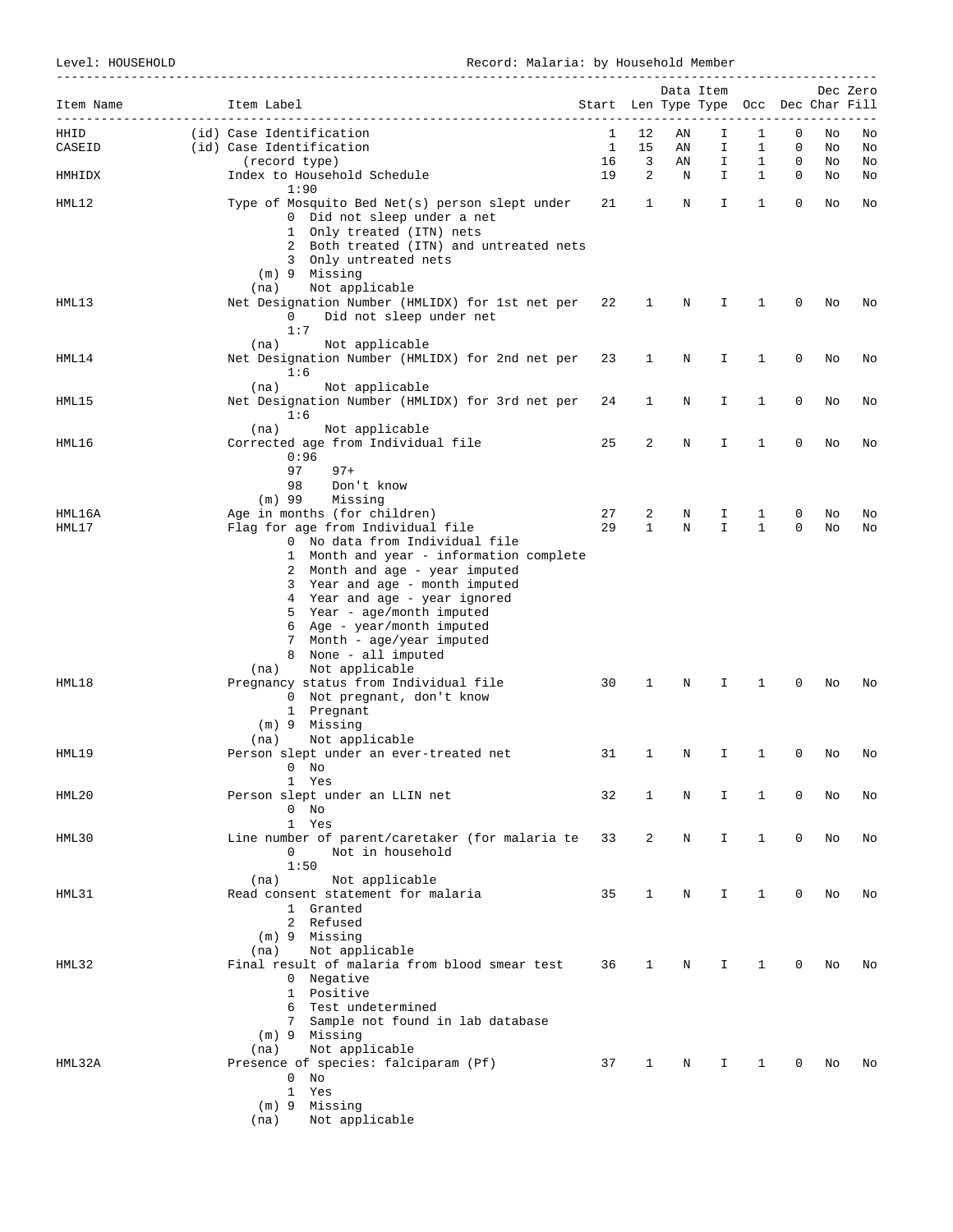| HML32B | Presence of species: malari (Pm) | 38 | 1            | N  | I           | 1            | 0           | No | No |
|--------|----------------------------------|----|--------------|----|-------------|--------------|-------------|----|----|
|        | $0$ No                           |    |              |    |             |              |             |    |    |
|        | $\mathbf{1}$<br>Yes              |    |              |    |             |              |             |    |    |
|        | (m) 9 Missing                    |    |              |    |             |              |             |    |    |
|        | Not applicable<br>(na)           |    |              |    |             |              |             |    |    |
| HML32C | Presence of species: ovale (Po)  | 39 | 1            | N  | I           | $\mathbf{1}$ | $\mathbf 0$ | No | No |
|        | $0$ No                           |    |              |    |             |              |             |    |    |
|        | 1 Yes                            |    |              |    |             |              |             |    |    |
|        | (m) 9 Missing                    |    |              |    |             |              |             |    |    |
|        | Not applicable<br>(na)           |    |              |    |             |              |             |    |    |
| HML32D | Presence of species: vwax (Pv)   | 40 | $\mathbf{1}$ | N  | I           | 1            | 0           | No | No |
|        | $0$ No                           |    |              |    |             |              |             |    |    |
|        | 1 Yes                            |    |              |    |             |              |             |    |    |
|        | (m) 9 Missing                    |    |              |    |             |              |             |    |    |
|        | Not applicable<br>(na)           |    |              |    |             |              |             |    |    |
| HML32E | Presence of species: CS          | 41 | $\mathbf{1}$ | N  | I.          | 1            | $\mathbf 0$ | No | No |
|        | $0$ No                           |    |              |    |             |              |             |    |    |
|        | 1 Yes                            |    |              |    |             |              |             |    |    |
|        | (m) 9 Missing                    |    |              |    |             |              |             |    |    |
|        | Not applicable<br>(na)           |    |              |    |             |              |             |    |    |
| HML32F | Presence of species: CS          | 42 | 1            | N  | I.          | 1            | 0           | No | No |
|        | $0$ No                           |    |              |    |             |              |             |    |    |
|        | 1 Yes                            |    |              |    |             |              |             |    |    |
|        | (m) 9 Missing                    |    |              |    |             |              |             |    |    |
|        | Not applicable<br>(na)           |    |              |    |             |              |             |    |    |
| HML32G | Presence of species: CS          | 43 | $\mathbf{1}$ | N  | I           | $\mathbf{1}$ | 0           | No | No |
|        | $0$ No                           |    |              |    |             |              |             |    |    |
|        | 1 Yes                            |    |              |    |             |              |             |    |    |
|        | (m) 9 Missing                    |    |              |    |             |              |             |    |    |
|        | Not applicable<br>(na)           |    |              |    |             |              |             |    |    |
| HML33  | Result of malaria measurement    | 44 | 1            | N  | I           | 1            | 0           | No | No |
|        | 0 Measured                       |    |              |    |             |              |             |    |    |
|        | 3 Not present                    |    |              |    |             |              |             |    |    |
|        | 4 Refused                        |    |              |    |             |              |             |    |    |
|        | Other<br>6                       |    |              |    |             |              |             |    |    |
|        | (m) 9 Missing                    |    |              |    |             |              |             |    |    |
|        | Not applicable<br>(na)           |    |              |    |             |              |             |    |    |
| HML34  | Bar code for blood smear sample  | 45 | 5            | AN | I.          | 1            | 0           | No | No |
| HML35  | Result of malaria rapid test     | 50 | 1            | N  | $\mathbf I$ | $\mathbf{1}$ | $\mathbf 0$ | No | No |
|        | 0 Negative                       |    |              |    |             |              |             |    |    |
|        | 1 Positive                       |    |              |    |             |              |             |    |    |
|        | $(m)$ 9 Missing                  |    |              |    |             |              |             |    |    |
|        | Not applicable<br>(na)           |    |              |    |             |              |             |    |    |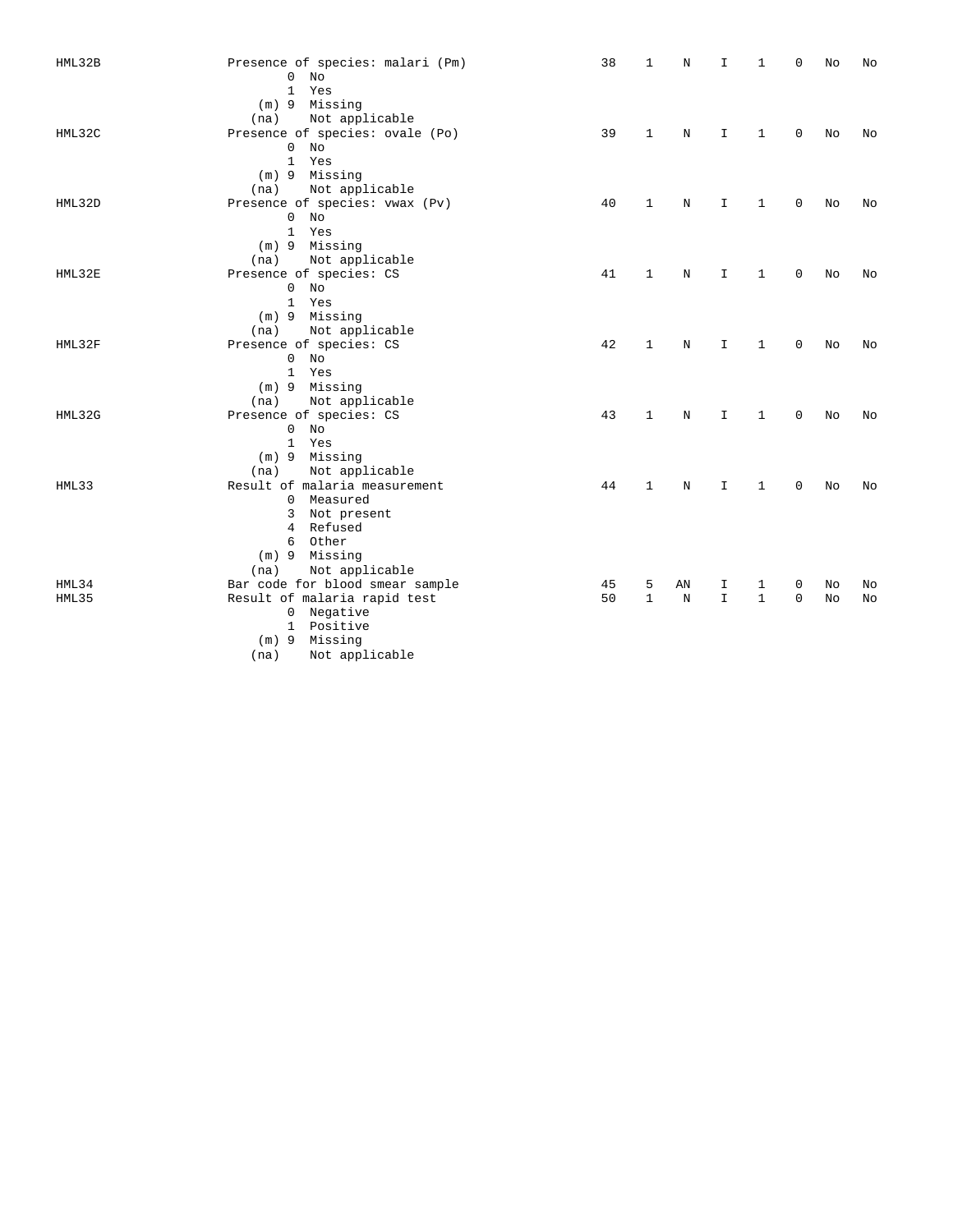Level: WOMAN Record: Respondent's basic data

|           |                                               |                                       |                |          | Data Item    |                              |              |          | Dec Zero |
|-----------|-----------------------------------------------|---------------------------------------|----------------|----------|--------------|------------------------------|--------------|----------|----------|
| Item Name | Item Label                                    | Start Len Type Type Occ Dec Char Fill |                |          |              |                              |              |          |          |
|           | ______________________________                |                                       |                |          |              |                              |              |          |          |
| HHID      | (id) Case Identification                      | 1                                     | 12             | ΑN       | I            | 1                            | 0<br>0       | No       | No       |
| CASEID    | (id) Case Identification<br>(record type)     | 1<br>16                               | 15<br>3        | ΑN<br>AN | I<br>I       | $\mathbf{1}$<br>$\mathbf{1}$ | 0            | No<br>No | No<br>No |
| V000      | Country code and phase                        | 19                                    | 3              | AN       | I.           | 1                            | 0            | No       | No       |
| V001      | Cluster number                                | 22                                    | 8              | N        | I.           | $\mathbf{1}$                 | 0            | No       | No       |
| V002      | Household number                              | 30                                    | 4              | N        | I.           | $\mathbf{1}$                 | 0            | No       | No       |
| V003      | Respondent's line number                      | 34                                    | 3              | N        | I.           | $\mathbf{1}$                 | 0            | No       | No       |
| V004      | Ultimate area unit                            | 37                                    | 4              | N        | I.           | $\mathbf{1}$                 | 0            | No       | No       |
| V005      | Women's individual sample weight (6 decimals) | 41                                    | 8              | N        | I.           | $\mathbf 1$                  | $\mathbf 0$  | No       | No       |
| V006      | Month of interview                            | 49                                    | $\overline{2}$ | N        | I.           | $\mathbf 1$                  | $\Omega$     | No       | No       |
|           | 1:12                                          |                                       |                |          |              |                              |              |          |          |
| V007      | Year of interview                             | 51                                    | 4              | Ν        | I            | 1                            | 0            | No       | No       |
|           | 2010:2015                                     |                                       |                |          |              |                              |              |          |          |
| V008      | Date of interview (CMC)                       | 55                                    | 4              | Ν        | I            | 1                            | 0            | No       | No       |
| V009      | Respondent's month of birth                   | 59                                    | $\overline{2}$ | N        | I.           | $\mathbf{1}$                 | $\mathbf 0$  | No       | No       |
|           | 1:12                                          |                                       |                |          |              |                              |              |          |          |
|           | (na)<br>Not applicable                        |                                       |                |          |              |                              |              |          |          |
| V010      | Respondent's year of birth<br>1951:1995       | 61                                    | 4              | N        | I.           | $\mathbf{1}$                 | 0            | No       | No       |
|           | Not applicable<br>(na)                        |                                       |                |          |              |                              |              |          |          |
| V011      | Date of birth (CMC)                           | 65                                    | 4              | Ν        | I            | 1                            | 0            | No       | No       |
| V012      | Respondent's current age                      | 69                                    | $\overline{a}$ | N        | I.           | $\mathbf{1}$                 | 0            | No       | No       |
|           | 15:49                                         |                                       |                |          |              |                              |              |          |          |
|           | (na)<br>Not applicable                        |                                       |                |          |              |                              |              |          |          |
| V013      | Age in 5-year groups                          | 71                                    | 1              | N        | I.           | $\mathbf{1}$                 | 0            | No       | No       |
|           | $1 15 - 19$                                   |                                       |                |          |              |                              |              |          |          |
|           | $2 \t20 - 24$                                 |                                       |                |          |              |                              |              |          |          |
|           | $325-29$                                      |                                       |                |          |              |                              |              |          |          |
|           | $4 \quad 30 - 34$                             |                                       |                |          |              |                              |              |          |          |
|           | $5 \quad 35 - 39$                             |                                       |                |          |              |                              |              |          |          |
|           | 6<br>$40 - 44$                                |                                       |                |          |              |                              |              |          |          |
|           | $745 - 49$                                    |                                       |                |          |              |                              |              |          |          |
|           | Not applicable<br>(na)                        |                                       |                |          |              |                              |              |          |          |
| V014      | Completeness of age information               | 72                                    | $\mathbf{1}$   | N        | I.           | $\mathbf 1$                  | 0            | No       | No       |
|           | 1 Month and year - information complete       |                                       |                |          |              |                              |              |          |          |
|           | 2 Month and age - year imputed                |                                       |                |          |              |                              |              |          |          |
|           | 3 Year and age - month imputed                |                                       |                |          |              |                              |              |          |          |
|           | 4 Year and age - year ignored                 |                                       |                |          |              |                              |              |          |          |
|           | 5 Year - age/month imputed                    |                                       |                |          |              |                              |              |          |          |
|           | 6 Age - year/month imputed                    |                                       |                |          |              |                              |              |          |          |
|           | 7 Month - age/year imputed                    |                                       |                |          |              |                              |              |          |          |
|           | 8 None - all imputed                          |                                       |                |          |              |                              |              |          |          |
|           | Not applicable<br>(na)                        |                                       |                |          |              |                              |              |          |          |
| V015      | Result of individual interview                | 73                                    | 1              | N        | I            | 1                            | 0            | No       | No       |
|           | Completed<br>$\mathbf{1}$                     |                                       |                |          |              |                              |              |          |          |
|           | 2 Not at home                                 |                                       |                |          |              |                              |              |          |          |
|           | Postponed<br>3                                |                                       |                |          |              |                              |              |          |          |
|           | 4 Refused<br>5 Partially completed            |                                       |                |          |              |                              |              |          |          |
|           | 6 Respondent incapacitated                    |                                       |                |          |              |                              |              |          |          |
|           | 7 Other                                       |                                       |                |          |              |                              |              |          |          |
| V016      | Day of interview                              | 74                                    | 2              | N        | I.           | $\mathbf{1}$                 | 0            | No       | No       |
|           | 1:31                                          |                                       |                |          |              |                              |              |          |          |
| V017      | CMC start of calendar                         | 76                                    | 4              | N        | I.           | $\mathbf{1}$                 | 0            | No       | No       |
|           | Not applicable<br>(na)                        |                                       |                |          |              |                              |              |          |          |
| V018      | Row of month of interview                     | 80                                    | 2              | N        | $\mathbf I$  | $\mathbf{1}$                 | 0            | No       | No       |
|           | No calendar<br>0                              |                                       |                |          |              |                              |              |          |          |
|           | 1:20                                          |                                       |                |          |              |                              |              |          |          |
| V019      | Length of calendar                            | 82                                    | 2              | N        | I            | $\mathbf{1}$                 | $\mathbf 0$  | No       | No       |
|           | 0<br>No calendar                              |                                       |                |          |              |                              |              |          |          |
|           | 61:80                                         |                                       |                |          |              |                              |              |          |          |
| V019A     | Number of calendar columns                    | 84                                    | $\mathbf{1}$   | Ν        | I            | $\mathbf{1}$                 | 0            | No       | No       |
|           | No calendar<br>0                              |                                       |                |          |              |                              |              |          |          |
|           | 1:9<br>Not applicable<br>(na)                 |                                       |                |          |              |                              |              |          |          |
| V020      | Ever-married sample                           | 85                                    | 1              | N        | I.           | $\mathbf{1}$                 | 0            | No       | No       |
|           | 0 All woman sample                            |                                       |                |          |              |                              |              |          |          |
|           | 1 Ever married sample                         |                                       |                |          |              |                              |              |          |          |
| V021      | Primary sampling unit                         | 86                                    | 4              | N        | I            | 1                            | 0            | No       | No       |
| V022      | Sample strata for sampling errors             | 90                                    | 4              | N        | $\mathbf I$  | $\mathbf{1}$                 | $\mathbf{0}$ | No       | No       |
| V023      | Stratification used in sample design          | 94                                    | $\overline{a}$ | N        | $\mathbf{I}$ | $\mathbf{1}$                 | $\Omega$     | No       | No       |
|           | 0 National                                    |                                       |                |          |              |                              |              |          |          |
|           | 1 Country specific                            |                                       |                |          |              |                              |              |          |          |
|           |                                               |                                       |                |          |              |                              |              |          |          |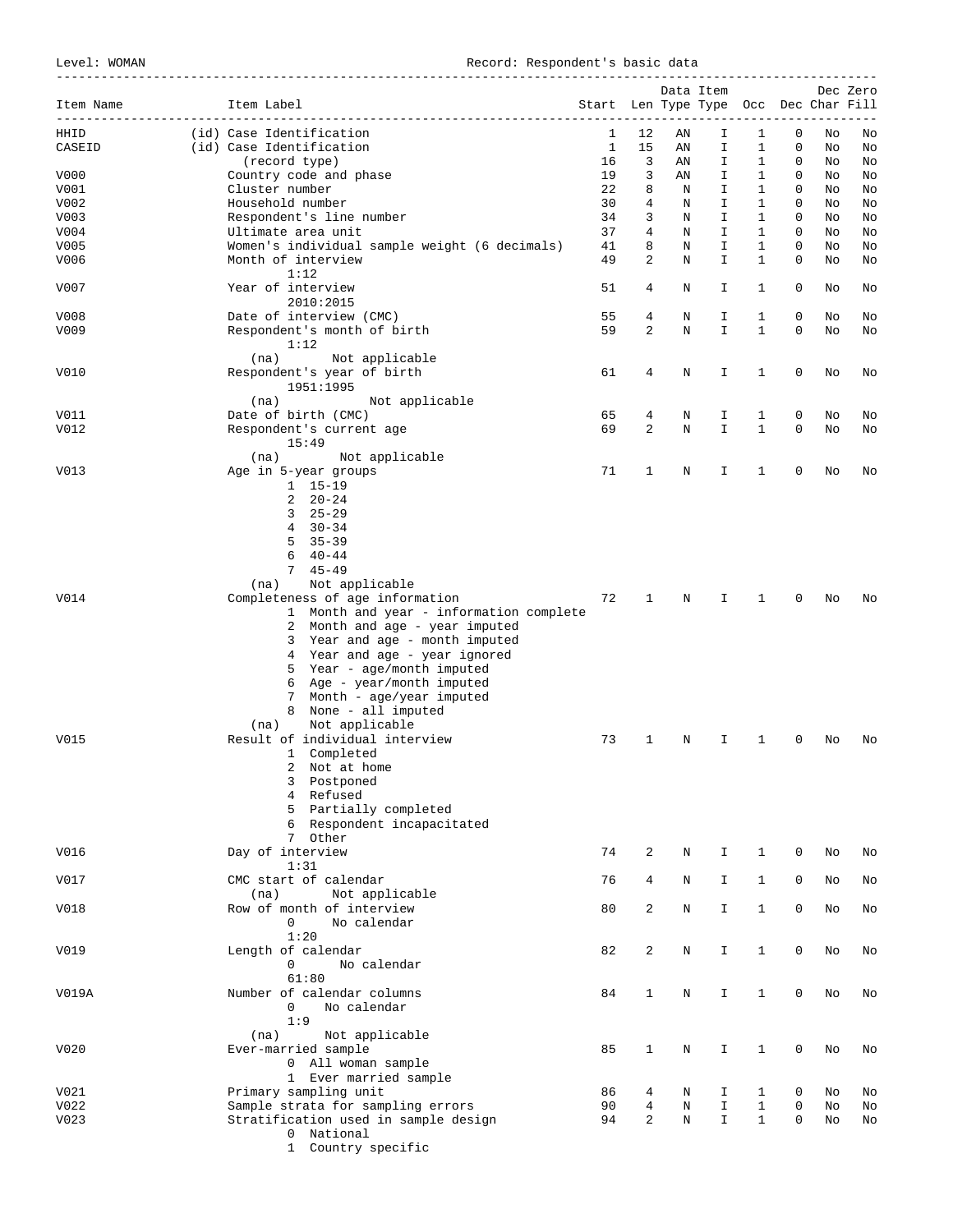| V024 | Region                                        | 96  | 2            | N | I            | 1            | 0        | No | No |
|------|-----------------------------------------------|-----|--------------|---|--------------|--------------|----------|----|----|
|      | 1 Region 1                                    |     |              |   |              |              |          |    |    |
|      | Region 2<br>$\mathbf{2}$                      |     |              |   |              |              |          |    |    |
|      | Region 3<br>$\mathbf{3}$                      |     |              |   |              |              |          |    |    |
|      | 4 Region 4                                    |     |              |   |              |              |          |    |    |
| V025 | Type of place of residence                    | 98  | $\mathbf{1}$ | N | $\mathbf I$  | $\mathbf{1}$ | 0        | No | No |
|      | 1 Urban                                       |     |              |   |              |              |          |    |    |
|      | 2 Rural                                       |     |              |   |              |              |          |    |    |
| V026 | De facto place of residence                   | 99  | $\mathbf{1}$ | N | I.           | $\mathbf{1}$ | 0        | No | No |
|      | 0 Capital, large city                         |     |              |   |              |              |          |    |    |
|      | 1 Small city                                  |     |              |   |              |              |          |    |    |
|      | 2 Town                                        |     |              |   |              |              |          |    |    |
|      | 3 Countryside                                 |     |              |   |              |              |          |    |    |
|      | (m) 9 Missing                                 |     |              |   |              |              |          |    |    |
| V027 | Number of visits                              | 100 | 1            | N | I            | 1            | $\Omega$ | No | No |
|      | 1:8                                           |     |              |   |              |              |          |    |    |
|      | $(m)$ 9<br>Missing                            |     |              |   |              |              |          |    |    |
| V028 | Interviewer identification                    | 101 | 3            | Ν | I            | 1            | 0        | No | No |
|      | $(m)$ 999 Missing                             |     |              |   |              |              |          |    |    |
| V029 | Keyer identification                          | 104 | 2            | Ν | I            | 1            | 0        | No | No |
|      | $(m)$ 99 Missing                              |     |              |   |              |              |          |    |    |
| V030 | Field supervisor                              | 106 | 3            | N | $\mathbf I$  | $\mathbf{1}$ | $\Omega$ | No | No |
|      | $(m)$ 999 Missing                             |     |              |   |              |              |          |    |    |
|      | Not applicable<br>(na)                        |     |              |   |              |              |          |    |    |
| V031 | Field editor                                  | 109 | 3            | N | I            | $\mathbf{1}$ | $\Omega$ | No | No |
|      | $(m)$ 999 Missing                             |     |              |   |              |              |          |    |    |
|      | Not applicable<br>(na)                        |     |              |   |              |              |          |    |    |
| V032 | Office editor                                 | 112 | 2            | N | I.           | $\mathbf{1}$ | $\Omega$ | No | No |
|      | $(m)$ 99 Missing                              |     |              |   |              |              |          |    |    |
|      | Not applicable<br>(na)                        |     |              |   |              |              |          |    |    |
| V034 | Line number of husband                        | 114 | 2            | N | I            | 1            | 0        | No | No |
|      | Husband not in household<br>0                 |     |              |   |              |              |          |    |    |
|      | 1:90                                          |     |              |   |              |              |          |    |    |
|      | $(m)$ 99<br>Missing                           |     |              |   |              |              |          |    |    |
|      | Not applicable<br>(na)                        |     |              |   |              |              |          |    |    |
| V040 | Cluster altitude in meters                    | 116 | 4            | Ν | I            | 1            | 0        | No | No |
|      | Not applicable<br>(na)                        |     |              |   |              |              |          |    |    |
| V042 | Household selected for hemoglobin             | 120 | 1            | N | $\mathbf{I}$ | $\mathbf{1}$ | $\Omega$ | No | No |
|      | 0 Not selected                                |     |              |   |              |              |          |    |    |
|      | 1 Selected                                    |     |              |   |              |              |          |    |    |
|      | Not applicable<br>(na)                        |     |              |   |              |              |          |    |    |
| V044 | Selected for Domestic Violence module         | 121 | 1            | Ν | I            | 1            | 0        | No | No |
|      | Woman not selected<br>$\Omega$                |     |              |   |              |              |          |    |    |
|      | 1 Woman selected and interviewed              |     |              |   |              |              |          |    |    |
|      | Woman selected, but privacy not possible<br>2 |     |              |   |              |              |          |    |    |
|      | Woman selected, but not interviewed<br>3      |     |              |   |              |              |          |    |    |

(na) Not applicable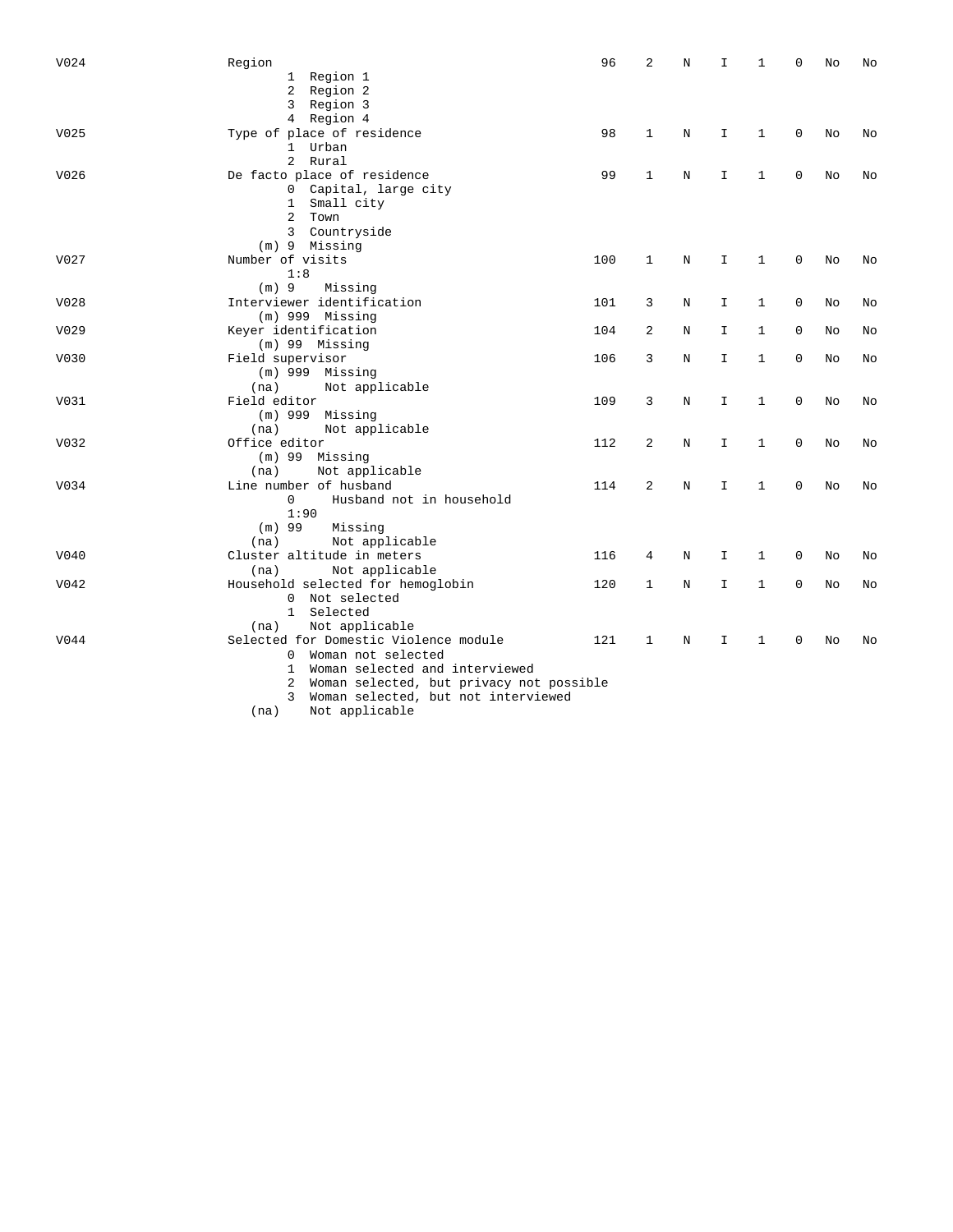Level: WOMAN Record: Respondent's basic data (continued)

| Item Name | Item Label<br>------------------------                   | Start Len Type Type Occ Dec Char Fill |                     |         | Data Item    |                              |                   |          | Dec Zero |
|-----------|----------------------------------------------------------|---------------------------------------|---------------------|---------|--------------|------------------------------|-------------------|----------|----------|
| HHID      | (id) Case Identification                                 | 1                                     | 12                  | ΑN      | I            | 1                            | 0                 | No       | No       |
| CASEID    | (id) Case Identification                                 | $\mathbf{1}$                          | 15                  | AN      | I.           | $\mathbf{1}$                 | 0                 | No       | No       |
| V101      | (record type)<br>Region                                  | 16<br>19                              | $\overline{3}$<br>2 | AN<br>N | I<br>I.      | $\mathbf{1}$<br>$\mathbf{1}$ | 0<br>$\mathbf{0}$ | No<br>No | No<br>No |
|           | 1 Region 1                                               |                                       |                     |         |              |                              |                   |          |          |
|           | 2 Region 2                                               |                                       |                     |         |              |                              |                   |          |          |
|           | 3 Region 3                                               |                                       |                     |         |              |                              |                   |          |          |
| V102      | 4 Region 4<br>Type of place of residence                 | 21                                    | 1                   | N       | I.           | 1                            | 0                 | No       | No       |
|           | 1 Urban                                                  |                                       |                     |         |              |                              |                   |          |          |
|           | 2 Rural                                                  |                                       |                     |         |              |                              |                   |          |          |
| V103      | Childhood place of residence<br>0 Capital, large city    | 22                                    | 1                   | Ν       | I            | 1                            | 0                 | No       | No       |
|           | 1 City                                                   |                                       |                     |         |              |                              |                   |          |          |
|           | 2 Town                                                   |                                       |                     |         |              |                              |                   |          |          |
|           | 3 Countryside                                            |                                       |                     |         |              |                              |                   |          |          |
|           | 4 Abroad<br>(m) 9 Missing                                |                                       |                     |         |              |                              |                   |          |          |
| V104      | Years lived in place of residence                        | 23                                    | 2                   | Ν       | Ι.           | 1                            | 0                 | No       | No       |
|           | 0:90                                                     |                                       |                     |         |              |                              |                   |          |          |
|           | 95<br>Always                                             |                                       |                     |         |              |                              |                   |          |          |
|           | 96<br>Visitor<br>97<br>Inconsistent                      |                                       |                     |         |              |                              |                   |          |          |
|           | 98<br>Don't know                                         |                                       |                     |         |              |                              |                   |          |          |
|           | $(m)$ 99<br>Missing                                      |                                       |                     |         |              |                              |                   |          |          |
| V105      | Type of place of previous residence                      | 25                                    | 1                   | N       | I.           | 1                            | 0                 | No       | No       |
|           | 0 Capital, large city<br>1 City                          |                                       |                     |         |              |                              |                   |          |          |
|           | 2 Town                                                   |                                       |                     |         |              |                              |                   |          |          |
|           | 3 Countryside                                            |                                       |                     |         |              |                              |                   |          |          |
|           | 4 Abroad                                                 |                                       |                     |         |              |                              |                   |          |          |
|           | (m) 9 Missing<br>Not applicable<br>(na)                  |                                       |                     |         |              |                              |                   |          |          |
| V106      | Highest educational level                                | 26                                    | 1                   | N       | I            | 1                            | 0                 | No       | No       |
|           | 0 No education                                           |                                       |                     |         |              |                              |                   |          |          |
|           | 1 Primary<br>2 Secondary                                 |                                       |                     |         |              |                              |                   |          |          |
|           | 3 Higher                                                 |                                       |                     |         |              |                              |                   |          |          |
|           | (m) 9 Missing                                            |                                       |                     |         |              |                              |                   |          |          |
| V107      | Highest year of education                                | 27                                    | 2                   | Ν       | I            | 1                            | 0                 | No       | No       |
|           | $\mathbf{0}$<br>No years completed at level V106<br>1:15 |                                       |                     |         |              |                              |                   |          |          |
|           | $(m)$ 99<br>Missing                                      |                                       |                     |         |              |                              |                   |          |          |
|           | Not applicable<br>(na)                                   |                                       |                     |         |              |                              |                   |          |          |
| V113      | Source of drinking water                                 | 29                                    | 2                   | N       | I.           | 1                            | 0                 | No       | No       |
|           | 10 PIPED WATER<br>11 Piped into dwelling                 |                                       |                     |         |              |                              |                   |          |          |
|           | 12 Piped to yard/plot                                    |                                       |                     |         |              |                              |                   |          |          |
|           | 13 Public tap/standpipe                                  |                                       |                     |         |              |                              |                   |          |          |
|           | 20 TUBE WELL WATER<br>21 Tube well or borehole           |                                       |                     |         |              |                              |                   |          |          |
|           | 30 DUG WELL (OPEN/PROTECTED)                             |                                       |                     |         |              |                              |                   |          |          |
|           | 31 Protected well                                        |                                       |                     |         |              |                              |                   |          |          |
|           | 32 Unprotected well                                      |                                       |                     |         |              |                              |                   |          |          |
|           | 40 SURFACE WATER<br>41 Protected spring                  |                                       |                     |         |              |                              |                   |          |          |
|           | 42 Unprotected spring                                    |                                       |                     |         |              |                              |                   |          |          |
|           | 43 River/dam/lake/ponds/stream/canal/irrigation channel  |                                       |                     |         |              |                              |                   |          |          |
|           | 51 Rainwater                                             |                                       |                     |         |              |                              |                   |          |          |
|           | 61 Tanker truck<br>62 Cart with small tank               |                                       |                     |         |              |                              |                   |          |          |
|           | 71 Bottled water                                         |                                       |                     |         |              |                              |                   |          |          |
|           | 96 Other                                                 |                                       |                     |         |              |                              |                   |          |          |
|           | 97 Not a dejure resident                                 |                                       |                     |         |              |                              |                   |          |          |
| V115      | (m) 99 Missing<br>Time to get to water source            | 31                                    | 3                   | N       | $\mathbf{I}$ | $\mathbf{1}$                 | 0                 | No       | No       |
|           | 0:900                                                    |                                       |                     |         |              |                              |                   |          |          |
|           | 996<br>On premises                                       |                                       |                     |         |              |                              |                   |          |          |
|           | 997<br>Not a dejure resident<br>998<br>Don't know        |                                       |                     |         |              |                              |                   |          |          |
|           | $(m)$ 999<br>Missing                                     |                                       |                     |         |              |                              |                   |          |          |
|           | Not applicable<br>(na)                                   |                                       |                     |         |              |                              |                   |          |          |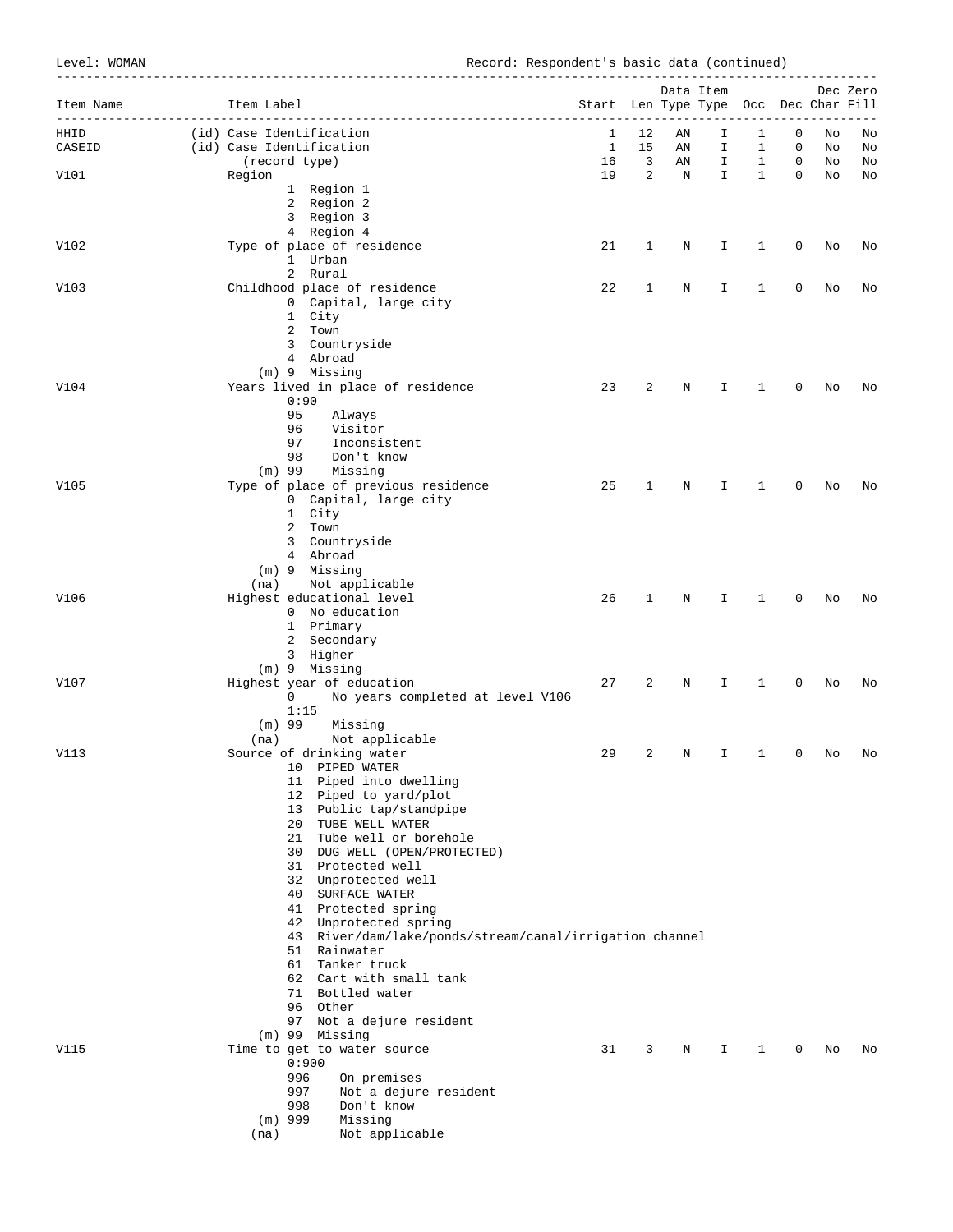| V116 | Type of toilet facility<br>10 FLUSH TOILET<br>11 Flush to piped sewer system<br>12 Flush to septic tank<br>13 Flush to pit latrine<br>14 Flush to somewhere else<br>15 Flush, don't know where<br>20 PIT TOILET LATRINE<br>21 Ventilated Improved Pit latrine (VIP)<br>22 Pit latrine with slab<br>23 Pit latrine without slab/open pit<br>30 NO FACILITY | 34 | 2              | Ν           | Ι             | 1            | 0 | No | No |
|------|-----------------------------------------------------------------------------------------------------------------------------------------------------------------------------------------------------------------------------------------------------------------------------------------------------------------------------------------------------------|----|----------------|-------------|---------------|--------------|---|----|----|
|      | 31 No facility/bush/field<br>41 Composting toilet<br>42 Bucket toilet<br>43 Hanging toilet/latrine<br>96 Other<br>97 Not a dejure resident                                                                                                                                                                                                                |    |                |             |               |              |   |    |    |
| V119 | (m) 99 Missing<br>Household has: electricity<br>$0$ No<br>1 Yes<br>7 Not a dejure resident                                                                                                                                                                                                                                                                | 36 | 1              | N           | I             | 1            | 0 | No | No |
| V120 | (m) 9 Missing<br>Household has: radio<br>$0$ No<br>$\mathbf{1}$<br>Yes<br>7 Not a dejure resident                                                                                                                                                                                                                                                         | 37 | 1              | Ν           | I             | 1            | 0 | No | No |
| V121 | $(m)$ 9 Missing<br>Household has: television<br>$0$ No<br>1 Yes<br>7 Not a dejure resident                                                                                                                                                                                                                                                                | 38 | 1              | Ν           | I.            | 1            | 0 | No | No |
| V122 | (m) 9 Missing<br>Household has: refrigerator<br>$0$ No<br>1 Yes<br>7 Not a dejure resident                                                                                                                                                                                                                                                                | 39 | 1              | N           | I             | 1            | 0 | No | No |
| V123 | (m) 9 Missing<br>Household has: bicycle<br>$0$ No<br>1 Yes<br>7 Not a dejure resident                                                                                                                                                                                                                                                                     | 40 | 1              | Ν           | I             | 1            | 0 | No | No |
| V124 | $(m)$ 9 Missing<br>Household has: motorcycle/scooter<br>$0$ No<br>1 Yes                                                                                                                                                                                                                                                                                   | 41 | 1              | Ν           | Ι             | 1            | 0 | No | No |
| V125 | 7 Not a dejure resident<br>$(m)$ 9 Missing<br>Household has: car/truck<br>$0$ No<br>1 Yes<br>7 Not a dejure resident                                                                                                                                                                                                                                      | 42 | 1              | N           | $\mathbbm{1}$ | $\mathbf 1$  | 0 | No | No |
| V127 | $(m)$ 9 Missing<br>Main floor material<br>10<br>NATURAL<br>11:19<br>20<br>RUDIMENTARY<br>21:29                                                                                                                                                                                                                                                            | 43 | 2              | N           | I.            | $\mathbf{1}$ | 0 | No | No |
|      | 30<br>FINISHED<br>31:35<br>96<br>Other<br>97<br>Not a dejure resident<br>$(m)$ 99<br>Missing                                                                                                                                                                                                                                                              |    |                |             |               |              |   |    |    |
| V128 | Main wall material<br>10<br>NATURAL<br>11:19<br>20<br>RUDIMENTARY<br>21:29<br>30<br>FINISHED<br>31<br>96<br>Other<br>97<br>Not a dejure resident<br>$(m)$ 99<br>Missing                                                                                                                                                                                   | 45 | $\overline{2}$ | $\mathbf N$ | I.            | $\mathbf{1}$ | 0 | No | No |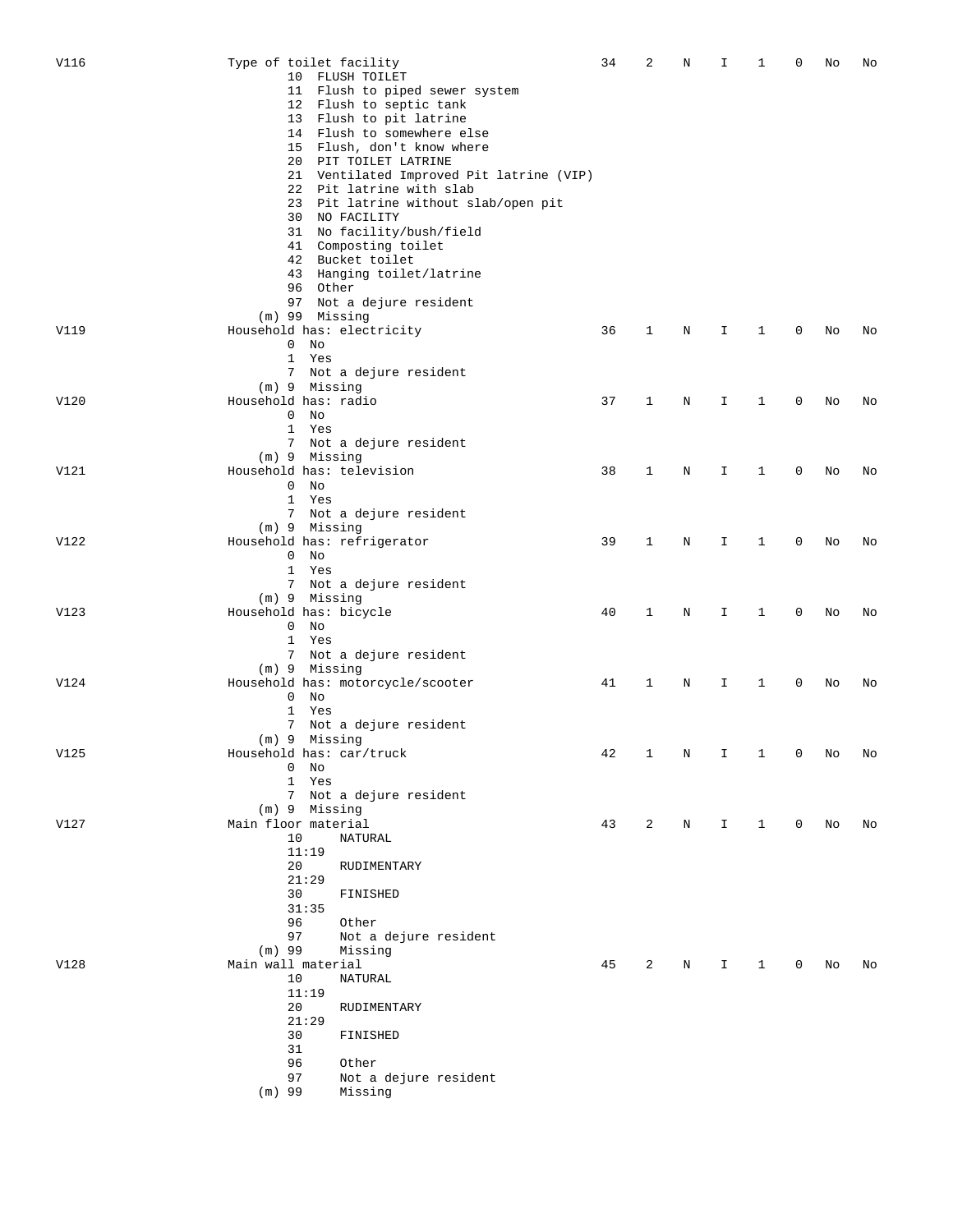| V129 | Main roof material                                    | 47 | 2            | N          | I            | 1            | 0            | No | No |
|------|-------------------------------------------------------|----|--------------|------------|--------------|--------------|--------------|----|----|
|      | 10<br>NATURAL                                         |    |              |            |              |              |              |    |    |
|      | 11:19                                                 |    |              |            |              |              |              |    |    |
|      | 20<br>RUDIMENTARY                                     |    |              |            |              |              |              |    |    |
|      | 21:29                                                 |    |              |            |              |              |              |    |    |
|      | 30<br>FINISHED<br>31                                  |    |              |            |              |              |              |    |    |
|      | 96<br>Other                                           |    |              |            |              |              |              |    |    |
|      | 97<br>Not a dejure resident                           |    |              |            |              |              |              |    |    |
|      | $(m)$ 99<br>Missing                                   |    |              |            |              |              |              |    |    |
| V130 | Religion                                              | 49 | 2            | Ν          | I            | $\mathbf{1}$ | 0            | No | No |
|      | 96<br>Other                                           |    |              |            |              |              |              |    |    |
|      | $(m)$ 99<br>Missing                                   |    |              |            |              |              |              |    |    |
| V131 | Ethnicity                                             | 51 | 3            | N          | I.           | 1            | 0            | No | No |
|      | $(m)$ 999 Missing                                     |    |              |            |              |              |              |    |    |
| V133 | Education in single years<br>0:20                     | 54 | 2            | Ν          | I            | 1            | 0            | No | No |
|      | 97<br>Inconsistent                                    |    |              |            |              |              |              |    |    |
|      | $(m)$ 99<br>Missing                                   |    |              |            |              |              |              |    |    |
| V134 | De facto place of residence                           | 56 | 1            | N          | I            | 1            | 0            | No | No |
|      | 0 Capital, large city                                 |    |              |            |              |              |              |    |    |
|      | 1 Small city                                          |    |              |            |              |              |              |    |    |
|      | 2 Town                                                |    |              |            |              |              |              |    |    |
|      | 3 Countryside                                         |    |              |            |              |              |              |    |    |
|      | $(m)$ 9 Missing                                       |    |              |            |              |              |              |    |    |
| V135 | Usual resident or visitor                             | 57 | 1            | N          | I.           | 1            | 0            | No | No |
|      | 1 Usual resident                                      |    |              |            |              |              |              |    |    |
|      | 2 Visitor                                             |    |              |            |              |              |              |    |    |
| V136 | (m) 9 Missing<br>Number of household members (listed) | 58 | 2            | Ν          | I            | 1            | 0            | No | No |
| V137 | Number of children 5 and under in household (de       | 60 | 2            | N          | I.           | $\mathbf{1}$ | $\mathbf{0}$ | No | No |
| V138 | Number of eligible women in household (de facto       | 62 | 2            | N          | I            | $\mathbf{1}$ | $\mathbf{0}$ | No | No |
| V139 | De jure region of residence                           | 64 | 2            | N          | $\mathbf{I}$ | $\mathbf{1}$ | $\Omega$     | No | No |
|      | $\mathsf{O}$<br>Abroad                                |    |              |            |              |              |              |    |    |
|      | Region 1<br>$\mathbf{1}$                              |    |              |            |              |              |              |    |    |
|      | $\overline{a}$<br>Region 2                            |    |              |            |              |              |              |    |    |
|      | 3<br>Region 3                                         |    |              |            |              |              |              |    |    |
|      | Region 4<br>$\overline{4}$                            |    |              |            |              |              |              |    |    |
|      | Not dejure resident<br>97<br>$(m)$ 99                 |    |              |            |              |              |              |    |    |
| V140 | Missing<br>De jure type of place of residence         | 66 | 1            | Ν          | I            | 1            | 0            | No | No |
|      | 0 Abroad                                              |    |              |            |              |              |              |    |    |
|      | 1 Urban                                               |    |              |            |              |              |              |    |    |
|      | 2 Rural                                               |    |              |            |              |              |              |    |    |
|      | 7 Not a dejure resident                               |    |              |            |              |              |              |    |    |
|      | $(m)$ 9 Missing                                       |    |              |            |              |              |              |    |    |
| V141 | De jure place of residence                            | 67 | 1            | N          | I            | 1            | 0            | No | No |
|      | 0 Capital, large city                                 |    |              |            |              |              |              |    |    |
|      | 1 City                                                |    |              |            |              |              |              |    |    |
|      | 2<br>Town<br>3 Countryside                            |    |              |            |              |              |              |    |    |
|      | 4 Abroad                                              |    |              |            |              |              |              |    |    |
|      | 7 Not a dejure resident                               |    |              |            |              |              |              |    |    |
|      | $(m)$ 9 Missing                                       |    |              |            |              |              |              |    |    |
| V149 | Educational attainment                                | 68 | $\mathbf{1}$ | $_{\rm N}$ | $\mathbf{I}$ | $\mathbf{1}$ | 0            | No | No |
|      | 0 No education                                        |    |              |            |              |              |              |    |    |
|      | 1 Incomplete primary                                  |    |              |            |              |              |              |    |    |
|      | 2 Complete primary                                    |    |              |            |              |              |              |    |    |
|      | 3 Incomplete secondary                                |    |              |            |              |              |              |    |    |
|      | 4 Complete secondary<br>5 Higher                      |    |              |            |              |              |              |    |    |
|      | (m) 9 Missing                                         |    |              |            |              |              |              |    |    |
| V150 | Relationship to household head                        | 69 | 2            | N          | I            | 1            | 0            | No | No |
|      | Head<br>$\mathbf{1}$                                  |    |              |            |              |              |              |    |    |
|      | 2<br>Wife                                             |    |              |            |              |              |              |    |    |
|      | $\mathbf{3}$<br>Daughter                              |    |              |            |              |              |              |    |    |
|      | Daughter-in-law<br>$4\overline{ }$                    |    |              |            |              |              |              |    |    |
|      | 5<br>Granddaughter                                    |    |              |            |              |              |              |    |    |
|      | 6<br>Mother                                           |    |              |            |              |              |              |    |    |
|      | $7^{\circ}$<br>Mother-in-law<br>8<br>Sister           |    |              |            |              |              |              |    |    |
|      | Co-spouse<br>9                                        |    |              |            |              |              |              |    |    |
|      | 10 Other relative                                     |    |              |            |              |              |              |    |    |
|      | 11 Adopted/foster child                               |    |              |            |              |              |              |    |    |
|      | 12 Not related                                        |    |              |            |              |              |              |    |    |
|      | 98 Don't know                                         |    |              |            |              |              |              |    |    |
|      | (m) 99 Missing                                        |    |              |            |              |              |              |    |    |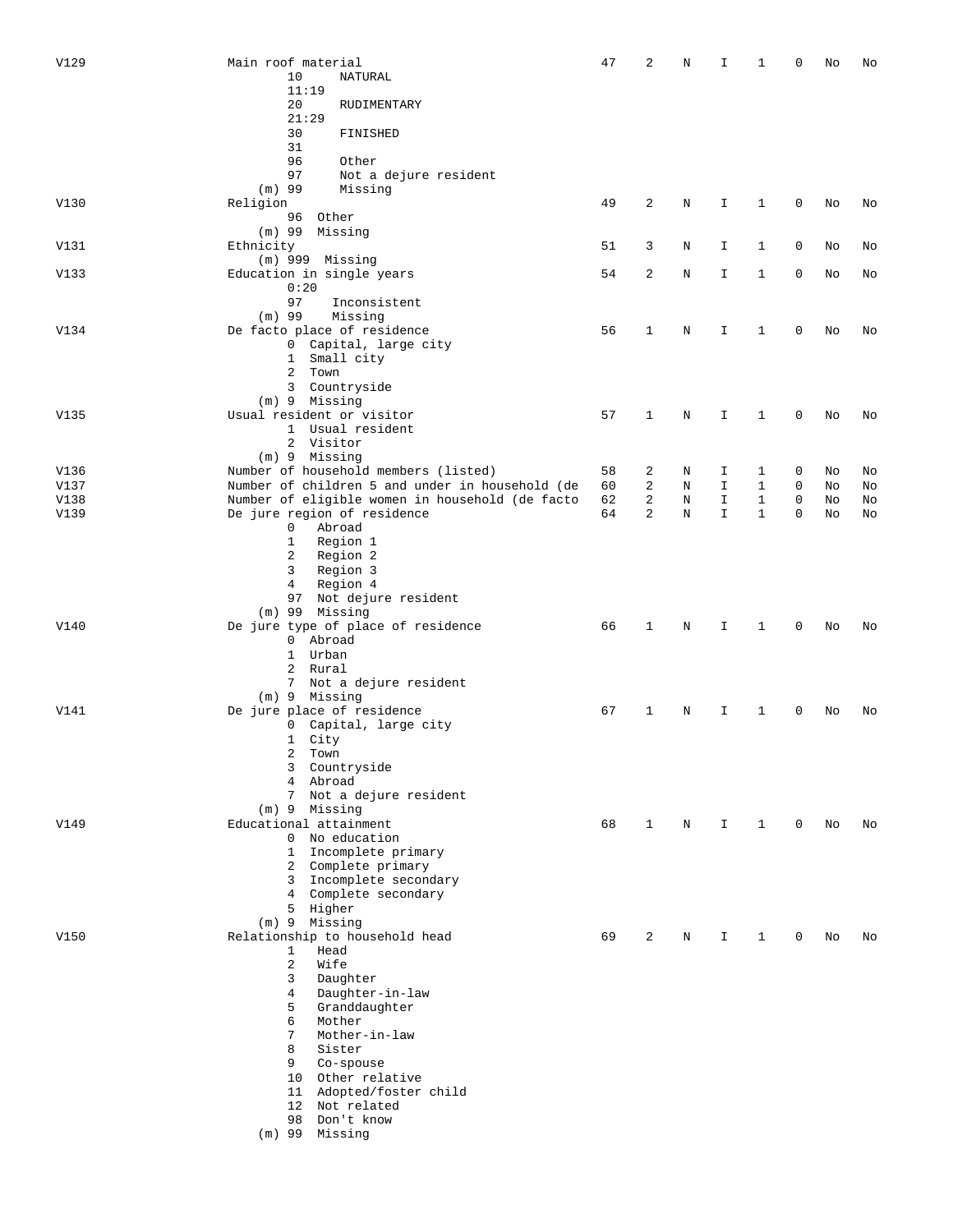| V151    | Sex of household head<br>1 Male<br>2 Female                                                                                                                                                                                                                                                                                          | 71  | 1            | Ν | I  | 1            | 0 | No | No |
|---------|--------------------------------------------------------------------------------------------------------------------------------------------------------------------------------------------------------------------------------------------------------------------------------------------------------------------------------------|-----|--------------|---|----|--------------|---|----|----|
| V152    | Age of household head<br>0:96<br>97<br>$97+$<br>98<br>Don't know                                                                                                                                                                                                                                                                     | 72  | 2            | N | Ι  | 1            | 0 | No | No |
| V153    | Missing<br>$(m)$ 99<br>Household has: telephone (land-line)<br>0<br>No<br>$\mathbf{1}$<br>Yes<br>7 Not a dejure resident<br>(m) 9 Missing                                                                                                                                                                                            | 74  | 1            | N | I  | 1            | 0 | No | No |
| AWFACTT | All woman factor - total<br>Not applicable<br>(na)                                                                                                                                                                                                                                                                                   | 75  | 5            | N | I  | 1            | 0 | No | No |
| AWFACTU | All woman factor - urban/rural<br>Not applicable<br>(na)                                                                                                                                                                                                                                                                             | 80  | 5            | Ν | I  | 1            | 0 | No | No |
| AWFACTR | All woman factor - regional<br>Not applicable<br>(na)                                                                                                                                                                                                                                                                                | 85  | 5            | Ν | I  | 1            | 0 | No | No |
| AWFACTE | All woman factor - educational<br>Not applicable<br>(na)                                                                                                                                                                                                                                                                             | 90  | 5            | Ν | I  | 1            | 0 | No | No |
| AWFACTW | All woman factor - wealth index<br>Not applicable<br>(na)                                                                                                                                                                                                                                                                            | 95  | 5            | N | I  | 1            | 0 | No | No |
| V155    | Literacy<br>0 Cannot read at all                                                                                                                                                                                                                                                                                                     | 100 | 1            | Ν | I  | 1            | 0 | No | No |
|         | 1 Able to read only parts of sentence<br>2 Able to read whole sentence<br>3 No card with required language<br>4 Blind/visually impaired<br>(m) 9 Missing                                                                                                                                                                             |     |              |   |    |              |   |    |    |
| V156    | Ever participated in a literacy program outside 101<br>$0$ No                                                                                                                                                                                                                                                                        |     | 1            | N | I  | 1            | 0 | No | No |
|         | $\mathbf{1}$<br>Yes<br>(m) 9 Missing<br>Not applicable<br>(na)                                                                                                                                                                                                                                                                       |     |              |   |    |              |   |    |    |
| V157    | Frequency of reading newspaper or magazine<br>0 Not at all<br>1 Less than once a week<br>2 At least once a week<br>3 Almost every day<br>(m) 9 Missing<br>Not applicable<br>(na)                                                                                                                                                     | 102 | 1            | N | I  | 1            | 0 | No | No |
| V158    | Frequency of listening to radio<br>0 Not at all<br>1 Less than once a week<br>2 At least once a week<br>3 Almost every day<br>(m) 9 Missing                                                                                                                                                                                          | 103 | 1            | N | I  | 1            | 0 | No | No |
| V159    | Frequency of watching television<br>0<br>Not at all<br>1 Less than once a week<br>2 At least once a week<br>3 Almost every day<br>(m) 9 Missing                                                                                                                                                                                      | 104 | 1            | Ν | I  | 1            | 0 | No | No |
| V160    | Toilet facilities shared with other households<br>$0$ No<br>1 Yes<br>7 Not a dejure resident<br>$(m)$ 9 Missing<br>Not applicable<br>(na)                                                                                                                                                                                            | 105 | $\mathbf{1}$ | N | Ι. | $\mathbf{1}$ | 0 | No | No |
| V161    | Type of cooking fuel<br>Electricity<br>$\mathbf{1}$<br>2<br>LPG<br>3<br>Natural gas<br>4<br>Biogas<br>5<br>Kerosene<br>6<br>Coal, lignite<br>7<br>Charcoal<br>8<br>Wood<br>9<br>Straw/shrubs/grass<br>10 Agricultural crop<br>11 Animal dung<br>95 No food cooked in house<br>96 Other<br>97 Not a dejure resident<br>(m) 99 Missing | 106 | 2            | N | I. | $\mathbf{1}$ | 0 | No | No |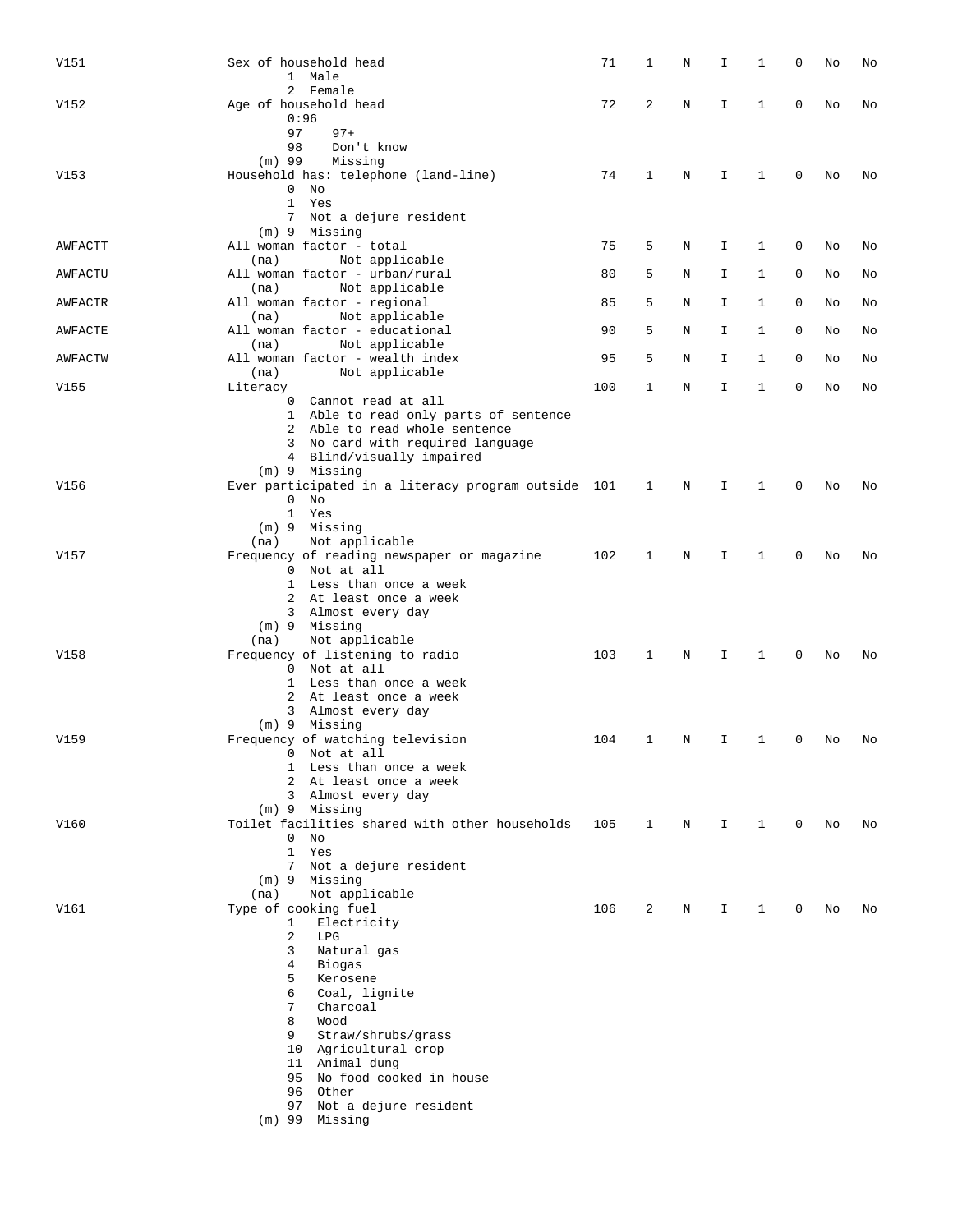| V166         | Result of salt test for iodine<br>0<br>0 ppm (no iodine) | 108 | 3            | N       | I            | 1 | $\Omega$ | No | No |
|--------------|----------------------------------------------------------|-----|--------------|---------|--------------|---|----------|----|----|
|              | 1:6                                                      |     |              |         |              |   |          |    |    |
|              | $7\overline{ }$<br>7 ppm                                 |     |              |         |              |   |          |    |    |
|              | 8:14                                                     |     |              |         |              |   |          |    |    |
|              | 15<br>15 ppm                                             |     |              |         |              |   |          |    |    |
|              | 16:29                                                    |     |              |         |              |   |          |    |    |
|              | 30<br>30 ppm                                             |     |              |         |              |   |          |    |    |
|              | 31:100                                                   |     |              |         |              |   |          |    |    |
|              | 994<br>Salt not tested                                   |     |              |         |              |   |          |    |    |
|              | 995<br>No salt                                           |     |              |         |              |   |          |    |    |
|              | 997<br>Not a dejure resident                             |     |              |         |              |   |          |    |    |
|              | $(m)$ 999<br>Missing                                     |     |              |         |              |   |          |    |    |
| V167         | Number of trips in last 12 months                        | 111 | 2            | $\rm N$ | I            | 1 | 0        | No | No |
|              | $\mathbf{0}$<br>None                                     |     |              |         |              |   |          |    |    |
|              | 1:89                                                     |     |              |         |              |   |          |    |    |
|              | 90<br>$90+$                                              |     |              |         |              |   |          |    |    |
|              | $(m)$ 99<br>Missing                                      |     |              |         |              |   |          |    |    |
|              | Not applicable<br>(na)                                   |     |              |         |              |   |          |    |    |
| V168         | Away for more than one month in last 12 months           | 113 | 1            | N       | I.           | 1 | 0        | No | No |
|              | $0$ No                                                   |     |              |         |              |   |          |    |    |
|              | $\mathbf{1}$<br>Yes                                      |     |              |         |              |   |          |    |    |
|              | (m) 9 Missing                                            |     |              |         |              |   |          |    |    |
|              | Not applicable<br>(na)                                   |     |              |         |              |   |          |    |    |
| V190         | Wealth index                                             | 114 | $\mathbf{1}$ | N       | $\mathbf I$  | 1 | 0        | No | No |
|              | 1 Poorest                                                |     |              |         |              |   |          |    |    |
|              | 2 Poorer                                                 |     |              |         |              |   |          |    |    |
|              | 3 Middle                                                 |     |              |         |              |   |          |    |    |
|              | 4 Richer                                                 |     |              |         |              |   |          |    |    |
|              | 5 Richest                                                |     |              |         |              |   |          |    |    |
|              | Not applicable<br>(na)                                   |     |              |         |              |   |          |    |    |
| V191         | Wealth index factor score (5 decimals)                   | 115 | 8            | N       | I            | 1 | 0        | No | No |
|              | Not applicable<br>(na)                                   |     |              |         |              |   |          |    |    |
| <b>ML101</b> | Type of mosquito bed net(s) slept under last ni          | 123 | 1            | N       | $\mathbf{I}$ | 1 | 0        | No | No |
|              | 0 No net                                                 |     |              |         |              |   |          |    |    |
|              | Only treated nets<br>1                                   |     |              |         |              |   |          |    |    |
|              | Both treated and untreated nets<br>2                     |     |              |         |              |   |          |    |    |
|              | Only untreated nets<br>3                                 |     |              |         |              |   |          |    |    |
|              | Missing<br>$(m)$ 9                                       |     |              |         |              |   |          |    |    |
|              | Not applicable<br>(na)                                   |     |              |         |              |   |          |    |    |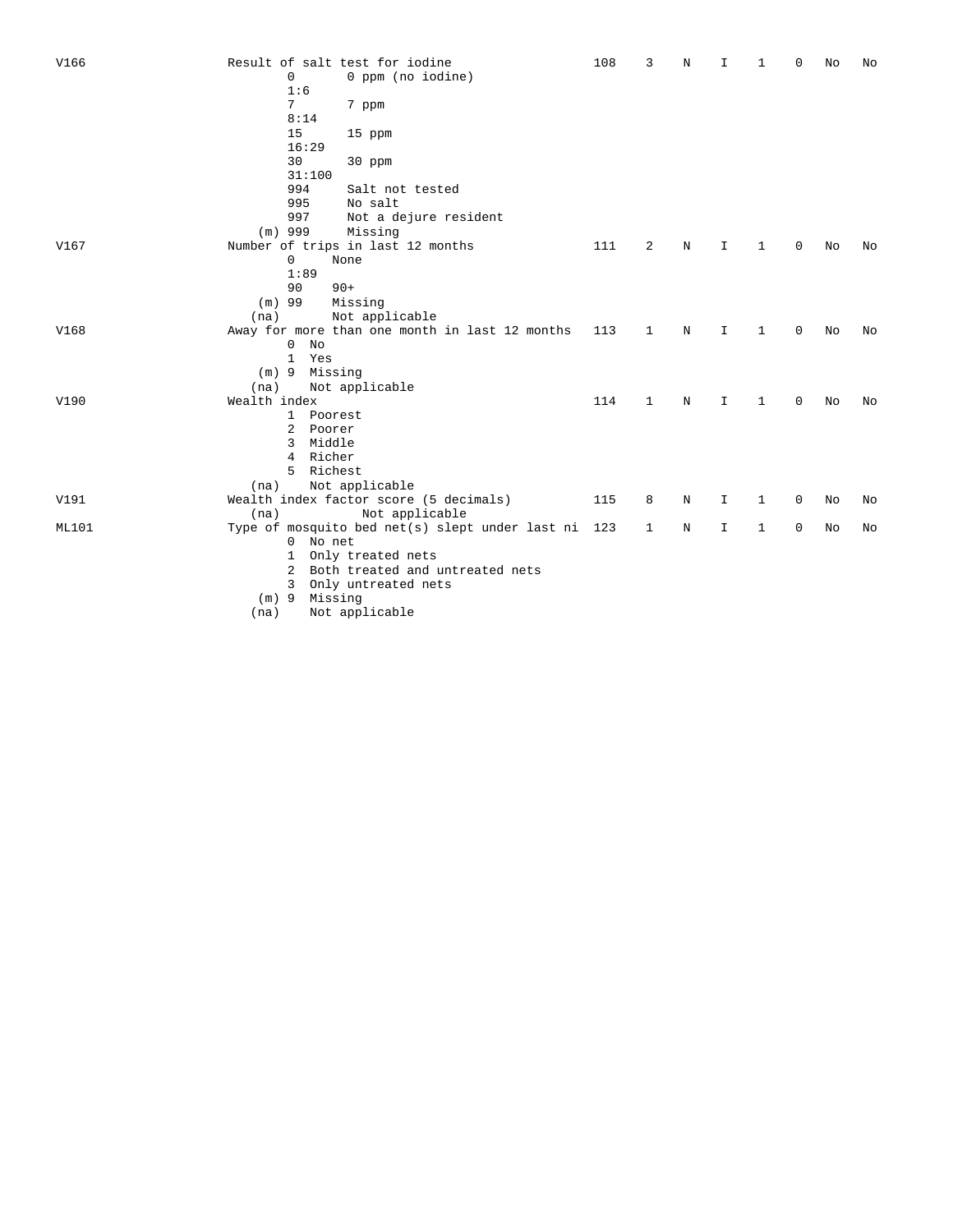Level: WOMAN Record: Reproduction and Birth History

| Item Name      | Item Label                                                                                   |                                                                                                                                                                                                                                                                                               | Start Len Type Type Occ Dec Char Fill |    |    | Data Item |              |              |    | Dec Zero |
|----------------|----------------------------------------------------------------------------------------------|-----------------------------------------------------------------------------------------------------------------------------------------------------------------------------------------------------------------------------------------------------------------------------------------------|---------------------------------------|----|----|-----------|--------------|--------------|----|----------|
| HHID           | (id) Case Identification                                                                     | ______________________________                                                                                                                                                                                                                                                                | $\mathbf 1$                           | 12 | ΑN | I         | 1            | 0            | No | No       |
| CASEID         | (id) Case Identification                                                                     |                                                                                                                                                                                                                                                                                               | $\mathbf{1}$                          | 15 | AN | I         | $\mathbf{1}$ | $\mathbf{0}$ | No | No       |
|                | (record type)                                                                                |                                                                                                                                                                                                                                                                                               | 16                                    | 3  | AN | I         | $\mathbf{1}$ | 0            | No | No       |
| BIDX           | Birth column number<br>1:20                                                                  |                                                                                                                                                                                                                                                                                               | 19                                    | 2  | N  | I.        | $\mathbf{1}$ | $\mathbf 0$  | No | No       |
| <b>BORD</b>    | Birth order number<br>1:20                                                                   |                                                                                                                                                                                                                                                                                               | 21                                    | 2  | Ν  | I         | 1            | $\mathbf 0$  | No | No       |
| B <sub>0</sub> | Child is twin                                                                                |                                                                                                                                                                                                                                                                                               | 23                                    | 1  | N  | I         | 1            | $\mathbf 0$  | No | No       |
|                | 0 Single birth                                                                               | 1 1st of multiple<br>2 2nd of multiple<br>3 3rd of multiple<br>4 4th of multiple<br>5 5th of multiple                                                                                                                                                                                         |                                       |    |    |           |              |              |    |          |
| B1             | Month of birth<br>1:12                                                                       |                                                                                                                                                                                                                                                                                               | 24                                    | 2  | Ν  | I         | 1            | 0            | No | No       |
| B <sub>2</sub> | Year of birth<br>1960:2010                                                                   |                                                                                                                                                                                                                                                                                               | 26                                    | 4  | Ν  | I         | 1            | $\mathbf 0$  | No | No       |
| B3             | Date of birth (CMC)                                                                          |                                                                                                                                                                                                                                                                                               | 30                                    | 4  | Ν  | I         | 1            | $\mathbf 0$  | No | No       |
| B4             | Sex of child<br>1 Male                                                                       |                                                                                                                                                                                                                                                                                               | 34                                    | 1  | N  | I.        | $\mathbf{1}$ | 0            | No | No       |
| B5             | 2 Female<br>Child is alive                                                                   |                                                                                                                                                                                                                                                                                               | 35                                    | 1  | N  | I.        | 1            | $\mathbf 0$  | No | No       |
|                | $0$ No<br>1 Yes                                                                              |                                                                                                                                                                                                                                                                                               |                                       |    |    |           |              |              |    |          |
| B6             | Age at death<br>100<br>101<br>102:198<br>199<br>201<br>202:298<br>299<br>301<br>302:398      | Died on day of birth<br>Days: $1$<br>Days: number missing<br>Months: 1<br>Months: number missing<br>Years: 1                                                                                                                                                                                  | 36                                    | 3  | Ν  | I         | $\mathbf{1}$ | 0            | No | No       |
| B7             | 399<br>997<br>998<br>$(m)$ 999<br>(na)<br>0:420                                              | Years: number missing<br>Inconsistent<br>Don't know<br>Missing<br>Not applicable<br>Age at death (months, imputed)                                                                                                                                                                            | 39                                    | 3  | Ν  | I         | 1            | $\mathbf 0$  | No | No       |
|                | (na)                                                                                         | Not applicable                                                                                                                                                                                                                                                                                |                                       |    |    |           |              |              |    |          |
| B8             | Current age of child<br>0:40<br>(na)                                                         | Not applicable                                                                                                                                                                                                                                                                                | 42                                    | 2  | N  | I         | 1            | 0            | No | No       |
| B <sub>9</sub> | Child lives with whom<br>0 Respondent<br>1 Father<br>3 Someone else<br>(m) 9 Missing<br>(na) | 2 Other relative<br>4 Lives elsewhere<br>Not applicable                                                                                                                                                                                                                                       | 44                                    | 1  | Ν  | I         | ı            | 0            | No | No       |
| <b>B10</b>     |                                                                                              | Completeness of information<br>1 Month and year - information complete<br>2 Month and age - year imputed<br>3 Year and age - month imputed<br>4 Year and age - year ignored<br>5 Year - age/month imputed<br>6 Age - year/month imputed<br>7 Month - age/year imputed<br>8 None - all imputed | 45                                    | 1  | N  | I         | 1            | 0            | No | No       |
| B11            |                                                                                              | Preceding birth interval (months)                                                                                                                                                                                                                                                             | 46                                    | 3  | Ν  | I         | 1            | 0            | No | No       |
| <b>B12</b>     | (na)<br>(na)                                                                                 | Not applicable<br>Succeeding birth interval (months)<br>Not applicable                                                                                                                                                                                                                        | 49                                    | 3  | Ν  | I         | 1            | 0            | No | No       |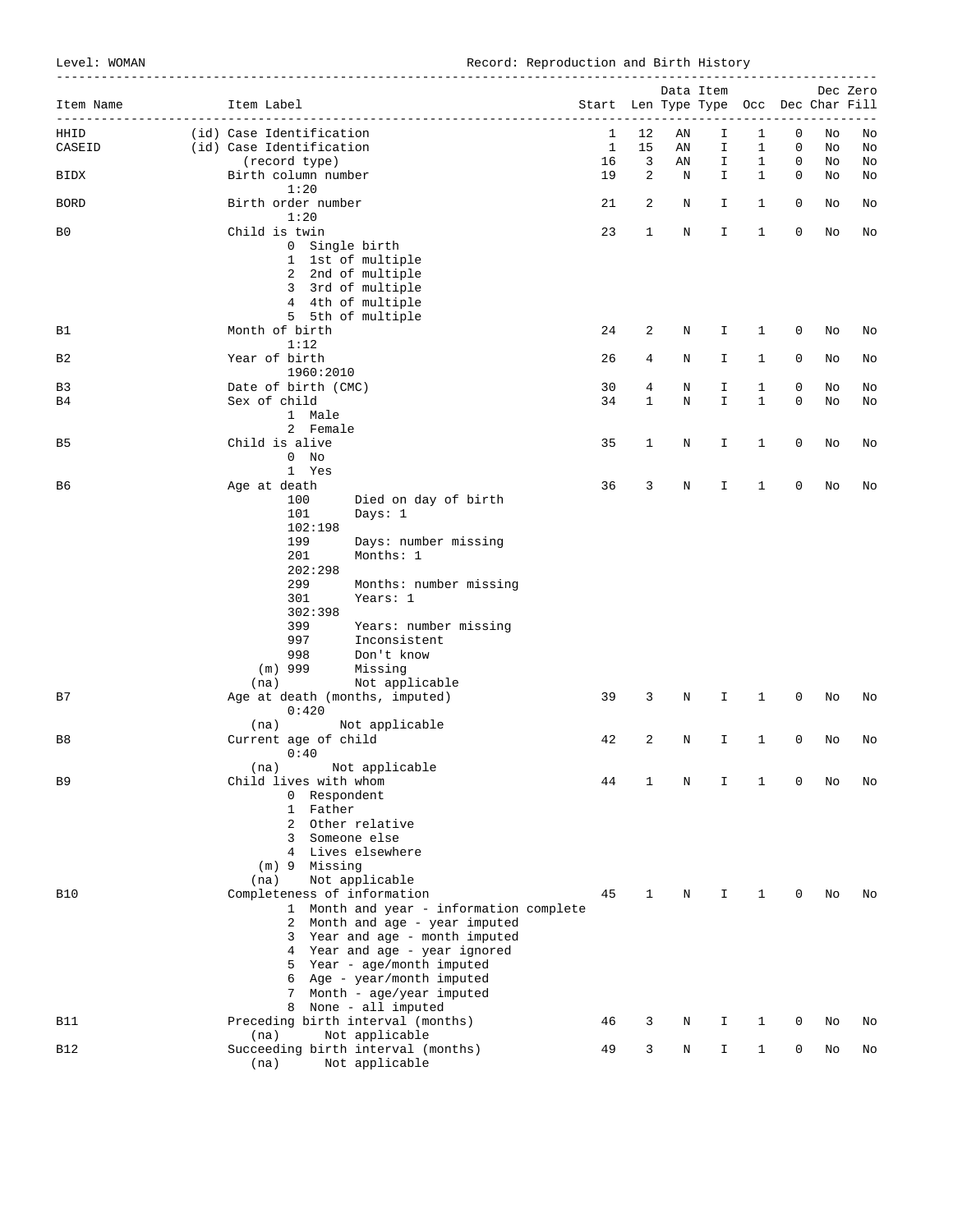| <b>B13</b> | Flag for age at death               | 52 |                | N |              |   | 0           | No | No |
|------------|-------------------------------------|----|----------------|---|--------------|---|-------------|----|----|
|            | 0 No flag                           |    |                |   |              |   |             |    |    |
|            | > interview                         |    |                |   |              |   |             |    |    |
|            | < breastfeeding<br>2                |    |                |   |              |   |             |    |    |
|            | < age supplemented<br>3             |    |                |   |              |   |             |    |    |
|            | < first breastfed<br>4              |    |                |   |              |   |             |    |    |
|            | < last vaccination<br>5.            |    |                |   |              |   |             |    |    |
|            | Outside range<br>6                  |    |                |   |              |   |             |    |    |
|            | Imputed, units given<br>7           |    |                |   |              |   |             |    |    |
|            | Imputed, no units<br>8              |    |                |   |              |   |             |    |    |
| (na)       | Not applicable                      |    |                |   |              |   |             |    |    |
| <b>B15</b> | Live birth between births           | 53 | $\mathbf{1}$   | N | $\mathbf I$  | 1 | $\mathbf 0$ | No | No |
|            | 0<br>No                             |    |                |   |              |   |             |    |    |
|            | Yes<br>$\mathbf{1}$                 |    |                |   |              |   |             |    |    |
|            | (m) 9 Missing                       |    |                |   |              |   |             |    |    |
| (na)       | Not applicable                      |    |                |   |              |   |             |    |    |
| <b>B16</b> | Child's line number in household    | 54 | $\overline{2}$ | N | $\mathbf{I}$ | 1 | 0           | No | No |
|            | Not listed in household<br>$\Omega$ |    |                |   |              |   |             |    |    |
|            | 1:75                                |    |                |   |              |   |             |    |    |
| $(m)$ 99   | Missing                             |    |                |   |              |   |             |    |    |
| (na)       | Not applicable                      |    |                |   |              |   |             |    |    |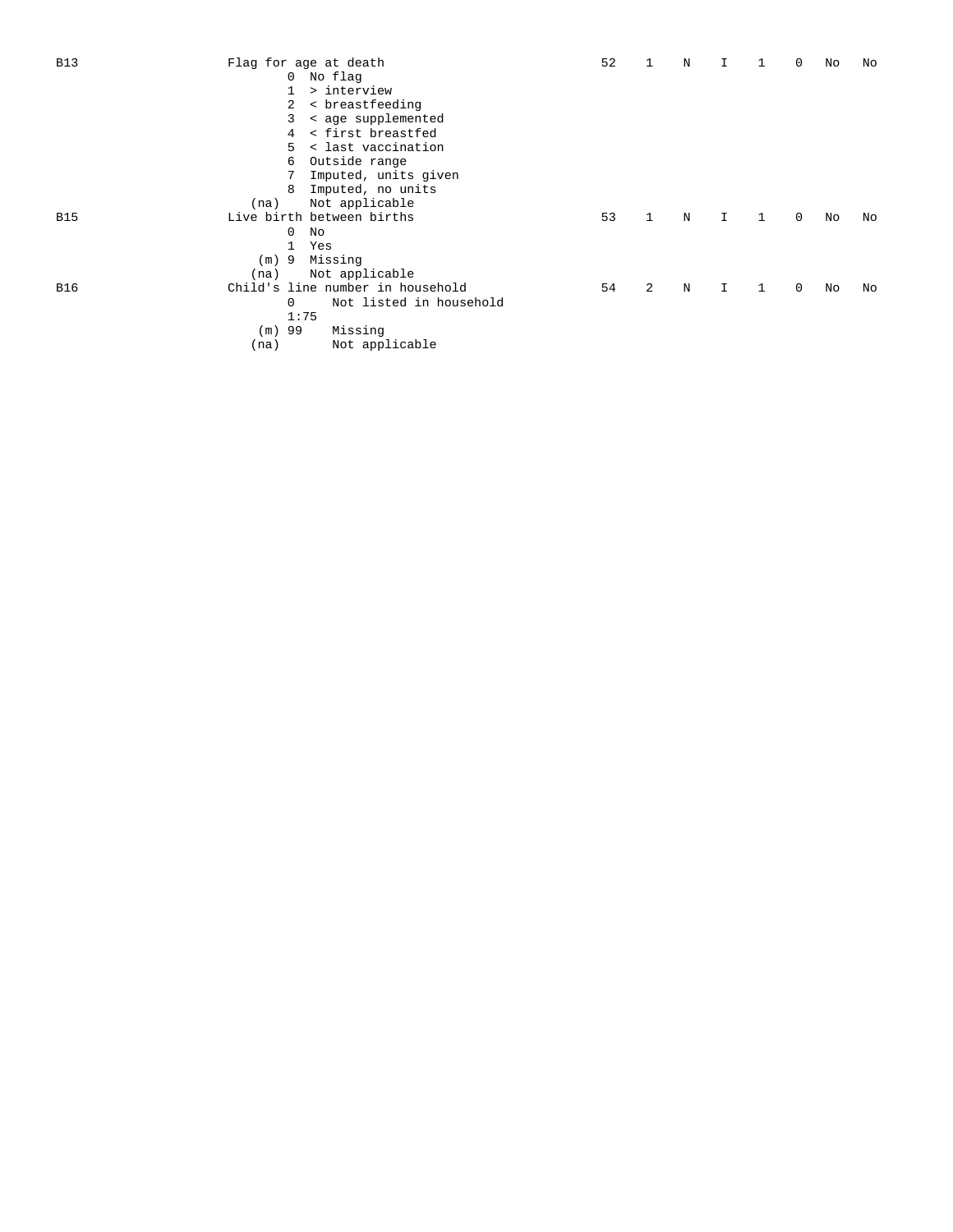Level: WOMAN Record: Reproduction (continued)

| Item Name | Item Label<br>__________________________________                 | Start Len Type Type Occ Dec Char Fill |                         |    | Data Item<br>______________ |              |   |    | Dec Zero |
|-----------|------------------------------------------------------------------|---------------------------------------|-------------------------|----|-----------------------------|--------------|---|----|----------|
| HHID      | (id) Case Identification                                         | 1                                     | 12                      | ΑN | I.                          | 1            | 0 | No | No       |
| CASEID    | (id) Case Identification                                         | $\mathbf{1}$                          | 15                      | AN | I                           | $\mathbf{1}$ | 0 | No | No       |
|           | (record type)                                                    | 16                                    | $\overline{\mathbf{3}}$ | AN | I                           | $\mathbf{1}$ | 0 | No | No       |
| V201      | Total children ever born<br>0:20                                 | 19                                    | 2                       | N  | I.                          | $\mathbf{1}$ | 0 | No | No       |
| V202      | Sons at home                                                     | 21                                    | 2                       | Ν  | I.                          | 1            | 0 | No | No       |
| V203      | 0:20<br>Daughters at home                                        | 23                                    | 2                       | Ν  | I.                          | 1            | 0 | No | No       |
|           | 0:20                                                             |                                       |                         |    |                             |              |   |    |          |
| V204      | Sons elsewhere<br>0:20                                           | 25                                    | 2                       | Ν  | I                           | 1            | 0 | No | No       |
| V205      | Daughters elsewhere<br>0:20                                      | 27                                    | 2                       | Ν  | I.                          | 1            | 0 | No | No       |
| V206      | Sons who have died                                               | 29                                    | 2                       | Ν  | I                           | 1            | 0 | No | No       |
| V207      | 0:20<br>Daughters who have died                                  | 31                                    | 2                       | Ν  | I.                          | 1            | 0 | No | No       |
| V208      | 0:20<br>Births in last five years                                | 33                                    | 1                       | Ν  | I                           | 1            | 0 | No | No       |
|           | No births<br>$\mathbf{0}$<br>1:6                                 |                                       |                         |    |                             |              |   |    |          |
| V209      | Births in past year                                              | 34                                    | $\mathbf 1$             | N  | I                           | $\mathbf{1}$ | 0 | No | No       |
|           | $\overline{0}$<br>No births<br>1:4                               |                                       |                         |    |                             |              |   |    |          |
| V210      | Births in month of interview                                     | 35                                    | 1                       | Ν  | I.                          | 1            | 0 | No | No       |
| V211      | 0:4<br>Date of first birth (CMC)                                 | 36                                    | 4                       | Ν  | I.                          | 1            | 0 | No | No       |
|           | (na) Not applicable                                              |                                       |                         |    |                             |              | 0 |    |          |
| V212      | Age of respondent at 1st birth<br>10:49                          | 40                                    | 2                       | N  | I.                          | 1            |   | No | No       |
|           | Not applicable<br>(na)                                           |                                       |                         |    |                             |              |   |    |          |
| V213      | Currently pregnant<br>0 No or unsure                             | 42                                    | $\mathbf{1}$            | Ν  | I.                          | $\mathbf{1}$ | 0 | No | No       |
|           | 1 Yes                                                            |                                       |                         |    |                             |              |   |    |          |
| V214      | Duration of current pregnancy<br>1:10                            | 43                                    | 2                       | Ν  | I.                          | $\mathbf{1}$ | 0 | No | No       |
|           | Not applicable<br>(na)                                           |                                       |                         |    |                             |              |   |    |          |
| V215      | Time since last menstrual period<br>Day of interview<br>100      | 45                                    | 3                       | Ν  | I.                          | $\mathbf{1}$ | 0 | No | No       |
|           | 101<br>Days: 1                                                   |                                       |                         |    |                             |              |   |    |          |
|           | 102:198                                                          |                                       |                         |    |                             |              |   |    |          |
|           | 199<br>Days: number missing                                      |                                       |                         |    |                             |              |   |    |          |
|           | Weeks: 1<br>201<br>202:298                                       |                                       |                         |    |                             |              |   |    |          |
|           | 299<br>Weeks: number missing                                     |                                       |                         |    |                             |              |   |    |          |
|           | 301<br>Months: 1                                                 |                                       |                         |    |                             |              |   |    |          |
|           | 302:398                                                          |                                       |                         |    |                             |              |   |    |          |
|           | 399<br>Months: number missing                                    |                                       |                         |    |                             |              |   |    |          |
|           | 401<br>Years: 1                                                  |                                       |                         |    |                             |              |   |    |          |
|           | 402:498                                                          |                                       |                         |    |                             |              |   |    |          |
|           | 499<br>Years: number missing                                     |                                       |                         |    |                             |              |   |    |          |
|           | 994<br>In menopause/had hysterectomy<br>995<br>Before last birth |                                       |                         |    |                             |              |   |    |          |
|           | 996<br>Never menstruated                                         |                                       |                         |    |                             |              |   |    |          |
|           | 997<br>Inconsistent                                              |                                       |                         |    |                             |              |   |    |          |
|           | 998<br>Don't know                                                |                                       |                         |    |                             |              |   |    |          |
|           | $(m)$ 999<br>Missing                                             |                                       |                         |    |                             |              |   |    |          |
|           | Not applicable<br>(na)                                           |                                       |                         |    |                             |              |   |    |          |
| V216      | Menstruated in last six weeks                                    | 48                                    | 1                       | Ν  | I.                          | $\mathbf{1}$ | 0 | No | No       |
|           | $\Omega$<br>No                                                   |                                       |                         |    |                             |              |   |    |          |
|           | 1 Yes                                                            |                                       |                         |    |                             |              |   |    |          |
| V217      | Not applicable<br>(na)<br>Knowledge of ovulatory cycle           | 49                                    | 1                       |    |                             |              | 0 |    |          |
|           | 1 During her period                                              |                                       |                         | Ν  | I                           | 1            |   | No | No       |
|           | 2 After period ended                                             |                                       |                         |    |                             |              |   |    |          |
|           | 3 Middle of the cycle                                            |                                       |                         |    |                             |              |   |    |          |
|           | 4 Before period begins                                           |                                       |                         |    |                             |              |   |    |          |
|           | 5 At any time                                                    |                                       |                         |    |                             |              |   |    |          |
|           | 6 Other                                                          |                                       |                         |    |                             |              |   |    |          |
|           | 8 Don't know                                                     |                                       |                         |    |                             |              |   |    |          |
|           | (m) 9 Missing                                                    |                                       |                         |    |                             |              |   |    |          |
| V218      | Number of living children                                        | 50                                    | 2                       | N  | I.                          | 1            | 0 | No | No       |
|           | 0:20                                                             |                                       |                         |    |                             |              |   |    |          |
| V219      | Living children + current pregnancy<br>0:20                      | 52                                    | 2                       | Ν  | I.                          | 1            | 0 | No | No       |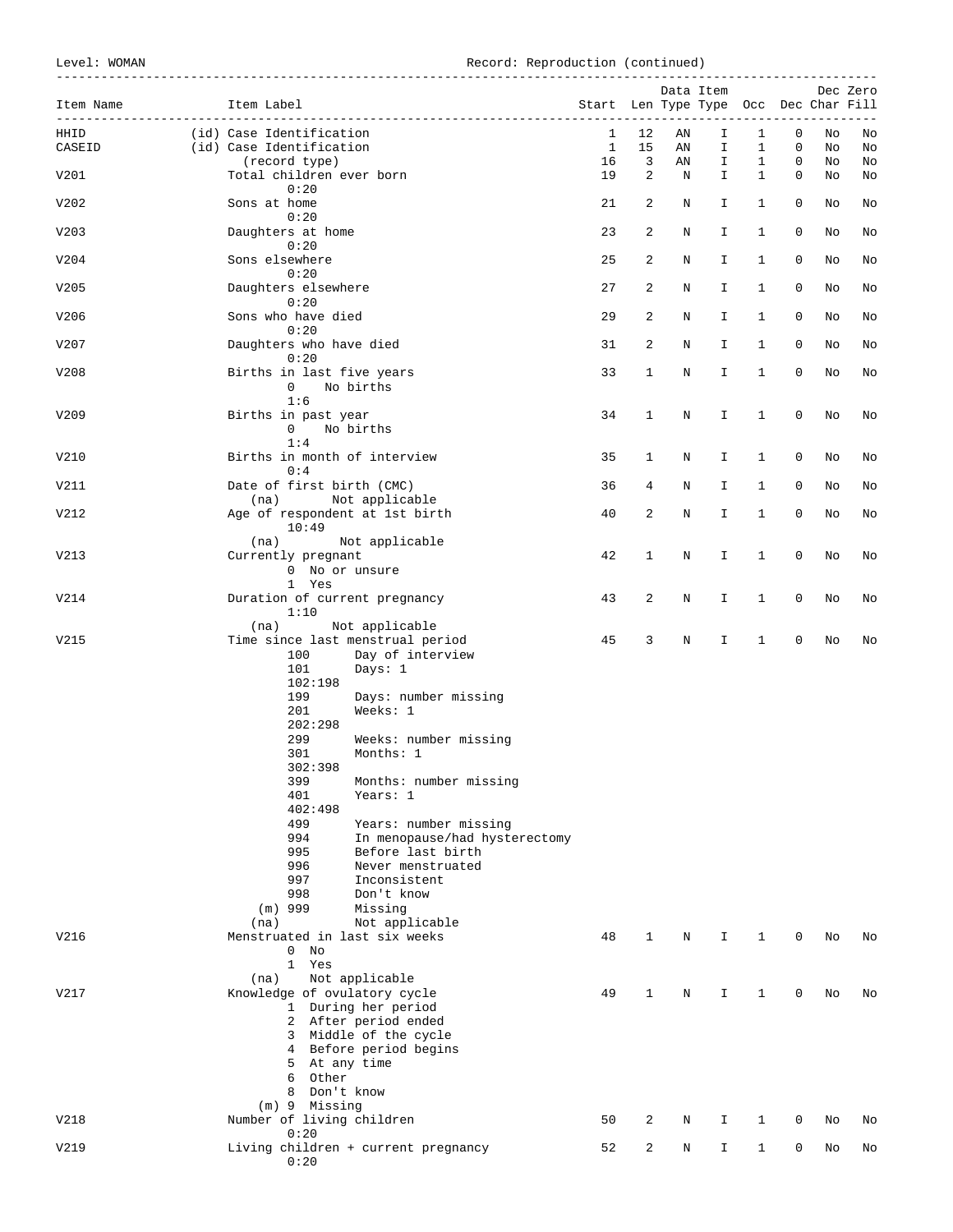| V220 | Living children + current pregnancy (grouped)                         | 54 | 1           | Ν | I  | 1            | 0           | No | No |
|------|-----------------------------------------------------------------------|----|-------------|---|----|--------------|-------------|----|----|
|      | 0:5                                                                   |    |             |   |    |              |             |    |    |
|      | 6<br>$6+$                                                             |    |             |   |    |              |             |    |    |
| V221 | Marriage to first birth interval (months)<br>0:350                    | 55 | 3           | N | I. | 1            | 0           | No | No |
|      | 996<br>Negative interval                                              |    |             |   |    |              |             |    |    |
|      | Not applicable<br>(na)                                                |    |             |   |    |              |             |    |    |
| V222 | Last birth to interview (months)                                      | 58 | 3           | Ν | I  | 1            | 0           | No | No |
|      | Not applicable<br>(na)                                                |    |             |   |    |              |             |    |    |
| V223 | Completeness of current pregnancy information<br>7 Month - exact date | 61 | 1           | N | I. | 1            | $\mathbf 0$ | No | No |
|      | 8 None - date placed                                                  |    |             |   |    |              |             |    |    |
|      | Not applicable<br>(na)                                                |    |             |   |    |              |             |    |    |
| V224 | Entries in birth history                                              | 62 | 2           | Ν | I. | 1            | $\mathbf 0$ | No | No |
| V225 | 0:20<br>Current pregnancy wanted                                      | 64 | 1           | N | I  | 1            | 0           | No | No |
|      | 1 Then                                                                |    |             |   |    |              |             |    |    |
|      | 2 Later                                                               |    |             |   |    |              |             |    |    |
|      | 3 Not at all                                                          |    |             |   |    |              |             |    |    |
|      | (m) 9 Missing                                                         |    |             |   |    |              |             |    |    |
| V226 | Not applicable<br>(na)<br>Time since last period (comp) (months)      | 65 | 3           | N | I. | 1            | $\mathbf 0$ | No | No |
|      | 0:400                                                                 |    |             |   |    |              |             |    |    |
|      | 994<br>In menopause                                                   |    |             |   |    |              |             |    |    |
|      | 995<br>Before last birth                                              |    |             |   |    |              |             |    |    |
|      | 996<br>Never menstruated<br>997<br>Inconsistent                       |    |             |   |    |              |             |    |    |
|      | 998<br>Don't know                                                     |    |             |   |    |              |             |    |    |
|      | $(m)$ 999<br>Missing                                                  |    |             |   |    |              |             |    |    |
|      | Not applicable<br>(na)                                                |    |             |   |    |              |             |    |    |
| V227 | Flag for last period                                                  | 68 | 1           | Ν | I  | $\mathbf{1}$ | $\mathbf 0$ | No | No |
|      | 0 No flag<br>$1 \tN >$ interval since birth                           |    |             |   |    |              |             |    |    |
|      | $N + amen.$ > interval<br>2                                           |    |             |   |    |              |             |    |    |
|      | N, but period not returned<br>3                                       |    |             |   |    |              |             |    |    |
|      | 4 95, but no birth                                                    |    |             |   |    |              |             |    |    |
|      | 5 95, but period returned<br>6 96, but period returned                |    |             |   |    |              |             |    |    |
|      | 7 N, last period during pregnancy                                     |    |             |   |    |              |             |    |    |
|      | 8 96, had children                                                    |    |             |   |    |              |             |    |    |
|      | 9 N, period before last birth                                         |    |             |   |    |              |             |    |    |
|      | Not applicable<br>(na)                                                |    |             |   |    |              |             |    |    |
| V228 | Ever had a terminated pregnancy<br>$0$ No                             | 69 | 1           | Ν | I  | 1            | $\mathbf 0$ | No | No |
|      | 1 Yes                                                                 |    |             |   |    |              |             |    |    |
|      | $(m)$ 9 Missing                                                       |    |             |   |    |              |             |    |    |
|      | Not applicable<br>(na)                                                |    |             |   |    |              |             |    |    |
| V229 | Month pregnancy ended<br>1:12                                         | 70 | 2           | N | I  | 1            | 0           | No | No |
|      | 97<br>Inconsistent                                                    |    |             |   |    |              |             |    |    |
|      | 98<br>Don't know                                                      |    |             |   |    |              |             |    |    |
|      | $(m)$ 99<br>Missing                                                   |    |             |   |    |              |             |    |    |
| V230 | Not applicable<br>(na)<br>Year pregnancy ended                        | 72 | 4           | N | I. | $\mathbf{1}$ | 0           | No | No |
|      | 1960:2010                                                             |    |             |   |    |              |             |    |    |
|      | 9997<br>Inconsistent                                                  |    |             |   |    |              |             |    |    |
|      | 9998<br>Don't know                                                    |    |             |   |    |              |             |    |    |
|      | $(m)$ 9999<br>Missing<br>Not applicable<br>(na)                       |    |             |   |    |              |             |    |    |
| V231 | CMC pregnancy ended                                                   | 76 | 4           | Ν | I  | 1            | 0           | No | No |
|      | 800:1400                                                              |    |             |   |    |              |             |    |    |
|      | 9997<br>Inconsistent                                                  |    |             |   |    |              |             |    |    |
|      | 9998<br>Don't know                                                    |    |             |   |    |              |             |    |    |
|      | $(m)$ 9999<br>Missing<br>Not applicable<br>(na)                       |    |             |   |    |              |             |    |    |
| V232 | Completeness of last termination information                          | 80 | $\mathbf 1$ | Ν | I  | 1            | 0           | No | No |
|      | 1 Month and year                                                      |    |             |   |    |              |             |    |    |
|      | 2 From calendar                                                       |    |             |   |    |              |             |    |    |
|      | 5 Year<br>7 Month                                                     |    |             |   |    |              |             |    |    |
|      | 8 None                                                                |    |             |   |    |              |             |    |    |
|      | Not applicable<br>(na)                                                |    |             |   |    |              |             |    |    |
| V233 | Months when pregnancy ended                                           | 81 | 2           | N | I. | 1            | $\mathbf 0$ | No | No |
|      | 0:10<br>97<br>Inconsistent                                            |    |             |   |    |              |             |    |    |
|      | Don't know<br>98                                                      |    |             |   |    |              |             |    |    |
|      | Missing<br>$(m)$ 99                                                   |    |             |   |    |              |             |    |    |
|      | Not applicable<br>(na)                                                |    |             |   |    |              |             |    |    |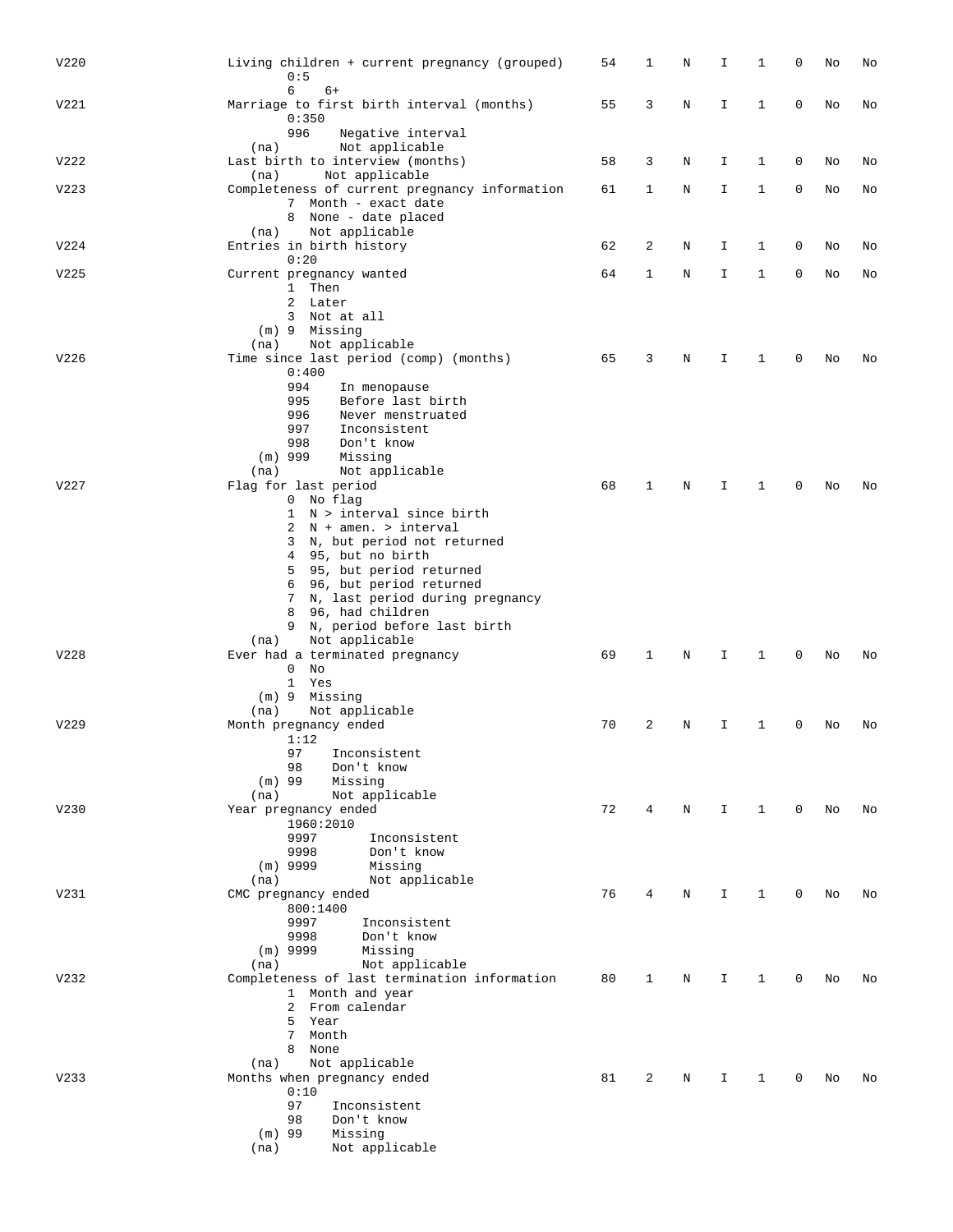| V234 | Other such pregnancies<br>$0$ No                    | 83 | 1 | N | I  | 1 | 0           | No | No |
|------|-----------------------------------------------------|----|---|---|----|---|-------------|----|----|
|      | $\mathbf{1}$<br>Yes                                 |    |   |   |    |   |             |    |    |
|      | $(m)$ 9 Missing                                     |    |   |   |    |   |             |    |    |
|      | Not applicable<br>(na)                              |    |   |   |    |   |             |    |    |
| V235 | Index last child prior to maternity-health (cal     | 84 | 2 | N | I  | 1 | 0           | No | No |
|      | $\mathbf{0}$<br>No prior child<br>1:7               |    |   |   |    |   |             |    |    |
|      | Not applicable<br>(na)                              |    |   |   |    |   |             |    |    |
| V237 | Birth between last and interview                    | 86 | 1 | N | I  | 1 | $\mathbf 0$ | No | No |
|      | $\Omega$<br>Nο                                      |    |   |   |    |   |             |    |    |
|      | 1 Yes                                               |    |   |   |    |   |             |    |    |
|      | (m) 9 Missing                                       |    |   |   |    |   |             |    |    |
|      | Not applicable<br>(na)                              |    |   |   |    |   |             |    |    |
| V238 | Births in last three years                          | 87 | 1 | N | I  | 1 | 0           | No | No |
|      | 0:4                                                 |    |   |   |    |   |             |    |    |
| V239 | Pregnancies terminated before calendar beginnin     | 88 | 1 | N | I  | 1 | 0           | No | No |
|      | $0$ No                                              |    |   |   |    |   |             |    |    |
|      | 1 Yes                                               |    |   |   |    |   |             |    |    |
|      | (m) 9 Missing                                       |    |   |   |    |   |             |    |    |
|      | Not applicable<br>(na)                              |    |   |   |    |   | $\Omega$    |    |    |
| V240 | Month of last termination prior to calendar<br>1:12 | 89 | 2 | N | T. | 1 |             | No | No |
|      | 97<br>Inconsistent                                  |    |   |   |    |   |             |    |    |
|      | 98<br>Don't know                                    |    |   |   |    |   |             |    |    |
|      | $(m)$ 99<br>Missing                                 |    |   |   |    |   |             |    |    |
|      | Not applicable<br>(na)                              |    |   |   |    |   |             |    |    |
| V241 | Year of last termination prior to calendar          | 91 | 4 | N | I. | 1 | $\mathbf 0$ | No | No |
|      | 1960:2005                                           |    |   |   |    |   |             |    |    |
|      | 9997<br>Inconsistent                                |    |   |   |    |   |             |    |    |
|      | 9998<br>Don't know                                  |    |   |   |    |   |             |    |    |
|      | $(m)$ 9999<br>Missing                               |    |   |   |    |   |             |    |    |
|      | Not applicable<br>(na)                              |    |   |   |    |   |             |    |    |
| V242 | CMC termination ended prior to calendar             | 95 | 4 | N | I  | 1 | 0           | No | No |
|      | 800:1400                                            |    |   |   |    |   |             |    |    |
|      | 9997<br>Inconsistent                                |    |   |   |    |   |             |    |    |
|      | 9998<br>Don't know<br>$(m)$ 9999<br>Missing         |    |   |   |    |   |             |    |    |
|      | Not applicable<br>(na)                              |    |   |   |    |   |             |    |    |
| V243 | Completeness of last termination date prior to      | 99 | 1 | N | I  | 1 | 0           | No | No |
|      | 1 Month and year                                    |    |   |   |    |   |             |    |    |
|      | 2 From calendar                                     |    |   |   |    |   |             |    |    |
|      | 5<br>Year                                           |    |   |   |    |   |             |    |    |
|      | 7<br>Month                                          |    |   |   |    |   |             |    |    |
|      | 8 None                                              |    |   |   |    |   |             |    |    |
|      | Not applicable<br>(na)                              |    |   |   |    |   |             |    |    |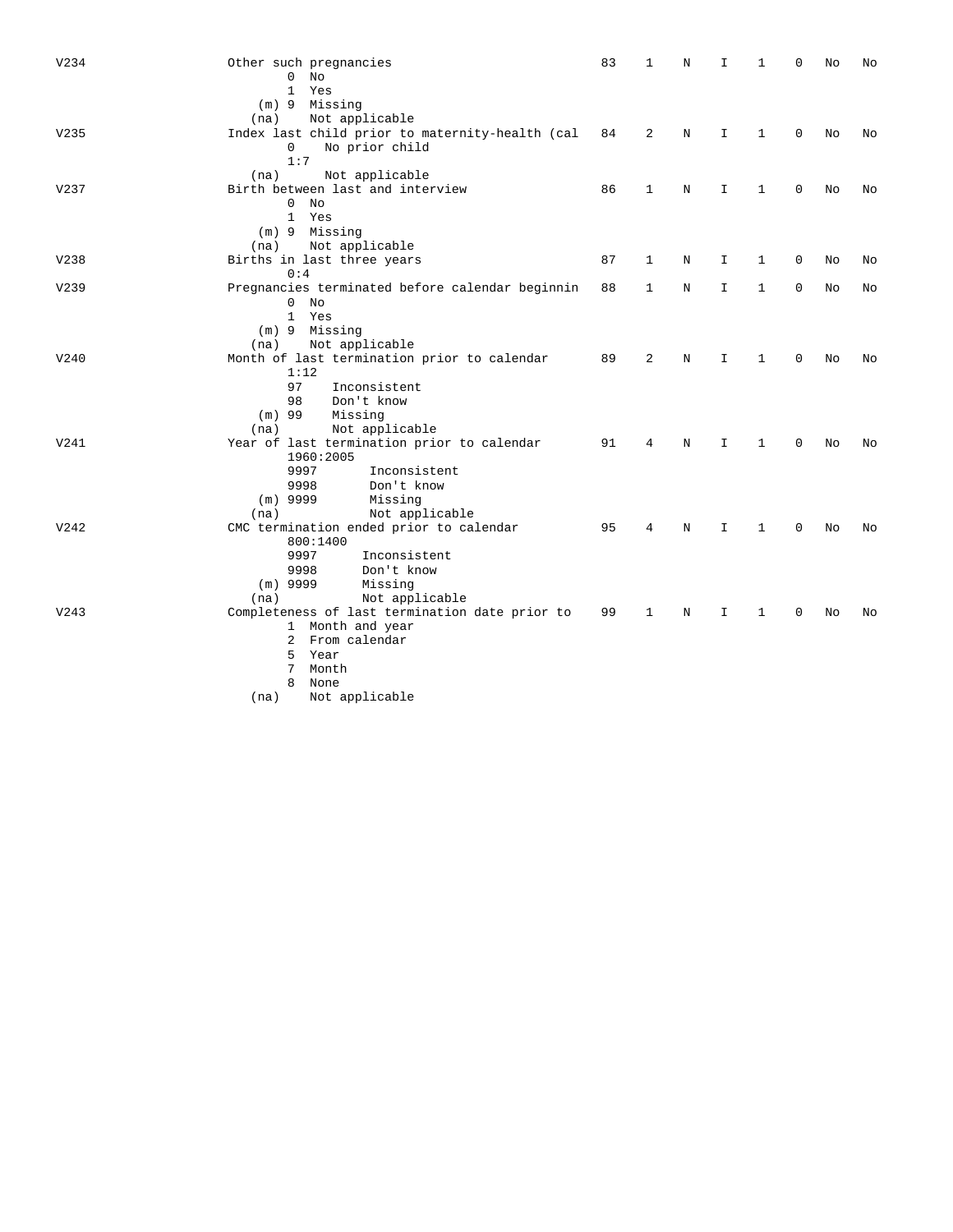Level: WOMAN Record: Contraception Table

| Item Name   | Item Label               |                                                       | Start Len Type Type Occ Dec Char Fill |                          | Data Item |              |                                         |                              |    | Dec Zero |
|-------------|--------------------------|-------------------------------------------------------|---------------------------------------|--------------------------|-----------|--------------|-----------------------------------------|------------------------------|----|----------|
| HHID        | (id) Case Identification |                                                       | 1                                     | 12                       | ΑN        | I            | 1                                       | $\Omega$                     | No | No       |
| CASEID      | (id) Case Identification |                                                       | $\overline{1}$                        | 15                       | AN        | $\mathbf{I}$ | $\mathbf{1}$                            | $\circ$                      | No | No       |
|             | (record type)            |                                                       | 16                                    | $\overline{\phantom{a}}$ | AN        |              | $\begin{matrix} 1 & 1 & 0 \end{matrix}$ |                              | No | No       |
| V301        |                          | Knowledge of any method                               | 19                                    | $\mathbf{1}$             | N         | $\mathbf{I}$ |                                         | $1 \quad \cdots$<br>$\Omega$ | No | No       |
|             |                          | 0 Knows no method                                     |                                       |                          |           |              |                                         |                              |    |          |
|             |                          | 1 Knows only folkloric method                         |                                       |                          |           |              |                                         |                              |    |          |
|             |                          | 2 Knows only traditional method                       |                                       |                          |           |              |                                         |                              |    |          |
|             |                          | 3 Knows modern method                                 |                                       |                          |           |              |                                         |                              |    |          |
| V302        |                          | Ever use of any method                                | 20                                    | 1                        | N         | I.           | 1                                       | $\Omega$                     | No | No       |
|             |                          | 0 Never used                                          |                                       |                          |           |              |                                         |                              |    |          |
|             |                          | 1 Used only folkloric method                          |                                       |                          |           |              |                                         |                              |    |          |
|             |                          | 2 Used only traditional method                        |                                       |                          |           |              |                                         |                              |    |          |
|             |                          | 3 Used modern method                                  |                                       |                          |           |              |                                         |                              |    |          |
| V302A       |                          | Ever used anything or tried to delay or avoid g       | 21                                    | 1                        | N         | I.           | 1                                       | 0                            | No | No       |
|             |                          | $0$ No                                                |                                       |                          |           |              |                                         |                              |    |          |
|             |                          | 1 Yes, used outside calendar                          |                                       |                          |           |              |                                         |                              |    |          |
|             |                          | 2 Yes, used in calendar                               |                                       |                          |           |              |                                         |                              |    |          |
| REC31_GROUP |                          | Item created from ISSA Group                          | 22                                    | 4                        | ΑN        | I            | 20                                      | 0                            | No | No       |
| V304A       | Type of method           |                                                       | 22                                    | $\mathbf{1}$             | N         | Sub          | 1                                       | $\Omega$                     | No | No       |
|             |                          | 1 Modern method                                       |                                       |                          |           |              |                                         |                              |    |          |
|             |                          | 2 Traditional method                                  |                                       |                          |           |              |                                         |                              |    |          |
|             |                          | 3 Folkloric method                                    |                                       |                          |           |              |                                         |                              |    |          |
| V304        | Knows method             |                                                       | 23                                    | $\mathbf{1}$             | N         | Sub          | 1                                       | $\Omega$                     | No | No       |
|             |                          | $0$ No                                                |                                       |                          |           |              |                                         |                              |    |          |
|             |                          | 1 Yes                                                 |                                       |                          |           |              |                                         |                              |    |          |
|             |                          | 7 Not in contraception table, but as a current method |                                       |                          |           |              |                                         |                              |    |          |
|             |                          | 8 Not asked                                           |                                       |                          |           |              |                                         |                              |    |          |
|             |                          | (m) 9 Missing                                         |                                       |                          |           |              |                                         |                              |    |          |
| V305        | Ever used method         |                                                       | 24                                    | 1                        | N         | Sub          | 1                                       | 0                            | No | No       |
|             | $\mathbf{0}$             | No                                                    |                                       |                          |           |              |                                         |                              |    |          |
|             |                          | 1 Yes                                                 |                                       |                          |           |              |                                         |                              |    |          |
|             |                          | (m) 9 Missing                                         |                                       |                          |           |              |                                         |                              |    |          |
|             | (na)                     | Not applicable                                        |                                       |                          |           |              |                                         |                              |    |          |
| V307        |                          | Method currently used                                 | 25                                    | $\mathbf{1}$             |           | N Sub        | 1                                       | 0                            | No | No       |
|             |                          | $0$ No                                                |                                       |                          |           |              |                                         |                              |    |          |
|             | 1                        | Yes                                                   |                                       |                          |           |              |                                         |                              |    |          |
|             |                          | (m) 9 Missing                                         |                                       |                          |           |              |                                         |                              |    |          |
|             | (na)                     | Not applicable                                        |                                       |                          |           |              |                                         |                              |    |          |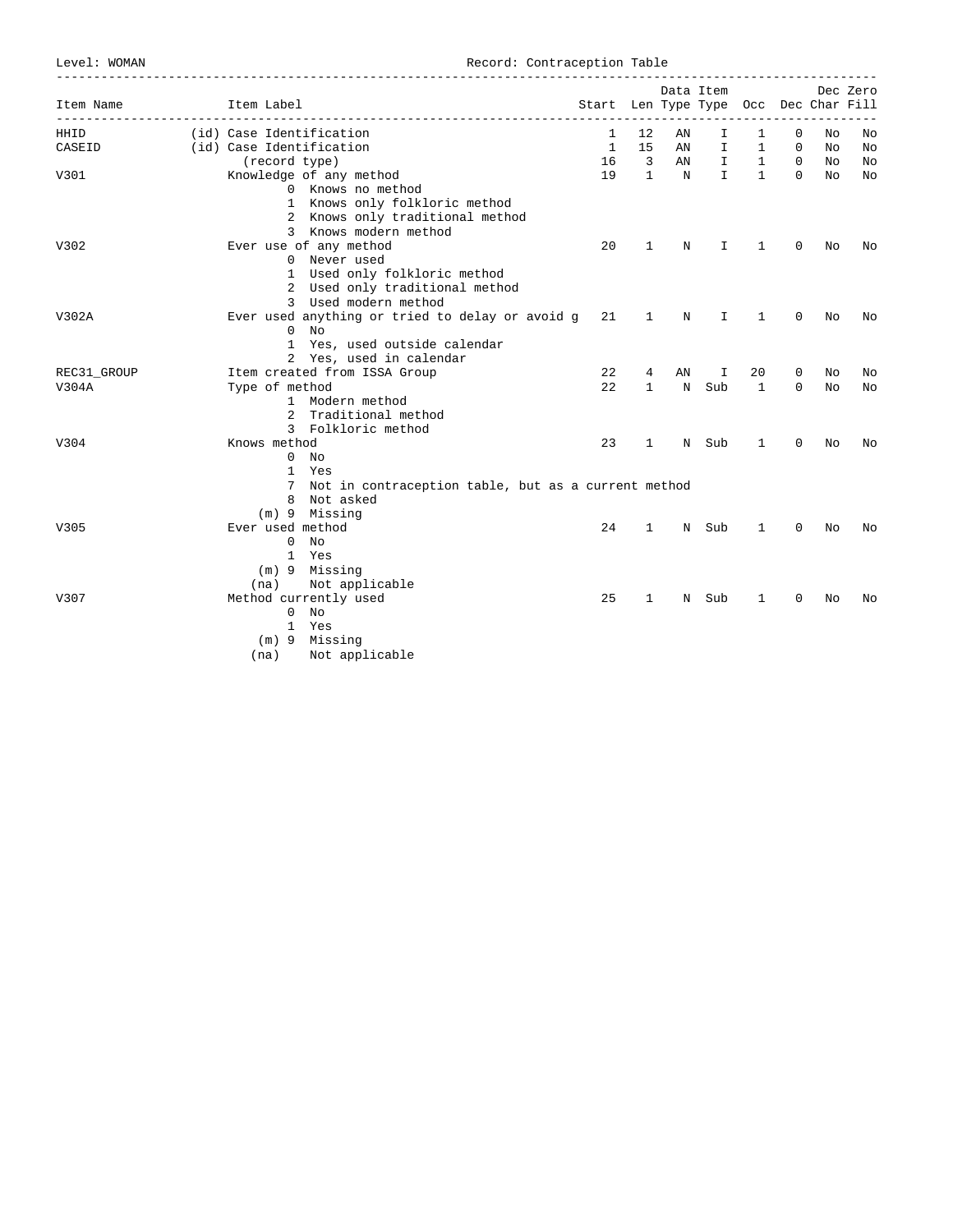Level: WOMAN Record: Contraception Knowledge and Use

| Item Name | Item Label                                                                                                                                                                           |              |                         |             | Data Item<br>Start Len Type Type Occ Dec Char Fill |              |                  |    | Dec Zero |
|-----------|--------------------------------------------------------------------------------------------------------------------------------------------------------------------------------------|--------------|-------------------------|-------------|----------------------------------------------------|--------------|------------------|----|----------|
| HHID      | ________________________<br>(id) Case Identification                                                                                                                                 | 1            | 12                      | ΑN          | Ι.                                                 | 1            | 0                | No | No       |
| CASEID    | (id) Case Identification                                                                                                                                                             | $\mathbf{1}$ | 15                      | AN          | I.                                                 | $\mathbf{1}$ | 0                | No | No       |
|           | (record type)                                                                                                                                                                        | 16           | $\overline{\mathbf{3}}$ | AN          | $\mathbf{I}$                                       | $\mathbf{1}$ | 0<br>$\mathbf 0$ | No | No       |
| V310      | Living children at first use<br>0:20<br>$(m)$ 99<br>Missing                                                                                                                          | 19           | $\overline{2}$          | $\mathbf N$ | I.                                                 | $\mathbf{1}$ |                  | No | No       |
|           | Not applicable<br>(na)                                                                                                                                                               |              |                         |             |                                                    |              |                  |    |          |
| V311      | Children at first use (grouped)<br>0:3<br>$\overline{4}$<br>$4+$                                                                                                                     | 21           | 1                       | Ν           | I.                                                 | $\mathbf{1}$ | 0                | No | No       |
|           | 5<br>Never used<br>Missing<br>$(m)$ 9                                                                                                                                                |              |                         |             |                                                    |              |                  |    |          |
| V312      | Current contraceptive method<br>Not using<br>$\mathbf{0}$<br>$\mathbf{1}$<br>Pill<br>2<br>IUD                                                                                        | 22           | 2                       | Ν           | Ι.                                                 | 1            | 0                | No | No       |
|           | 3<br>Injections<br>Diaphragm<br>4<br>5<br>Condom                                                                                                                                     |              |                         |             |                                                    |              |                  |    |          |
|           | Female sterilization<br>6<br>7<br>Male sterilization<br>8<br>Periodic abstinence                                                                                                     |              |                         |             |                                                    |              |                  |    |          |
|           | 9<br>Withdrawal<br>10 Other                                                                                                                                                          |              |                         |             |                                                    |              |                  |    |          |
|           | 11 Implants/Norplant<br>12 Abstinence<br>13 Lactational amenorrhea (LAM)                                                                                                             |              |                         |             |                                                    |              |                  |    |          |
|           | 14 Female condom<br>15 Foam or jelly<br>17 Oher modern method                                                                                                                        |              |                         |             |                                                    |              |                  |    |          |
|           | 18 Specific method 1<br>19 Specific method 2<br>20 Specific method 3                                                                                                                 |              |                         |             |                                                    |              |                  |    |          |
|           | (m) 99 Missing                                                                                                                                                                       |              |                         |             |                                                    |              |                  |    |          |
| V313      | Current use by method type<br>0 No method<br>1 Folkloric method<br>2 Traditional method<br>3 Modern method                                                                           | 24           | 1                       | N           | I.                                                 | 1            | 0                | No | No       |
|           | (m) 9 Missing                                                                                                                                                                        |              |                         |             |                                                    |              |                  |    |          |
| V315      | Month of start of use of method<br>1:12<br>Not applicable<br>(na)                                                                                                                    | 25           | 2                       | N           | I.                                                 | 1            | 0                | No | No       |
| V316      | Year of start of use of method<br>1960:2010                                                                                                                                          | 27           | 4                       | Ν           | I                                                  | 1            | 0                | No | No       |
| V317      | Not applicable<br>(na)<br>Date of start of use of method (CMC)                                                                                                                       | 31           | 4                       | Ν           | I                                                  | 1            | 0                | No | No       |
|           | (na)<br>Not applicable                                                                                                                                                               |              |                         |             |                                                    |              |                  |    |          |
| V318      | Completeness of information<br>1 Month and year - information complete<br>5 Year - month imputed, age calculated<br>7 Month - date placed<br>8 None - date placed<br>9 From calendar | 35           | 1                       | Ν           | Ι                                                  | 1            | 0                | No | No       |
| V319      | Not applicable<br>(na)<br>Years since sterilization<br>$~<$ 2<br>$\mathbf{1}$                                                                                                        | 36           | $\mathbf{1}$            | Ν           | I                                                  | 1            | 0                | No | No       |
|           | $2 \quad 2-3$<br>$4 - 5$<br>3<br>$6 - 7$<br>4<br>5<br>$8 - 9$<br>$10+$<br>6                                                                                                          |              |                         |             |                                                    |              |                  |    |          |
| V320      | Not applicable<br>(na)<br>Age at sterilization<br>$1 \times 25$<br>2<br>$25 - 29$<br>$30 - 34$<br>3<br>$35 - 39$<br>4<br>$40 - 44$<br>5<br>$45 - 49$<br>6                            | 37           | $\mathbf 1$             | Ν           | I.                                                 | 1            | 0                | No | No       |
|           | Not applicable<br>(na)                                                                                                                                                               |              |                         |             |                                                    |              |                  |    |          |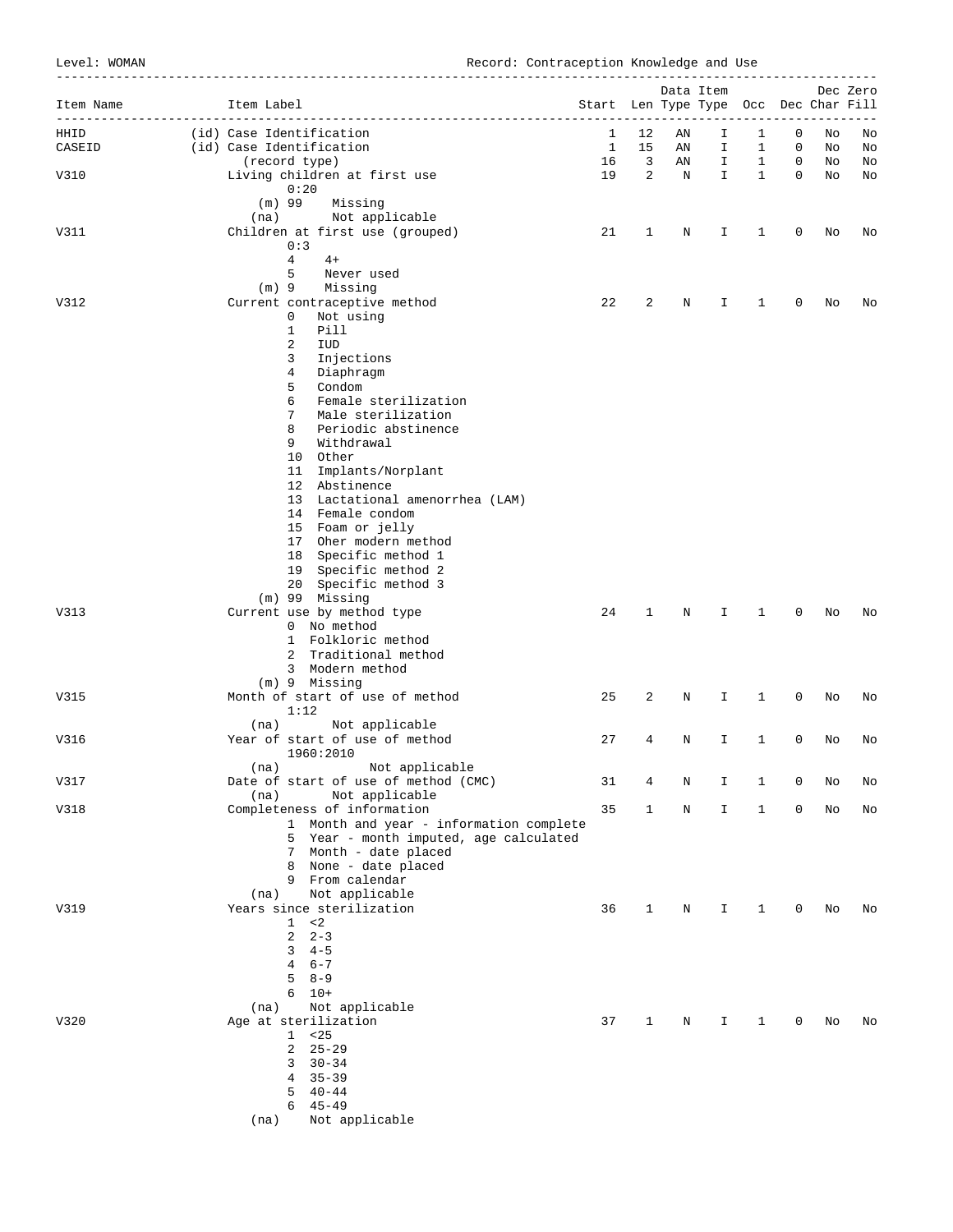| V321  | Marital duration at sterilization        | 38 | 1 | N       | I | 1 | 0 | No | No |
|-------|------------------------------------------|----|---|---------|---|---|---|----|----|
|       | 0 Single, before marriage                |    |   |         |   |   |   |    |    |
|       | $0 - 4$<br>$\mathbf{1}$                  |    |   |         |   |   |   |    |    |
|       | $5 - 9$<br>2                             |    |   |         |   |   |   |    |    |
|       | 3<br>$10 - 14$                           |    |   |         |   |   |   |    |    |
|       | $15 - 19$<br>4                           |    |   |         |   |   |   |    |    |
|       | 5<br>$20 - 24$                           |    |   |         |   |   |   |    |    |
|       |                                          |    |   |         |   |   |   |    |    |
|       | $25+$<br>6                               |    |   |         |   |   |   |    |    |
|       | Not applicable<br>(na)                   |    |   |         |   |   |   |    |    |
| V322  | Parity at sterilization                  | 39 | 1 | N       | I | 1 | 0 | No | No |
|       | 0:4                                      |    |   |         |   |   |   |    |    |
|       | 5<br>$5+$                                |    |   |         |   |   |   |    |    |
|       | Not applicable<br>(na)                   |    |   |         |   |   |   |    |    |
| V323  | Brand of pill used                       | 40 | 2 | Ν       | I | 1 | 0 | No | No |
|       | 98 Don't know                            |    |   |         |   |   |   |    |    |
|       | $(m)$ 99 Missing                         |    |   |         |   |   |   |    |    |
|       | Not applicable<br>(na)                   |    |   |         |   |   |   |    |    |
| V323A | Brand of condom used                     | 42 | 2 | Ν       | I | 1 | 0 | No | No |
|       | 98 Don't know                            |    |   |         |   |   |   |    |    |
|       |                                          |    |   |         |   |   |   |    |    |
|       | (m) 99 Missing                           |    |   |         |   |   |   |    |    |
|       | Not applicable<br>(na)                   |    |   |         |   |   |   |    |    |
| V325A | Cost of current method (in CURRENCY)     | 44 | 7 | Ν       | I | 1 | 0 | No | No |
|       | 9999995<br>Free                          |    |   |         |   |   |   |    |    |
|       | 9999998<br>Don't know                    |    |   |         |   |   |   |    |    |
|       | (m) 9999999 Missing                      |    |   |         |   |   |   |    |    |
|       | Not applicable<br>(na)                   |    |   |         |   |   |   |    |    |
| V326  | Last source for current users            | 51 | 2 | $\rm N$ | I | 1 | 0 | No | No |
|       | 10<br>PUBLIC SECTOR                      |    |   |         |   |   |   |    |    |
|       | 11:19                                    |    |   |         |   |   |   |    |    |
|       | 20                                       |    |   |         |   |   |   |    |    |
|       | PRIVATE SECTOR                           |    |   |         |   |   |   |    |    |
|       | 21:29                                    |    |   |         |   |   |   |    |    |
|       | 30<br>OTHER SOURCE                       |    |   |         |   |   |   |    |    |
|       | 31:39                                    |    |   |         |   |   |   |    |    |
|       | 96<br>Other                              |    |   |         |   |   |   |    |    |
|       | Don't know<br>98                         |    |   |         |   |   |   |    |    |
|       | $(m)$ 99<br>Missing                      |    |   |         |   |   |   |    |    |
|       | Not applicable<br>(na)                   |    |   |         |   |   |   |    |    |
| V327  | Last source for users by type            | 53 | 1 | N       | I | 1 | 0 | No | No |
|       | 1 Government clinic/pharmacy             |    |   |         |   |   |   |    |    |
|       | Government home/community delivery<br>2  |    |   |         |   |   |   |    |    |
|       | <b>NGO</b><br>3                          |    |   |         |   |   |   |    |    |
|       | Private clinic/delivery<br>4             |    |   |         |   |   |   |    |    |
|       |                                          |    |   |         |   |   |   |    |    |
|       | Pharmacy<br>5                            |    |   |         |   |   |   |    |    |
|       | Shop, church, friend<br>6                |    |   |         |   |   |   |    |    |
|       | 7<br>Other                               |    |   |         |   |   |   |    |    |
|       | 8<br>Don't know                          |    |   |         |   |   |   |    |    |
|       | (m) 9 Missing                            |    |   |         |   |   |   |    |    |
|       | Not applicable<br>(na)                   |    |   |         |   |   |   |    |    |
| V337  | Months of use of current method          | 54 | 3 | N       | I | 1 | 0 | No | No |
|       | 0:94                                     |    |   |         |   |   |   |    |    |
|       | All calendar {A core}<br>95              |    |   |         |   |   |   |    |    |
|       | $96+ {B core}$<br>96                     |    |   |         |   |   |   |    |    |
|       | 997<br>Inconsistent                      |    |   |         |   |   |   |    |    |
|       | 998<br>Don't know                        |    |   |         |   |   |   |    |    |
|       | $(m)$ 999<br>Missing                     |    |   |         |   |   |   |    |    |
|       |                                          |    |   |         |   |   |   |    |    |
|       | Not applicable<br>(na)                   |    |   |         |   |   |   |    |    |
| V359  | Last method discontinued in last 5 years | 57 | 2 | N       | I | 1 | 0 | No | No |
|       | Pill<br>$\mathbf{1}$                     |    |   |         |   |   |   |    |    |
|       | 2<br>IUD                                 |    |   |         |   |   |   |    |    |
|       | 3<br>Injections                          |    |   |         |   |   |   |    |    |
|       | 4<br>Diaphragm                           |    |   |         |   |   |   |    |    |
|       | 5<br>Condom                              |    |   |         |   |   |   |    |    |
|       | 6<br>Female sterilization                |    |   |         |   |   |   |    |    |
|       | 7<br>Male sterilization                  |    |   |         |   |   |   |    |    |
|       | 8<br>Periodic abstinence                 |    |   |         |   |   |   |    |    |
|       | 9<br>Withdrawal                          |    |   |         |   |   |   |    |    |
|       | 10 Other                                 |    |   |         |   |   |   |    |    |
|       |                                          |    |   |         |   |   |   |    |    |
|       | 11 Norplant                              |    |   |         |   |   |   |    |    |
|       | 12 Abstinence                            |    |   |         |   |   |   |    |    |
|       | 13 Lactational amenorrhea                |    |   |         |   |   |   |    |    |
|       | 14 Female condom                         |    |   |         |   |   |   |    |    |
|       | 15 Foam or jelly                         |    |   |         |   |   |   |    |    |
|       | 16                                       |    |   |         |   |   |   |    |    |
|       | 17<br>Specific method 1                  |    |   |         |   |   |   |    |    |
|       | 18 Specific method 2                     |    |   |         |   |   |   |    |    |
|       | Specific method 3<br>19                  |    |   |         |   |   |   |    |    |
|       | 20<br>Specific method 4                  |    |   |         |   |   |   |    |    |
|       | (m) 99<br>Missing                        |    |   |         |   |   |   |    |    |
|       | Not applicable<br>(na)                   |    |   |         |   |   |   |    |    |
|       |                                          |    |   |         |   |   |   |    |    |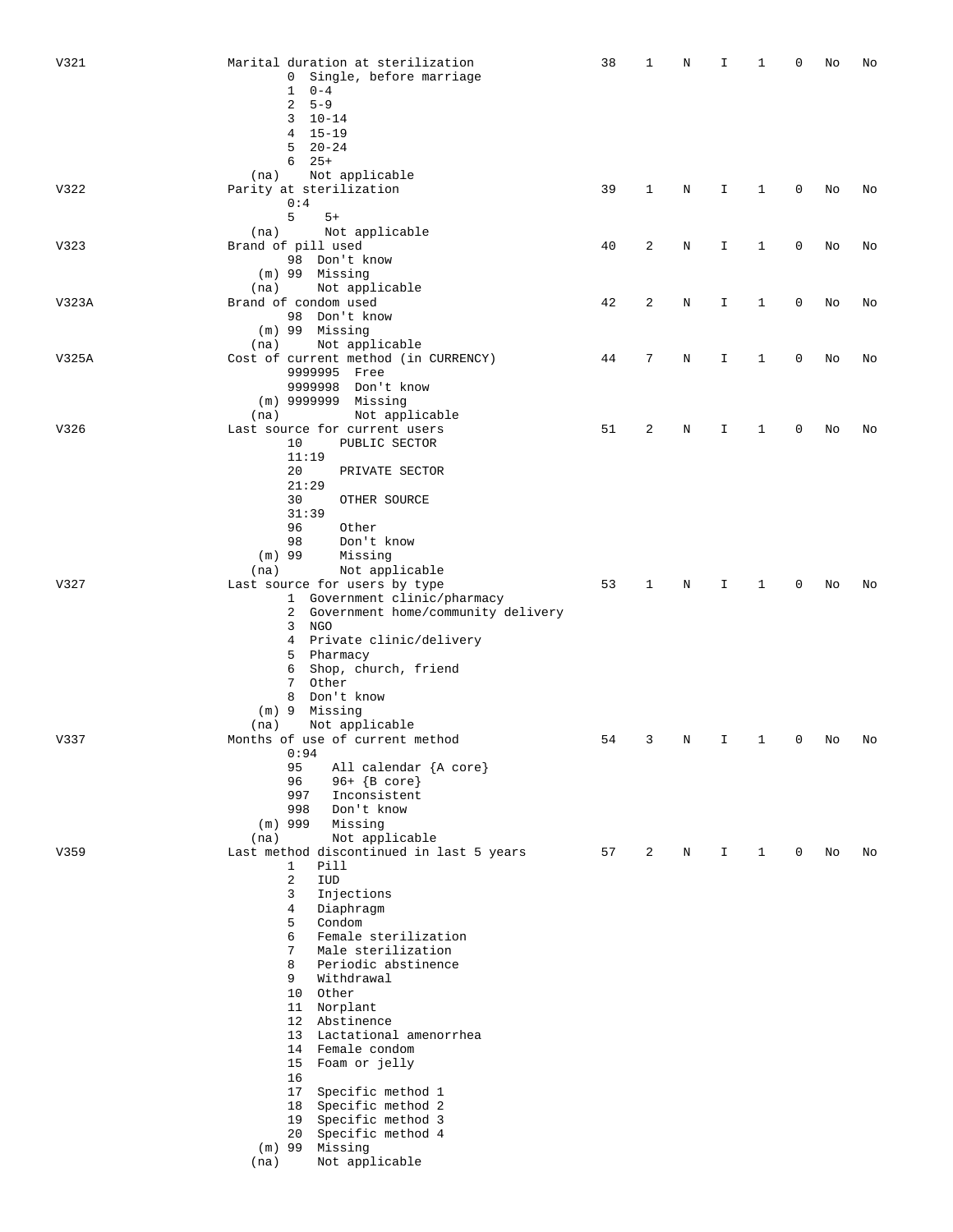| V360  | Reason of last discontinuation<br>$\mathbf{1}$<br>Became pregnant<br>2<br>Wanted to become pregnant<br>3<br>Husband disapproved<br>4<br>Side effects<br>5<br>Health concerns<br>6<br>Access, availability<br>7<br>Wanted more effective method<br>8<br>Inconvenient to use<br>9<br>Infrequent sex, husband away<br>10<br>Cost<br>11 Fatalistic<br>Difficult pregnancy, menopause<br>12<br>13<br>Marital dissolution<br>Other<br>14<br>98 Don't know<br>Missing<br>$(m)$ 99                                                        | 59 | 2 | Ν | I | 1            | 0 | No | No |
|-------|-----------------------------------------------------------------------------------------------------------------------------------------------------------------------------------------------------------------------------------------------------------------------------------------------------------------------------------------------------------------------------------------------------------------------------------------------------------------------------------------------------------------------------------|----|---|---|---|--------------|---|----|----|
| V361  | Not applicable<br>(na)<br>Pattern of use<br>1 Currently using<br>2 Used since last birth<br>3 Used before last birth<br>4 Never used                                                                                                                                                                                                                                                                                                                                                                                              | 61 | 1 | N | I | 1            | 0 | No | No |
| V362  | Intention to use<br>1 In next 12 months<br>2 Use later<br>3 Unsure about timing<br>4 Unsure about use<br>5 Does not intend<br>6 Never had sex<br>$(m)$ 9 Missing<br>Not applicable<br>(na)                                                                                                                                                                                                                                                                                                                                        | 62 | 1 | Ν | I | 1            | 0 | No | No |
| V363  | Preferred future method<br>$\mathbf{1}$<br>Pill<br>2<br>IUD<br>3<br>Injections<br>4<br>Diaphragm<br>5<br>Condom<br>6<br>Female sterilization<br>7<br>Male sterilization<br>8<br>Periodic abstinence<br>9<br>Withdrawal<br>Other<br>10<br>11<br>Norplant<br>12 Abstinence<br>13<br>Lactational amenorrhea<br>14 Female condom<br>15 Foam or jelly<br>17<br>Specific method 1<br>Specific method 2<br>18<br>Specific method 3<br>19<br>Specific method 4<br>20<br>Don't know<br>98<br>Missing<br>$(m)$ 99<br>Not applicable<br>(na) | 63 | 2 | Ν | Ι | 1            | 0 | No | No |
| V364  | Contraceptive use and intention<br>1 Using modern method<br>2 Using traditional method<br>3 Non-user - intends to use later<br>4 Does not intend to use<br>5 Never had sex                                                                                                                                                                                                                                                                                                                                                        | 65 | 1 | N | Ι | 1            | 0 | No | No |
| V367  | Wanted last child<br>1 Wanted then<br>2 Wanted later<br>3 Wanted no more<br>$(m)$ 9 Missing<br>Not applicable<br>(na)                                                                                                                                                                                                                                                                                                                                                                                                             | 66 | 1 | N | I | $\mathbf{1}$ | 0 | No | No |
| V372  | Shown pill package<br>0 Package not seen<br>1 Package seen<br>(m) 9 Missing<br>Not applicable<br>(na)                                                                                                                                                                                                                                                                                                                                                                                                                             | 67 | 1 | Ν | Ι | 1            | 0 | No | No |
| V372A | Shown condom package<br>0 Package not seen<br>1 Package seen<br>(m) 9 Missing<br>Not applicable<br>(na)                                                                                                                                                                                                                                                                                                                                                                                                                           | 68 | 1 | Ν | I | 1            | 0 | No | No |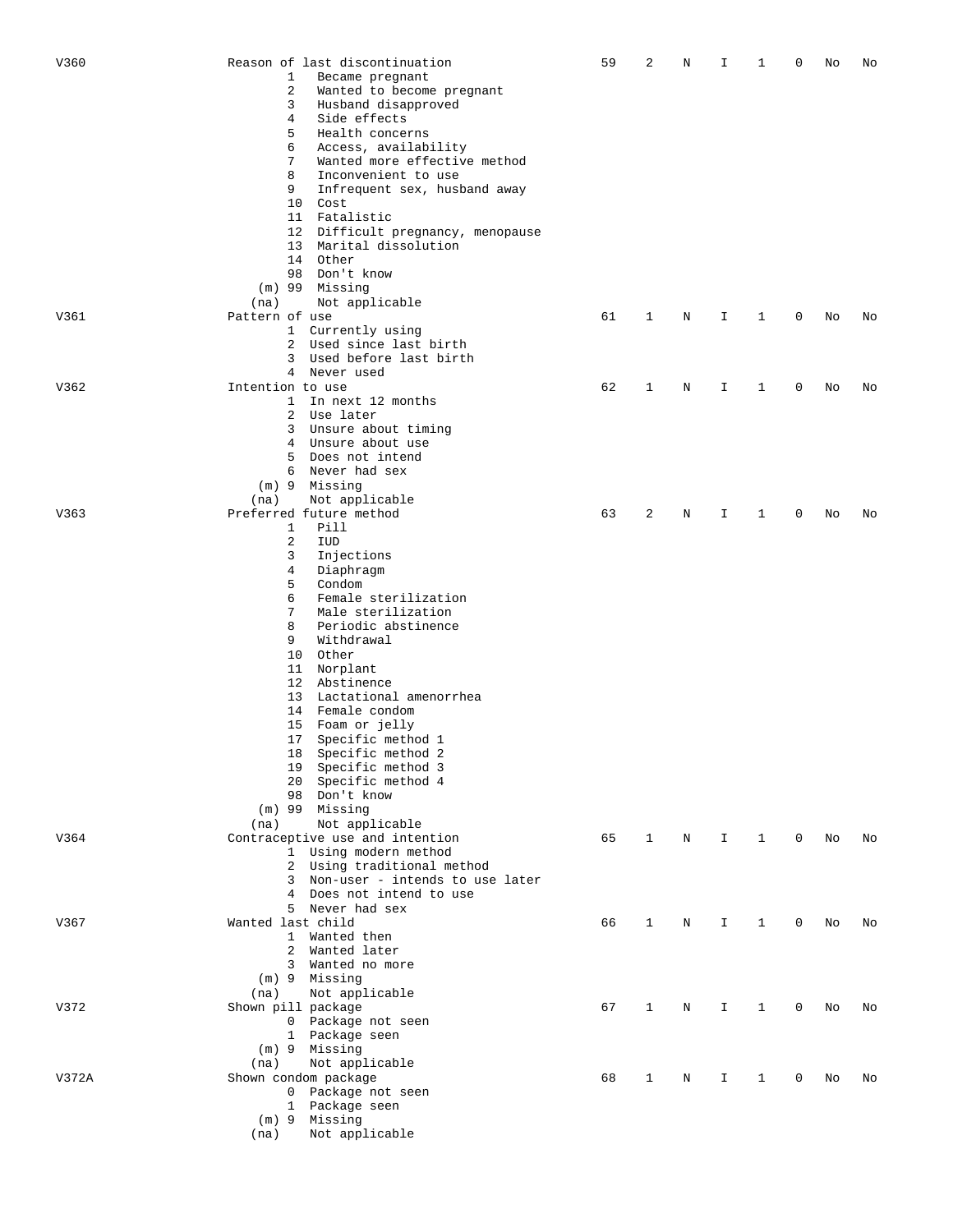11 Not married 20 FERTILITY-RELATED

 (m) 99 Missing (na) Not applicable

|       | 21 Not having sex                |    |              |   |    |              |             |    |    |
|-------|----------------------------------|----|--------------|---|----|--------------|-------------|----|----|
|       | 22 Infrequent sex                |    |              |   |    |              |             |    |    |
|       | 23 Menopausal, hysterectomy      |    |              |   |    |              |             |    |    |
|       | 24 Subfecund, infecund           |    |              |   |    |              |             |    |    |
|       | 25 Postpartum, breastfeeding     |    |              |   |    |              |             |    |    |
|       |                                  |    |              |   |    |              |             |    |    |
|       | 26 Wants more children           |    |              |   |    |              |             |    |    |
|       | 27 Pregnant                      |    |              |   |    |              |             |    |    |
|       | 30 OPPOSITION TO USE             |    |              |   |    |              |             |    |    |
|       | 31 Respondent opposed            |    |              |   |    |              |             |    |    |
|       | 32 Husband opposed               |    |              |   |    |              |             |    |    |
|       | 33 Others opposed                |    |              |   |    |              |             |    |    |
|       | 34 Religious prohibition         |    |              |   |    |              |             |    |    |
|       | 40 LACK OF KNOWLEDGE             |    |              |   |    |              |             |    |    |
|       | 41 Knows no method               |    |              |   |    |              |             |    |    |
|       | 42 Knows no source               |    |              |   |    |              |             |    |    |
|       | 50 METHOD-RELATED                |    |              |   |    |              |             |    |    |
|       | 51 Health concerns               |    |              |   |    |              |             |    |    |
|       | 52 Fears side effects            |    |              |   |    |              |             |    |    |
|       |                                  |    |              |   |    |              |             |    |    |
|       | 53 Lack of access                |    |              |   |    |              |             |    |    |
|       | 54 Cost too much                 |    |              |   |    |              |             |    |    |
|       | 55 Inconvenient to use           |    |              |   |    |              |             |    |    |
|       | 56 Interferes with body          |    |              |   |    |              |             |    |    |
|       | 96 Other                         |    |              |   |    |              |             |    |    |
|       | 98 Don't know                    |    |              |   |    |              |             |    |    |
|       | $(m)$ 99 Missing                 |    |              |   |    |              |             |    |    |
|       | Not applicable<br>(na)           |    |              |   |    |              |             |    |    |
| V376  | Main reason not to use a method  | 71 | 2            | Ν | Ι. | 1            | 0           | No | No |
|       | 11 Not married                   |    |              |   |    |              |             |    |    |
|       | 20 FERTILITY-RELATED             |    |              |   |    |              |             |    |    |
|       |                                  |    |              |   |    |              |             |    |    |
|       | 22 Infrequent sex                |    |              |   |    |              |             |    |    |
|       | 23 Menopausal, hysterectomy      |    |              |   |    |              |             |    |    |
|       | 24 Subfecund, infecund           |    |              |   |    |              |             |    |    |
|       | 26 Wants more children           |    |              |   |    |              |             |    |    |
|       | 30 OPPOSITION TO USE             |    |              |   |    |              |             |    |    |
|       | 31 Respondent opposed            |    |              |   |    |              |             |    |    |
|       | 32 Husband opposed               |    |              |   |    |              |             |    |    |
|       | 33 Others opposed                |    |              |   |    |              |             |    |    |
|       | 34 Religious prohibition         |    |              |   |    |              |             |    |    |
|       | 40 LACK OF KNOWLEDGE             |    |              |   |    |              |             |    |    |
|       | 41 Knows no method               |    |              |   |    |              |             |    |    |
|       |                                  |    |              |   |    |              |             |    |    |
|       | 42 Knows no source               |    |              |   |    |              |             |    |    |
|       | 50 METHOD-RELATED                |    |              |   |    |              |             |    |    |
|       | 51 Health concerns               |    |              |   |    |              |             |    |    |
|       | 52 Fears side effects            |    |              |   |    |              |             |    |    |
|       | 53 Lack of access                |    |              |   |    |              |             |    |    |
|       | 54 Cost too much                 |    |              |   |    |              |             |    |    |
|       | 55 Inconvenient to use           |    |              |   |    |              |             |    |    |
|       | 56 Interferes with body          |    |              |   |    |              |             |    |    |
|       | 96 Other                         |    |              |   |    |              |             |    |    |
|       | 98 Don't know                    |    |              |   |    |              |             |    |    |
|       | (m) 99 Missing                   |    |              |   |    |              |             |    |    |
|       |                                  |    |              |   |    |              |             |    |    |
|       | Not applicable<br>(na)           |    |              |   |    |              |             |    |    |
| V376A | Would ever use method if married | 73 | $\mathbf{1}$ | N | I. | $\mathbf{1}$ | $\mathbf 0$ | No | No |
|       | 0<br>No                          |    |              |   |    |              |             |    |    |
|       | 1 Yes                            |    |              |   |    |              |             |    |    |
|       | 8 Don't know                     |    |              |   |    |              |             |    |    |
|       | (m) 9 Missing                    |    |              |   |    |              |             |    |    |
|       | Not applicable<br>(na)           |    |              |   |    |              |             |    |    |
| V379  | Source known for any method      | 74 | 2            | N | Ι. | $\mathbf{1}$ | 0           | No | No |
|       | PUBLIC SECTOR<br>10              |    |              |   |    |              |             |    |    |
|       | 11:19                            |    |              |   |    |              |             |    |    |
|       | 20<br>PRIVATE SECTOR             |    |              |   |    |              |             |    |    |
|       | 21:29                            |    |              |   |    |              |             |    |    |
|       |                                  |    |              |   |    |              |             |    |    |
|       | 30<br>OTHER SOURCE               |    |              |   |    |              |             |    |    |
|       | 31:39                            |    |              |   |    |              |             |    |    |
|       | 96<br>Other                      |    |              |   |    |              |             |    |    |
|       | 98<br>Don't know                 |    |              |   |    |              |             |    |    |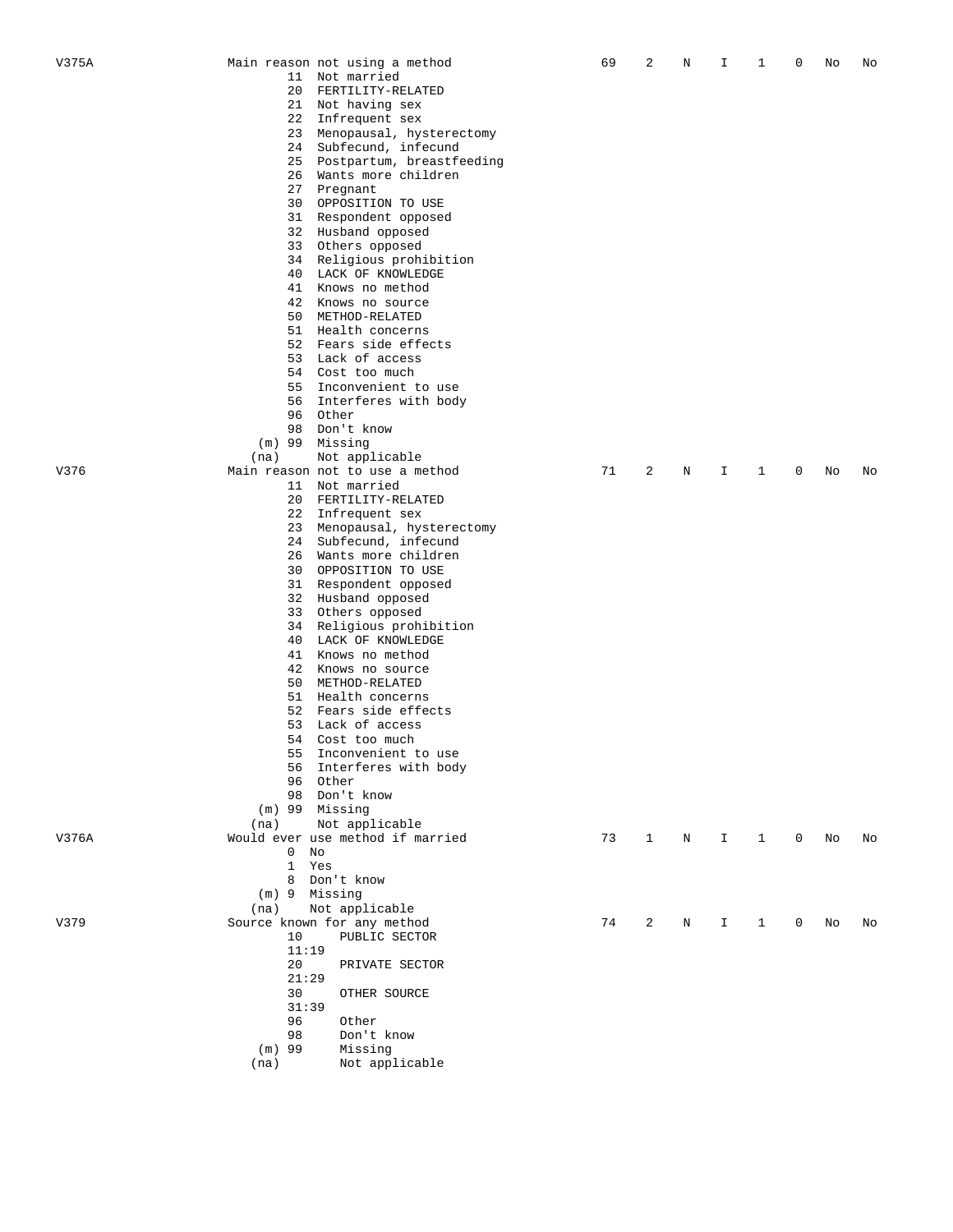| V380   | Source known for any method                               | 76 | 1            | Ν            | I           | 1            | 0 | No | No |
|--------|-----------------------------------------------------------|----|--------------|--------------|-------------|--------------|---|----|----|
|        | 1 Government clinic/pharmacy                              |    |              |              |             |              |   |    |    |
|        | 2 Government home/community delivery                      |    |              |              |             |              |   |    |    |
|        | 3 NGO                                                     |    |              |              |             |              |   |    |    |
|        | 4 Private clinic/delivery                                 |    |              |              |             |              |   |    |    |
|        | 5 Pharmacy                                                |    |              |              |             |              |   |    |    |
|        | 6 Shop, church, friend                                    |    |              |              |             |              |   |    |    |
|        | 7 Other                                                   |    |              |              |             |              |   |    |    |
|        | 8 Don't know                                              |    |              |              |             |              |   |    |    |
|        | (m) 9 Missing                                             |    |              |              |             |              |   |    |    |
|        | Not applicable<br>(na)                                    |    |              |              |             |              |   |    |    |
| V384A  | Heard family planning on radio last few months            | 77 | 1            | N            | I           | 1            | 0 | No | No |
|        | $0$ No<br>1 Yes                                           |    |              |              |             |              |   |    |    |
|        |                                                           |    |              |              |             |              |   |    |    |
|        | (m) 9 Missing                                             |    |              |              |             |              | 0 |    |    |
| V384B  | Heard family planning on TV last few months               | 78 | 1            | N            | I           | 1            |   | No | No |
|        | $0$ No<br>1 Yes                                           |    |              |              |             |              |   |    |    |
|        | (m) 9 Missing                                             |    |              |              |             |              |   |    |    |
| V384C  | Heard family planning in newspaper/magazine las           | 79 | 1            | Ν            | I           | $\mathbf{1}$ | 0 | No | No |
|        | $0$ No                                                    |    |              |              |             |              |   |    |    |
|        | 1 Yes                                                     |    |              |              |             |              |   |    |    |
|        | (m) 9 Missing                                             |    |              |              |             |              |   |    |    |
| V393   | Visited by family planning worker last 12 month           | 80 | 1            | Ν            | I           | 1            | 0 | No | No |
|        | $0$ No                                                    |    |              |              |             |              |   |    |    |
|        | 1 Yes                                                     |    |              |              |             |              |   |    |    |
|        | (m) 9 Missing                                             |    |              |              |             |              |   |    |    |
|        |                                                           |    |              |              |             |              |   |    |    |
| V394   | Not applicable<br>(na)                                    | 81 | 1            | N            | I           | 1            | 0 |    | No |
|        | Visited health facility last 12 months<br>$0$ No          |    |              |              |             |              |   | No |    |
|        | 1 Yes                                                     |    |              |              |             |              |   |    |    |
|        | (m) 9 Missing                                             |    |              |              |             |              |   |    |    |
|        | Not applicable                                            |    |              |              |             |              |   |    |    |
| V395   | (na)                                                      | 82 | 1            | N            | I           | 1            | 0 |    | No |
|        | At health facility, told of family planning<br>$0$ No     |    |              |              |             |              |   | No |    |
|        | 1 Yes                                                     |    |              |              |             |              |   |    |    |
|        |                                                           |    |              |              |             |              |   |    |    |
|        | (m) 9 Missing<br>Not applicable                           |    |              |              |             |              |   |    |    |
|        | (na)                                                      |    |              |              |             |              | 0 | No |    |
| V3A00A | Source of family planning for non-users: govern<br>$0$ No | 83 | 1            | Ν            | I           | 1            |   |    | No |
|        | 1 Yes                                                     |    |              |              |             |              |   |    |    |
|        | (m) 9 Missing                                             |    |              |              |             |              |   |    |    |
|        | Not applicable<br>(na)                                    |    |              |              |             |              |   |    |    |
| V3A00B | Source of family planning for non-users: CS pub           | 84 | 1            | N            | I           | 1            | 0 | No | No |
|        | $0$ No                                                    |    |              |              |             |              |   |    |    |
|        | 1 Yes                                                     |    |              |              |             |              |   |    |    |
|        | (m) 9 Missing                                             |    |              |              |             |              |   |    |    |
|        | Not applicable<br>(na)                                    |    |              |              |             |              |   |    |    |
| V3A00C | Source of family planning for non-users: CS pub           | 85 | 1            | Ν            | I.          | 1            | 0 | No | No |
|        | $0$ No                                                    |    |              |              |             |              |   |    |    |
|        | 1 Yes                                                     |    |              |              |             |              |   |    |    |
|        | $(m)$ 9 Missing                                           |    |              |              |             |              |   |    |    |
|        | Not applicable<br>(na)                                    |    |              |              |             |              |   |    |    |
| V3A00D | Source of family planning for non-users: CS pub 86        |    | $\mathbf{1}$ | $\, {\rm N}$ | $\mathbf I$ | $\mathbf{1}$ | 0 | No | No |
|        | $0$ No                                                    |    |              |              |             |              |   |    |    |
|        | 1 Yes                                                     |    |              |              |             |              |   |    |    |
|        | (m) 9 Missing                                             |    |              |              |             |              |   |    |    |
|        | Not applicable<br>(na)                                    |    |              |              |             |              |   |    |    |
| V3A00E | Source of family planning for non-users: CS pub 87        |    | 1            | N            | I           | $\mathbf{1}$ | 0 | No | No |
|        | $0$ No                                                    |    |              |              |             |              |   |    |    |
|        | 1 Yes                                                     |    |              |              |             |              |   |    |    |
|        | (m) 9 Missing                                             |    |              |              |             |              |   |    |    |
|        | Not applicable<br>(na)                                    |    |              |              |             |              |   |    |    |
| V3A00F | Source of family planning for non-users: CS pub 88        |    | 1            | N            | I           | 1            | 0 | No | No |
|        | $0$ No                                                    |    |              |              |             |              |   |    |    |
|        | 1 Yes                                                     |    |              |              |             |              |   |    |    |
|        | (m) 9 Missing                                             |    |              |              |             |              |   |    |    |
|        | Not applicable<br>(na)                                    |    |              |              |             |              |   |    |    |
| V3A00G | Source of family planning for non-users: CS pub           | 89 | 1            | N            | I           | 1            | 0 | No | No |
|        | $0$ No                                                    |    |              |              |             |              |   |    |    |
|        | 1 Yes                                                     |    |              |              |             |              |   |    |    |
|        | (m) 9 Missing                                             |    |              |              |             |              |   |    |    |
|        | Not applicable<br>(na)                                    |    |              |              |             |              |   |    |    |
| V3A00H | Source of family planning for non-users: CS pub           | 90 | 1            | N            | I           | 1            | 0 | No | No |
|        | $0$ No                                                    |    |              |              |             |              |   |    |    |
|        | 1 Yes                                                     |    |              |              |             |              |   |    |    |
|        | $(m)$ 9 Missing                                           |    |              |              |             |              |   |    |    |
|        | Not applicable<br>(na)                                    |    |              |              |             |              |   |    |    |
|        |                                                           |    |              |              |             |              |   |    |    |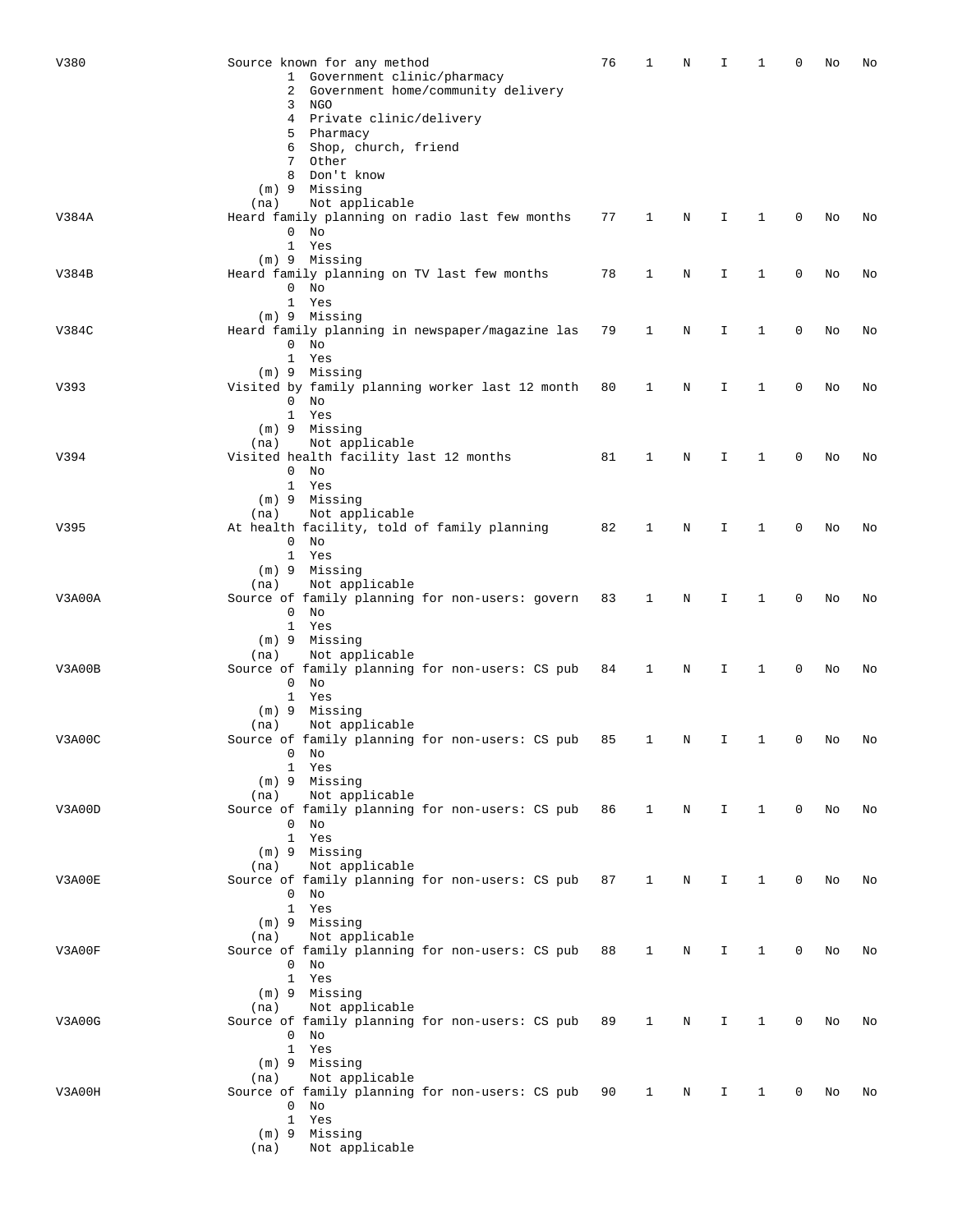| V3A00I | 0            | Source of family planning for non-users: CS pub<br>No<br>1 Yes                                                                                   |  |  | 91 | 1            | N | I  | 1            | 0 | No | No |
|--------|--------------|--------------------------------------------------------------------------------------------------------------------------------------------------|--|--|----|--------------|---|----|--------------|---|----|----|
| V3A00J | (na)         | $(m)$ 9 Missing<br>Not applicable<br>Source of family planning for non-users: privat<br>$0$ No<br>1 Yes                                          |  |  | 92 | 1            | N | I. | 1            | 0 | No | No |
| V3A00K | (na)         | $(m)$ 9 Missing<br>Not applicable<br>Source of family planning for non-users: pharma<br>$0$ No<br>1 Yes                                          |  |  | 93 | 1            | Ν | I  | 1            | 0 | No | No |
| V3A00L | (na)         | (m) 9 Missing<br>Not applicable<br>Source of family planning for non-users: privat 94<br>$0$ No<br>1 Yes                                         |  |  |    | 1            | Ν | I  | 1            | 0 | No | No |
| V3A00M | (na)         | (m) 9 Missing<br>Not applicable<br>Source of family planning for non-users: CS pri<br>$0$ No<br>1 Yes                                            |  |  | 95 | 1            | N | I  | 1            | 0 | No | No |
| V3A00N |              | (m) 9 Missing<br>(na) Not applicable<br>Source of family planning for non-users: CS pri<br>$0$ No<br>1 Yes                                       |  |  | 96 | 1            | N | I  | 1            | 0 | No | No |
| V3A000 | (na)         | $(m)$ 9 Missing<br>Not applicable<br>Source of family planning for non-users: CS pri<br>$0$ No<br>1 Yes                                          |  |  | 97 | 1            | N | I  | 1            | 0 | No | No |
| V3A00P | (na)         | $(m)$ 9 Missing<br>Not applicable<br>Source of family planning for non-users: CS pri<br>$0$ No<br>1 Yes                                          |  |  | 98 | 1            | Ν | I  | 1            | 0 | No | No |
| V3A00Q | (na)         | (m) 9 Missing<br>Not applicable<br>Source of family planning for non-users: CS pri 99<br>$0$ No<br>1 Yes                                         |  |  |    | 1            | Ν | I. | 1            | 0 | No | No |
| V3A00R | (na)         | $(m)$ 9 Missing<br>Not applicable<br>Source of family planning for non-users: CS pri 100<br>$0$ No<br>1 Yes                                      |  |  |    | 1            | N | I  | 1            | 0 | No | No |
| V3A00S | (na)<br>0    | (m) 9 Missing<br>Not applicable<br>Source of family planning for non-users: CS oth 101 1<br>No<br>1 Yes                                          |  |  |    |              | N | I  | 1            | 0 | No | No |
| V3A00T | (na)         | (m) 9 Missing<br>Not applicable<br>Source of family planning for non-users: CS oth 102<br>$0$ No<br>1 Yes                                        |  |  |    | $\mathbf{1}$ | N | I  | 1            | 0 | No | No |
| V3A00U | (na)         | $(m)$ 9 Missing<br>Not applicable<br>Source of family planning for non-users: CS oth 103 1<br>$0$ No<br>1 Yes                                    |  |  |    |              | N | Ι. | 1            | 0 | No | No |
| V3A00V | (na)         | $(m)$ 9 Missing<br>Not applicable<br>Source of family planning for non-users: CS oth 104<br>$0$ No<br>1 Yes                                      |  |  |    | 1            | N | I. | $\mathbf{1}$ | 0 | No | No |
| V3A00W | (na)<br>(na) | $(m)$ 9 Missing<br>Not applicable<br>Source of family planning for non-users: CS oth 105 1<br>$0$ No<br>1 Yes<br>(m) 9 Missing<br>Not applicable |  |  |    |              | N | Ι. | $\mathbf{1}$ | 0 | No | No |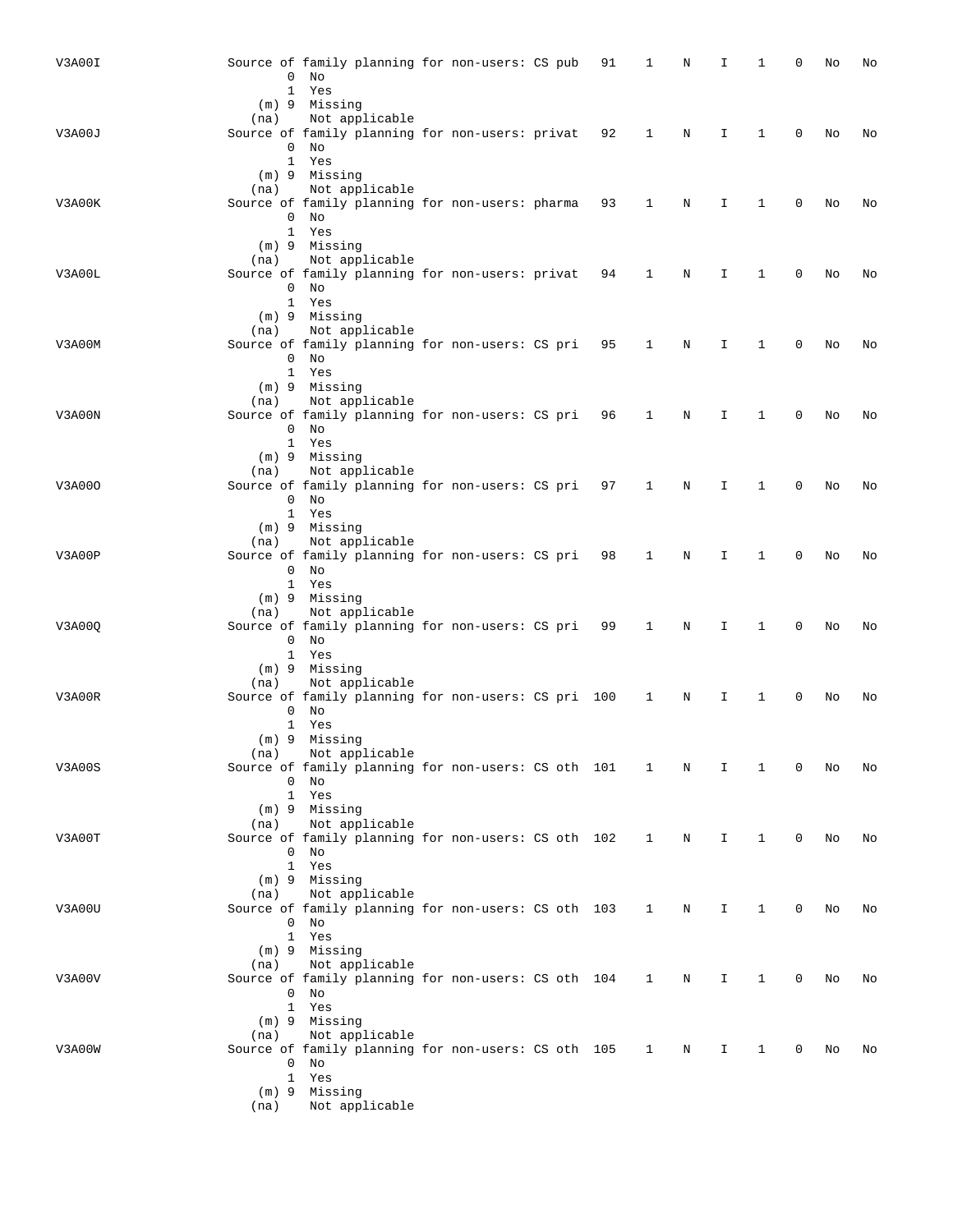| V3A00X | Source of family planning for non-users: other<br>$0$ No                                                               | 106 | 1            | Ν | I  | 1            | 0 | No | No |
|--------|------------------------------------------------------------------------------------------------------------------------|-----|--------------|---|----|--------------|---|----|----|
|        | 1 Yes<br>$(m)$ 9 Missing<br>Not applicable<br>(na)                                                                     |     |              |   |    |              |   |    |    |
| V3A00Y | Source of family planning for non-users: no sou 107<br>0 No: knows a source<br>1 Yes: knows no source<br>(m) 9 Missing |     | $\mathbf{1}$ | N | I  | 1            | 0 | No | No |
| V3A00Z | Not applicable<br>(na)<br>Source of family planning for non-users: any so 108<br>$0$ No<br>1 Yes                       |     | 1            | N | I  | 1            | 0 | No | No |
| V3A01  | (m) 9 Missing<br>Not applicable<br>(na)<br>Told sterilization would mean no more children<br>$0$ No                    | 109 | 1            | Ν | I. | 1            | 0 | No | No |
|        | 1 Yes<br>8 Don't know<br>$(m)$ 9 Missing<br>(na) Not applicable                                                        |     |              |   |    |              |   |    |    |
| V3A02  | Told about side effects<br>$0$ No<br>1 Yes<br>(m) 9 Missing                                                            | 110 | 1            | N | I. | 1            | 0 | No | No |
| V3A03  | Not applicable<br>(na)<br>Told about side effects by health or family pla 111<br>$0$ No<br>1 Yes                       |     | 1            | N | I  | 1            | 0 | No | No |
| V3A04  | (m) 9 Missing<br>(na) Not applicable<br>Told how to deal with side effects<br>$0$ No                                   | 112 | $\mathbf{1}$ | N | I. | 1            | 0 | No | No |
| V3A05  | 1 Yes<br>(m) 9 Missing<br>Not applicable<br>(na)<br>Told about other family planning methods<br>$0$ No                 | 113 | 1            | Ν | I  | 1            | 0 | No | No |
| V3A06  | 1 Yes<br>(m) 9 Missing<br>(na) Not applicable<br>Told about other family planning methods by hea 114<br>$0$ No         |     | 1            | N | I  | 1            | 0 | No | No |
| V3A07  | 1 Yes<br>(m) 9 Missing<br>Not applicable<br>(na)<br>First source for current method                                    | 115 | 2            | N | I. | 1            | 0 | No | No |
|        | 10<br>PUBLIC SECTOR<br>11:19<br>20<br>PRIVATE SECTOR<br>21:29                                                          |     |              |   |    |              |   |    |    |
|        | 30<br>OTHER SOURCE<br>31:39<br>96<br>Other                                                                             |     |              |   |    |              |   |    |    |
| V3A08A | 98<br>Don't know<br>$(m)$ 99<br>Missing<br>Not applicable<br>(na)<br>Reason not using: not married<br>$0$ No           | 117 | 1            | N | Ι. | 1            | 0 | No | No |
| V3A08B | 1 Yes<br>$(m)$ 9 Missing<br>Not applicable<br>(na)<br>Reason not using: not having sex                                 | 118 | 1            | N | I  | $\mathbf{1}$ | 0 | No | No |
|        | $0$ No<br>1 Yes<br>(m) 9 Missing<br>Not applicable                                                                     |     |              |   |    |              |   |    |    |
| V3A08C | (na)<br>Reason not using: infrequent sex<br>$0$ No<br>1 Yes<br>(m) 9 Missing                                           | 119 | 1            | N | I  | 1            | 0 | No | No |
| V3A08D | Not applicable<br>(na)<br>Reason not using: menopausal/hysterectomy<br>$0$ No<br>1 Yes                                 | 120 | 1            | N | I. | $\mathbf{1}$ | 0 | No | No |
|        | (m) 9 Missing<br>Not applicable<br>(na)                                                                                |     |              |   |    |              |   |    |    |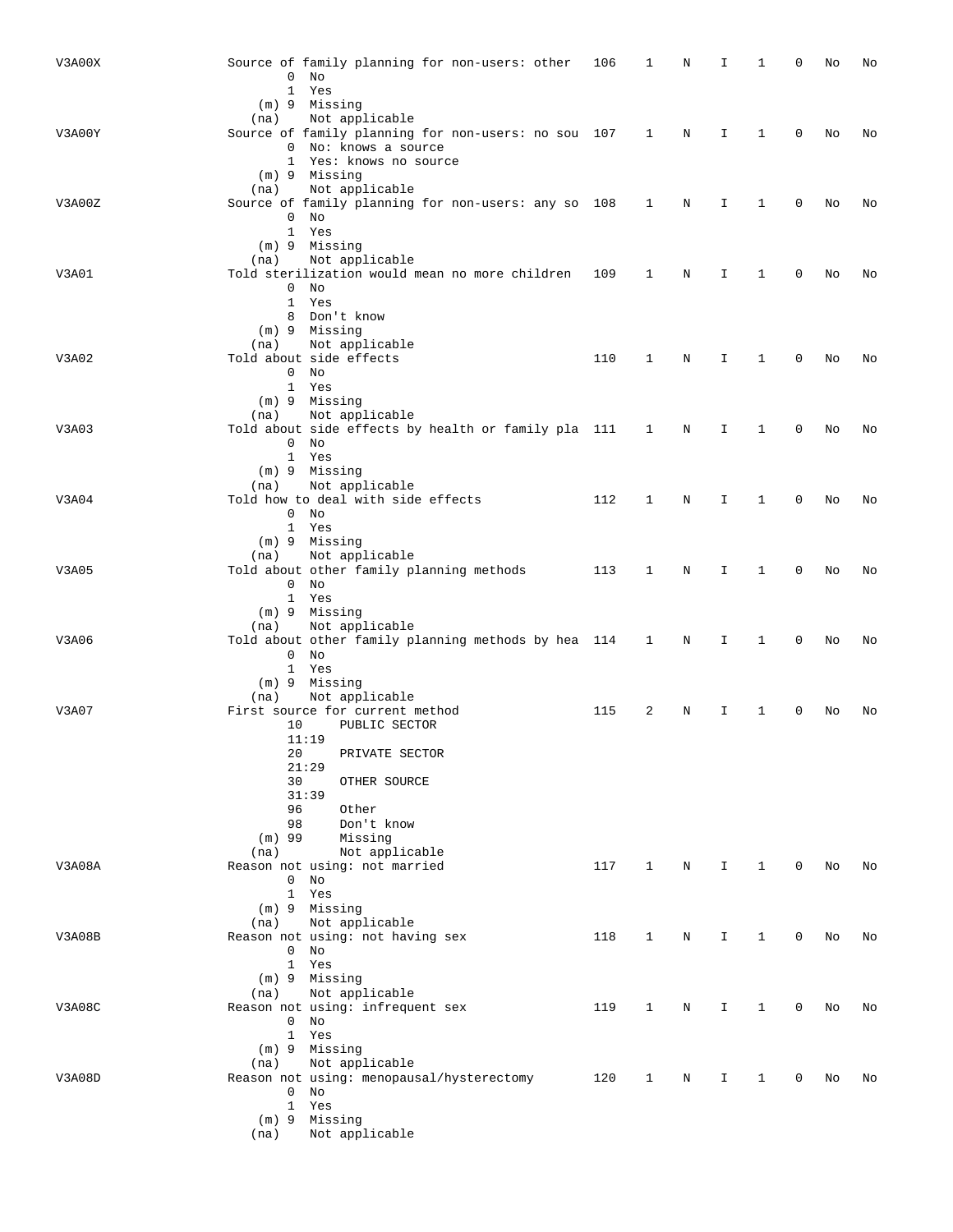| <b>V3A08E</b> |      | Reason not using: subfecund/infecund<br>$0$ No                              | 121 | 1            | Ν | Ι  | 1            | 0           | No | No |
|---------------|------|-----------------------------------------------------------------------------|-----|--------------|---|----|--------------|-------------|----|----|
|               |      | 1 Yes<br>(m) 9 Missing<br>Not applicable                                    |     |              |   |    |              |             |    |    |
| V3A08F        | (na) | Reason not using: postpartum amenorrheic<br>$0$ No                          | 122 | 1            | N | I. | 1            | 0           | No | No |
|               | (na) | 1 Yes<br>(m) 9 Missing<br>Not applicable                                    |     |              |   |    |              |             |    |    |
| V3A08G        |      | Reason not using: breastfeeding<br>$0$ No<br>1 Yes                          | 123 | 1            | Ν | I  | 1            | 0           | No | No |
| V3A08H        | (na) | (m) 9 Missing<br>Not applicable<br>Reason not using: fatalistic             | 124 | 1            | N | I  | 1            | 0           | No | No |
|               |      | $0$ No<br>1 Yes                                                             |     |              |   |    |              |             |    |    |
| V3A08I        | (na) | (m) 9 Missing<br>Not applicable<br>Reason not using: respondent opposed     | 125 | 1            | N | I  | $\mathbf{1}$ | 0           | No | No |
|               |      | $0$ No<br>1 Yes<br>$(m)$ 9 Missing                                          |     |              |   |    |              |             |    |    |
| V3A08J        | (na) | Not applicable<br>Reason not using: husband/partner opposed<br>$0$ No       | 126 | 1            | N | I  | 1            | 0           | No | No |
|               |      | 1 Yes<br>(m) 9 Missing                                                      |     |              |   |    |              |             |    |    |
| V3A08K        | (na) | Not applicable<br>Reason not using: others opposed<br>$0$ No                | 127 | 1            | N | I  | 1            | 0           | No | No |
|               | (na) | 1 Yes<br>(m) 9 Missing<br>Not applicable                                    |     |              |   |    |              |             |    |    |
| V3A08L        |      | Reason not using: religious prohibition<br>$0$ No<br>1 Yes                  | 128 | 1            | N | I  | 1            | 0           | No | No |
| V3A08M        | (na) | (m) 9 Missing<br>Not applicable<br>Reason not using: knows no method        | 129 | 1            | Ν | I  | 1            | 0           | No | No |
|               |      | $0$ No<br>1 Yes<br>(m) 9 Missing                                            |     |              |   |    |              |             |    |    |
| V3A08N        | (na) | Not applicable<br>Reason not using: knows no source<br>$0$ No               | 130 | 1            | N | I  | 1            | $\mathbf 0$ | No | No |
|               |      | 1 Yes<br>$(m)$ 9 Missing                                                    |     |              |   |    |              |             |    |    |
| V3A080        | (na) | Not applicable<br>Reason not using: health concerns<br>$0$ No               | 131 | 1            | N | I. | 1            | 0           | No | No |
|               | (na) | 1 Yes<br>(m) 9 Missing<br>Not applicable                                    |     |              |   |    |              |             |    |    |
| V3A08P        |      | Reason not using: fear of side effects/health c 132<br>$0$ No<br>1 Yes      |     | $\mathbf{1}$ | N | I. | $\mathbf{1}$ | 0           | No | No |
| V3A08Q        | (na) | (m) 9 Missing<br>Not applicable<br>Reason not using: lack of access/too far | 133 | 1            | N | I. | $\mathbf{1}$ | $\mathbf 0$ | No | No |
|               |      | $0$ No<br>1 Yes                                                             |     |              |   |    |              |             |    |    |
| V3A08R        | (na) | (m) 9 Missing<br>Not applicable<br>Reason not using: costs too much         | 134 | $\mathbf{1}$ | N | I. | $\mathbf{1}$ | 0           | No | No |
|               |      | $0$ No<br>1 Yes<br>(m) 9 Missing                                            |     |              |   |    |              |             |    |    |
| V3A08S        | (na) | Not applicable<br>Reason not using: inconvenient to use<br>$0$ No           | 135 | 1            | N | I. | $\mathbf{1}$ | 0           | No | No |
|               | (na) | 1 Yes<br>(m) 9 Missing<br>Not applicable                                    |     |              |   |    |              |             |    |    |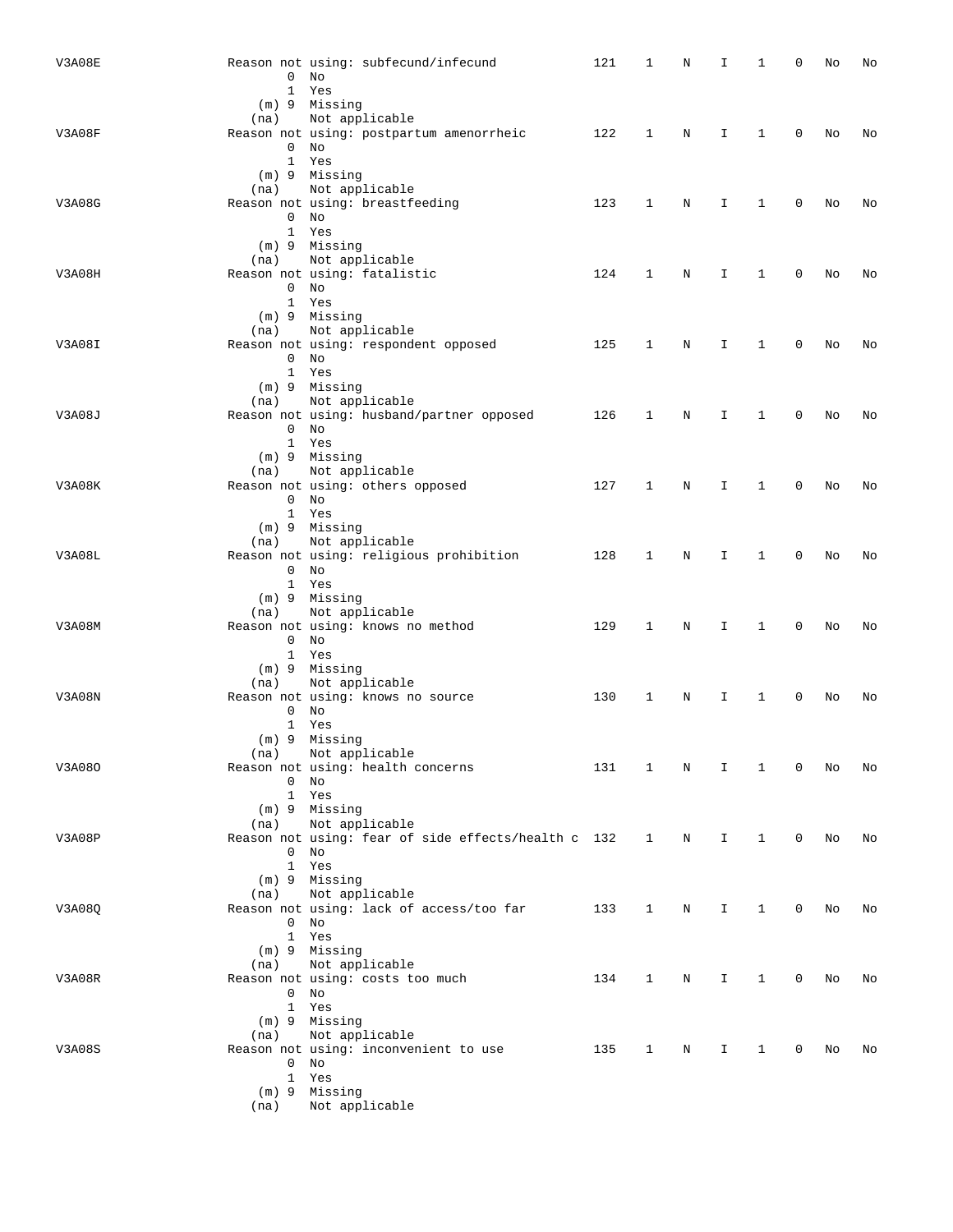| V3A08T  |                              | Reason not using: interferes with body's proces 136<br>$0$ No<br>1 Yes<br>(m) 9 Missing  |     | 1            | Ν | I  | 1            | 0           | No | No |
|---------|------------------------------|------------------------------------------------------------------------------------------|-----|--------------|---|----|--------------|-------------|----|----|
| V3A08U  | (na)                         | Not applicable<br>Reason not using: preferred method not availabl 137<br>$0$ No<br>1 Yes |     | 1            | N | I. | $\mathbf{1}$ | $\mathbf 0$ | No | No |
| V3A08V  | (na)                         | (m) 9 Missing<br>Not applicable<br>Reason not using: no method available<br>$0$ No       | 138 | 1            | N | I  | 1            | 0           | No | No |
|         | (na)                         | 1 Yes<br>$(m)$ 9 Missing<br>Not applicable                                               |     |              |   |    |              |             |    |    |
| V3A08W  | Reason not using: CS         | $0$ No<br>1 Yes<br>(m) 9 Missing                                                         | 139 | $\mathbf{1}$ | N | I  | 1            | 0           | No | No |
| V3A08AA | (na)<br>Reason not using: CS | Not applicable<br>$0$ No<br>1 Yes                                                        | 140 | 1            | Ν | I  | 1            | 0           | No | No |
| V3A08AB | (na)<br>Reason not using: CS | $(m)$ 9 Missing<br>Not applicable<br>$0$ No                                              | 141 | 1            | N | I  | 1            | 0           | No | No |
| V3A08AC | (na)<br>Reason not using: CS | 1 Yes<br>(m) 9 Missing<br>Not applicable<br>$0$ No                                       | 142 | 1            | N | I  | 1            | 0           | No | No |
| V3A08AD | (na)<br>Reason not using: CS | 1 Yes<br>(m) 9 Missing<br>Not applicable                                                 | 143 | 1            | N | I  | $\mathbf{1}$ | 0           | No | No |
|         | (na)                         | $0$ No<br>1 Yes<br>(m) 9 Missing<br>Not applicable                                       |     |              |   |    |              |             |    |    |
| V3A08X  |                              | Reason not using: other<br>$0$ No<br>1 Yes<br>(m) 9 Missing                              | 144 | 1            | Ν | I  | 1            | 0           | No | No |
| V3A08Z  | (na)                         | Not applicable<br>Reason not using: don't know<br>$0$ No<br>1 Yes: don't know            | 145 | $\mathbf{1}$ | Ν | I  | $\mathbf{1}$ | $\mathbf 0$ | No | No |
| V3A09A  | (na)                         | $(m)$ 9 Missing<br>Not applicable<br>How many pill cycles did get last time<br>1:200     | 146 | 3            | N | I  | 1            | 0           | No | No |
| V3A09B  | 998<br>$(m)$ 999<br>(na)     | Don't know<br>Missing<br>Not applicable<br>How many condoms did get last time<br>1:200   | 149 | 3            | Ν | Ι  | 1            | 0           | No | No |
|         | 998<br>$(m)$ 999<br>(na)     | Don't know<br>Missing<br>Not applicable                                                  |     |              |   |    |              |             |    |    |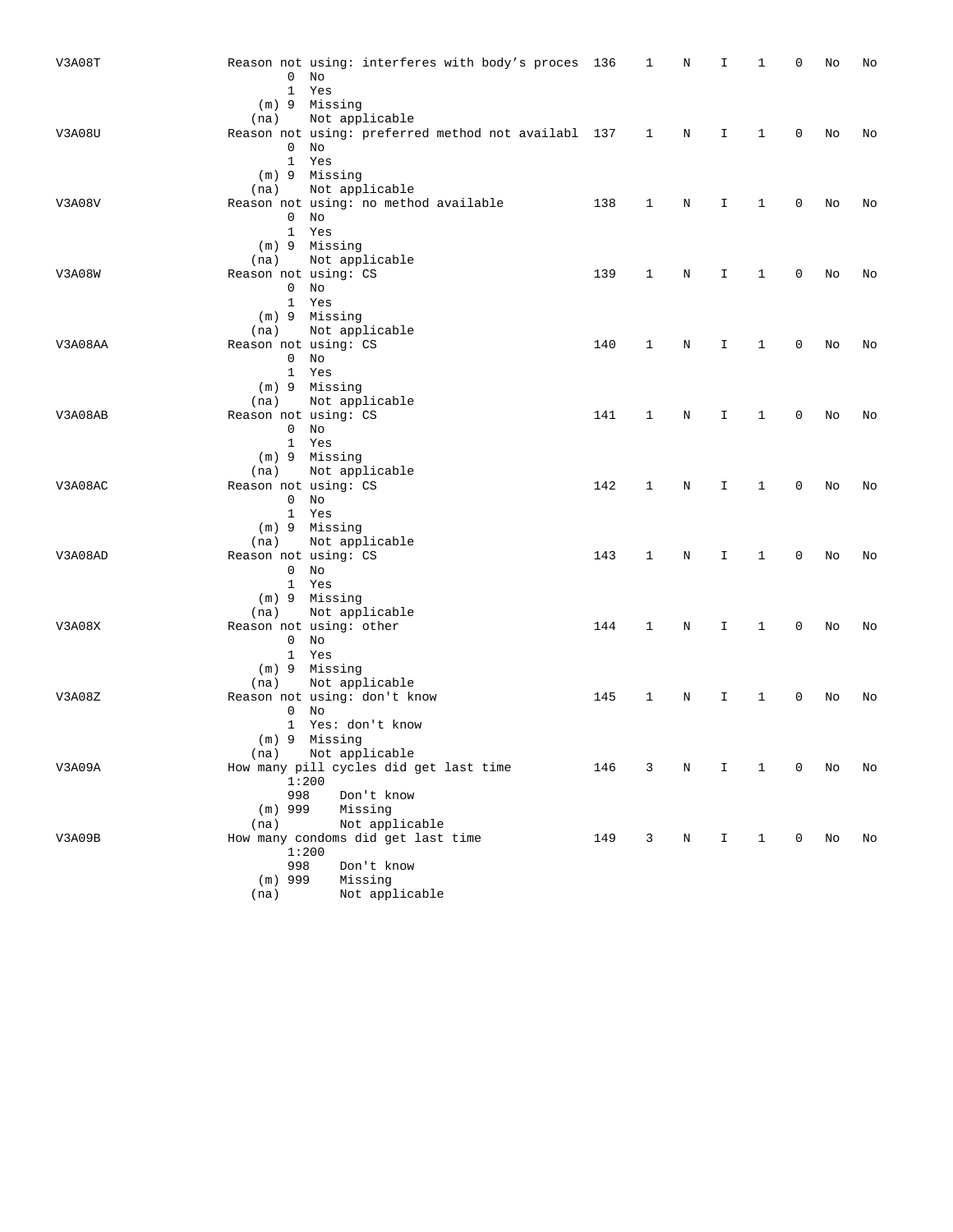Level: WOMAN Record: Maternity

| Item Name        | Item Label<br>____________________________                                                | Start Len Type Type Occ Dec Char Fill |                              |         | Data Item |                              |                   |          | Dec Zero |
|------------------|-------------------------------------------------------------------------------------------|---------------------------------------|------------------------------|---------|-----------|------------------------------|-------------------|----------|----------|
| HHID             | (id) Case Identification                                                                  | 1                                     | 12                           | ΑN      | I         | 1                            | 0                 | No       | No       |
| CASEID           | (id) Case Identification                                                                  | 1                                     | 15                           | ΑN      | I.        | 1                            | 0                 | No       | No       |
| MIDX             | (record type)<br>Index to Birth History                                                   | 16<br>19                              | $\overline{\mathbf{3}}$<br>1 | AN<br>N | I.<br>I.  | $\mathbf{1}$<br>$\mathbf{1}$ | 0<br>$\mathbf{0}$ | No<br>No | No<br>No |
| М1               | 1:6<br>Number of tetanus injections before birth                                          | $\sim$ 20                             | 1                            | Ν       | I.        | 1                            | 0                 | No       | No       |
|                  | Received no injection<br>0<br>1:6                                                         |                                       |                              |         |           |                              |                   |          |          |
|                  | $7^{\circ}$<br>$7+$<br>8<br>Don't know<br>$(m)$ 9<br>Missing                              |                                       |                              |         |           |                              |                   |          |          |
|                  | Not applicable<br>(na)                                                                    |                                       |                              |         |           |                              |                   |          |          |
| M1A              | Number of tetanus injections before pregnancy 21<br>Received no injection<br>$\mathbf{0}$ |                                       | 1                            | Ν       | Ι.        | 1                            | 0                 | No       | No       |
|                  | 1:6<br>7<br>$7+$                                                                          |                                       |                              |         |           |                              |                   |          |          |
|                  | 8<br>Don't know                                                                           |                                       |                              |         |           |                              |                   |          |          |
|                  | Missing<br>$(m)$ 9<br>Not applicable<br>(na)                                              |                                       |                              |         |           |                              |                   |          |          |
| M1B              | Month of last tetanus injection before pregnanc 22                                        |                                       | 2                            | N       | I.        | 1                            | 0                 | No       | No       |
|                  | 1:12                                                                                      |                                       |                              |         |           |                              |                   |          |          |
|                  | 97<br>Inconsistent<br>98<br>Don't know month                                              |                                       |                              |         |           |                              |                   |          |          |
|                  | $(m)$ 99<br>Missing                                                                       |                                       |                              |         |           |                              |                   |          |          |
| M1C              | Not applicable<br>(na)<br>Year of last tetanus injection before pregnancy 24 4            |                                       |                              | N       | I.        | 1                            | 0                 | No       | No       |
|                  | 1965:2010                                                                                 |                                       |                              |         |           |                              |                   |          |          |
|                  | 9997<br>Inconsistent<br>9998<br>Don't know year                                           |                                       |                              |         |           |                              |                   |          |          |
|                  | $(m)$ 9999<br>Missing                                                                     |                                       |                              |         |           |                              |                   |          |          |
|                  | Not applicable<br>(na)<br>Years ago received last tetanus injection befor                 |                                       |                              |         |           |                              | 0                 |          |          |
| M1D              | 0:40                                                                                      | 28                                    | 2                            | Ν       | I         | 1                            |                   | No       | No       |
|                  | $(m)$ 99<br>Missing                                                                       |                                       |                              |         |           |                              |                   |          |          |
| M1E              | Not applicable<br>(na)<br>Last tetanus injection before pregnancy (CMC)                   | 30                                    | 4                            | Ν       | I         | 1                            | 0                 | No       | No       |
|                  | 840:1500                                                                                  |                                       |                              |         |           |                              |                   |          |          |
| M2A              | Can't be determined<br>9996<br>Prenatal: doctor                                           | 34                                    | 1                            | Ν       | I         | 1                            | 0                 | No       | No       |
|                  | $0$ No                                                                                    |                                       |                              |         |           |                              |                   |          |          |
|                  | 1 Yes<br>(m) 9 Missing                                                                    |                                       |                              |         |           |                              |                   |          |          |
|                  | Not applicable<br>(na)                                                                    |                                       |                              |         |           |                              |                   |          |          |
| M2B              | Prenatal: CS health professional<br>$0$ No                                                | 35                                    | 1                            | Ν       | I         | 1                            | 0                 | No       | No       |
|                  | 1 Yes                                                                                     |                                       |                              |         |           |                              |                   |          |          |
|                  | $(m)$ 9 Missing                                                                           |                                       |                              |         |           |                              |                   |          |          |
| M2C              | Not applicable<br>(na)<br>Prenatal: CS health professional                                | 36                                    | 1                            | N       | I.        | $\mathbf{1}$                 | 0                 | No       | No       |
|                  | $0$ No                                                                                    |                                       |                              |         |           |                              |                   |          |          |
|                  | 1 Yes<br>(m) 9 Missing                                                                    |                                       |                              |         |           |                              |                   |          |          |
|                  | Not applicable<br>(na)                                                                    |                                       |                              |         |           |                              |                   |          |          |
| M <sub>2</sub> D | Prenatal: CS health professional<br>$0$ No                                                | 37                                    | $\mathbf{1}$                 | N       | I.        | 1                            | 0                 | No       | No       |
|                  | 1 Yes                                                                                     |                                       |                              |         |           |                              |                   |          |          |
|                  | $(m)$ 9 Missing<br>(na) Not applicable                                                    |                                       |                              |         |           |                              |                   |          |          |
| M2E              | Prenatal: CS health professional                                                          | 38                                    | 1                            | N       | I.        | $\mathbf{1}$                 | 0                 | No       | No       |
|                  | $0$ No<br>1 Yes                                                                           |                                       |                              |         |           |                              |                   |          |          |
|                  | (m) 9 Missing                                                                             |                                       |                              |         |           |                              |                   |          |          |
|                  | Not applicable<br>(na)                                                                    |                                       |                              |         |           |                              |                   |          |          |
| M2F              | Prenatal: CS health professional<br>$0$ No                                                | 39                                    | 1                            | N       | I.        | 1                            | 0                 | No       | No       |
|                  | 1 Yes                                                                                     |                                       |                              |         |           |                              |                   |          |          |
|                  | (m) 9 Missing<br>Not applicable<br>(na)                                                   |                                       |                              |         |           |                              |                   |          |          |
| M2G              | Prenatal: traditional birth attendant                                                     | 40                                    | 1                            | Ν       | I.        | $\mathbf{1}$                 | 0                 | No       | No       |
|                  | $0$ No<br>1 Yes                                                                           |                                       |                              |         |           |                              |                   |          |          |
|                  | $(m)$ 9 Missing                                                                           |                                       |                              |         |           |                              |                   |          |          |
|                  | Not applicable<br>(na)                                                                    |                                       |                              |         |           |                              |                   |          |          |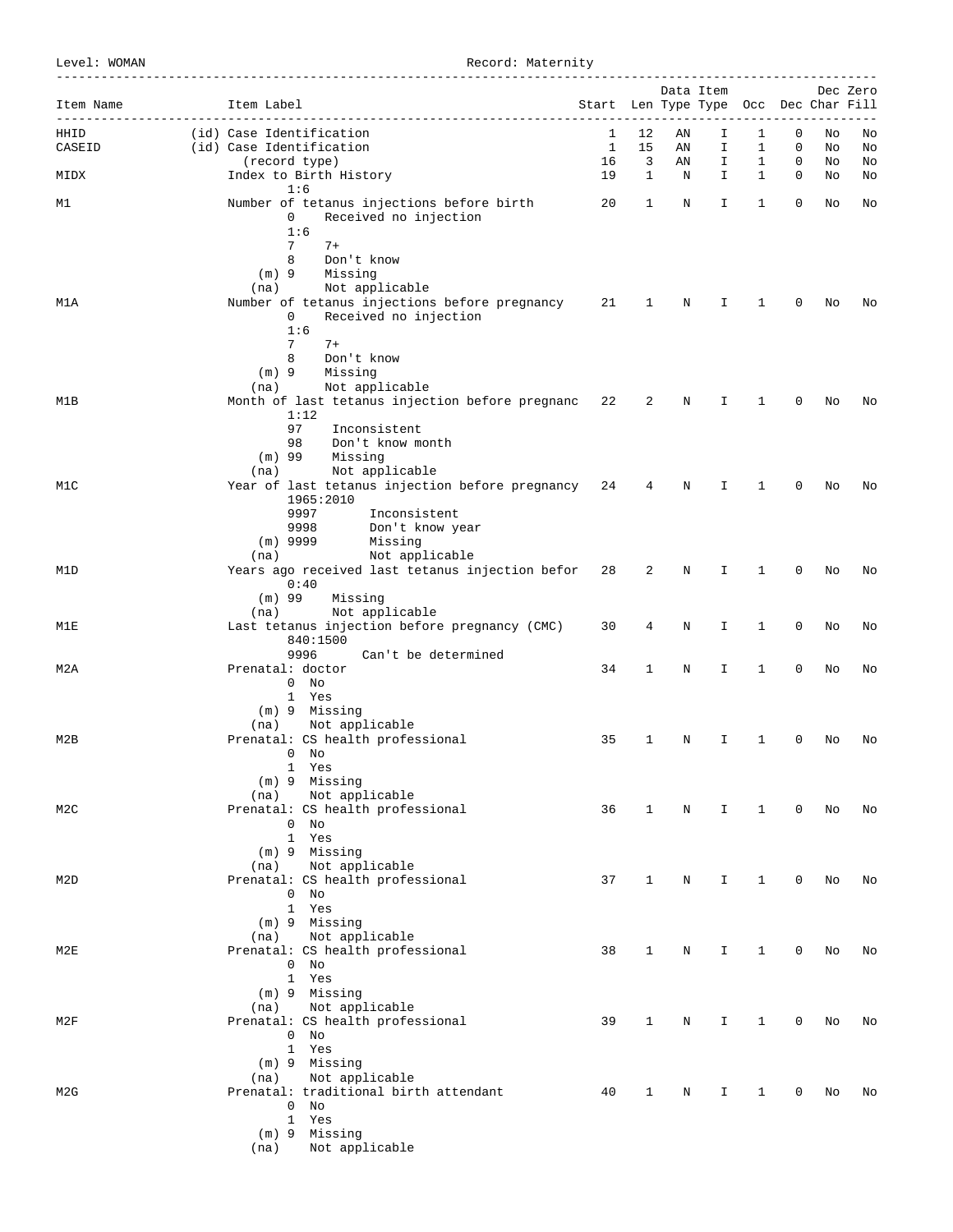| M2H              | Prenatal: CS other person               | 41 | 1            | Ν | Ι  | 1            | 0 | No | No |
|------------------|-----------------------------------------|----|--------------|---|----|--------------|---|----|----|
|                  |                                         |    |              |   |    |              |   |    |    |
|                  | $0$ No                                  |    |              |   |    |              |   |    |    |
|                  | 1 Yes                                   |    |              |   |    |              |   |    |    |
|                  | (m) 9 Missing                           |    |              |   |    |              |   |    |    |
|                  | Not applicable<br>(na)                  |    |              |   |    |              |   |    |    |
| M2I              | Prenatal: CS other person               | 42 | 1            | N | I. | $\mathbf{1}$ | 0 | No | No |
|                  | $0$ No                                  |    |              |   |    |              |   |    |    |
|                  | 1 Yes                                   |    |              |   |    |              |   |    |    |
|                  | (m) 9 Missing                           |    |              |   |    |              |   |    |    |
|                  | Not applicable<br>(na)                  |    |              |   |    |              |   |    |    |
| M2J              | Prenatal: CS other person               | 43 | 1            | Ν | I  | 1            | 0 | No | No |
|                  | $0$ No                                  |    |              |   |    |              |   |    |    |
|                  | 1 Yes                                   |    |              |   |    |              |   |    |    |
|                  | (m) 9 Missing                           |    |              |   |    |              |   |    |    |
|                  | Not applicable<br>(na)                  |    |              |   |    |              |   |    |    |
| M2K              | Prenatal: other                         | 44 | 1            | N | I. | $\mathbf{1}$ | 0 | No | No |
|                  | $0$ No                                  |    |              |   |    |              |   |    |    |
|                  | 1 Yes                                   |    |              |   |    |              |   |    |    |
|                  | (m) 9 Missing                           |    |              |   |    |              |   |    |    |
|                  | (na) Not applicable                     |    |              |   |    |              |   |    |    |
| M2L              | Prenatal: CS other                      | 45 | 1            | Ν | I. | 1            | 0 | No | No |
|                  | $0$ No                                  |    |              |   |    |              |   |    |    |
|                  | 1 Yes                                   |    |              |   |    |              |   |    |    |
|                  | $(m)$ 9 Missing                         |    |              |   |    |              |   |    |    |
|                  | (na) Not applicable                     |    |              |   |    |              |   |    |    |
| M <sub>2</sub> M | Prenatal: CS other                      | 46 | $\mathbf{1}$ | Ν | I. | $\mathbf{1}$ | 0 | No | No |
|                  | $0$ No                                  |    |              |   |    |              |   |    |    |
|                  | 1 Yes                                   |    |              |   |    |              |   |    |    |
|                  | (m) 9 Missing                           |    |              |   |    |              |   |    |    |
|                  | Not applicable<br>(na)                  |    |              |   |    |              |   |    |    |
| M2N              | Prenatal: no one                        | 47 | 1            | N | I. | 1            | 0 | No |    |
|                  | 0 No: some care                         |    |              |   |    |              |   |    | No |
|                  |                                         |    |              |   |    |              |   |    |    |
|                  | 1 Yes: no care                          |    |              |   |    |              |   |    |    |
|                  | (m) 9 Missing                           |    |              |   |    |              |   |    |    |
|                  | Not applicable<br>(na)                  |    |              |   |    |              |   |    |    |
| M3A              | Assistance: doctor                      | 48 | 1            | Ν | I. | $\mathbf{1}$ | 0 | No | No |
|                  | $0$ No                                  |    |              |   |    |              |   |    |    |
|                  | 1 Yes                                   |    |              |   |    |              |   |    |    |
|                  | (m) 9 Missing                           |    |              |   |    |              |   |    |    |
|                  | Not applicable<br>(na)                  |    |              |   |    |              |   |    |    |
| M3B              | Assistance: CS health professional      | 49 | 1            | Ν | I. | $\mathbf{1}$ | 0 | No | No |
|                  | $0$ No                                  |    |              |   |    |              |   |    |    |
|                  | 1 Yes                                   |    |              |   |    |              |   |    |    |
|                  | (m) 9 Missing                           |    |              |   |    |              |   |    |    |
|                  | (na) Not applicable                     |    |              |   |    |              |   |    |    |
| M3C              | Assistance: CS health professional      | 50 | 1            | N | I. | $\mathbf{1}$ | 0 | No | No |
|                  | $0$ No                                  |    |              |   |    |              |   |    |    |
|                  | 1 Yes                                   |    |              |   |    |              |   |    |    |
|                  | $(m)$ 9 Missing                         |    |              |   |    |              |   |    |    |
|                  | Not applicable<br>(na)                  |    |              |   |    |              |   |    |    |
| M3D              | Assistance: CS health professional      | 51 | 1            | Ν | Ι. | 1            | 0 | No | No |
|                  | $0$ No                                  |    |              |   |    |              |   |    |    |
|                  | 1 Yes                                   |    |              |   |    |              |   |    |    |
|                  | (m) 9 Missing                           |    |              |   |    |              |   |    |    |
|                  | Not applicable<br>(na)                  |    |              |   |    |              |   |    |    |
| M3E              | Assistance: CS health professional      | 52 | 1            | N | Ι. | $\mathbf{1}$ | 0 | No | No |
|                  | $0$ No                                  |    |              |   |    |              |   |    |    |
|                  | 1 Yes                                   |    |              |   |    |              |   |    |    |
|                  | (m) 9 Missing                           |    |              |   |    |              |   |    |    |
|                  | (na) Not applicable                     |    |              |   |    |              |   |    |    |
| M3F              | Assistance: CS health professional      | 53 | 1            | N | Ι. | 1            | 0 | No | No |
|                  | $0$ No                                  |    |              |   |    |              |   |    |    |
|                  | 1 Yes                                   |    |              |   |    |              |   |    |    |
|                  | (m) 9 Missing                           |    |              |   |    |              |   |    |    |
|                  | (na) Not applicable                     |    |              |   |    |              |   |    |    |
| M3G              | Assistance: traditional birth attendant | 54 | $\mathbf 1$  | N | I  | $\mathbf{1}$ | 0 |    |    |
|                  |                                         |    |              |   |    |              |   | No | No |
|                  | $0$ No                                  |    |              |   |    |              |   |    |    |
|                  | 1 Yes                                   |    |              |   |    |              |   |    |    |
|                  | (m) 9 Missing                           |    |              |   |    |              |   |    |    |
|                  | Not applicable<br>(na)                  |    |              |   |    |              |   |    |    |
| M3H              | Assistance: CS other person             | 55 | $\mathbf 1$  | N | Ι. | $\mathbf{1}$ | 0 | No | No |
|                  | $0$ No                                  |    |              |   |    |              |   |    |    |
|                  | 1 Yes                                   |    |              |   |    |              |   |    |    |
|                  | (m) 9 Missing                           |    |              |   |    |              |   |    |    |
|                  | Not applicable<br>(na)                  |    |              |   |    |              |   |    |    |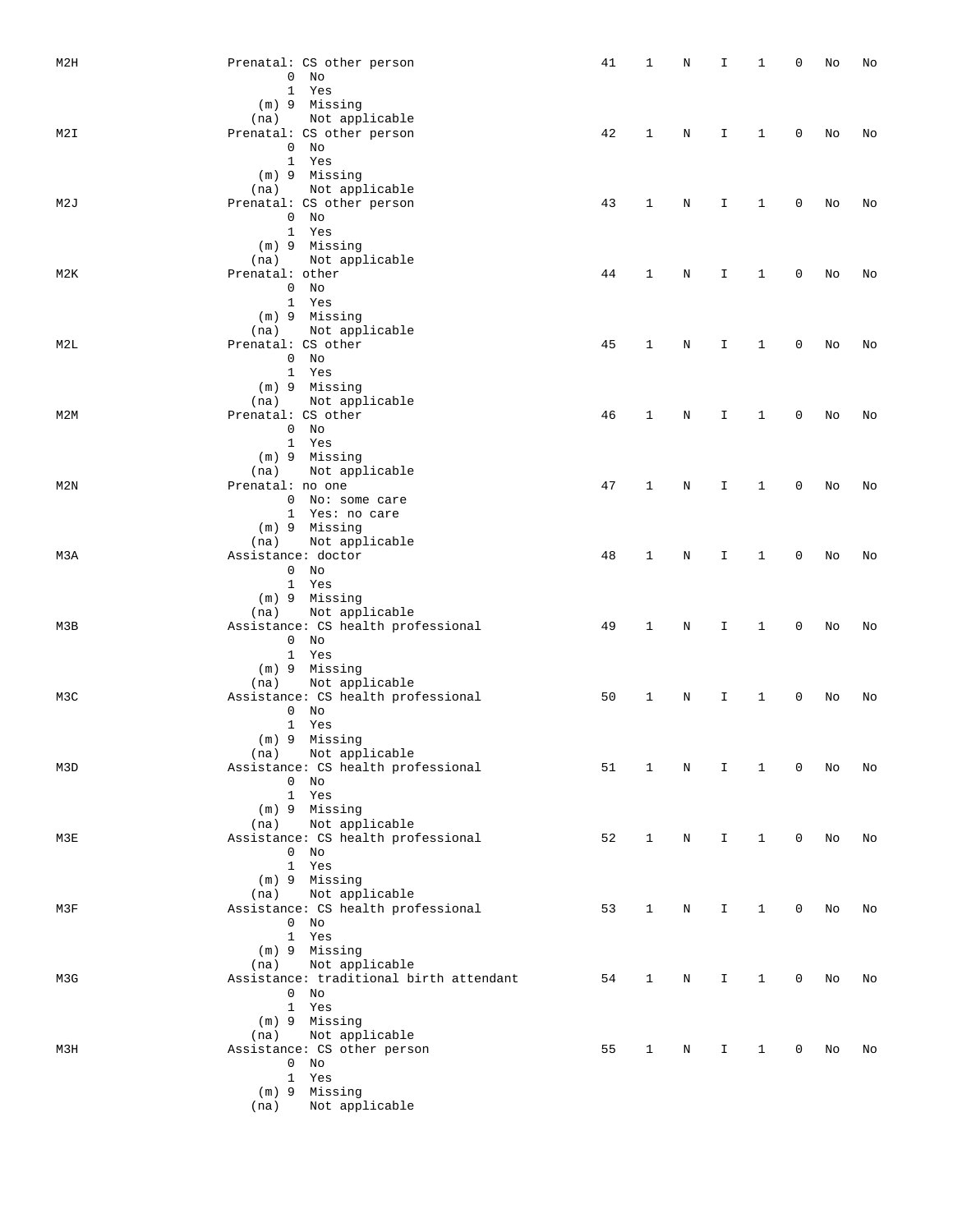|     |                         |                                             | 56 | 1 |   | I           | 1            | 0           |    |    |
|-----|-------------------------|---------------------------------------------|----|---|---|-------------|--------------|-------------|----|----|
| M3I |                         | Assistance: CS other person                 |    |   | Ν |             |              |             | No | No |
|     | 0<br>No                 |                                             |    |   |   |             |              |             |    |    |
|     | $\mathbf{1}$<br>Yes     |                                             |    |   |   |             |              |             |    |    |
|     | $(m)$ 9 Missing         |                                             |    |   |   |             |              |             |    |    |
|     | (na)                    | Not applicable                              |    |   |   |             |              |             |    |    |
| M3J |                         | Assistance: CS other person                 | 57 | 1 | N | I           | 1            | 0           | No | No |
|     | $0$ No                  |                                             |    |   |   |             |              |             |    |    |
|     | 1 Yes                   |                                             |    |   |   |             |              |             |    |    |
|     |                         |                                             |    |   |   |             |              |             |    |    |
|     | (m) 9 Missing           |                                             |    |   |   |             |              |             |    |    |
|     | (na)                    | Not applicable                              |    |   |   |             |              |             |    |    |
| M3K | Assistance: other       |                                             | 58 | 1 | Ν | I           | 1            | $\mathbf 0$ | No | No |
|     | $0$ No                  |                                             |    |   |   |             |              |             |    |    |
|     | 1 Yes                   |                                             |    |   |   |             |              |             |    |    |
|     | (m) 9 Missing           |                                             |    |   |   |             |              |             |    |    |
|     | (na)                    | Not applicable                              |    |   |   |             |              |             |    |    |
| M3L | Assistance: CS other    |                                             | 59 | 1 | Ν | I           | 1            | 0           | No | No |
|     | $0$ No                  |                                             |    |   |   |             |              |             |    |    |
|     |                         |                                             |    |   |   |             |              |             |    |    |
|     | 1 Yes                   |                                             |    |   |   |             |              |             |    |    |
|     | (m) 9 Missing           |                                             |    |   |   |             |              |             |    |    |
|     | (na)                    | Not applicable                              |    |   |   |             |              |             |    |    |
| мзм | Assistance: CS other    |                                             | 60 | 1 | N | I           | 1            | 0           | No | No |
|     | $0$ No                  |                                             |    |   |   |             |              |             |    |    |
|     | 1<br>Yes                |                                             |    |   |   |             |              |             |    |    |
|     | (m) 9 Missing           |                                             |    |   |   |             |              |             |    |    |
|     |                         |                                             |    |   |   |             |              |             |    |    |
|     | (na)                    | Not applicable                              |    |   |   |             |              |             |    |    |
| M3N | Assistance: no one      |                                             | 61 | 1 | N | I           | 1            | 0           | No | No |
|     |                         | 0 No: some assistance                       |    |   |   |             |              |             |    |    |
|     |                         | 1 Yes: no assistance                        |    |   |   |             |              |             |    |    |
|     | (m) 9 Missing           |                                             |    |   |   |             |              |             |    |    |
|     | (na)                    | Not applicable                              |    |   |   |             |              |             |    |    |
| M4  |                         | Duration of breastfeeding                   | 62 | 2 | Ν | I           | 1            | 0           | No | No |
|     |                         | $0:59$ Months                               |    |   |   |             |              |             |    |    |
|     | 93                      |                                             |    |   |   |             |              |             |    |    |
|     |                         | Ever breastfed, not currently breastfeeding |    |   |   |             |              |             |    |    |
|     | 94                      | Never breastfed                             |    |   |   |             |              |             |    |    |
|     | 95                      | Still breastfeeding                         |    |   |   |             |              |             |    |    |
|     | 96                      | Breastfed until died                        |    |   |   |             |              |             |    |    |
|     | 97                      | Inconsistent                                |    |   |   |             |              |             |    |    |
|     | 98                      | Don't know                                  |    |   |   |             |              |             |    |    |
|     | $(m)$ 99                | Missing                                     |    |   |   |             |              |             |    |    |
|     | (na)                    | Not applicable                              |    |   |   |             |              |             |    |    |
|     |                         |                                             |    | 2 |   |             |              | $\mathbf 0$ |    |    |
| M5  | Months of breastfeeding |                                             | 64 |   | N | I           | 1            |             | No | No |
|     | 0:59                    |                                             |    |   |   |             |              |             |    |    |
|     | 93                      | Ever breastfed, not currently breastfeeding |    |   |   |             |              |             |    |    |
|     | 94                      | Never breastfed                             |    |   |   |             |              |             |    |    |
|     | 97                      | Inconsistent                                |    |   |   |             |              |             |    |    |
|     | 98                      | Don't know                                  |    |   |   |             |              |             |    |    |
|     | $(m)$ 99                | Missing                                     |    |   |   |             |              |             |    |    |
|     |                         | Not applicable                              |    |   |   |             |              |             |    |    |
|     | (na)                    |                                             |    |   |   |             |              |             |    |    |
| M6  | Duration of amenorrhea  |                                             | 66 | 2 | N | I           | 1            | 0           | No | No |
|     | 0:59                    |                                             |    |   |   |             |              |             |    |    |
|     | 96                      | Period not returned                         |    |   |   |             |              |             |    |    |
|     | 97                      | Inconsistent                                |    |   |   |             |              |             |    |    |
|     | 98                      | Don't know                                  |    |   |   |             |              |             |    |    |
|     | $(m)$ 99                | Missing                                     |    |   |   |             |              |             |    |    |
|     | (na)                    | Not applicable                              |    |   |   |             |              |             |    |    |
|     |                         |                                             |    |   |   |             |              |             |    |    |
| M7  | Months of amenorrhea    |                                             | 68 | 2 | N | I.          | $\mathbf{1}$ | 0           | No | No |
|     | 0:59                    |                                             |    |   |   |             |              |             |    |    |
|     | 97                      | Inconsistent                                |    |   |   |             |              |             |    |    |
|     | 98                      | Don't know                                  |    |   |   |             |              |             |    |    |
|     | $(m)$ 99                | Missing                                     |    |   |   |             |              |             |    |    |
|     | (na)                    | Not applicable                              |    |   |   |             |              |             |    |    |
| M8  | Duration of abstinence  |                                             | 70 | 2 | N | $\mathbf I$ | $\mathbf{1}$ | 0           | No | No |
|     | 0:59                    |                                             |    |   |   |             |              |             |    |    |
|     |                         |                                             |    |   |   |             |              |             |    |    |
|     | 96                      | Still abstaining                            |    |   |   |             |              |             |    |    |
|     | 97                      | Inconsistent                                |    |   |   |             |              |             |    |    |
|     | 98                      | Don't know                                  |    |   |   |             |              |             |    |    |
|     | $(m)$ 99                | Missing                                     |    |   |   |             |              |             |    |    |
|     | (na)                    | Not applicable                              |    |   |   |             |              |             |    |    |
| M9  | Months of abstinence    |                                             | 72 | 2 | N | I           | $\mathbf{1}$ | 0           | No | No |
|     | 0:59                    |                                             |    |   |   |             |              |             |    |    |
|     | 97                      |                                             |    |   |   |             |              |             |    |    |
|     |                         | Inconsistent                                |    |   |   |             |              |             |    |    |
|     | 98                      | Don't know                                  |    |   |   |             |              |             |    |    |
|     | $(m)$ 99                | Missing                                     |    |   |   |             |              |             |    |    |
|     | (na)                    | Not applicable                              |    |   |   |             |              |             |    |    |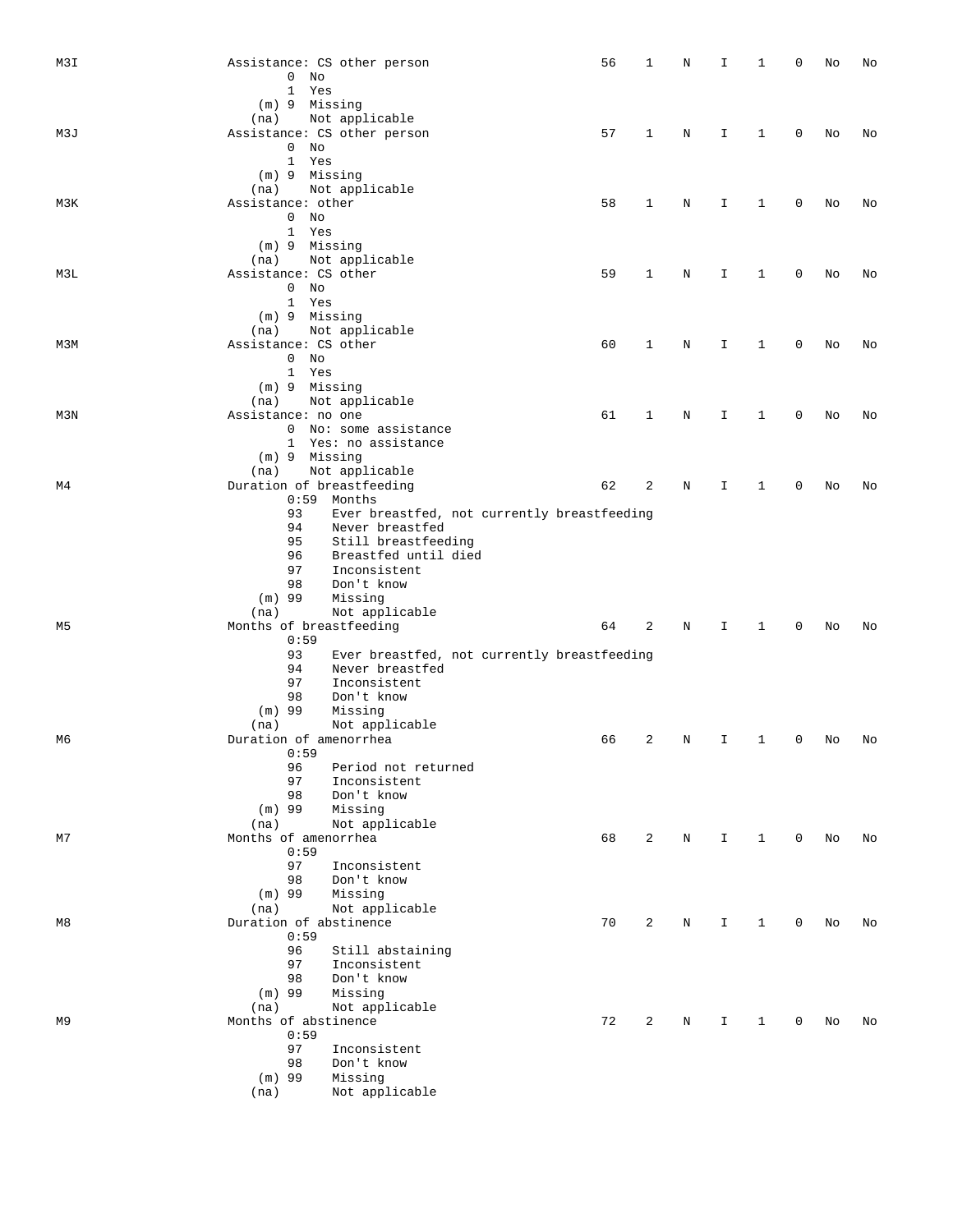| M10  | Wanted pregnancy when became pregnant<br>1 Then<br>2<br>Later<br>3 No more<br>(m) 9 Missing<br>Not applicable<br>(na)                                                                                                                                                                                                                                                                                                                                                                                                                                       | 74 | 1 | Ν | I. | 1 | $\mathbf 0$ | No | No |
|------|-------------------------------------------------------------------------------------------------------------------------------------------------------------------------------------------------------------------------------------------------------------------------------------------------------------------------------------------------------------------------------------------------------------------------------------------------------------------------------------------------------------------------------------------------------------|----|---|---|----|---|-------------|----|----|
| M11  | Desired time would have waited<br>101<br>Months: 1<br>102:198<br>199<br>Months: number missing<br>201<br>Years: 1<br>202:298<br>299<br>Years: number missing<br>998<br>Don't know<br>$(m)$ 999<br>Missing<br>Not applicable<br>(na)                                                                                                                                                                                                                                                                                                                         | 75 | 3 | N | I  | 1 | $\mathbf 0$ | No | No |
| M13  | Timing of 1st antenatal check (months)<br>0:9<br>98<br>Don't know<br>$(m)$ 99<br>Missing<br>Not applicable<br>(na)                                                                                                                                                                                                                                                                                                                                                                                                                                          | 78 | 2 | N | I  | 1 | $\mathbf 0$ | No | No |
| M14  | Number of antenatal visits during pregnancy<br>No antenatal visits<br>$\mathbf 0$<br>1:40<br>98<br>Don't know<br>$(m)$ 99<br>Missing                                                                                                                                                                                                                                                                                                                                                                                                                        | 80 | 2 | N | I  | 1 | 0           | No | No |
| M15  | Not applicable<br>(na)<br>Place of delivery<br>10<br>HOME<br>11<br>Respondent's home<br>12<br>Other home<br>13:19<br>20<br>PUBLIC SECTOR<br>21<br>Government hospital<br>22<br>CS Govt health professional<br>CS Govt health professional<br>23<br>CS Govt health professional<br>24:25<br>26<br>Other public sector<br>CS Govt health professional<br>27:29<br>30<br>PRIVATE SECTOR<br>31<br>Private hospital/clinic<br>32:35 CS private health professional<br>36<br>Other private sector<br>96<br>Other<br>$(m)$ 99<br>Missing<br>Not applicable<br>(na) | 82 | 2 | N | I  | 1 | 0           | No | No |
| M17  | Delivery by caesarean section<br>$0$ No<br>$\mathbf{1}$<br>Yes<br>$(m)$ 9 Missing<br>Not applicable<br>(na)                                                                                                                                                                                                                                                                                                                                                                                                                                                 | 84 | 1 | Ν | Ι. | 1 | 0           | No | No |
| M18  | Size of child at birth<br>1 Very large<br>2 Larger than average<br>3 Average<br>4 Smaller than average<br>5 Very small<br>8 Don't know<br>$(m)$ 9 Missing<br>Not applicable<br>(na)                                                                                                                                                                                                                                                                                                                                                                         | 85 | 1 | N | I  | 1 | 0           | No | No |
| M19  | Birth weight in kilograms (3 decimals)<br>500:9000<br>9996<br>Not weighed at birth<br>9998<br>Don't know<br>$(m)$ 9999<br>Missing<br>Not applicable<br>(na)                                                                                                                                                                                                                                                                                                                                                                                                 | 86 | 4 | Ν | I  | 1 | 0           | No | No |
| M19A | Weight at birth/recall<br>0 Not weighed<br>1 From written card<br>2 From mother's recall<br>8 Don't know<br>9<br>Special answers<br>Not applicable<br>(na)                                                                                                                                                                                                                                                                                                                                                                                                  | 90 | 1 | N | I  | 1 | 0           | No | No |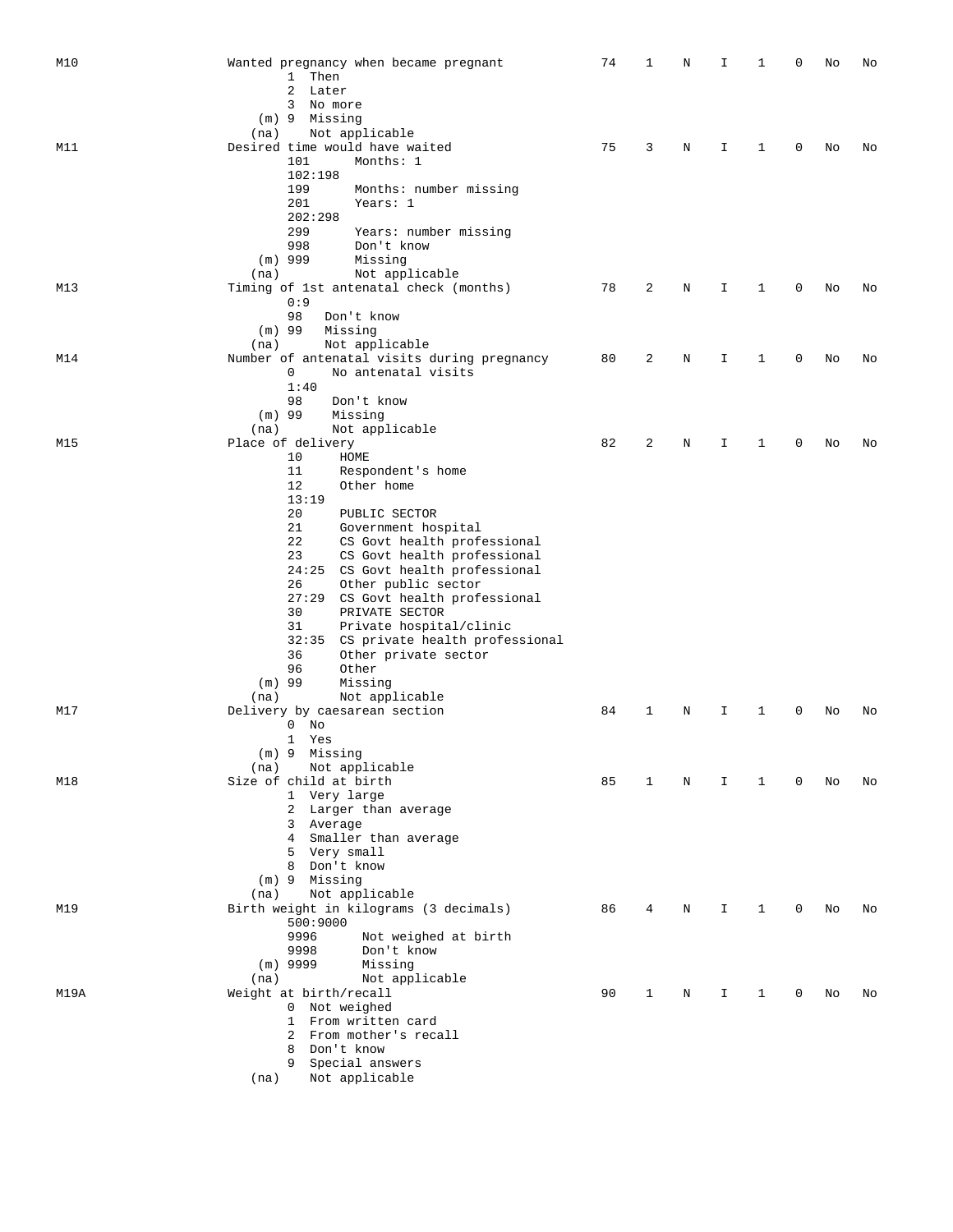| M27  | Flag for breastfeeding                              | 91  | 1            | N | I  | 1            | 0 | No | No |
|------|-----------------------------------------------------|-----|--------------|---|----|--------------|---|----|----|
|      | 0 No flag                                           |     |              |   |    |              |   |    |    |
|      | 1 > interval                                        |     |              |   |    |              |   |    |    |
|      | 2 > interval by 1 month                             |     |              |   |    |              |   |    |    |
|      | 3 > age at death                                    |     |              |   |    |              |   |    |    |
|      | 4 During pregnancy in calendar                      |     |              |   |    |              |   |    |    |
|      | Not applicable<br>(na)                              |     |              |   |    |              |   |    |    |
| M28  | Flag for amenorrhea                                 | 92  | 1            | Ν | I  | 1            | 0 | No | No |
|      | 0 No flag<br>1 > interval                           |     |              |   |    |              |   |    |    |
|      | 2 > interval by 1 month                             |     |              |   |    |              |   |    |    |
|      | 4 During pregnancy in calendar                      |     |              |   |    |              |   |    |    |
|      | Not applicable<br>(na)                              |     |              |   |    |              |   |    |    |
| M29  | Flag for abstinence                                 | 93  | 1            | Ν | I  | 1            | 0 | No | No |
|      | 0 No flag                                           |     |              |   |    |              |   |    |    |
|      | $1$ > interval                                      |     |              |   |    |              |   |    |    |
|      | 2 > interval by 1 month                             |     |              |   |    |              |   |    |    |
|      | 4 During pregnancy in calendar                      |     |              |   |    |              |   |    |    |
|      | Not applicable<br>(na)                              |     |              |   |    |              |   |    |    |
| M34  | When child put to breast<br>0                       | 94  | 3            | Ν | I  | 1            | 0 | No | No |
|      | Immediately<br>Within first hour<br>100             |     |              |   |    |              |   |    |    |
|      | Hours: 1<br>101                                     |     |              |   |    |              |   |    |    |
|      | 102:198                                             |     |              |   |    |              |   |    |    |
|      | 199<br>Hours: number missing                        |     |              |   |    |              |   |    |    |
|      | 201<br>Days: $1$                                    |     |              |   |    |              |   |    |    |
|      | 202:298                                             |     |              |   |    |              |   |    |    |
|      | 299<br>Days: number missing                         |     |              |   |    |              |   |    |    |
|      | $(m)$ 999<br>Missing                                |     |              |   |    |              |   |    |    |
|      | Not applicable<br>(na)                              |     |              |   |    |              |   |    |    |
| M35  | Number of times breastfed during previous night     | 97  | 2            | N | I. | 1            | 0 | No | No |
|      | 0:50<br>96<br>On demand                             |     |              |   |    |              |   |    |    |
|      | $(m)$ 99<br>Missing                                 |     |              |   |    |              |   |    |    |
|      | Not applicable<br>(na)                              |     |              |   |    |              |   |    |    |
| M36  | Number of times breastfed during previous day       | 99  | 2            | Ν | I  | 1            | 0 | No | No |
|      | 0:50                                                |     |              |   |    |              |   |    |    |
|      | 96<br>On demand                                     |     |              |   |    |              |   |    |    |
|      | $(m)$ 99<br>Missing                                 |     |              |   |    |              |   |    |    |
|      | Not applicable<br>(na)                              |     |              |   |    |              |   |    |    |
| M38  | Drank from bottle with nipple yesterday/last ni 101 |     | $\mathbf{1}$ | Ν | I  | 1            | 0 | No | No |
|      | $\mathbf{0}$<br>No                                  |     |              |   |    |              |   |    |    |
|      | $\mathbf{1}$<br>Yes                                 |     |              |   |    |              |   |    |    |
|      | 8 Don't know<br>(m) 9 Missing                       |     |              |   |    |              |   |    |    |
|      | Not applicable<br>(na)                              |     |              |   |    |              |   |    |    |
| M39A | Did eat any solid, semi-solid or soft foods yes 102 |     | 1            | Ν | I  | 1            | 0 | No | No |
|      | $\mathbf{0}$<br>No                                  |     |              |   |    |              |   |    |    |
|      | 1<br>Yes                                            |     |              |   |    |              |   |    |    |
|      | 8 Don't know                                        |     |              |   |    |              |   |    |    |
|      | (m) 9 Missing                                       |     |              |   |    |              |   |    |    |
|      | Not applicable<br>(na)                              |     |              |   |    |              |   |    |    |
| M39  | Number of times ate solid, semi-solid or soft f 103 |     | $\mathbf{1}$ | N | I. | 1            | 0 | No | No |
|      | 0<br>None<br>1:6                                    |     |              |   |    |              |   |    |    |
|      | 7<br>$7+$                                           |     |              |   |    |              |   |    |    |
|      | 8<br>Don't know                                     |     |              |   |    |              |   |    |    |
|      | Missing<br>$(m)$ 9                                  |     |              |   |    |              |   |    |    |
|      | Not applicable<br>(na)                              |     |              |   |    |              |   |    |    |
| M42A | During pregnancy: weighed                           | 104 | 1            | N | I. | 1            | 0 | No | No |
|      | $0$ No                                              |     |              |   |    |              |   |    |    |
|      | 1 Yes                                               |     |              |   |    |              |   |    |    |
|      | (m) 9 Missing                                       |     |              |   |    |              |   |    |    |
|      | Not applicable<br>(na)                              |     |              |   |    |              |   |    |    |
| M42B | During pregnancy: height measured                   | 105 | 1            | Ν | I. | 1            | 0 | No | No |
|      | $0$ No                                              |     |              |   |    |              |   |    |    |
|      | 1 Yes                                               |     |              |   |    |              |   |    |    |
|      | (m) 9 Missing<br>Not applicable<br>(na)             |     |              |   |    |              |   |    |    |
| M42C | During pregnancy: blood pressure taken              | 106 | 1            | Ν | I. | $\mathbf{1}$ | 0 | No | No |
|      | $0$ No                                              |     |              |   |    |              |   |    |    |
|      | $\mathbf{1}$<br>Yes                                 |     |              |   |    |              |   |    |    |
|      | (m) 9 Missing                                       |     |              |   |    |              |   |    |    |
|      | Not applicable<br>(na)                              |     |              |   |    |              |   |    |    |
| M42D | During pregnancy: urine sample taken                | 107 | 1            | Ν | I. | $\mathbf{1}$ | 0 | No | No |
|      | $0$ No                                              |     |              |   |    |              |   |    |    |
|      | 1 Yes                                               |     |              |   |    |              |   |    |    |
|      | (m) 9 Missing                                       |     |              |   |    |              |   |    |    |
|      | (na)<br>Not applicable                              |     |              |   |    |              |   |    |    |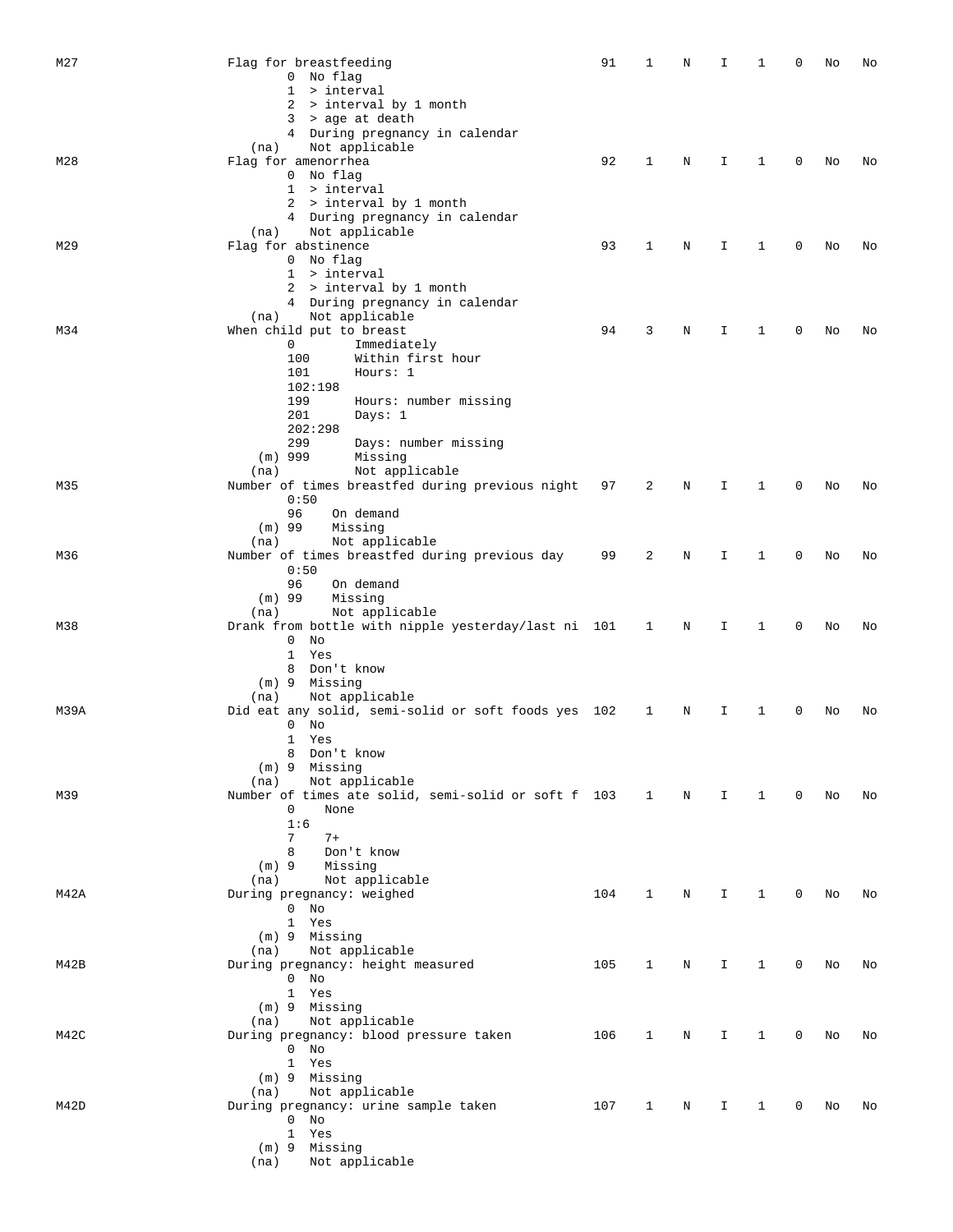| M42E | During pregnancy: blood sample taken                                     | 108 | 1            | Ν | I  | 1            | 0 | No | No |
|------|--------------------------------------------------------------------------|-----|--------------|---|----|--------------|---|----|----|
|      | $0$ No                                                                   |     |              |   |    |              |   |    |    |
|      | $\mathbf{1}$<br>Yes                                                      |     |              |   |    |              |   |    |    |
|      | (m) 9 Missing                                                            |     |              |   |    |              |   |    |    |
|      | Not applicable<br>(na)                                                   |     |              |   |    |              |   |    |    |
| M43  | Told about pregnancy complications<br>$0$ No                             | 109 | 1            | N | I  | 1            | 0 | No | No |
|      | 1 Yes                                                                    |     |              |   |    |              |   |    |    |
|      | 8 Don't know                                                             |     |              |   |    |              |   |    |    |
|      | (m) 9 Missing                                                            |     |              |   |    |              |   |    |    |
|      | Not applicable<br>(na)                                                   |     |              |   |    |              |   |    |    |
| M44  | Told where to go for pregnancy complications                             | 110 | 1            | Ν | I. | 1            | 0 | No | No |
|      | $0$ No                                                                   |     |              |   |    |              |   |    |    |
|      | 1 Yes<br>8 Don't know                                                    |     |              |   |    |              |   |    |    |
|      | (m) 9 Missing                                                            |     |              |   |    |              |   |    |    |
|      | Not applicable<br>(na)                                                   |     |              |   |    |              |   |    |    |
| M45  | During pregnancy, given or bought iron tablets/ 111                      |     | 1            | Ν | I  | 1            | 0 | No | No |
|      | $0$ No                                                                   |     |              |   |    |              |   |    |    |
|      | 1 Yes                                                                    |     |              |   |    |              |   |    |    |
|      | 8 Don't know                                                             |     |              |   |    |              |   |    |    |
|      | (m) 9 Missing                                                            |     |              |   |    |              |   |    |    |
| M46  | Not applicable<br>(na)<br>Days tablets or syrup taken                    | 112 | 3            | N | I  | 1            | 0 | No | No |
|      | 0<br>Were not taken                                                      |     |              |   |    |              |   |    |    |
|      | 1:300                                                                    |     |              |   |    |              |   |    |    |
|      | 998<br>Don't know                                                        |     |              |   |    |              |   |    |    |
|      | $(m)$ 999<br>Missing                                                     |     |              |   |    |              |   |    |    |
|      | Not applicable<br>(na)                                                   |     |              |   |    |              |   |    |    |
| M47  | During pregnancy, had difficulty with daylight                           | 115 | 1            | N | I  | 1            | 0 | No | No |
|      | $0$ No<br>1 Yes                                                          |     |              |   |    |              |   |    |    |
|      | 8 Don't know                                                             |     |              |   |    |              |   |    |    |
|      | (m) 9 Missing                                                            |     |              |   |    |              |   |    |    |
|      | Not applicable<br>(na)                                                   |     |              |   |    |              |   |    |    |
| M48  | During pregnancy, had difficulty with night bli 116 1                    |     |              | N | I  | 1            | 0 | No | No |
|      | $0$ No                                                                   |     |              |   |    |              |   |    |    |
|      | 1 Yes                                                                    |     |              |   |    |              |   |    |    |
|      | 8 Don't know                                                             |     |              |   |    |              |   |    |    |
|      | (m) 9 Missing                                                            |     |              |   |    |              |   |    |    |
| M49A | Not applicable<br>(na)<br>During pregnancy took: SP/fansidar for malaria | 117 | 1            | N | I. | 1            | 0 | No | No |
|      | $0$ No                                                                   |     |              |   |    |              |   |    |    |
|      | 1 Yes                                                                    |     |              |   |    |              |   |    |    |
|      | 8 Don't know                                                             |     |              |   |    |              |   |    |    |
|      | (m) 9 Missing                                                            |     |              |   |    |              |   |    |    |
|      | Not applicable<br>(na)                                                   |     |              |   |    |              |   |    |    |
| M49B | During pregnancy took: chloroquine for malaria                           | 118 | 1            | N | I  | 1            | 0 | No | No |
|      | $0$ No                                                                   |     |              |   |    |              |   |    |    |
|      | 1 Yes<br>8 Don't know                                                    |     |              |   |    |              |   |    |    |
|      | $(m)$ 9 Missing                                                          |     |              |   |    |              |   |    |    |
|      | Not applicable<br>(na)                                                   |     |              |   |    |              |   |    |    |
| M49C | During pregnancy took: CS drug for malaria                               | 119 | 1            | N | I  | $\mathbf{1}$ | 0 | No | No |
|      | $0$ No                                                                   |     |              |   |    |              |   |    |    |
|      | 1 Yes                                                                    |     |              |   |    |              |   |    |    |
|      | 8 Don't know                                                             |     |              |   |    |              |   |    |    |
|      | (m) 9 Missing<br>Not applicable                                          |     |              |   |    |              |   |    |    |
| M49D | (na)<br>During pregnancy took: CS drug for malaria                       | 120 | $\mathbf{1}$ | N | I. | $\mathbf{1}$ | 0 | No | No |
|      | $0$ No                                                                   |     |              |   |    |              |   |    |    |
|      | 1 Yes                                                                    |     |              |   |    |              |   |    |    |
|      | 8 Don't know                                                             |     |              |   |    |              |   |    |    |
|      | $(m)$ 9 Missing                                                          |     |              |   |    |              |   |    |    |
|      | Not applicable<br>(na)                                                   |     |              |   |    |              |   |    |    |
| M49E | During pregnancy took: CS drug for malaria                               | 121 | 1            | N | I. | $\mathbf{1}$ | 0 | No | No |
|      | $0$ No                                                                   |     |              |   |    |              |   |    |    |
|      | 1 Yes<br>8 Don't know                                                    |     |              |   |    |              |   |    |    |
|      | (m) 9 Missing                                                            |     |              |   |    |              |   |    |    |
|      | Not applicable<br>(na)                                                   |     |              |   |    |              |   |    |    |
| M49F | During pregnancy took: CS drug for malaria                               | 122 | $\mathbf{1}$ | N | I. | 1            | 0 | No | No |
|      | $0$ No                                                                   |     |              |   |    |              |   |    |    |
|      | 1<br>Yes                                                                 |     |              |   |    |              |   |    |    |
|      | 8 Don't know                                                             |     |              |   |    |              |   |    |    |
|      | (m) 9 Missing                                                            |     |              |   |    |              |   |    |    |
|      | Not applicable<br>(na)                                                   |     |              |   |    |              |   |    |    |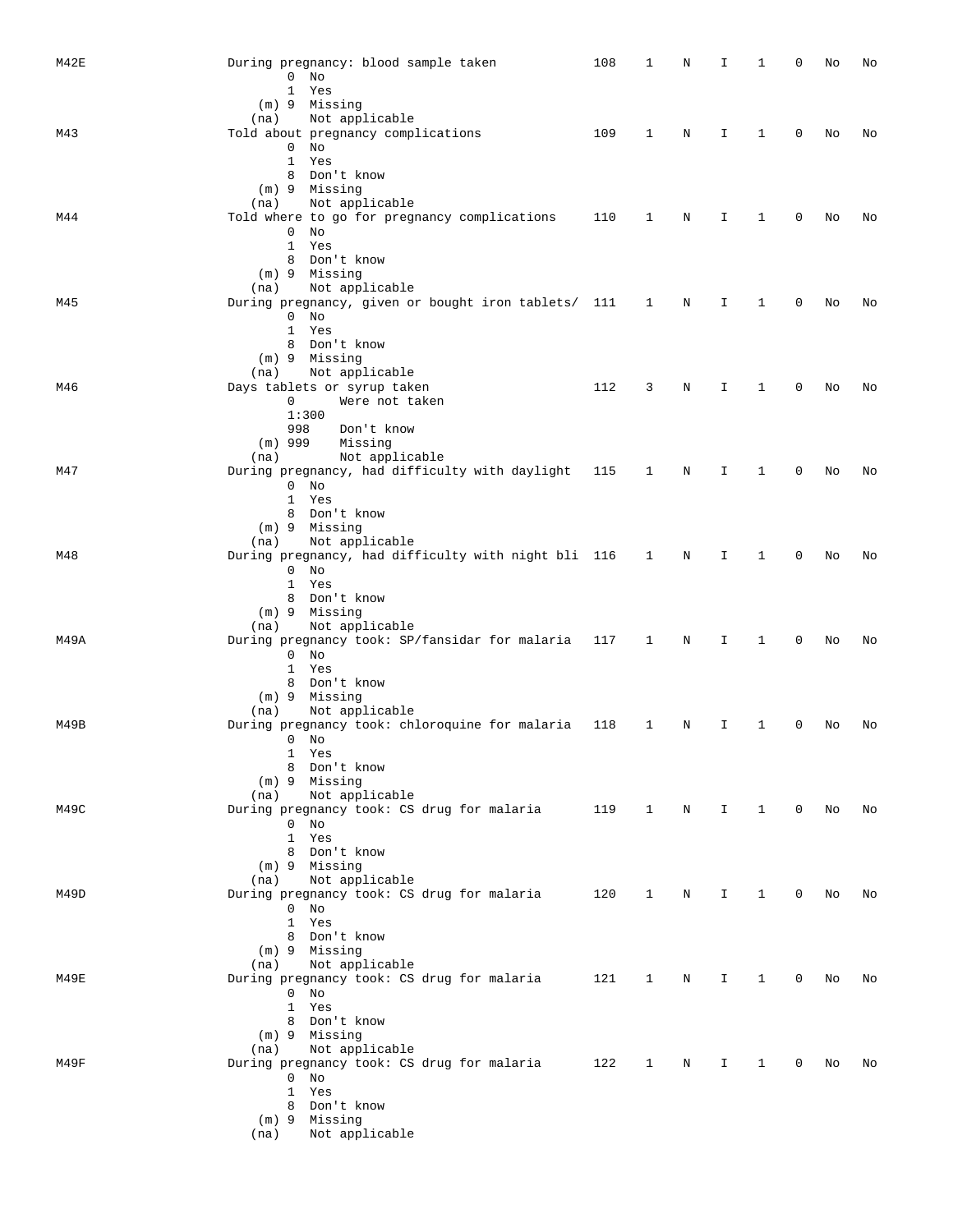| M49G | During pregnancy took: CS drug for malaria                                       | 123 | 1            | N           | I.           | 1            | 0              | No | No |
|------|----------------------------------------------------------------------------------|-----|--------------|-------------|--------------|--------------|----------------|----|----|
|      | $0$ No                                                                           |     |              |             |              |              |                |    |    |
|      | 1<br>Yes<br>8 Don't know                                                         |     |              |             |              |              |                |    |    |
|      | (m) 9 Missing                                                                    |     |              |             |              |              |                |    |    |
|      | Not applicable<br>(na)                                                           |     |              |             |              |              |                |    |    |
| M49X | During pregnancy took: other drug for malaria<br>$0$ No                          | 124 | 1            | N           | I            | 1            | 0              | No | No |
|      | 1<br>Yes                                                                         |     |              |             |              |              |                |    |    |
|      | 8 Don't know                                                                     |     |              |             |              |              |                |    |    |
|      | (m) 9 Missing                                                                    |     |              |             |              |              |                |    |    |
| M49Z | Not applicable<br>(na)<br>During pregnancy took: don't know                      | 125 | 1            | Ν           | I            | 1            | 0              | No | No |
|      | $0$ No                                                                           |     |              |             |              |              |                |    |    |
|      | Yes: don't know which drug taken<br>1                                            |     |              |             |              |              |                |    |    |
|      | 8 Don't know                                                                     |     |              |             |              |              |                |    |    |
|      | $(m)$ 9 Missing<br>Not applicable<br>(na)                                        |     |              |             |              |              |                |    |    |
| M49Y | During pregnancy took: no drug for malaria                                       | 126 | 1            | N           | I            | $\mathbf{1}$ | 0              | No | No |
|      | $0$ No                                                                           |     |              |             |              |              |                |    |    |
|      | 1 Yes, took no drug                                                              |     |              |             |              |              |                |    |    |
|      | 8 Don't know<br>$(m)$ 9 Missing                                                  |     |              |             |              |              |                |    |    |
|      | Not applicable<br>(na)                                                           |     |              |             |              |              |                |    |    |
| M50  | Respondent's check up after delivery                                             | 127 | 1            | Ν           | I            | 1            | 0              | No | No |
|      | $0$ No                                                                           |     |              |             |              |              |                |    |    |
|      | 1 Yes<br>(m) 9 Missing                                                           |     |              |             |              |              |                |    |    |
|      | (na)<br>NotAppl                                                                  |     |              |             |              |              |                |    |    |
| M51  | Respondent's checkup after deliver timing                                        | 128 | 3            | Ν           | I            | 1            | 0              | No | No |
|      | 100<br>Zero hours<br>101<br>1 Hours                                              |     |              |             |              |              |                |    |    |
|      | 102:200                                                                          |     |              |             |              |              |                |    |    |
|      | 201<br>1 Days                                                                    |     |              |             |              |              |                |    |    |
|      | 202:225                                                                          |     |              |             |              |              |                |    |    |
|      | 301<br>1 Week<br>302:360                                                         |     |              |             |              |              |                |    |    |
|      | 998<br>Don't know                                                                |     |              |             |              |              |                |    |    |
|      | $(m)$ 999<br>Missing                                                             |     |              |             |              |              |                |    |    |
|      | NotAppl<br>(na)                                                                  |     |              |             |              |              |                |    |    |
| M52  | Respondent's health professional checked up aft 131<br>HEALTH PROFESSIONAL<br>10 |     | 2            | Ν           | I            | 1            | 0              | No | No |
|      | 11<br>Doctor                                                                     |     |              |             |              |              |                |    |    |
|      | 12<br>Nurse/midwife                                                              |     |              |             |              |              |                |    |    |
|      | 13<br>Auxiliary midwife<br>14:19                                                 |     |              |             |              |              |                |    |    |
|      | 20<br>OTHER PERSON                                                               |     |              |             |              |              |                |    |    |
|      | 21<br>Traditional birth attendant                                                |     |              |             |              |              |                |    |    |
|      | 22:95                                                                            |     |              |             |              |              |                |    |    |
|      | 96<br>Other<br>$(m)$ 99<br>Missing                                               |     |              |             |              |              |                |    |    |
|      | (na)<br>NotAppl                                                                  |     |              |             |              |              |                |    |    |
| M54  | Received Vitamin A dose in first 2 months after 133 1 N                          |     |              |             | $\mathbf{I}$ | 1            | $\overline{0}$ | No | No |
|      | $0$ No                                                                           |     |              |             |              |              |                |    |    |
|      | 1 Yes<br>8 Don't know                                                            |     |              |             |              |              |                |    |    |
|      | (m) 9 Missing                                                                    |     |              |             |              |              |                |    |    |
|      | Not applicable<br>(na)                                                           |     |              |             |              |              |                |    |    |
| M55A | First 3 days, given milk (other than breast mil 134 1<br>$0$ No                  |     |              | $\mathbf N$ | $\mathbf{I}$ | $\mathbf{1}$ | 0              | No | No |
|      | 1 Yes                                                                            |     |              |             |              |              |                |    |    |
|      | (m) 9 Missing                                                                    |     |              |             |              |              |                |    |    |
|      | (na) Not applicable                                                              |     |              |             |              |              |                |    |    |
| M55B | First 3 days, given plain water<br>$0$ No                                        | 135 | $\mathbf{1}$ | N           | I.           | $\mathbf{1}$ | 0              | No | No |
|      | 1 Yes                                                                            |     |              |             |              |              |                |    |    |
|      | $(m)$ 9 Missing                                                                  |     |              |             |              |              |                |    |    |
| M55C | (na) Not applicable<br>First 3 days, given sugar/glucose water                   | 136 | $\mathbf{1}$ | N           | $\mathbf{I}$ | 1            | 0              | No | No |
|      | $0$ No                                                                           |     |              |             |              |              |                |    |    |
|      | 1 Yes                                                                            |     |              |             |              |              |                |    |    |
|      | (m) 9 Missing                                                                    |     |              |             |              |              |                |    |    |
| M55D | Not applicable<br>(na)<br>First 3 days, given gripe water                        | 137 | $\mathbf{1}$ | N           | $\mathbf{I}$ | 1            | 0              | No | No |
|      | $0$ No                                                                           |     |              |             |              |              |                |    |    |
|      | 1 Yes                                                                            |     |              |             |              |              |                |    |    |
|      | (m) 9 Missing                                                                    |     |              |             |              |              |                |    |    |
|      | Not applicable<br>(na)                                                           |     |              |             |              |              |                |    |    |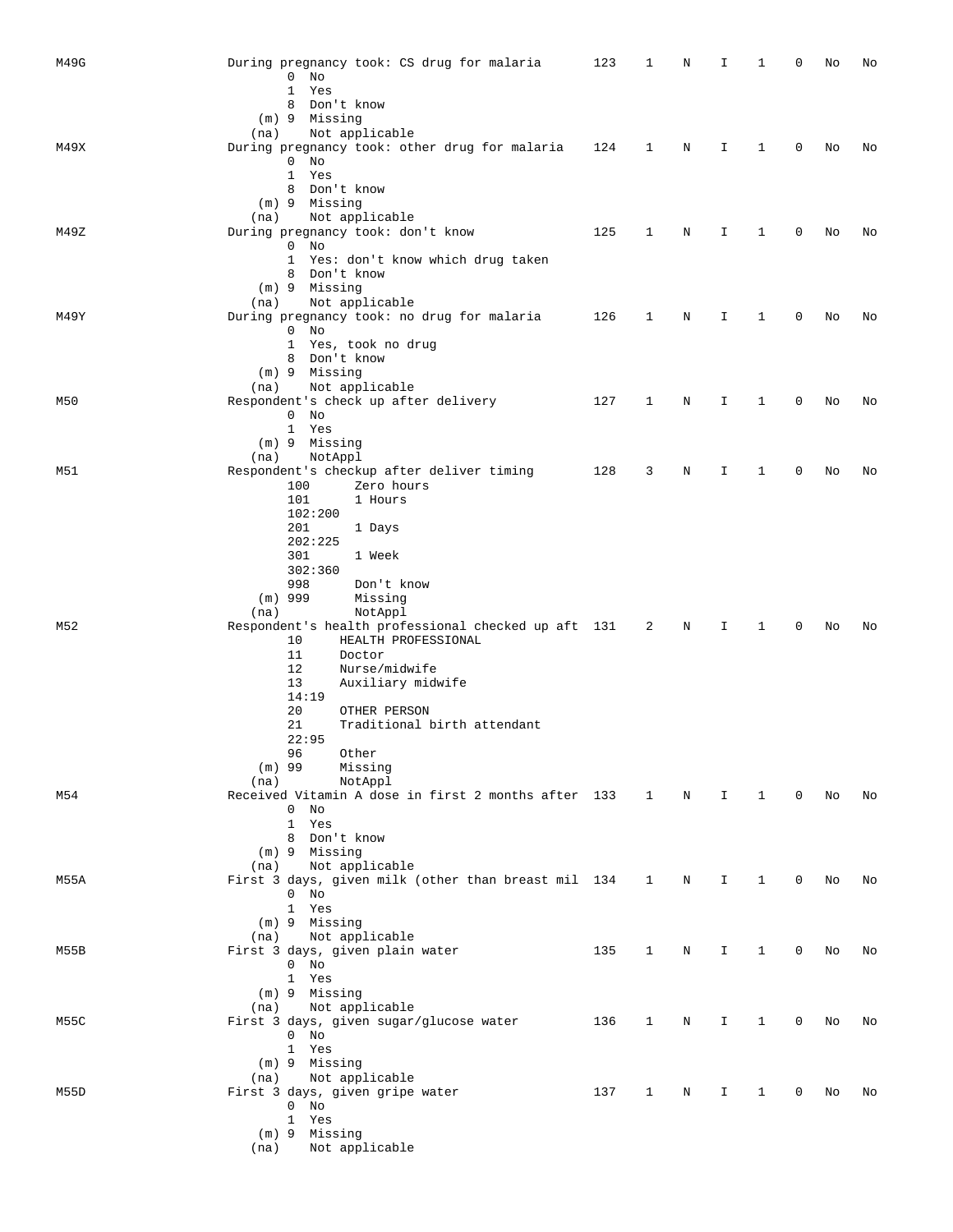| <b>M55E</b> |      | First 3 days, given sugar/salt solution                | 138 | 1           | N | I           | 1            | 0           | No | No |
|-------------|------|--------------------------------------------------------|-----|-------------|---|-------------|--------------|-------------|----|----|
|             |      | $0$ No                                                 |     |             |   |             |              |             |    |    |
|             |      | 1 Yes                                                  |     |             |   |             |              |             |    |    |
|             |      | (m) 9 Missing<br>(na) Not applicable                   |     |             |   |             |              |             |    |    |
| M55F        |      | First 3 days, given fruit juice                        | 139 | 1           | N | $\mathbf I$ | $\mathbf{1}$ | $\mathbf 0$ | No | No |
|             |      | $0$ No                                                 |     |             |   |             |              |             |    |    |
|             |      | 1 Yes                                                  |     |             |   |             |              |             |    |    |
|             |      | (m) 9 Missing<br>(na) Not applicable                   |     |             |   |             |              |             |    |    |
| M55G        |      | First 3 days, given infant formula                     | 140 | 1           | Ν | I           | $\mathbf{1}$ | $\mathbf 0$ | No | No |
|             |      | $0$ No                                                 |     |             |   |             |              |             |    |    |
|             |      | 1 Yes                                                  |     |             |   |             |              |             |    |    |
|             | (na) | (m) 9 Missing<br>Not applicable                        |     |             |   |             |              |             |    |    |
| M55H        |      | First 3 days, given tea/infusions                      | 141 | 1           | N | I           | 1            | $\mathbf 0$ | No | No |
|             |      | $0$ No                                                 |     |             |   |             |              |             |    |    |
|             |      | 1 Yes                                                  |     |             |   |             |              |             |    |    |
|             |      | (m) 9 Missing                                          |     |             |   |             |              |             |    |    |
| M55I        |      | (na) Not applicable<br>First 3 days, given honey       | 142 | 1           | N | I           | 1            | 0           | No | No |
|             |      | $0$ No                                                 |     |             |   |             |              |             |    |    |
|             |      | 1 Yes                                                  |     |             |   |             |              |             |    |    |
|             |      | (m) 9 Missing                                          |     |             |   |             |              |             |    |    |
| M55J        |      | (na) Not applicable<br>First 3 days, given coffee      | 143 | 1           | N | I           | $\mathbf{1}$ | $\mathbf 0$ | No | No |
|             |      | $0$ No                                                 |     |             |   |             |              |             |    |    |
|             |      | 1 Yes                                                  |     |             |   |             |              |             |    |    |
|             |      | $(m)$ 9 Missing                                        |     |             |   |             |              |             |    |    |
| M55K        | (na) | Not applicable<br>First 3 days, given country specific | 144 | $\mathbf 1$ | N | I           | $\mathbf{1}$ | 0           | No | No |
|             |      | $0$ No                                                 |     |             |   |             |              |             |    |    |
|             |      | 1 Yes                                                  |     |             |   |             |              |             |    |    |
|             |      | (m) 9 Missing                                          |     |             |   |             |              |             |    |    |
|             | (na) | Not applicable                                         |     |             |   |             |              | $\mathbf 0$ |    |    |
| M55L        |      | First 3 days, given country specific<br>$0$ No         | 145 | 1           | Ν | I           | $\mathbf{1}$ |             | No | No |
|             |      | 1 Yes                                                  |     |             |   |             |              |             |    |    |
|             |      | (m) 9 Missing                                          |     |             |   |             |              |             |    |    |
|             | (na) | Not applicable                                         |     |             |   |             |              |             |    |    |
| M55M        |      | First 3 days, given country specific<br>$0$ No         | 146 | 1           | N | I           | 1            | $\mathbf 0$ | No | No |
|             |      | 1 Yes                                                  |     |             |   |             |              |             |    |    |
|             |      | (m) 9 Missing                                          |     |             |   |             |              |             |    |    |
|             |      | (na) Not applicable                                    |     |             |   |             |              |             |    |    |
| M55N        |      | First 3 days, given country specific<br>$0$ No         | 147 | 1           | Ν | Ι           | 1            | 0           | No | No |
|             |      | 1 Yes                                                  |     |             |   |             |              |             |    |    |
|             |      | $(m)$ 9 Missing                                        |     |             |   |             |              |             |    |    |
|             | (na) | Not applicable                                         |     |             |   |             |              |             |    |    |
| M550        |      | First 3 days, given country specific<br>$0$ No         | 148 | 1           | Ν | Ι           | 1            | 0           | No | No |
|             |      | 1 Yes                                                  |     |             |   |             |              |             |    |    |
|             |      | (m) 9 Missing                                          |     |             |   |             |              |             |    |    |
|             |      | (na) Not applicable                                    |     |             |   |             |              |             |    |    |
| M55X        |      | First 3 days, given other<br>$0$ No                    | 149 | 1           | N | I           | 1            | 0           | No | No |
|             |      | 1 Yes                                                  |     |             |   |             |              |             |    |    |
|             |      | (m) 9 Missing                                          |     |             |   |             |              |             |    |    |
|             | (na) | Not applicable                                         |     |             |   |             |              |             |    |    |
| M55Z        |      | First 3 days, given nothing<br>0 No: given something   | 150 | $\mathbf 1$ | N | I.          | $\mathbf{1}$ | 0           | No | No |
|             |      | 1 Yes: given nothing                                   |     |             |   |             |              |             |    |    |
|             |      | (m) 9 Missing                                          |     |             |   |             |              |             |    |    |
|             | (na) | Not applicable                                         |     |             |   |             |              |             |    |    |
| M57A        |      | Antenatal care: respondent's home<br>$0$ No            | 151 | 1           | N | I           | 1            | 0           | No | No |
|             |      | 1 Yes                                                  |     |             |   |             |              |             |    |    |
|             |      | (m) 9 Missing                                          |     |             |   |             |              |             |    |    |
|             | (na) | Not applicable                                         |     |             |   |             |              |             |    |    |
| M57B        |      | Antenatal care: other home<br>$0$ No                   | 152 | 1           | N | I           | 1            | 0           | No | No |
|             |      | 1 Yes                                                  |     |             |   |             |              |             |    |    |
|             |      | (m) 9 Missing                                          |     |             |   |             |              |             |    |    |
|             | (na) | Not applicable                                         |     |             |   |             |              |             |    |    |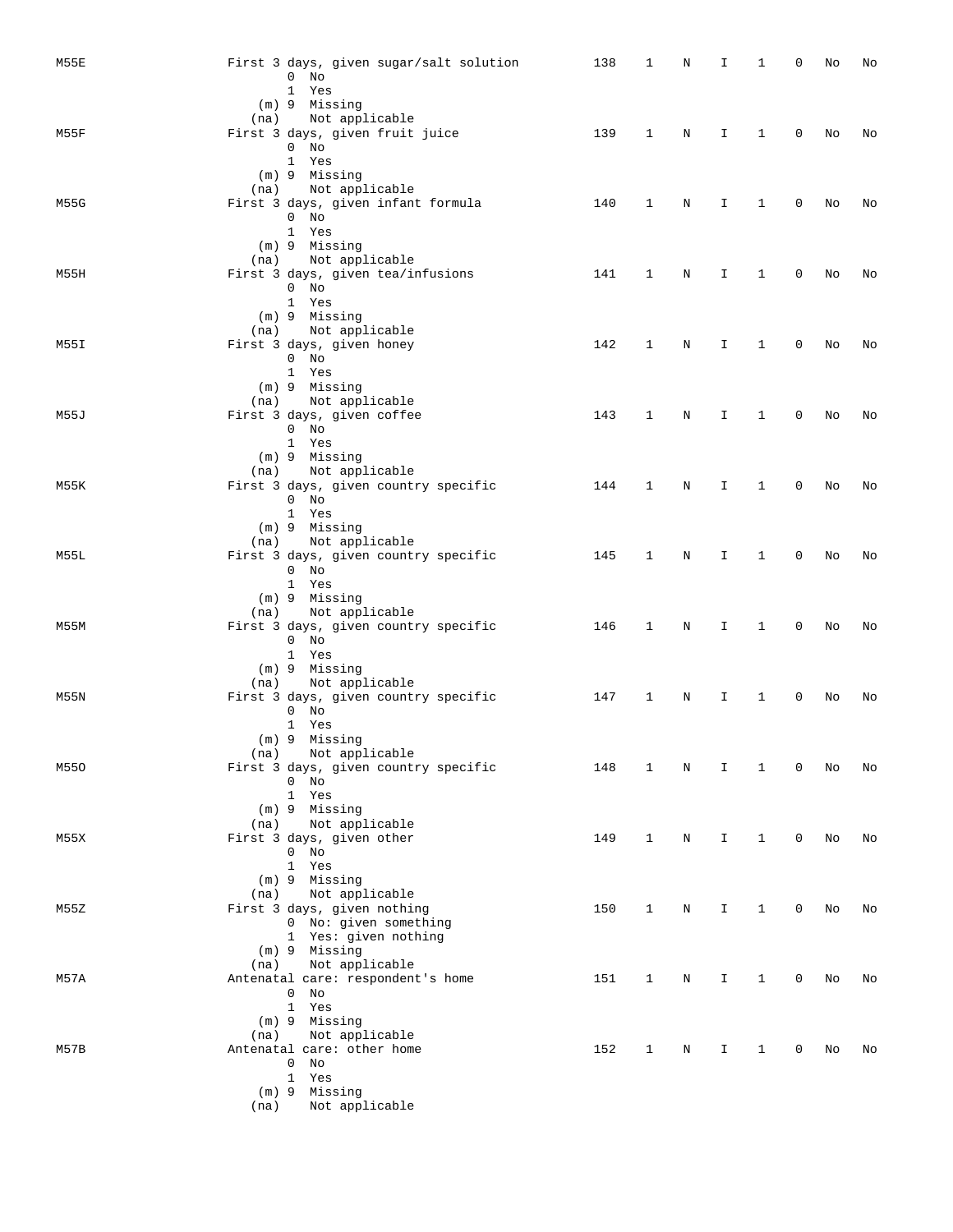| M57C |      | Antenatal care: CS home<br>$0$ No<br>1 Yes                                                           | 153 | 1            | N          | I  | 1            | 0            | No | No |
|------|------|------------------------------------------------------------------------------------------------------|-----|--------------|------------|----|--------------|--------------|----|----|
| M57D | (na) | (m) 9 Missing<br>Not applicable<br>Antenatal care: CS home<br>$0$ No<br>1 Yes                        | 154 | 1            | N          | I. | $\mathbf{1}$ | $\mathbf 0$  | No | No |
| M57E |      | (m) 9 Missing<br>(na) Not applicable<br>Antenatal care: government hospital<br>$0$ No<br>1 Yes       | 155 | $\mathbf 1$  | N          | Ι  | $\mathbf{1}$ | 0            | No | No |
| M57F |      | $(m)$ 9 Missing<br>(na) Not applicable<br>Antenatal care: CS public health<br>$0$ No                 | 156 | 1            | N          | I. | $\mathbf{1}$ | $\mathbf{0}$ | No | No |
| M57G |      | 1 Yes<br>(m) 9 Missing<br>(na) Not applicable<br>Antenatal care: CS public health<br>$0$ No<br>1 Yes | 157 | 1            | N          | I  | $\mathbf{1}$ | 0            | No | No |
| M57H |      | (m) 9 Missing<br>(na) Not applicable<br>Antenatal care: CS public health<br>$0$ No<br>1 Yes          | 158 | 1            | N          | Ι. | 1            | 0            | No | No |
| M57I |      | (m) 9 Missing<br>(na) Not applicable<br>Antenatal care: CS public health<br>$0$ No<br>1 Yes          | 159 | 1            | N          | I. | 1            | 0            | No | No |
| M57J |      | (m) 9 Missing<br>(na) Not applicable<br>Antenatal care: CS public health<br>$0$ No<br>1 Yes          | 160 | $\mathbf 1$  | N          | I  | $\mathbf{1}$ | $\mathbf 0$  | No | No |
| M57K |      | (m) 9 Missing<br>(na) Not applicable<br>Antenatal care: CS public health<br>$0$ No<br>1 Yes          | 161 | 1            | N          | I  | $\mathbf{1}$ | $\mathbf 0$  | No | No |
| M57L |      | $(m)$ 9 Missing<br>(na) Not applicable<br>Antenatal care: CS public health<br>$0$ No<br>1 Yes        | 162 | 1            | N          | I  | $\mathbf{1}$ | $\mathbf 0$  | No | No |
| M57M | (na) | (m) 9 Missing<br>Not applicable<br>Antenatal care: private hospital/clinic<br>$0$ No<br>1 Yes        | 163 | $\mathbf{1}$ | N          | Ι. | 1            | 0            | No | No |
| M57N |      | (m) 9 Missing<br>(na) Not applicable<br>Antenatal care: CS private medical<br>$0$ No<br>1 Yes        | 164 | 1            | N          | I. | 1            | 0            | No | No |
| M570 |      | $(m)$ 9 Missing<br>(na) Not applicable<br>Antenatal care: CS private medical<br>$0$ No<br>1 Yes      | 165 | $\mathbf{1}$ | $_{\rm N}$ | I. | $\mathbf{1}$ | 0            | No | No |
| M57P | (na) | (m) 9 Missing<br>Not applicable<br>Antenatal care: CS private medical<br>$0$ No<br>1 Yes             | 166 | $\mathbf{1}$ | N          | I. | $\mathbf{1}$ | 0            | No | No |
| M57Q |      | (m) 9 Missing<br>(na) Not applicable<br>Antenatal care: CS private medical<br>$0$ No<br>1 Yes        | 167 | $\mathbf{1}$ | N          | Ι. | $\mathbf{1}$ | 0            | No | No |
|      | (na) | (m) 9 Missing<br>Not applicable                                                                      |     |              |            |    |              |              |    |    |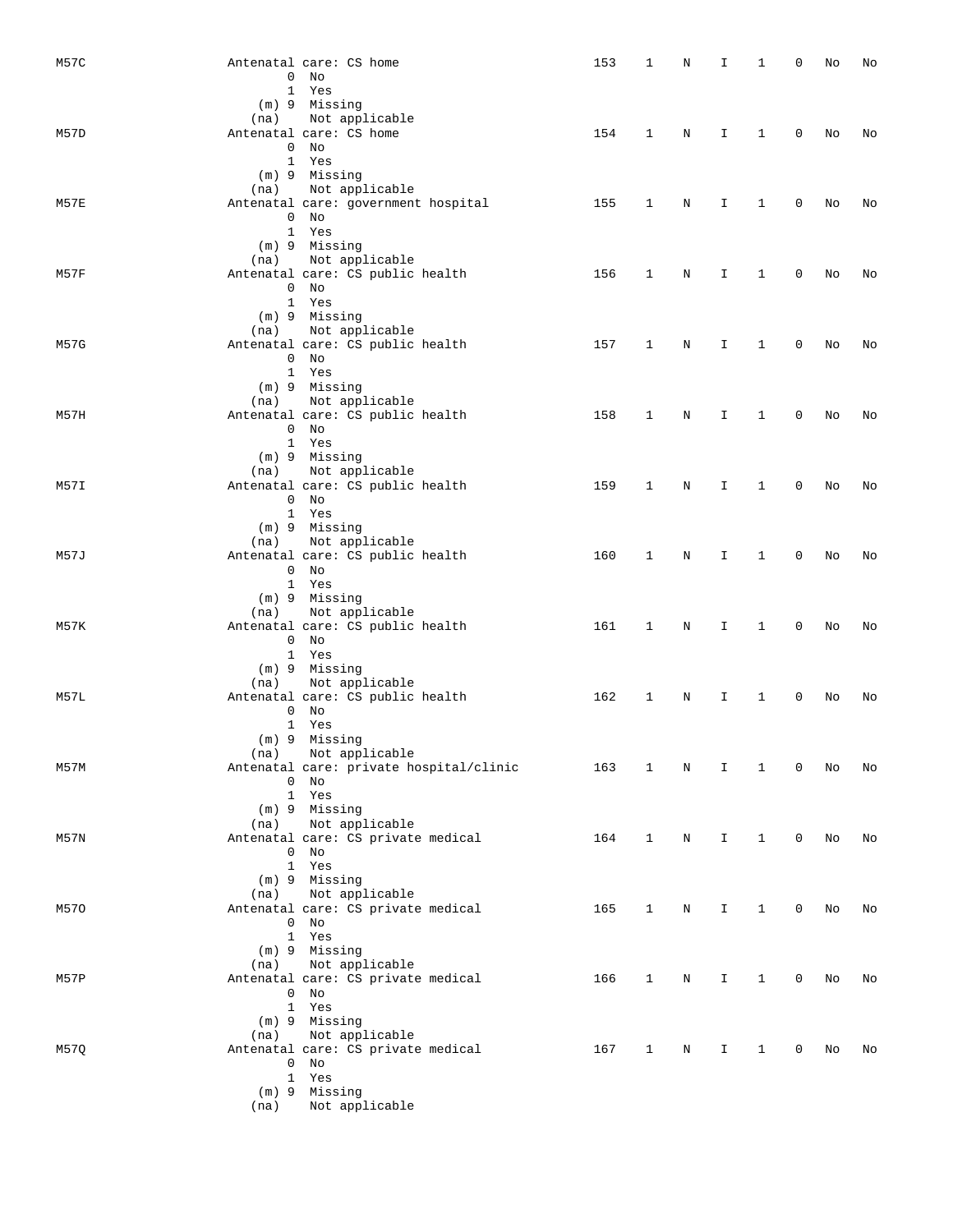| M57R        | Antenatal care: CS private medical<br>$0$ No<br>$\mathbf{1}$<br>Yes                                                     | 168 | 1            | N           | I            | 1            | 0            | No | No |
|-------------|-------------------------------------------------------------------------------------------------------------------------|-----|--------------|-------------|--------------|--------------|--------------|----|----|
| M57S        | (m) 9 Missing<br>Not applicable<br>(na)<br>Antenatal care: CS other<br>$0$ No<br>1 Yes                                  | 169 | 1            | N           | I.           | 1            | 0            | No | No |
| M57T        | (m) 9 Missing<br>Not applicable<br>(na)<br>Antenatal care: CS other<br>$0$ No<br>1 Yes                                  | 170 | $\mathbf{1}$ | N           | I            | 1            | 0            | No | No |
| <b>M57U</b> | (m) 9 Missing<br>Not applicable<br>(na)<br>Antenatal care: CS other<br>$0$ No<br>1 Yes                                  | 171 | 1            | N           | I            | $\mathbf{1}$ | 0            | No | No |
| M57V        | (m) 9 Missing<br>Not applicable<br>(na)<br>Antenatal care: CS other<br>$0$ No<br>1 Yes                                  | 172 | 1            | Ν           | Ι            | 1            | 0            | No | No |
| M57X        | (m) 9 Missing<br>Not applicable<br>(na)<br>Antenatal care: other<br>$0$ No<br>1 Yes                                     | 173 | 1            | N           | I            | 1            | 0            | No | No |
| M60         | (m) 9 Missing<br>Not applicable<br>(na)<br>Drugs for intestinal parasites during pregnancy 174<br>$0$ No<br>1 Yes       |     | $\mathbf{1}$ | N           | I.           | 1            | 0            | No | No |
| M61         | 8 Don't know<br>(m) 9 Missing<br>Not applicable<br>(na)<br>Time spent at place of delivery<br>100<br>Hours: 0           | 175 | 3            | N           | I            | 1            | 0            | No | No |
|             | 101<br>Hours: 1<br>102:198<br>199<br>Hours: number missing<br>201<br>Days: 1<br>202:298                                 |     |              |             |              |              |              |    |    |
|             | 299<br>Days: number missing<br>Weeks: 1<br>301<br>302:398<br>399<br>Weeks: number missing<br>Don't know<br>998          |     |              |             |              |              |              |    |    |
| M62         | $(m)$ 999<br>Missing<br>Not applicable<br>(na)<br>Respondent's health checked before discharge<br>$0$ No<br>1 Yes       | 178 | $\mathbf{1}$ | N           | Ι.           | 1            | 0            | No | No |
| M65A        | 8 Don't know<br>(m) 9 Missing<br>Not applicable<br>(na)<br>Reason didn't deliver at health facility: cost 179<br>$0$ No |     | 1            | N           | I.           | $\mathbf{1}$ | $\mathbf{0}$ | No | No |
| M65B        | 1 Yes<br>(m) 9 Missing<br>Not applicable<br>(na)<br>Reason didn't deliver at health facility: facil 180 1<br>$0$ No     |     |              | $_{\rm N}$  | $\mathbf{I}$ | $\mathbf{1}$ | 0            | No | No |
| M65C        | 1 Yes<br>$(m)$ 9 Missing<br>Not applicable<br>(na)<br>Reason didn't deliver at health facility: too f 181 1<br>$0$ No   |     |              | $_{\rm N}$  | I.           | $\mathbf{1}$ | 0            | No | No |
| M65D        | 1 Yes<br>(m) 9 Missing<br>Not applicable<br>(na)<br>Reason didn't deliver at health facility: don't 182<br>$0$ No       |     | $\mathbf{1}$ | $\mathbf N$ | I.           | 1            | 0            | No | No |
|             | 1 Yes<br>$(m)$ 9 Missing<br>Not applicable<br>(na)                                                                      |     |              |             |              |              |              |    |    |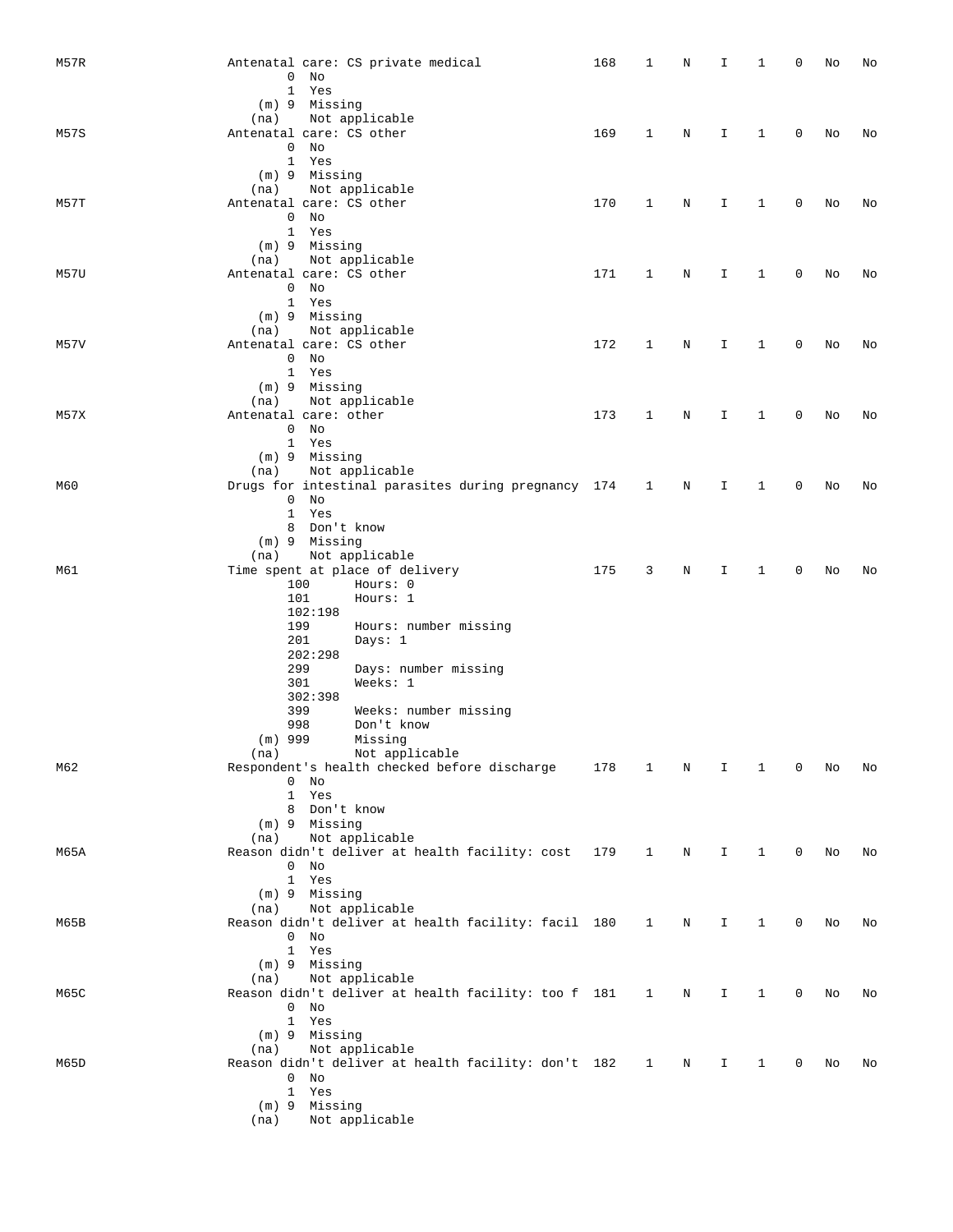| M65E | Reason didn't deliver at health facility: no fe 183                 |                           |  |     | 1            | Ν | I           | 1            | 0           | No | No |
|------|---------------------------------------------------------------------|---------------------------|--|-----|--------------|---|-------------|--------------|-------------|----|----|
|      | $0$ No                                                              |                           |  |     |              |   |             |              |             |    |    |
|      | 1 Yes<br>(m) 9 Missing                                              |                           |  |     |              |   |             |              |             |    |    |
|      | (na)                                                                | Not applicable            |  |     |              |   |             |              |             |    |    |
| M65F | Reason didn't deliver at health facility: husba 184 1               |                           |  |     |              | N | Ι.          | $\mathbf{1}$ | 0           | No | No |
|      | $0$ No<br>1 Yes                                                     |                           |  |     |              |   |             |              |             |    |    |
|      | (m) 9 Missing                                                       |                           |  |     |              |   |             |              |             |    |    |
|      | (na)                                                                | Not applicable            |  |     |              |   |             |              |             |    |    |
| M65G | Reason didn't deliver at health facility: not n 185 1               |                           |  |     |              | N | Ι.          | $\mathbf{1}$ | 0           | No | No |
|      | $0$ No<br>1 Yes                                                     |                           |  |     |              |   |             |              |             |    |    |
|      | (m) 9 Missing                                                       |                           |  |     |              |   |             |              |             |    |    |
|      | (na)                                                                | Not applicable            |  |     |              |   |             |              |             |    |    |
| M65H | Reason didn't deliver at health facility: not c 186 1<br>$0$ No     |                           |  |     |              | N | Ι.          | $\mathbf{1}$ | 0           | No | No |
|      | 1 Yes                                                               |                           |  |     |              |   |             |              |             |    |    |
|      | (m) 9 Missing                                                       |                           |  |     |              |   |             |              |             |    |    |
|      | (na)                                                                | Not applicable            |  |     |              |   |             |              |             |    |    |
| M65I | Reason didn't deliver at health facility: CS<br>$0$ No              |                           |  | 187 | 1            | N | Ι.          | $\mathbf{1}$ | 0           | No | No |
|      | 1 Yes                                                               |                           |  |     |              |   |             |              |             |    |    |
|      | (m) 9 Missing                                                       |                           |  |     |              |   |             |              |             |    |    |
| M65J | (na) Not applicable<br>Reason didn't deliver at health facility: CS |                           |  | 188 | 1            | N | I.          | $\mathbf{1}$ | 0           | No | No |
|      | $0$ No                                                              |                           |  |     |              |   |             |              |             |    |    |
|      | 1 Yes                                                               |                           |  |     |              |   |             |              |             |    |    |
|      | (m) 9 Missing                                                       |                           |  |     |              |   |             |              |             |    |    |
| M65K | (na)<br>Reason didn't deliver at health facility: CS                | Not applicable            |  | 189 | 1            | N | I           | 1            | 0           | No | No |
|      | $0$ No                                                              |                           |  |     |              |   |             |              |             |    |    |
|      | 1 Yes                                                               |                           |  |     |              |   |             |              |             |    |    |
|      | (m) 9 Missing<br>(na)                                               | Not applicable            |  |     |              |   |             |              |             |    |    |
| M65L | Reason didn't deliver at health facility: CS                        |                           |  | 190 | 1            | N | $\mathbf I$ | $\mathbf{1}$ | $\mathbf 0$ | No | No |
|      | $0$ No                                                              |                           |  |     |              |   |             |              |             |    |    |
|      | 1 Yes<br>(m) 9 Missing                                              |                           |  |     |              |   |             |              |             |    |    |
|      | (na)                                                                | Not applicable            |  |     |              |   |             |              |             |    |    |
| M65X | Reason didn't deliver at health facility: other 191 1               |                           |  |     |              | N | Ι.          | $\mathbf{1}$ | 0           | No | No |
|      | $0$ No<br>1 Yes                                                     |                           |  |     |              |   |             |              |             |    |    |
|      | (m) 9 Missing                                                       |                           |  |     |              |   |             |              |             |    |    |
|      | (na)                                                                | Not applicable            |  |     |              |   |             |              |             |    |    |
| M66  | Respondent's health checked after discharge/del 192                 |                           |  |     | $\mathbf{1}$ | Ν | Ι.          | 1            | 0           | No | No |
|      | $0$ No<br>1 Yes                                                     |                           |  |     |              |   |             |              |             |    |    |
|      | 8 Don't know                                                        |                           |  |     |              |   |             |              |             |    |    |
|      | (m) 9 Missing                                                       |                           |  |     |              |   |             |              |             |    |    |
| M70  | (na)<br>Baby postnatal check within 2 months                        | Not applicable            |  | 193 | 1            | N | I.          | 1            | 0           | No | No |
|      | $\circ$<br>No                                                       |                           |  |     |              |   |             |              |             |    |    |
|      | $\mathbf{1}$<br>Yes                                                 |                           |  |     |              |   |             |              |             |    |    |
|      | 8 Don't know                                                        |                           |  |     |              |   |             |              |             |    |    |
|      | $(m)$ 9 Missing<br>(na)                                             | Not applicable            |  |     |              |   |             |              |             |    |    |
| M71  | Time after delivery postnatal check took place                      |                           |  | 194 | 3            | Ν | I.          | 1            | 0           | No | No |
|      | 100                                                                 | Immediately/in first hour |  |     |              |   |             |              |             |    |    |
|      | 101<br>102:198                                                      | Hours: 1                  |  |     |              |   |             |              |             |    |    |
|      | 199                                                                 | Hours: number missing     |  |     |              |   |             |              |             |    |    |
|      | 201                                                                 | Days: $1$                 |  |     |              |   |             |              |             |    |    |
|      | 202:298<br>299                                                      | Days: number missing      |  |     |              |   |             |              |             |    |    |
|      | 301                                                                 | Weeks: 1                  |  |     |              |   |             |              |             |    |    |
|      | 302:398                                                             |                           |  |     |              |   |             |              |             |    |    |
|      | 399                                                                 | Weeks: number missing     |  |     |              |   |             |              |             |    |    |
|      | 998<br>$(m)$ 999                                                    | Don't know<br>Missing     |  |     |              |   |             |              |             |    |    |
|      | (na)                                                                | Not applicable            |  |     |              |   |             |              |             |    |    |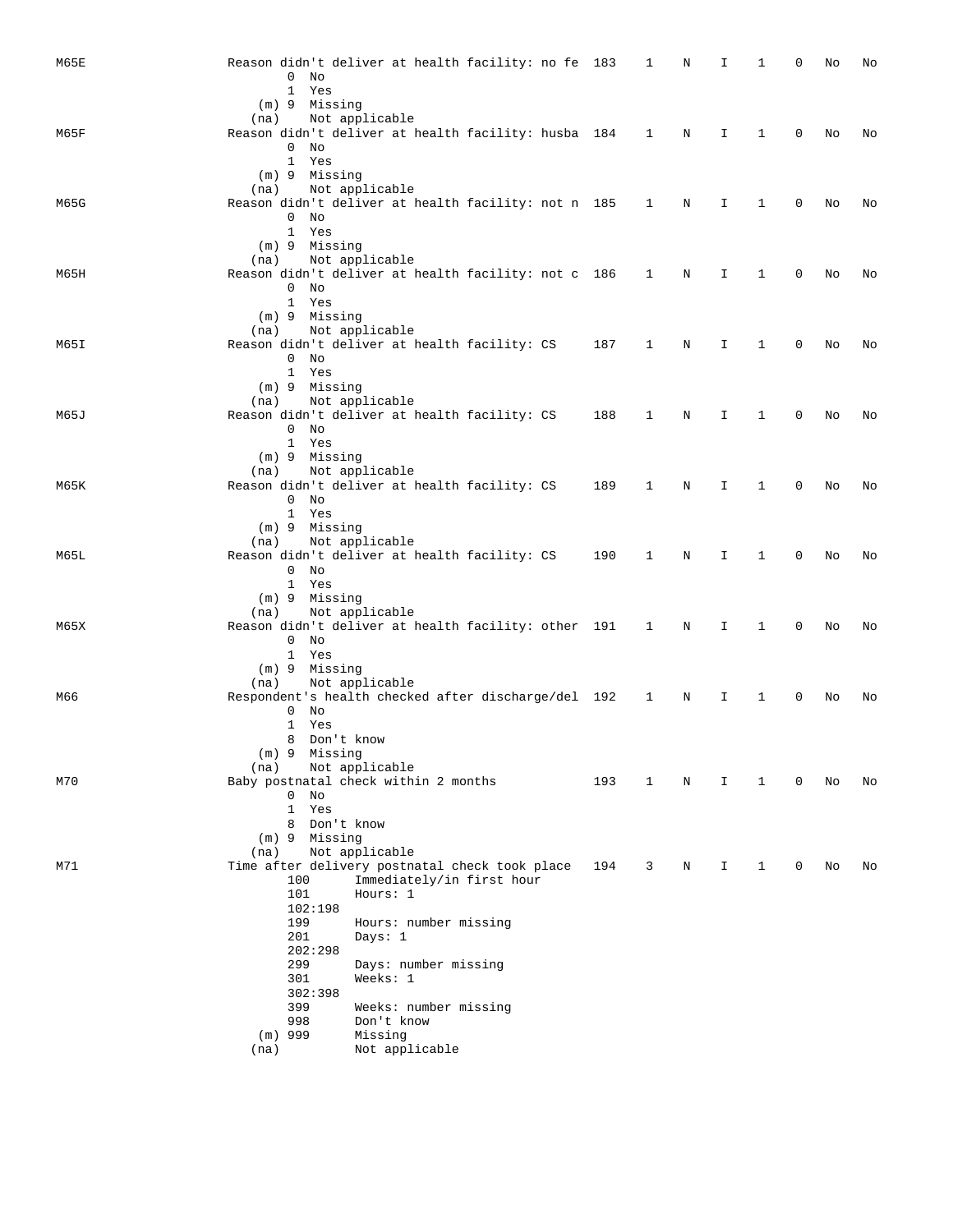| M72 |                 | Person who performed postnatal checkup | 197 | 2 | N | I | -1 | $\Omega$ | No | No |
|-----|-----------------|----------------------------------------|-----|---|---|---|----|----------|----|----|
|     | 10              | MEDICAL PERSONNEL                      |     |   |   |   |    |          |    |    |
|     | 11              | Doctor                                 |     |   |   |   |    |          |    |    |
|     | 12 <sup>°</sup> | Nurse, midwife                         |     |   |   |   |    |          |    |    |
|     | 13              | Auxiliary midwife                      |     |   |   |   |    |          |    |    |
|     | $20^{\circ}$    | OTHER PERSON                           |     |   |   |   |    |          |    |    |
|     | 21              | Traditional birth attendant            |     |   |   |   |    |          |    |    |
|     | 22              | Community/village health worker        |     |   |   |   |    |          |    |    |
|     | 96              | Other                                  |     |   |   |   |    |          |    |    |
|     | 99<br>(m)       | Missing                                |     |   |   |   |    |          |    |    |
|     | (na)            | Not applicable                         |     |   |   |   |    |          |    |    |
| M73 |                 | Place baby was first checked           | 199 | 2 | N | I | 1  | 0        | No | No |
|     |                 | 10 HOME                                |     |   |   |   |    |          |    |    |
|     | 11              | Respondent's home                      |     |   |   |   |    |          |    |    |
|     | 12 <sup>2</sup> | Other home                             |     |   |   |   |    |          |    |    |
|     | $20^{\circ}$    | PUBLIC SECTOR                          |     |   |   |   |    |          |    |    |
|     | 21              | Government hospital                    |     |   |   |   |    |          |    |    |
|     | $2.2^{\circ}$   | Government health center               |     |   |   |   |    |          |    |    |
|     | 23              | Government health post                 |     |   |   |   |    |          |    |    |
|     | 26              | Other public sector                    |     |   |   |   |    |          |    |    |
|     | 30              | PRIVATE SECTOR                         |     |   |   |   |    |          |    |    |
|     | 31              | Private hospital, clinic               |     |   |   |   |    |          |    |    |
|     | 36              | Other private sector                   |     |   |   |   |    |          |    |    |
|     | 96              | Other                                  |     |   |   |   |    |          |    |    |
|     | 99<br>(m)       | Missing                                |     |   |   |   |    |          |    |    |
|     | (na)            | Not applicable                         |     |   |   |   |    |          |    |    |
|     |                 |                                        |     |   |   |   |    |          |    |    |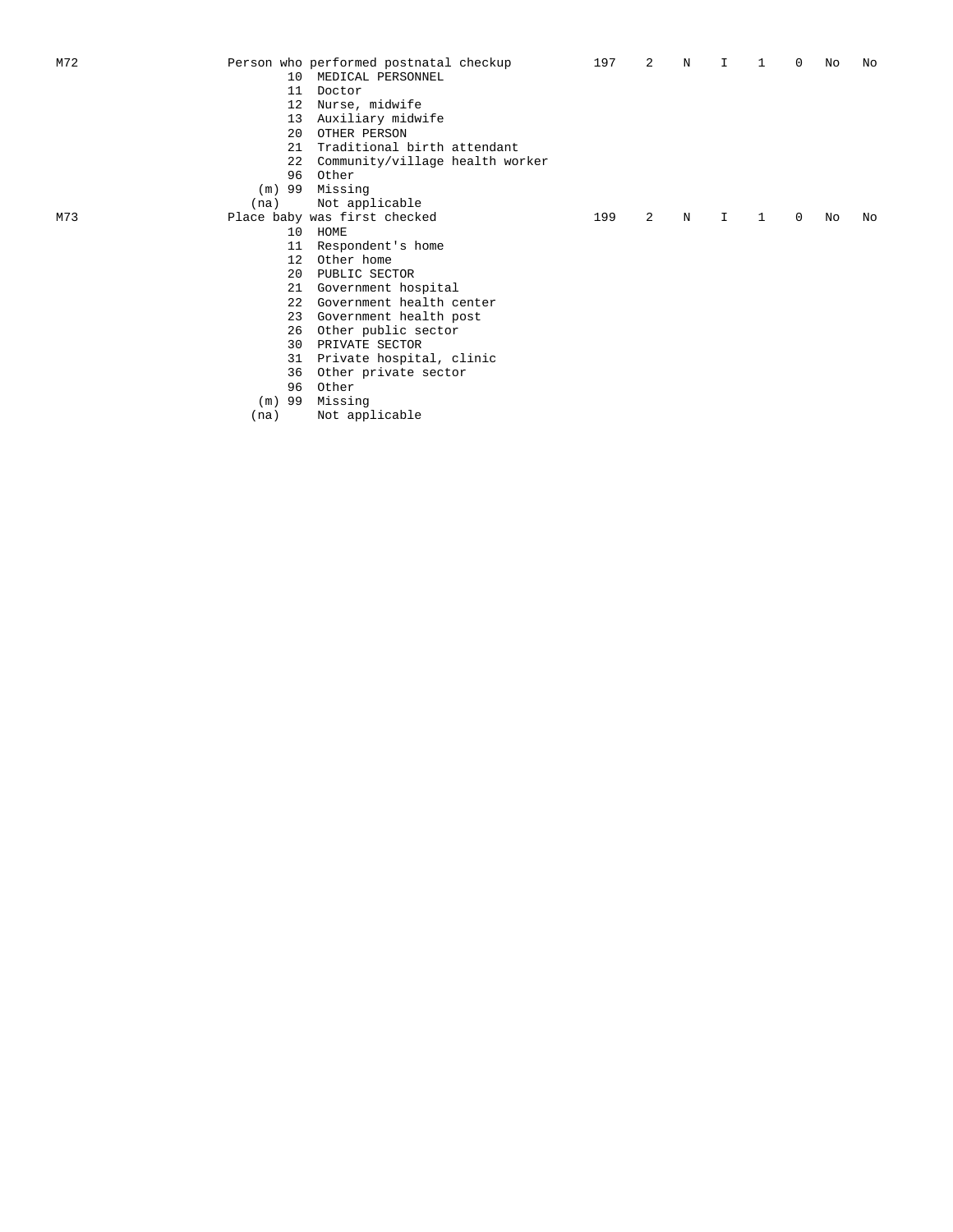Level: WOMAN Record: Health and Breastfeeding

|           |                                |                                           |                                       |                         |             |            | ---------------------- |                |    |          |
|-----------|--------------------------------|-------------------------------------------|---------------------------------------|-------------------------|-------------|------------|------------------------|----------------|----|----------|
|           |                                |                                           |                                       |                         |             | Data Item  |                        |                |    | Dec Zero |
| Item Name | Item Label                     |                                           | Start Len Type Type Occ Dec Char Fill |                         |             | ---------- |                        |                |    |          |
| HHID      | (id) Case Identification       |                                           | 1                                     | 12                      | ΑN          | I.         | 1                      | 0              | No | No       |
| CASEID    | (id) Case Identification       |                                           | 1                                     | 15                      | AN          | I.         | $\mathbf{1}$           | 0              | No | No       |
|           | (record type)                  |                                           | 16                                    | $\overline{\mathbf{3}}$ | AN          | I          | $\mathbf{1}$           | 0              | No | No       |
| V401      |                                | Last birth a caesarean section            | 19                                    | $\mathbf{1}$            | $\mathbf N$ | I.         | $\mathbf{1}$           | $\mathbf 0$    | No | No       |
|           |                                | $0$ No                                    |                                       |                         |             |            |                        |                |    |          |
|           |                                | 1 Yes                                     |                                       |                         |             |            |                        |                |    |          |
|           |                                | (m) 9 Missing<br>(na) Not applicable      |                                       |                         |             |            |                        |                |    |          |
| V404      |                                | Currently breastfeeding                   | 20                                    | $\mathbf{1}$            | N           | I.         | $\mathbf{1}$           | 0              | No | No       |
|           | $0$ No                         |                                           |                                       |                         |             |            |                        |                |    |          |
|           |                                | 1 Yes                                     |                                       |                         |             |            |                        |                |    |          |
| V405      |                                | Currently amenorrheic                     | 21                                    | 1                       | Ν           | I          | 1                      | 0              | No | No       |
|           | $0$ No                         |                                           |                                       |                         |             |            |                        |                |    |          |
|           |                                | 1 Yes                                     |                                       |                         |             |            |                        |                |    |          |
| V406      | Currently abstaining<br>$0$ No |                                           | 22                                    | 1                       | Ν           | I          | 1                      | 0              | No | No       |
|           |                                | 1 Yes                                     |                                       |                         |             |            |                        |                |    |          |
| V407      |                                | Number of times breastfed during night    | 23                                    | 2                       | Ν           | I.         | 1                      | 0              | No | No       |
|           | 0:50                           |                                           |                                       |                         |             |            |                        |                |    |          |
|           | 96                             | On demand                                 |                                       |                         |             |            |                        |                |    |          |
|           | (m) 99                         | Missing                                   |                                       |                         |             |            |                        |                |    |          |
|           |                                | (na) Not applicable                       |                                       |                         |             |            |                        |                |    |          |
| V408      |                                | Number of times breastfed during day      | 25                                    | 2                       | Ν           | I          | 1                      | 0              | No | No       |
|           | 0:50<br>96                     | On demand                                 |                                       |                         |             |            |                        |                |    |          |
|           | $(m)$ 99                       | Missing                                   |                                       |                         |             |            |                        |                |    |          |
|           | (na)                           | Not applicable                            |                                       |                         |             |            |                        |                |    |          |
| V409      |                                | Gave child plain water                    | 27                                    | 1                       | N           | I          | 1                      | 0              | No | No       |
|           | $0$ No                         |                                           |                                       |                         |             |            |                        |                |    |          |
|           |                                | 1 Yes                                     |                                       |                         |             |            |                        |                |    |          |
|           |                                | 8 Don't know                              |                                       |                         |             |            |                        |                |    |          |
|           |                                | (m) 9 Missing<br>Not applicable           |                                       |                         |             |            |                        |                |    |          |
| V409A     | (na)                           | Gave child sugar water                    | 28                                    | 1                       | N           | I          | 1                      | 0              | No | No       |
|           | $0$ No                         |                                           |                                       |                         |             |            |                        |                |    |          |
|           |                                | 1 Yes                                     |                                       |                         |             |            |                        |                |    |          |
|           |                                | 8 Don't know                              |                                       |                         |             |            |                        |                |    |          |
|           |                                | (m) 9 Missing                             |                                       |                         |             |            |                        |                |    |          |
|           | (na)                           | Not applicable                            |                                       |                         |             |            |                        |                |    |          |
| V410      | Gave child juice<br>$0$ No     |                                           | 29                                    | 1                       | N           | I          | 1                      | 0              | No | No       |
|           | $\mathbf{1}$                   | Yes                                       |                                       |                         |             |            |                        |                |    |          |
|           |                                | 8 Don't know                              |                                       |                         |             |            |                        |                |    |          |
|           |                                | (m) 9 Missing                             |                                       |                         |             |            |                        |                |    |          |
|           | (na)                           | Not applicable                            |                                       |                         |             |            |                        |                |    |          |
| V410A     |                                | Gave child tea or coffee                  | 30                                    |                         |             | 1 N I 1    |                        | $\overline{0}$ | No | No       |
|           | 0                              | No                                        |                                       |                         |             |            |                        |                |    |          |
|           | 1                              | Yes                                       |                                       |                         |             |            |                        |                |    |          |
|           |                                | 8 Don't know<br>$(m)$ 9 Missing           |                                       |                         |             |            |                        |                |    |          |
|           | (na)                           | Not applicable                            |                                       |                         |             |            |                        |                |    |          |
| V411      |                                | Gave child tinned, powdered or fresh milk | 31                                    | $\mathbf 1$             | N           | Ι.         | $\mathbf{1}$           | 0              | No | No       |
|           |                                | $0$ No                                    |                                       |                         |             |            |                        |                |    |          |
|           |                                | 1 Yes                                     |                                       |                         |             |            |                        |                |    |          |
|           |                                | 8 Don't know                              |                                       |                         |             |            |                        |                |    |          |
|           |                                | (m) 9 Missing                             |                                       |                         |             |            |                        |                |    |          |
| V411A     | (na)                           | Not applicable<br>Gave child baby formula | 32                                    |                         |             |            |                        |                |    |          |
|           |                                | $0$ No                                    |                                       | $\mathbf{1}$            | N           | I.         | 1                      | 0              | No | No       |
|           |                                | 1 Yes                                     |                                       |                         |             |            |                        |                |    |          |
|           |                                | 8 Don't know                              |                                       |                         |             |            |                        |                |    |          |
|           |                                | (m) 9 Missing                             |                                       |                         |             |            |                        |                |    |          |
|           | (na)                           | Not applicable                            |                                       |                         |             |            |                        |                |    |          |
| V412      |                                | Gave child fresh milk                     | 33                                    | $\mathbf{1}$            | N           | Ι.         | 1                      | 0              | No | No       |
|           |                                | $0$ No                                    |                                       |                         |             |            |                        |                |    |          |
|           |                                | 1 Yes<br>8 Don't know                     |                                       |                         |             |            |                        |                |    |          |
|           |                                | (m) 9 Missing                             |                                       |                         |             |            |                        |                |    |          |
|           | (na)                           | Not applicable                            |                                       |                         |             |            |                        |                |    |          |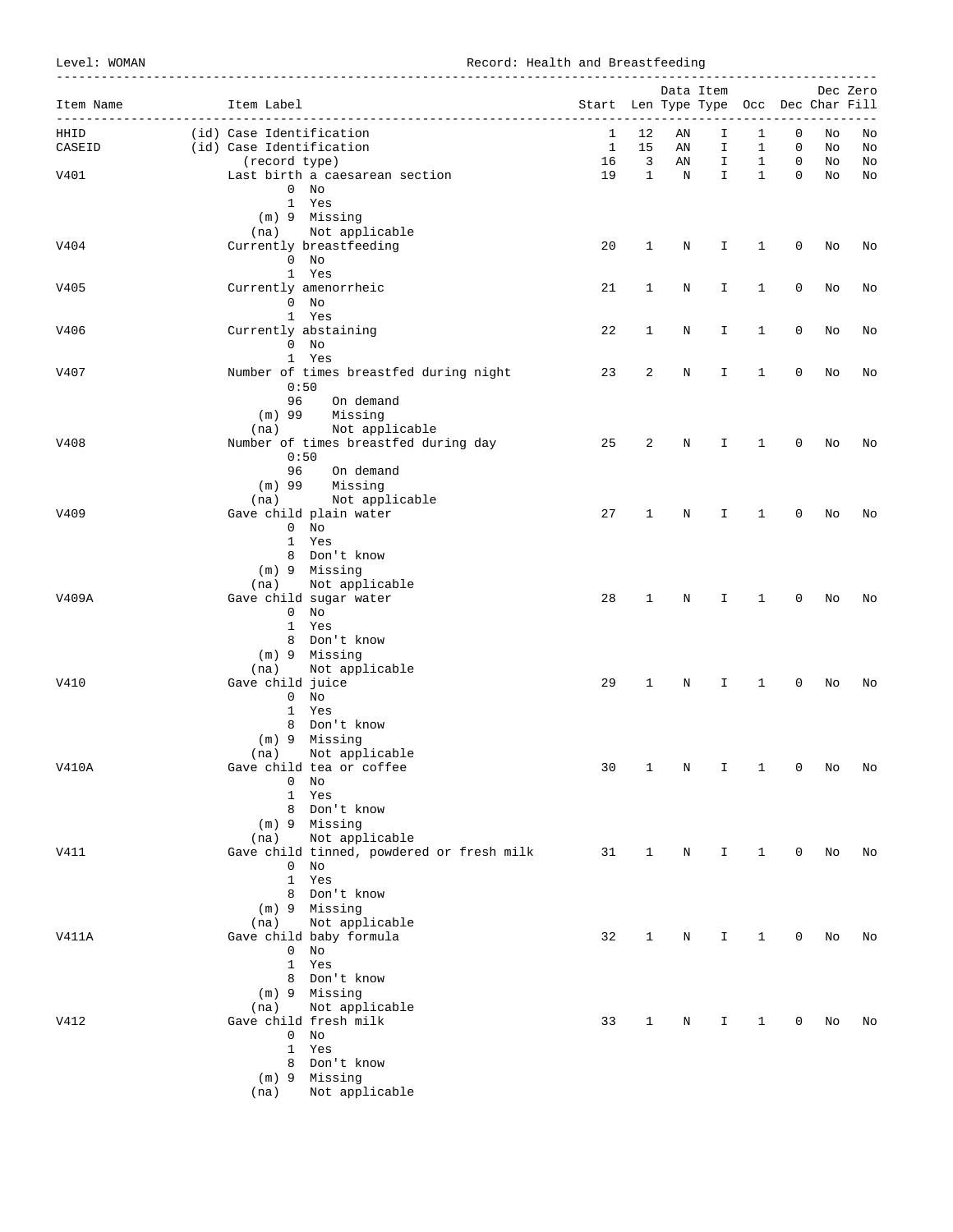| V412A |                      | Gave child fortified baby food (cerelac, etc)   | 34 | 1            | Ν          | I            | 1            | 0 | No | No |
|-------|----------------------|-------------------------------------------------|----|--------------|------------|--------------|--------------|---|----|----|
|       | 0                    | No                                              |    |              |            |              |              |   |    |    |
|       | $\mathbf{1}$         | Yes                                             |    |              |            |              |              |   |    |    |
|       |                      |                                                 |    |              |            |              |              |   |    |    |
|       | 8                    | Don't know                                      |    |              |            |              |              |   |    |    |
|       |                      | (m) 9 Missing                                   |    |              |            |              |              |   |    |    |
|       | (na)                 | Not applicable                                  |    |              |            |              |              |   |    |    |
| V412B |                      | Gave child other porridge/gruel                 | 35 | 1            | Ν          | I            | 1            | 0 | No | No |
|       |                      | $0$ No                                          |    |              |            |              |              |   |    |    |
|       | $\mathbf{1}$         | Yes                                             |    |              |            |              |              |   |    |    |
|       |                      | 8 Don't know                                    |    |              |            |              |              |   |    |    |
|       |                      | (m) 9 Missing                                   |    |              |            |              |              |   |    |    |
|       | (na)                 | Not applicable                                  |    |              |            |              |              |   |    |    |
| V412C |                      | Gave child soup/clear broth                     | 36 | 1            | N          | I            | 1            | 0 | No | No |
|       |                      | $0$ No                                          |    |              |            |              |              |   |    |    |
|       |                      | 1 Yes                                           |    |              |            |              |              |   |    |    |
|       |                      |                                                 |    |              |            |              |              |   |    |    |
|       |                      | 8 Don't know                                    |    |              |            |              |              |   |    |    |
|       |                      | (m) 9 Missing                                   |    |              |            |              |              |   |    |    |
|       | (na)                 | Not applicable                                  |    |              |            |              |              |   |    |    |
| V413  |                      | Gave child other liquid                         | 37 | 1            | Ν          | I            | 1            | 0 | No | No |
|       |                      | $0$ No                                          |    |              |            |              |              |   |    |    |
|       | $\mathbf{1}$         | Yes                                             |    |              |            |              |              |   |    |    |
|       |                      | 8 Don't know                                    |    |              |            |              |              |   |    |    |
|       |                      | (m) 9 Missing                                   |    |              |            |              |              |   |    |    |
|       | (na)                 | Not applicable                                  |    |              |            |              |              |   |    |    |
|       |                      |                                                 |    |              |            |              |              |   |    |    |
| V413A | Gave child CS liquid |                                                 | 38 | 1            | N          | I            | 1            | 0 | No | No |
|       |                      | $0$ No                                          |    |              |            |              |              |   |    |    |
|       | $\mathbf{1}$         | Yes                                             |    |              |            |              |              |   |    |    |
|       |                      | 8 Don't know                                    |    |              |            |              |              |   |    |    |
|       |                      | $(m)$ 9 Missing                                 |    |              |            |              |              |   |    |    |
|       | (na)                 | Not applicable                                  |    |              |            |              |              |   |    |    |
| V413B | Gave child CS liquid |                                                 | 39 | 1            | Ν          | I            | 1            | 0 | No | No |
|       |                      | $0$ No                                          |    |              |            |              |              |   |    |    |
|       | $\mathbf{1}$         | Yes                                             |    |              |            |              |              |   |    |    |
|       |                      |                                                 |    |              |            |              |              |   |    |    |
|       |                      | 8 Don't know                                    |    |              |            |              |              |   |    |    |
|       |                      | (m) 9 Missing                                   |    |              |            |              |              |   |    |    |
|       | (na)                 | Not applicable                                  |    |              |            |              |              |   |    |    |
| V413C | Gave child CS liquid |                                                 | 40 | 1            | Ν          | I            | 1            | 0 | No | No |
|       |                      | $0$ No                                          |    |              |            |              |              |   |    |    |
|       | $\mathbf{1}$         | Yes                                             |    |              |            |              |              |   |    |    |
|       |                      | 8 Don't know                                    |    |              |            |              |              |   |    |    |
|       |                      | (m) 9 Missing                                   |    |              |            |              |              |   |    |    |
|       |                      |                                                 |    |              |            |              |              |   |    |    |
|       | (na)                 | Not applicable                                  |    |              |            |              |              |   |    |    |
| V413D | Gave child CS liquid |                                                 | 41 | 1            | Ν          | Ι            | 1            | 0 | No | No |
|       |                      | $0$ No                                          |    |              |            |              |              |   |    |    |
|       | $\mathbf{1}$         | Yes                                             |    |              |            |              |              |   |    |    |
|       |                      | 8 Don't know                                    |    |              |            |              |              |   |    |    |
|       |                      | (m) 9 Missing                                   |    |              |            |              |              |   |    |    |
|       | (na)                 | Not applicable                                  |    |              |            |              |              |   |    |    |
| V414A | Gave child CS foods  |                                                 | 42 | 1            | Ν          | Ι            | 1            | 0 | No | No |
|       |                      | $0$ No                                          |    |              |            |              |              |   |    |    |
|       |                      | 1 Yes                                           |    |              |            |              |              |   |    |    |
|       |                      |                                                 |    |              |            |              |              |   |    |    |
|       |                      | 8 Don't know                                    |    |              |            |              |              |   |    |    |
|       |                      | (m) 9 Missing                                   |    |              |            |              |              |   |    |    |
|       | (na)                 | Not applicable                                  |    |              |            |              |              |   |    |    |
| V414B | Gave child CS foods  |                                                 | 43 | $\mathbf{1}$ | $_{\rm N}$ | $\mathbf{I}$ | $\mathbf{1}$ | 0 | No | No |
|       | 0                    | No                                              |    |              |            |              |              |   |    |    |
|       |                      | 1 Yes                                           |    |              |            |              |              |   |    |    |
|       |                      | 8 Don't know                                    |    |              |            |              |              |   |    |    |
|       |                      | (m) 9 Missing                                   |    |              |            |              |              |   |    |    |
|       | (na)                 | Not applicable                                  |    |              |            |              |              |   |    |    |
|       |                      |                                                 |    |              |            |              |              |   |    |    |
| V414C | Gave child CS foods  |                                                 | 44 | $\mathbf{1}$ | N          | Ι.           | $\mathbf{1}$ | 0 | No | No |
|       |                      | $0$ No                                          |    |              |            |              |              |   |    |    |
|       |                      | 1 Yes                                           |    |              |            |              |              |   |    |    |
|       |                      | 8 Don't know                                    |    |              |            |              |              |   |    |    |
|       |                      | (m) 9 Missing                                   |    |              |            |              |              |   |    |    |
|       | (na)                 | Not applicable                                  |    |              |            |              |              |   |    |    |
| V414D | Gave child CS foods  |                                                 | 45 | 1            | N          | Ι.           | $\mathbf{1}$ | 0 | No | No |
|       |                      | $0$ No                                          |    |              |            |              |              |   |    |    |
|       |                      | 1 Yes                                           |    |              |            |              |              |   |    |    |
|       |                      | 8 Don't know                                    |    |              |            |              |              |   |    |    |
|       |                      |                                                 |    |              |            |              |              |   |    |    |
|       |                      | (m) 9 Missing                                   |    |              |            |              |              |   |    |    |
|       | (na)                 | Not applicable                                  |    |              |            |              |              |   |    |    |
| V414E |                      | Gave child bread, noodles, other made from grai | 46 | 1            | N          | Ι.           | 1            | 0 | No | No |
|       |                      | $0$ No                                          |    |              |            |              |              |   |    |    |
|       |                      | 1 Yes                                           |    |              |            |              |              |   |    |    |
|       |                      | 8 Don't know                                    |    |              |            |              |              |   |    |    |
|       |                      | (m) 9 Missing                                   |    |              |            |              |              |   |    |    |
|       | (na)                 | Not applicable                                  |    |              |            |              |              |   |    |    |
|       |                      |                                                 |    |              |            |              |              |   |    |    |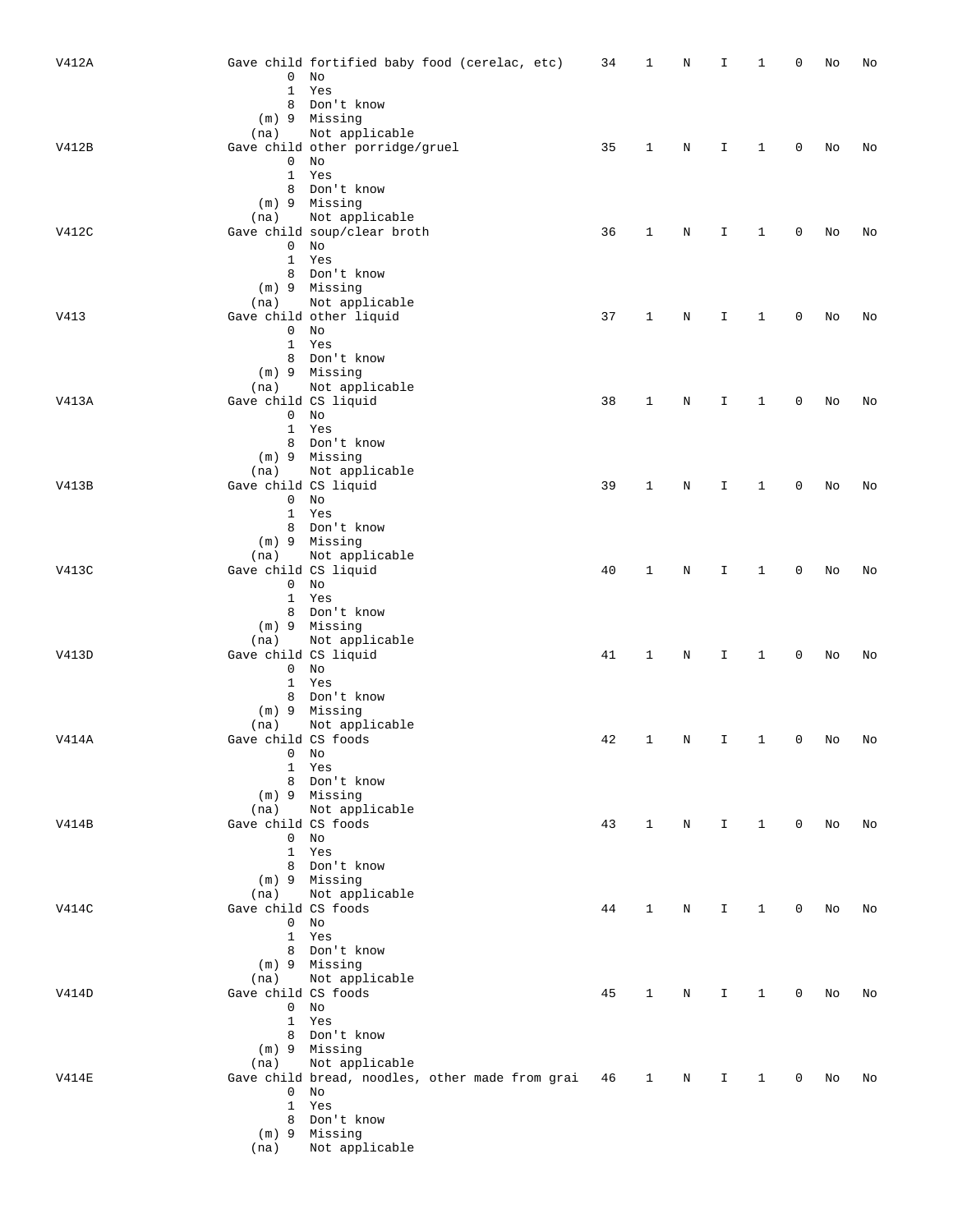| V414F |                      | Gave child potatoes, cassava, or other tubers               | 47 | 1            | Ν          | Ι            | 1            | 0 | No | No |
|-------|----------------------|-------------------------------------------------------------|----|--------------|------------|--------------|--------------|---|----|----|
|       | 0                    | No                                                          |    |              |            |              |              |   |    |    |
|       | 1                    | Yes                                                         |    |              |            |              |              |   |    |    |
|       |                      | 8 Don't know                                                |    |              |            |              |              |   |    |    |
|       |                      | (m) 9 Missing                                               |    |              |            |              |              |   |    |    |
| V414G | (na)                 | Not applicable                                              | 48 | 1            |            | I            | 1            | 0 |    |    |
|       | Gave child eggs<br>0 | No                                                          |    |              | N          |              |              |   | No | No |
|       | 1                    | Yes                                                         |    |              |            |              |              |   |    |    |
|       |                      | 8 Don't know                                                |    |              |            |              |              |   |    |    |
|       |                      | (m) 9 Missing                                               |    |              |            |              |              |   |    |    |
|       | (na)                 | Not applicable                                              |    |              |            |              |              |   |    |    |
| V414H |                      | Gave child meat (beef, pork, lamb, chicken, etc             | 49 | 1            | N          | I            | 1            | 0 | No | No |
|       | $\overline{0}$       | No                                                          |    |              |            |              |              |   |    |    |
|       | $\mathbf 1$          | Yes<br>8 Don't know                                         |    |              |            |              |              |   |    |    |
|       |                      | (m) 9 Missing                                               |    |              |            |              |              |   |    |    |
|       | (na)                 | Not applicable                                              |    |              |            |              |              |   |    |    |
| V414I |                      | Gave child pumpkin, carrots, squash (yellow or              | 50 | 1            | N          | I            | 1            | 0 | No | No |
|       |                      | $0$ No                                                      |    |              |            |              |              |   |    |    |
|       | $\mathbf{1}$         | Yes                                                         |    |              |            |              |              |   |    |    |
|       |                      | 8 Don't know                                                |    |              |            |              |              |   |    |    |
|       | (na)                 | (m) 9 Missing<br>Not applicable                             |    |              |            |              |              |   |    |    |
| V414J |                      | Gave child any dark green leafy vegetables                  | 51 | 1            | N          | Ι            | 1            | 0 | No | No |
|       | $\overline{0}$       | No                                                          |    |              |            |              |              |   |    |    |
|       |                      | 1 Yes                                                       |    |              |            |              |              |   |    |    |
|       |                      | 8 Don't know                                                |    |              |            |              |              |   |    |    |
|       |                      | (m) 9 Missing                                               |    |              |            |              |              |   |    |    |
| V414K | (na)                 | Not applicable                                              |    |              |            | I            | 1            | 0 |    |    |
|       |                      | Gave child mangoes, papayas, other vitamin A fr<br>$0$ No   | 52 | 1            | Ν          |              |              |   | No | No |
|       |                      | 1 Yes                                                       |    |              |            |              |              |   |    |    |
|       |                      | 8 Don't know                                                |    |              |            |              |              |   |    |    |
|       |                      | (m) 9 Missing                                               |    |              |            |              |              |   |    |    |
|       | (na)                 | Not applicable                                              |    |              |            |              |              |   |    |    |
| V414L |                      | Gave child any other fruits                                 | 53 | 1            | N          | I            | 1            | 0 | No | No |
|       | $\mathbf{1}$         | $0$ No<br>Yes                                               |    |              |            |              |              |   |    |    |
|       |                      | 8 Don't know                                                |    |              |            |              |              |   |    |    |
|       |                      | (m) 9 Missing                                               |    |              |            |              |              |   |    |    |
|       | (na)                 | Not applicable                                              |    |              |            |              |              |   |    |    |
| V414M |                      | Gave child liver, heart, other organs                       | 54 | 1            | N          | I            | 1            | 0 | No | No |
|       |                      | $0$ No                                                      |    |              |            |              |              |   |    |    |
|       | 1                    | Yes<br>8 Don't know                                         |    |              |            |              |              |   |    |    |
|       |                      | (m) 9 Missing                                               |    |              |            |              |              |   |    |    |
|       | (na)                 | Not applicable                                              |    |              |            |              |              |   |    |    |
| V414N |                      | Gave child fish or shellfish                                | 55 | 1            | N          | I            | 1            | 0 | No | No |
|       | $\overline{0}$       | No                                                          |    |              |            |              |              |   |    |    |
|       |                      | 1 Yes                                                       |    |              |            |              |              |   |    |    |
|       |                      | 8 Don't know                                                |    |              |            |              |              |   |    |    |
|       | (na)                 | (m) 9 Missing<br>Not applicable                             |    |              |            |              |              |   |    |    |
| V4140 |                      | Gave child food made from beans, peas, lentils, 56 1        |    |              | $_{\rm N}$ | $\mathbf{I}$ | $\mathbf{1}$ | 0 | No | No |
|       |                      | $0$ No                                                      |    |              |            |              |              |   |    |    |
|       |                      | 1 Yes                                                       |    |              |            |              |              |   |    |    |
|       |                      | 8 Don't know                                                |    |              |            |              |              |   |    |    |
|       |                      | $(m)$ 9 Missing                                             |    |              |            |              |              |   |    |    |
|       | (na)                 | Not applicable                                              |    |              |            |              |              |   |    |    |
| V414P |                      | Gave child cheese, yogurt, other milk products 57<br>$0$ No |    | $\mathbf{1}$ | N          | Ι.           | $\mathbf{1}$ | 0 | No | No |
|       |                      | 1 Yes                                                       |    |              |            |              |              |   |    |    |
|       |                      | 8 Don't know                                                |    |              |            |              |              |   |    |    |
|       |                      | (m) 9 Missing                                               |    |              |            |              |              |   |    |    |
|       | (na)                 | Not applicable                                              |    |              |            |              |              |   |    |    |
| V414Q |                      | Gave child oil, fats, butter, products made of 58           |    | $\mathbf{1}$ | N          | I.           | $\mathbf{1}$ | 0 | No | No |
|       |                      | $0$ No<br>1 Yes                                             |    |              |            |              |              |   |    |    |
|       |                      | 8 Don't know                                                |    |              |            |              |              |   |    |    |
|       |                      | $(m)$ 9 Missing                                             |    |              |            |              |              |   |    |    |
|       | (na)                 | Not applicable                                              |    |              |            |              |              |   |    |    |
| V414R |                      | Gave child chocolates, sweets, candies, pastrie 59          |    | $\mathbf{1}$ | N          | I.           | $\mathbf{1}$ | 0 | No | No |
|       |                      | $0$ No                                                      |    |              |            |              |              |   |    |    |
|       |                      | 1 Yes<br>8 Don't know                                       |    |              |            |              |              |   |    |    |
|       |                      | $(m)$ 9 Missing                                             |    |              |            |              |              |   |    |    |
|       | (na)                 | Not applicable                                              |    |              |            |              |              |   |    |    |
|       |                      |                                                             |    |              |            |              |              |   |    |    |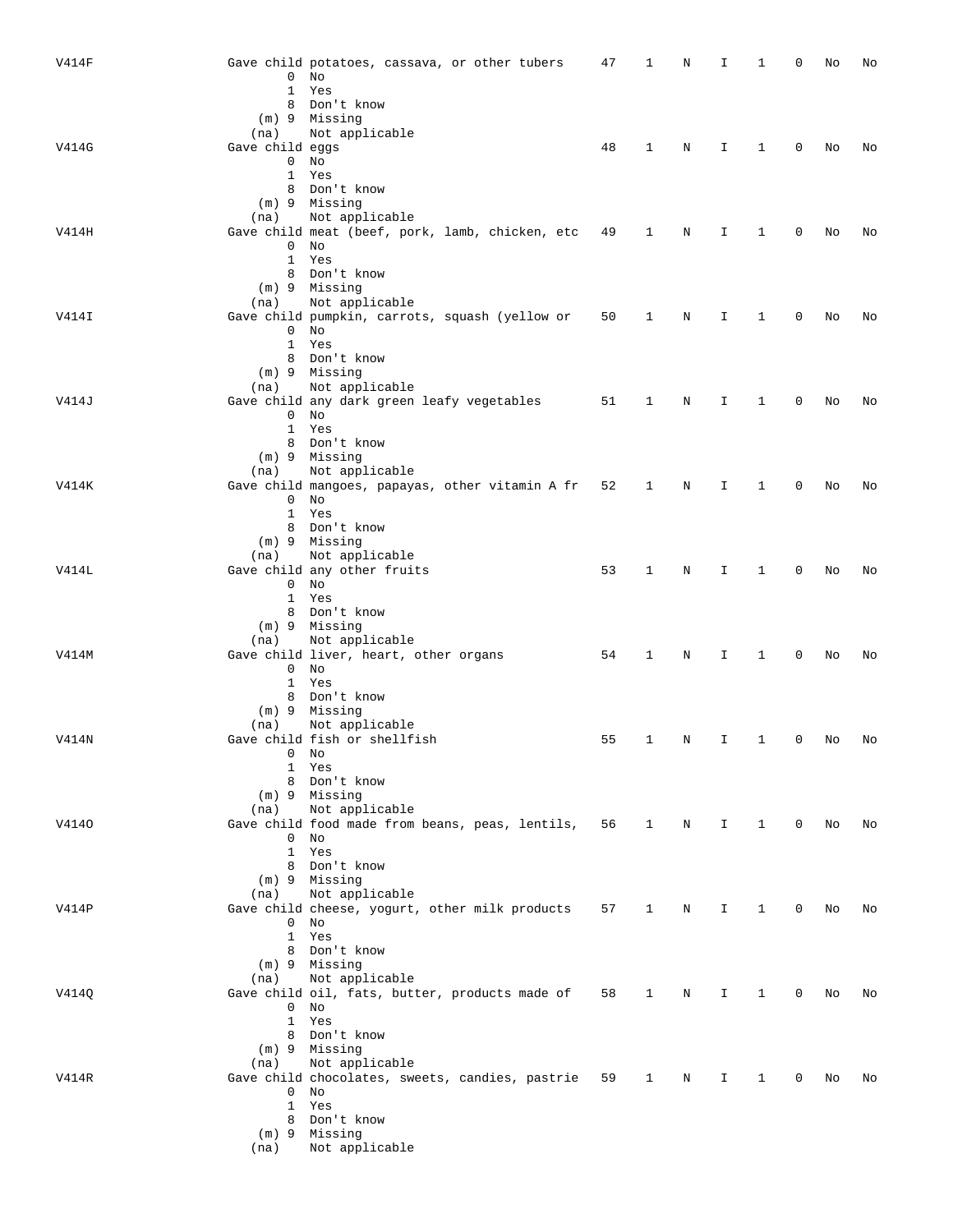| V414S | Gave child other solid-semisolid food           | 60 | 1 | N | I | 1 | 0 | No | No |
|-------|-------------------------------------------------|----|---|---|---|---|---|----|----|
|       | 0<br>No                                         |    |   |   |   |   |   |    |    |
|       | 1<br>Yes                                        |    |   |   |   |   |   |    |    |
|       | 8<br>Don't know                                 |    |   |   |   |   |   |    |    |
|       | (m) 9 Missing                                   |    |   |   |   |   |   |    |    |
|       | Not applicable<br>(na)                          |    |   |   |   |   |   |    |    |
| V414T | Gave child CS foods                             | 61 | 1 | N | I | 1 | 0 | No | No |
|       | 0<br>No                                         |    |   |   |   |   |   |    |    |
|       | $\mathbf{1}$<br>Yes                             |    |   |   |   |   |   |    |    |
|       | 8<br>Don't know                                 |    |   |   |   |   |   |    |    |
|       | (m) 9 Missing                                   |    |   |   |   |   |   |    |    |
|       | Not applicable<br>(na)                          |    |   |   |   |   |   |    |    |
| V414U | Gave child CS foods                             | 62 | 1 | Ν | I | 1 | 0 | No | No |
|       | 0<br>No                                         |    |   |   |   |   |   |    |    |
|       | $\mathbf{1}$<br>Yes                             |    |   |   |   |   |   |    |    |
|       | 8 Don't know                                    |    |   |   |   |   |   |    |    |
|       | (m) 9 Missing                                   |    |   |   |   |   |   |    |    |
| V414V | Not applicable<br>(na)<br>Gave child yogurt     | 63 | 1 | N | I | 1 | 0 | No | No |
|       | $\overline{0}$<br>No                            |    |   |   |   |   |   |    |    |
|       | $\mathbf{1}$<br>Yes                             |    |   |   |   |   |   |    |    |
|       | 8 Don't know                                    |    |   |   |   |   |   |    |    |
|       | (m) 9 Missing                                   |    |   |   |   |   |   |    |    |
|       | Not applicable<br>(na)                          |    |   |   |   |   |   |    |    |
| V414W | Gave child CS foods                             | 64 | 1 | N | I | 1 | 0 | No | No |
|       | $0$ No                                          |    |   |   |   |   |   |    |    |
|       | 1<br>Yes                                        |    |   |   |   |   |   |    |    |
|       | 8 Don't know                                    |    |   |   |   |   |   |    |    |
|       | (m) 9 Missing                                   |    |   |   |   |   |   |    |    |
|       | Not applicable<br>(na)                          |    |   |   |   |   |   |    |    |
| V415  | Drank from bottle with nipple yesterday/last ni | 65 | 1 | Ν | I | 1 | 0 | No | No |
|       | $0$ No                                          |    |   |   |   |   |   |    |    |
|       | $\mathbf{1}$<br>Yes                             |    |   |   |   |   |   |    |    |
|       | 8 Don't know                                    |    |   |   |   |   |   |    |    |
|       | (m) 9 Missing                                   |    |   |   |   |   |   |    |    |
|       | Not applicable<br>(na)                          |    |   |   |   |   |   |    |    |
| V416  | Heard of oral rehydration                       | 66 | 1 | N | I | 1 | 0 | No | No |
|       | 0 Never heard of                                |    |   |   |   |   |   |    |    |
|       | 1 Used ORS                                      |    |   |   |   |   |   |    |    |
|       | 2 Heard of ORS                                  |    |   |   |   |   |   |    |    |
|       | (m) 9 Missing<br>Not applicable<br>(na)         |    |   |   |   |   |   |    |    |
| V417  | Entries in maternity table                      | 67 | 1 | Ν | Ι | 1 | 0 | No | No |
|       | 0:6                                             |    |   |   |   |   |   |    |    |
| V418  | Entries in health table                         | 68 | 1 | Ν | I | 1 | 0 | No | No |
|       | 0:6                                             |    |   |   |   |   |   |    |    |
| V419  | Entries in height/weight table                  | 69 | 1 | N | I | 1 | 0 | No | No |
|       | 0:6                                             |    |   |   |   |   |   |    |    |
| V420  | Measurer's code                                 | 70 | 3 | N | I | 1 | 0 | No | No |
|       | (m) 999 Missing                                 |    |   |   |   |   |   |    |    |
|       | Not applicable<br>(na)                          |    |   |   |   |   |   |    |    |
| V421  | Assistant measurer's code                       | 73 | 3 | Ν | I | 1 | 0 | No | No |
|       | $(m)$ 999 Missing                               |    |   |   |   |   |   |    |    |
|       | (na)<br>Not applicable                          |    |   |   |   |   |   |    |    |
| V426  | When child put to breast                        | 76 | 3 | N | I | 1 | 0 | No | No |
|       | 0<br>Immediately                                |    |   |   |   |   |   |    |    |
|       | 100<br>Within first hour                        |    |   |   |   |   |   |    |    |
|       | 101<br>Hours: 1<br>102:198                      |    |   |   |   |   |   |    |    |
|       | 199<br>Hours: number missing                    |    |   |   |   |   |   |    |    |
|       | 201<br>Days: $1$                                |    |   |   |   |   |   |    |    |
|       | 202:298                                         |    |   |   |   |   |   |    |    |
|       | 299<br>Days: number missing                     |    |   |   |   |   |   |    |    |
|       | $(m)$ 999<br>Missing                            |    |   |   |   |   |   |    |    |
|       | Not applicable<br>(na)                          |    |   |   |   |   |   |    |    |
| V437  | Respondent's weight in kilograms (1 decimal)    | 79 | 4 | Ν | I | 1 | 0 | No | No |
|       | 200:2000                                        |    |   |   |   |   |   |    |    |
|       | 9994<br>Not present                             |    |   |   |   |   |   |    |    |
|       | 9995<br>Refused                                 |    |   |   |   |   |   |    |    |
|       | 9996<br>Other                                   |    |   |   |   |   |   |    |    |
|       | $(m)$ 9999<br>Missing                           |    |   |   |   |   |   |    |    |
|       | Not applicable<br>(na)                          |    |   |   |   |   |   |    |    |
| V438  | Respondent's height in centimeters (1 decimal)  | 83 | 4 | Ν | I | 1 | 0 | No | No |
|       | 500:2500                                        |    |   |   |   |   |   |    |    |
|       | 9994<br>Not present                             |    |   |   |   |   |   |    |    |
|       | 9995<br>Refused<br>9996<br>Other                |    |   |   |   |   |   |    |    |
|       | $(m)$ 9999<br>Missing                           |    |   |   |   |   |   |    |    |
|       | (na)<br>Not applicable                          |    |   |   |   |   |   |    |    |
|       |                                                 |    |   |   |   |   |   |    |    |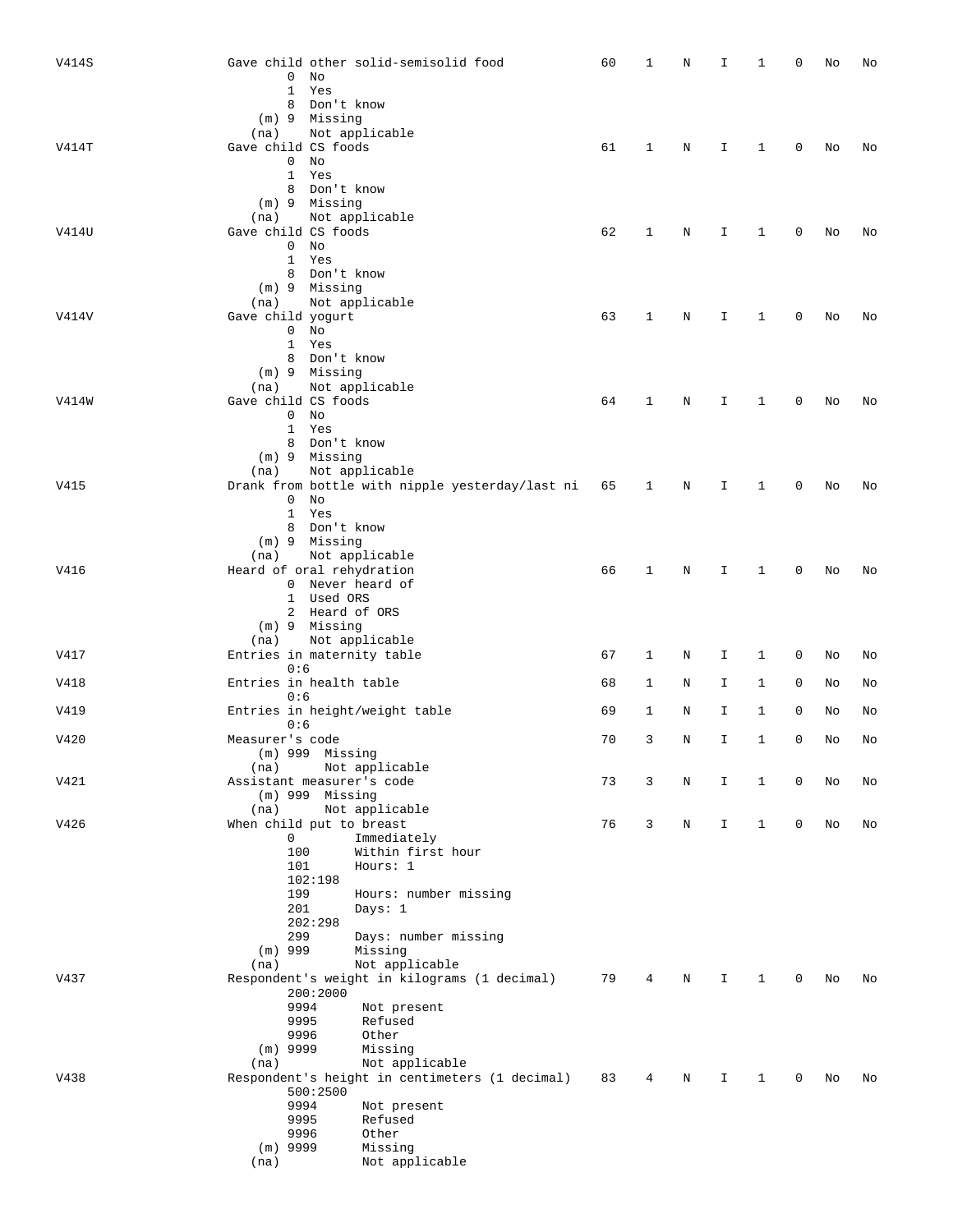| V439  | Height/Age percentile                                            | 87  | 4            | N | I | -1           | 0 | No | No |
|-------|------------------------------------------------------------------|-----|--------------|---|---|--------------|---|----|----|
|       | 0:9990                                                           |     |              |   |   |              |   |    |    |
|       | 9998<br>Flagged cases                                            |     |              |   |   |              |   |    |    |
|       | $(m)$ 9999<br>Missing                                            |     |              |   |   |              |   |    |    |
| V440  | Not applicable<br>(na)<br>Height/Age standard deviation          | 91  | 4            | Ν | I | 1            | 0 | No | No |
|       | $-600:600$                                                       |     |              |   |   |              |   |    |    |
|       | 9998<br>Flagged cases                                            |     |              |   |   |              |   |    |    |
|       | $(m)$ 9999<br>Missing                                            |     |              |   |   |              |   |    |    |
|       | Not applicable<br>(na)                                           |     |              |   |   |              |   |    |    |
| V441  | Height/Age percent ref. median<br>7900:12000                     | 95  | 5            | Ν | I | 1            | 0 | No | No |
|       | 99998<br>Flagged cases                                           |     |              |   |   |              |   |    |    |
|       | $(m)$ 99999<br>Missing                                           |     |              |   |   |              |   |    |    |
|       | Not applicable<br>(na)                                           |     |              |   |   |              |   |    |    |
| V442  | Weight/Height percent ref. median (DHS)                          | 100 | 5            | Ν | I | 1            | 0 | No | No |
|       | 5000:24000<br>99998<br>Flagged cases                             |     |              |   |   |              |   |    |    |
|       | Missing<br>$(m)$ 99999                                           |     |              |   |   |              |   |    |    |
|       | Not applicable<br>(na)                                           |     |              |   |   |              |   |    |    |
| V443  | Weight/Height percent ref. median (Fog)                          | 105 | 5            | Ν | I | 1            | 0 | No | No |
|       | 6000:28000                                                       |     |              |   |   |              |   |    |    |
|       | 99998<br>Flagged cases<br>$(m)$ 99999                            |     |              |   |   |              |   |    |    |
|       | Missing<br>Not applicable<br>(na)                                |     |              |   |   |              |   |    |    |
| V444  | Weight/Height percent ref. median (WHO)                          | 110 | 5            | Ν | I | 1            | 0 | No | No |
|       | 6000:29000                                                       |     |              |   |   |              |   |    |    |
|       | 99998<br>Flagged cases                                           |     |              |   |   |              |   |    |    |
|       | $(m)$ 99999<br>Missing                                           |     |              |   |   |              |   |    |    |
| V444A | Not applicable<br>(na)<br>Weight/Height standard deviation (DHS) | 115 | 4            | Ν | I | 1            | 0 | No | No |
|       | $-400:600$                                                       |     |              |   |   |              |   |    |    |
|       | 9998<br>Flagged cases                                            |     |              |   |   |              |   |    |    |
|       | $(m)$ 9999<br>Missing                                            |     |              |   |   |              |   |    |    |
| V445  | Not applicable<br>(na)                                           | 119 | 4            | N | I | 1            | 0 | No | No |
|       | Body Mass Index<br>1200:6000                                     |     |              |   |   |              |   |    |    |
|       | 9998<br>Flagged cases                                            |     |              |   |   |              |   |    |    |
|       | $(m)$ 9999<br>Missing                                            |     |              |   |   |              |   |    |    |
|       | Not applicable<br>(na)                                           |     |              |   |   |              |   |    |    |
| V446  | Rohrer's index<br>600:7000                                       | 123 | 4            | Ν | I | 1            | 0 | No | No |
|       | 9998<br>Flagged cases                                            |     |              |   |   |              |   |    |    |
|       | $(m)$ 9999<br>Missing                                            |     |              |   |   |              |   |    |    |
|       | Not applicable<br>(na)                                           |     |              |   |   |              |   |    |    |
| V447  | Result of measurement - height/weight                            | 127 | 1            | Ν | I | 1            | 0 | No | No |
|       | 0 Measured<br>3<br>Not present                                   |     |              |   |   |              |   |    |    |
|       | 4 Refused                                                        |     |              |   |   |              |   |    |    |
|       | 6 Other                                                          |     |              |   |   |              |   |    |    |
|       | 7 No measurement found in household                              |     |              |   |   |              |   |    |    |
|       | $(m)$ 9 Missing<br>Not applicable<br>(na)                        |     |              |   |   |              |   |    |    |
| V447A | Women's age in years (from household questionna 128              |     | 2            | Ν | I | $\mathbf{1}$ | 0 | No | No |
|       | 15:49                                                            |     |              |   |   |              |   |    |    |
| V452A | Under age 18 (from household questionnaire)                      | 130 | 1            | Ν | I | $\mathbf{1}$ | 0 | No | No |
|       | 1 Under age 18                                                   |     |              |   |   |              |   |    |    |
|       | 2 Age 18 or older<br>$(m)$ 9 Missing                             |     |              |   |   |              |   |    |    |
|       | Not applicable<br>(na)                                           |     |              |   |   |              |   |    |    |
| V452B | Line number of parent/caretaker                                  | 131 | 2            | N | I | 1            | 0 | No | No |
|       | Not in household<br>0                                            |     |              |   |   |              |   |    |    |
|       | 1:50                                                             |     |              |   |   |              |   |    |    |
|       | $(m)$ 99<br>Missing<br>Not applicable<br>(na)                    |     |              |   |   |              |   |    |    |
| V452C | Read consent statement - hemoglobin                              | 133 | $\mathbf{1}$ | N | I | 1            | 0 | No | No |
|       | 1 Granted                                                        |     |              |   |   |              |   |    |    |
|       | 2 Parent/other refused                                           |     |              |   |   |              |   |    |    |
|       | 3 Respondent refused                                             |     |              |   |   |              |   |    |    |
|       | (m) 9 Missing<br>Not applicable<br>(na)                          |     |              |   |   |              |   |    |    |
| V453  | Hemoglobin level (g/dl - 1 decimal)                              | 134 | 3            | N | I | 1            | 0 | No | No |
|       | 20:990                                                           |     |              |   |   |              |   |    |    |
|       | $(m)$ 999<br>Missing                                             |     |              |   |   |              |   |    |    |
|       | Not applicable<br>(na)                                           |     |              |   |   |              |   |    |    |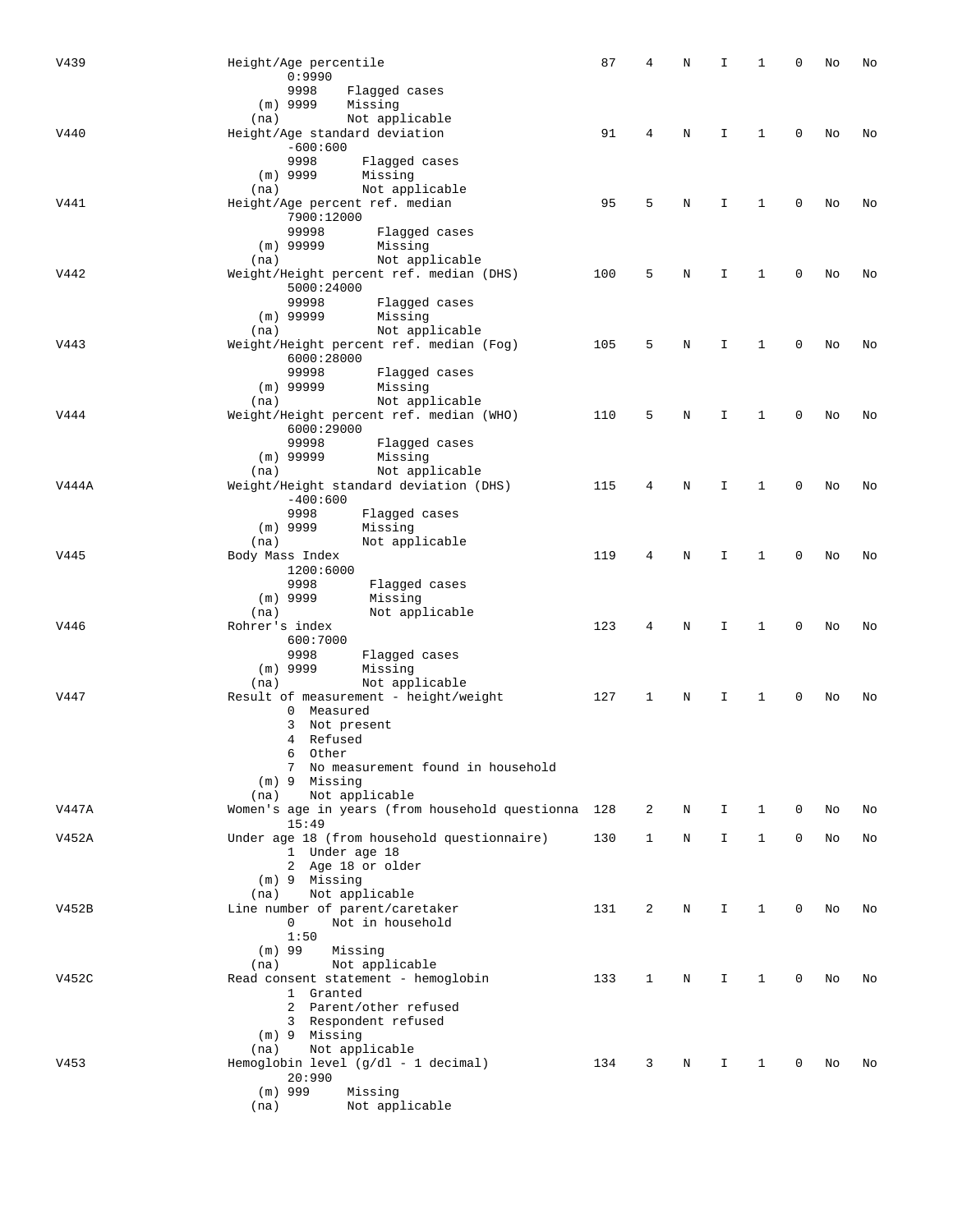| V454  | Currently pregnant (from household questionnair 137   |     | 1            | Ν          | Ι            | 1            | 0            | No | No |
|-------|-------------------------------------------------------|-----|--------------|------------|--------------|--------------|--------------|----|----|
|       | 0 No/don't know                                       |     |              |            |              |              |              |    |    |
|       | 1 Yes                                                 |     |              |            |              |              |              |    |    |
|       |                                                       |     |              |            |              |              |              |    |    |
|       | (m) 9 Missing                                         |     |              |            |              |              |              |    |    |
|       | Not applicable<br>(na)                                |     |              |            |              |              |              |    |    |
| V455  | Result of measurement - hemoglobin                    | 138 | 1            | N          | I.           | 1            | 0            | No | No |
|       | 0 Measured                                            |     |              |            |              |              |              |    |    |
|       | 3 Not present                                         |     |              |            |              |              |              |    |    |
|       | 4 Refused                                             |     |              |            |              |              |              |    |    |
|       | 6 Other                                               |     |              |            |              |              |              |    |    |
|       | 7<br>No measurement found in household                |     |              |            |              |              |              |    |    |
|       | (m) 9 Missing                                         |     |              |            |              |              |              |    |    |
| V456  | Hemoglobin level adjusted for altitude and smok 139   |     | 3            | Ν          | I.           | 1            | 0            | No | No |
|       | $(m)$ 999 Missing                                     |     |              |            |              |              |              |    |    |
|       | Not applicable<br>(na)                                |     |              |            |              |              |              |    |    |
| V457  | Anemia level                                          | 142 | $\mathbf{1}$ | N          | I            | 1            | 0            | No | No |
|       | 1 Severe                                              |     |              |            |              |              |              |    |    |
|       | 2 Moderate                                            |     |              |            |              |              |              |    |    |
|       | 3 Mild                                                |     |              |            |              |              |              |    |    |
|       | 4 Not anemic                                          |     |              |            |              |              |              |    |    |
|       | (m) 9 Missing                                         |     |              |            |              |              |              |    |    |
|       | Not applicable<br>(na)                                |     |              |            |              |              |              |    |    |
| V458  | Agrees to referral - anemia                           | 143 | $\mathbf 1$  | N          | I            | $\mathbf{1}$ | 0            | No | No |
|       | $0$ No                                                |     |              |            |              |              |              |    |    |
|       | 1 Yes                                                 |     |              |            |              |              |              |    |    |
|       | (m) 9 Missing                                         |     |              |            |              |              |              |    |    |
|       |                                                       |     |              |            |              |              |              |    |    |
|       | Not applicable<br>(na)                                |     |              |            |              | 1            | 0            |    |    |
| V459  | Have mosquito bed net for sleeping (from househ 144 1 |     |              | N          | I.           |              |              | No | No |
|       | $0$ No                                                |     |              |            |              |              |              |    |    |
|       | 1 Yes                                                 |     |              |            |              |              |              |    |    |
|       | (m) 9 Missing                                         |     |              |            |              |              |              |    |    |
|       | Not applicable<br>(na)                                |     |              |            |              |              |              |    |    |
| V460  | Children under 5 slept under mosquito bed net 1 145   |     | $\mathbf{1}$ | N          | I            | 1            | 0            | No | No |
|       | $0$ No                                                |     |              |            |              |              |              |    |    |
|       | 1 All children                                        |     |              |            |              |              |              |    |    |
|       | 2 Some children                                       |     |              |            |              |              |              |    |    |
|       | 3 No net in household                                 |     |              |            |              |              |              |    |    |
|       | (m) 9 Missing                                         |     |              |            |              |              |              |    |    |
|       | Not applicable<br>(na)                                |     |              |            |              |              |              |    |    |
| V461  | Respondent slept under mosquito bed net               | 146 | 1            | N          | I            | 1            | 0            | No | No |
|       | $0$ No                                                |     |              |            |              |              |              |    |    |
|       | 1 Yes                                                 |     |              |            |              |              |              |    |    |
|       | (m) 9 Missing                                         |     |              |            |              |              |              |    |    |
|       | Not applicable<br>(na)                                |     |              |            |              |              |              |    |    |
| V462  | Washed hands before preparing last meal               | 147 | 1            | N          | I            | 1            | 0            | No | No |
|       | $0$ No                                                |     |              |            |              |              |              |    |    |
|       | 1 Yes                                                 |     |              |            |              |              |              |    |    |
|       | 2 Never prepared meal                                 |     |              |            |              |              |              |    |    |
|       | (m) 9 Missing                                         |     |              |            |              |              |              |    |    |
|       | (na)<br>Not applicable                                |     |              |            |              |              |              |    |    |
| V463A | Smokes cigarettes                                     | 148 | $\mathbf{1}$ | N          | I.           | 1            | 0            | No | No |
|       | $0$ No                                                |     |              |            |              |              |              |    |    |
|       | 1 Yes                                                 |     |              |            |              |              |              |    |    |
|       | (m) 9 Missing                                         |     |              |            |              |              |              |    |    |
|       | (na) Not applicable                                   |     |              |            |              |              |              |    |    |
| V463B | Smokes pipe                                           | 149 |              |            |              |              |              |    |    |
|       |                                                       |     | $\mathbf{1}$ | $_{\rm N}$ | I.           | $\mathbf{1}$ | 0            | No | No |
|       | $0$ No                                                |     |              |            |              |              |              |    |    |
|       | 1 Yes                                                 |     |              |            |              |              |              |    |    |
|       | (m) 9 Missing                                         |     |              |            |              |              |              |    |    |
|       | (na) Not applicable                                   |     |              |            |              |              |              |    |    |
| V463C | Uses chewing tobacco                                  | 150 | $\mathbf{1}$ | N          | I.           | $\mathbf{1}$ | $\mathsf{O}$ | No | No |
|       | $0$ No                                                |     |              |            |              |              |              |    |    |
|       | 1 Yes                                                 |     |              |            |              |              |              |    |    |
|       | (m) 9 Missing                                         |     |              |            |              |              |              |    |    |
|       | (na) Not applicable                                   |     |              |            |              |              |              |    |    |
| V463D | Uses snuff                                            | 151 | $\mathbf{1}$ | N          | $\mathbf{I}$ | $\mathbf{1}$ | 0            | No | No |
|       | $0$ No                                                |     |              |            |              |              |              |    |    |
|       | 1 Yes                                                 |     |              |            |              |              |              |    |    |
|       | (m) 9 Missing                                         |     |              |            |              |              |              |    |    |
|       | (na) Not applicable                                   |     |              |            |              |              |              |    |    |
| V463E | Smokes cigars                                         | 152 | $\mathbf{1}$ | N          | $\mathbf{I}$ | $\mathbf{1}$ | $\mathsf{O}$ | No | No |
|       | $0$ No                                                |     |              |            |              |              |              |    |    |
|       | 1 Yes                                                 |     |              |            |              |              |              |    |    |
|       | (m) 9 Missing                                         |     |              |            |              |              |              |    |    |
|       | (na) Not applicable                                   |     |              |            |              |              |              |    |    |
|       |                                                       |     |              |            |              |              |              |    |    |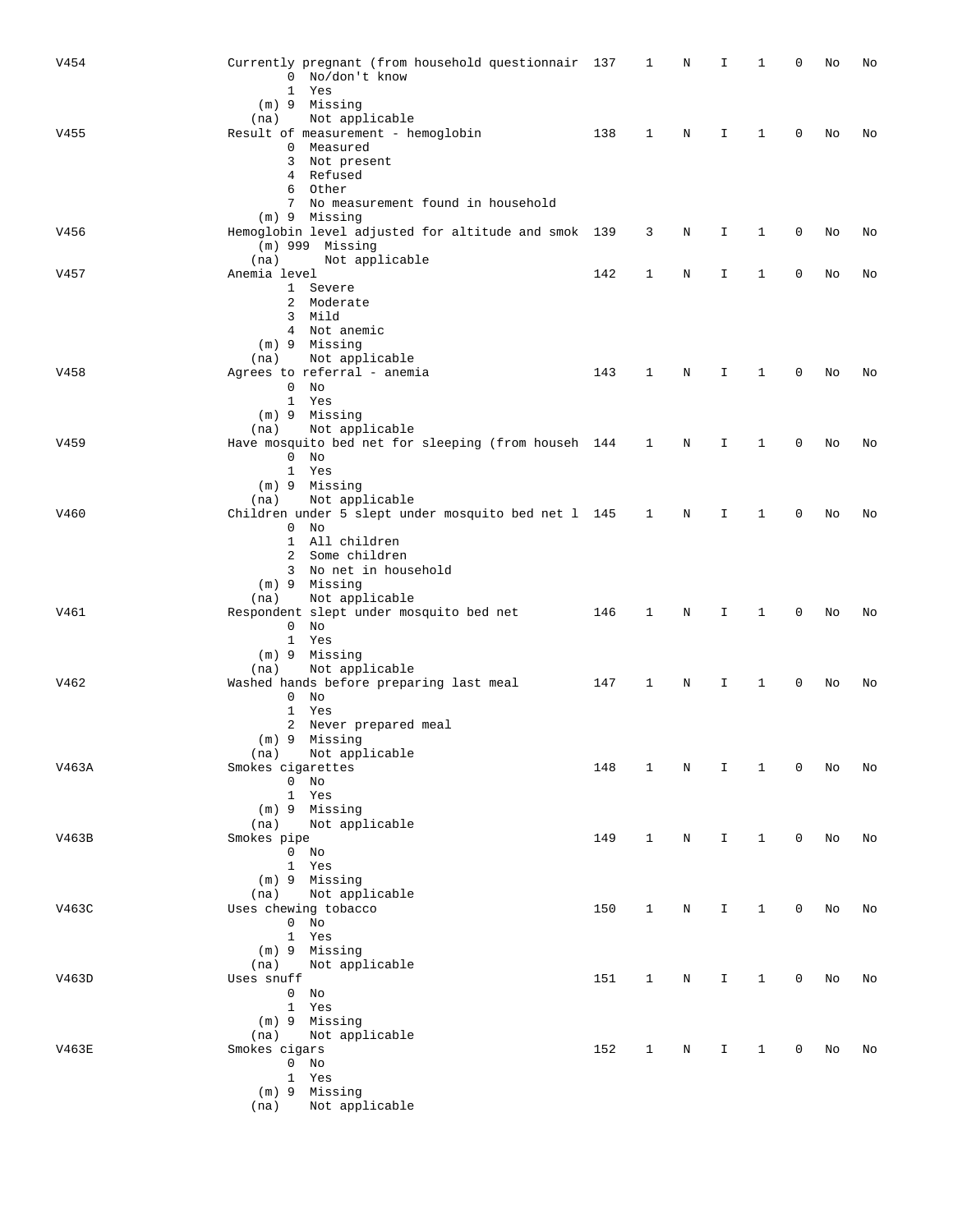| V463F        | Smokes country specific<br>$0$ No<br>1<br>Yes                                                                                                                                                                                                                                                                                                                                                                                                              | 153 | 1            | N | I  | 1 | 0 | No | No |
|--------------|------------------------------------------------------------------------------------------------------------------------------------------------------------------------------------------------------------------------------------------------------------------------------------------------------------------------------------------------------------------------------------------------------------------------------------------------------------|-----|--------------|---|----|---|---|----|----|
| V463G        | (m) 9 Missing<br>(na)<br>Not applicable<br>Smokes country specific<br>$0$ No<br>1 Yes<br>(m) 9 Missing                                                                                                                                                                                                                                                                                                                                                     | 154 | 1            | Ν | I. | 1 | 0 | No | No |
| V463X        | Not applicable<br>(na)<br>Smokes other<br>$0$ No<br>1 Yes                                                                                                                                                                                                                                                                                                                                                                                                  | 155 | $\mathbf{1}$ | N | I  | 1 | 0 | No | No |
| V463Z        | (m) 9 Missing<br>Not applicable<br>(na)<br>Does not use tobacco<br>$0$ No<br>1 Yes, smokes nothing                                                                                                                                                                                                                                                                                                                                                         | 156 | 1            | Ν | I  | 1 | 0 | No | No |
| V464         | (m) 9 Missing<br>Not applicable<br>(na)<br>Number of cigarettes in last 24 hours<br>0:79                                                                                                                                                                                                                                                                                                                                                                   | 157 | 2            | N | I  | 1 | 0 | No | No |
| V465         | 80<br>$80+$<br>98<br>Don't know<br>$(m)$ 99<br>Missing<br>Not applicable<br>(na)<br>Disposal of youngest child's stools when not us 159<br>Used toilet/latrine<br>$\mathbf{1}$<br>2<br>Put/rinsed in toilet/latrine<br>Put/rinsed into drain or ditch<br>3<br>4<br>Throw into garbage<br>5<br>Buried<br>6<br>Rinse away<br>Use disposable diapers<br>7<br>8<br>Use washable diapers<br>Left in the open/not disposed of<br>9<br>96 Other<br>(m) 99 Missing |     | 2            | N | I  | 1 | 0 | No | No |
| V466         | Not applicable<br>(na)<br>When child is seriously ill, can decide whether 161<br>$0$ No<br>1 Yes<br>2 Depends                                                                                                                                                                                                                                                                                                                                              |     | $\mathbf{1}$ | N | I  | 1 | 0 | No | No |
| V467A        | $(m)$ 9 Missing<br>Not applicable<br>(na)<br>Getting medical help for self: know where to go 162<br>0 No problem<br>1 Big problem<br>2 Not a big problem<br>(m) 9 Missing                                                                                                                                                                                                                                                                                  |     | $\mathbf{1}$ | N | I. | 1 | 0 | No | No |
| V467B        | (na)<br>Not applicable<br>Getting medical help for self: getting permissi 163<br>0 No problem<br>1 Big problem<br>2 Not a big problem<br>(m) 9 Missing                                                                                                                                                                                                                                                                                                     |     | $\mathbf{1}$ | N | Ι. | 1 | 0 | No | No |
| V467C        | Not applicable<br>(na)<br>Getting medical help for self: getting money ne 164<br>0 No problem<br>1 Big problem<br>2 Not a big problem                                                                                                                                                                                                                                                                                                                      |     | $\mathbf{1}$ | N | I. | 1 | 0 | No | No |
| V467D        | (m) 9 Missing<br>Not applicable<br>(na)<br>Getting medical help for self: distance to heal 165<br>0 No problem<br>1 Big problem<br>2 Not a big problem                                                                                                                                                                                                                                                                                                     |     | $\mathbf{1}$ | N | I  | 1 | 0 | No | No |
| <b>V467E</b> | (m) 9 Missing<br>Not applicable<br>(na)<br>Getting medical help for self: having to take t 166<br>0 No problem<br>1 Big problem<br>2 Not a big problem<br>(m) 9 Missing<br>Not applicable<br>(na)                                                                                                                                                                                                                                                          |     | 1            | N | I  | 1 | 0 | No | No |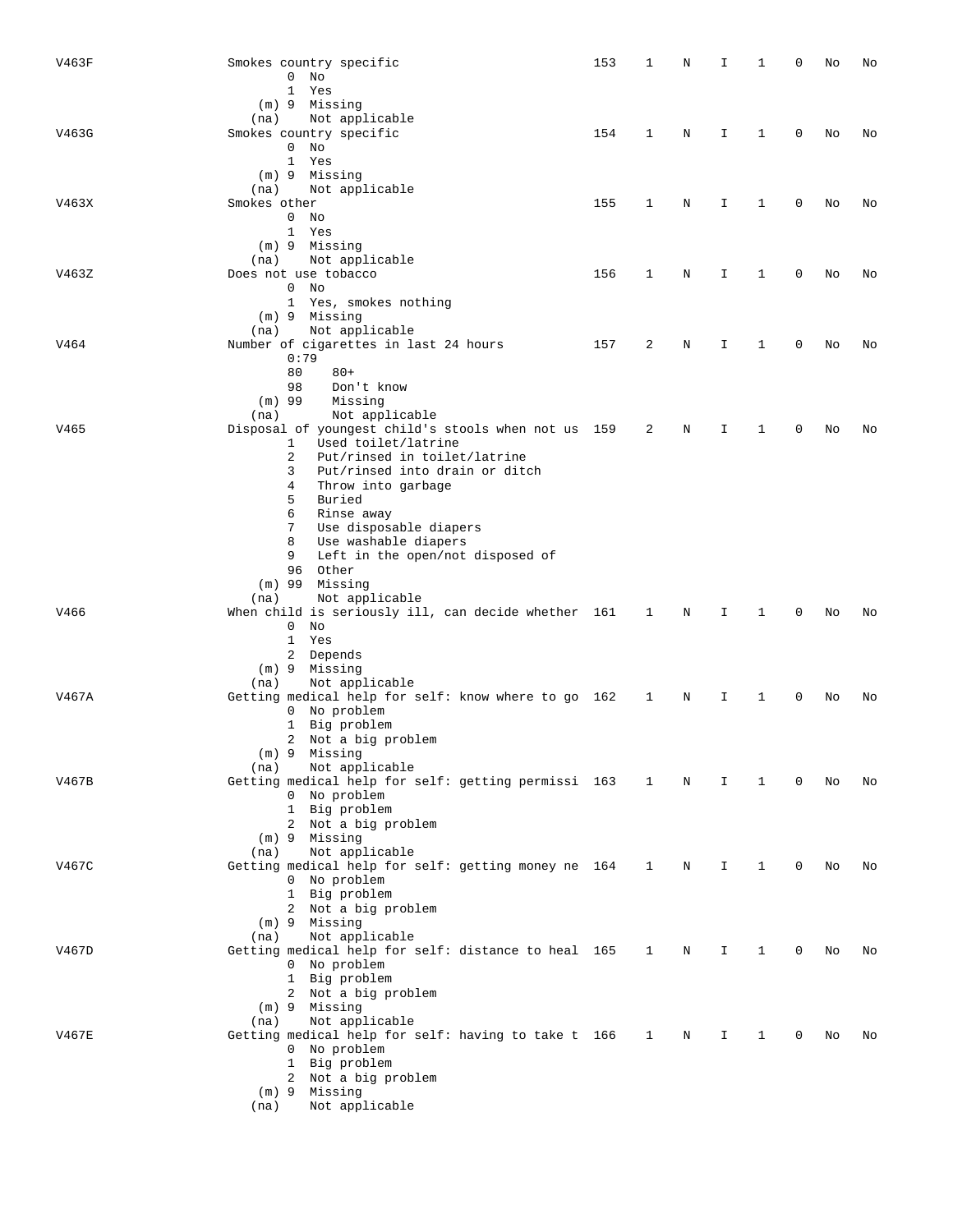| V467F | Getting medical help for self: not wanting to g 167<br>0 No problem<br>1 Big problem<br>2 Not a big problem<br>(m) 9 Missing                                                     |     | 1 | Ν | I  | 1            | 0 | No | No |
|-------|----------------------------------------------------------------------------------------------------------------------------------------------------------------------------------|-----|---|---|----|--------------|---|----|----|
| V467G | Not applicable<br>(na)<br>Getting medical help for self: concern no femal 168<br>0 No problem<br>1 Big problem<br>2 Not a big problem<br>(m) 9 Missing<br>Not applicable<br>(na) |     | 1 | Ν | I  | 1            | 0 | No | No |
| V467H | Getting medical help for self: concern no provi 169<br>0 No problem<br>1 Big problem<br>2 Not a big problem<br>(m) 9 Missing                                                     |     | 1 | Ν | Ι  | 1            | 0 | No | No |
| V467I | Not applicable<br>(na)<br>Getting medical help for self: concern no drugs 170<br>0 No problem<br>1 Big problem<br>2 Not a big problem<br>$(m)$ 9 Missing                         |     | 1 | N | I  | 1            | 0 | No | No |
| V467J | Not applicable<br>(na)<br>Getting medical help for self: CS<br>0 No problem<br>1 Big problem<br>2 Not a big problem<br>(m) 9 Missing                                             | 171 | 1 | Ν | I  | 1            | 0 | No | No |
| V467K | Not applicable<br>(na)<br>Getting medical help for self: CS<br>0 No problem<br>1 Big problem<br>2 Not a big problem<br>$(m)$ 9 Missing                                           | 172 | 1 | Ν | I  | 1            | 0 | No | No |
| V467L | Not applicable<br>(na)<br>Getting medical help for self: CS<br>0 No problem<br>1 Big problem<br>2 Not a big problem<br>(m) 9 Missing                                             | 173 | 1 | Ν | I  | 1            | 0 | No | No |
| V467M | Not applicable<br>(na)<br>Getting medical help for self: CS<br>0 No problem<br>1 Big problem<br>2 Not a big problem<br>(m) 9 Missing<br>Not applicable<br>(na)                   | 174 | 1 | Ν | I  | 1            | 0 | No | No |
| V468  | Record for Last Birth<br>0 See specific questions<br>1 Last birth only<br>2 All births in last 5 years<br>Not applicable<br>(na)                                                 | 175 | 1 | N | I  | 1            | 0 | No | No |
| V469E | Times gave child powdered/tinned/fresh milk<br>0<br>No<br>1:6<br>7<br>$7+$<br>8<br>DK<br>$(m)$ 9<br>Missing<br>(na)<br>NotAppl                                                   | 176 | 1 | N | I  | $\mathbf{1}$ | 0 | No | No |
| V469F | Times gave child infant formula<br>0<br>No<br>1:6<br>7<br>$7+$<br>8<br>DK<br>$(m)$ 9<br>Missing<br>(na)                                                                          | 177 | 1 | N | Ι. | 1            | 0 | No | No |
| V469X | NotAppl<br>Times gave child yogurt<br>0<br>No<br>1:6<br>7<br>$7+$<br>8<br>DK<br>$(m)$ 9<br>Missing<br>(na)<br>NotAppl                                                            | 178 | 1 | N | I  | 1            | 0 | No | No |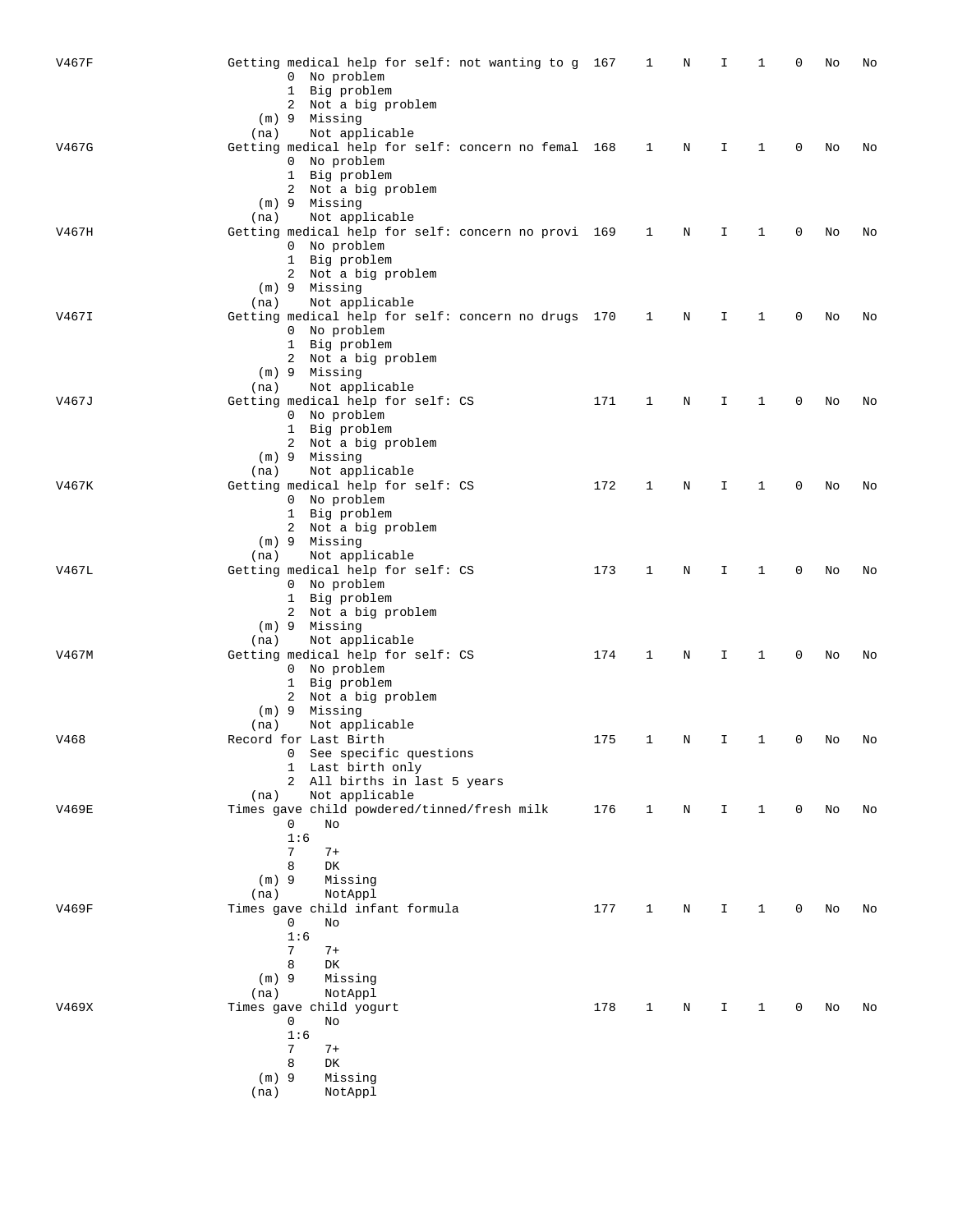| V471A |                      | Mother had tinned, powdered or fresh milk             | 179 | 1            | Ν           | I            | 1            | 0 | No | No |
|-------|----------------------|-------------------------------------------------------|-----|--------------|-------------|--------------|--------------|---|----|----|
|       | 0                    | No                                                    |     |              |             |              |              |   |    |    |
|       | $\mathbf{1}$         | Yes                                                   |     |              |             |              |              |   |    |    |
|       |                      |                                                       |     |              |             |              |              |   |    |    |
|       | 8                    | Don't know                                            |     |              |             |              |              |   |    |    |
|       |                      | (m) 9 Missing                                         |     |              |             |              |              |   |    |    |
|       | (na)                 | Not applicable                                        |     |              |             |              |              |   |    |    |
| V471B |                      | Mother had tea or coffee                              | 180 | 1            | Ν           | I            | 1            | 0 | No | No |
|       |                      | $0$ No                                                |     |              |             |              |              |   |    |    |
|       | $\mathbf{1}$         | Yes                                                   |     |              |             |              |              |   |    |    |
|       |                      | 8 Don't know                                          |     |              |             |              |              |   |    |    |
|       |                      | (m) 9 Missing                                         |     |              |             |              |              |   |    |    |
|       | (na)                 | Not applicable                                        |     |              |             |              |              |   |    |    |
|       |                      |                                                       | 181 | 1            |             |              |              | 0 |    |    |
| V471C |                      | Mother had any other liquid                           |     |              | Ν           | Ι            | 1            |   | No | No |
|       |                      | $0$ No                                                |     |              |             |              |              |   |    |    |
|       |                      | 1 Yes                                                 |     |              |             |              |              |   |    |    |
|       |                      | 8 Don't know                                          |     |              |             |              |              |   |    |    |
|       |                      | (m) 9 Missing                                         |     |              |             |              |              |   |    |    |
|       | (na)                 | Not applicable                                        |     |              |             |              |              |   |    |    |
| V471D | Mother had CS liquid |                                                       | 182 | 1            | Ν           | I            | 1            | 0 | No | No |
|       |                      | $0$ No                                                |     |              |             |              |              |   |    |    |
|       | $\mathbf{1}$         | Yes                                                   |     |              |             |              |              |   |    |    |
|       |                      | 8 Don't know                                          |     |              |             |              |              |   |    |    |
|       |                      |                                                       |     |              |             |              |              |   |    |    |
|       |                      | $(m)$ 9 Missing                                       |     |              |             |              |              |   |    |    |
|       | (na)                 | Not applicable                                        |     |              |             |              |              |   |    |    |
| V471E | Mother had CS liquid |                                                       | 183 | 1            | N           | I            | 1            | 0 | No | No |
|       |                      | $0$ No                                                |     |              |             |              |              |   |    |    |
|       | $\mathbf{1}$         | Yes                                                   |     |              |             |              |              |   |    |    |
|       |                      | 8 Don't know                                          |     |              |             |              |              |   |    |    |
|       |                      | (m) 9 Missing                                         |     |              |             |              |              |   |    |    |
|       |                      | Not applicable                                        |     |              |             |              |              |   |    |    |
|       | (na)                 |                                                       |     |              |             |              |              |   |    |    |
| V471F | Mother had CS liquid |                                                       | 184 | 1            | Ν           | I            | 1            | 0 | No | No |
|       |                      | $0$ No                                                |     |              |             |              |              |   |    |    |
|       | $\mathbf{1}$         | Yes                                                   |     |              |             |              |              |   |    |    |
|       |                      | 8 Don't know                                          |     |              |             |              |              |   |    |    |
|       |                      | (m) 9 Missing                                         |     |              |             |              |              |   |    |    |
|       | (na)                 | Not applicable                                        |     |              |             |              |              |   |    |    |
| V471G | Mother had CS liquid |                                                       | 185 | 1            | Ν           | Ι            | 1            | 0 | No | No |
|       |                      | $0$ No                                                |     |              |             |              |              |   |    |    |
|       | $\mathbf{1}$         | Yes                                                   |     |              |             |              |              |   |    |    |
|       |                      |                                                       |     |              |             |              |              |   |    |    |
|       |                      | 8 Don't know                                          |     |              |             |              |              |   |    |    |
|       |                      | (m) 9 Missing                                         |     |              |             |              |              |   |    |    |
|       | (na)                 | Not applicable                                        |     |              |             |              |              |   |    |    |
| V472A | Mother had CS foods  |                                                       | 186 | 1            | Ν           | Ι            | 1            | 0 | No | No |
|       |                      | $0$ No                                                |     |              |             |              |              |   |    |    |
|       | $\mathbf{1}$         | Yes                                                   |     |              |             |              |              |   |    |    |
|       |                      | 8 Don't know                                          |     |              |             |              |              |   |    |    |
|       |                      | $(m)$ 9 Missing                                       |     |              |             |              |              |   |    |    |
|       | (na)                 | Not applicable                                        |     |              |             |              |              |   |    |    |
| V472B | Mother had CS foods  |                                                       | 187 | 1            | Ν           | I            | 1            | 0 | No | No |
|       |                      |                                                       |     |              |             |              |              |   |    |    |
|       |                      | $0$ No                                                |     |              |             |              |              |   |    |    |
|       |                      | 1 Yes                                                 |     |              |             |              |              |   |    |    |
|       |                      | 8 Don't know                                          |     |              |             |              |              |   |    |    |
|       |                      | (m) 9 Missing                                         |     |              |             |              |              |   |    |    |
|       | (na)                 | Not applicable                                        |     |              |             |              |              |   |    |    |
| V472C | Mother had CS foods  |                                                       | 188 | $\mathbf{1}$ | $\mathbf N$ | $\mathbf{I}$ | $\mathbf{1}$ | 0 | No | No |
|       |                      | $0$ No                                                |     |              |             |              |              |   |    |    |
|       |                      | 1 Yes                                                 |     |              |             |              |              |   |    |    |
|       |                      | 8 Don't know                                          |     |              |             |              |              |   |    |    |
|       |                      |                                                       |     |              |             |              |              |   |    |    |
|       |                      | (m) 9 Missing                                         |     |              |             |              |              |   |    |    |
|       | (na)                 | Not applicable                                        |     |              |             |              |              |   |    |    |
| V472D | Mother had CS foods  |                                                       | 189 | 1            | N           | $\mathbf{I}$ | $\mathbf{1}$ | 0 | No | No |
|       |                      | $0$ No                                                |     |              |             |              |              |   |    |    |
|       |                      | 1 Yes                                                 |     |              |             |              |              |   |    |    |
|       |                      | 8 Don't know                                          |     |              |             |              |              |   |    |    |
|       |                      | (m) 9 Missing                                         |     |              |             |              |              |   |    |    |
|       | (na)                 | Not applicable                                        |     |              |             |              |              |   |    |    |
| V472E |                      | Mother had bread, noodles, other made from grai 190 1 |     |              | N           | I.           | 1            | 0 | No | No |
|       |                      | $0$ No                                                |     |              |             |              |              |   |    |    |
|       |                      | 1 Yes                                                 |     |              |             |              |              |   |    |    |
|       |                      |                                                       |     |              |             |              |              |   |    |    |
|       |                      | 8 Don't know                                          |     |              |             |              |              |   |    |    |
|       |                      | (m) 9 Missing                                         |     |              |             |              |              |   |    |    |
|       | (na)                 | Not applicable                                        |     |              |             |              |              |   |    |    |
| V472F |                      | Mother had potatoes, cassava, or other tubers         | 191 | 1            | N           | I            | $\mathbf{1}$ | 0 | No | No |
|       |                      | $0$ No                                                |     |              |             |              |              |   |    |    |
|       |                      | 1 Yes                                                 |     |              |             |              |              |   |    |    |
|       |                      | 8 Don't know                                          |     |              |             |              |              |   |    |    |
|       |                      | (m) 9 Missing                                         |     |              |             |              |              |   |    |    |
|       | (na)                 | Not applicable                                        |     |              |             |              |              |   |    |    |
|       |                      |                                                       |     |              |             |              |              |   |    |    |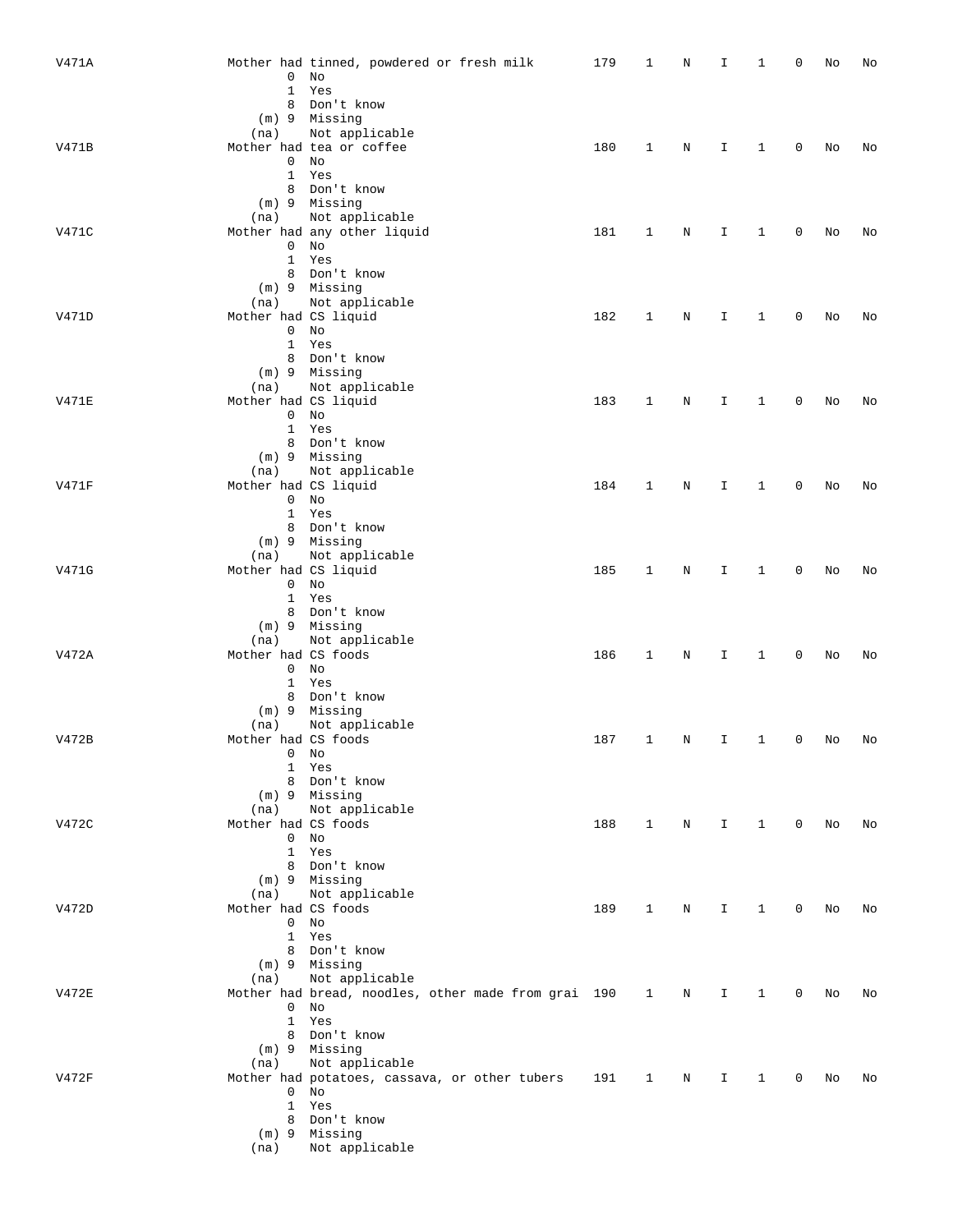| V472G        | Mother had eggs   |                                                           | 192 | 1            | N           | I                              | 1            | 0            | No | No |
|--------------|-------------------|-----------------------------------------------------------|-----|--------------|-------------|--------------------------------|--------------|--------------|----|----|
|              | 0                 | No                                                        |     |              |             |                                |              |              |    |    |
|              | 1                 | Yes                                                       |     |              |             |                                |              |              |    |    |
|              | 8                 | Don't know                                                |     |              |             |                                |              |              |    |    |
|              |                   | (m) 9 Missing                                             |     |              |             |                                |              |              |    |    |
|              | (na)              | Not applicable                                            |     |              |             |                                |              |              |    |    |
| V472H        | 0                 | Mother had meat (beef, pork, lamb, chicken, etc 193<br>No |     | 1            | N           | I                              | 1            | 0            | No | No |
|              | $\mathbf{1}$      | Yes                                                       |     |              |             |                                |              |              |    |    |
|              | 8                 | Don't know                                                |     |              |             |                                |              |              |    |    |
|              |                   | (m) 9 Missing                                             |     |              |             |                                |              |              |    |    |
|              | (na)              | Not applicable                                            |     |              |             |                                |              |              |    |    |
| V472I        |                   | Mother had pumpkin, carrots, squash (yellow or            | 194 | 1            | N           | Ι                              | 1            | 0            | No | No |
|              | 0                 | No                                                        |     |              |             |                                |              |              |    |    |
|              | $\mathbf{1}$<br>8 | Yes                                                       |     |              |             |                                |              |              |    |    |
|              |                   | Don't know<br>(m) 9 Missing                               |     |              |             |                                |              |              |    |    |
|              | (na)              | Not applicable                                            |     |              |             |                                |              |              |    |    |
| V472J        |                   | Mother had any dark green leafy vegetables                | 195 | 1            | Ν           | I                              | 1            | 0            | No | No |
|              |                   | $0$ No                                                    |     |              |             |                                |              |              |    |    |
|              | $\mathbf{1}$      | Yes                                                       |     |              |             |                                |              |              |    |    |
|              | 8                 | Don't know                                                |     |              |             |                                |              |              |    |    |
|              |                   | (m) 9 Missing                                             |     |              |             |                                |              |              |    |    |
|              | (na)              | Not applicable                                            |     |              |             |                                |              |              |    |    |
| V472K        | 0                 | Mother had mangoes, papayas, other vitamin A fr 196<br>No |     | 1            | Ν           | I                              | 1            | 0            | No | No |
|              | $\mathbf{1}$      | Yes                                                       |     |              |             |                                |              |              |    |    |
|              | 8                 | Don't know                                                |     |              |             |                                |              |              |    |    |
|              |                   | (m) 9 Missing                                             |     |              |             |                                |              |              |    |    |
|              | (na)              | Not applicable                                            |     |              |             |                                |              |              |    |    |
| <b>V472L</b> |                   | Mother had any other fruits                               | 197 | 1            | N           | I                              | 1            | 0            | No | No |
|              | 0                 | No                                                        |     |              |             |                                |              |              |    |    |
|              | 1                 | Yes                                                       |     |              |             |                                |              |              |    |    |
|              | 8                 | Don't know                                                |     |              |             |                                |              |              |    |    |
|              | (na)              | $(m)$ 9 Missing<br>Not applicable                         |     |              |             |                                |              |              |    |    |
| V472M        |                   | Mother had liver, heart, other organs                     | 198 | 1            | Ν           | I                              | 1            | 0            | No | No |
|              |                   | $0$ No                                                    |     |              |             |                                |              |              |    |    |
|              | $\mathbf{1}$      | Yes                                                       |     |              |             |                                |              |              |    |    |
|              | 8                 | Don't know                                                |     |              |             |                                |              |              |    |    |
|              |                   | (m) 9 Missing                                             |     |              |             |                                |              |              |    |    |
|              | (na)              | Not applicable                                            |     |              |             |                                |              |              |    |    |
| V472N        |                   | Mother had fish or shellfish                              | 199 | 1            | Ν           | I                              | 1            | 0            | No | No |
|              |                   | $0$ No<br>1 Yes                                           |     |              |             |                                |              |              |    |    |
|              | 8                 | Don't know                                                |     |              |             |                                |              |              |    |    |
|              |                   | (m) 9 Missing                                             |     |              |             |                                |              |              |    |    |
|              | (na)              | Not applicable                                            |     |              |             |                                |              |              |    |    |
| V4720        |                   | Mother had food made from beans, peas, lentils, 200       |     | 1            | Ν           | Ι                              | 1            | 0            | No | No |
|              |                   | $0$ No                                                    |     |              |             |                                |              |              |    |    |
|              |                   | 1 Yes                                                     |     |              |             |                                |              |              |    |    |
|              |                   | 8 Don't know                                              |     |              |             |                                |              |              |    |    |
|              |                   | (m) 9 Missing<br>Not applicable                           |     |              |             |                                |              |              |    |    |
| V472P        | (na)              | Mother had cheese, yogurt, other milk products 201 1      |     |              | $\mathbf N$ | $\mathbf{I}$<br>$\overline{1}$ |              | $\circ$      | No | No |
|              |                   | $0$ No                                                    |     |              |             |                                |              |              |    |    |
|              |                   | 1 Yes                                                     |     |              |             |                                |              |              |    |    |
|              |                   | 8 Don't know                                              |     |              |             |                                |              |              |    |    |
|              |                   | (m) 9 Missing                                             |     |              |             |                                |              |              |    |    |
|              | (na)              | Not applicable                                            |     |              |             |                                |              |              |    |    |
| V472Q        |                   | Mother had oil, fats, butter, products made of 202        |     | $\mathbf{1}$ | $\mathbf N$ | Ι.                             | $\mathbf{1}$ | $\mathbf{0}$ | No | No |
|              |                   | $0$ No<br>1 Yes                                           |     |              |             |                                |              |              |    |    |
|              |                   | 8 Don't know                                              |     |              |             |                                |              |              |    |    |
|              |                   | (m) 9 Missing                                             |     |              |             |                                |              |              |    |    |
|              | (na)              | Not applicable                                            |     |              |             |                                |              |              |    |    |
| V472R        |                   | Mother had chocolates, sweets, candies, pastrie 203 1     |     |              | $\mathbf N$ | $\mathbf{I}$                   | $\mathbf{1}$ | 0            | No | No |
|              |                   | $0$ No                                                    |     |              |             |                                |              |              |    |    |
|              |                   | 1 Yes                                                     |     |              |             |                                |              |              |    |    |
|              |                   | 8 Don't know                                              |     |              |             |                                |              |              |    |    |
|              |                   | $(m)$ 9 Missing<br>Not applicable                         |     |              |             |                                |              |              |    |    |
| V472S        | (na)              | Mother had other solid-semisolid food                     | 204 | 1            | N           | Ι.                             | $\mathbf{1}$ | 0            | No | No |
|              |                   | $0$ No                                                    |     |              |             |                                |              |              |    |    |
|              |                   | 1 Yes                                                     |     |              |             |                                |              |              |    |    |
|              |                   | 8 Don't know                                              |     |              |             |                                |              |              |    |    |
|              |                   | $(m)$ 9 Missing                                           |     |              |             |                                |              |              |    |    |
|              | (na)              | Not applicable                                            |     |              |             |                                |              |              |    |    |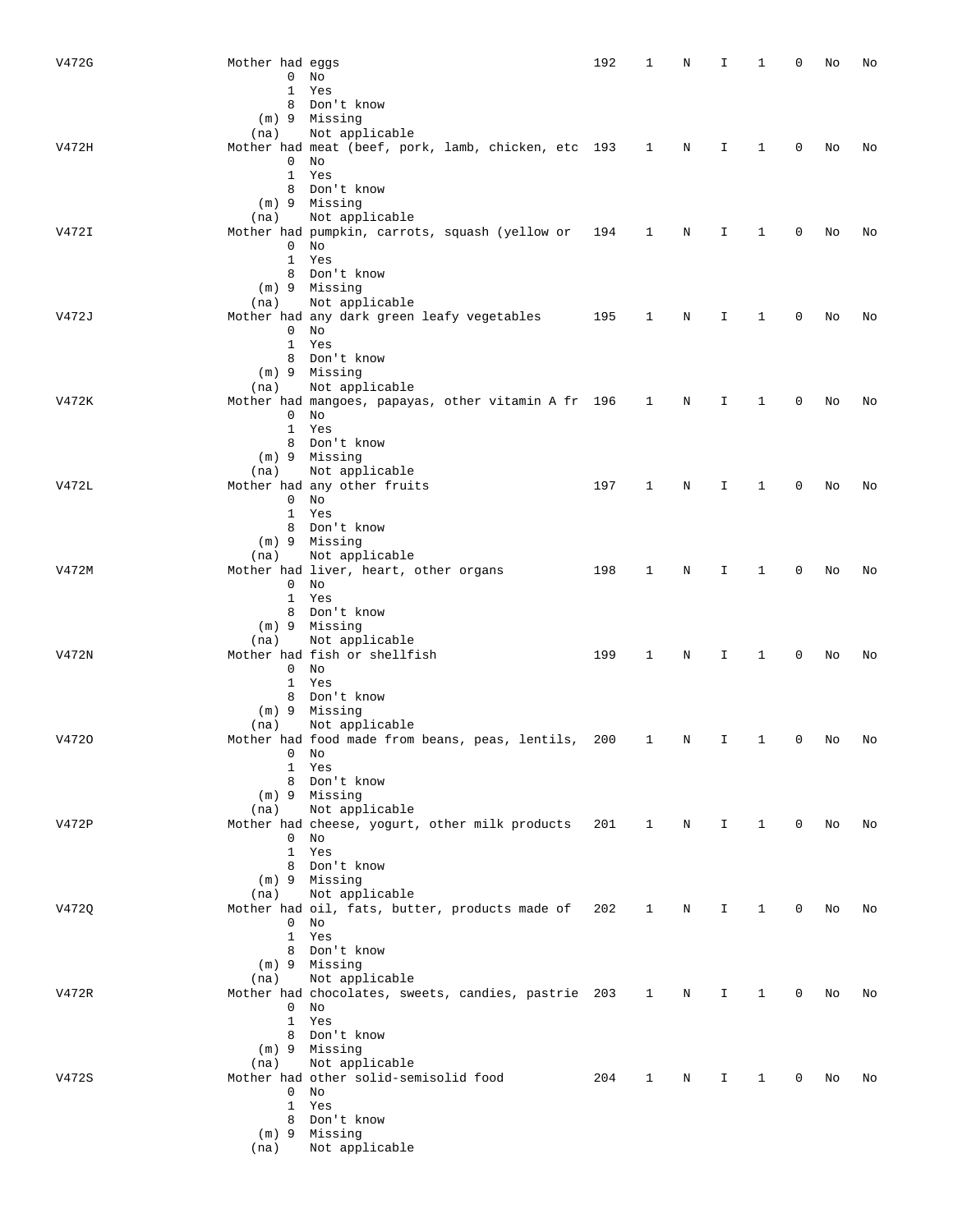| V472T | Mother had CS foods                                 | 205 | 1            | Ν | Ι  | 1            | 0 | No | No |
|-------|-----------------------------------------------------|-----|--------------|---|----|--------------|---|----|----|
|       | 0<br>No                                             |     |              |   |    |              |   |    |    |
|       | 1<br>Yes                                            |     |              |   |    |              |   |    |    |
|       | 8 Don't know                                        |     |              |   |    |              |   |    |    |
|       | $(m)$ 9 Missing                                     |     |              |   |    |              |   |    |    |
|       | Not applicable<br>(na)                              |     |              |   |    |              |   |    |    |
| V472U | Mother had CS foods                                 | 206 | 1            | N | I. | $\mathbf{1}$ | 0 | No | No |
|       | $0$ No                                              |     |              |   |    |              |   |    |    |
|       | 1<br>Yes                                            |     |              |   |    |              |   |    |    |
|       |                                                     |     |              |   |    |              |   |    |    |
|       | 8 Don't know                                        |     |              |   |    |              |   |    |    |
|       | (m) 9 Missing                                       |     |              |   |    |              |   |    |    |
|       | Not applicable<br>(na)                              |     |              |   |    |              |   |    |    |
| V473A | Read consent statement - HIV                        | 207 | 1            | N | I  | 1            | 0 | No | No |
|       | 1 Granted                                           |     |              |   |    |              |   |    |    |
|       | 2 Parent/other refused                              |     |              |   |    |              |   |    |    |
|       | 3 Respondent refused                                |     |              |   |    |              |   |    |    |
|       | (m) 9 Missing                                       |     |              |   |    |              |   |    |    |
|       | Not applicable<br>(na)                              |     |              |   |    |              |   |    |    |
|       |                                                     |     |              |   |    |              |   |    |    |
| V473B | Result of measurement - HIV                         | 208 | 1            | N | I  | 1            | 0 | No | No |
|       | 1 Blood taken                                       |     |              |   |    |              |   |    |    |
|       | 2 Not present                                       |     |              |   |    |              |   |    |    |
|       | 3 Refused                                           |     |              |   |    |              |   |    |    |
|       | 4 Sample not tested/lost/damaged/insufficient       |     |              |   |    |              |   |    |    |
|       | 6 Other                                             |     |              |   |    |              |   |    |    |
|       | $(m)$ 9 Missing                                     |     |              |   |    |              |   |    |    |
| V474  | Heard of tuberculosis or TB                         | 209 | 1            | Ν | I  | 1            | 0 | No | No |
|       |                                                     |     |              |   |    |              |   |    |    |
|       | $\overline{0}$<br>No                                |     |              |   |    |              |   |    |    |
|       | 1 Yes                                               |     |              |   |    |              |   |    |    |
|       | (m) 9 Missing                                       |     |              |   |    |              |   |    |    |
|       | Not applicable<br>(na)                              |     |              |   |    |              |   |    |    |
| V474A | Tuberculosis spread by: air when coughing or sn 210 |     | 1            | N | I. | $\mathbf{1}$ | 0 | No | No |
|       | $0$ No                                              |     |              |   |    |              |   |    |    |
|       | 1 Yes                                               |     |              |   |    |              |   |    |    |
|       | $(m)$ 9 Missing                                     |     |              |   |    |              |   |    |    |
|       | Not applicable<br>(na)                              |     |              |   |    |              |   |    |    |
|       |                                                     |     |              |   |    |              |   |    |    |
| V474B | Tuberculosis spread by: sharing utensils            | 211 | 1            | N | I. | 1            | 0 | No | No |
|       | $0$ No                                              |     |              |   |    |              |   |    |    |
|       | 1 Yes                                               |     |              |   |    |              |   |    |    |
|       | (m) 9 Missing                                       |     |              |   |    |              |   |    |    |
|       | Not applicable<br>(na)                              |     |              |   |    |              |   |    |    |
| V474C | Tuberculosis spread by: touching a person with      | 212 | 1            | Ν | I  | 1            | 0 | No | No |
|       | $0$ No                                              |     |              |   |    |              |   |    |    |
|       | 1 Yes                                               |     |              |   |    |              |   |    |    |
|       |                                                     |     |              |   |    |              |   |    |    |
|       | (m) 9 Missing                                       |     |              |   |    |              |   |    |    |
|       | Not applicable<br>(na)                              |     |              |   |    |              |   |    |    |
| V474D | Tuberculosis spread by: food                        | 213 | 1            | Ν | I  | 1            | 0 | No | No |
|       | $0$ No                                              |     |              |   |    |              |   |    |    |
|       | 1 Yes                                               |     |              |   |    |              |   |    |    |
|       | (m) 9 Missing                                       |     |              |   |    |              |   |    |    |
|       | Not applicable<br>(na)                              |     |              |   |    |              |   |    |    |
| V474E | Tuberculosis spread by: sexual contact              | 214 | 1            | N | Ι. | 1            | 0 | No | No |
|       | $0$ No                                              |     |              |   |    |              |   |    |    |
|       | 1 Yes                                               |     |              |   |    |              |   |    |    |
|       |                                                     |     |              |   |    |              |   |    |    |
|       | (m) 9 Missing                                       |     |              |   |    |              |   |    |    |
|       | (na) Not applicable                                 |     |              |   |    |              |   |    |    |
| V474F | Tuberculosis spread by: mosquito bites              | 215 | 1            | N | I  | $\mathbf{1}$ | 0 | No | No |
|       | $0$ No                                              |     |              |   |    |              |   |    |    |
|       | 1 Yes                                               |     |              |   |    |              |   |    |    |
|       | $(m)$ 9 Missing                                     |     |              |   |    |              |   |    |    |
|       | (na) Not applicable                                 |     |              |   |    |              |   |    |    |
| V474G | Tuberculosis spread by: CS                          | 216 | 1            | N | I. | $\mathbf{1}$ | 0 | No | No |
|       |                                                     |     |              |   |    |              |   |    |    |
|       | $0$ No                                              |     |              |   |    |              |   |    |    |
|       | 1 Yes                                               |     |              |   |    |              |   |    |    |
|       | $(m)$ 9 Missing                                     |     |              |   |    |              |   |    |    |
|       | (na) Not applicable                                 |     |              |   |    |              |   |    |    |
| V474H | Tuberculosis spread by: CS                          | 217 | $\mathbf{1}$ | N | Ι. | $\mathbf{1}$ | 0 | No | No |
|       | $0$ No                                              |     |              |   |    |              |   |    |    |
|       | 1 Yes                                               |     |              |   |    |              |   |    |    |
|       | (m) 9 Missing                                       |     |              |   |    |              |   |    |    |
|       | (na) Not applicable                                 |     |              |   |    |              |   |    |    |
|       |                                                     |     |              |   |    |              |   |    |    |
| V474I | Tuberculosis spread by: CS                          | 218 | $\mathbf{1}$ | N | Ι. | $\mathbf{1}$ | 0 | No | No |
|       | $0$ No                                              |     |              |   |    |              |   |    |    |
|       | 1 Yes                                               |     |              |   |    |              |   |    |    |
|       | (m) 9 Missing                                       |     |              |   |    |              |   |    |    |
|       | Not applicable<br>(na)                              |     |              |   |    |              |   |    |    |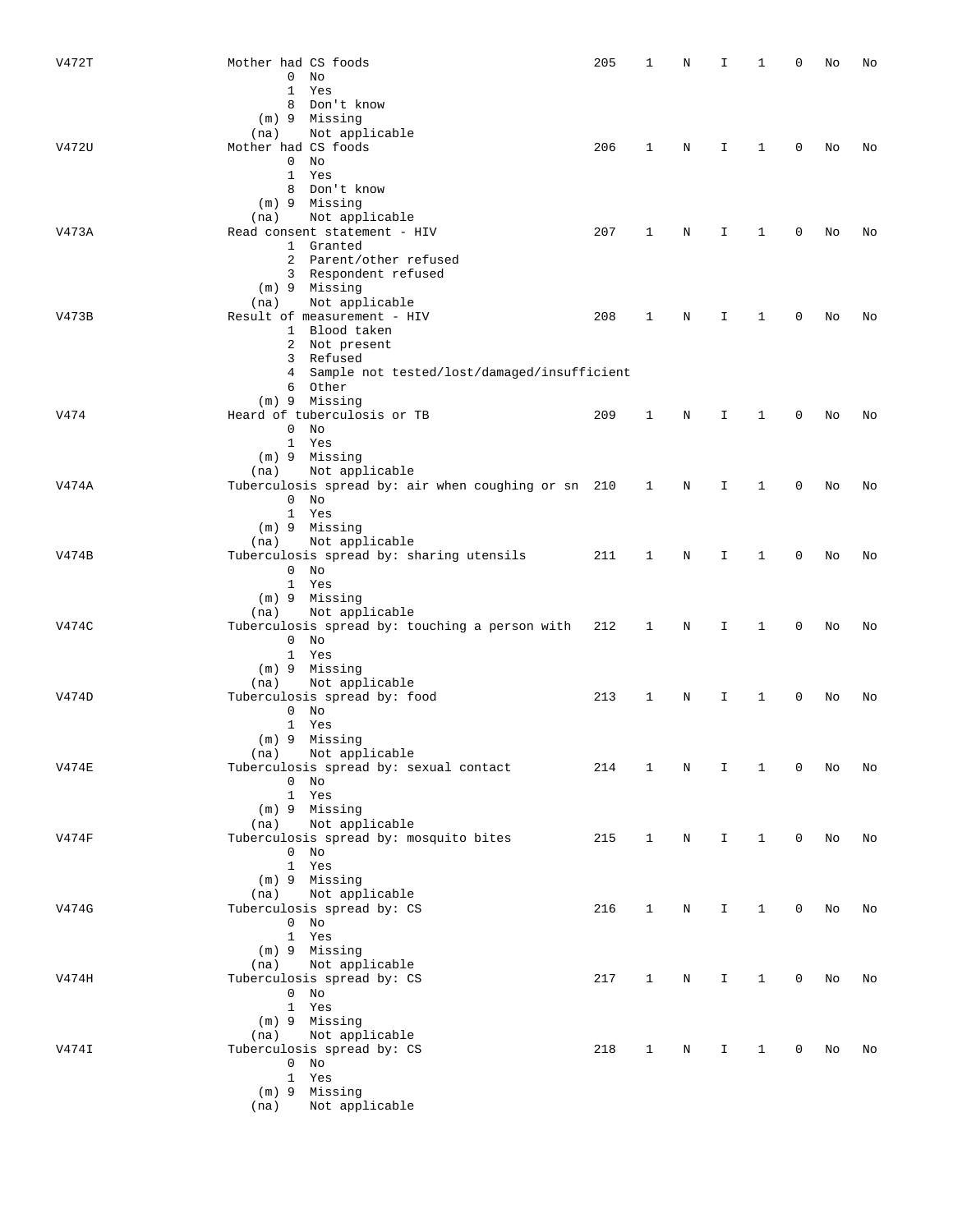| V474J | Tuberculosis spread by: CS                            | 219 | 1            | Ν | I           | 1            | 0           | No | No |
|-------|-------------------------------------------------------|-----|--------------|---|-------------|--------------|-------------|----|----|
|       | $0$ No                                                |     |              |   |             |              |             |    |    |
|       | 1 Yes                                                 |     |              |   |             |              |             |    |    |
|       | (m) 9 Missing                                         |     |              |   |             |              |             |    |    |
|       | Not applicable<br>(na)                                |     |              |   |             |              |             |    |    |
| V474X | Tuberculosis spread by: other                         | 220 | 1            | N | I           | 1            | $\mathbf 0$ | No | No |
|       | $0$ No                                                |     |              |   |             |              |             |    |    |
|       | 1 Yes                                                 |     |              |   |             |              |             |    |    |
|       | (m) 9 Missing                                         |     |              |   |             |              |             |    |    |
|       | Not applicable<br>(na)                                |     |              |   |             |              |             |    |    |
| V474Z | Tuberculosis spread by: don't know                    | 221 | 1            | N | I           | 1            | 0           | No | No |
|       | $0$ No                                                |     |              |   |             |              |             |    |    |
|       | 1 Yes                                                 |     |              |   |             |              |             |    |    |
|       | (m) 9 Missing                                         |     |              |   |             |              |             |    |    |
|       |                                                       |     |              |   |             |              |             |    |    |
|       | Not applicable<br>(na)                                |     |              |   |             |              |             |    |    |
| V475  | Tuberculosis can be cured                             | 222 | 1            | Ν | I           | 1            | 0           | No | No |
|       | $0$ No                                                |     |              |   |             |              |             |    |    |
|       | 1 Yes                                                 |     |              |   |             |              |             |    |    |
|       | 8 Don't know                                          |     |              |   |             |              |             |    |    |
|       | (m) 9 Missing                                         |     |              |   |             |              |             |    |    |
|       | Not applicable<br>(na)                                |     |              |   |             |              |             |    |    |
| V476  | Keep secret when family member gets TB                | 223 | 1            | N | I           | 1            | 0           | No | No |
|       | $0$ No                                                |     |              |   |             |              |             |    |    |
|       | 1 Yes, remain a secret                                |     |              |   |             |              |             |    |    |
|       | 8 Don't know/not sure/depends                         |     |              |   |             |              |             |    |    |
|       | (m) 9 Missing                                         |     |              |   |             |              |             |    |    |
|       | Not applicable<br>(na)                                |     |              |   |             |              |             |    |    |
| V477  | Number of injections in last 12 months                | 224 | 2            | N | I           | 1            | 0           | No | No |
|       | 0<br>None                                             |     |              |   |             |              |             |    |    |
|       | 1:89                                                  |     |              |   |             |              |             |    |    |
|       | $90+$<br>90                                           |     |              |   |             |              |             |    |    |
|       | 98<br>Don't know                                      |     |              |   |             |              |             |    |    |
|       | $(m)$ 99<br>Missing                                   |     |              |   |             |              |             |    |    |
|       | Not applicable<br>(na)                                |     |              |   |             |              |             |    |    |
| V478  | Number of injections administered by a health w 226   |     | 2            | N | I           | 1            | 0           | No | No |
|       | 0<br>None                                             |     |              |   |             |              |             |    |    |
|       | 1:89                                                  |     |              |   |             |              |             |    |    |
|       | 90<br>$90+$                                           |     |              |   |             |              |             |    |    |
|       | 98<br>Don't know                                      |     |              |   |             |              |             |    |    |
|       | $(m)$ 99<br>Missing                                   |     |              |   |             |              |             |    |    |
|       | Not applicable<br>(na)                                |     |              |   |             |              |             |    |    |
| V479  | Place of injection by health worker                   | 228 | 2            | N | I           | 1            | 0           | No | No |
|       |                                                       |     |              |   |             |              |             |    |    |
|       | 10 PUBLIC SECTOR                                      |     |              |   |             |              |             |    |    |
|       | 11 Government hospital<br>12 Government health center |     |              |   |             |              |             |    |    |
|       |                                                       |     |              |   |             |              |             |    |    |
|       | 16 Other public sector                                |     |              |   |             |              |             |    |    |
|       | 20 PRIVATE SECTOR                                     |     |              |   |             |              |             |    |    |
|       | 21 Private hospital/clinic/doctor                     |     |              |   |             |              |             |    |    |
|       | 22 Dental clinic/office                               |     |              |   |             |              |             |    |    |
|       | 23 Pharmacy                                           |     |              |   |             |              |             |    |    |
|       | 24 Office or home of nurse/health worker              |     |              |   |             |              |             |    |    |
|       | 26 Other private sector                               |     |              |   |             |              |             |    |    |
|       | 30 OTHER NON-MEDICAL                                  |     |              |   |             |              |             |    |    |
|       | 31 Respondent's home                                  |     |              |   |             |              |             |    |    |
|       | 96 Other                                              |     |              |   |             |              |             |    |    |
|       | $(m)$ 99 Missing                                      |     |              |   |             |              |             |    |    |
|       | Not applicable<br>(na)                                |     |              |   |             |              |             |    |    |
| V480  | Syringe and needle from new, unopened package         | 230 | 1            | N | $\mathbf I$ | $\mathbf{1}$ | $\mathbf 0$ | No | No |
|       | $0$ No                                                |     |              |   |             |              |             |    |    |
|       | 1 Yes                                                 |     |              |   |             |              |             |    |    |
|       | 8 Don't know                                          |     |              |   |             |              |             |    |    |
|       | (m) 9 Missing                                         |     |              |   |             |              |             |    |    |
|       | Not applicable<br>(na)                                |     |              |   |             |              |             |    |    |
| V481  | Covered by health insurance                           | 231 | 1            | N | I           | 1            | 0           | No | No |
|       | $0$ No                                                |     |              |   |             |              |             |    |    |
|       | 1 Yes                                                 |     |              |   |             |              |             |    |    |
|       | (m) 9 Missing                                         |     |              |   |             |              |             |    |    |
|       | Not applicable<br>(na)                                |     |              |   |             |              |             |    |    |
| V481A | Health insurance type: mutual/community organiz 232   |     | 1            | N | I.          | 1            | 0           | No | No |
|       | $0$ No                                                |     |              |   |             |              |             |    |    |
|       | 1 Yes                                                 |     |              |   |             |              |             |    |    |
|       | $(m)$ 9 Missing                                       |     |              |   |             |              |             |    |    |
|       | Not applicable<br>(na)                                |     |              |   |             |              |             |    |    |
| V481B | Health insurance type: provided by employer           | 233 | $\mathbf{1}$ | N | I           | 1            | 0           | No | No |
|       | $0$ No                                                |     |              |   |             |              |             |    |    |
|       | 1 Yes                                                 |     |              |   |             |              |             |    |    |
|       | $(m)$ 9 Missing                                       |     |              |   |             |              |             |    |    |
|       | Not applicable<br>(na)                                |     |              |   |             |              |             |    |    |
|       |                                                       |     |              |   |             |              |             |    |    |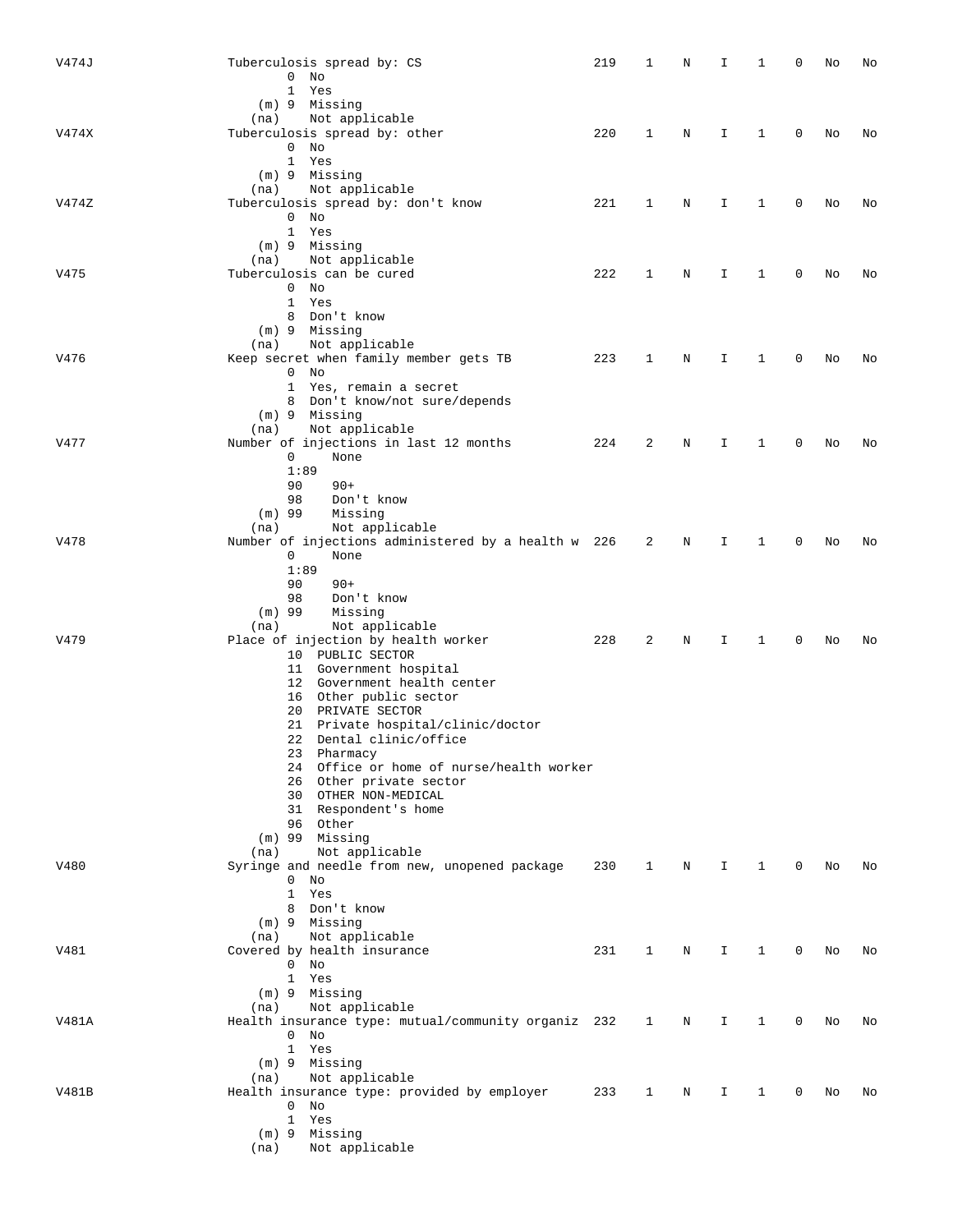| V481C |      | Health insurance type: social security              | 234 | 1            | Ν | I  | 1            | 0           | No | No |
|-------|------|-----------------------------------------------------|-----|--------------|---|----|--------------|-------------|----|----|
|       |      | $0$ No                                              |     |              |   |    |              |             |    |    |
|       |      | 1 Yes                                               |     |              |   |    |              |             |    |    |
|       |      | $(m)$ 9 Missing                                     |     |              |   |    |              |             |    |    |
|       | (na) | Not applicable                                      |     |              |   |    |              |             |    |    |
| V481D |      | Health insurance type: private/commercially pur 235 |     | 1            | N | I  | $\mathbf{1}$ | $\mathbf 0$ | No | No |
|       |      | $0$ No                                              |     |              |   |    |              |             |    |    |
|       |      | 1 Yes                                               |     |              |   |    |              |             |    |    |
|       |      | (m) 9 Missing                                       |     |              |   |    |              |             |    |    |
|       | (na) | Not applicable                                      |     |              |   |    |              |             |    |    |
| V481E |      | Health insurance type: CS                           | 236 | 1            | N | I. | 1            | $\mathbf 0$ | No | No |
|       |      | $0$ No                                              |     |              |   |    |              |             |    |    |
|       |      | 1 Yes                                               |     |              |   |    |              |             |    |    |
|       |      | $(m)$ 9 Missing                                     |     |              |   |    |              |             |    |    |
|       | (na) | Not applicable                                      |     |              |   |    |              |             |    |    |
| V481F |      | Health insurance type: CS                           | 237 | $\mathbf{1}$ | N | I  | $\mathbf{1}$ | 0           | No | No |
|       |      | $0$ No                                              |     |              |   |    |              |             |    |    |
|       |      | 1 Yes                                               |     |              |   |    |              |             |    |    |
|       |      | (m) 9 Missing                                       |     |              |   |    |              |             |    |    |
|       | (na) | Not applicable                                      |     |              |   |    |              |             |    |    |
| V481G |      | Health insurance type: CS                           | 238 | 1            | Ν | I  | 1            | 0           | No | No |
|       |      | $0$ No                                              |     |              |   |    |              |             |    |    |
|       |      | 1 Yes                                               |     |              |   |    |              |             |    |    |
|       |      | $(m)$ 9 Missing                                     |     |              |   |    |              |             |    |    |
|       |      | (na) Not applicable                                 |     |              |   |    |              |             |    |    |
| V481H |      | Health insurance type: CS                           | 239 | 1            | N | I. | 1            | 0           | No | No |
|       |      | $0$ No                                              |     |              |   |    |              |             |    |    |
|       |      | 1 Yes                                               |     |              |   |    |              |             |    |    |
|       |      | $(m)$ 9 Missing                                     |     |              |   |    |              |             |    |    |
|       | (na) | Not applicable                                      |     |              |   |    |              |             |    |    |
| V481X |      | Health insurance type: other                        | 240 | 1            | N | I. | $\mathbf{1}$ | $\mathbf 0$ | No | No |
|       |      | $0$ No                                              |     |              |   |    |              |             |    |    |
|       |      | 1 Yes                                               |     |              |   |    |              |             |    |    |
|       |      | $(m)$ 9 Missing                                     |     |              |   |    |              |             |    |    |
|       |      | (na) Not applicable                                 |     |              |   |    |              |             |    |    |
| V482A |      | Arrange care of biological children under age 1 241 |     | 1            | N | I  | 1            | 0           | No | No |
|       |      | $0$ No                                              |     |              |   |    |              |             |    |    |
|       |      | 1 Yes                                               |     |              |   |    |              |             |    |    |
|       |      | 8 Unsure                                            |     |              |   |    |              |             |    |    |
|       |      | $(m)$ 9 Missing                                     |     |              |   |    |              |             |    |    |
|       | (na) | Not applicable                                      |     |              |   |    |              |             |    |    |
| V482B |      | Primary caregiver of children under age 18          | 242 | $\mathbf{1}$ | N | I  | $\mathbf{1}$ | 0           | No | No |
|       |      | $0$ No                                              |     |              |   |    |              |             |    |    |
|       |      | 1 Yes                                               |     |              |   |    |              |             |    |    |
|       |      | (m) 9 Missing                                       |     |              |   |    |              |             |    |    |
|       | (na) | Not applicable                                      |     |              |   |    |              |             |    |    |
| V482C |      | Arrange care of non-biological children < 18        | 243 | $\mathbf{1}$ | Ν | I  | 1            | 0           | No | No |
|       |      | $0$ No                                              |     |              |   |    |              |             |    |    |
|       |      | 1 Yes                                               |     |              |   |    |              |             |    |    |
|       |      | 8 Unsure                                            |     |              |   |    |              |             |    |    |
|       |      | $(m)$ 9 Missing                                     |     |              |   |    |              |             |    |    |
|       | (na) | Not applicable                                      |     |              |   |    |              |             |    |    |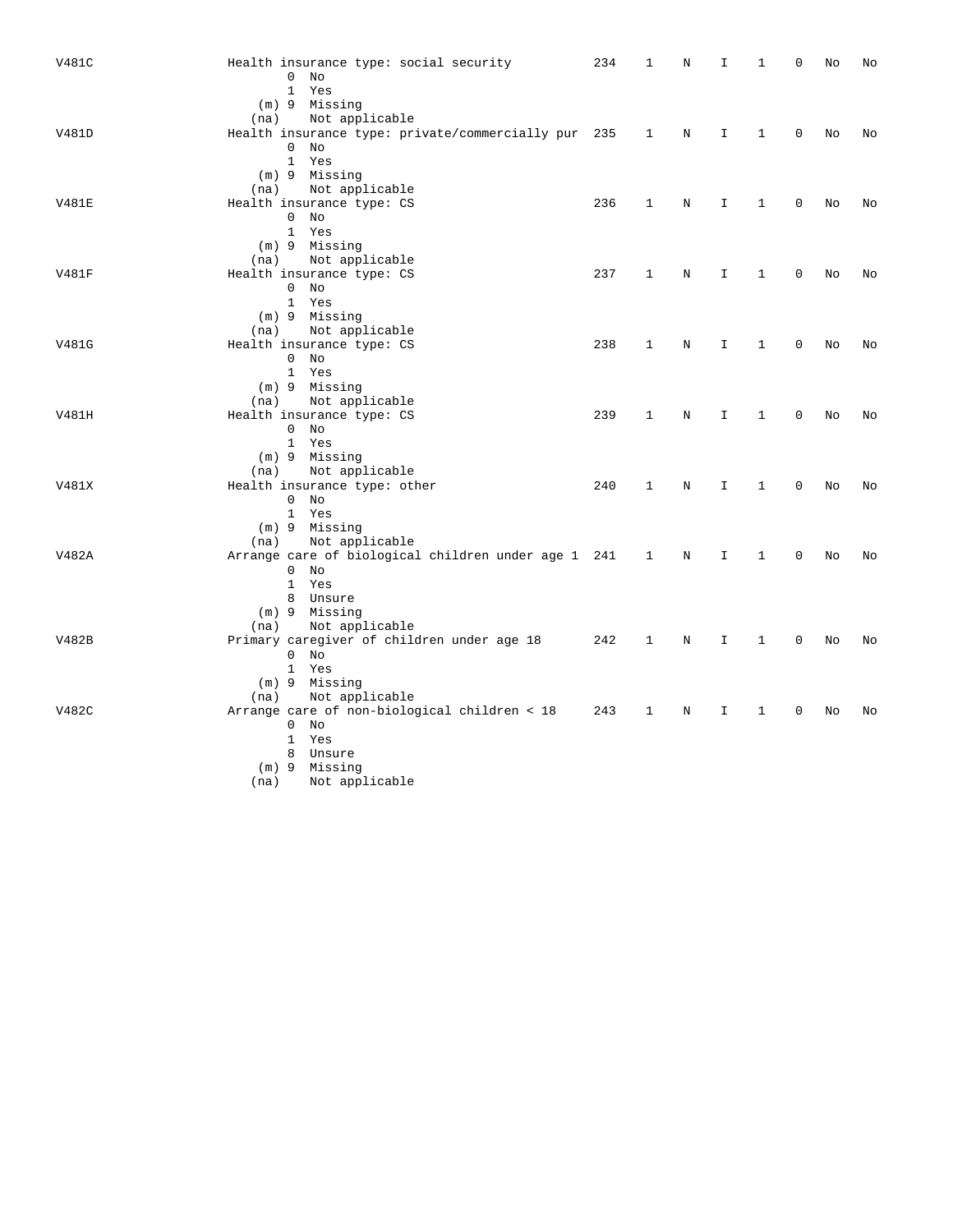Level: WOMAN Record: Child's Health and Vaccinations

| Item Name        | Item Label                                           | Start Len Type Type Occ Dec Char Fill |             | Data Item |        |              |                  |          | Dec Zero |
|------------------|------------------------------------------------------|---------------------------------------|-------------|-----------|--------|--------------|------------------|----------|----------|
|                  | __________________________                           |                                       |             |           |        |              |                  |          |          |
| HHID<br>CASEID   | (id) Case Identification<br>(id) Case Identification | 1<br>1                                | 12<br>15    | ΑN<br>ΑN  | I<br>I | 1<br>1       | $\mathbf 0$<br>0 | No<br>No | No<br>No |
|                  | (record type)                                        | 16                                    | 3           | AN        | I.     | $\mathbf{1}$ | 0                | No       | No       |
| HIDX             | Index to birth history<br>1:6                        | 19                                    | $\mathbf 1$ | Ν         | I.     | $\mathbf{1}$ | $\mathbf 0$      | No       | No       |
| H1               | Has health card                                      | 20                                    | 1           | Ν         | I.     | 1            | 0                | No       | No       |
|                  | 0 No card                                            |                                       |             |           |        |              |                  |          |          |
|                  | 1 Yes, seen<br>2 Yes, not seen                       |                                       |             |           |        |              |                  |          |          |
|                  | 3 No longer has card                                 |                                       |             |           |        |              |                  |          |          |
|                  | (m) 9 Missing<br>(na)<br>Not applicable              |                                       |             |           |        |              |                  |          |          |
| Η2               | Received BCG                                         | 21                                    | 1           | N         | I      | 1            | 0                | No       | No       |
|                  | $0$ No<br>1 Vaccination date on card                 |                                       |             |           |        |              |                  |          |          |
|                  | 2 Reported by mother                                 |                                       |             |           |        |              |                  |          |          |
|                  | 3 Vaccination marked on card                         |                                       |             |           |        |              |                  |          |          |
|                  | 8 Don't know<br>(m) 9 Missing                        |                                       |             |           |        |              |                  |          |          |
|                  | Not applicable<br>(na)                               |                                       |             |           |        |              |                  |          |          |
| H2D              | BCG day<br>1:31                                      | 22                                    | 2           | N         | I      | 1            | 0                | No       | No       |
|                  | 97<br>Inconsistent                                   |                                       |             |           |        |              |                  |          |          |
|                  | 98<br>Don't know                                     |                                       |             |           |        |              |                  |          |          |
|                  | $(m)$ 99<br>Missing<br>(na)<br>Not applicable        |                                       |             |           |        |              |                  |          |          |
| H2M              | BCG month                                            | 24                                    | 2           | Ν         | I      | 1            | 0                | No       | No       |
|                  | 1:12                                                 |                                       |             |           |        |              |                  |          |          |
|                  | 97<br>Inconsistent<br>98<br>Don't know               |                                       |             |           |        |              |                  |          |          |
|                  | $(m)$ 99<br>Missing                                  |                                       |             |           |        |              |                  |          |          |
| H <sub>2</sub> Y | Not applicable<br>(na)<br>BCG year                   | 26                                    | 4           | Ν         | I.     | 1            | 0                | No       | No       |
|                  | 2005:2015                                            |                                       |             |           |        |              |                  |          |          |
|                  | 9997<br>Inconsistent                                 |                                       |             |           |        |              |                  |          |          |
|                  | 9998<br>Don't know<br>Missing<br>$(m)$ 9999          |                                       |             |           |        |              |                  |          |          |
|                  | (na)<br>Not applicable                               |                                       |             |           |        |              |                  |          |          |
| H3               | Received DPT 1<br>$0$ No                             | 30                                    | 1           | N         | I      | 1            | 0                | No       | No       |
|                  | 1 Vaccination date on card                           |                                       |             |           |        |              |                  |          |          |
|                  | 2 Reported by mother                                 |                                       |             |           |        |              |                  |          |          |
|                  | 3 Vaccination marked on card<br>8 Don't know         |                                       |             |           |        |              |                  |          |          |
|                  | (m) 9 Missing                                        |                                       |             |           |        |              |                  |          |          |
| H3D              | (na) Not applicable                                  | 31                                    | 2           | Ν         | I      | 1            | 0                | No       | No       |
|                  | DPT 1 day<br>1:31                                    |                                       |             |           |        |              |                  |          |          |
|                  | 97<br>Inconsistent                                   |                                       |             |           |        |              |                  |          |          |
|                  | 98<br>Don't know<br>$(m)$ 99<br>Missing              |                                       |             |           |        |              |                  |          |          |
|                  | Not applicable<br>(na)                               |                                       |             |           |        |              |                  |          |          |
| H3M              | DPT 1 month<br>1:12                                  | 33                                    | 2           | $\rm N$   | I      | 1            | 0                | No       | No       |
|                  | 97<br>Inconsistent                                   |                                       |             |           |        |              |                  |          |          |
|                  | 98<br>Don't know                                     |                                       |             |           |        |              |                  |          |          |
|                  | $(m)$ 99<br>Missing<br>(na)<br>Not applicable        |                                       |             |           |        |              |                  |          |          |
| H3Y              | DPT 1 year                                           | 35                                    | 4           | Ν         | Ι      | 1            | 0                | No       | No       |
|                  | 2005:2015                                            |                                       |             |           |        |              |                  |          |          |
|                  | 9997<br>Inconsistent<br>9998<br>Don't know           |                                       |             |           |        |              |                  |          |          |
|                  | $(m)$ 9999<br>Missing                                |                                       |             |           |        |              |                  |          |          |
| Η4               | Not applicable<br>(na)<br>Received POLIO 1           | 39                                    | 1           | Ν         | I      | 1            | 0                | No       | No       |
|                  | $0$ No                                               |                                       |             |           |        |              |                  |          |          |
|                  | 1 Vaccination date on card                           |                                       |             |           |        |              |                  |          |          |
|                  | 2 Reported by mother<br>3 Vaccination marked on card |                                       |             |           |        |              |                  |          |          |
|                  | 8 Don't know                                         |                                       |             |           |        |              |                  |          |          |
|                  | $(m)$ 9<br>Missing                                   |                                       |             |           |        |              |                  |          |          |
|                  | Not applicable<br>(na)                               |                                       |             |           |        |              |                  |          |          |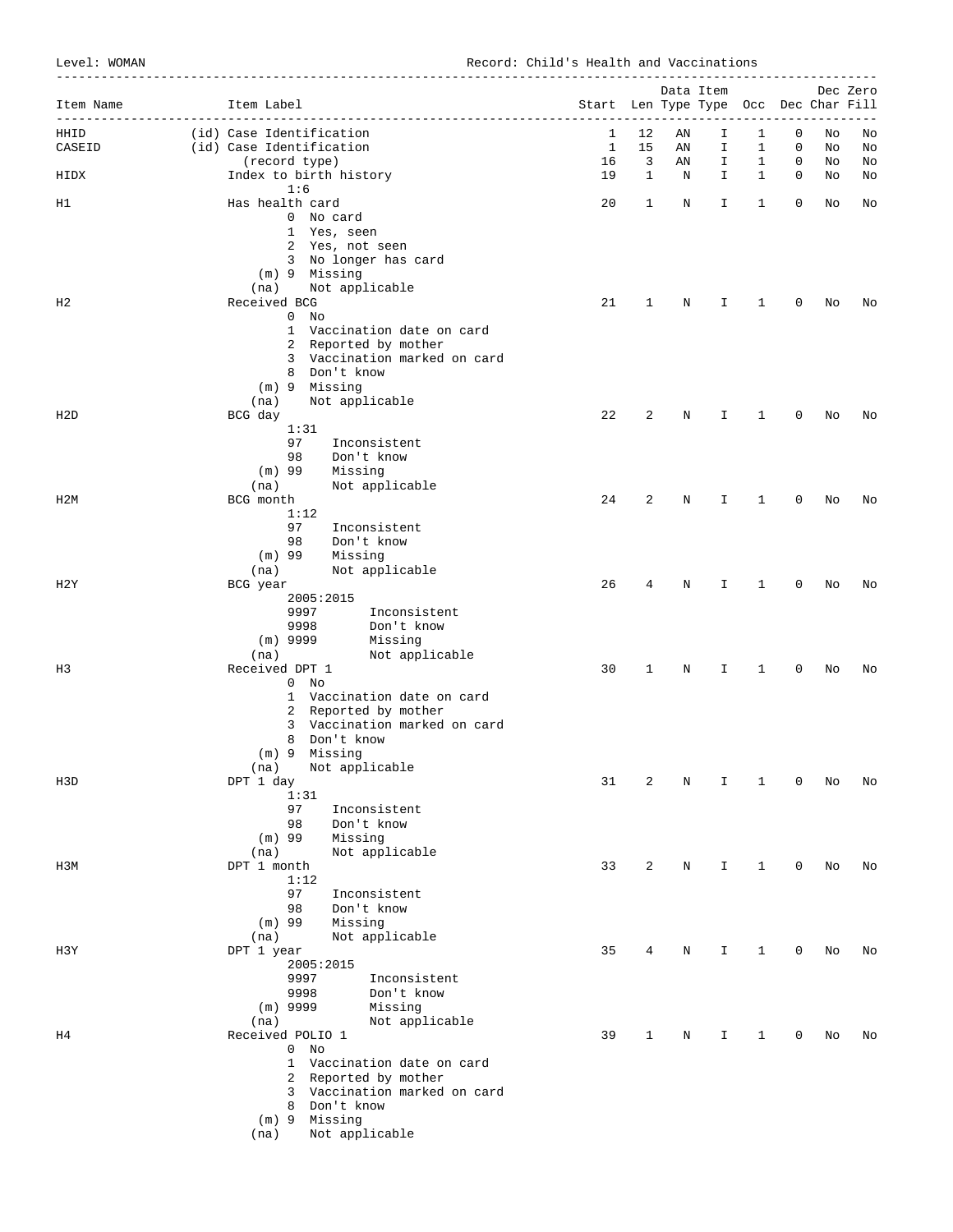| H4D              | POLIO 1 day                  | 40 | 2 | N | Ι  | 1            | 0 | No | No |
|------------------|------------------------------|----|---|---|----|--------------|---|----|----|
|                  | 1:31                         |    |   |   |    |              |   |    |    |
|                  | 97<br>Inconsistent           |    |   |   |    |              |   |    |    |
|                  | 98<br>Don't know             |    |   |   |    |              |   |    |    |
|                  | $(m)$ 99<br>Missing          |    |   |   |    |              |   |    |    |
|                  | Not applicable<br>(na)       |    |   |   |    |              |   |    |    |
| H4M              | POLIO 1 month                | 42 | 2 | N | I  | 1            | 0 | No | No |
|                  | 1:12                         |    |   |   |    |              |   |    |    |
|                  | 97<br>Inconsistent           |    |   |   |    |              |   |    |    |
|                  | 98<br>Don't know             |    |   |   |    |              |   |    |    |
|                  | $(m)$ 99<br>Missing          |    |   |   |    |              |   |    |    |
|                  | Not applicable<br>(na)       |    |   |   |    |              |   |    |    |
| H4Y              | POLIO 1 year                 | 44 | 4 | N | I  | 1            | 0 | No | No |
|                  | 2005:2015                    |    |   |   |    |              |   |    |    |
|                  | 9997<br>Inconsistent         |    |   |   |    |              |   |    |    |
|                  | 9998<br>Don't know           |    |   |   |    |              |   |    |    |
|                  | $(m)$ 9999<br>Missing        |    |   |   |    |              |   |    |    |
|                  | (na)<br>Not applicable       |    |   |   |    |              |   |    |    |
| H <sub>5</sub>   | Received DPT 2               | 48 | 1 | N | I  | 1            | 0 | No | No |
|                  | $0$ No                       |    |   |   |    |              |   |    |    |
|                  | 1 Vaccination date on card   |    |   |   |    |              |   |    |    |
|                  | 2 Reported by mother         |    |   |   |    |              |   |    |    |
|                  | 3 Vaccination marked on card |    |   |   |    |              |   |    |    |
|                  | 8 Don't know                 |    |   |   |    |              |   |    |    |
|                  | (m) 9 Missing                |    |   |   |    |              |   |    |    |
|                  | (na)<br>Not applicable       |    |   |   |    |              |   |    |    |
| H <sub>5</sub> D | DPT 2 day                    | 49 | 2 | N | I  | 1            | 0 | No | No |
|                  | 1:31                         |    |   |   |    |              |   |    |    |
|                  | 97<br>Inconsistent           |    |   |   |    |              |   |    |    |
|                  | 98<br>Don't know             |    |   |   |    |              |   |    |    |
|                  | $(m)$ 99<br>Missing          |    |   |   |    |              |   |    |    |
|                  | Not applicable<br>(na)       |    |   |   |    |              |   |    |    |
| H5M              | DPT 2 month                  | 51 | 2 | N | I  | 1            | 0 | No | No |
|                  | 1:12                         |    |   |   |    |              |   |    |    |
|                  | 97<br>Inconsistent           |    |   |   |    |              |   |    |    |
|                  | 98<br>Don't know             |    |   |   |    |              |   |    |    |
|                  | $(m)$ 99<br>Missing          |    |   |   |    |              |   |    |    |
|                  | Not applicable<br>(na)       |    |   |   |    |              |   |    |    |
| H5Y              | DPT 2 year                   | 53 | 4 | N | I  | 1            | 0 | No | No |
|                  | 2005:2015                    |    |   |   |    |              |   |    |    |
|                  | 9997<br>Inconsistent         |    |   |   |    |              |   |    |    |
|                  | 9998<br>Don't know           |    |   |   |    |              |   |    |    |
|                  | $(m)$ 9999<br>Missing        |    |   |   |    |              |   |    |    |
|                  | Not applicable<br>(na)       |    |   |   |    |              |   |    |    |
| H6               | Received POLIO 2             | 57 | 1 | Ν | Ι  | 1            | 0 | No | No |
|                  | $0$ No                       |    |   |   |    |              |   |    |    |
|                  | 1 Vaccination date on card   |    |   |   |    |              |   |    |    |
|                  | 2 Reported by mother         |    |   |   |    |              |   |    |    |
|                  | 3 Vaccination marked on card |    |   |   |    |              |   |    |    |
|                  | 8 Don't know                 |    |   |   |    |              |   |    |    |
|                  | (m) 9 Missing                |    |   |   |    |              |   |    |    |
|                  | Not applicable<br>(na)       |    |   |   |    |              |   |    |    |
| H6D              | POLIO 2 day                  | 58 | 2 | N | I  | $\mathbf{1}$ | 0 | No | No |
|                  | 1:31                         |    |   |   |    |              |   |    |    |
|                  | 97<br>Inconsistent           |    |   |   |    |              |   |    |    |
|                  | 98<br>Don't know             |    |   |   |    |              |   |    |    |
|                  | $(m)$ 99<br>Missing          |    |   |   |    |              |   |    |    |
|                  | Not applicable<br>(na)       |    |   |   |    |              |   |    |    |
| н6м              | POLIO 2 month                | 60 | 2 | Ν | I  | $\mathbf{1}$ | 0 | No | No |
|                  | 1:12                         |    |   |   |    |              |   |    |    |
|                  | 97<br>Inconsistent           |    |   |   |    |              |   |    |    |
|                  | 98<br>Don't know             |    |   |   |    |              |   |    |    |
|                  | $(m)$ 99<br>Missing          |    |   |   |    |              |   |    |    |
|                  | (na)<br>Not applicable       |    |   |   |    |              |   |    |    |
| НбҮ              | POLIO 2 year                 | 62 | 4 | N | Ι. | $\mathbf{1}$ | 0 | No | No |
|                  | 2005:2015                    |    |   |   |    |              |   |    |    |
|                  | 9997<br>Inconsistent         |    |   |   |    |              |   |    |    |
|                  | 9998<br>Don't know           |    |   |   |    |              |   |    |    |
|                  | $(m)$ 9999<br>Missing        |    |   |   |    |              |   |    |    |
|                  | Not applicable<br>(na)       |    |   |   |    |              |   |    |    |
| Η7               | Received DPT 3               | 66 | 1 | N | Ι. | $\mathbf{1}$ | 0 | No | No |
|                  | $0$ No                       |    |   |   |    |              |   |    |    |
|                  | 1 Vaccination date on card   |    |   |   |    |              |   |    |    |
|                  | 2 Reported by mother         |    |   |   |    |              |   |    |    |
|                  | 3 Vaccination marked on card |    |   |   |    |              |   |    |    |
|                  | 8 Don't know                 |    |   |   |    |              |   |    |    |
|                  | $(m)$ 9 Missing              |    |   |   |    |              |   |    |    |
|                  | Not applicable<br>(na)       |    |   |   |    |              |   |    |    |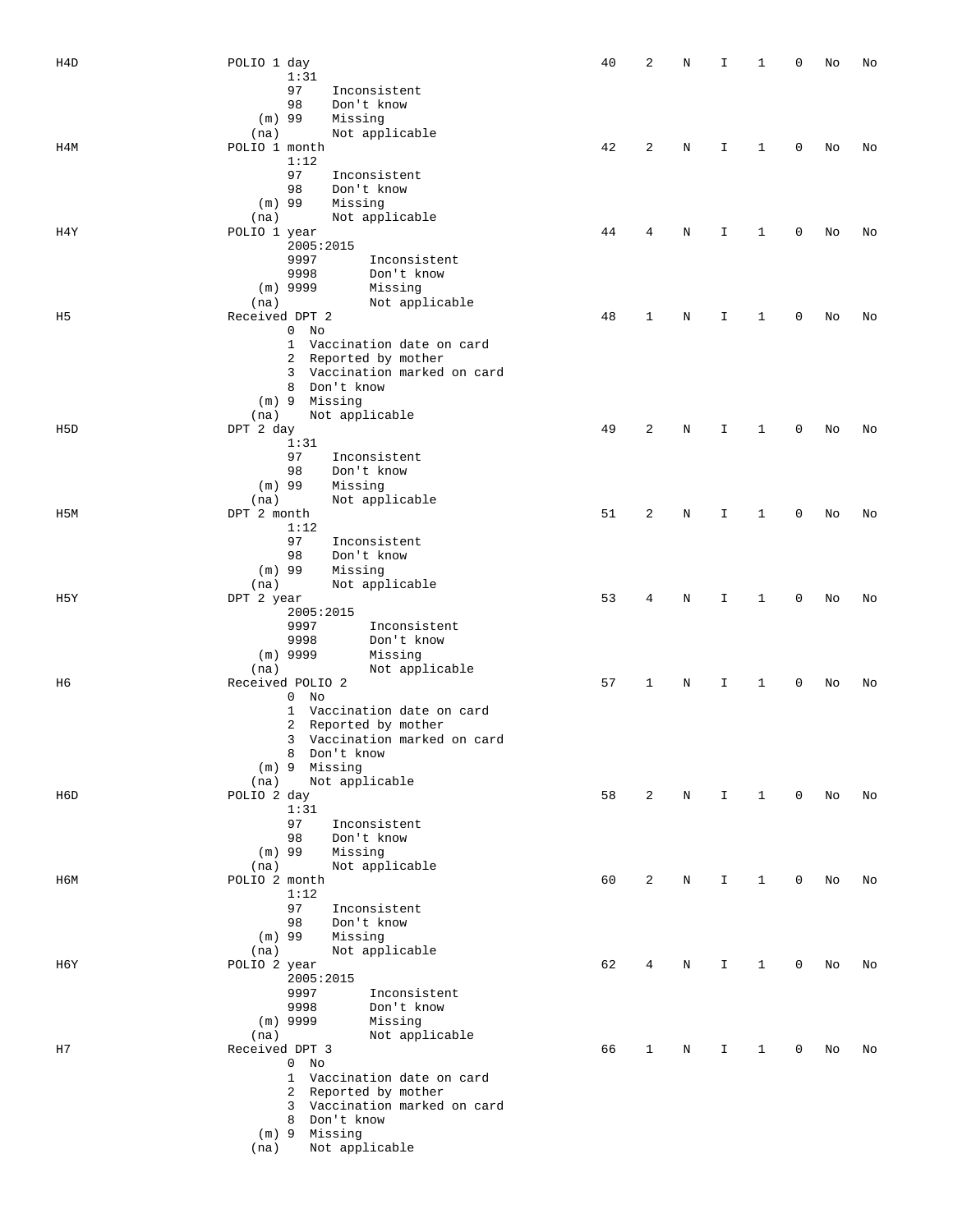| H7D | DPT 3 day                                | 67 | 2           | Ν | I  | 1            | 0 | No | No |
|-----|------------------------------------------|----|-------------|---|----|--------------|---|----|----|
|     | 1:31                                     |    |             |   |    |              |   |    |    |
|     | 97<br>Inconsistent                       |    |             |   |    |              |   |    |    |
|     | 98<br>Don't know                         |    |             |   |    |              |   |    |    |
|     | Missing<br>$(m)$ 99                      |    |             |   |    |              |   |    |    |
|     | Not applicable<br>(na)                   |    |             |   |    |              |   |    |    |
| H7M | DPT 3 month                              | 69 | 2           | N | I  | 1            | 0 | No | No |
|     | 1:12                                     |    |             |   |    |              |   |    |    |
|     | 97<br>Inconsistent                       |    |             |   |    |              |   |    |    |
|     | 98<br>Don't know                         |    |             |   |    |              |   |    |    |
|     | Missing<br>$(m)$ 99                      |    |             |   |    |              |   |    |    |
|     | Not applicable<br>(na)                   | 71 | 4           |   |    |              | 0 |    |    |
| H7Y | DPT 3 year<br>2005:2015                  |    |             | N | I  | 1            |   | No | No |
|     | 9997<br>Inconsistent                     |    |             |   |    |              |   |    |    |
|     | 9998<br>Don't know                       |    |             |   |    |              |   |    |    |
|     | $(m)$ 9999<br>Missing                    |    |             |   |    |              |   |    |    |
|     | Not applicable<br>(na)                   |    |             |   |    |              |   |    |    |
| Η8  | Received POLIO 3                         | 75 | 1           | N | I  | 1            | 0 | No | No |
|     | $0$ No                                   |    |             |   |    |              |   |    |    |
|     | 1 Vaccination date on card               |    |             |   |    |              |   |    |    |
|     | 2 Reported by mother                     |    |             |   |    |              |   |    |    |
|     | 3 Vaccination marked on card             |    |             |   |    |              |   |    |    |
|     | 8 Don't know                             |    |             |   |    |              |   |    |    |
|     | (m) 9 Missing                            |    |             |   |    |              |   |    |    |
|     | Not applicable<br>(na)                   |    |             |   |    |              |   |    |    |
| H8D | POLIO 3 day                              | 76 | 2           | N | I  | 1            | 0 | No | No |
|     | 1:31                                     |    |             |   |    |              |   |    |    |
|     | 97<br>Inconsistent                       |    |             |   |    |              |   |    |    |
|     | Don't know<br>98                         |    |             |   |    |              |   |    |    |
|     | $(m)$ 99<br>Missing                      |    |             |   |    |              |   |    |    |
|     | Not applicable<br>(na)                   |    |             |   |    |              |   |    |    |
| H8M | POLIO 3 month                            | 78 | 2           | N | I  | 1            | 0 | No | No |
|     | 1:12                                     |    |             |   |    |              |   |    |    |
|     | 97<br>Inconsistent                       |    |             |   |    |              |   |    |    |
|     | 98<br>Don't know                         |    |             |   |    |              |   |    |    |
|     | $(m)$ 99<br>Missing                      |    |             |   |    |              |   |    |    |
|     | (na)<br>Not applicable                   |    |             |   |    |              |   |    |    |
| H8Y | POLIO 3 year                             | 80 | 4           | Ν | I  | 1            | 0 | No | No |
|     | 2005:2015<br>9997<br>Inconsistent        |    |             |   |    |              |   |    |    |
|     | 9998<br>Don't know                       |    |             |   |    |              |   |    |    |
|     | $(m)$ 9999<br>Missing                    |    |             |   |    |              |   |    |    |
|     | Not applicable<br>(na)                   |    |             |   |    |              |   |    |    |
| H9  | Received MEASLES                         | 84 | 1           | N | Ι  | 1            | 0 | No | No |
|     | $0$ No                                   |    |             |   |    |              |   |    |    |
|     | Vaccination date on card<br>$\mathbf{1}$ |    |             |   |    |              |   |    |    |
|     | 2 Reported by mother                     |    |             |   |    |              |   |    |    |
|     | 3 Vaccination marked on card             |    |             |   |    |              |   |    |    |
|     | 8 Don't know                             |    |             |   |    |              |   |    |    |
|     | (m) 9 Missing                            |    |             |   |    |              |   |    |    |
|     | Not applicable<br>(na)                   |    |             |   |    |              |   |    |    |
| H9D | MEASLES day                              | 85 | 2           | N | Ι. | $\mathbf{1}$ | 0 | No | No |
|     | 1:31                                     |    |             |   |    |              |   |    |    |
|     | 97<br>Inconsistent                       |    |             |   |    |              |   |    |    |
|     | 98<br>Don't know                         |    |             |   |    |              |   |    |    |
|     | $(m)$ 99<br>Missing                      |    |             |   |    |              |   |    |    |
|     | Not applicable<br>(na)                   |    |             |   |    |              |   |    |    |
| H9M | MEASLES month                            | 87 | 2           | N | Ι. | $\mathbf{1}$ | 0 | No | No |
|     | 1:12                                     |    |             |   |    |              |   |    |    |
|     | 97<br>Inconsistent                       |    |             |   |    |              |   |    |    |
|     | 98<br>Don't know                         |    |             |   |    |              |   |    |    |
|     | $(m)$ 99<br>Missing                      |    |             |   |    |              |   |    |    |
| H9Y | Not applicable<br>(na)                   | 89 | 4           |   | I  | 1            | 0 |    |    |
|     | MEASLES year<br>2005:2015                |    |             | N |    |              |   | No | No |
|     | 9997<br>Inconsistent                     |    |             |   |    |              |   |    |    |
|     | 9998<br>Don't know                       |    |             |   |    |              |   |    |    |
|     | $(m)$ 9999<br>Missing                    |    |             |   |    |              |   |    |    |
|     | Not applicable<br>(na)                   |    |             |   |    |              |   |    |    |
| H0  | Received POLIO 0                         | 93 | $\mathbf 1$ | N | Ι. | 1            | 0 | No | No |
|     | $0$ No                                   |    |             |   |    |              |   |    |    |
|     | 1 Vaccination date on card               |    |             |   |    |              |   |    |    |
|     | 2 Reported by mother                     |    |             |   |    |              |   |    |    |
|     | 3 Vaccination marked on card             |    |             |   |    |              |   |    |    |
|     | 8 Don't know                             |    |             |   |    |              |   |    |    |
|     | (m) 9 Missing                            |    |             |   |    |              |   |    |    |
|     | Not applicable<br>(na)                   |    |             |   |    |              |   |    |    |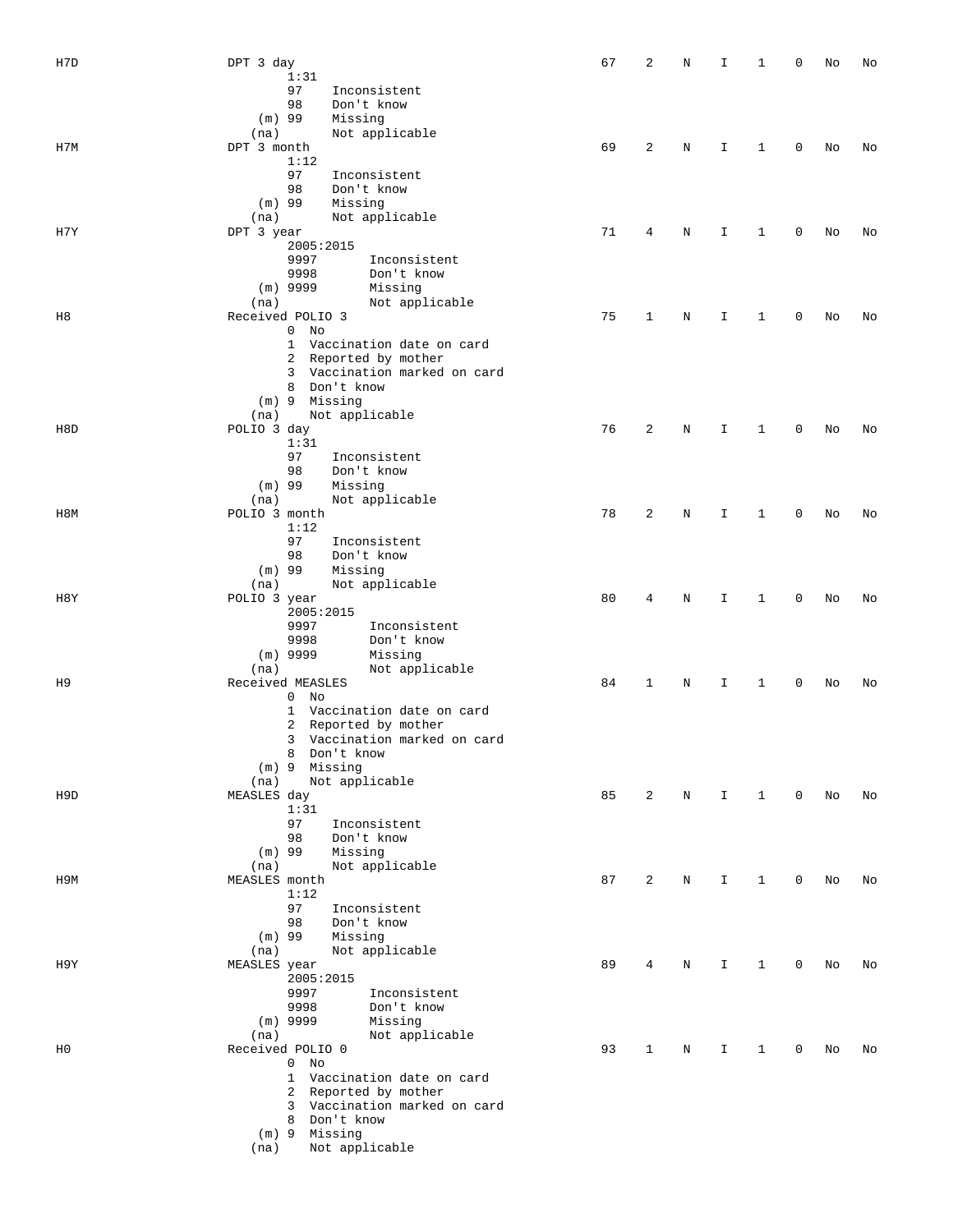| H <sub>0</sub> D | POLIO 0 day                                          | 94  | 2            | Ν          | I            | 1            | 0           | No | No |
|------------------|------------------------------------------------------|-----|--------------|------------|--------------|--------------|-------------|----|----|
|                  | 1:31                                                 |     |              |            |              |              |             |    |    |
|                  | 97<br>Inconsistent                                   |     |              |            |              |              |             |    |    |
|                  | 98<br>Don't know                                     |     |              |            |              |              |             |    |    |
|                  | $(m)$ 99<br>Missing                                  |     |              |            |              |              |             |    |    |
|                  | Not applicable<br>(na)                               |     |              |            |              |              |             |    |    |
| H0M              | POLIO 0 month                                        | 96  | 2            | $\rm N$    | I            | 1            | $\mathbf 0$ | No | No |
|                  | 1:12                                                 |     |              |            |              |              |             |    |    |
|                  | 97<br>Inconsistent                                   |     |              |            |              |              |             |    |    |
|                  | 98<br>Don't know                                     |     |              |            |              |              |             |    |    |
|                  | $(m)$ 99<br>Missing<br>Not applicable                |     |              |            |              |              |             |    |    |
| H0Y              | (na)<br>POLIO 0 year                                 | 98  | 4            | Ν          | I            | 1            | $\mathbf 0$ | No | No |
|                  | 2005:2015                                            |     |              |            |              |              |             |    |    |
|                  | 9997<br>Inconsistent                                 |     |              |            |              |              |             |    |    |
|                  | 9998<br>Don't know                                   |     |              |            |              |              |             |    |    |
|                  | $(m)$ 9999<br>Missing                                |     |              |            |              |              |             |    |    |
|                  | Not applicable<br>(na)                               |     |              |            |              |              |             |    |    |
| H10              | Ever had vaccination                                 | 102 | 1            | Ν          | I            | 1            | 0           | No | No |
|                  | $0$ No                                               |     |              |            |              |              |             |    |    |
|                  | $\mathbf{1}$<br>Yes                                  |     |              |            |              |              |             |    |    |
|                  | 8 Don't know                                         |     |              |            |              |              |             |    |    |
|                  | (m) 9 Missing                                        |     |              |            |              |              |             |    |    |
|                  | Not applicable<br>(na)                               |     |              |            |              |              |             |    |    |
| H11              | Had diarrhea recently                                | 103 | $\mathbf{1}$ | N          | I            | 1            | 0           | No | No |
|                  | $0$ No                                               |     |              |            |              |              |             |    |    |
|                  | 1 Yes, last 24 hours<br>2 Yes, last two weeks        |     |              |            |              |              |             |    |    |
|                  | 8 Don't know                                         |     |              |            |              |              |             |    |    |
|                  | (m) 9 Missing                                        |     |              |            |              |              |             |    |    |
|                  | Not applicable<br>(na)                               |     |              |            |              |              |             |    |    |
| H11B             | Blood in the stools                                  | 104 | 1            | $\rm N$    | I            | 1            | 0           | No | No |
|                  | $0$ No                                               |     |              |            |              |              |             |    |    |
|                  | 1 Yes                                                |     |              |            |              |              |             |    |    |
|                  | 8 Don't know                                         |     |              |            |              |              |             |    |    |
|                  | (m) 9 Missing                                        |     |              |            |              |              |             |    |    |
|                  | Not applicable<br>(na)                               |     |              |            |              |              |             |    |    |
| H12A             | Diarrhea: government hospital                        | 105 | 1            | N          | I.           | 1            | 0           | No | No |
|                  | $0$ No                                               |     |              |            |              |              |             |    |    |
|                  | 1 Yes                                                |     |              |            |              |              |             |    |    |
|                  | (m) 9 Missing                                        |     |              |            |              |              |             |    |    |
| H12B             | Not applicable<br>(na)<br>Diarrhea: CS public sector | 106 | 1            | Ν          | I.           |              | 0           | No | No |
|                  | $0$ No                                               |     |              |            |              | 1            |             |    |    |
|                  | 1 Yes                                                |     |              |            |              |              |             |    |    |
|                  | (m) 9 Missing                                        |     |              |            |              |              |             |    |    |
|                  | Not applicable<br>(na)                               |     |              |            |              |              |             |    |    |
| H12C             | Diarrhea: CS public sector                           | 107 | 1            | N          | I            | 1            | 0           | No | No |
|                  | $0$ No                                               |     |              |            |              |              |             |    |    |
|                  | 1 Yes                                                |     |              |            |              |              |             |    |    |
|                  | (m) 9 Missing                                        |     |              |            |              |              |             |    |    |
|                  | Not applicable<br>(na)                               |     |              |            |              |              |             |    |    |
| H12D             | Diarrhea: CS public sector                           | 108 | $\mathbf{1}$ | $_{\rm N}$ | $\mathbf{I}$ | $\mathbf{1}$ | 0           | No | No |
|                  | $0$ No                                               |     |              |            |              |              |             |    |    |
|                  | 1 Yes                                                |     |              |            |              |              |             |    |    |
|                  | (m) 9 Missing<br>(na) Not applicable                 |     |              |            |              |              |             |    |    |
| H12E             | Diarrhea: CS public sector                           | 109 | $\mathbf 1$  | N          | I            | $\mathbf{1}$ | $\mathsf 0$ | No | No |
|                  | $0$ No                                               |     |              |            |              |              |             |    |    |
|                  | 1 Yes                                                |     |              |            |              |              |             |    |    |
|                  | $(m)$ 9 Missing                                      |     |              |            |              |              |             |    |    |
|                  | Not applicable<br>(na)                               |     |              |            |              |              |             |    |    |
| H12F             | Diarrhea: CS public sector                           | 110 | $\mathbf 1$  | N          | Ι.           | $\mathbf{1}$ | 0           | No | No |
|                  | $0$ No                                               |     |              |            |              |              |             |    |    |
|                  | 1 Yes                                                |     |              |            |              |              |             |    |    |
|                  | (m) 9 Missing                                        |     |              |            |              |              |             |    |    |
|                  | (na) Not applicable                                  |     |              |            |              |              |             |    |    |
| H12G             | Diarrhea: CS public sector                           | 111 | 1            | N          | Ι.           | 1            | 0           | No | No |
|                  | $0$ No                                               |     |              |            |              |              |             |    |    |
|                  | 1 Yes                                                |     |              |            |              |              |             |    |    |
|                  | (m) 9 Missing<br>Not applicable                      |     |              |            |              |              |             |    |    |
| H12H             | (na)<br>Diarrhea: CS public sector                   | 112 | 1            | N          | Ι.           | 1            | 0           | No | No |
|                  | $0$ No                                               |     |              |            |              |              |             |    |    |
|                  | 1 Yes                                                |     |              |            |              |              |             |    |    |
|                  | (m) 9 Missing                                        |     |              |            |              |              |             |    |    |
|                  | Not applicable<br>(na)                               |     |              |            |              |              |             |    |    |
|                  |                                                      |     |              |            |              |              |             |    |    |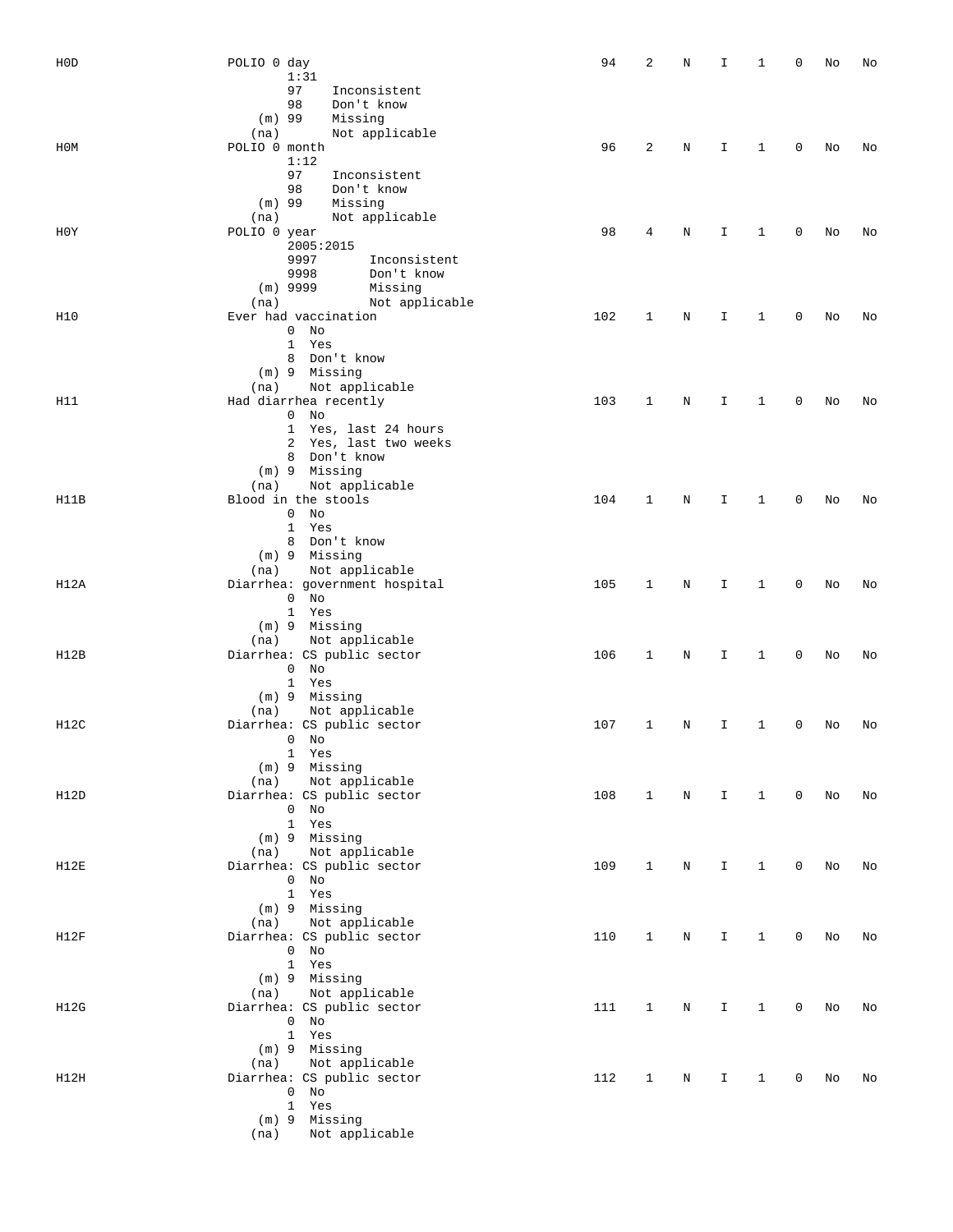| H12I |      | Diarrhea: CS public sector                  | 113 | 1            | Ν | I            | 1            | 0           | No | No |
|------|------|---------------------------------------------|-----|--------------|---|--------------|--------------|-------------|----|----|
|      |      | $0$ No                                      |     |              |   |              |              |             |    |    |
|      |      | 1 Yes                                       |     |              |   |              |              |             |    |    |
|      |      | $(m)$ 9 Missing                             |     |              |   |              |              |             |    |    |
|      |      | (na) Not applicable                         |     |              |   |              |              |             |    |    |
| H12J |      | Diarrhea: private hospital/clinic           | 114 | 1            | N | I            | $\mathbf{1}$ | $\mathbf 0$ | No | No |
|      |      | $0$ No                                      |     |              |   |              |              |             |    |    |
|      |      | 1 Yes                                       |     |              |   |              |              |             |    |    |
|      |      | (m) 9 Missing                               |     |              |   |              |              |             |    |    |
|      |      | (na) Not applicable                         |     |              |   |              |              |             |    |    |
| H12K |      | Diarrhea: private pharmacy                  | 115 | $\mathbf{1}$ | N | I            | 1            | 0           | No | No |
|      |      | $0$ No<br>1 Yes                             |     |              |   |              |              |             |    |    |
|      |      | $(m)$ 9 Missing                             |     |              |   |              |              |             |    |    |
|      | (na) | Not applicable                              |     |              |   |              |              |             |    |    |
| H12L |      | Diarrhea: private doctor                    | 116 | $\mathbf{1}$ | N | I            | $\mathbf{1}$ | 0           | No | No |
|      |      | $0$ No                                      |     |              |   |              |              |             |    |    |
|      |      | 1 Yes                                       |     |              |   |              |              |             |    |    |
|      |      | $(m)$ 9 Missing                             |     |              |   |              |              |             |    |    |
|      |      | (na) Not applicable                         |     |              |   |              |              |             |    |    |
| H12M |      | Diarrhea: CS private medical                | 117 | $\mathbf{1}$ | N | I            | $\mathbf{1}$ | 0           | No | No |
|      |      | $0$ No                                      |     |              |   |              |              |             |    |    |
|      |      | 1 Yes                                       |     |              |   |              |              |             |    |    |
|      |      | $(m)$ 9 Missing                             |     |              |   |              |              |             |    |    |
|      |      | (na) Not applicable                         |     |              |   |              |              |             |    |    |
| H12N |      | Diarrhea: CS private medical                | 118 | 1            | N | I            | $\mathbf{1}$ | 0           | No | No |
|      |      | $0$ No                                      |     |              |   |              |              |             |    |    |
|      |      | 1 Yes                                       |     |              |   |              |              |             |    |    |
|      |      | (m) 9 Missing                               |     |              |   |              |              |             |    |    |
|      |      | (na) Not applicable                         |     |              |   |              |              |             |    |    |
| H120 |      | Diarrhea: CS private medical<br>$0$ No      | 119 | 1            | N | I            | $\mathbf{1}$ | 0           | No | No |
|      |      | 1 Yes                                       |     |              |   |              |              |             |    |    |
|      |      | (m) 9 Missing                               |     |              |   |              |              |             |    |    |
|      |      | (na) Not applicable                         |     |              |   |              |              |             |    |    |
| H12P |      | Diarrhea: CS private medical                | 120 | 1            | N | I            | $\mathbf{1}$ | 0           | No | No |
|      |      | $0$ No                                      |     |              |   |              |              |             |    |    |
|      |      | 1 Yes                                       |     |              |   |              |              |             |    |    |
|      |      | (m) 9 Missing                               |     |              |   |              |              |             |    |    |
|      | (na) | Not applicable                              |     |              |   |              |              |             |    |    |
| H12Q |      | Diarrhea: CS private medical                | 121 | $\mathbf{1}$ | Ν | I            | 1            | 0           | No | No |
|      |      | $0$ No                                      |     |              |   |              |              |             |    |    |
|      |      | 1 Yes                                       |     |              |   |              |              |             |    |    |
|      |      | $(m)$ 9 Missing                             |     |              |   |              |              |             |    |    |
|      |      | (na) Not applicable                         |     |              |   |              |              |             |    |    |
| H12R |      | Diarrhea: CS private medical                | 122 | $\mathbf{1}$ | N | I            | $\mathbf{1}$ | 0           | No | No |
|      |      | $0$ No                                      |     |              |   |              |              |             |    |    |
|      |      | 1 Yes                                       |     |              |   |              |              |             |    |    |
|      |      | $(m)$ 9 Missing                             |     |              |   |              |              |             |    |    |
| H12S | (na) | Not applicable<br>Diarrhea: CS other sector | 123 | 1            | N | I            | 1            | 0           | No | No |
|      |      | $0$ No                                      |     |              |   |              |              |             |    |    |
|      |      | 1 Yes                                       |     |              |   |              |              |             |    |    |
|      |      | (m) 9 Missing                               |     |              |   |              |              |             |    |    |
|      |      | (na) Not applicable                         |     |              |   |              |              |             |    |    |
| H12T |      | Diarrhea: CS other sector                   | 124 | 1            | N | I.           | $\mathbf{1}$ | 0           | No | No |
|      |      | $0$ No                                      |     |              |   |              |              |             |    |    |
|      |      | 1 Yes                                       |     |              |   |              |              |             |    |    |
|      |      | (m) 9 Missing                               |     |              |   |              |              |             |    |    |
|      |      | (na) Not applicable                         |     |              |   |              |              |             |    |    |
| H12U |      | Diarrhea: CS other sector                   | 125 | $\mathbf{1}$ | N | $\mathbf{I}$ | $\mathbf{1}$ | 0           | No | No |
|      |      | $0$ No                                      |     |              |   |              |              |             |    |    |
|      |      | 1 Yes                                       |     |              |   |              |              |             |    |    |
|      |      | (m) 9 Missing                               |     |              |   |              |              |             |    |    |
|      |      | (na) Not applicable                         |     |              |   |              |              |             |    |    |
| H12V |      | Diarrhea: CS other sector<br>$0$ No         | 126 | $\mathbf 1$  | N | I.           | $\mathbf{1}$ | 0           | No | No |
|      |      | 1 Yes                                       |     |              |   |              |              |             |    |    |
|      |      | (m) 9 Missing                               |     |              |   |              |              |             |    |    |
|      |      | (na) Not applicable                         |     |              |   |              |              |             |    |    |
| H12W |      | Diarrhea: CS other sector                   | 127 | $\mathbf{1}$ | N | I.           | $\mathbf{1}$ | 0           | No | No |
|      |      | $0$ No                                      |     |              |   |              |              |             |    |    |
|      |      | 1 Yes                                       |     |              |   |              |              |             |    |    |
|      |      | (m) 9 Missing                               |     |              |   |              |              |             |    |    |
|      | (na) | Not applicable                              |     |              |   |              |              |             |    |    |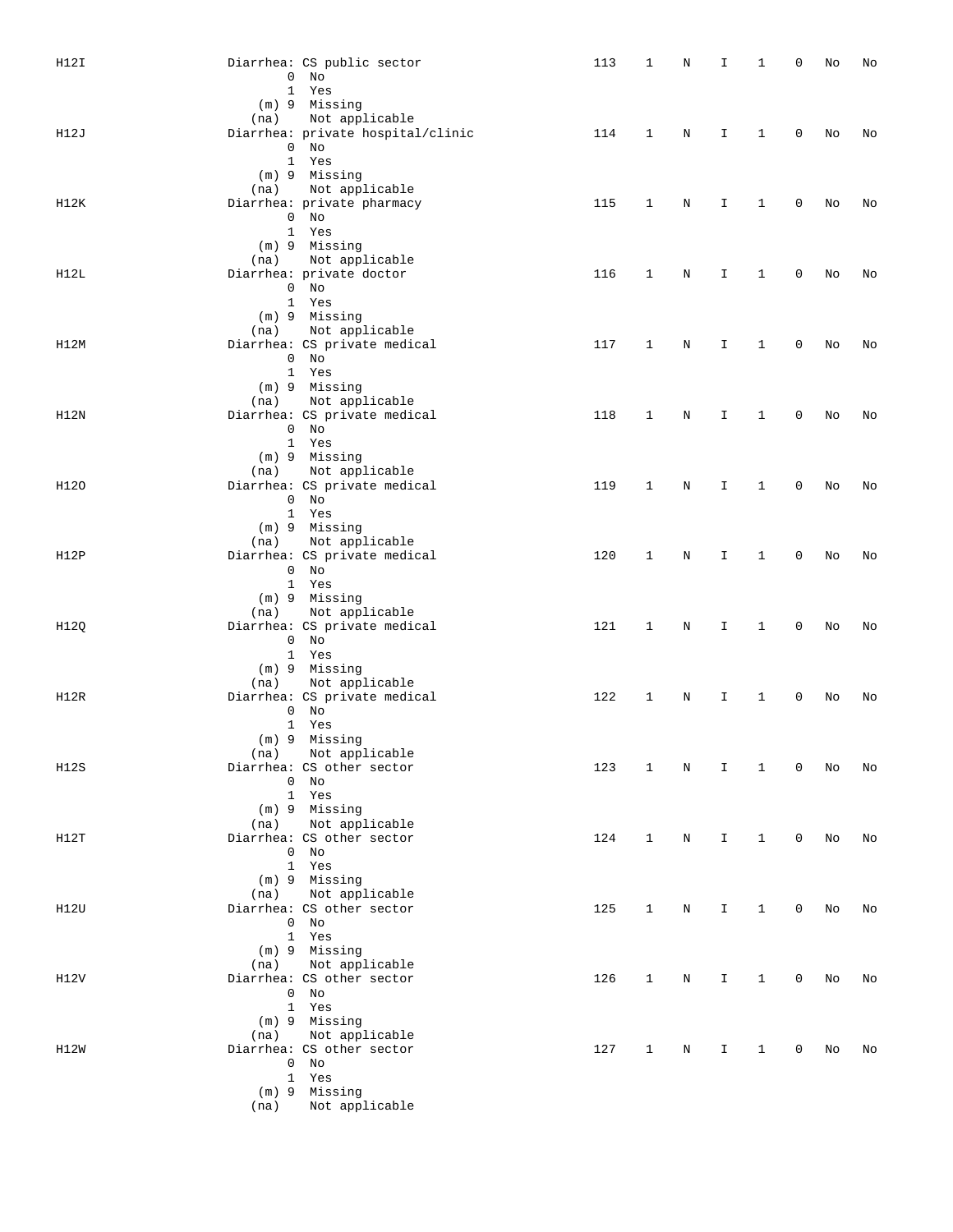| H12X        | Diarrhea: Other                                     | 128 | 1            | N | I            | 1            | 0           | No | No |
|-------------|-----------------------------------------------------|-----|--------------|---|--------------|--------------|-------------|----|----|
|             | $0$ No                                              |     |              |   |              |              |             |    |    |
|             | 1 Yes                                               |     |              |   |              |              |             |    |    |
|             | (m) 9 Missing                                       |     |              |   |              |              |             |    |    |
|             | Not applicable<br>(na)                              |     |              |   |              |              |             |    |    |
| H12Y        | Diarrhea: no treatment                              | 129 | $\mathbf{1}$ | N | I.           | $\mathbf{1}$ | 0           | No | No |
|             | 0 No: received treatment                            |     |              |   |              |              |             |    |    |
|             | 1 Yes: no treatment                                 |     |              |   |              |              |             |    |    |
|             | (m) 9 Missing                                       |     |              |   |              |              |             |    |    |
|             | Not applicable<br>(na)                              |     |              |   |              |              |             |    |    |
| H12Z        | Diarrhea: medical treatment                         | 130 | 1            |   |              | 1            | 0           |    |    |
|             | $0$ No                                              |     |              | N | I            |              |             | No | No |
|             | 1 Yes                                               |     |              |   |              |              |             |    |    |
|             |                                                     |     |              |   |              |              |             |    |    |
|             | (m) 9 Missing                                       |     |              |   |              |              |             |    |    |
|             | Not applicable<br>(na)                              |     |              |   |              |              |             |    |    |
| H13         | Given oral rehydration                              | 131 | 1            | Ν | I            | $\mathbf{1}$ | 0           | No | No |
|             | $0$ No                                              |     |              |   |              |              |             |    |    |
|             | 1 Yes: ORS - spontaneous                            |     |              |   |              |              |             |    |    |
|             | 2 Yes: ORS - probed                                 |     |              |   |              |              |             |    |    |
|             | 8 Don't know                                        |     |              |   |              |              |             |    |    |
|             | (m) 9 Missing                                       |     |              |   |              |              |             |    |    |
|             | Not applicable<br>(na)                              |     |              |   |              |              |             |    |    |
| H13B        | Given pre-packaged ORS liquid                       | 132 | 1            | N | Ι            | 1            | 0           | No | No |
|             | $0$ No                                              |     |              |   |              |              |             |    |    |
|             | 1 Yes                                               |     |              |   |              |              |             |    |    |
|             | 8 Don't know                                        |     |              |   |              |              |             |    |    |
|             | (m) 9 Missing                                       |     |              |   |              |              |             |    |    |
|             | Not applicable<br>(na)                              |     |              |   |              |              |             |    |    |
| H14         | Given recommended home solution                     | 133 | $\mathbf{1}$ | N | I            | 1            | 0           | No | No |
|             | $0$ No                                              |     |              |   |              |              |             |    |    |
|             | 1 Yes: RHS - spontaneous                            |     |              |   |              |              |             |    |    |
|             | 2 Yes: RHS - probed                                 |     |              |   |              |              |             |    |    |
|             | 8 Don't know                                        |     |              |   |              |              |             |    |    |
|             | (m) 9 Missing                                       |     |              |   |              |              |             |    |    |
|             | Not applicable<br>(na)                              |     |              |   |              |              |             |    |    |
| H15         | Given antibiotic pills or syrups                    | 134 | $\mathbf 1$  | N | I            | $\mathbf{1}$ | $\mathbf 0$ | No | No |
|             | $0$ No                                              |     |              |   |              |              |             |    |    |
|             | 1 Yes                                               |     |              |   |              |              |             |    |    |
|             | 8 Don't know                                        |     |              |   |              |              |             |    |    |
|             | $(m)$ 9 Missing                                     |     |              |   |              |              |             |    |    |
|             | Not applicable<br>(na)                              |     |              |   |              |              |             |    |    |
| H15A        | Given antimotility                                  | 135 | 1            | N | I.           | 1            | 0           | No | No |
|             | $0$ No                                              |     |              |   |              |              |             |    |    |
|             | 1 Yes                                               |     |              |   |              |              |             |    |    |
|             | 8 Don't know                                        |     |              |   |              |              |             |    |    |
|             | (m) 9 Missing                                       |     |              |   |              |              |             |    |    |
|             | Not applicable<br>(na)                              |     |              |   |              |              |             |    |    |
| H15B        | Given antibiotic injection                          | 136 | 1            | N | I            | 1            | 0           | No | No |
|             | $0$ No                                              |     |              |   |              |              |             |    |    |
|             | 1 Yes                                               |     |              |   |              |              |             |    |    |
|             | 8 Don't know                                        |     |              |   |              |              |             |    |    |
|             | $(m)$ 9 Missing                                     |     |              |   |              |              |             |    |    |
|             | Not applicable<br>(na)                              |     |              |   |              |              |             |    |    |
| H15C        | Given intravenous (IV)                              | 137 | $\mathbf{1}$ | N | $\mathbf{I}$ | $\mathbf{1}$ | 0           | No | No |
|             | $0$ No                                              |     |              |   |              |              |             |    |    |
|             | 1 Yes                                               |     |              |   |              |              |             |    |    |
|             | 8 Don't know                                        |     |              |   |              |              |             |    |    |
|             | (m) 9 Missing                                       |     |              |   |              |              |             |    |    |
|             | (na) Not applicable                                 |     |              |   |              |              |             |    |    |
| H15D        | Given home remedy, herbal medicine                  | 138 | $\mathbf{1}$ | N | I            | $\mathbf{1}$ | 0           | No | No |
|             | $0$ No                                              |     |              |   |              |              |             |    |    |
|             | 1 Yes                                               |     |              |   |              |              |             |    |    |
|             | 8 Don't know                                        |     |              |   |              |              |             |    |    |
|             | (m) 9 Missing                                       |     |              |   |              |              |             |    |    |
|             | Not applicable<br>(na)                              |     |              |   |              |              |             |    |    |
| H15E        | Given zinc                                          | 139 | $\mathbf{1}$ | N | I.           | $\mathbf{1}$ | 0           | No | No |
|             | $0$ No                                              |     |              |   |              |              |             |    |    |
|             | 1 Yes                                               |     |              |   |              |              |             |    |    |
|             | 8 Don't know                                        |     |              |   |              |              |             |    |    |
|             | (m) 9 Missing                                       |     |              |   |              |              |             |    |    |
|             | Not applicable<br>(na)                              |     |              |   |              |              |             |    |    |
| <b>H15F</b> | Given other (not antibiotic, antimotility, zinc 140 |     | $1 \quad$    | N | I.           | $\mathbf{1}$ | 0           | No | No |
|             | $0$ No                                              |     |              |   |              |              |             |    |    |
|             | 1 Yes                                               |     |              |   |              |              |             |    |    |
|             | 8 Don't know                                        |     |              |   |              |              |             |    |    |
|             | (m) 9 Missing                                       |     |              |   |              |              |             |    |    |
|             |                                                     |     |              |   |              |              |             |    |    |
|             | (na) Not applicable                                 |     |              |   |              |              |             |    |    |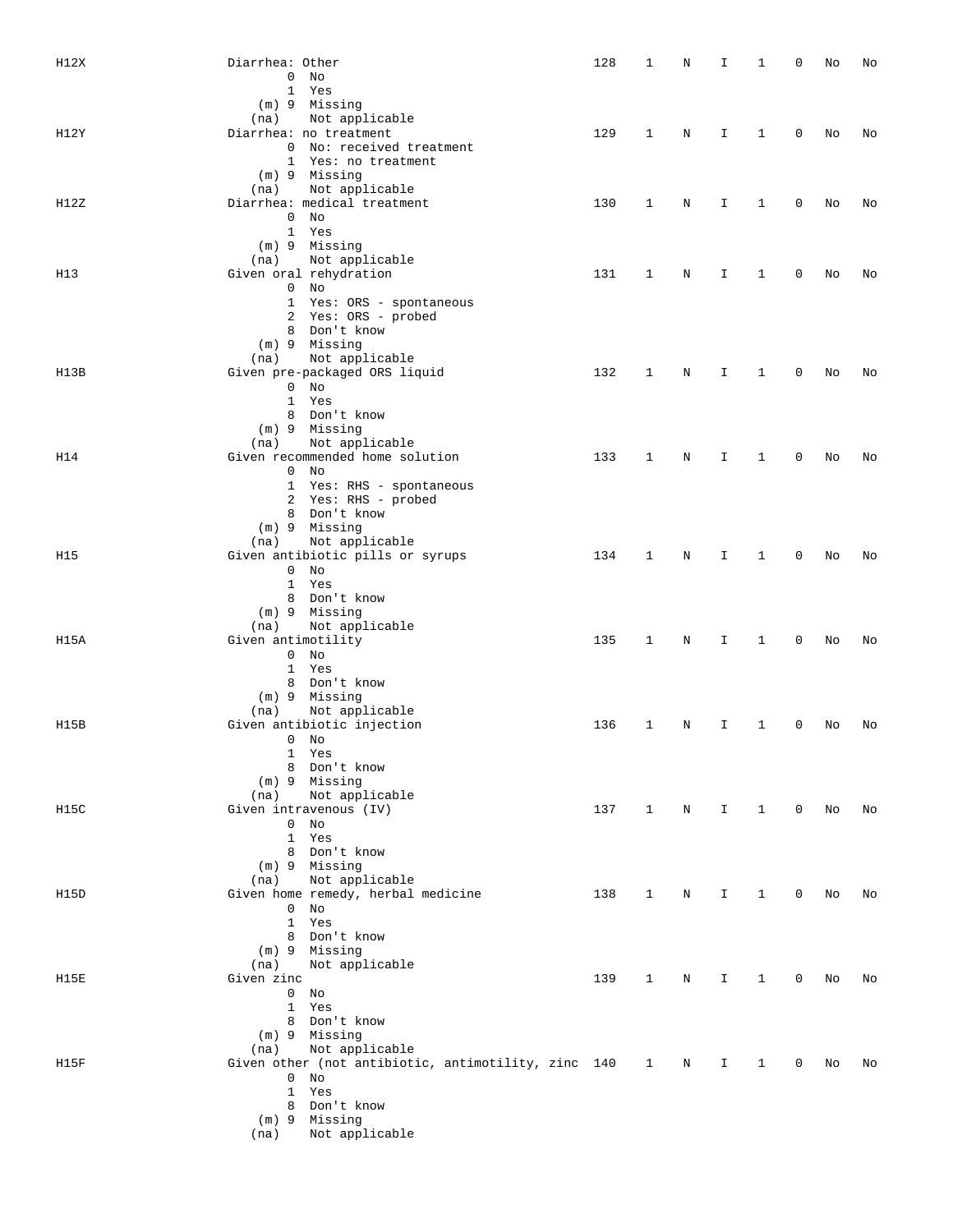| H15G            | Given unknown pill or syrup    | 141 | 1            | Ν           | I            | 1            | 0            | No | No |
|-----------------|--------------------------------|-----|--------------|-------------|--------------|--------------|--------------|----|----|
|                 | $0$ No                         |     |              |             |              |              |              |    |    |
|                 | $\mathbf{1}$<br>Yes            |     |              |             |              |              |              |    |    |
|                 | 8<br>Don't know                |     |              |             |              |              |              |    |    |
|                 | (m) 9 Missing                  |     |              |             |              |              |              |    |    |
|                 | Not applicable<br>(na)         |     |              |             |              |              |              |    |    |
| H15H            | Given non-antibiotic injection | 142 | 1            | Ν           | I            | 1            | 0            | No | No |
|                 | $0$ No                         |     |              |             |              |              |              |    |    |
|                 | $\mathbf{1}$<br>Yes            |     |              |             |              |              |              |    |    |
|                 | 8 Don't know                   |     |              |             |              |              |              |    |    |
|                 | (m) 9 Missing                  |     |              |             |              |              |              |    |    |
|                 | Not applicable<br>(na)         |     |              |             |              |              |              |    |    |
| H15I            | Given unknown injection        | 143 | 1            | N           | I            | 1            | 0            | No | No |
|                 | $0$ No                         |     |              |             |              |              |              |    |    |
|                 | $\mathbf{1}$<br>Yes            |     |              |             |              |              |              |    |    |
|                 |                                |     |              |             |              |              |              |    |    |
|                 | 8 Don't know                   |     |              |             |              |              |              |    |    |
|                 | Missing<br>(m) 9               |     |              |             |              |              |              |    |    |
|                 | Not applicable<br>(na)         |     |              |             |              |              |              |    |    |
| H15J            | Given CS                       | 144 | 1            | N           | I            | 1            | 0            | No | No |
|                 | 0<br>No                        |     |              |             |              |              |              |    |    |
|                 | 1<br>Yes                       |     |              |             |              |              |              |    |    |
|                 | 8<br>Don't know                |     |              |             |              |              |              |    |    |
|                 | (m) 9 Missing                  |     |              |             |              |              |              |    |    |
|                 | (na)<br>Not applicable         |     |              |             |              |              |              |    |    |
| H15K            | Given CS                       | 145 | 1            | N           | I            | 1            | 0            | No | No |
|                 | 0<br>No                        |     |              |             |              |              |              |    |    |
|                 | 1<br>Yes                       |     |              |             |              |              |              |    |    |
|                 | 8<br>Don't know                |     |              |             |              |              |              |    |    |
|                 | Missing<br>$(m)$ 9             |     |              |             |              |              |              |    |    |
|                 | (na)<br>Not applicable         |     |              |             |              |              |              |    |    |
| H15L            | Given CS                       | 146 | $\mathbf{1}$ | Ν           | I            | 1            | 0            | No | No |
|                 | 0<br>No                        |     |              |             |              |              |              |    |    |
|                 | 1<br>Yes                       |     |              |             |              |              |              |    |    |
|                 | 8<br>Don't know                |     |              |             |              |              |              |    |    |
|                 | (m) 9 Missing                  |     |              |             |              |              |              |    |    |
|                 | (na)<br>Not applicable         |     |              |             |              |              |              |    |    |
| H15M            | Given CS                       | 147 | 1            | $\rm N$     | I            | 1            | 0            | No | No |
|                 | 0<br>No                        |     |              |             |              |              |              |    |    |
|                 | $\mathbf{1}$<br>Yes            |     |              |             |              |              |              |    |    |
|                 |                                |     |              |             |              |              |              |    |    |
|                 | 8 Don't know                   |     |              |             |              |              |              |    |    |
|                 | (m) 9 Missing                  |     |              |             |              |              |              |    |    |
|                 | Not applicable<br>(na)         |     |              |             |              |              |              |    |    |
| H20             | Given other treatment          | 148 | 1            | Ν           | I.           | 1            | 0            | No | No |
|                 | $0$ No                         |     |              |             |              |              |              |    |    |
|                 | $\mathbf{1}$<br>Yes            |     |              |             |              |              |              |    |    |
|                 | 8 Don't know                   |     |              |             |              |              |              |    |    |
|                 | (m) 9 Missing                  |     |              |             |              |              |              |    |    |
|                 | Not applicable<br>(na)         |     |              |             |              |              |              |    |    |
| H21A            | Given no treatment             | 149 | 1            | N           | I.           | 1            | 0            | No | No |
|                 | 0 No: received treatment       |     |              |             |              |              |              |    |    |
|                 | 1 Yes: no treatment            |     |              |             |              |              |              |    |    |
|                 | 8 Don't know                   |     |              |             |              |              |              |    |    |
|                 | (m) 9 Missing                  |     |              |             |              |              |              |    |    |
|                 | Not applicable<br>(na)         |     |              |             |              |              |              |    |    |
| H21             | Received any treatment         | 150 | $\mathbf{1}$ | $\mathbf N$ | $\mathbf{I}$ | $\mathbf{1}$ | $\mathsf{O}$ | No | No |
|                 | $0$ No                         |     |              |             |              |              |              |    |    |
|                 | 1 Yes                          |     |              |             |              |              |              |    |    |
|                 | (m) 9 Missing                  |     |              |             |              |              |              |    |    |
|                 | Not applicable<br>(na)         |     |              |             |              |              |              |    |    |
| H <sub>22</sub> | Had fever in last two weeks    | 151 | 1            | N           | I            | $\mathbf{1}$ | 0            | No | No |
|                 | $0$ No                         |     |              |             |              |              |              |    |    |
|                 | 1 Yes                          |     |              |             |              |              |              |    |    |
|                 | 8 Don't know                   |     |              |             |              |              |              |    |    |
|                 | $(m)$ 9 Missing                |     |              |             |              |              |              |    |    |
|                 | Not applicable<br>(na)         |     |              |             |              |              |              |    |    |
| H31             | Had cough in last two weeks    | 152 | $\mathbf{1}$ | N           | I            | $\mathbf{1}$ | 0            | No | No |
|                 | $0$ No                         |     |              |             |              |              |              |    |    |
|                 |                                |     |              |             |              |              |              |    |    |
|                 | 1 Yes, last 24 hours           |     |              |             |              |              |              |    |    |
|                 | 2 Yes, last two weeks          |     |              |             |              |              |              |    |    |
|                 | 8 Don't know                   |     |              |             |              |              |              |    |    |
|                 | (m) 9 Missing                  |     |              |             |              |              |              |    |    |
|                 | Not applicable<br>(na)         |     |              |             |              |              |              |    |    |
| H31B            | Short, rapid breaths           | 153 | $\mathbf{1}$ | N           | Ι.           | $\mathbf{1}$ | 0            | No | No |
|                 | $0$ No                         |     |              |             |              |              |              |    |    |
|                 | 1 Yes                          |     |              |             |              |              |              |    |    |
|                 | 8 Don't know                   |     |              |             |              |              |              |    |    |
|                 | $(m)$ 9 Missing                |     |              |             |              |              |              |    |    |
|                 | Not applicable<br>(na)         |     |              |             |              |              |              |    |    |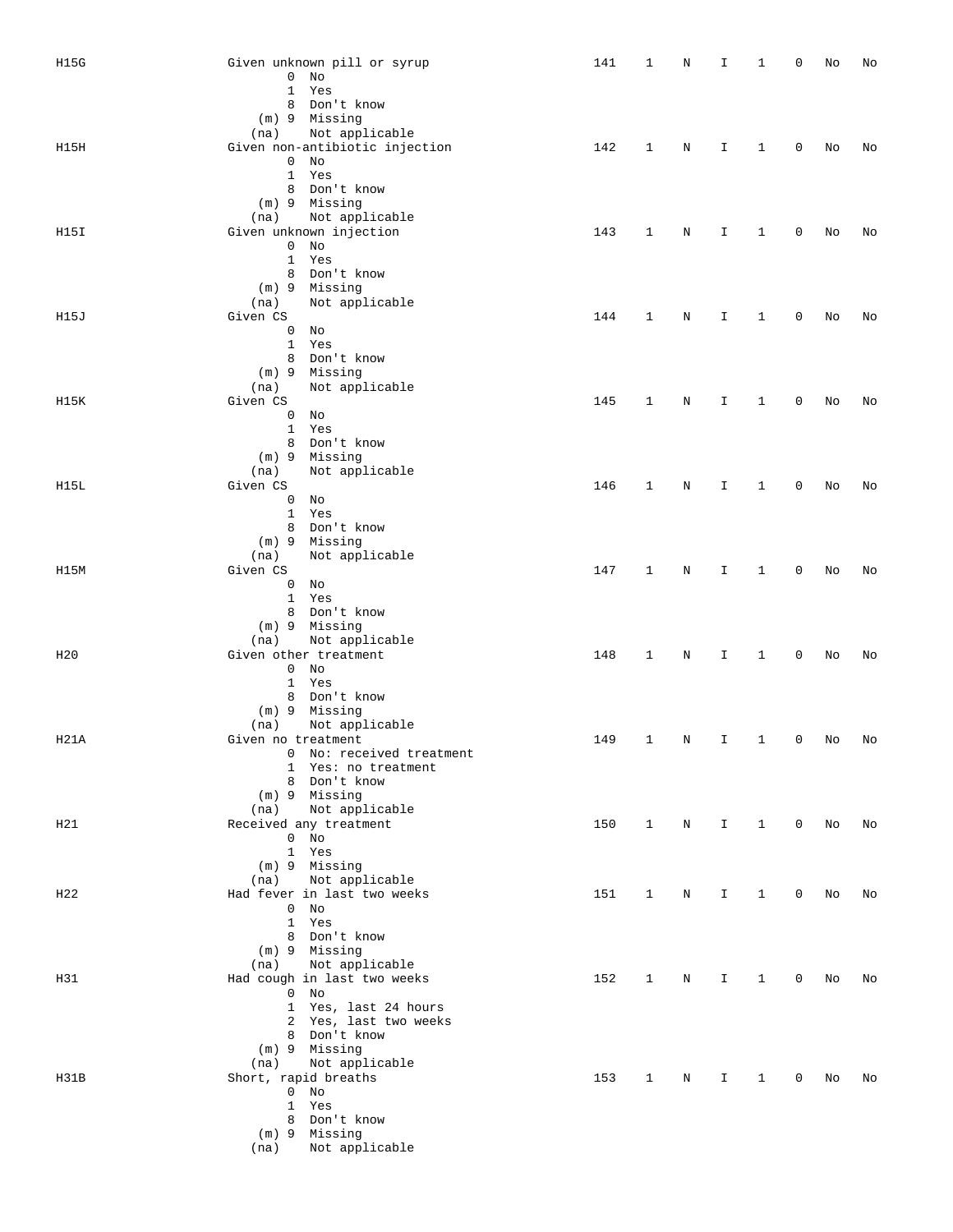| H31C        | Problem in the chest or blocked or running nose 154<br>1 Chest only<br>2<br>Nose only<br>3 Both<br>Other<br>6      |     | 1            | Ν           | Ι            | 1            | 0              | No | No |
|-------------|--------------------------------------------------------------------------------------------------------------------|-----|--------------|-------------|--------------|--------------|----------------|----|----|
| H31D        | 8 Don't know<br>(m) 9 Missing<br>Not applicable<br>(na)<br>Had fever/cough in last 2 weeks: amount offered 155     |     | 1            | N           | I            | 1            | 0              | No | No |
|             | Nothing to drink<br>$\mathbf{0}$<br>2 Much less<br>3 Somewhat less<br>4 About the same<br>5 More<br>8 Don't know   |     |              |             |              |              |                |    |    |
| H31E        | (m) 9 Missing<br>Not applicable<br>(na)<br>Had fever/cough in last 2 weeks: amount offered 156<br>0 Stopped food   |     | $\mathbf{1}$ | N           | I            | 1            | 0              | No | No |
|             | 1 Never gave food<br>2 Much less<br>3 Somewhat less<br>4 About the same<br>5 More<br>8 Don't know<br>(m) 9 Missing |     |              |             |              |              |                |    |    |
| H32A        | Not applicable<br>(na)<br>Fever/cough: government hospital                                                         | 157 | 1            | N           | I            | 1            | $\mathbf 0$    | No | No |
|             | $0$ No<br>1 Yes<br>(m) 9 Missing<br>Not applicable<br>(na)                                                         |     |              |             |              |              |                |    |    |
| H32B        | Fever/cough: CS public sector<br>$0$ No                                                                            | 158 | 1            | N           | I            | 1            | 0              | No | No |
|             | 1 Yes<br>(m) 9 Missing<br>Not applicable<br>(na)                                                                   |     |              |             |              |              |                |    |    |
| H32C        | Fever/cough: CS public sector<br>$0$ No<br>1 Yes                                                                   | 159 | 1            | Ν           | I            | 1            | 0              | No | No |
|             | (m) 9 Missing                                                                                                      |     |              |             |              |              |                |    |    |
| H32D        | Not applicable<br>(na)<br>Fever/cough: CS public sector<br>$0$ No<br>1 Yes                                         | 160 | 1            | N           | I            | 1            | 0              | No | No |
| <b>H32E</b> | (m) 9 Missing<br>Not applicable<br>(na)<br>Fever/cough: CS public sector                                           | 161 | 1            | N           | I            | 1            | 0              | No | No |
|             | $0$ No<br>1 Yes<br>(m) 9 Missing                                                                                   |     |              |             |              |              |                |    |    |
| H32F        | (na) Not applicable<br>Fever/cough: CS public sector<br>$0$ No<br>1 Yes                                            | 162 | $\mathbf{1}$ | $\mathbf N$ | $1 \quad 1$  |              | $\overline{0}$ | No | No |
| H32G        | (m) 9 Missing<br>(na) Not applicable<br>Fever/cough: CS public sector<br>$0$ No<br>1 Yes                           | 163 | $\mathbf{1}$ | N           | I.           | $\mathbf{1}$ | 0              | No | No |
| H32H        | (m) 9 Missing<br>(na) Not applicable<br>Fever/cough: CS public sector<br>$0$ No                                    | 164 | 1            | N           | I.           | $\mathbf{1}$ | 0              | No | No |
| H32I        | 1 Yes<br>(m) 9 Missing<br>(na) Not applicable<br>Fever/cough: CS public sector                                     | 165 | $\mathbf{1}$ | N           | I.           | $\mathbf{1}$ | 0              | No | No |
|             | $0$ No<br>1 Yes<br>$(m)$ 9 Missing                                                                                 |     |              |             |              |              |                |    |    |
| H32J        | (na) Not applicable<br>Fever/cough: private hospital/ clinic<br>$0$ No<br>1 Yes                                    | 166 | $\mathbf{1}$ | N           | $\mathbf{I}$ | $\mathbf{1}$ | 0              | No | No |
|             | (m) 9 Missing<br>Not applicable<br>(na)                                                                            |     |              |             |              |              |                |    |    |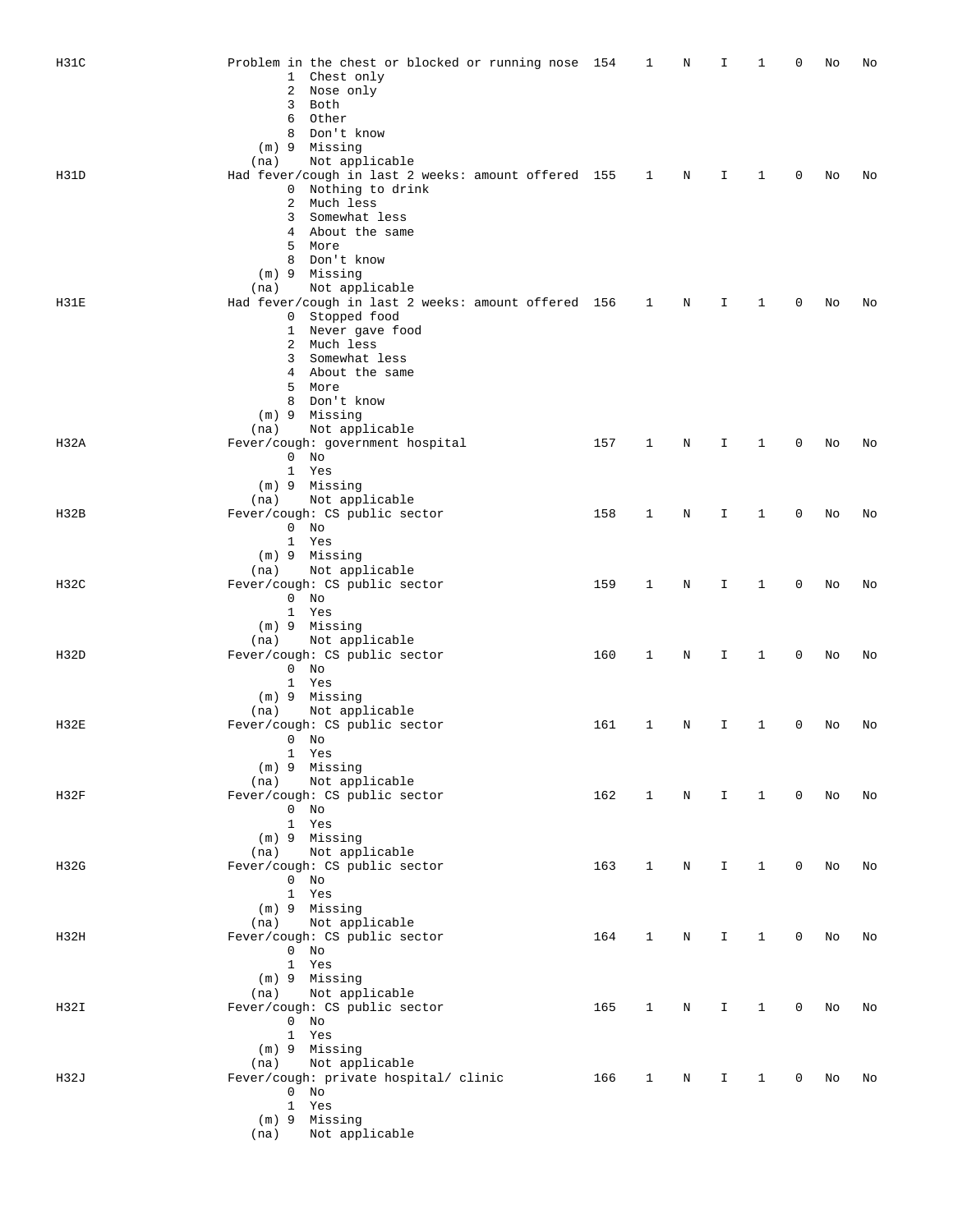| H32K | Fever/cough: private pharmacy   | 167 | 1            | Ν | I  | 1            | 0           | No | No |
|------|---------------------------------|-----|--------------|---|----|--------------|-------------|----|----|
|      | $0$ No                          |     |              |   |    |              |             |    |    |
|      | 1 Yes                           |     |              |   |    |              |             |    |    |
|      | (m) 9 Missing                   |     |              |   |    |              |             |    |    |
|      |                                 |     |              |   |    |              |             |    |    |
|      | Not applicable<br>(na)          |     |              |   |    |              |             |    |    |
| H32L | Fever/cough: private doctor     | 168 | 1            | Ν | I. | 1            | 0           | No | No |
|      | $0$ No                          |     |              |   |    |              |             |    |    |
|      | 1 Yes                           |     |              |   |    |              |             |    |    |
|      | (m) 9 Missing                   |     |              |   |    |              |             |    |    |
|      | Not applicable<br>(na)          |     |              |   |    |              |             |    |    |
| H32M | Fever/cough: CS private medical | 169 | 1            | N | I  | 1            | $\mathbf 0$ | No | No |
|      | $0$ No                          |     |              |   |    |              |             |    |    |
|      | 1 Yes                           |     |              |   |    |              |             |    |    |
|      | (m) 9 Missing                   |     |              |   |    |              |             |    |    |
|      | Not applicable<br>(na)          |     |              |   |    |              |             |    |    |
| H32N | Fever/cough: CS private medical | 170 | 1            | Ν | I. | 1            | 0           | No | No |
|      | $0$ No                          |     |              |   |    |              |             |    |    |
|      | 1 Yes                           |     |              |   |    |              |             |    |    |
|      | (m) 9 Missing                   |     |              |   |    |              |             |    |    |
|      |                                 |     |              |   |    |              |             |    |    |
|      | Not applicable<br>(na)          |     |              |   |    |              |             |    |    |
| H320 | Fever/cough: CS private medical | 171 | 1            | Ν | I  | 1            | 0           | No | No |
|      | $0$ No                          |     |              |   |    |              |             |    |    |
|      | 1 Yes                           |     |              |   |    |              |             |    |    |
|      | (m) 9 Missing                   |     |              |   |    |              |             |    |    |
|      | (na) Not applicable             |     |              |   |    |              |             |    |    |
| H32P | Fever/cough: CS private medical | 172 | 1            | N | I  | 1            | 0           | No | No |
|      | $0$ No                          |     |              |   |    |              |             |    |    |
|      | 1 Yes                           |     |              |   |    |              |             |    |    |
|      | (m) 9 Missing                   |     |              |   |    |              |             |    |    |
|      |                                 |     |              |   |    |              |             |    |    |
|      | Not applicable<br>(na)          |     |              |   |    |              |             |    |    |
| H32Q | Fever/cough: CS private medical | 173 | 1            | Ν | I. | 1            | 0           | No | No |
|      | $0$ No                          |     |              |   |    |              |             |    |    |
|      | 1 Yes                           |     |              |   |    |              |             |    |    |
|      | (m) 9 Missing                   |     |              |   |    |              |             |    |    |
|      | Not applicable<br>(na)          |     |              |   |    |              |             |    |    |
| H32R | Fever/cough: CS private medical | 174 | 1            | N | I  | $\mathbf{1}$ | 0           | No | No |
|      | $0$ No                          |     |              |   |    |              |             |    |    |
|      | 1 Yes                           |     |              |   |    |              |             |    |    |
|      | (m) 9 Missing                   |     |              |   |    |              |             |    |    |
|      | Not applicable<br>(na)          |     |              |   |    |              |             |    |    |
|      |                                 | 175 |              |   |    |              |             |    |    |
| H32S | Fever/cough: CS other sector    |     | 1            | Ν | I. | 1            | 0           | No | No |
|      | $0$ No                          |     |              |   |    |              |             |    |    |
|      | 1 Yes                           |     |              |   |    |              |             |    |    |
|      | (m) 9 Missing                   |     |              |   |    |              |             |    |    |
|      | (na) Not applicable             |     |              |   |    |              |             |    |    |
| H32T | Fever/cough: CS other sector    | 176 | 1            | N | I  | 1            | 0           | No | No |
|      | $0$ No                          |     |              |   |    |              |             |    |    |
|      | 1 Yes                           |     |              |   |    |              |             |    |    |
|      | $(m)$ 9 Missing                 |     |              |   |    |              |             |    |    |
|      | Not applicable<br>(na)          |     |              |   |    |              |             |    |    |
| H32U | Fever/cough: CS other sector    | 177 | 1            | Ν | I. | 1            | 0           | No | No |
|      | $0$ No                          |     |              |   |    |              |             |    |    |
|      |                                 |     |              |   |    |              |             |    |    |
|      | 1 Yes                           |     |              |   |    |              |             |    |    |
|      | (m) 9 Missing                   |     |              |   |    |              |             |    |    |
|      | (na) Not applicable             |     |              |   |    |              |             |    |    |
| H32V | Fever/cough: CS other sector    | 178 | 1            | N | Ι. | $\mathbf{1}$ | 0           | No | No |
|      | $0$ No                          |     |              |   |    |              |             |    |    |
|      | 1 Yes                           |     |              |   |    |              |             |    |    |
|      | (m) 9 Missing                   |     |              |   |    |              |             |    |    |
|      | (na) Not applicable             |     |              |   |    |              |             |    |    |
| H32W | Fever/cough: CS other sector    | 179 | 1            | N | I. | $\mathbf{1}$ | 0           | No | No |
|      | $0$ No                          |     |              |   |    |              |             |    |    |
|      | 1 Yes                           |     |              |   |    |              |             |    |    |
|      |                                 |     |              |   |    |              |             |    |    |
|      | (m) 9 Missing                   |     |              |   |    |              |             |    |    |
|      | (na) Not applicable             |     |              |   |    |              |             |    |    |
| H32X | Fever/cough: other              | 180 | 1            | N | I  | $\mathbf{1}$ | 0           | No | No |
|      | $0$ No                          |     |              |   |    |              |             |    |    |
|      | 1 Yes                           |     |              |   |    |              |             |    |    |
|      | (m) 9 Missing                   |     |              |   |    |              |             |    |    |
|      | Not applicable<br>(na)          |     |              |   |    |              |             |    |    |
| H32Y | Fever/cough: no treatment       | 181 | $\mathbf{1}$ | N | Ι. | $\mathbf{1}$ | 0           | No | No |
|      | 0 No: received treatment        |     |              |   |    |              |             |    |    |
|      | 1 Yes: no treatment             |     |              |   |    |              |             |    |    |
|      |                                 |     |              |   |    |              |             |    |    |
|      | (m) 9 Missing                   |     |              |   |    |              |             |    |    |
|      | Not applicable<br>(na)          |     |              |   |    |              |             |    |    |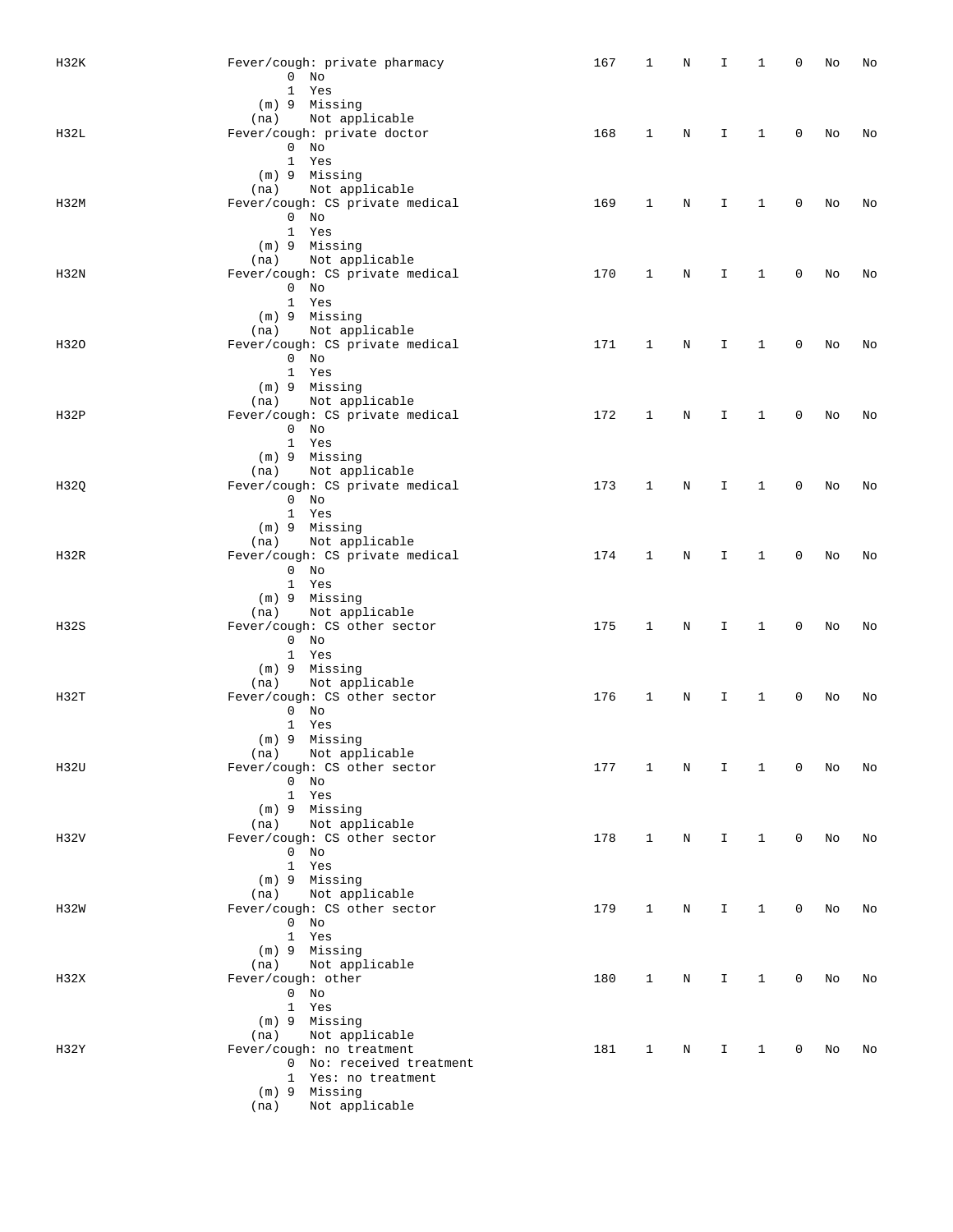| H32Z        |                  | Fever/cough: medical treatment                      | 182 | 1            | Ν | I.          | 1            | 0           | No | No |
|-------------|------------------|-----------------------------------------------------|-----|--------------|---|-------------|--------------|-------------|----|----|
|             | 0                | No                                                  |     |              |   |             |              |             |    |    |
|             | $\mathbf{1}$     | Yes                                                 |     |              |   |             |              |             |    |    |
|             |                  | (m) 9 Missing                                       |     |              |   |             |              |             |    |    |
|             | (na)             | Not applicable                                      |     |              |   |             |              |             |    |    |
| H33         |                  | Received Vitamin A1 (most recent)                   | 183 | 1            | N | I           | 1            | 0           | No | No |
|             |                  | $0$ No                                              |     |              |   |             |              |             |    |    |
|             |                  | 1 Vaccination date on card                          |     |              |   |             |              |             |    |    |
|             |                  | 2 Reported by mother                                |     |              |   |             |              |             |    |    |
|             |                  | 3 Vaccination marked on card                        |     |              |   |             |              |             |    |    |
|             |                  | 8 Don't know                                        |     |              |   |             |              |             |    |    |
|             |                  | (m) 9 Missing                                       |     |              |   |             |              |             |    |    |
|             | (na)             | Not applicable                                      |     |              |   |             |              |             |    |    |
| H33D        | Vitamin A1 day   |                                                     | 184 | 2            | N | I           | 1            | 0           | No | No |
|             | 1:31             |                                                     |     |              |   |             |              |             |    |    |
|             | 97               | Inconsistent                                        |     |              |   |             |              |             |    |    |
|             | 98               | Don't know                                          |     |              |   |             |              |             |    |    |
|             | $(m)$ 99         | Missing                                             |     |              |   |             |              |             |    |    |
|             | (na)             | Not applicable                                      |     |              |   |             |              |             |    |    |
| H33M        | Vitamin A1 month |                                                     | 186 | 2            | N | I           | 1            | 0           | No | No |
|             | 1:12             |                                                     |     |              |   |             |              |             |    |    |
|             | 97               | Inconsistent                                        |     |              |   |             |              |             |    |    |
|             | 98               | Don't know                                          |     |              |   |             |              |             |    |    |
|             | $(m)$ 99         | Missing                                             |     |              |   |             |              |             |    |    |
|             | (na)             | Not applicable                                      |     |              |   |             |              |             |    |    |
| H33Y        | Vitamin A1 year  |                                                     | 188 | 4            | Ν | I           | 1            | $\mathbf 0$ | No | No |
|             |                  | 2005:2015                                           |     |              |   |             |              |             |    |    |
|             | 9997             | Inconsistent                                        |     |              |   |             |              |             |    |    |
|             | 9998             | Don't know                                          |     |              |   |             |              |             |    |    |
|             | $(m)$ 9999       | Missing                                             |     |              |   |             |              |             |    |    |
|             | (na)             | Not applicable                                      |     |              |   |             |              |             |    |    |
| H34         |                  | Vitamin A in last 6 months                          | 192 | 1            | N | I.          | 1            | $\mathbf 0$ | No | No |
|             |                  | $0$ No                                              |     |              |   |             |              |             |    |    |
|             |                  | 1 Yes<br>8 Don't know                               |     |              |   |             |              |             |    |    |
|             |                  | (m) 9 Missing                                       |     |              |   |             |              |             |    |    |
|             | (na)             | Not applicable                                      |     |              |   |             |              |             |    |    |
| H35         |                  | Any vaccinations in last 2 years part of campai 193 |     | $\mathbf{1}$ | N | I           | 1            | 0           | No | No |
|             |                  | $0$ No                                              |     |              |   |             |              |             |    |    |
|             |                  | 1 Yes                                               |     |              |   |             |              |             |    |    |
|             |                  | 2 No vaccination in last 2 years                    |     |              |   |             |              |             |    |    |
|             |                  | 8 Don't know                                        |     |              |   |             |              |             |    |    |
|             |                  | (m) 9 Missing                                       |     |              |   |             |              |             |    |    |
|             | (na)             | Not applicable                                      |     |              |   |             |              |             |    |    |
| H36A        |                  | Vaccinated during Campaign A                        | 194 | 1            | N | Ι           | 1            | 0           | No | No |
|             |                  | $0$ No                                              |     |              |   |             |              |             |    |    |
|             |                  | 1 Yes                                               |     |              |   |             |              |             |    |    |
|             |                  | 8 Don't know                                        |     |              |   |             |              |             |    |    |
|             |                  | (m) 9 Missing                                       |     |              |   |             |              |             |    |    |
|             | (na)             | Not applicable                                      |     |              |   |             |              |             |    |    |
| H36B        |                  | Vaccinated during Campaign B                        | 195 | 1            | Ν | I           | 1            | 0           | No | No |
|             | $\mathbf 0$      | No                                                  |     |              |   |             |              |             |    |    |
|             |                  | 1 Yes                                               |     |              |   |             |              |             |    |    |
|             |                  | 8 Don't know                                        |     |              |   |             |              |             |    |    |
|             |                  | (m) 9 Missing                                       |     |              |   |             |              |             |    |    |
|             | (na)             | Not applicable                                      |     |              |   |             |              |             |    |    |
| H36C        |                  | Vaccinated during Campaign C                        | 196 | $\mathbf 1$  | N | I           | $\mathbf{1}$ | 0           | No | No |
|             |                  | $0$ No                                              |     |              |   |             |              |             |    |    |
|             |                  | 1 Yes                                               |     |              |   |             |              |             |    |    |
|             |                  | 8 Don't know                                        |     |              |   |             |              |             |    |    |
|             |                  | $(m)$ 9 Missing                                     |     |              |   |             |              |             |    |    |
|             | (na)             | Not applicable                                      |     |              |   |             |              |             |    |    |
| H36D        |                  | Vaccinated during Campaign D                        | 197 | $\mathbf{1}$ | N | I           | $\mathbf{1}$ | 0           | No | No |
|             |                  | $0$ No                                              |     |              |   |             |              |             |    |    |
|             |                  | 1 Yes                                               |     |              |   |             |              |             |    |    |
|             |                  | 8 Don't know                                        |     |              |   |             |              |             |    |    |
|             |                  | (m) 9 Missing                                       |     |              |   |             |              |             |    |    |
|             | (na)             | Not applicable                                      |     |              |   |             |              |             |    |    |
| <b>H36E</b> |                  | Vaccinated during Campaign E                        | 198 | $\mathbf{1}$ | N | $\mathbf I$ | $\mathbf{1}$ | 0           | No | No |
|             |                  | $0$ No                                              |     |              |   |             |              |             |    |    |
|             |                  | 1 Yes                                               |     |              |   |             |              |             |    |    |
|             |                  | 8 Don't know                                        |     |              |   |             |              |             |    |    |
|             |                  | $(m)$ 9 Missing                                     |     |              |   |             |              |             |    |    |
|             | (na)             | Not applicable                                      |     |              |   |             |              |             |    |    |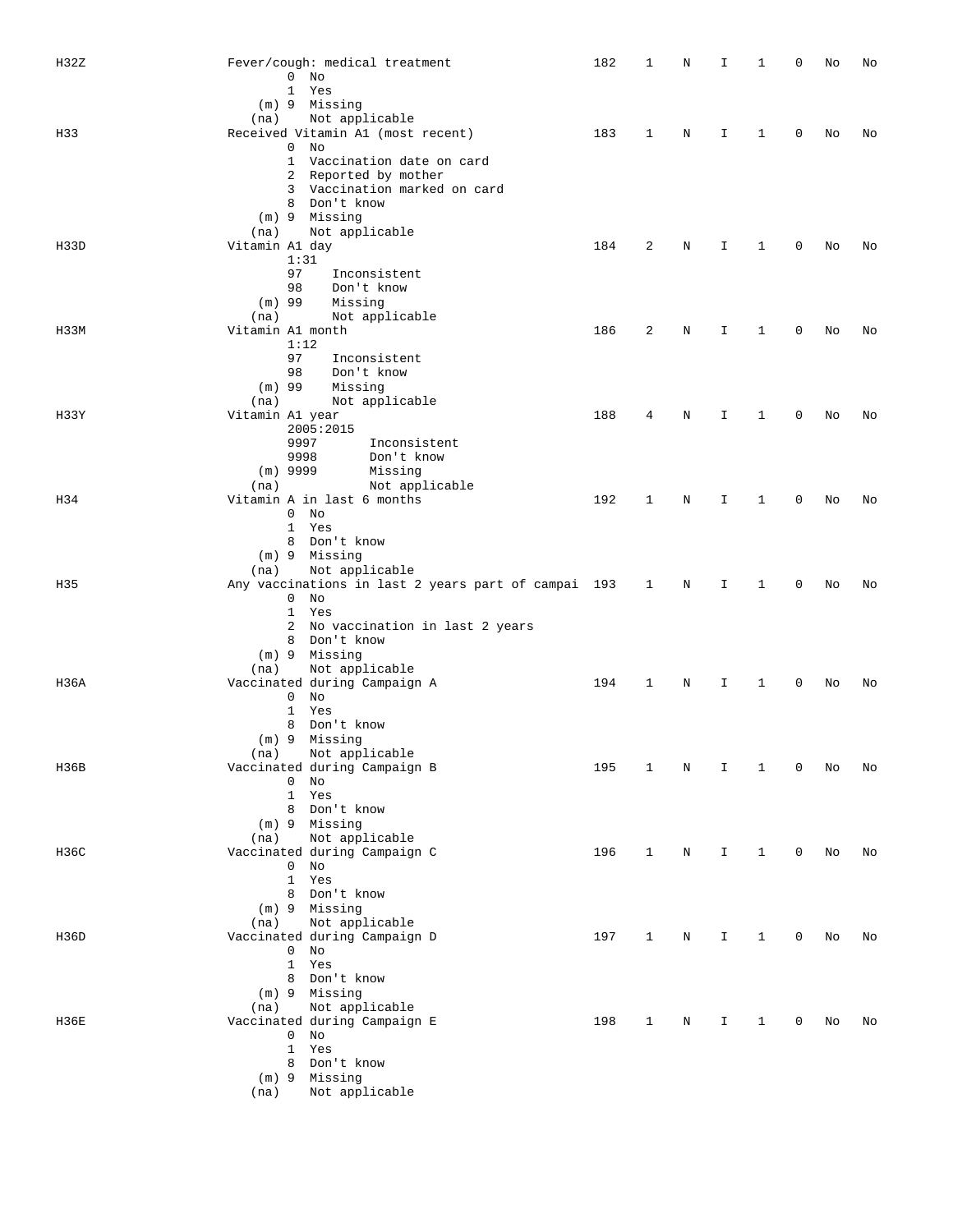| H36F        | Vaccinated during Campaign F<br>$\overline{0}$<br>No<br>$\mathbf{1}$<br>Yes<br>8 Don't know                         | 199 | 1            | N | I. | 1            | 0           | No | No |
|-------------|---------------------------------------------------------------------------------------------------------------------|-----|--------------|---|----|--------------|-------------|----|----|
| H37A        | (m) 9 Missing<br>Not applicable<br>(na)<br>SP/Fansidar taken for fever/cough                                        | 200 | 1            | N | I. | 1            | $\Omega$    | No | No |
|             | $0$ No<br>1 Yes<br>(m) 9 Missing                                                                                    |     |              |   |    |              |             |    |    |
| H37B        | Not applicable<br>(na)<br>Chloroquine taken for fever/cough<br>$0$ No<br>1 Yes                                      | 201 | 1            | N | I  | 1            | 0           | No | No |
| H37C        | (m) 9 Missing<br>Not applicable<br>(na)<br>Amodiaquine taken for fever/cough<br>$0$ No<br>1 Yes                     | 202 | 1            | Ν | I  | 1            | 0           | No | No |
| H37D        | $(m)$ 9 Missing<br>(na) Not applicable<br>Quinine taken for fever/cough<br>$0$ No<br>1 Yes                          | 203 | 1            | N | I. | 1            | 0           | No | No |
| H37E        | (m) 9 Missing<br>Not applicable<br>(na)<br>Combination with artemisinin taken for fever/co 204<br>$0$ No<br>1 Yes   |     | 1            | N | I  | $\mathbf{1}$ | 0           | No | No |
| <b>H37F</b> | (m) 9 Missing<br>Not applicable<br>(na)<br>CS antimalarial taken for fever/cough<br>$0$ No<br>1 Yes                 | 205 | 1            | N | I. | $\mathbf{1}$ | $\Omega$    | No | No |
| H37G        | (m) 9 Missing<br>Not applicable<br>(na)<br>CS antimalarial taken for fever/cough<br>$0$ No<br>1 Yes                 | 206 | 1            | N | I  | $\mathbf{1}$ | 0           | No | No |
| H37H        | (m) 9 Missing<br>Not applicable<br>(na)<br>Other antimalarial taken for fever/cough<br>$0$ No<br>1 Yes              | 207 | 1            | N | I  | 1            | 0           | No | No |
| H37I        | (m) 9 Missing<br>Not applicable<br>(na)<br>Antibiotic pill/syrup taken for fever/cough<br>$0$ No<br>1 Yes           | 208 | 1            | Ν | I. | 1            | 0           | No | No |
| H37J        | (m) 9 Missing<br>Not applicable<br>(na)<br>Antibiotic injection taken for fever/cough<br>$0$ No<br>1 Yes            | 209 | 1            | N | I. | 1            | 0           | No | No |
| H37K        | (m) 9 Missing<br>Not applicable<br>(na)<br>Aspirin taken for fever/cough<br>$0$ No<br>1 Yes                         | 210 | 1            | N | I. | $\mathbf{1}$ | $\mathbf 0$ | No | No |
| H37L        | $(m)$ 9 Missing<br>Not applicable<br>(na)<br>Acetaminophen/paracetamol/panadol taken for fev 211<br>$0$ No<br>1 Yes |     | $\mathbf{1}$ | N | Ι. | $\mathbf{1}$ | 0           | No | No |
| H37M        | (m) 9 Missing<br>Not applicable<br>(na)<br>Ibuprofen taken for fever/cough<br>$0$ No<br>1 Yes                       | 212 | 1            | N | I  | 1            | 0           | No | No |
| H37N        | (m) 9 Missing<br>Not applicable<br>(na)<br>CS other taken for fever/cough<br>$0$ No<br>1 Yes                        | 213 | 1            | N | Ι. | 1            | 0           | No | No |
|             | (m) 9 Missing<br>Not applicable<br>(na)                                                                             |     |              |   |    |              |             |    |    |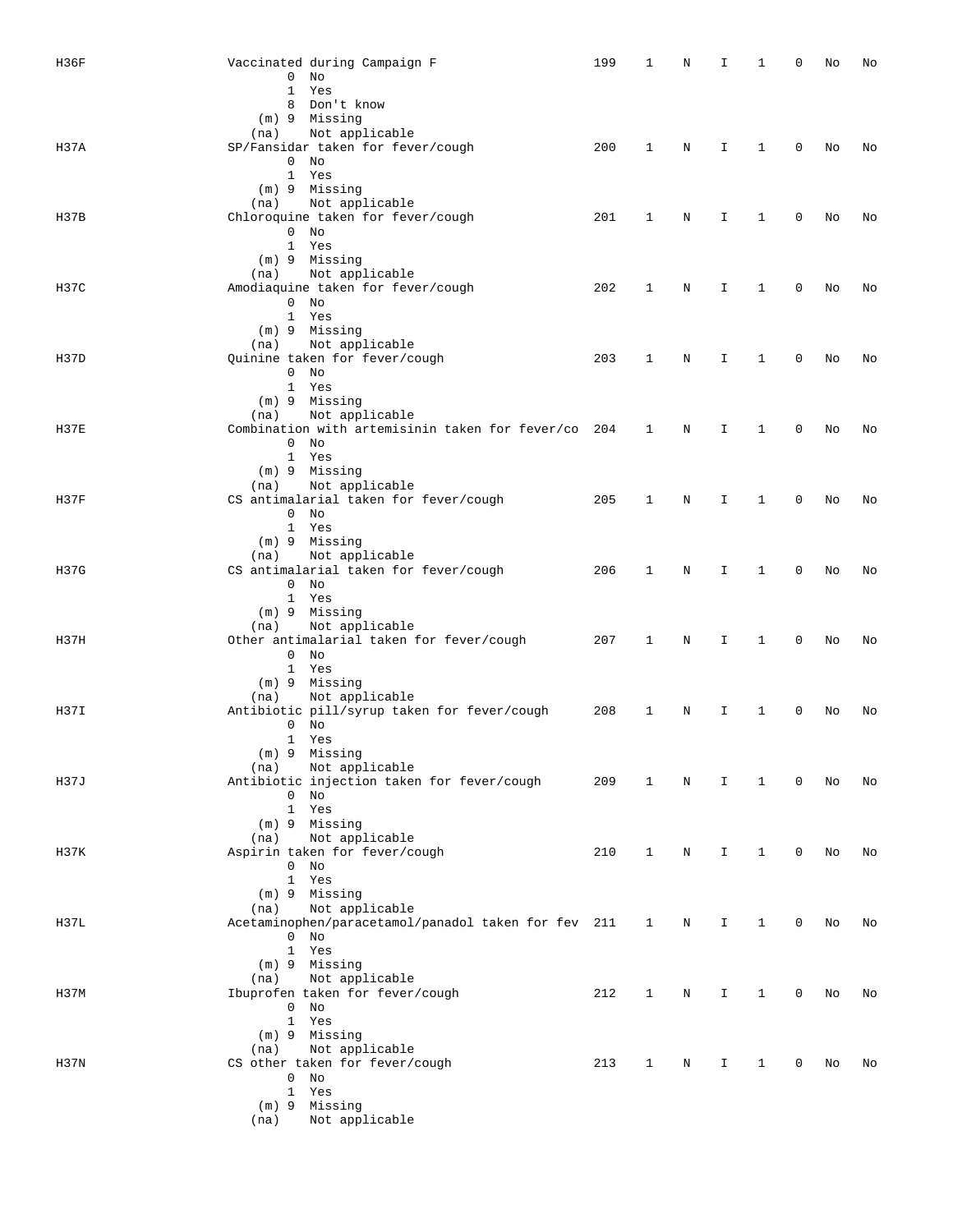| H370 | CS other for fever/cough                            | 214 | 1            | Ν | I  | 1            | 0            | No | No |
|------|-----------------------------------------------------|-----|--------------|---|----|--------------|--------------|----|----|
|      | $\overline{0}$<br>No                                |     |              |   |    |              |              |    |    |
|      | $\mathbf{1}$<br>Yes                                 |     |              |   |    |              |              |    |    |
|      |                                                     |     |              |   |    |              |              |    |    |
|      | (m) 9 Missing                                       |     |              |   |    |              |              |    |    |
|      | Not applicable<br>(na)                              |     |              |   |    |              |              |    |    |
| H37P | CS other for fever/cough                            | 215 | 1            | N | I. | 1            | 0            | No | No |
|      | $0$ No                                              |     |              |   |    |              |              |    |    |
|      | 1 Yes                                               |     |              |   |    |              |              |    |    |
|      | (m) 9 Missing                                       |     |              |   |    |              |              |    |    |
|      | Not applicable<br>(na)                              |     |              |   |    |              |              |    |    |
| H37X | Other taken for fever/cough                         | 216 | 1            | N | I  | 1            | 0            | No | No |
|      | $0$ No                                              |     |              |   |    |              |              |    |    |
|      | 1 Yes                                               |     |              |   |    |              |              |    |    |
|      | (m) 9 Missing                                       |     |              |   |    |              |              |    |    |
|      | Not applicable<br>(na)                              |     |              |   |    |              |              |    |    |
| H37Y | Nothing taken for fever/cough                       | 217 | 1            | N | I  | 1            | 0            | No | No |
|      | $0$ No                                              |     |              |   |    |              |              |    |    |
|      | 1 Yes, nothing taken                                |     |              |   |    |              |              |    |    |
|      | (m) 9 Missing                                       |     |              |   |    |              |              |    |    |
|      | Not applicable<br>(na)                              |     |              |   |    |              |              |    |    |
| H37Z | Don't know if or what was taken for fever/cough 218 |     | 1            | Ν | I  | 1            | 0            | No | No |
|      | $0$ No                                              |     |              |   |    |              |              |    |    |
|      | 1 Yes, don't know                                   |     |              |   |    |              |              |    |    |
|      | $(m)$ 9 Missing                                     |     |              |   |    |              |              |    |    |
|      | Not applicable<br>(na)                              |     |              |   |    |              |              |    |    |
| H38  | Diarrhea in last 2 weeks: amount offered to dri 219 |     | $\mathbf{1}$ | N | I  | 1            | 0            | No | No |
|      | 0 Nothing to drink                                  |     |              |   |    |              |              |    |    |
|      | 2 Much less                                         |     |              |   |    |              |              |    |    |
|      | 3 Somewhat less                                     |     |              |   |    |              |              |    |    |
|      | 4 About the same                                    |     |              |   |    |              |              |    |    |
|      | 5 More                                              |     |              |   |    |              |              |    |    |
|      | 8 Don't know                                        |     |              |   |    |              |              |    |    |
|      | (m) 9 Missing                                       |     |              |   |    |              |              |    |    |
|      | Not applicable<br>(na)                              |     |              |   |    |              |              |    |    |
| H39  | Diarrhea in last 2 weeks: amount offered to eat 220 |     | 1            | N | I. | 1            | 0            | No | No |
|      |                                                     |     |              |   |    |              |              |    |    |
|      | 0 Stopped food                                      |     |              |   |    |              |              |    |    |
|      | 1 Never gave food                                   |     |              |   |    |              |              |    |    |
|      | 2 Much less                                         |     |              |   |    |              |              |    |    |
|      | 3 Somewhat less                                     |     |              |   |    |              |              |    |    |
|      | 4 About the same                                    |     |              |   |    |              |              |    |    |
|      | 5<br>More                                           |     |              |   |    |              |              |    |    |
|      | 8 Don't know                                        |     |              |   |    |              |              |    |    |
|      | (m) 9 Missing                                       |     |              |   |    |              |              |    |    |
|      | Not applicable<br>(na)                              |     |              |   |    |              |              |    |    |
| H40  | Received Vitamin A2 (2nd most recent)               | 221 | 1            | N | I  | 1            | 0            | No | No |
|      | $0$ No                                              |     |              |   |    |              |              |    |    |
|      | 1 Vaccination date on card                          |     |              |   |    |              |              |    |    |
|      | 2 Reported by mother                                |     |              |   |    |              |              |    |    |
|      | 3 Vaccination marked on card                        |     |              |   |    |              |              |    |    |
|      | 8 Don't know                                        |     |              |   |    |              |              |    |    |
|      | (m) 9 Missing                                       |     |              |   |    |              |              |    |    |
|      | Not applicable<br>(na)                              |     |              |   |    |              |              |    |    |
| H40D | Vitamin A2 day                                      | 222 | 2            | N | I. | $\mathbf{1}$ | $\mathbf{0}$ | No | No |
|      | 1:31                                                |     |              |   |    |              |              |    |    |
|      | 97<br>Inconsistent                                  |     |              |   |    |              |              |    |    |
|      | Don't know<br>98                                    |     |              |   |    |              |              |    |    |
|      | $(m)$ 99<br>Missing                                 |     |              |   |    |              |              |    |    |
|      | Not applicable<br>(na)                              |     |              |   |    |              |              |    |    |
| H40M | Vitamin A2 month                                    | 224 | 2            | N | I. | $\mathbf{1}$ | 0            | No | No |
|      | 1:12                                                |     |              |   |    |              |              |    |    |
|      | 97<br>Inconsistent                                  |     |              |   |    |              |              |    |    |
|      | Don't know<br>98                                    |     |              |   |    |              |              |    |    |
|      | Missing<br>$(m)$ 99                                 |     |              |   |    |              |              |    |    |
|      | Not applicable<br>(na)                              |     |              |   |    |              |              |    |    |
| H40Y | Vitamin A2 year                                     | 226 | 4            | N | I. | $\mathbf{1}$ | 0            | No | No |
|      | 2005:2015                                           |     |              |   |    |              |              |    |    |
|      | 9997<br>Inconsistent                                |     |              |   |    |              |              |    |    |
|      | 9998<br>Don't know                                  |     |              |   |    |              |              |    |    |
|      |                                                     |     |              |   |    |              |              |    |    |
|      | $(m)$ 9999<br>Missing                               |     |              |   |    |              |              |    |    |
|      | Not applicable<br>(na)                              |     |              |   |    |              |              |    |    |
| H41A | Received vitamin A after most recent in card        | 230 | 1            | N | I  | $\mathbf{1}$ | 0            | No | No |
|      | $0$ No                                              |     |              |   |    |              |              |    |    |
|      | 1 Yes                                               |     |              |   |    |              |              |    |    |
|      | 8 Don't know                                        |     |              |   |    |              |              |    |    |
|      | $(m)$ 9 Missing                                     |     |              |   |    |              |              |    |    |
|      | Not applicable<br>(na)                              |     |              |   |    |              |              |    |    |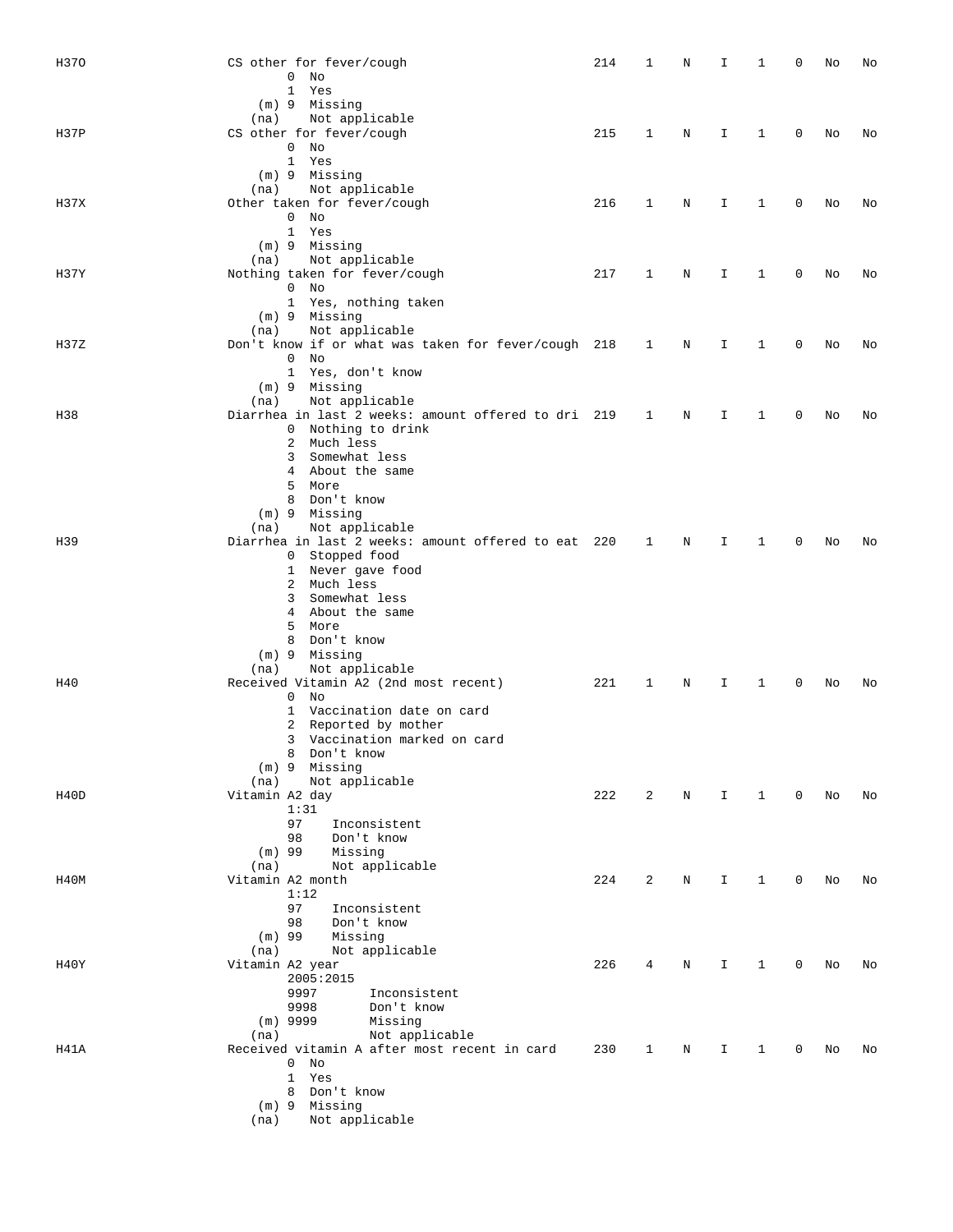| H41B | Ever received Vitamin A dose                                    | 231 | 1 | Ν | I  | 1            | 0 | No | No |
|------|-----------------------------------------------------------------|-----|---|---|----|--------------|---|----|----|
|      | $0$ No                                                          |     |   |   |    |              |   |    |    |
|      | $\mathbf{1}$<br>Yes                                             |     |   |   |    |              |   |    |    |
|      | 8 Don't know                                                    |     |   |   |    |              |   |    |    |
|      | (m) 9 Missing                                                   |     |   |   |    |              |   |    |    |
|      | Not applicable<br>(na)                                          |     |   |   |    |              |   |    |    |
| H42  | Taking iron pills, sprinkles or syrup                           | 232 | 1 | Ν | Ι. | $\mathbf{1}$ | 0 | No | No |
|      | $0$ No                                                          |     |   |   |    |              |   |    |    |
|      | 1 Yes                                                           |     |   |   |    |              |   |    |    |
|      | 8 Don't know                                                    |     |   |   |    |              |   |    |    |
|      | (m) 9 Missing                                                   |     |   |   |    |              |   |    |    |
|      | (na) Not applicable                                             |     |   |   |    |              |   |    |    |
| H43  | Drugs for intestinal parasites in last 6 months 233 1<br>$0$ No |     |   | N | Ι. | $\mathbf{1}$ | 0 | No | No |
|      | 1 Yes                                                           |     |   |   |    |              |   |    |    |
|      | 8 Don't know                                                    |     |   |   |    |              |   |    |    |
|      | $(m)$ 9 Missing                                                 |     |   |   |    |              |   |    |    |
|      | Not applicable<br>(na)                                          |     |   |   |    |              |   |    |    |
| H44A | Place first sought treatment for diarrhea                       | 234 | 2 | N | I  | 1            | 0 | No | No |
|      | 10 PUBLIC SECTOR                                                |     |   |   |    |              |   |    |    |
|      | 11 Government hospital                                          |     |   |   |    |              |   |    |    |
|      | 12 CS public                                                    |     |   |   |    |              |   |    |    |
|      | 13 CS public                                                    |     |   |   |    |              |   |    |    |
|      | 14 CS public                                                    |     |   |   |    |              |   |    |    |
|      | 15 CS public                                                    |     |   |   |    |              |   |    |    |
|      | 16 CS public                                                    |     |   |   |    |              |   |    |    |
|      | 20 PRIVATE SECTOR                                               |     |   |   |    |              |   |    |    |
|      | 21 Private hospital, clinic                                     |     |   |   |    |              |   |    |    |
|      | 22 Pharmacy<br>23 Private doctor                                |     |   |   |    |              |   |    |    |
|      | 24 CS private                                                   |     |   |   |    |              |   |    |    |
|      | 25 CS private                                                   |     |   |   |    |              |   |    |    |
|      | 26 CS private                                                   |     |   |   |    |              |   |    |    |
|      | 30 OTHER                                                        |     |   |   |    |              |   |    |    |
|      | 31 CS other                                                     |     |   |   |    |              |   |    |    |
|      | 32 CS other                                                     |     |   |   |    |              |   |    |    |
|      | 96 Other                                                        |     |   |   |    |              |   |    |    |
|      | (m) 99 Missing                                                  |     |   |   |    |              |   |    |    |
|      | Not applicable<br>(na)                                          |     |   |   |    |              |   |    |    |
| H44B | Days after diarrhea sought advice or treatment 236              |     | 2 | N | Ι. | $\mathbf{1}$ | 0 | No | No |
|      | $\overline{0}$<br>Same day                                      |     |   |   |    |              |   |    |    |
|      | 1:90                                                            |     |   |   |    |              |   |    |    |
|      | 98<br>Don't know                                                |     |   |   |    |              |   |    |    |
|      | Missing<br>$(m)$ 99                                             |     |   |   |    |              |   |    |    |
|      | Not applicable<br>(na)                                          |     |   |   |    |              |   |    |    |
| H44C | Still has diarrhea                                              | 238 | 1 | Ν | Ι. | $\mathbf{1}$ | 0 | No | No |
|      | $0$ No                                                          |     |   |   |    |              |   |    |    |
|      | $\mathbf{1}$<br>Yes<br>8 Don't know                             |     |   |   |    |              |   |    |    |
|      | $(m)$ 9 Missing                                                 |     |   |   |    |              |   |    |    |
|      | Not applicable<br>(na)                                          |     |   |   |    |              |   |    |    |
| H45  | Times zinc was given                                            | 239 | 2 | N | I. | 1            | 0 | No | No |
|      | 1:97                                                            |     |   |   |    |              |   |    |    |
|      | 98<br>Don't know                                                |     |   |   |    |              |   |    |    |
|      | $(m)$ 99<br>Missing                                             |     |   |   |    |              |   |    |    |
|      | Not applicable<br>(na)                                          |     |   |   |    |              |   |    |    |
| H46A | Place first sought treatment for fever                          | 241 | 2 | N | Ι. | $\mathbf{1}$ | 0 | No | No |
|      | 10 PUBLIC SECTOR                                                |     |   |   |    |              |   |    |    |
|      | 11 Government hospital                                          |     |   |   |    |              |   |    |    |
|      | 12 CS public                                                    |     |   |   |    |              |   |    |    |
|      | 13 CS public                                                    |     |   |   |    |              |   |    |    |
|      | 14 CS public                                                    |     |   |   |    |              |   |    |    |
|      | 15 CS public<br>16 CS public                                    |     |   |   |    |              |   |    |    |
|      | 20 PRIVATE SECTOR                                               |     |   |   |    |              |   |    |    |
|      | 21 Private hospital, clinic                                     |     |   |   |    |              |   |    |    |
|      | 22 Pharmacy                                                     |     |   |   |    |              |   |    |    |
|      | 23 Private doctor                                               |     |   |   |    |              |   |    |    |
|      | 24 CS private                                                   |     |   |   |    |              |   |    |    |
|      | 25 CS private                                                   |     |   |   |    |              |   |    |    |
|      | 26 CS private                                                   |     |   |   |    |              |   |    |    |
|      | 30 OTHER                                                        |     |   |   |    |              |   |    |    |
|      | 31 CS other                                                     |     |   |   |    |              |   |    |    |
|      | 32 CS other                                                     |     |   |   |    |              |   |    |    |
|      | 96 Other                                                        |     |   |   |    |              |   |    |    |
|      | (m) 99 Missing                                                  |     |   |   |    |              |   |    |    |
|      | Not applicable<br>(na)                                          |     |   |   |    |              |   |    |    |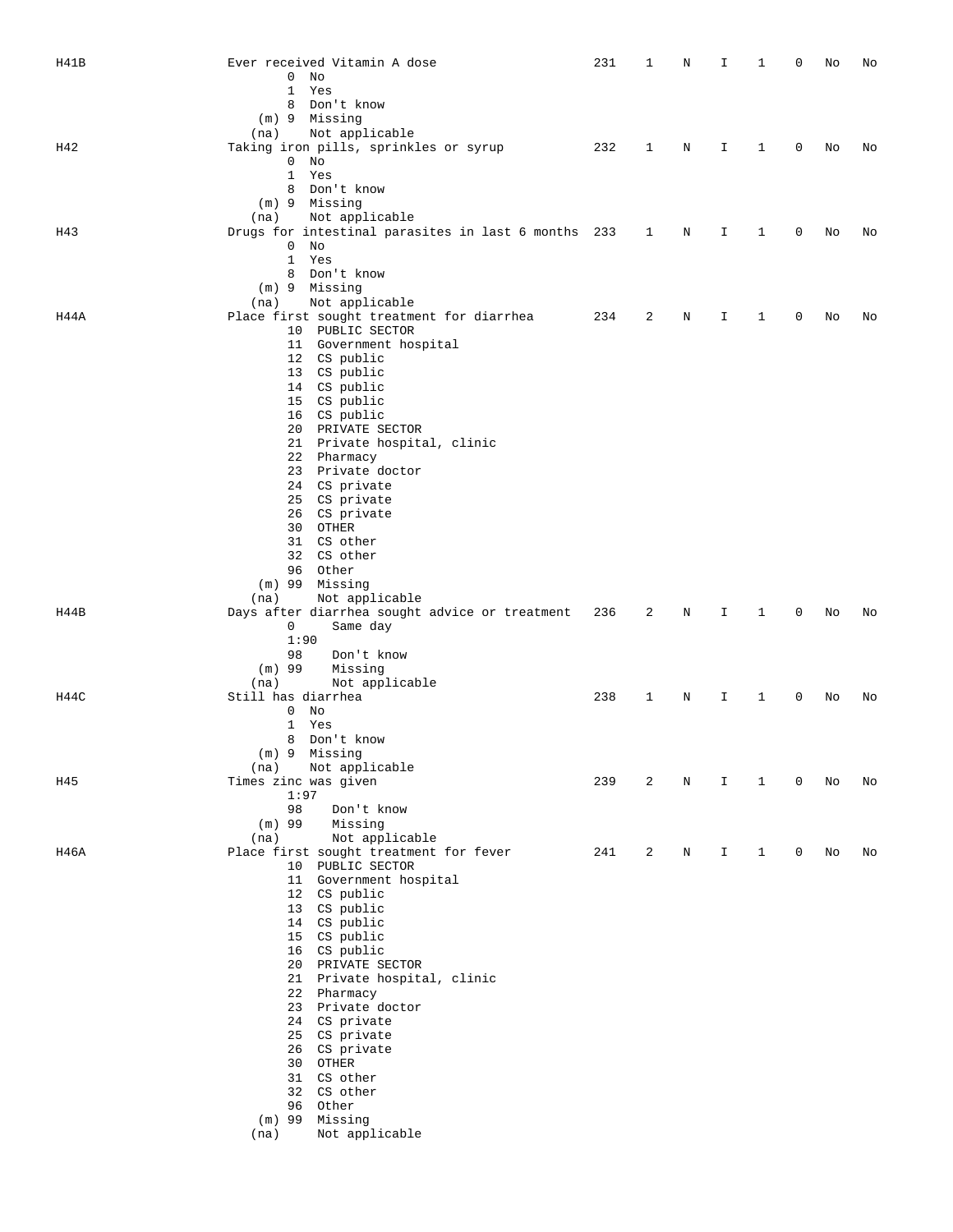| H46B |            | Days after fever sought advice or treatment           | 243 | $\overline{\phantom{a}}$ 2 | $_{\rm N}$  |   | 0        | No | No |
|------|------------|-------------------------------------------------------|-----|----------------------------|-------------|---|----------|----|----|
|      | 0          | Same day                                              |     |                            |             |   |          |    |    |
|      |            | 1:90                                                  |     |                            |             |   |          |    |    |
|      | 98         | Don't know                                            |     |                            |             |   |          |    |    |
|      | $(m)$ 99   | Missing                                               |     |                            |             |   |          |    |    |
|      | (na)       | Not applicable                                        |     |                            |             |   |          |    |    |
| H47  |            | Blood taken from child's finger/heel for testin 245 1 |     |                            | $\mathbb N$ | I | $\Omega$ | No | No |
|      | 0          | No                                                    |     |                            |             |   |          |    |    |
|      |            | 1 Yes                                                 |     |                            |             |   |          |    |    |
|      | 8          | Don't know                                            |     |                            |             |   |          |    |    |
|      | - 9<br>(m) | Missing                                               |     |                            |             |   |          |    |    |
|      |            |                                                       |     |                            |             |   |          |    |    |

(na) Not applicable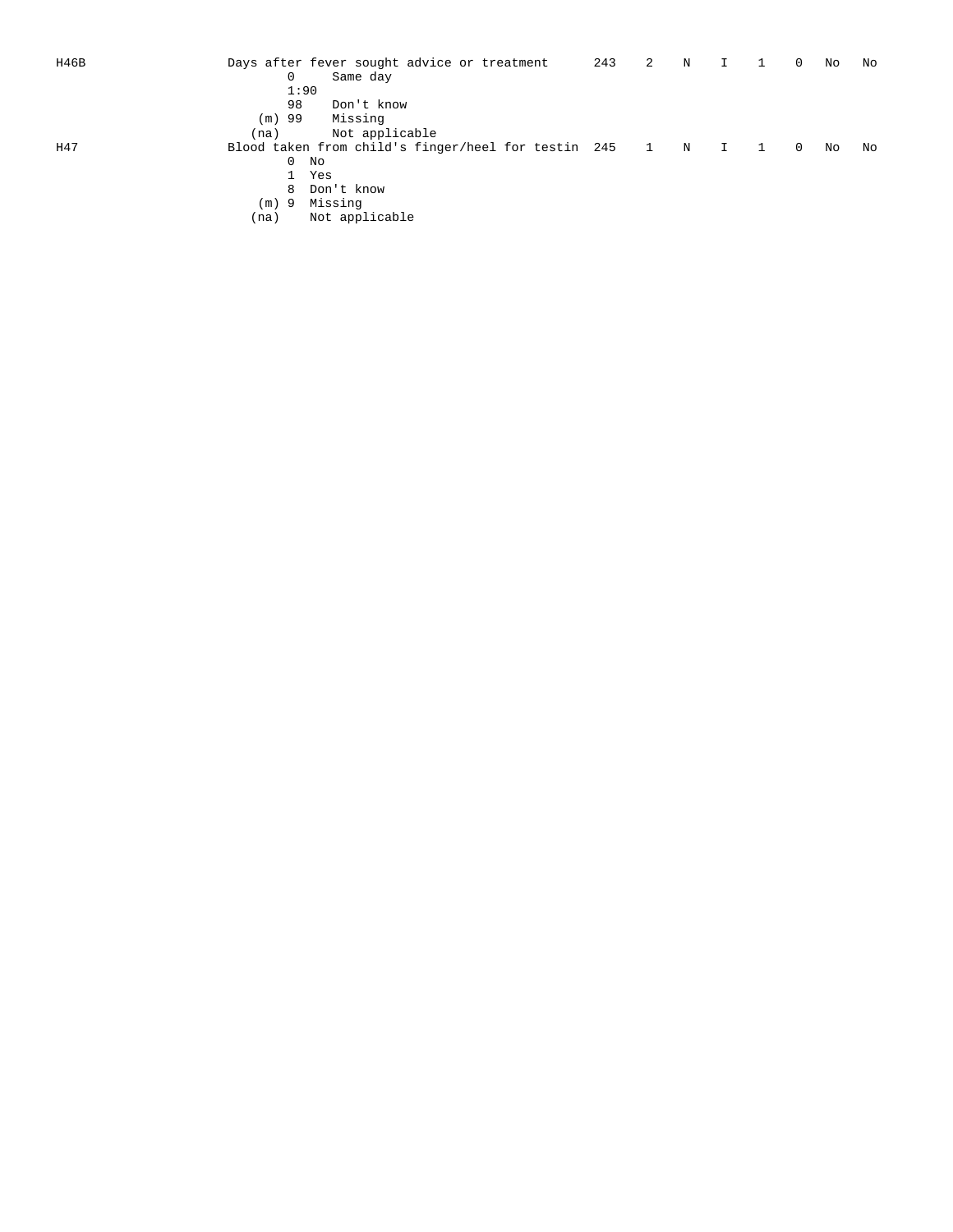Level: WOMAN Record: Child's Height and Weight

| Item Name       | Item Label                                                                | Start Len Type Type Occ Dec Char Fill |          | Data Item |        |              |        |          | Dec Zero |
|-----------------|---------------------------------------------------------------------------|---------------------------------------|----------|-----------|--------|--------------|--------|----------|----------|
|                 | -----------------                                                         |                                       |          |           |        |              |        |          |          |
| HHID<br>CASEID  | (id) Case Identification<br>(id) Case Identification                      | 1<br>1                                | 12<br>15 | ΑN<br>ΑN  | I<br>Ι | 1<br>1       | 0<br>0 | No<br>No | No<br>No |
|                 | (record type)                                                             | 16                                    | 3        | ΑN        | I      | $\mathbf{1}$ | 0      | No       | No       |
| HWIDX           | Index to Birth History<br>1:6                                             | 19                                    | 1        | Ν         | I.     | $\mathbf{1}$ | 0      | No       | No       |
| HW1             | Child's age in months                                                     | 20                                    | 2        | Ν         | I      | 1            | 0      | No       | No       |
| HW <sub>2</sub> | (na) Not applicable<br>Child's weight in kilograms (1 decimal)            | 22                                    | 4        | Ν         | I      | 1            | 0      | No       | No       |
|                 | 10:9990<br>9994<br>Not present<br>9995<br>Refused                         |                                       |          |           |        |              |        |          |          |
|                 | 9996<br>Other<br>$(m)$ 9999<br>Missing<br>Not applicable<br>(na)          |                                       |          |           |        |              |        |          |          |
| HW3             | Child's height in centimeters (1 decimal)                                 | 26                                    | 4        | Ν         | I      | 1            | 0      | No       | No       |
|                 | 100:2000<br>9994<br>Not present<br>Refused<br>9995                        |                                       |          |           |        |              |        |          |          |
|                 | 9996<br>Other<br>$(m)$ 9999<br>Missing                                    |                                       |          |           |        |              |        |          |          |
| HW4             | (na)<br>Not applicable<br>Height/Age percentile                           | 30                                    | 4        | N         | I      | 1            | 0      | No       | No       |
|                 | 0:9980<br>9998<br>Flagged cases<br>$(m)$ 9999<br>Missing                  |                                       |          |           |        |              |        |          |          |
|                 | Not applicable<br>(na)                                                    |                                       |          |           |        |              |        |          |          |
| HW5             | Height/Age standard deviation<br>$-600:600$                               | 34                                    | 4        | Ν         | I      | 1            | 0      | No       | No       |
|                 | 9998<br>Flagged cases<br>$(m)$ 9999<br>Missing<br>Not applicable<br>(na)  |                                       |          |           |        |              |        |          |          |
| HW6             | Height/Age percent of ref. median<br>7500:14000                           | 38                                    | 5        | Ν         | I      | 1            | 0      | No       | No       |
|                 | 99998<br>Flagged cases<br>(m) 99999<br>Missing                            |                                       |          |           |        |              |        |          |          |
| HW7             | Not applicable<br>(na)<br>Weight/Age percentile                           | 43                                    | 4        | Ν         | I      | 1            | 0      | No       | No       |
|                 | 0:9980<br>9998<br>Flagged cases<br>$(m)$ 9999<br>Missing                  |                                       |          |           |        |              |        |          |          |
|                 | Not applicable<br>(na)                                                    |                                       |          |           |        |              |        |          |          |
| HW8             | Weight/Age standard deviation<br>$-550:600$                               | 47                                    | 4        | Ν         | I      | 1            | 0      | No       | No       |
|                 | 9998<br>Flagged cases<br>$(m)$ 9999<br>Missing                            |                                       |          |           |        |              |        |          |          |
|                 | (na) Not applicable                                                       |                                       |          |           |        |              |        |          |          |
| HW9             | Weight/Age percent of ref. median<br>4000:19000<br>99998<br>Flagged cases | 51                                    | 5        | N         | I      | 1            | 0      | No       | No       |
|                 | $(m)$ 99999<br>Missing                                                    |                                       |          |           |        |              |        |          |          |
| HW10            | Not applicable<br>(na)<br>Weight/Height percentile<br>0:9980              | 56                                    | 4        | Ν         | I      | 1            | 0      | No       | No       |
|                 | 9998<br>Flagged cases<br>$(m)$ 9999<br>Missing                            |                                       |          |           |        |              |        |          |          |
| HW11            | Not applicable<br>(na)<br>Weight/Height standard deviation                | 60                                    | 4        | Ν         | I      | 1            | 0      | No       | No       |
|                 | $-400:600$<br>9998<br>Flagged cases                                       |                                       |          |           |        |              |        |          |          |
|                 | $(m)$ 9999<br>Missing<br>Not applicable<br>(na)                           |                                       |          |           |        |              |        |          |          |
| HW12            | Weight/Height percent of ref. median<br>5500:19000                        | 64                                    | 5        | Ν         | I      | 1            | 0      | No       | No       |
|                 | 99998<br>Flagged cases<br>$(m)$ 99999<br>Missing                          |                                       |          |           |        |              |        |          |          |
|                 | Not applicable<br>(na)                                                    |                                       |          |           |        |              |        |          |          |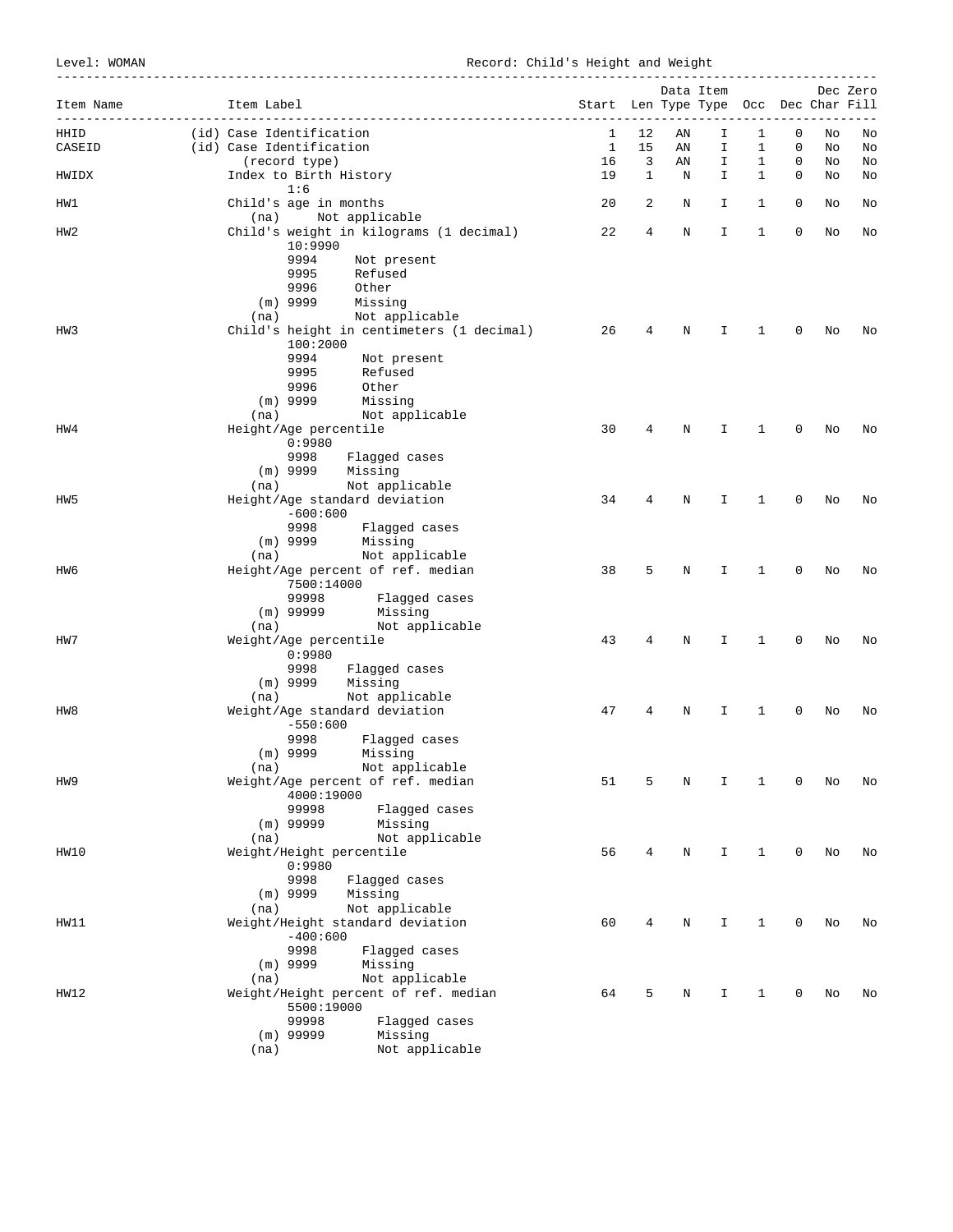| HW13        | Result of measurement - height/weight            |                  |                                     | 69 | 1           | Ν | Ι  | 1            | 0 | No | No |
|-------------|--------------------------------------------------|------------------|-------------------------------------|----|-------------|---|----|--------------|---|----|----|
|             | Measured<br>0                                    |                  |                                     |    |             |   |    |              |   |    |    |
|             | $\mathbf{1}$<br>Dead                             |                  |                                     |    |             |   |    |              |   |    |    |
|             | Sick<br>2                                        |                  |                                     |    |             |   |    |              |   |    |    |
|             | 3 Not present                                    |                  |                                     |    |             |   |    |              |   |    |    |
|             | Refused<br>4                                     |                  |                                     |    |             |   |    |              |   |    |    |
|             | 5                                                | Mother refused   |                                     |    |             |   |    |              |   |    |    |
|             | 6<br>Other                                       |                  |                                     |    |             |   |    |              |   |    |    |
|             | $7^{\circ}$                                      |                  | No measurement found in household   |    |             |   |    |              |   |    |    |
|             | $(m)$ 9 Missing                                  |                  |                                     |    |             |   |    |              |   |    |    |
| HW15        | Height: lying or standing<br>0 Not measured      |                  |                                     | 70 | 1           | N | I. | 1            | 0 | No | No |
|             | 1 Lying                                          |                  |                                     |    |             |   |    |              |   |    |    |
|             | 2 Standing                                       |                  |                                     |    |             |   |    |              |   |    |    |
|             | (m) 9 Missing                                    |                  |                                     |    |             |   |    |              |   |    |    |
|             | (na)                                             | Not applicable   |                                     |    |             |   |    |              |   |    |    |
| HW16        | Day of birth of child                            |                  |                                     | 71 | 2           | N | I  | 1            | 0 | No | No |
|             | 1:31                                             |                  |                                     |    |             |   |    |              |   |    |    |
|             | 97                                               | Inconsistent     |                                     |    |             |   |    |              |   |    |    |
|             | 98                                               | Don't know       |                                     |    |             |   |    |              |   |    |    |
|             | $(m)$ 99                                         | Missing          |                                     |    |             |   |    |              |   |    |    |
|             | (na)                                             | Not applicable   |                                     |    |             |   |    |              |   |    |    |
| HW17        | Date measured (day)                              |                  |                                     | 73 | 2           | Ν | I  | 1            | 0 | No | No |
|             | 1:31                                             |                  |                                     |    |             |   |    |              |   |    |    |
|             | (na)                                             | Not applicable   |                                     |    |             |   |    |              |   |    |    |
| HW18        | Date measured (month)                            |                  |                                     | 75 | 2           | Ν | I  | 1            | 0 | No | No |
|             | 1:12                                             |                  |                                     |    |             |   |    |              |   |    |    |
|             | (na)                                             | Not applicable   |                                     |    |             |   |    |              |   |    |    |
| HW19        | Date measured (year)                             |                  |                                     | 77 | 4           | Ν | I  | 1            | 0 | No | No |
|             | 2010:2015                                        |                  |                                     |    |             |   |    |              |   |    |    |
|             | (na)                                             | Not applicable   |                                     |    |             |   |    |              |   |    |    |
| HW51        | Line number of parent/caretaker                  |                  |                                     | 81 | 2           | Ν | I  | $\mathbf{1}$ | 0 | No | No |
|             | 0                                                | Not in household |                                     |    |             |   |    |              |   |    |    |
|             | 1:50                                             |                  |                                     |    |             |   |    |              |   |    |    |
|             | $(m)$ 99                                         | Missing          |                                     |    |             |   |    |              |   |    |    |
|             | (na)                                             | Not applicable   |                                     |    |             |   |    |              |   |    |    |
| HW52        | Read consent statement - hemoglobin<br>1 Granted |                  |                                     | 83 | 1           | N | I  | 1            | 0 | No | No |
|             | 2 Refused                                        |                  |                                     |    |             |   |    |              |   |    |    |
|             | (m) 9 Missing                                    |                  |                                     |    |             |   |    |              |   |    |    |
|             | (na)                                             | Not applicable   |                                     |    |             |   |    |              |   |    |    |
| HW53        | Hemoglobin level (g/dl - 1 decimal)              |                  |                                     | 84 | 3           | N | I  | 1            | 0 | No | No |
|             | 10:990                                           |                  |                                     |    |             |   |    |              |   |    |    |
|             | 994                                              | Not present      |                                     |    |             |   |    |              |   |    |    |
|             | 995                                              | Refused          |                                     |    |             |   |    |              |   |    |    |
|             | 996                                              | Other            |                                     |    |             |   |    |              |   |    |    |
|             | $(m)$ 999                                        | Missing          |                                     |    |             |   |    |              |   |    |    |
|             | (na)                                             | Not applicable   |                                     |    |             |   |    |              |   |    |    |
| <b>HW55</b> | Result of measurement - hemoglobin               |                  |                                     | 87 | 1           | N | I  | 1            | 0 | No | No |
|             | Measured<br>0                                    |                  |                                     |    |             |   |    |              |   |    |    |
|             | $\mathbf{1}$<br>Dead                             |                  |                                     |    |             |   |    |              |   |    |    |
|             | 3 Not present                                    |                  |                                     |    |             |   |    |              |   |    |    |
|             | 4 Refused                                        |                  |                                     |    |             |   |    |              |   |    |    |
|             | 6 Other                                          |                  |                                     |    |             |   |    |              |   |    |    |
|             |                                                  |                  | 7 No measurement found in household |    |             |   |    |              |   |    |    |
|             | $(m)$ 9 Missing                                  |                  |                                     |    |             |   |    |              |   |    |    |
|             | (na)                                             | Not applicable   |                                     |    |             |   |    |              |   |    |    |
| HW56        | Hemoglobin level adjusted for altitude (g/dl -   |                  |                                     | 88 | 4           | Ν | I. | $\mathbf{1}$ | 0 | No | No |
|             | $(m)$ 9999 Missing                               |                  |                                     |    |             |   |    |              |   |    |    |
|             | (na)<br>Anemia level                             | Not applicable   |                                     |    | $\mathbf 1$ |   |    | $\mathbf{1}$ | 0 |    |    |
| HW57        | 1 Severe                                         |                  |                                     | 92 |             | N | I. |              |   | No | No |
|             | 2 Moderate                                       |                  |                                     |    |             |   |    |              |   |    |    |
|             | 3 Mild                                           |                  |                                     |    |             |   |    |              |   |    |    |
|             | 4 Not anemic                                     |                  |                                     |    |             |   |    |              |   |    |    |
|             | $(m)$ 9 Missing                                  |                  |                                     |    |             |   |    |              |   |    |    |
|             | (na)                                             | Not applicable   |                                     |    |             |   |    |              |   |    |    |
| HW58        | Agrees to referral - anemia                      |                  |                                     | 93 | $\mathbf 1$ | N | Ι. | 1            | 0 | No | No |
|             | $0$ No                                           |                  |                                     |    |             |   |    |              |   |    |    |
|             | 1 Yes                                            |                  |                                     |    |             |   |    |              |   |    |    |
|             | $(m)$ 9 Missing                                  |                  |                                     |    |             |   |    |              |   |    |    |
|             | (na)                                             | Not applicable   |                                     |    |             |   |    |              |   |    |    |
| HW70        | Height/Age standard deviation (new WHO)          |                  |                                     | 94 | 4           | N | I  | 1            | 0 | No | No |
|             | $-600:600$                                       |                  |                                     |    |             |   |    |              |   |    |    |
|             | 9996                                             |                  | Height out of plausible limits      |    |             |   |    |              |   |    |    |
|             | 9997                                             |                  | Age in days out of plausible limits |    |             |   |    |              |   |    |    |
|             | 9998                                             | Flagged cases    |                                     |    |             |   |    |              |   |    |    |
|             | $(m)$ 9999                                       | Missing          |                                     |    |             |   |    |              |   |    |    |
|             | (na)                                             | Not applicable   |                                     |    |             |   |    |              |   |    |    |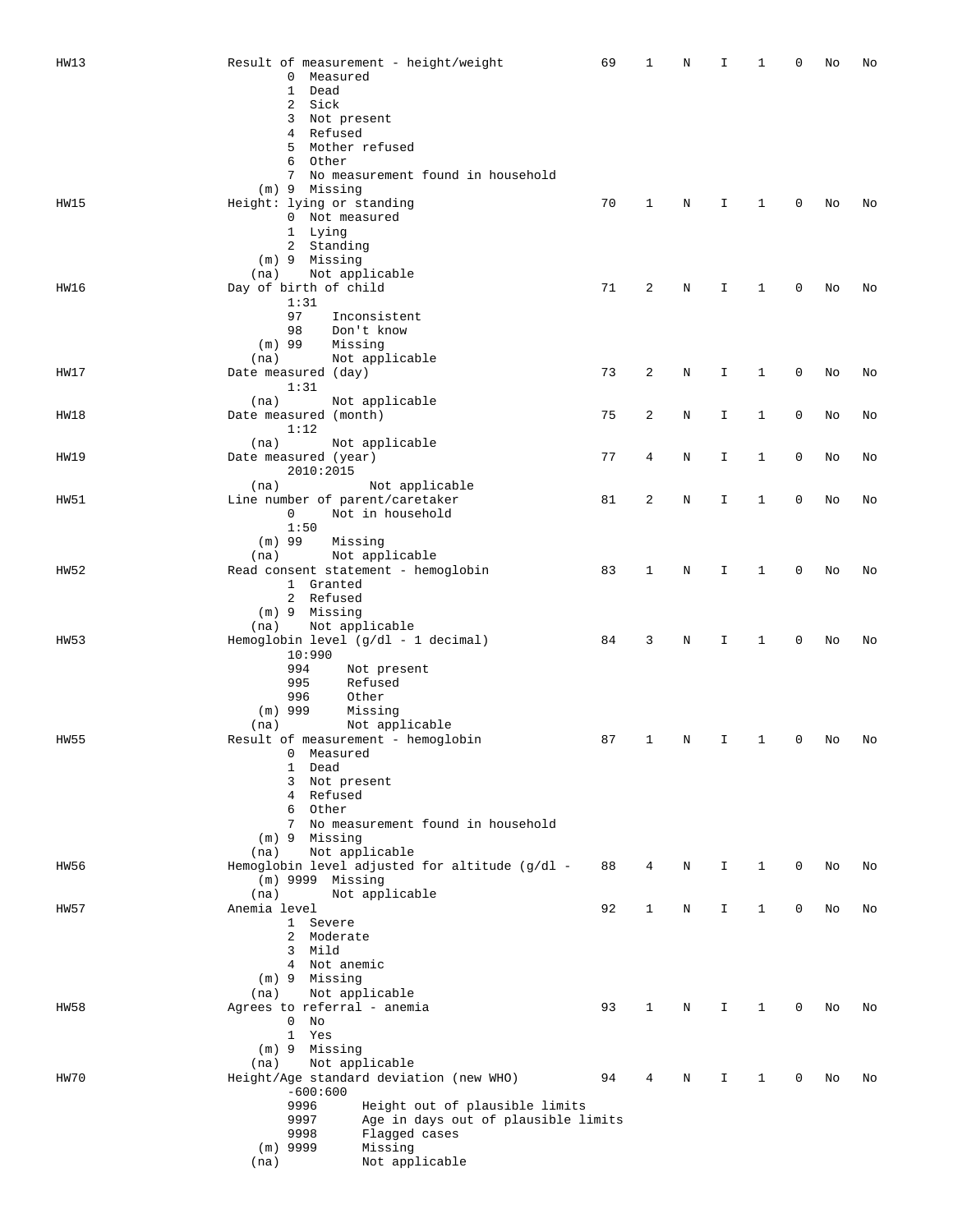| HW71 |      |            | Weight/Age standard deviation (new WHO)    | 98  | 4 | N |   |    | 0        | No | No |
|------|------|------------|--------------------------------------------|-----|---|---|---|----|----------|----|----|
|      |      | $-600:500$ |                                            |     |   |   |   |    |          |    |    |
|      |      | 9996       | Height out of plausible limits             |     |   |   |   |    |          |    |    |
|      |      | 9997       | Age in days out of plausible limits        |     |   |   |   |    |          |    |    |
|      |      | 9998       | Flagged cases                              |     |   |   |   |    |          |    |    |
|      |      | $(m)$ 9999 | Missing                                    |     |   |   |   |    |          |    |    |
|      | (na) |            | Not applicable                             |     |   |   |   |    |          |    |    |
| HW72 |      |            | Weight/Height standard deviation (new WHO) | 102 | 4 | N |   |    | $\Omega$ | No | No |
|      |      | $-600:500$ |                                            |     |   |   |   |    |          |    |    |
|      |      | 9996       | Height out of plausible limits             |     |   |   |   |    |          |    |    |
|      |      | 9997       | Age in days out of plausible limits        |     |   |   |   |    |          |    |    |
|      |      | 9998       | Flagged cases                              |     |   |   |   |    |          |    |    |
|      |      | $(m)$ 9999 | Missing                                    |     |   |   |   |    |          |    |    |
|      | (na) |            | Not applicable                             |     |   |   |   |    |          |    |    |
| HW73 |      |            | BMI standard deviation (new WHO)           | 106 | 4 | N | I | -1 | $\Omega$ | No | No |
|      |      | $-600:500$ |                                            |     |   |   |   |    |          |    |    |
|      |      | 9996       | Height out of plausible limits             |     |   |   |   |    |          |    |    |
|      |      | 9997       | Age in days out of plausible limits        |     |   |   |   |    |          |    |    |
|      |      | 9998       | Flagged cases                              |     |   |   |   |    |          |    |    |
|      |      | $(m)$ 9999 | Missing                                    |     |   |   |   |    |          |    |    |
|      | (na) |            | Not applicable                             |     |   |   |   |    |          |    |    |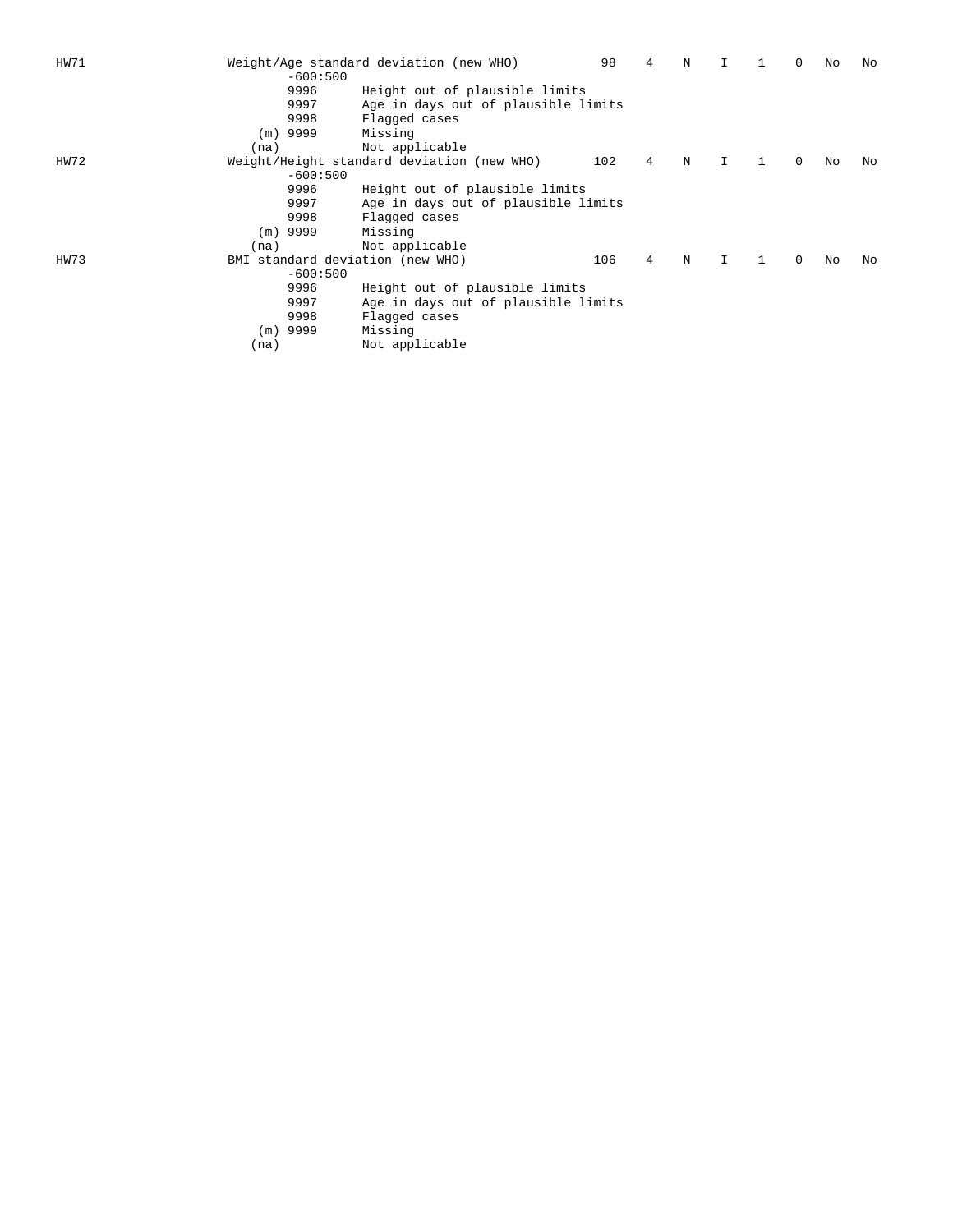Level: WOMAN **Record:** Marriage and Sexual Exposure

|                |                                                      |                                       |              |          | Data Item    |              |              |          | Dec Zero |
|----------------|------------------------------------------------------|---------------------------------------|--------------|----------|--------------|--------------|--------------|----------|----------|
| Item Name      | Item Label<br>________________________________       | Start Len Type Type Occ Dec Char Fill |              |          |              |              |              |          |          |
| HHID<br>CASEID | (id) Case Identification<br>(id) Case Identification | 1<br>$\mathbf{1}$                     | 12<br>15     | ΑN<br>AN | I<br>I.      | 1<br>1       | 0<br>0       | No<br>No | No<br>No |
|                | (record type)                                        | 16                                    | 3            | AN       | I            | $\mathbf{1}$ | 0            | No       | No       |
| V501           | Current marital status                               | 19                                    | $\mathbf{1}$ | N        | $\mathbf I$  | $\mathbf{1}$ | $\mathbf{0}$ | No       | No       |
|                | 0 Never in union                                     |                                       |              |          |              |              |              |          |          |
|                | 1 Married                                            |                                       |              |          |              |              |              |          |          |
|                | 2 Living with partner                                |                                       |              |          |              |              |              |          |          |
|                | 3 Widowed                                            |                                       |              |          |              |              |              |          |          |
|                | 4 Divorced                                           |                                       |              |          |              |              |              |          |          |
|                | 5 No longer living together/separated                |                                       |              |          |              |              |              |          |          |
|                | (m) 9 Missing                                        |                                       |              |          |              |              |              |          |          |
| V502           | Currently/formerly/never in union                    | 20                                    | 1            | N        | I.           | 1            | 0            | No       | No       |
|                | 0 Never in union                                     |                                       |              |          |              |              |              |          |          |
|                | 1 Currently in union/living with a man               |                                       |              |          |              |              |              |          |          |
|                | 2 Formerly in union/living with a man                |                                       |              |          |              |              |              |          |          |
| V503           | (m) 9 Missing<br>Number of unions                    | 21                                    | 1            | Ν        | I.           | 1            | 0            | No       | No       |
|                | 1 Once                                               |                                       |              |          |              |              |              |          |          |
|                | 2 More than once                                     |                                       |              |          |              |              |              |          |          |
|                | (m) 9 Missing                                        |                                       |              |          |              |              |              |          |          |
|                | Not applicable<br>(na)                               |                                       |              |          |              |              |              |          |          |
| V504           | Currently residing with husband/partner              | 22                                    | 1            | N        | I            | 1            | 0            | No       | No       |
|                | 1 Living with her                                    |                                       |              |          |              |              |              |          |          |
|                | 2 Staying elsewhere                                  |                                       |              |          |              |              |              |          |          |
|                | (m) 9 Missing                                        |                                       |              |          |              |              |              |          |          |
|                | Not applicable<br>(na)                               |                                       |              |          |              |              |              |          |          |
| V505           | Number of other wives                                | 23                                    | 2            | Ν        | I            | 1            | 0            | No       | No       |
|                | $\mathbf 0$<br>No other wives                        |                                       |              |          |              |              |              |          |          |
|                | 1:20<br>98<br>Don't know                             |                                       |              |          |              |              |              |          |          |
|                | $(m)$ 99<br>Missing                                  |                                       |              |          |              |              |              |          |          |
|                | Not applicable<br>(na)                               |                                       |              |          |              |              |              |          |          |
| V506           | Respondent's rank among wives                        | 25                                    | 2            | N        | Ι.           | 1            | 0            | No       | No       |
|                | 1:20                                                 |                                       |              |          |              |              |              |          |          |
|                | 98<br>Don't know                                     |                                       |              |          |              |              |              |          |          |
|                | $(m)$ 99<br>Missing                                  |                                       |              |          |              |              |              |          |          |
|                | Not applicable<br>(na)                               |                                       |              |          |              |              |              |          |          |
| V507           | Month of first cohabitation                          | 27                                    | 2            | N        | I            | 1            | 0            | No       | No       |
|                | 1:12                                                 |                                       |              |          |              |              |              |          |          |
|                | Not applicable<br>(na)                               |                                       |              |          |              |              |              |          |          |
| V508           | Year of first cohabitation                           | 29                                    | 4            | N        | I.           | 1            | 0            | No       | No       |
|                | 1960:2010<br>Not applicable<br>(na)                  |                                       |              |          |              |              |              |          |          |
| V509           | Date of first cohabitation (CMC)                     | 33                                    | 4            | N        | I            | 1            | 0            | No       | No       |
|                | Not applicable<br>(na)                               |                                       |              |          |              |              |              |          |          |
| V510           | Completeness of date information in V509             | 37                                    | ı            | N        | $\mathbf{I}$ | 1            | 0            | No       | No       |
|                | 1 Month and year - information complete              |                                       |              |          |              |              |              |          |          |
|                | 2 Month and age - year imputed                       |                                       |              |          |              |              |              |          |          |
|                | 3 Year and age - month imputed                       |                                       |              |          |              |              |              |          |          |
|                | 5 Year - age/month imputed                           |                                       |              |          |              |              |              |          |          |
|                | 6 Age - year/month imputed                           |                                       |              |          |              |              |              |          |          |
|                | 7 Month - age/year imputed                           |                                       |              |          |              |              |              |          |          |
|                | 8 None - all imputed                                 |                                       |              |          |              |              |              |          |          |
|                | Not applicable<br>(na)                               |                                       |              |          |              |              |              |          |          |
| V511           | Age at first cohabitation<br>8:49                    | 38                                    | 2            | N        | I            | 1            | 0            | No       | No       |
|                | Not applicable<br>(na)                               |                                       |              |          |              |              |              |          |          |
| V512           | Years since first cohabitation                       | 40                                    | 2            | Ν        | I            | 1            | 0            | No       | No       |
|                | 0:39                                                 |                                       |              |          |              |              |              |          |          |
|                | Not applicable<br>(na)                               |                                       |              |          |              |              |              |          |          |
| V513           | Cohabitation duration (grouped)                      | 42                                    | 1            | Ν        | I            | 1            | 0            | No       | No       |
|                | 0 Never married                                      |                                       |              |          |              |              |              |          |          |
|                | $\mathbf{1}$<br>$0 - 4$                              |                                       |              |          |              |              |              |          |          |
|                | $5 - 9$<br>$\overline{a}$                            |                                       |              |          |              |              |              |          |          |
|                | 3<br>$10 - 14$                                       |                                       |              |          |              |              |              |          |          |
|                | $15 - 19$<br>4                                       |                                       |              |          |              |              |              |          |          |
|                | $20 - 24$<br>5                                       |                                       |              |          |              |              |              |          |          |
|                | $25 - 29$<br>6<br>7<br>$30+$                         |                                       |              |          |              |              |              |          |          |
|                |                                                      |                                       |              |          |              |              |              |          |          |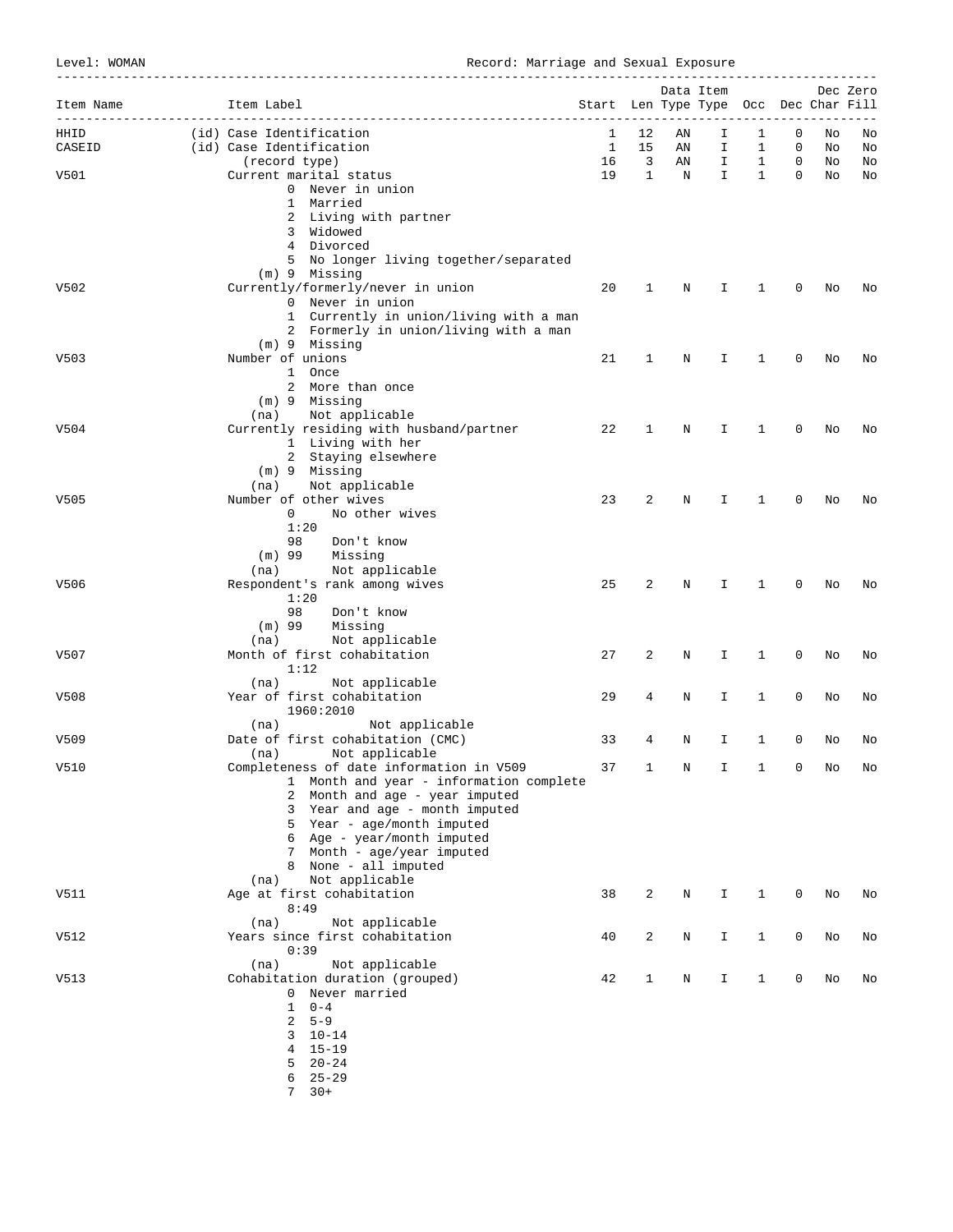| V525 | Age at first sex                                            | 43 | 2 | Ν | I  | 1 | 0 | No | No |
|------|-------------------------------------------------------------|----|---|---|----|---|---|----|----|
|      | 0<br>Not had sex                                            |    |   |   |    |   |   |    |    |
|      | 7:49                                                        |    |   |   |    |   |   |    |    |
|      | 96<br>At first union                                        |    |   |   |    |   |   |    |    |
|      | 97<br>Inconsistent                                          |    |   |   |    |   |   |    |    |
|      | 98<br>Don't know                                            |    |   |   |    |   |   |    |    |
|      | $(m)$ 99<br>Missing                                         |    |   |   |    |   |   |    |    |
| V527 | Time since last sex                                         | 45 | 3 | N | I  | 1 | 0 | No | No |
|      | 100<br><1 day ago                                           |    |   |   |    |   |   |    |    |
|      | 101<br>Days: $1$                                            |    |   |   |    |   |   |    |    |
|      | 102:198                                                     |    |   |   |    |   |   |    |    |
|      | 199<br>Days: number missing<br>201<br>Weeks: 1              |    |   |   |    |   |   |    |    |
|      | 202:298                                                     |    |   |   |    |   |   |    |    |
|      | 299<br>Weeks: number missing                                |    |   |   |    |   |   |    |    |
|      | 301<br>Months: 1                                            |    |   |   |    |   |   |    |    |
|      | 302:398                                                     |    |   |   |    |   |   |    |    |
|      | 399<br>Months: number missing                               |    |   |   |    |   |   |    |    |
|      | 401<br>Years: 1                                             |    |   |   |    |   |   |    |    |
|      | 402:498                                                     |    |   |   |    |   |   |    |    |
|      | 499<br>Years: number missing                                |    |   |   |    |   |   |    |    |
|      | Within last 4 weeks<br>995                                  |    |   |   |    |   |   |    |    |
|      | Before last birth<br>996                                    |    |   |   |    |   |   |    |    |
|      | 997<br>Inconsistent                                         |    |   |   |    |   |   |    |    |
|      | 998<br>Don't know                                           |    |   |   |    |   |   |    |    |
|      | $(m)$ 999<br>Missing                                        |    |   |   |    |   |   |    |    |
|      | Not applicable<br>(na)                                      |    |   |   |    |   |   |    |    |
| V528 | Time since last sex (in days)                               | 48 | 2 | N | I. | 1 | 0 | No | No |
|      | 0:30                                                        |    |   |   |    |   |   |    |    |
|      | 31<br>$31+ days$                                            |    |   |   |    |   |   |    |    |
|      | Within last 4 weeks<br>95                                   |    |   |   |    |   |   |    |    |
|      | Before last birth<br>96<br>97                               |    |   |   |    |   |   |    |    |
|      | Inconsistent<br>98<br>Don't know                            |    |   |   |    |   |   |    |    |
|      | $(m)$ 99<br>Missing                                         |    |   |   |    |   |   |    |    |
|      | Not applicable<br>(na)                                      |    |   |   |    |   |   |    |    |
| V529 | Time since last sex (in months)                             | 50 | 3 | N | I  | 1 | 0 | No | No |
|      | 0:500                                                       |    |   |   |    |   |   |    |    |
|      | 995<br>Within last 4 weeks                                  |    |   |   |    |   |   |    |    |
|      | 996<br>Before last birth                                    |    |   |   |    |   |   |    |    |
|      | 997<br>Inconsistent                                         |    |   |   |    |   |   |    |    |
|      | 998<br>Don't know                                           |    |   |   |    |   |   |    |    |
|      | $(m)$ 999<br>Missing                                        |    |   |   |    |   |   |    |    |
|      | Not applicable<br>(na)                                      |    |   |   |    |   |   |    |    |
| V530 | Flag for V529                                               | 53 | 1 | N | I  | 1 | 0 | No | No |
|      | 0 No flag                                                   |    |   |   |    |   |   |    |    |
|      | N > interval since birth<br>$\mathbf{1}$                    |    |   |   |    |   |   |    |    |
|      | N + abstinence > interval<br>2                              |    |   |   |    |   |   |    |    |
|      | 3<br>N, but sex not res.                                    |    |   |   |    |   |   |    |    |
|      | 96, but no birth<br>$4 \quad$                               |    |   |   |    |   |   |    |    |
|      | 5 96, but currently pregnant                                |    |   |   |    |   |   |    |    |
|      | 6 96, but resumed sex                                       |    |   |   |    |   |   |    |    |
|      | 7 N, last sex before pregnancy<br>8 N, inconsistent 4 weeks |    |   |   |    |   |   |    |    |
|      | 9 N, sex before last birth                                  |    |   |   |    |   |   |    |    |
|      | Not applicable<br>(na)                                      |    |   |   |    |   |   |    |    |
| V531 | Age at first sex (imputed)                                  | 54 | 2 | Ν | I  | 1 | 0 | No | No |
|      | 0<br>Not had sex                                            |    |   |   |    |   |   |    |    |
|      | 7:49                                                        |    |   |   |    |   |   |    |    |
|      | 97<br>Inconsistent                                          |    |   |   |    |   |   |    |    |
|      | Don't know<br>98                                            |    |   |   |    |   |   |    |    |
|      | $(m)$ 99<br>Missing                                         |    |   |   |    |   |   |    |    |
| V532 | Flag for V531                                               | 56 | 1 | N | I  | 1 | 0 | No | No |
|      | 0 No flag                                                   |    |   |   |    |   |   |    |    |
|      | 1 After interview                                           |    |   |   |    |   |   |    |    |
|      | 2 After conception >= 1 year                                |    |   |   |    |   |   |    |    |
|      | 3 After conception < 1 year                                 |    |   |   |    |   |   |    |    |
|      | 4 At marriage, but never married                            |    |   |   |    |   |   |    |    |
|      | 5 At marriage, but after conception                         |    |   |   |    |   |   |    |    |
|      | 6 After marriage<br>Not applicable<br>(na)                  |    |   |   |    |   |   |    |    |
| V535 | Ever been married or in union                               | 57 | 1 | Ν | I  | 1 | 0 | No | No |
|      | 0<br>No                                                     |    |   |   |    |   |   |    |    |
|      | 1 Formerly married                                          |    |   |   |    |   |   |    |    |
|      | 2 Lived with a man                                          |    |   |   |    |   |   |    |    |
|      | (m) 9 Missing                                               |    |   |   |    |   |   |    |    |
|      | Not applicable<br>(na)                                      |    |   |   |    |   |   |    |    |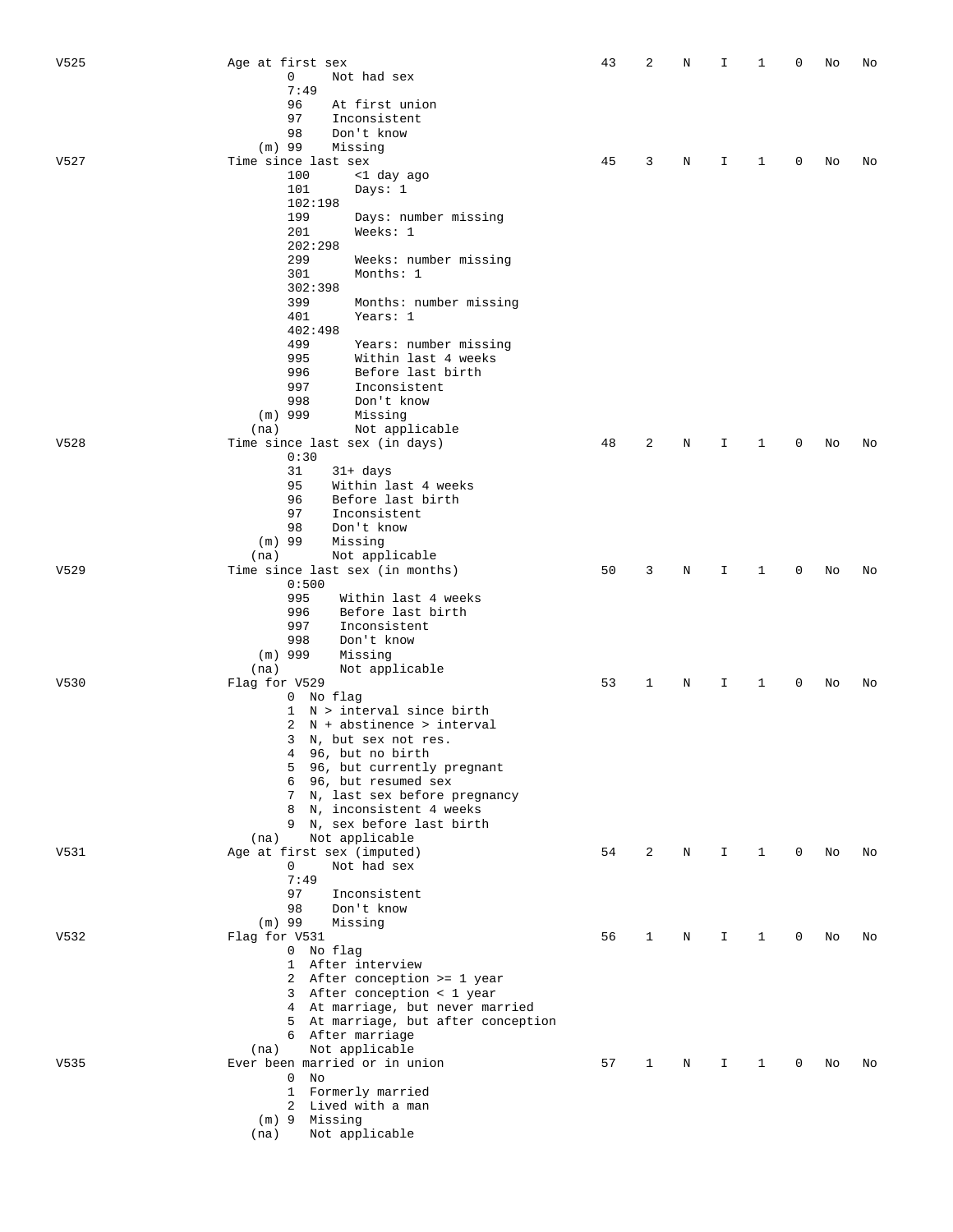| V536 | Recent sexual activity                                   | 58 | 1 | N | I  | 1 | $\Omega$ | No | No |
|------|----------------------------------------------------------|----|---|---|----|---|----------|----|----|
|      | 0 Never had sex                                          |    |   |   |    |   |          |    |    |
|      | Active in last 4 weeks<br>1.                             |    |   |   |    |   |          |    |    |
|      | 2 Not active in last 4 weeks - postpartum abstinence     |    |   |   |    |   |          |    |    |
|      | 3 Not active in last 4 weeks - not postpartum abstinence |    |   |   |    |   |          |    |    |
|      | (m) 9 Missing                                            |    |   |   |    |   |          |    |    |
| V537 | Months of abstinence                                     | 59 | 2 | N | I  | 1 | $\Omega$ | No | No |
|      | 0:59                                                     |    |   |   |    |   |          |    |    |
|      | 60<br>$60+$                                              |    |   |   |    |   |          |    |    |
|      | 96<br>Before last birth                                  |    |   |   |    |   |          |    |    |
|      | 97<br>Inconsistent                                       |    |   |   |    |   |          |    |    |
|      | 98<br>Don't know                                         |    |   |   |    |   |          |    |    |
|      | $(m)$ 99<br>Missing                                      |    |   |   |    |   |          |    |    |
|      | Not applicable<br>(na)                                   |    |   |   |    |   |          |    |    |
| V538 | How previous marriage or union ended                     | 61 | 1 | N | I  | 1 | 0        | No | No |
|      | 1 Death/widowhood                                        |    |   |   |    |   |          |    |    |
|      | Divorce<br>2                                             |    |   |   |    |   |          |    |    |
|      | Separation<br>3                                          |    |   |   |    |   |          |    |    |
|      | $(m)$ 9 Missing                                          |    |   |   |    |   |          |    |    |
|      | Not applicable<br>(na)                                   |    |   |   |    |   |          |    |    |
| V539 | Person who received most of late husband's prop          | 62 | 1 | N | I  | 1 | 0        | No | No |
|      | 1 Respondent                                             |    |   |   |    |   |          |    |    |
|      | Other wife<br>$\overline{2}$                             |    |   |   |    |   |          |    |    |
|      | Spouse's children<br>3                                   |    |   |   |    |   |          |    |    |
|      | Spouse's family<br>$4\phantom{0}$                        |    |   |   |    |   |          |    |    |
|      | Other<br>6                                               |    |   |   |    |   |          |    |    |
|      | 7<br>No property                                         |    |   |   |    |   |          |    |    |
|      | (m) 9 Missing                                            |    |   |   |    |   |          |    |    |
|      | Not applicable<br>(na)                                   |    |   |   |    |   |          |    |    |
| V540 | Respondent received any of late husband's asset          | 63 | 1 | N | I  | 1 | $\Omega$ | No | No |
|      | 0<br>No                                                  |    |   |   |    |   |          |    |    |
|      | $\mathbf 1$<br>Yes                                       |    |   |   |    |   |          |    |    |
|      | (m) 9 Missing                                            |    |   |   |    |   |          |    |    |
|      | Not applicable<br>(na)                                   |    |   |   |    |   |          |    |    |
| V541 | Intends to wait until marriage to have sex               | 64 | 1 | N | I. | 1 | 0        | No | No |
|      | $\Omega$<br>No                                           |    |   |   |    |   |          |    |    |
|      | Yes<br>1                                                 |    |   |   |    |   |          |    |    |
|      | Don't know<br>8                                          |    |   |   |    |   |          |    |    |
|      | Missing<br>$(m)$ 9                                       |    |   |   |    |   |          |    |    |
|      | Not applicable<br>(na)                                   |    |   |   |    |   |          |    |    |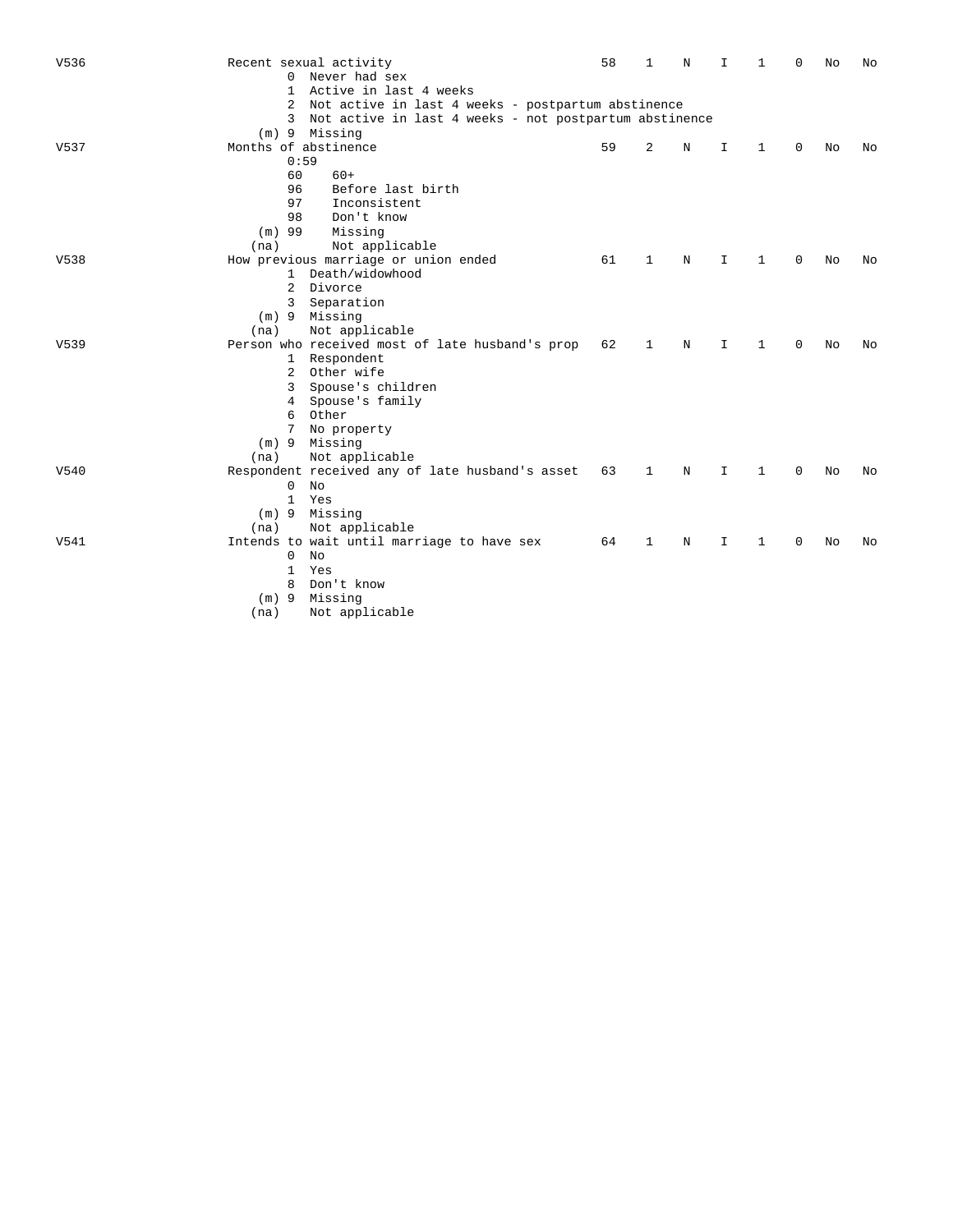Level: WOMAN Record: Fertility Preferences

| Item Name | Item Label                   |                |                                                    |             |              |                                         |    | Data Item<br>Start Len Type Type Occ Dec Char Fill |              |                   |    | Dec Zero |
|-----------|------------------------------|----------------|----------------------------------------------------|-------------|--------------|-----------------------------------------|----|----------------------------------------------------|--------------|-------------------|----|----------|
| HHID      | (id) Case Identification     |                | ---------------------------                        | ----------- | 1            | -----<br>12                             | AN | ---------<br>Ι.                                    | 1            | 0                 | No | No       |
| CASEID    | (id) Case Identification     |                |                                                    |             | $\mathbf{1}$ | 15                                      | AN | I.                                                 | $\mathbf{1}$ | 0                 | No | No       |
| V602      | (record type)                |                |                                                    |             | 16           | $\overline{\mathbf{3}}$<br>$\mathbf{1}$ | AN | $\mathbf{I}$                                       | $\mathbf{1}$ | 0<br>$\mathbf{0}$ | No | No       |
|           | Fertility preference         |                | 1 Have another                                     |             | 19           |                                         | N  | Ι.                                                 | $\mathbf{1}$ |                   | No | No       |
|           |                              | 2 Undecided    |                                                    |             |              |                                         |    |                                                    |              |                   |    |          |
|           |                              | 3 No more      |                                                    |             |              |                                         |    |                                                    |              |                   |    |          |
|           |                              |                | 4 Sterilized (respondent or partner)               |             |              |                                         |    |                                                    |              |                   |    |          |
|           |                              |                | 5 Declared infecund<br>6 Never had sex             |             |              |                                         |    |                                                    |              |                   |    |          |
|           | $(m)$ 9 Missing              |                |                                                    |             |              |                                         |    |                                                    |              |                   |    |          |
|           | (na)                         |                | Not applicable                                     |             |              |                                         |    |                                                    |              |                   |    |          |
| V603      |                              |                | Preferred waiting time for birth of a/another c 20 |             |              | 3                                       | N  | Ι.                                                 | 1            | 0                 | No | No       |
|           | 100                          |                | Wanted now                                         |             |              |                                         |    |                                                    |              |                   |    |          |
|           | 101                          | 102:198        | Months: 1                                          |             |              |                                         |    |                                                    |              |                   |    |          |
|           | 199                          |                | Months: number missing                             |             |              |                                         |    |                                                    |              |                   |    |          |
|           | 201                          |                | Years: 1                                           |             |              |                                         |    |                                                    |              |                   |    |          |
|           |                              | 202:298        |                                                    |             |              |                                         |    |                                                    |              |                   |    |          |
|           | 299                          |                | Years: number missing                              |             |              |                                         |    |                                                    |              |                   |    |          |
|           | 993<br>994                   |                | After marriage                                     |             |              |                                         |    |                                                    |              |                   |    |          |
|           | 996                          |                | Soon, now<br>Other, non-numeric                    |             |              |                                         |    |                                                    |              |                   |    |          |
|           | 997                          |                | Inconsistent                                       |             |              |                                         |    |                                                    |              |                   |    |          |
|           | 998                          |                | Don't know                                         |             |              |                                         |    |                                                    |              |                   |    |          |
|           | $(m)$ 999                    |                | Missing                                            |             |              |                                         |    |                                                    |              |                   |    |          |
|           | (na)                         |                | Not applicable                                     |             |              |                                         |    |                                                    |              |                   |    |          |
| V604      |                              | $0$ <12 months | Preferred waiting time for birth of a/another c    |             | 23           | 1                                       | N  | I.                                                 | 1            | 0                 | No | No       |
|           | $\mathbf{1}$                 | 1 year         |                                                    |             |              |                                         |    |                                                    |              |                   |    |          |
|           |                              | 2 2 years      |                                                    |             |              |                                         |    |                                                    |              |                   |    |          |
|           |                              | 3 3 years      |                                                    |             |              |                                         |    |                                                    |              |                   |    |          |
|           |                              | 4 4 years      |                                                    |             |              |                                         |    |                                                    |              |                   |    |          |
|           |                              | 5 5 years      |                                                    |             |              |                                         |    |                                                    |              |                   |    |          |
|           |                              | 6 6+ years     | 7 Non-numeric                                      |             |              |                                         |    |                                                    |              |                   |    |          |
|           |                              | 8 Don't know   |                                                    |             |              |                                         |    |                                                    |              |                   |    |          |
|           | (m) 9 Missing                |                |                                                    |             |              |                                         |    |                                                    |              |                   |    |          |
|           | (na)                         |                | Not applicable                                     |             |              |                                         |    |                                                    |              |                   |    |          |
| V605      | Desire for more children     |                |                                                    |             | 24           | 1                                       | Ν  | Ι.                                                 | 1            | 0                 | No | Νo       |
|           |                              |                | 1 Wants within 2 years<br>2 Wants after 2+ years   |             |              |                                         |    |                                                    |              |                   |    |          |
|           |                              |                | 3 Wants, unsure timing                             |             |              |                                         |    |                                                    |              |                   |    |          |
|           |                              | 4 Undecided    |                                                    |             |              |                                         |    |                                                    |              |                   |    |          |
|           | 5                            |                | Wants no more                                      |             |              |                                         |    |                                                    |              |                   |    |          |
|           | 6                            |                | Sterilized (respondent or partner)                 |             |              |                                         |    |                                                    |              |                   |    |          |
|           |                              |                | 7 Declared infecund<br>8 Never had sex             |             |              |                                         |    |                                                    |              |                   |    |          |
|           | $(m)$ 9 Missing              |                |                                                    |             |              |                                         |    |                                                    |              |                   |    |          |
|           | (na)                         |                | Not applicable                                     |             |              |                                         |    |                                                    |              |                   |    |          |
| V613      | Ideal number of children     |                |                                                    |             | 25           | 2                                       | N  | I.                                                 | $\mathbf{1}$ | 0                 | No | No       |
|           | 0:50                         |                |                                                    |             |              |                                         |    |                                                    |              |                   |    |          |
|           | 96<br>98                     |                | Non-numeric response                               |             |              |                                         |    |                                                    |              |                   |    |          |
|           | $(m)$ 99                     |                | Don't know<br>Missing                              |             |              |                                         |    |                                                    |              |                   |    |          |
| V614      |                              |                | Ideal number of children (grouped)                 |             | 27           | $\mathbf 1$                             | N  | I                                                  | 1            | 0                 | No | No       |
|           | 0:5                          |                |                                                    |             |              |                                         |    |                                                    |              |                   |    |          |
|           | 6                            | $6+$           |                                                    |             |              |                                         |    |                                                    |              |                   |    |          |
|           | 7                            |                | Non-numeric response                               |             |              |                                         |    |                                                    |              |                   |    |          |
| V616      | Time for future birth<br>100 |                | Wanted now                                         |             | 28           | 3                                       | Ν  | I.                                                 | 1            | 0                 | No | No       |
|           | 101                          |                | Months: 1                                          |             |              |                                         |    |                                                    |              |                   |    |          |
|           |                              | 102:198        |                                                    |             |              |                                         |    |                                                    |              |                   |    |          |
|           | 199                          |                | Months: number missing                             |             |              |                                         |    |                                                    |              |                   |    |          |
|           | 201                          |                | Years: 1                                           |             |              |                                         |    |                                                    |              |                   |    |          |
|           | 299                          | 202:298        |                                                    |             |              |                                         |    |                                                    |              |                   |    |          |
|           | 993                          |                | Years: number missing<br>After marriage            |             |              |                                         |    |                                                    |              |                   |    |          |
|           | 994                          |                | Soon/now                                           |             |              |                                         |    |                                                    |              |                   |    |          |
|           | 995                          |                | Can't get pregnant                                 |             |              |                                         |    |                                                    |              |                   |    |          |
|           | 996                          |                | Other                                              |             |              |                                         |    |                                                    |              |                   |    |          |
|           | 998                          |                | Don't know                                         |             |              |                                         |    |                                                    |              |                   |    |          |
|           | $(m)$ 999<br>(na)            |                | Missing<br>Not applicable                          |             |              |                                         |    |                                                    |              |                   |    |          |
|           |                              |                |                                                    |             |              |                                         |    |                                                    |              |                   |    |          |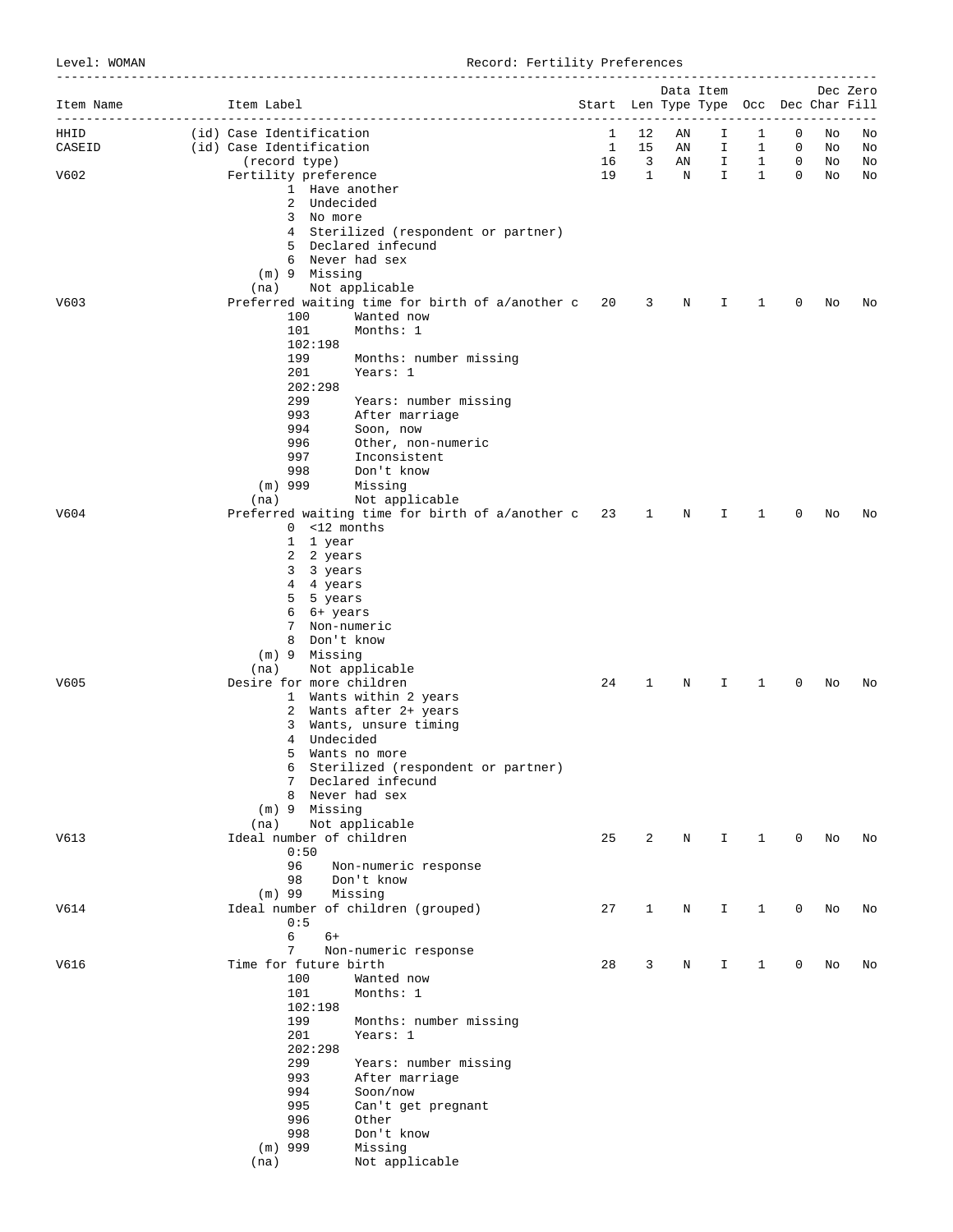| V621  | Husband's desire for children<br>$\mathbf{1}$<br>Both want same<br>2<br>Husband wants more<br>3 | 31 | 1 | N | Ι  |              | 0 | No | No |
|-------|-------------------------------------------------------------------------------------------------|----|---|---|----|--------------|---|----|----|
|       | Husband wants fewer<br>8<br>Don't know<br>(m) 9 Missing<br>Not applicable<br>(na)               |    |   |   |    |              |   |    |    |
| V623  | Exposure                                                                                        | 32 | 1 | N | I  | 1            | 0 | No | No |
|       | Fecund<br>0                                                                                     |    |   |   |    |              |   |    |    |
|       | 1 Pregnant                                                                                      |    |   |   |    |              |   |    |    |
|       | 2 Postpartum amenorrheic<br>Infecund, menopausal<br>3                                           |    |   |   |    |              |   |    |    |
|       | (m) 9 Missing                                                                                   |    |   |   |    |              |   |    |    |
|       | Not applicable<br>(na)                                                                          |    |   |   |    |              |   |    |    |
| V624  | Unmet need                                                                                      | 33 | 2 | N | I  | 1            | 0 | No | No |
|       | Never had sex<br>0                                                                              |    |   |   |    |              |   |    |    |
|       | 1<br>Unmet need for spacing<br>2<br>Unmet need for limiting                                     |    |   |   |    |              |   |    |    |
|       | 3<br>Using for spacing                                                                          |    |   |   |    |              |   |    |    |
|       | 4<br>Using for limiting                                                                         |    |   |   |    |              |   |    |    |
|       | 5<br>Spacing failure                                                                            |    |   |   |    |              |   |    |    |
|       | 6<br>Limiting failure                                                                           |    |   |   |    |              |   |    |    |
|       | 7<br>No unmet need                                                                              |    |   |   |    |              |   |    |    |
|       | 8<br>Not married and no sex in last 30 days<br>9<br>Infecund, menopausal                        |    |   |   |    |              |   |    |    |
|       | $(m)$ 99<br>Missing                                                                             |    |   |   |    |              |   |    |    |
|       | Not applicable<br>(na)                                                                          |    |   |   |    |              |   |    |    |
| V625  | Exposure (definition 2)                                                                         | 35 | 1 | N | I  | 1            | 0 | Νo | No |
|       | 0 Fecund                                                                                        |    |   |   |    |              |   |    |    |
|       | 1 Pregnant<br>2 Postpartum amenorrheic                                                          |    |   |   |    |              |   |    |    |
|       | 3<br>Infecund, menopausal                                                                       |    |   |   |    |              |   |    |    |
|       | (m) 9 Missing                                                                                   |    |   |   |    |              |   |    |    |
|       | Not applicable<br>(na)                                                                          |    |   |   |    |              |   |    |    |
| V626  | Unmet need (definition 2)<br>Never had sex<br>0                                                 | 36 | 2 | Ν | I  | 1            | 0 | No | No |
|       | 1<br>Unmet need for spacing                                                                     |    |   |   |    |              |   |    |    |
|       | 2<br>Unmet need for limiting                                                                    |    |   |   |    |              |   |    |    |
|       | 3<br>Using for spacing                                                                          |    |   |   |    |              |   |    |    |
|       | 4<br>Using for limiting                                                                         |    |   |   |    |              |   |    |    |
|       | 5<br>Spacing failure<br>6<br>Limiting failure                                                   |    |   |   |    |              |   |    |    |
|       | 7<br>No unmet need                                                                              |    |   |   |    |              |   |    |    |
|       | 8<br>Not married and no sex in last 30 days                                                     |    |   |   |    |              |   |    |    |
|       | 9<br>Infecund, menopausal                                                                       |    |   |   |    |              |   |    |    |
|       | $(m)$ 99<br>Missing                                                                             |    |   |   |    |              |   |    |    |
| V625A | Not applicable<br>(na)<br>Exposure to need for contraception (definition                        | 38 | 1 | Ν | I  | 1            | 0 | No | No |
|       | 0<br>Fecund                                                                                     |    |   |   |    |              |   |    |    |
|       | 1 Pregnant                                                                                      |    |   |   |    |              |   |    |    |
|       | 2 Postpartum amenorrheic                                                                        |    |   |   |    |              |   |    |    |
|       | 3 Infecund, menopausal                                                                          |    |   |   |    |              |   |    |    |
|       | $(m)$ 9 Missing<br>Not applicable<br>(na)                                                       |    |   |   |    |              |   |    |    |
| V626A | Unmet need for contraception (definition 3)                                                     | 39 | 2 | N | I. | $\mathbf{1}$ | 0 | No | No |
|       | Never had sex<br>$\circ$                                                                        |    |   |   |    |              |   |    |    |
|       | Unmet need for spacing<br>$\mathbf{1}$                                                          |    |   |   |    |              |   |    |    |
|       | Unmet need for limiting<br>2                                                                    |    |   |   |    |              |   |    |    |
|       | Using for spacing<br>$\mathbf{3}$<br>Using for limiting<br>4                                    |    |   |   |    |              |   |    |    |
|       | 7<br>No unmet need                                                                              |    |   |   |    |              |   |    |    |
|       | 8<br>Not married and no sex in last 30 days                                                     |    |   |   |    |              |   |    |    |
|       | 9<br>Infecund, menopausal                                                                       |    |   |   |    |              |   |    |    |
|       | $(m)$ 99<br>Missing<br>Not applicable                                                           |    |   |   |    |              |   |    |    |
| V627  | (na)<br>Ideal number of boys                                                                    | 41 | 2 | N | I  | 1            | 0 | No | No |
|       | 0:30                                                                                            |    |   |   |    |              |   |    |    |
|       | 96<br>Other                                                                                     |    |   |   |    |              |   |    |    |
|       | Don't know<br>98                                                                                |    |   |   |    |              |   |    |    |
| V628  | $(m)$ 99<br>Missing<br>Ideal number of girls                                                    | 43 | 2 | Ν | I  | 1            | 0 | No | No |
|       | 0:30                                                                                            |    |   |   |    |              |   |    |    |
|       | 96<br>Other                                                                                     |    |   |   |    |              |   |    |    |
|       | 98<br>Don't know                                                                                |    |   |   |    |              |   |    |    |
|       | $(m)$ 99<br>Missing                                                                             |    |   |   |    |              |   |    |    |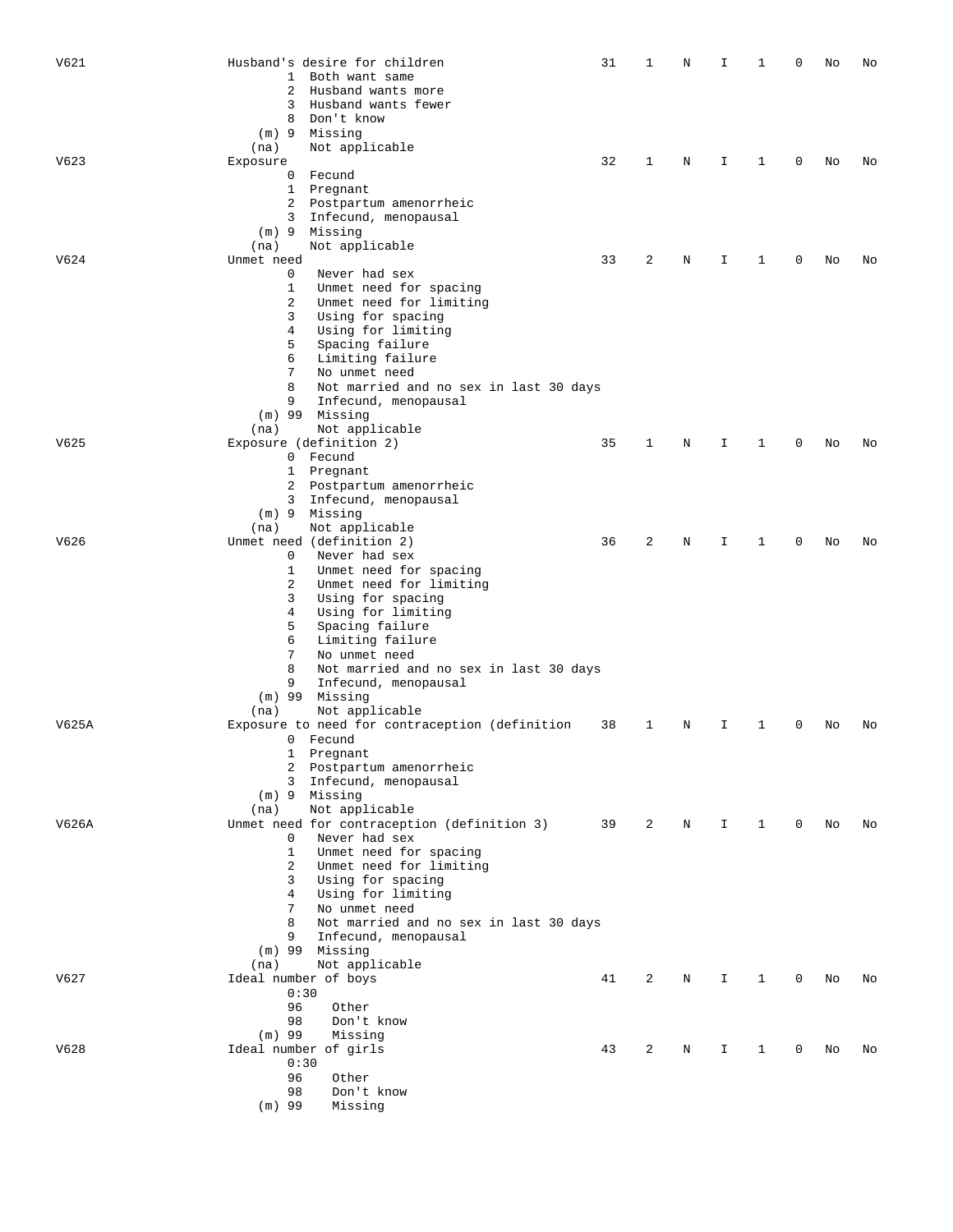| V629  | Ideal number of either sex<br>0:30                                                                                                                                    | 45 | 2                  | Ν | I  | 1 | 0        | No | No |
|-------|-----------------------------------------------------------------------------------------------------------------------------------------------------------------------|----|--------------------|---|----|---|----------|----|----|
|       | 96<br>Other<br>98<br>Don't know<br>$(m)$ 99<br>Missing                                                                                                                |    |                    |   |    |   |          |    |    |
| V631  | Problem if became pregnant<br>1 Big problem<br>2 Small problem<br>3 No problem                                                                                        | 47 | 1                  | Ν | I. | 1 | 0        | No | No |
|       | 4 Says she can't get pregnant/not having sex<br>(m) 9 Missing<br>Not applicable<br>(na)                                                                               |    |                    |   |    |   |          |    |    |
| V632  | Decision maker for using contraception<br>1 Mainly respondent<br>2 Mainly husband, partner<br>3 Joint decision<br>6 Other                                             | 48 | 1                  | N | I  | 1 | 0        | No | No |
|       | (m) 9 Missing<br>Not applicable<br>(na)                                                                                                                               |    |                    |   |    |   |          |    |    |
| V633A | Reason for not having sex: husband has STI<br>$\overline{0}$<br>No<br>1 Yes<br>8 Don't know                                                                           | 49 | 1                  | Ν | I  | 1 | $\Omega$ | No | No |
| V633B | $(m)$ 9 Missing<br>Reason for not having sex: husband has other wo<br>$\overline{0}$<br>No<br>$\mathbf{1}$<br>Yes<br>8 Don't know                                     | 50 | 1                  | N | I  | 1 | 0        | No | No |
| V633C | (m) 9 Missing<br>Reason for not having sex: recent birth<br>$\overline{0}$<br>No<br>1 Yes<br>8 Don't know                                                             |    | 51<br>1            | Ν | I. | 1 | 0        | No | No |
| V633D | (m) 9 Missing<br>Reason for not having sex: tired, not in mood<br>$\overline{0}$<br>No<br>$\mathbf{1}$<br>Yes                                                         | 52 | 1                  | Ν | I. | 1 | 0        | No | No |
| V633E | 8 Don't know<br>(m) 9 Missing<br>Reason for not having sex: CS<br>$0$ No                                                                                              | 53 | 1                  | Ν | I  | 1 | 0        | No | No |
|       | $\mathbf{1}$<br>Yes<br>8 Don't know<br>(m) 9 Missing<br>Not applicable<br>(na)                                                                                        |    |                    |   |    |   |          |    |    |
| V633F | Reason for not having sex: CS<br>$0$ No<br>$\mathbf{1}$<br>Yes<br>8 Don't know<br>(m) 9 Missing                                                                       | 54 | 1                  | N | I  | 1 | 0        | No | No |
| V633G | Not applicable<br>(na)<br>Reason for not having sex: CS<br>$\overline{0}$<br>No<br>$\mathbf{1}$<br>Yes<br>8 Don't know<br>$(m)$ 9 Missing                             | 55 | 1                  | N | I. | 1 | 0        | No | No |
| V634  | Not applicable<br>(na)<br>Husband knows that respondent is using contrace<br>$0$ No<br>$\mathbf{1}$<br>Yes<br>8 Don't know<br>(m) 9 Missing<br>Not applicable<br>(na) |    | 56<br>$\mathbf{1}$ | N | Ι. | 1 | 0        | No | No |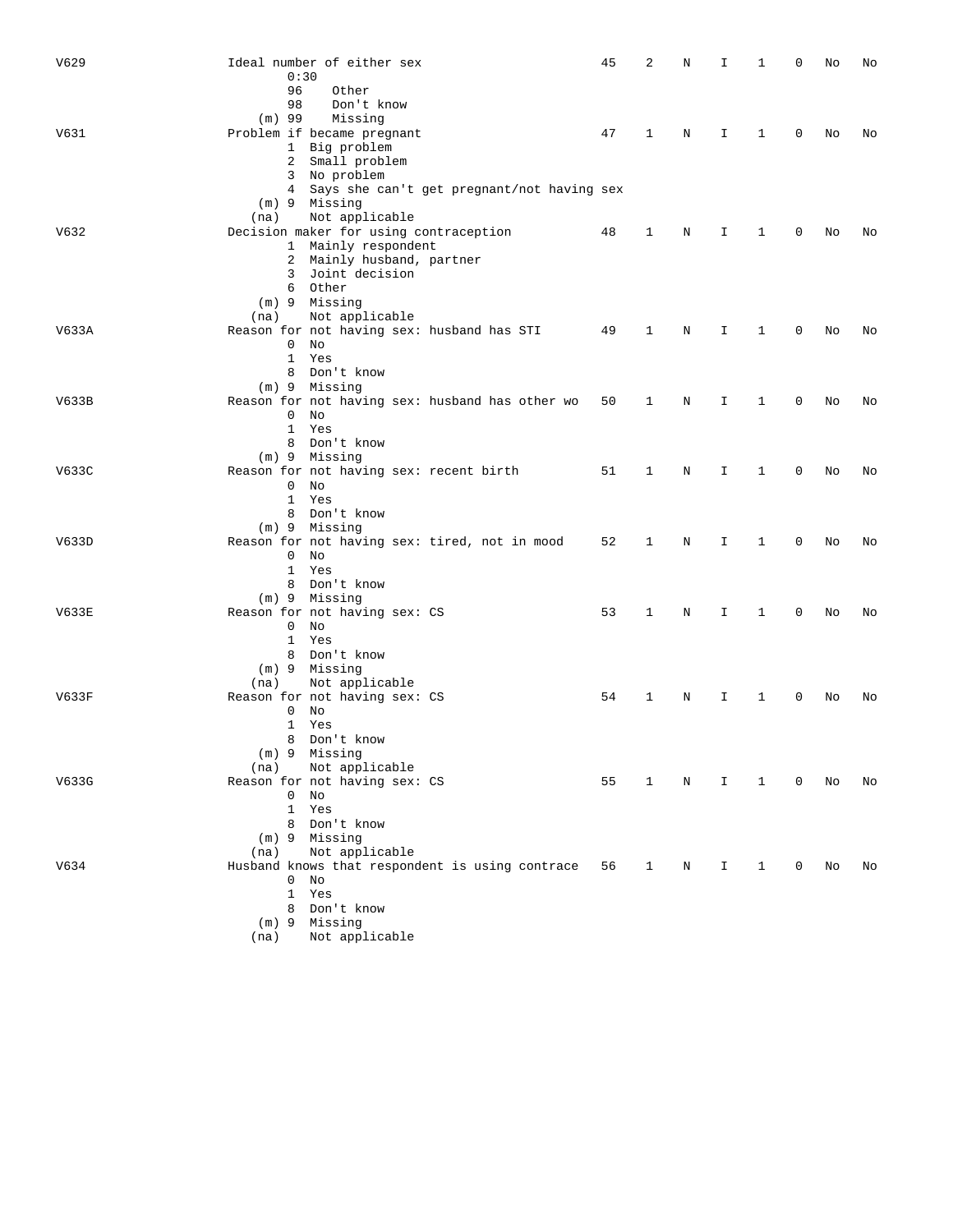Level: WOMAN Record: Partner's Characteristics

| Item Name | Item Label                                                                                                                                                                                                                                                                                                                                                                                                                                                                                                                                                                                                                                                                                                                                                                                                                                                                                                                                                                                                                                                                                                                                                                                                                                                                                                                                                                                                                                                                                                                                                                                                                                                                                                                                                                                                                                                                                                                                                                                                                                                                                                      |    |   |   |    |              |   |    | Dec Zero |
|-----------|-----------------------------------------------------------------------------------------------------------------------------------------------------------------------------------------------------------------------------------------------------------------------------------------------------------------------------------------------------------------------------------------------------------------------------------------------------------------------------------------------------------------------------------------------------------------------------------------------------------------------------------------------------------------------------------------------------------------------------------------------------------------------------------------------------------------------------------------------------------------------------------------------------------------------------------------------------------------------------------------------------------------------------------------------------------------------------------------------------------------------------------------------------------------------------------------------------------------------------------------------------------------------------------------------------------------------------------------------------------------------------------------------------------------------------------------------------------------------------------------------------------------------------------------------------------------------------------------------------------------------------------------------------------------------------------------------------------------------------------------------------------------------------------------------------------------------------------------------------------------------------------------------------------------------------------------------------------------------------------------------------------------------------------------------------------------------------------------------------------------|----|---|---|----|--------------|---|----|----------|
| HHID      |                                                                                                                                                                                                                                                                                                                                                                                                                                                                                                                                                                                                                                                                                                                                                                                                                                                                                                                                                                                                                                                                                                                                                                                                                                                                                                                                                                                                                                                                                                                                                                                                                                                                                                                                                                                                                                                                                                                                                                                                                                                                                                                 | 1  |   |   | Ι. | 1            | 0 | No | No       |
| CASEID    |                                                                                                                                                                                                                                                                                                                                                                                                                                                                                                                                                                                                                                                                                                                                                                                                                                                                                                                                                                                                                                                                                                                                                                                                                                                                                                                                                                                                                                                                                                                                                                                                                                                                                                                                                                                                                                                                                                                                                                                                                                                                                                                 | 1  |   |   | I. | $\mathbf{1}$ | 0 | No | No       |
| V701      |                                                                                                                                                                                                                                                                                                                                                                                                                                                                                                                                                                                                                                                                                                                                                                                                                                                                                                                                                                                                                                                                                                                                                                                                                                                                                                                                                                                                                                                                                                                                                                                                                                                                                                                                                                                                                                                                                                                                                                                                                                                                                                                 |    |   |   |    |              |   | No | No<br>No |
|           |                                                                                                                                                                                                                                                                                                                                                                                                                                                                                                                                                                                                                                                                                                                                                                                                                                                                                                                                                                                                                                                                                                                                                                                                                                                                                                                                                                                                                                                                                                                                                                                                                                                                                                                                                                                                                                                                                                                                                                                                                                                                                                                 |    |   |   |    |              |   |    |          |
|           | 1 Primary                                                                                                                                                                                                                                                                                                                                                                                                                                                                                                                                                                                                                                                                                                                                                                                                                                                                                                                                                                                                                                                                                                                                                                                                                                                                                                                                                                                                                                                                                                                                                                                                                                                                                                                                                                                                                                                                                                                                                                                                                                                                                                       |    |   |   |    |              |   |    |          |
|           | Data Item<br>Start Len Type Type Occ Dec Char Fill<br>----------------------------------<br>(id) Case Identification<br>12<br>ΑN<br>(id) Case Identification<br>15<br>AN<br>16<br>$\overline{\mathbf{3}}$<br>I.<br>$\mathbf{1}$<br>0<br>(record type)<br>AN<br>19<br>$\mathbf 0$<br>Husband/partner's education level<br>$\mathbf{1}$<br>N<br>$\mathbf{I}$<br>$\mathbf{1}$<br>No<br>0 No education<br>2 Secondary<br>3 Higher<br>8 Don't know<br>$(m)$ 9 Missing<br>Not applicable<br>(na)<br>Husband/partner's highest year of education (at<br>20<br>2<br>0<br>Ν<br>I.<br>1<br>No years completed at level V702<br>0<br>1:15<br>98<br>Don't know<br>Missing<br>$(m)$ 99<br>Not applicable<br>(na)<br>Husband/partner's occupation<br>22<br>3<br>Ν<br>I<br>1<br>0<br>$(m)$ 999 Missing<br>Not applicable<br>(na)<br>Husband/partner's occupation (grouped)<br>25<br>2<br>N<br>I.<br>1<br>0<br>Did not work<br>0<br>$\mathbf{1}$<br>Professional/technical/managerial<br>2<br>Clerical<br>3<br>Sales<br>Agricultural - self employed<br>4<br>5<br>Agricultural - employee<br>Household and domestic<br>6<br>7<br>Services<br>8<br>Skilled manual<br>9<br>Unskilled manual<br>98 Don't know<br>$(m)$ 99 Missing<br>Not applicable<br>(na)<br>27<br>Respondent currently working<br>1<br>I<br>1<br>0<br>N<br>$0$ No<br>1 Yes<br>(m) 9 Missing<br>Respondent has a job, but currently absent<br>28<br>1<br>I<br>1<br>0<br>N<br>$0$ No<br>1 Yes<br>$(m)$ 9 Missing<br>Not applicable<br>(na)<br>Husband/partner's total number of years of educ<br>29<br>2<br>0<br>Ν<br>I<br>1<br>0:20<br>97<br>Inconsistent<br>98<br>Don't know<br>$(m)$ 99<br>Missing<br>Not applicable<br>(na)<br>Respondent's occupation<br>31<br>3<br>0<br>N<br>I<br>1<br>$\mathbf 0$<br>Not working<br>$(m)$ 999 Missing<br>Not applicable<br>(na)<br>Respondent's occupation (grouped)<br>34<br>2<br>I<br>$\mathbf{1}$<br>0<br>Ν<br>Not working<br>0<br>$\mathbf{1}$<br>Professional/technical/managerial<br>Clerical<br>2<br>Sales<br>3<br>Agricultural - self employed<br>4<br>Agricultural - employee<br>5<br>Household and domestic<br>6 |    |   |   |    |              |   |    |          |
|           |                                                                                                                                                                                                                                                                                                                                                                                                                                                                                                                                                                                                                                                                                                                                                                                                                                                                                                                                                                                                                                                                                                                                                                                                                                                                                                                                                                                                                                                                                                                                                                                                                                                                                                                                                                                                                                                                                                                                                                                                                                                                                                                 |    |   |   |    |              |   |    |          |
|           |                                                                                                                                                                                                                                                                                                                                                                                                                                                                                                                                                                                                                                                                                                                                                                                                                                                                                                                                                                                                                                                                                                                                                                                                                                                                                                                                                                                                                                                                                                                                                                                                                                                                                                                                                                                                                                                                                                                                                                                                                                                                                                                 |    |   |   |    |              |   |    |          |
|           |                                                                                                                                                                                                                                                                                                                                                                                                                                                                                                                                                                                                                                                                                                                                                                                                                                                                                                                                                                                                                                                                                                                                                                                                                                                                                                                                                                                                                                                                                                                                                                                                                                                                                                                                                                                                                                                                                                                                                                                                                                                                                                                 |    |   |   |    |              |   |    |          |
| V702      |                                                                                                                                                                                                                                                                                                                                                                                                                                                                                                                                                                                                                                                                                                                                                                                                                                                                                                                                                                                                                                                                                                                                                                                                                                                                                                                                                                                                                                                                                                                                                                                                                                                                                                                                                                                                                                                                                                                                                                                                                                                                                                                 |    |   |   |    |              |   | No | No       |
|           |                                                                                                                                                                                                                                                                                                                                                                                                                                                                                                                                                                                                                                                                                                                                                                                                                                                                                                                                                                                                                                                                                                                                                                                                                                                                                                                                                                                                                                                                                                                                                                                                                                                                                                                                                                                                                                                                                                                                                                                                                                                                                                                 |    |   |   |    |              |   |    |          |
|           |                                                                                                                                                                                                                                                                                                                                                                                                                                                                                                                                                                                                                                                                                                                                                                                                                                                                                                                                                                                                                                                                                                                                                                                                                                                                                                                                                                                                                                                                                                                                                                                                                                                                                                                                                                                                                                                                                                                                                                                                                                                                                                                 |    |   |   |    |              |   |    |          |
|           |                                                                                                                                                                                                                                                                                                                                                                                                                                                                                                                                                                                                                                                                                                                                                                                                                                                                                                                                                                                                                                                                                                                                                                                                                                                                                                                                                                                                                                                                                                                                                                                                                                                                                                                                                                                                                                                                                                                                                                                                                                                                                                                 |    |   |   |    |              |   |    |          |
|           |                                                                                                                                                                                                                                                                                                                                                                                                                                                                                                                                                                                                                                                                                                                                                                                                                                                                                                                                                                                                                                                                                                                                                                                                                                                                                                                                                                                                                                                                                                                                                                                                                                                                                                                                                                                                                                                                                                                                                                                                                                                                                                                 |    |   |   |    |              |   |    |          |
| V704      |                                                                                                                                                                                                                                                                                                                                                                                                                                                                                                                                                                                                                                                                                                                                                                                                                                                                                                                                                                                                                                                                                                                                                                                                                                                                                                                                                                                                                                                                                                                                                                                                                                                                                                                                                                                                                                                                                                                                                                                                                                                                                                                 |    |   |   |    |              |   | No | No       |
|           |                                                                                                                                                                                                                                                                                                                                                                                                                                                                                                                                                                                                                                                                                                                                                                                                                                                                                                                                                                                                                                                                                                                                                                                                                                                                                                                                                                                                                                                                                                                                                                                                                                                                                                                                                                                                                                                                                                                                                                                                                                                                                                                 |    |   |   |    |              |   |    |          |
| V705      |                                                                                                                                                                                                                                                                                                                                                                                                                                                                                                                                                                                                                                                                                                                                                                                                                                                                                                                                                                                                                                                                                                                                                                                                                                                                                                                                                                                                                                                                                                                                                                                                                                                                                                                                                                                                                                                                                                                                                                                                                                                                                                                 |    |   |   |    |              |   | No | No       |
|           |                                                                                                                                                                                                                                                                                                                                                                                                                                                                                                                                                                                                                                                                                                                                                                                                                                                                                                                                                                                                                                                                                                                                                                                                                                                                                                                                                                                                                                                                                                                                                                                                                                                                                                                                                                                                                                                                                                                                                                                                                                                                                                                 |    |   |   |    |              |   |    |          |
|           |                                                                                                                                                                                                                                                                                                                                                                                                                                                                                                                                                                                                                                                                                                                                                                                                                                                                                                                                                                                                                                                                                                                                                                                                                                                                                                                                                                                                                                                                                                                                                                                                                                                                                                                                                                                                                                                                                                                                                                                                                                                                                                                 |    |   |   |    |              |   |    |          |
|           |                                                                                                                                                                                                                                                                                                                                                                                                                                                                                                                                                                                                                                                                                                                                                                                                                                                                                                                                                                                                                                                                                                                                                                                                                                                                                                                                                                                                                                                                                                                                                                                                                                                                                                                                                                                                                                                                                                                                                                                                                                                                                                                 |    |   |   |    |              |   |    |          |
|           |                                                                                                                                                                                                                                                                                                                                                                                                                                                                                                                                                                                                                                                                                                                                                                                                                                                                                                                                                                                                                                                                                                                                                                                                                                                                                                                                                                                                                                                                                                                                                                                                                                                                                                                                                                                                                                                                                                                                                                                                                                                                                                                 |    |   |   |    |              |   |    |          |
|           |                                                                                                                                                                                                                                                                                                                                                                                                                                                                                                                                                                                                                                                                                                                                                                                                                                                                                                                                                                                                                                                                                                                                                                                                                                                                                                                                                                                                                                                                                                                                                                                                                                                                                                                                                                                                                                                                                                                                                                                                                                                                                                                 |    |   |   |    |              |   |    |          |
|           |                                                                                                                                                                                                                                                                                                                                                                                                                                                                                                                                                                                                                                                                                                                                                                                                                                                                                                                                                                                                                                                                                                                                                                                                                                                                                                                                                                                                                                                                                                                                                                                                                                                                                                                                                                                                                                                                                                                                                                                                                                                                                                                 |    |   |   |    |              |   |    |          |
|           |                                                                                                                                                                                                                                                                                                                                                                                                                                                                                                                                                                                                                                                                                                                                                                                                                                                                                                                                                                                                                                                                                                                                                                                                                                                                                                                                                                                                                                                                                                                                                                                                                                                                                                                                                                                                                                                                                                                                                                                                                                                                                                                 |    |   |   |    |              |   |    |          |
|           |                                                                                                                                                                                                                                                                                                                                                                                                                                                                                                                                                                                                                                                                                                                                                                                                                                                                                                                                                                                                                                                                                                                                                                                                                                                                                                                                                                                                                                                                                                                                                                                                                                                                                                                                                                                                                                                                                                                                                                                                                                                                                                                 |    |   |   |    |              |   |    |          |
|           |                                                                                                                                                                                                                                                                                                                                                                                                                                                                                                                                                                                                                                                                                                                                                                                                                                                                                                                                                                                                                                                                                                                                                                                                                                                                                                                                                                                                                                                                                                                                                                                                                                                                                                                                                                                                                                                                                                                                                                                                                                                                                                                 |    |   |   |    |              |   |    |          |
|           |                                                                                                                                                                                                                                                                                                                                                                                                                                                                                                                                                                                                                                                                                                                                                                                                                                                                                                                                                                                                                                                                                                                                                                                                                                                                                                                                                                                                                                                                                                                                                                                                                                                                                                                                                                                                                                                                                                                                                                                                                                                                                                                 |    |   |   |    |              |   |    |          |
|           |                                                                                                                                                                                                                                                                                                                                                                                                                                                                                                                                                                                                                                                                                                                                                                                                                                                                                                                                                                                                                                                                                                                                                                                                                                                                                                                                                                                                                                                                                                                                                                                                                                                                                                                                                                                                                                                                                                                                                                                                                                                                                                                 |    |   |   |    |              |   |    |          |
| V714      |                                                                                                                                                                                                                                                                                                                                                                                                                                                                                                                                                                                                                                                                                                                                                                                                                                                                                                                                                                                                                                                                                                                                                                                                                                                                                                                                                                                                                                                                                                                                                                                                                                                                                                                                                                                                                                                                                                                                                                                                                                                                                                                 |    |   |   |    |              |   | No | No       |
|           |                                                                                                                                                                                                                                                                                                                                                                                                                                                                                                                                                                                                                                                                                                                                                                                                                                                                                                                                                                                                                                                                                                                                                                                                                                                                                                                                                                                                                                                                                                                                                                                                                                                                                                                                                                                                                                                                                                                                                                                                                                                                                                                 |    |   |   |    |              |   |    |          |
|           |                                                                                                                                                                                                                                                                                                                                                                                                                                                                                                                                                                                                                                                                                                                                                                                                                                                                                                                                                                                                                                                                                                                                                                                                                                                                                                                                                                                                                                                                                                                                                                                                                                                                                                                                                                                                                                                                                                                                                                                                                                                                                                                 |    |   |   |    |              |   |    |          |
| V714A     |                                                                                                                                                                                                                                                                                                                                                                                                                                                                                                                                                                                                                                                                                                                                                                                                                                                                                                                                                                                                                                                                                                                                                                                                                                                                                                                                                                                                                                                                                                                                                                                                                                                                                                                                                                                                                                                                                                                                                                                                                                                                                                                 |    |   |   |    |              |   | No | No       |
|           |                                                                                                                                                                                                                                                                                                                                                                                                                                                                                                                                                                                                                                                                                                                                                                                                                                                                                                                                                                                                                                                                                                                                                                                                                                                                                                                                                                                                                                                                                                                                                                                                                                                                                                                                                                                                                                                                                                                                                                                                                                                                                                                 |    |   |   |    |              |   |    |          |
|           |                                                                                                                                                                                                                                                                                                                                                                                                                                                                                                                                                                                                                                                                                                                                                                                                                                                                                                                                                                                                                                                                                                                                                                                                                                                                                                                                                                                                                                                                                                                                                                                                                                                                                                                                                                                                                                                                                                                                                                                                                                                                                                                 |    |   |   |    |              |   |    |          |
|           |                                                                                                                                                                                                                                                                                                                                                                                                                                                                                                                                                                                                                                                                                                                                                                                                                                                                                                                                                                                                                                                                                                                                                                                                                                                                                                                                                                                                                                                                                                                                                                                                                                                                                                                                                                                                                                                                                                                                                                                                                                                                                                                 |    |   |   |    |              |   |    |          |
| V715      |                                                                                                                                                                                                                                                                                                                                                                                                                                                                                                                                                                                                                                                                                                                                                                                                                                                                                                                                                                                                                                                                                                                                                                                                                                                                                                                                                                                                                                                                                                                                                                                                                                                                                                                                                                                                                                                                                                                                                                                                                                                                                                                 |    |   |   |    |              |   | No | No       |
|           |                                                                                                                                                                                                                                                                                                                                                                                                                                                                                                                                                                                                                                                                                                                                                                                                                                                                                                                                                                                                                                                                                                                                                                                                                                                                                                                                                                                                                                                                                                                                                                                                                                                                                                                                                                                                                                                                                                                                                                                                                                                                                                                 |    |   |   |    |              |   |    |          |
|           |                                                                                                                                                                                                                                                                                                                                                                                                                                                                                                                                                                                                                                                                                                                                                                                                                                                                                                                                                                                                                                                                                                                                                                                                                                                                                                                                                                                                                                                                                                                                                                                                                                                                                                                                                                                                                                                                                                                                                                                                                                                                                                                 |    |   |   |    |              |   |    |          |
|           |                                                                                                                                                                                                                                                                                                                                                                                                                                                                                                                                                                                                                                                                                                                                                                                                                                                                                                                                                                                                                                                                                                                                                                                                                                                                                                                                                                                                                                                                                                                                                                                                                                                                                                                                                                                                                                                                                                                                                                                                                                                                                                                 |    |   |   |    |              |   |    |          |
|           |                                                                                                                                                                                                                                                                                                                                                                                                                                                                                                                                                                                                                                                                                                                                                                                                                                                                                                                                                                                                                                                                                                                                                                                                                                                                                                                                                                                                                                                                                                                                                                                                                                                                                                                                                                                                                                                                                                                                                                                                                                                                                                                 |    |   |   |    |              |   |    |          |
| V716      |                                                                                                                                                                                                                                                                                                                                                                                                                                                                                                                                                                                                                                                                                                                                                                                                                                                                                                                                                                                                                                                                                                                                                                                                                                                                                                                                                                                                                                                                                                                                                                                                                                                                                                                                                                                                                                                                                                                                                                                                                                                                                                                 |    |   |   |    |              |   | No | No       |
|           |                                                                                                                                                                                                                                                                                                                                                                                                                                                                                                                                                                                                                                                                                                                                                                                                                                                                                                                                                                                                                                                                                                                                                                                                                                                                                                                                                                                                                                                                                                                                                                                                                                                                                                                                                                                                                                                                                                                                                                                                                                                                                                                 |    |   |   |    |              |   |    |          |
|           |                                                                                                                                                                                                                                                                                                                                                                                                                                                                                                                                                                                                                                                                                                                                                                                                                                                                                                                                                                                                                                                                                                                                                                                                                                                                                                                                                                                                                                                                                                                                                                                                                                                                                                                                                                                                                                                                                                                                                                                                                                                                                                                 |    |   |   |    |              |   |    |          |
| V717      |                                                                                                                                                                                                                                                                                                                                                                                                                                                                                                                                                                                                                                                                                                                                                                                                                                                                                                                                                                                                                                                                                                                                                                                                                                                                                                                                                                                                                                                                                                                                                                                                                                                                                                                                                                                                                                                                                                                                                                                                                                                                                                                 |    |   |   |    |              |   | No | No       |
|           |                                                                                                                                                                                                                                                                                                                                                                                                                                                                                                                                                                                                                                                                                                                                                                                                                                                                                                                                                                                                                                                                                                                                                                                                                                                                                                                                                                                                                                                                                                                                                                                                                                                                                                                                                                                                                                                                                                                                                                                                                                                                                                                 |    |   |   |    |              |   |    |          |
|           |                                                                                                                                                                                                                                                                                                                                                                                                                                                                                                                                                                                                                                                                                                                                                                                                                                                                                                                                                                                                                                                                                                                                                                                                                                                                                                                                                                                                                                                                                                                                                                                                                                                                                                                                                                                                                                                                                                                                                                                                                                                                                                                 |    |   |   |    |              |   |    |          |
|           |                                                                                                                                                                                                                                                                                                                                                                                                                                                                                                                                                                                                                                                                                                                                                                                                                                                                                                                                                                                                                                                                                                                                                                                                                                                                                                                                                                                                                                                                                                                                                                                                                                                                                                                                                                                                                                                                                                                                                                                                                                                                                                                 |    |   |   |    |              |   |    |          |
|           |                                                                                                                                                                                                                                                                                                                                                                                                                                                                                                                                                                                                                                                                                                                                                                                                                                                                                                                                                                                                                                                                                                                                                                                                                                                                                                                                                                                                                                                                                                                                                                                                                                                                                                                                                                                                                                                                                                                                                                                                                                                                                                                 |    |   |   |    |              |   |    |          |
|           |                                                                                                                                                                                                                                                                                                                                                                                                                                                                                                                                                                                                                                                                                                                                                                                                                                                                                                                                                                                                                                                                                                                                                                                                                                                                                                                                                                                                                                                                                                                                                                                                                                                                                                                                                                                                                                                                                                                                                                                                                                                                                                                 |    |   |   |    |              |   |    |          |
|           | $7\overline{ }$<br>Services                                                                                                                                                                                                                                                                                                                                                                                                                                                                                                                                                                                                                                                                                                                                                                                                                                                                                                                                                                                                                                                                                                                                                                                                                                                                                                                                                                                                                                                                                                                                                                                                                                                                                                                                                                                                                                                                                                                                                                                                                                                                                     |    |   |   |    |              |   |    |          |
|           | 8<br>Skilled manual                                                                                                                                                                                                                                                                                                                                                                                                                                                                                                                                                                                                                                                                                                                                                                                                                                                                                                                                                                                                                                                                                                                                                                                                                                                                                                                                                                                                                                                                                                                                                                                                                                                                                                                                                                                                                                                                                                                                                                                                                                                                                             |    |   |   |    |              |   |    |          |
|           | 9<br>Unskilled manual                                                                                                                                                                                                                                                                                                                                                                                                                                                                                                                                                                                                                                                                                                                                                                                                                                                                                                                                                                                                                                                                                                                                                                                                                                                                                                                                                                                                                                                                                                                                                                                                                                                                                                                                                                                                                                                                                                                                                                                                                                                                                           |    |   |   |    |              |   |    |          |
|           | 98 Don't know                                                                                                                                                                                                                                                                                                                                                                                                                                                                                                                                                                                                                                                                                                                                                                                                                                                                                                                                                                                                                                                                                                                                                                                                                                                                                                                                                                                                                                                                                                                                                                                                                                                                                                                                                                                                                                                                                                                                                                                                                                                                                                   |    |   |   |    |              |   |    |          |
|           | $(m)$ 99 Missing<br>Not applicable<br>(na)                                                                                                                                                                                                                                                                                                                                                                                                                                                                                                                                                                                                                                                                                                                                                                                                                                                                                                                                                                                                                                                                                                                                                                                                                                                                                                                                                                                                                                                                                                                                                                                                                                                                                                                                                                                                                                                                                                                                                                                                                                                                      |    |   |   |    |              |   |    |          |
| V719      | Respondent works for family, others, self                                                                                                                                                                                                                                                                                                                                                                                                                                                                                                                                                                                                                                                                                                                                                                                                                                                                                                                                                                                                                                                                                                                                                                                                                                                                                                                                                                                                                                                                                                                                                                                                                                                                                                                                                                                                                                                                                                                                                                                                                                                                       | 36 | 1 | N | Ι. | 1            | 0 | No | No       |
|           | 1 For family member                                                                                                                                                                                                                                                                                                                                                                                                                                                                                                                                                                                                                                                                                                                                                                                                                                                                                                                                                                                                                                                                                                                                                                                                                                                                                                                                                                                                                                                                                                                                                                                                                                                                                                                                                                                                                                                                                                                                                                                                                                                                                             |    |   |   |    |              |   |    |          |
|           | 2 For someone else                                                                                                                                                                                                                                                                                                                                                                                                                                                                                                                                                                                                                                                                                                                                                                                                                                                                                                                                                                                                                                                                                                                                                                                                                                                                                                                                                                                                                                                                                                                                                                                                                                                                                                                                                                                                                                                                                                                                                                                                                                                                                              |    |   |   |    |              |   |    |          |
|           | 3 Self-employed<br>$(m)$ 9 Missing                                                                                                                                                                                                                                                                                                                                                                                                                                                                                                                                                                                                                                                                                                                                                                                                                                                                                                                                                                                                                                                                                                                                                                                                                                                                                                                                                                                                                                                                                                                                                                                                                                                                                                                                                                                                                                                                                                                                                                                                                                                                              |    |   |   |    |              |   |    |          |
|           | Not applicable<br>(na)                                                                                                                                                                                                                                                                                                                                                                                                                                                                                                                                                                                                                                                                                                                                                                                                                                                                                                                                                                                                                                                                                                                                                                                                                                                                                                                                                                                                                                                                                                                                                                                                                                                                                                                                                                                                                                                                                                                                                                                                                                                                                          |    |   |   |    |              |   |    |          |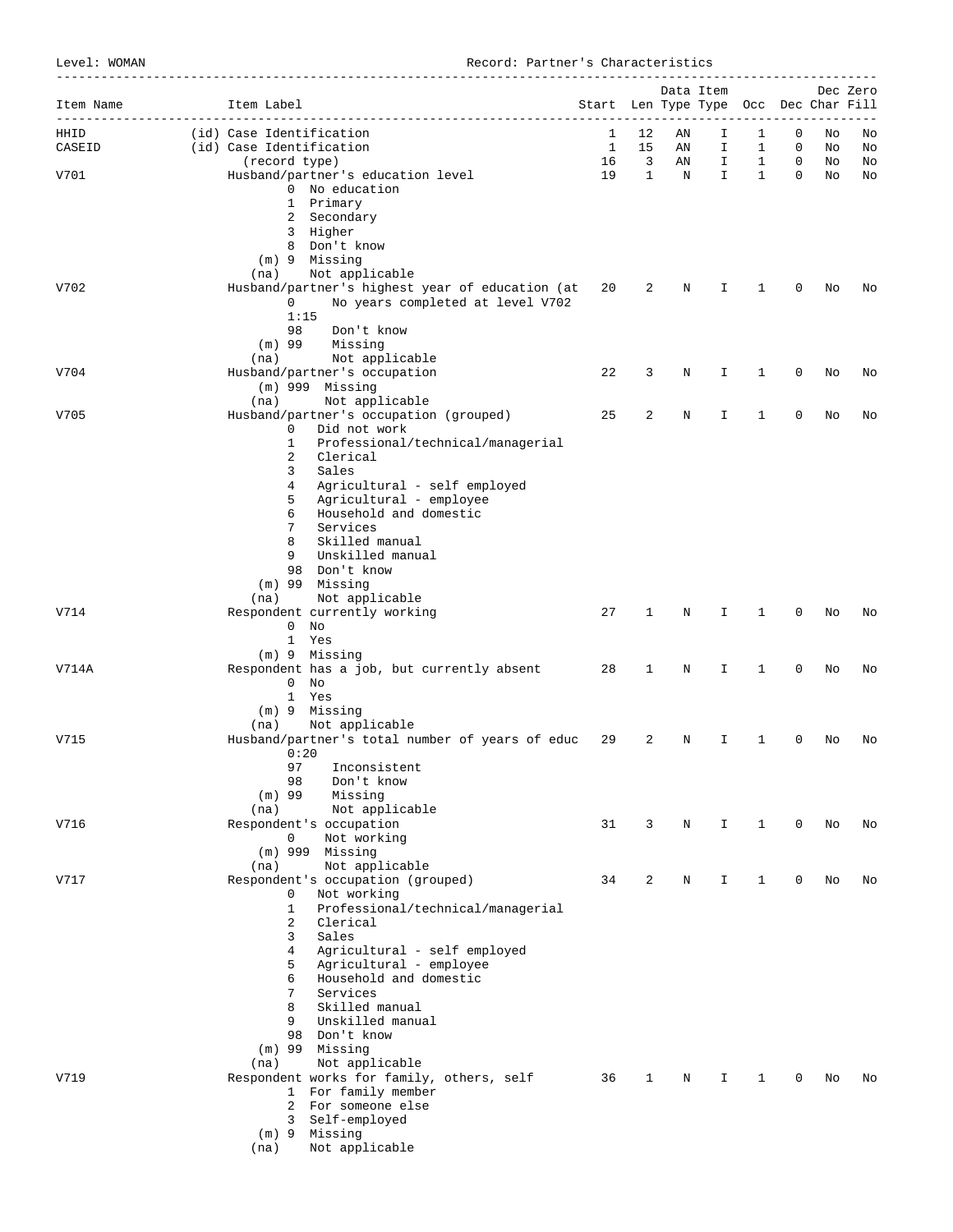| V721  | Respondent works at home or away                                          | 37 | 1 | N | I | 1 | 0 | No | No |
|-------|---------------------------------------------------------------------------|----|---|---|---|---|---|----|----|
|       | 1 At home<br>2<br>Away                                                    |    |   |   |   |   |   |    |    |
|       | (m) 9 Missing                                                             |    |   |   |   |   |   |    |    |
|       | Not applicable<br>(na)                                                    | 38 |   |   |   |   | 0 |    |    |
| V729  | Husband/partner's educational attainment<br>0 No education                |    | 1 | Ν | I | 1 |   | No | No |
|       | 1 Incomplete primary                                                      |    |   |   |   |   |   |    |    |
|       | 2 Complete primary                                                        |    |   |   |   |   |   |    |    |
|       | 3 Incomplete secondary<br>4 Complete secondary                            |    |   |   |   |   |   |    |    |
|       | 5 Higher                                                                  |    |   |   |   |   |   |    |    |
|       | 8 Don't know                                                              |    |   |   |   |   |   |    |    |
|       | (m) 9 Missing                                                             |    |   |   |   |   |   |    |    |
| V730  | Not applicable<br>(na)<br>Husband/partner's age                           | 39 | 2 | Ν | I | 1 | 0 | No | No |
|       | 15:95                                                                     |    |   |   |   |   |   |    |    |
|       | 96<br>$96+$                                                               |    |   |   |   |   |   |    |    |
|       | 97                                                                        |    |   |   |   |   |   |    |    |
|       | 98<br>Don't know<br>$(m)$ 99<br>Missing                                   |    |   |   |   |   |   |    |    |
|       | Not applicable<br>(na)                                                    |    |   |   |   |   |   |    |    |
| V731  | Respondent worked in last 12 months                                       | 41 | 1 | N | I | 1 | 0 | No | No |
|       | $0$ No                                                                    |    |   |   |   |   |   |    |    |
|       | 1 In the past year<br>2 Currently working                                 |    |   |   |   |   |   |    |    |
|       | 3 Have a job, but on leave last 7 days                                    |    |   |   |   |   |   |    |    |
|       | (m) 9 Missing                                                             |    |   |   |   |   |   |    |    |
|       | Not applicable<br>(na)                                                    |    |   |   |   |   |   |    |    |
| V732  | Respondent employed all year/seasonal<br>1 All year                       | 42 | 1 | Ν | I | 1 | 0 | No | No |
|       | 2 Seasonal                                                                |    |   |   |   |   |   |    |    |
|       | 3 Occasional                                                              |    |   |   |   |   |   |    |    |
|       | $(m)$ 9 Missing<br>Not applicable<br>(na)                                 |    |   |   |   |   |   |    |    |
| V739  | Person who usually decides how to spend respond                           | 43 | 1 | N | I | 1 | 0 | No | No |
|       | 1 Respondent alone                                                        |    |   |   |   |   |   |    |    |
|       | 2 Respondent and husband/partner                                          |    |   |   |   |   |   |    |    |
|       | 3 Respondent and other person<br>4 Husband/partner alone                  |    |   |   |   |   |   |    |    |
|       | 5 Someone else                                                            |    |   |   |   |   |   |    |    |
|       | (m) 9 Missing                                                             |    |   |   |   |   |   |    |    |
|       | Not applicable<br>(na)                                                    |    |   |   |   |   |   |    |    |
| V740  | Type of land where respondent works<br>0 Own land                         | 44 | 1 | N | I | 1 | 0 | No | No |
|       | 1 Family land                                                             |    |   |   |   |   |   |    |    |
|       | Someone else's land<br>2                                                  |    |   |   |   |   |   |    |    |
|       | Rented land<br>3                                                          |    |   |   |   |   |   |    |    |
|       | 8<br>Don't know<br>$(m)$ 9 Missing                                        |    |   |   |   |   |   |    |    |
|       | Not applicable<br>(na)                                                    |    |   |   |   |   |   |    |    |
| V741  | Type of earnings from respondent's work                                   | 45 | 1 | N | I | 1 | 0 | No | No |
|       | 0 Not paid                                                                |    |   |   |   |   |   |    |    |
|       | 1 Cash only<br>2 Cash and in-kind                                         |    |   |   |   |   |   |    |    |
|       | 3 In-kind only                                                            |    |   |   |   |   |   |    |    |
|       | (m) 9 Missing                                                             |    |   |   |   |   |   |    |    |
| V743A | Not applicable<br>(na)<br>Person who usually decides on respondent's heal | 46 | 1 | N | I | 1 | 0 | No | No |
|       | 1 Respondent alone                                                        |    |   |   |   |   |   |    |    |
|       | 2 Respondent and husband/partner                                          |    |   |   |   |   |   |    |    |
|       | 3 Respondent and other person                                             |    |   |   |   |   |   |    |    |
|       | 4 Husband/partner alone<br>5 Someone else                                 |    |   |   |   |   |   |    |    |
|       | 6 Other                                                                   |    |   |   |   |   |   |    |    |
|       | $(m)$ 9 Missing                                                           |    |   |   |   |   |   |    |    |
| V743B | Person who usually decides on large household p                           | 47 | 1 | N | I | 1 | 0 | No | No |
|       | 1 Respondent alone<br>2 Respondent and husband/partner                    |    |   |   |   |   |   |    |    |
|       | 3 Respondent and other person                                             |    |   |   |   |   |   |    |    |
|       | 4 Husband/partner alone                                                   |    |   |   |   |   |   |    |    |
|       | 5 Someone else<br>6 Other                                                 |    |   |   |   |   |   |    |    |
|       | (m) 9 Missing                                                             |    |   |   |   |   |   |    |    |
|       |                                                                           |    |   |   |   |   |   |    |    |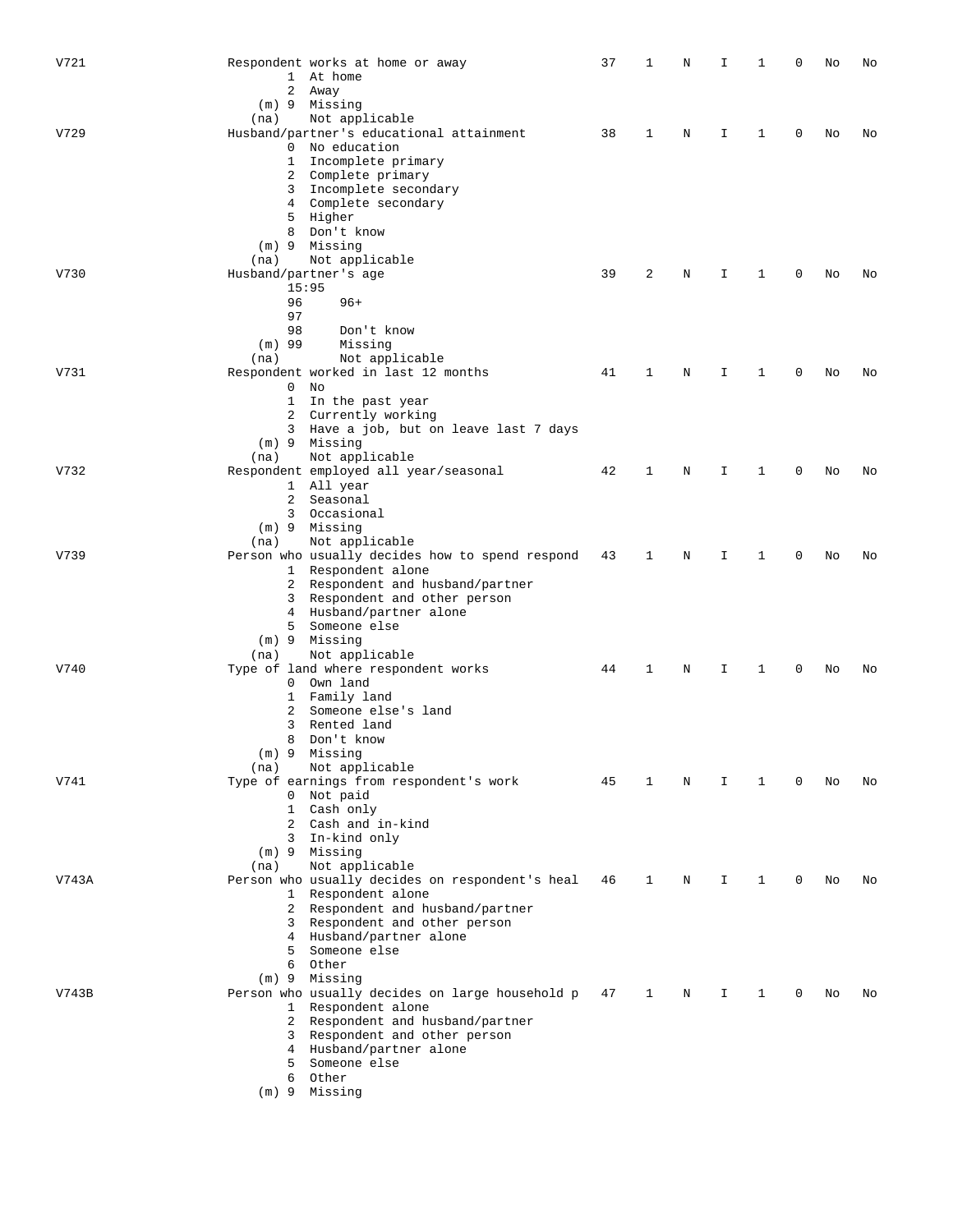| V743C | Person who usually decides on household purchas<br>1 Respondent alone<br>2 Respondent and husband/partner<br>3 Respondent and other person<br>4 Husband/partner alone<br>5 Someone else<br>6 Other                                      | 48 | 1           | N | I  | 1            | 0 | No | No |
|-------|-----------------------------------------------------------------------------------------------------------------------------------------------------------------------------------------------------------------------------------------|----|-------------|---|----|--------------|---|----|----|
| V743D | $(m)$ 9 Missing<br>Person who usually decides on visits to family<br>1 Respondent alone<br>2 Respondent and husband/partner<br>3 Respondent and other person<br>4 Husband/partner alone<br>5 Someone else<br>6 Other                    | 49 | 1           | N | I  | 1            | 0 | No | No |
| V743E | $(m)$ 9 Missing<br>Person who usually decides on food to be cooked<br>1 Respondent alone<br>2 Respondent and husband/partner<br>3 Respondent and other person<br>4 Husband/partner alone<br>5 Someone else<br>6 Other<br>(m) 9 Missing  | 50 | 1           | Ν | I  | 1            | 0 | No | No |
| V743F | Person who usually decides what to do with mone<br>1 Respondent alone<br>2 Respondent and husband/partner<br>3 Respondent and other person<br>4 Husband/partner alone<br>5 Someone else<br>6 Other<br>7 Husband/partner has no earnings | 51 | 1           | N | I  | 1            | 0 | No | No |
| V744A | (m) 9 Missing<br>Beating justified if wife goes out without tell<br>$\mathbf{0}$<br>No<br>1 Yes<br>8 Don't know<br>(m) 9 Missing                                                                                                        | 52 | 1           | N | I. | 1            | 0 | No | No |
| V744B | Not applicable<br>(na)<br>Beating justified if wife neglects the children<br>$0$ No<br>1 Yes<br>8 Don't know<br>(m) 9 Missing                                                                                                           | 53 | 1           | N | I  | 1            | 0 | No | No |
| V744C | Not applicable<br>(na)<br>Beating justified if wife argues with husband<br>$0$ No<br>1 Yes<br>8 Don't know<br>(m) 9 Missing                                                                                                             | 54 | 1           | Ν | I  | 1            | 0 | No | No |
| V744D | Not applicable<br>(na)<br>Beating justified if wife refuses to have sex w<br>$0$ No<br>1 Yes<br>8 Don't know<br>$(m)$ 9 Missing<br>Not applicable<br>(na)                                                                               | 55 | 1           | N | I. | 1            | 0 | No | No |
| V744E | Beating justified if wife burns the food<br>$0$ No<br>1 Yes<br>8 Don't know<br>$(m)$ 9 Missing<br>Not applicable<br>(na)                                                                                                                | 56 | $\mathbf 1$ | N | I  | 1            | 0 | No | No |
| V745A | Owns a house alone or jointly<br>0 Does not own<br>1 Alone only<br>2 Jointly only<br>3 Both alone and jointly<br>(m) 9 Missing                                                                                                          | 57 | 1           | N | Ι. | $\mathbf{1}$ | 0 | No | No |
| V745B | Not applicable<br>(na)<br>Owns land alone or jointly<br>0 Does not own<br>1 Alone only<br>2 Jointly only<br>3 Both alone and jointly<br>(m) 9 Missing<br>Not applicable<br>(na)                                                         | 58 | 1           | N | I  | 1            | 0 | No | No |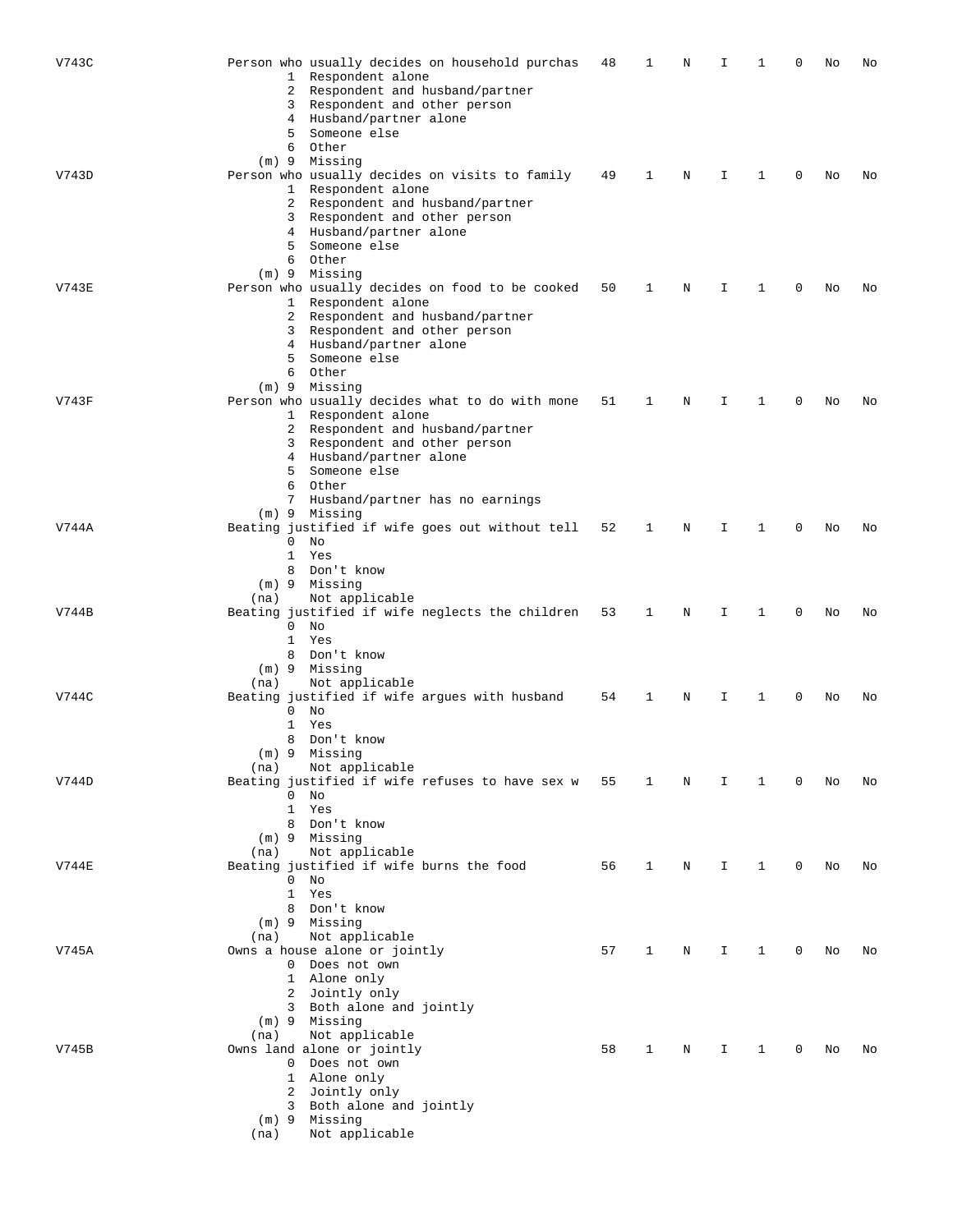- 1 More than him
- 2 Less than him
- 3 About the same
- 4 Husband/partner doesn't bring in money
- 8 Don't know
- (m) 9 Missing
- (na) Not applicable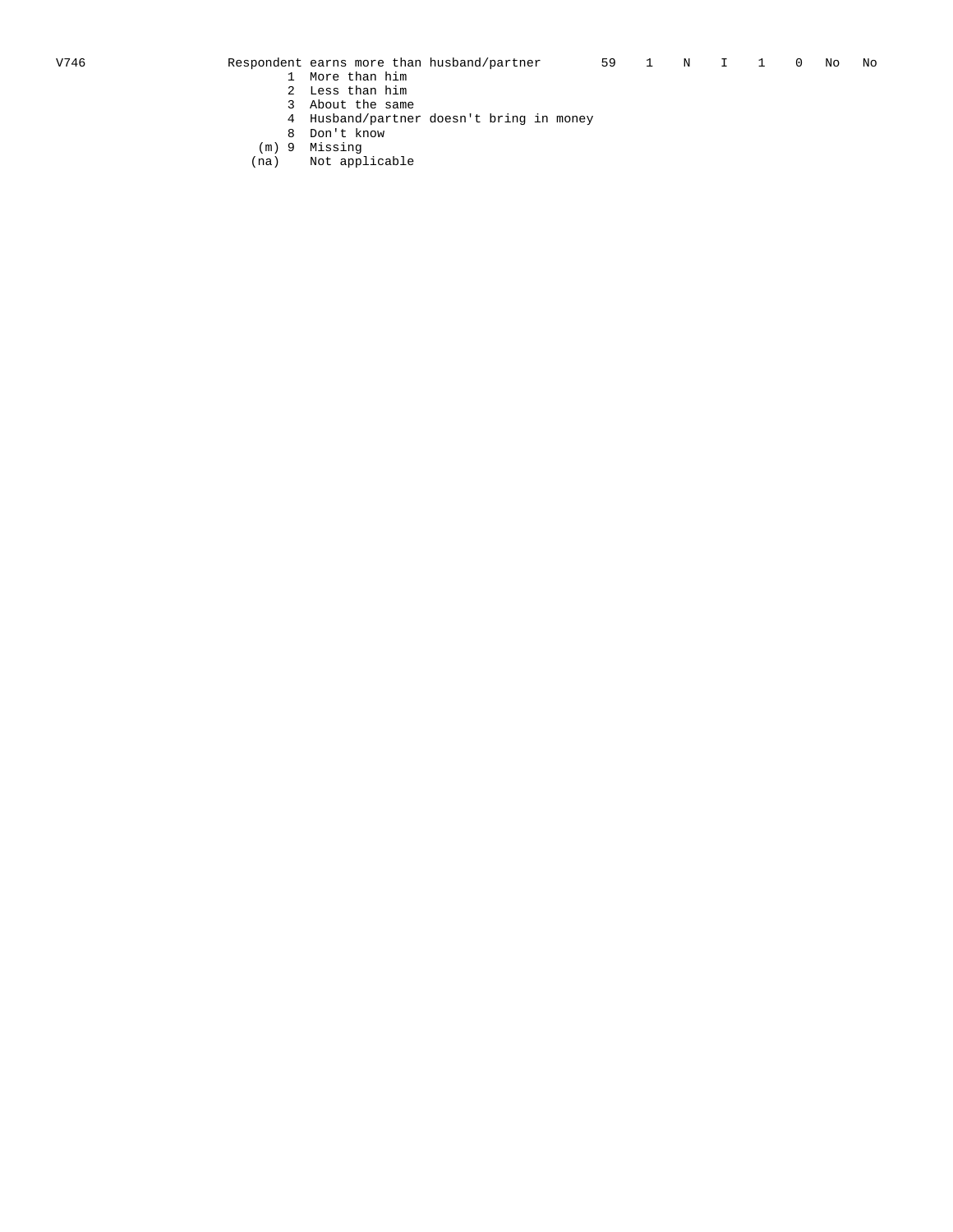| Level: WOMAN                 |              | Record: AIDS, STIs and Condom Use                        |                                       |                         |           |                     |              |             |    |          |  |
|------------------------------|--------------|----------------------------------------------------------|---------------------------------------|-------------------------|-----------|---------------------|--------------|-------------|----|----------|--|
| Item Name<br>_______________ |              | Item Label                                               | Start Len Type Type Occ Dec Char Fill |                         | Data Item |                     |              |             |    | Dec Zero |  |
| HHID                         |              | (id) Case Identification                                 | 1                                     | 12                      | ΑN        | --------------<br>I | 1            | 0           | No | No       |  |
| CASEID                       |              | (id) Case Identification                                 | 1                                     | 15                      | ΑN        | I                   | 1            | 0           | No | No       |  |
|                              |              | (record type)                                            | 16                                    | $\overline{\mathbf{3}}$ | AN        | I.                  | 1            | $\mathbf 0$ | No | No       |  |
| V750                         |              | Ever heard of a Sexually Transmitted Infection           | 19                                    | $\mathbf{1}$            | N         | I.                  | 1            | $\mathbf 0$ | No | No       |  |
|                              |              | $\mathbf{0}$<br>No                                       |                                       |                         |           |                     |              |             |    |          |  |
|                              |              | 1 Yes                                                    |                                       |                         |           |                     |              |             |    |          |  |
|                              |              | 8 Don't know                                             |                                       |                         |           |                     |              |             |    |          |  |
|                              |              | (m) 9 Missing                                            |                                       |                         |           |                     |              |             |    |          |  |
| V751                         |              | Ever heard of AIDS                                       | 20                                    | 1                       | N         | I                   | 1            | 0           | No | No       |  |
|                              |              | $0$ No                                                   |                                       |                         |           |                     |              |             |    |          |  |
|                              |              | 1 Yes                                                    |                                       |                         |           |                     |              |             |    |          |  |
|                              |              | $(m)$ 9 Missing                                          |                                       |                         |           |                     |              |             |    |          |  |
| V754BP                       |              | Reduce risk of getting HIV: do not have sex at           | 21                                    | 1                       | N         | I.                  | 1            | 0           | No | No       |  |
|                              |              | $0$ No                                                   |                                       |                         |           |                     |              |             |    |          |  |
|                              |              | 1 Yes                                                    |                                       |                         |           |                     |              |             |    |          |  |
|                              |              | 8 Don't know                                             |                                       |                         |           |                     |              |             |    |          |  |
|                              |              | $(m)$ 9 Missing                                          |                                       |                         |           |                     |              |             |    |          |  |
|                              |              | Not applicable<br>(na)                                   |                                       |                         |           |                     |              |             |    |          |  |
| V754CP                       |              | Reduce risk of getting HIV: always use condoms<br>$0$ No | 22                                    | 1                       | N         | I                   | 1            | 0           | No | No       |  |
|                              |              | 1 Yes                                                    |                                       |                         |           |                     |              |             |    |          |  |
|                              |              | 8 Don't know                                             |                                       |                         |           |                     |              |             |    |          |  |
|                              |              | $(m)$ 9 Missing                                          |                                       |                         |           |                     |              |             |    |          |  |
|                              |              | Not applicable<br>(na)                                   |                                       |                         |           |                     |              |             |    |          |  |
| V754DP                       |              | Reduce risk of getting HIV: have 1 sex partner           | 23                                    | 1                       | N         | I                   | 1            | 0           | No | No       |  |
|                              |              | $0$ No                                                   |                                       |                         |           |                     |              |             |    |          |  |
|                              |              | 1 Yes                                                    |                                       |                         |           |                     |              |             |    |          |  |
|                              |              | 8 Don't know                                             |                                       |                         |           |                     |              |             |    |          |  |
|                              |              | (m) 9 Missing                                            |                                       |                         |           |                     |              |             |    |          |  |
|                              |              | Not applicable<br>(na)                                   |                                       |                         |           |                     |              |             |    |          |  |
| V754JP                       |              | Can get HIV from mosquito bites                          | 24                                    | 1                       | N         | I.                  | 1            | $\Omega$    | No | Νo       |  |
|                              |              | $0$ No                                                   |                                       |                         |           |                     |              |             |    |          |  |
|                              | 1 Yes        |                                                          |                                       |                         |           |                     |              |             |    |          |  |
|                              | 8 Don't know |                                                          |                                       |                         |           |                     |              |             |    |          |  |
|                              |              | (m) 9 Missing                                            |                                       |                         |           |                     |              |             |    |          |  |
|                              |              | Not applicable<br>(na)                                   |                                       |                         |           |                     |              |             |    |          |  |
| V754WP                       |              | Can get HIV by sharing food with person who has          | 25                                    | 1                       | N         | I.                  | 1            | 0           | No | Νo       |  |
|                              |              | $0$ No                                                   |                                       |                         |           |                     |              |             |    |          |  |
|                              |              | 1 Yes                                                    |                                       |                         |           |                     |              |             |    |          |  |
|                              |              | 8 Don't know                                             |                                       |                         |           |                     |              |             |    |          |  |
|                              |              | (m) 9 Missing                                            |                                       |                         |           |                     |              |             |    |          |  |
|                              |              | Not applicable<br>(na)                                   |                                       |                         |           |                     |              |             |    |          |  |
| V756                         |              | A healthy looking person can have HIV                    | 26                                    | 1                       | N         | I.                  | 1            | 0           | No | No       |  |
|                              |              | $0$ No                                                   |                                       |                         |           |                     |              |             |    |          |  |
|                              |              | 1 Yes                                                    |                                       |                         |           |                     |              |             |    |          |  |
|                              |              | 8 Don't know                                             |                                       |                         |           |                     |              |             |    |          |  |
|                              |              | $(m)$ 9 Missing                                          |                                       |                         |           |                     |              |             |    |          |  |
|                              |              | Not applicable<br>(na)                                   |                                       |                         |           |                     |              |             |    |          |  |
| V761                         |              | Condom used during last sex with most recent pa $27$ 1 N |                                       |                         |           | $\mathbf{I}$        | $\mathbf{1}$ | $\mathbf 0$ | No | No       |  |
|                              |              | $0$ No                                                   |                                       |                         |           |                     |              |             |    |          |  |
|                              |              | 1 Yes                                                    |                                       |                         |           |                     |              |             |    |          |  |
|                              |              | 8 Don't know                                             |                                       |                         |           |                     |              |             |    |          |  |
|                              |              | (m) 9 Missing                                            |                                       |                         |           |                     |              |             |    |          |  |
|                              |              | (na) Not applicable                                      |                                       |                         |           |                     |              |             |    |          |  |
| V761B                        |              | Condom used during last sex with 2nd to most re 28       |                                       | 1                       | N         | Ι.                  | 1            | 0           | No | No       |  |
|                              |              | $0$ No<br>1 Yes                                          |                                       |                         |           |                     |              |             |    |          |  |
|                              |              | 8 Don't know                                             |                                       |                         |           |                     |              |             |    |          |  |
|                              |              | (m) 9 Missing                                            |                                       |                         |           |                     |              |             |    |          |  |
|                              |              | Not applicable<br>(na)                                   |                                       |                         |           |                     |              |             |    |          |  |
| V761C                        |              | Condom used during last sex with 3rd to most re 29       |                                       | $\mathbf{1}$            | N         | $\mathbf{I}$        | $\mathbf{1}$ | 0           | No | No       |  |
|                              |              | $0$ No                                                   |                                       |                         |           |                     |              |             |    |          |  |
|                              |              | 1 Yes                                                    |                                       |                         |           |                     |              |             |    |          |  |
|                              |              | 8 Don't know                                             |                                       |                         |           |                     |              |             |    |          |  |
|                              |              | (m) 9 Missing                                            |                                       |                         |           |                     |              |             |    |          |  |
|                              |              | (na) Not applicable                                      |                                       |                         |           |                     |              |             |    |          |  |
| V762AA                       |              | Source for condoms: government hospital                  | 30                                    | $\mathbf{1}$            | N         | I.                  | $\mathbf{1}$ | 0           | No | No       |  |
|                              |              | $0$ No                                                   |                                       |                         |           |                     |              |             |    |          |  |
|                              |              | 1 Yes                                                    |                                       |                         |           |                     |              |             |    |          |  |
|                              |              | (m) 9 Missing                                            |                                       |                         |           |                     |              |             |    |          |  |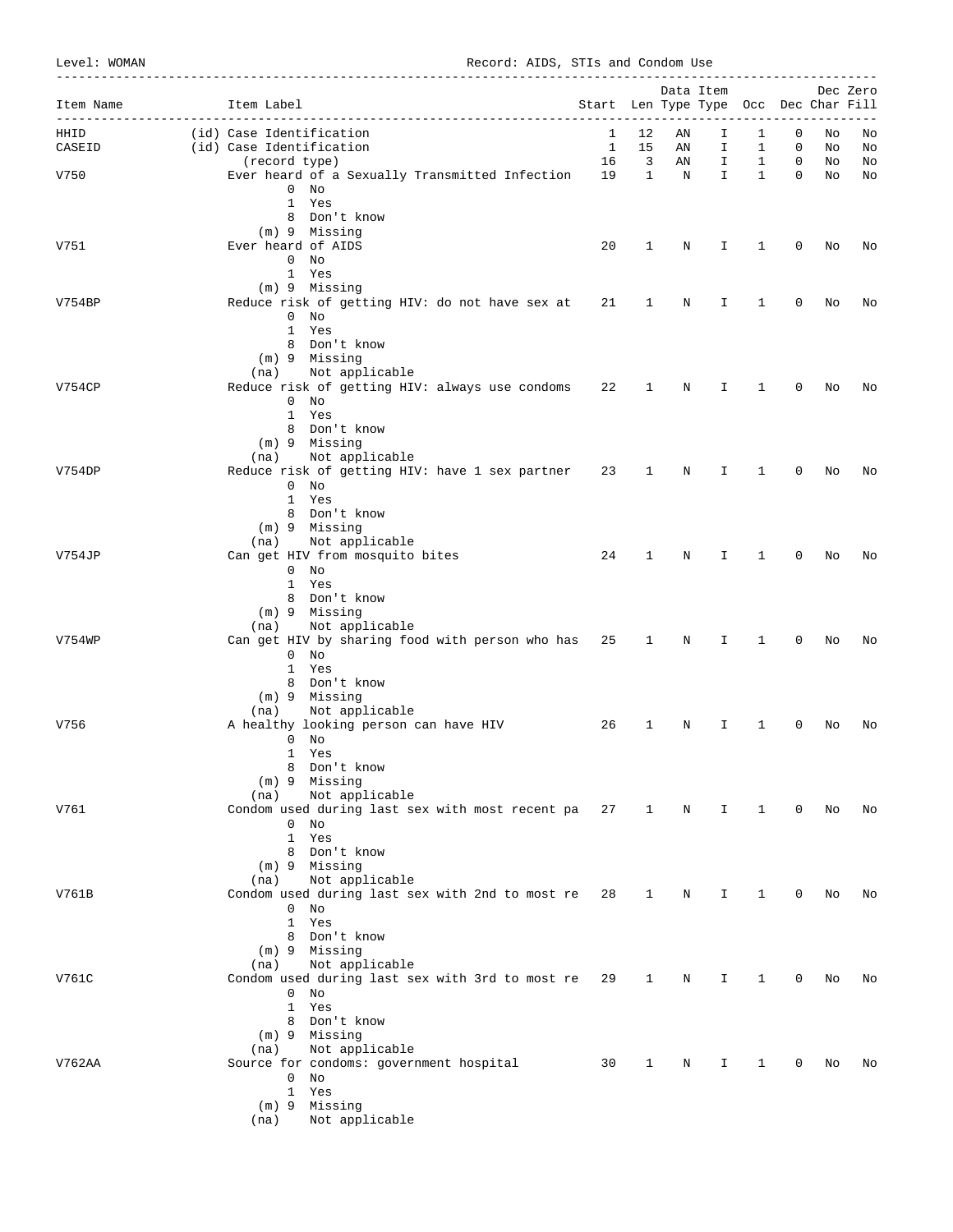| V762AB |      | Source for condoms: CS public<br>$0$ No<br>1 Yes                                                  | 31 | 1            | N | I  | 1            | 0           | No | No |
|--------|------|---------------------------------------------------------------------------------------------------|----|--------------|---|----|--------------|-------------|----|----|
| V762AC | (na) | $(m)$ 9 Missing<br>Not applicable<br>Source for condoms: CS public                                | 32 | 1            | N | I. | 1            | 0           | No | No |
|        | (na) | $0$ No<br>1 Yes<br>$(m)$ 9 Missing<br>Not applicable                                              |    |              |   |    |              |             |    |    |
| V762AD |      | Source for condoms: CS public<br>$0$ No<br>1 Yes<br>(m) 9 Missing                                 | 33 | 1            | Ν | Ι  | 1            | 0           | No | No |
| V762AE | (na) | Not applicable<br>Source for condoms: CS public<br>$0$ No<br>1 Yes                                | 34 | 1            | N | I  | $\mathbf{1}$ | $\mathbf 0$ | No | No |
| V762AF | (na) | (m) 9 Missing<br>Not applicable<br>Source for condoms: CS public<br>$0$ No                        | 35 | 1            | Ν | I  | 1            | 0           | No | No |
| V762AG |      | 1 Yes<br>$(m)$ 9 Missing<br>(na) Not applicable<br>Source for condoms: CS public                  | 36 | 1            | N | I  | 1            | 0           | No | No |
|        | (na) | $0$ No<br>1 Yes<br>(m) 9 Missing<br>Not applicable                                                |    |              |   |    |              |             |    |    |
| V762AH |      | Source for condoms: CS public<br>$0$ No<br>1 Yes<br>(m) 9 Missing                                 | 37 | 1            | N | I  | 1            | 0           | No | No |
| V762AI | (na) | Not applicable<br>Source for condoms: CS public<br>$0$ No<br>1 Yes                                | 38 | 1            | N | I  | $\mathbf{1}$ | 0           | No | No |
| V762AJ | (na) | (m) 9 Missing<br>Not applicable<br>Source for condoms: private hospital/clinic<br>$0$ No<br>1 Yes | 39 | 1            | N | I  | $\mathbf{1}$ | 0           | No | No |
| V762AK |      | (m) 9 Missing<br>(na) Not applicable<br>Source for condoms: pharmacy<br>$0$ No<br>1 Yes           | 40 | 1            | N | I  | 1            | 0           | No | No |
| V762AL | (na) | (m) 9 Missing<br>Not applicable<br>Source for condoms: private doctor<br>$0$ No                   | 41 | 1            | Ν | I. | 1            | 0           | No | No |
| V762AM | (na) | 1 Yes<br>(m) 9 Missing<br>Not applicable<br>Source for condoms: CS private<br>$0$ No<br>1 Yes     | 42 | $\mathbf{1}$ | N | I  | 1            | 0           | No | No |
| V762AN | (na) | (m) 9 Missing<br>Not applicable<br>Source for condoms: CS private<br>$0$ No<br>1 Yes              | 43 | $\mathbf{1}$ | N | I. | $\mathbf{1}$ | 0           | No | No |
| V762A0 | (na) | (m) 9 Missing<br>Not applicable<br>Source for condoms: CS private<br>$0$ No                       | 44 | $\mathbf{1}$ | N | I  | $\mathbf{1}$ | 0           | No | No |
| V762AP | (na) | 1 Yes<br>(m) 9 Missing<br>Not applicable<br>Source for condoms: CS private<br>$0$ No              | 45 | $\mathbf 1$  | N | I  | $\mathbf{1}$ | 0           | No | No |
|        | (na) | 1 Yes<br>(m) 9 Missing<br>Not applicable                                                          |    |              |   |    |              |             |    |    |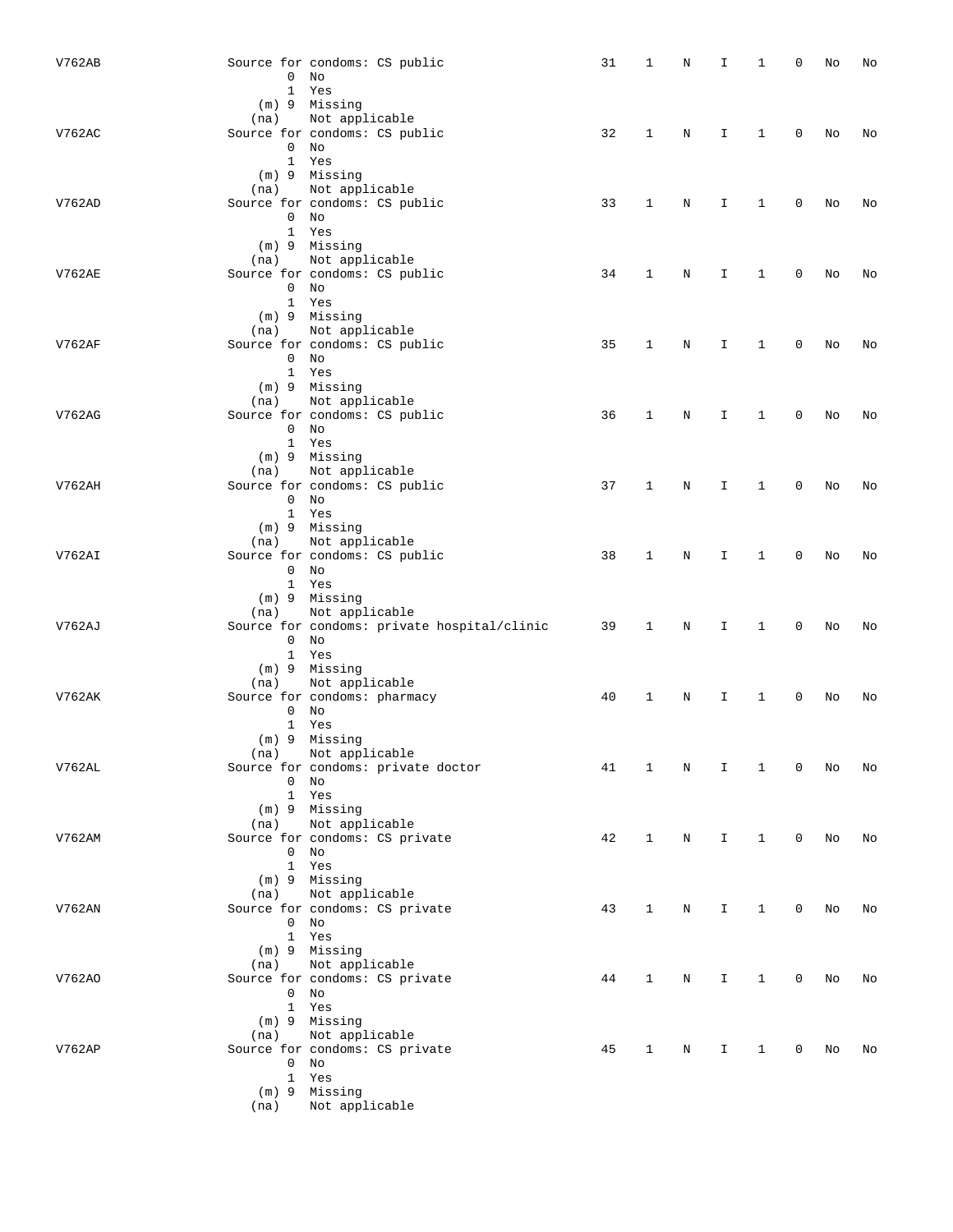| V762AQ |      | Source for condoms: CS private<br>$0$ No<br>1 Yes                                                                     | 46 | 1            | N | I.           | 1            | 0           | No | No |
|--------|------|-----------------------------------------------------------------------------------------------------------------------|----|--------------|---|--------------|--------------|-------------|----|----|
| V762AR | (na) | $(m)$ 9 Missing<br>Not applicable<br>Source for condoms: CS private<br>$0$ No<br>1 Yes                                | 47 | 1            | N | I.           | 1            | $\mathbf 0$ | No | No |
| V762AS | (na) | (m) 9 Missing<br>Not applicable<br>Source for condoms: CS other<br>$0$ No                                             | 48 | 1            | N | I            | 1            | 0           | No | No |
| V762AT | (na) | 1 Yes<br>(m) 9 Missing<br>Not applicable<br>Source for condoms: CS other<br>$0$ No                                    | 49 | 1            | N | I.           | $\mathbf{1}$ | $\mathbf 0$ | No | No |
| V762AU | (na) | 1 Yes<br>(m) 9 Missing<br>Not applicable<br>Source for condoms: CS other<br>$0$ No                                    | 50 | 1            | Ν | I            | 1            | 0           | No | No |
| V762AV | (na) | 1 Yes<br>$(m)$ 9 Missing<br>Not applicable<br>Source for condoms: CS other<br>$0$ No                                  | 51 | 1            | Ν | I.           | 1            | 0           | No | No |
| V762AW | (na) | 1 Yes<br>(m) 9 Missing<br>Not applicable<br>Source for condoms: CS other<br>$0$ No                                    | 52 | $\mathbf{1}$ | N | I            | 1            | 0           | No | No |
| V762AX | (na) | 1 Yes<br>(m) 9 Missing<br>Not applicable<br>Source for condoms: other<br>$0$ No                                       | 53 | 1            | N | I            | $\mathbf{1}$ | 0           | No | No |
| V762AZ | (na) | 1 Yes<br>(m) 9 Missing<br>Not applicable<br>Don't know any source for condoms<br>0 No: source known                   | 54 | 1            | Ν | I            | $\mathbf{1}$ | 0           | No | No |
| V762BA | (na) | 1 Yes: no source known<br>(m) 9 Missing<br>Not applicable<br>Source for female condoms: government hospital<br>$0$ No | 55 | 1            | Ν | I            | 1            | 0           | No | No |
| V762BB | (na) | 1 Yes<br>(m) 9 Missing<br>Not applicable<br>Source for female condoms: CS public<br>$0$ No                            | 56 | 1            | N | Ι.           | 1            | 0           | No | No |
| V762BC | (na) | 1 Yes<br>(m) 9 Missing<br>Not applicable<br>Source for female condoms: CS public<br>$0$ No<br>1 Yes                   | 57 | $\mathbf{1}$ | N | I.           | $\mathbf{1}$ | 0           | No | No |
| V762BD | (na) | $(m)$ 9 Missing<br>Not applicable<br>Source for female condoms: CS public<br>$0$ No<br>1 Yes                          | 58 | $\mathbf{1}$ | N | I.           | $\mathbf{1}$ | 0           | No | No |
| V762BE | (na) | (m) 9 Missing<br>Not applicable<br>Source for female condoms: CS public<br>$0$ No<br>1 Yes                            | 59 | $\mathbf{1}$ | N | $\mathbf{I}$ | $\mathbf{1}$ | 0           | No | No |
| V762BF | (na) | (m) 9 Missing<br>Not applicable<br>Source for female condoms: CS public<br>$0$ No<br>1 Yes                            | 60 | 1            | N | Ι.           | $\mathbf{1}$ | 0           | No | No |
|        | (na) | (m) 9 Missing<br>Not applicable                                                                                       |    |              |   |              |              |             |    |    |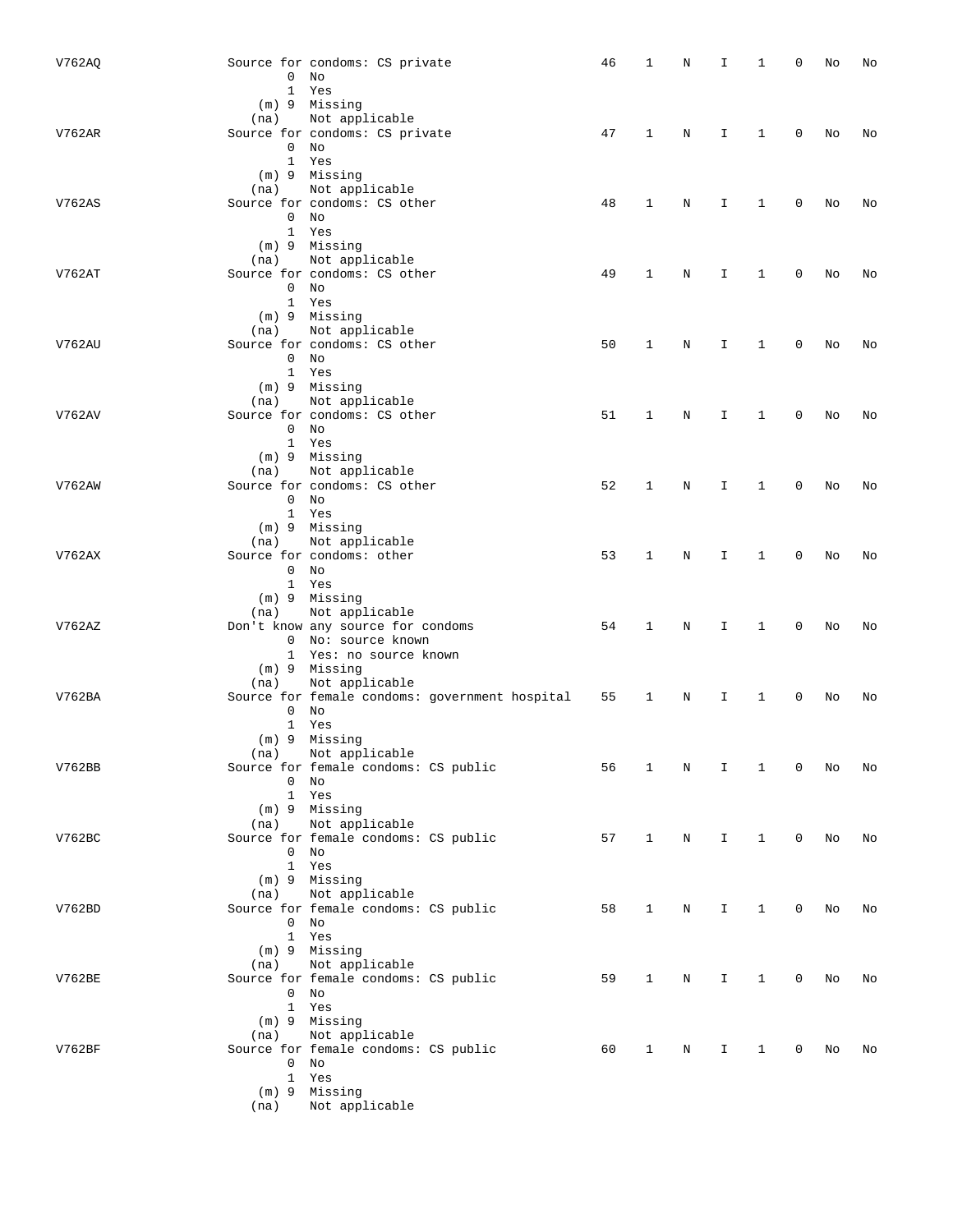| V762BG | 0            | Source for female condoms: CS public<br>No<br>1 Yes                                                                          |                                                    | 61 | 1            | Ν | Ι  | 1            | 0            | No | No |
|--------|--------------|------------------------------------------------------------------------------------------------------------------------------|----------------------------------------------------|----|--------------|---|----|--------------|--------------|----|----|
| V762BH | (na)         | (m) 9 Missing<br>Not applicable<br>Source for female condoms: CS public<br>$0$ No<br>1 Yes                                   |                                                    | 62 | 1            | N | I. | $\mathbf{1}$ | $\mathbf 0$  | No | No |
| V762BI | (na)         | (m) 9 Missing<br>Not applicable<br>Source for female condoms: CS public<br>$0$ No<br>1 Yes                                   |                                                    | 63 | 1            | N | I  | 1            | 0            | No | No |
| V762BJ | (na)         | (m) 9 Missing<br>Not applicable<br>$0$ No<br>1 Yes                                                                           | Source for female condoms: private hospital/cli 64 |    | 1            | N | I  | 1            | 0            | No | No |
| V762BK | (na)         | (m) 9 Missing<br>Not applicable<br>Source for female condoms: pharmacy<br>$0$ No<br>1 Yes                                    |                                                    | 65 | $\mathbf 1$  | N | I  | $\mathbf{1}$ | 0            | No | No |
| V762BL | (na)         | $(m)$ 9 Missing<br>Not applicable<br>Source for female condoms: private doctor<br>$0$ No<br>1 Yes                            |                                                    | 66 | 1            | N | I. | 1            | 0            | No | No |
| V762BM | (na)         | (m) 9 Missing<br>Not applicable<br>Source for female condoms: CS private<br>$0$ No<br>1 Yes                                  |                                                    | 67 | 1            | N | I  | $\mathbf{1}$ | 0            | No | No |
| V762BN | (na)         | (m) 9 Missing<br>Not applicable<br>Source for female condoms: CS private<br>$0$ No<br>1 Yes                                  |                                                    | 68 | 1            | N | I. | 1            | 0            | No | No |
| V762BO | (na)         | (m) 9 Missing<br>Not applicable<br>Source for female condoms: CS private<br>$0$ No<br>1 Yes                                  |                                                    | 69 | 1            | N | I  | 1            | 0            | No | No |
| V762BP |              | (m) 9 Missing<br>(na) Not applicable<br>Source for female condoms: CS private<br>$0$ No<br>1 Yes                             |                                                    | 70 | 1            | N | I  | 1            | 0            | No | No |
| V762BQ | (na)         | (m) 9 Missing<br>Not applicable<br>$0$ No<br>1 Yes                                                                           | Source for female condoms: CS private              | 71 | 1            | Ν | I. | 1            | 0            | No | No |
| V762BR | (na)         | (m) 9 Missing<br>Not applicable<br>Source for female condoms: CS private<br>$0$ No<br>1 Yes                                  |                                                    | 72 | $\mathbf{1}$ | N | I. | $\mathbf{1}$ | 0            | No | No |
| V762BS | (na)         | (m) 9 Missing<br>Not applicable<br>Source for female condoms: CS other<br>$0$ No<br>1 Yes                                    |                                                    | 73 | 1            | N | I. | $\mathbf{1}$ | $\mathbf{0}$ | No | No |
| V762BT | (na)         | (m) 9 Missing<br>Not applicable<br>Source for female condoms: CS other<br>$0$ No<br>1 Yes                                    |                                                    | 74 | $\mathbf{1}$ | N | I. | $\mathbf{1}$ | 0            | No | No |
| V762BU | (na)<br>(na) | (m) 9 Missing<br>Not applicable<br>Source for female condoms: CS other<br>$0$ No<br>1 Yes<br>(m) 9 Missing<br>Not applicable |                                                    | 75 | $\mathbf{1}$ | N | I. | $\mathbf{1}$ | 0            | No | No |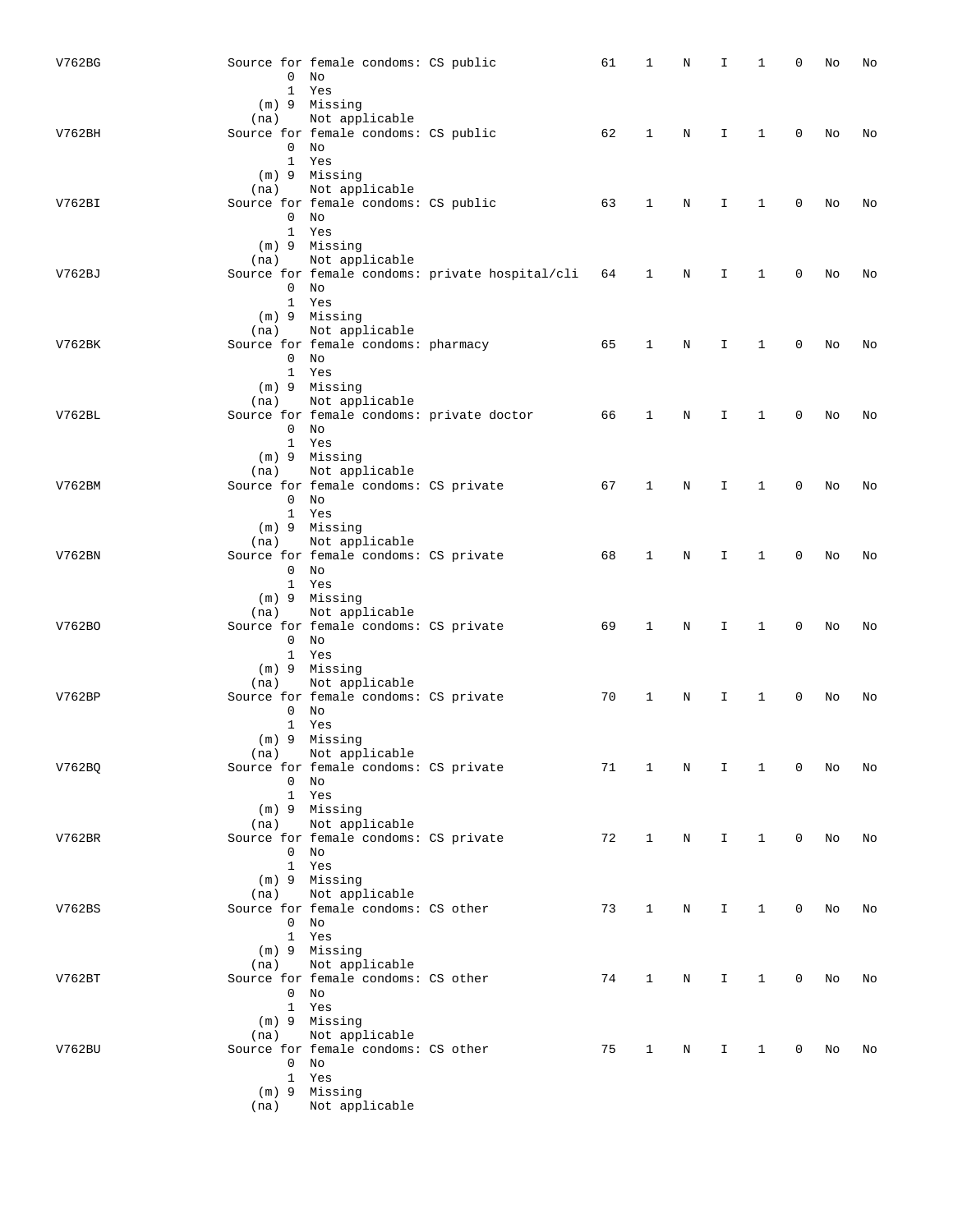| V762BV | Source for female condoms: CS other<br>0<br>No<br>$\mathbf{1}$<br>Yes                                                                            | 76 | 1            | Ν | I  | 1            | 0 | No | No |
|--------|--------------------------------------------------------------------------------------------------------------------------------------------------|----|--------------|---|----|--------------|---|----|----|
| V762BW | (m) 9 Missing<br>Not applicable<br>(na)<br>Source for female condoms: CS other<br>$0$ No<br>1 Yes                                                | 77 | $\mathbf{1}$ | N | I. | 1            | 0 | No | No |
| V762BX | (m) 9 Missing<br>Not applicable<br>(na)<br>Source for female condoms: other<br>$0$ No                                                            | 78 | 1            | N | I  | 1            | 0 | No | No |
| V762BZ | 1 Yes<br>(m) 9 Missing<br>Not applicable<br>(na)<br>Don't know any source for female condoms<br>0 No: source known                               | 79 | $\mathbf{1}$ | N | I  | 1            | 0 | No | No |
| V763A  | 1 Yes: no source known<br>(m) 9 Missing<br>Not applicable<br>(na)<br>Had any STI in last 12 months<br>$0$ No                                     | 80 | 1            | Ν | I  | 1            | 0 | No | No |
|        | 1 Yes<br>8 Don't know<br>(m) 9 Missing<br>Not applicable<br>(na)                                                                                 |    |              |   |    |              |   |    |    |
| V763B  | Had genital sore/ulcer in last 12 months<br>$0$ No<br>1 Yes<br>8 Don't know<br>(m) 9 Missing                                                     | 81 | $\mathbf{1}$ | N | I  | 1            | 0 | No | No |
| V763C  | Not applicable<br>(na)<br>Had genital discharge in last 12 months<br>$0$ No<br>1 Yes                                                             | 82 | 1            | N | I  | 1            | 0 | No | No |
| V763D  | 8 Don't know<br>(m) 9 Missing<br>Not applicable<br>(na)<br>Had CS STI in last 12 months<br>$0$ No<br>1 Yes                                       | 83 | $\mathbf{1}$ | N | I  | 1            | 0 | No | No |
| V763E  | 8 Don't know<br>(m) 9 Missing<br>Not applicable<br>(na)<br>Had CS STI in last 12 months<br>$0$ No<br>1 Yes                                       | 84 | 1            | N | I  | 1            | 0 | No | No |
| V763F  | 8 Don't know<br>$(m)$ 9 Missing<br>Not applicable<br>(na)<br>Had CS STI in last 12 months<br>$\Omega$<br>No<br>1 Yes                             | 85 | 1            | Ν | I  | 1            | 0 | No | No |
| V763G  | 8 Don't know<br>$(m)$ 9 Missing<br>Not applicable<br>(na)<br>Had CS STI in last 12 months<br>$0$ No                                              | 86 | $\mathbf{1}$ | N | I. | $\mathbf{1}$ | 0 | No | No |
| V766A  | 1 Yes<br>8 Don't know<br>$(m)$ 9 Missing<br>Not applicable<br>(na)<br>Number of sex partners, excluding spouse, in la<br>0:97                    | 87 | 2            | N | I. | 1            | 0 | No | No |
| V766B  | 98<br>Don't know<br>$(m)$ 99<br>Missing<br>Number of sex partners, including spouse, in la 89<br>0:97<br>98<br>Don't know<br>$(m)$ 99<br>Missing |    | 2            | N | I  | $\mathbf{1}$ | 0 | No | No |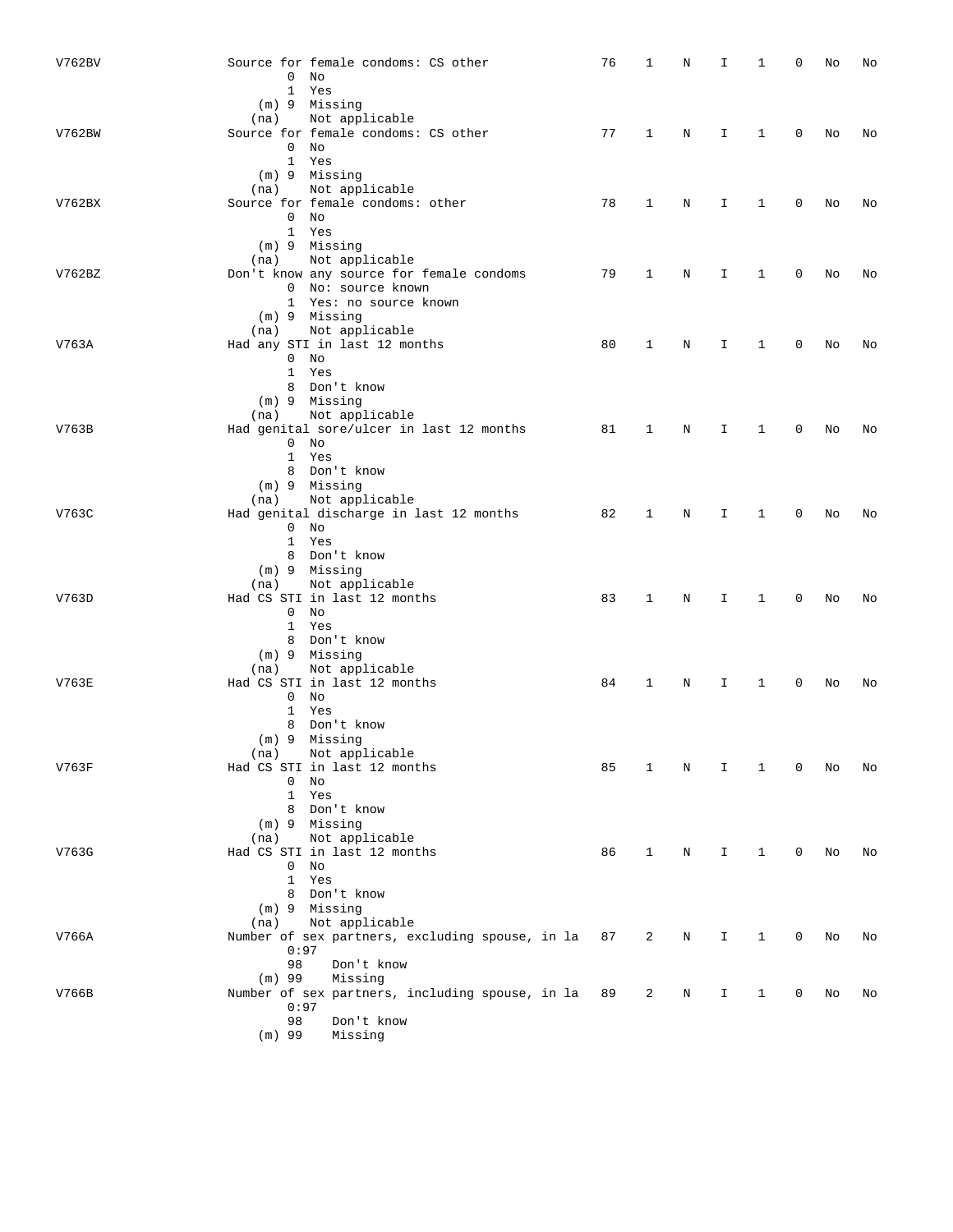| V767A | Relationship with most recent sex partner                      | 91  | 2           | N | I  | 1            | 0 | No | No |
|-------|----------------------------------------------------------------|-----|-------------|---|----|--------------|---|----|----|
|       | $\mathbf{1}$<br>Spouse                                         |     |             |   |    |              |   |    |    |
|       | 2<br>Boyfriend not living with respondent                      |     |             |   |    |              |   |    |    |
|       | 3<br>Other friend                                              |     |             |   |    |              |   |    |    |
|       | 4<br>Casual acquaintance                                       |     |             |   |    |              |   |    |    |
|       | 5<br>Relative                                                  |     |             |   |    |              |   |    |    |
|       | 6<br>Commercial sex worker                                     |     |             |   |    |              |   |    |    |
|       | 7<br>Live-in partner                                           |     |             |   |    |              |   |    |    |
|       | 96 Other                                                       |     |             |   |    |              |   |    |    |
|       | (m) 99 Missing                                                 |     |             |   |    |              |   |    |    |
|       | Not applicable<br>(na)                                         |     |             |   |    |              |   |    |    |
| V767B | Relationship with 2nd to most recent sex partne<br>1<br>Spouse | 93  | 2           | Ν | I  | 1            | 0 | No | No |
|       | 2<br>Boyfriend not living with respondent                      |     |             |   |    |              |   |    |    |
|       | 3<br>Other friend                                              |     |             |   |    |              |   |    |    |
|       | $\overline{4}$<br>Casual acquaintance                          |     |             |   |    |              |   |    |    |
|       | 5<br>Relative                                                  |     |             |   |    |              |   |    |    |
|       | 6<br>Commercial sex worker                                     |     |             |   |    |              |   |    |    |
|       | 7<br>Live-in partner                                           |     |             |   |    |              |   |    |    |
|       | 96 Other                                                       |     |             |   |    |              |   |    |    |
|       | $(m)$ 99<br>Missing                                            |     |             |   |    |              |   |    |    |
|       | Not applicable<br>(na)                                         |     |             |   |    |              |   |    |    |
| V767C | Relationship with 3rd to most recent sex partne 95             |     | 2           | Ν | I  | 1            | 0 | No | No |
|       | $\mathbf{1}$<br>Spouse                                         |     |             |   |    |              |   |    |    |
|       | 2<br>Boyfriend not living with respondent                      |     |             |   |    |              |   |    |    |
|       | 3<br>Other friend                                              |     |             |   |    |              |   |    |    |
|       | 4<br>Casual acquaintance                                       |     |             |   |    |              |   |    |    |
|       | 5<br>Relative                                                  |     |             |   |    |              |   |    |    |
|       | 6<br>Commercial sex worker<br>7<br>Live-in partner             |     |             |   |    |              |   |    |    |
|       | 96 Other                                                       |     |             |   |    |              |   |    |    |
|       | $(m)$ 99<br>Missing                                            |     |             |   |    |              |   |    |    |
|       | Not applicable<br>(na)                                         |     |             |   |    |              |   |    |    |
| V768A | Length of time knows last partner                              | 97  | 3           | Ν | I. | 1            | 0 | No | No |
|       | 101<br>One day                                                 |     |             |   |    |              |   |    |    |
|       | 102:200                                                        |     |             |   |    |              |   |    |    |
|       | 201<br>One month                                               |     |             |   |    |              |   |    |    |
|       | 202:300                                                        |     |             |   |    |              |   |    |    |
|       | 301<br>One year                                                |     |             |   |    |              |   |    |    |
|       | 302:399                                                        |     |             |   |    |              |   |    |    |
|       | $(m)$ 999<br>Missing                                           |     |             |   |    |              |   |    |    |
|       | NotAppl<br>(na)                                                |     |             |   |    |              |   |    |    |
| V768B | Length of time knows other partner (1)                         | 100 | 3           | N | I  | 1            | 0 | No | No |
|       | 101<br>One day<br>102:200                                      |     |             |   |    |              |   |    |    |
|       | 201<br>One month                                               |     |             |   |    |              |   |    |    |
|       | 202:300                                                        |     |             |   |    |              |   |    |    |
|       | 301<br>One year                                                |     |             |   |    |              |   |    |    |
|       | 302:399                                                        |     |             |   |    |              |   |    |    |
|       | Missing<br>(m) 999                                             |     |             |   |    |              |   |    |    |
|       | NotAppl<br>(na)                                                |     |             |   |    |              |   |    |    |
| V768C | Length of time knows other partner (2)                         | 103 | 3           | N | I. | 1            | 0 | No | No |
|       | 101<br>One day                                                 |     |             |   |    |              |   |    |    |
|       | 102:200                                                        |     |             |   |    |              |   |    |    |
|       | 201<br>One month                                               |     |             |   |    |              |   |    |    |
|       | 202:300                                                        |     |             |   |    |              |   |    |    |
|       | 301<br>One year                                                |     |             |   |    |              |   |    |    |
|       | 302:399                                                        |     |             |   |    |              |   |    |    |
|       | $(m)$ 999<br>Missing                                           |     |             |   |    |              |   |    |    |
|       | NotAppl<br>(na)                                                |     |             |   |    |              |   |    |    |
| V769  | Can get a condom<br>$0$ No                                     | 106 | $\mathbf 1$ | N | I. | 1            | 0 | No | No |
|       | 1 Yes                                                          |     |             |   |    |              |   |    |    |
|       | 8 Don't know                                                   |     |             |   |    |              |   |    |    |
|       | $(m)$ 9 Missing                                                |     |             |   |    |              |   |    |    |
|       | Not applicable<br>(na)                                         |     |             |   |    |              |   |    |    |
| V769A | Can get a female condom                                        | 107 | 1           | N | I. | 1            | 0 | No | No |
|       | $0$ No                                                         |     |             |   |    |              |   |    |    |
|       | 1 Yes                                                          |     |             |   |    |              |   |    |    |
|       | 8 Don't know                                                   |     |             |   |    |              |   |    |    |
|       | (m) 9 Missing                                                  |     |             |   |    |              |   |    |    |
|       | Not applicable<br>(na)                                         |     |             |   |    |              |   |    |    |
| V770  | Sought advice/treatment for last STI infection                 | 108 | 1           | N | I  | $\mathbf{1}$ | 0 | No | No |
|       | $0$ No                                                         |     |             |   |    |              |   |    |    |
|       | 1 Yes                                                          |     |             |   |    |              |   |    |    |
|       | (m) 9 Missing                                                  |     |             |   |    |              |   |    |    |
|       | Not applicable<br>(na)                                         |     |             |   |    |              |   |    |    |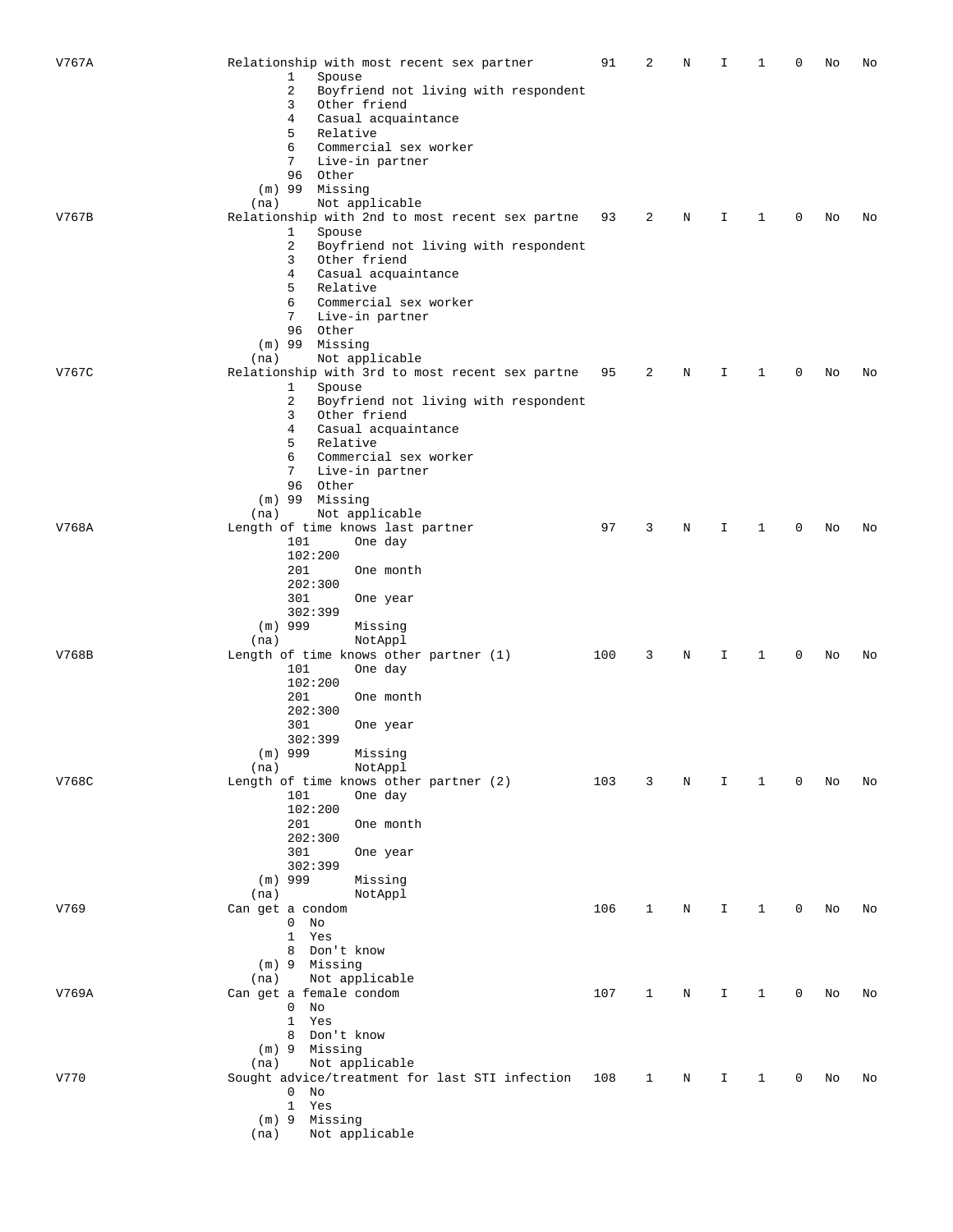| V770A        |      | Sought STI advice/treatment from: government ho 109<br>$0$ No<br>1 Yes                                                |  |     | 1 | Ν          | I  | 1            | 0           | No | No |
|--------------|------|-----------------------------------------------------------------------------------------------------------------------|--|-----|---|------------|----|--------------|-------------|----|----|
| V770B        | (na) | (m) 9 Missing<br>Not applicable<br>Sought STI advice/treatment from: CS public<br>$0$ No<br>1 Yes                     |  | 110 | 1 | N          | I. | 1            | $\mathbf 0$ | No | No |
| V770C        | (na) | (m) 9 Missing<br>Not applicable<br>Sought STI advice/treatment from: CS public<br>$0$ No<br>1 Yes                     |  | 111 | 1 | N          | I  | $\mathbf{1}$ | $\mathbf 0$ | No | No |
| V770D        | (na) | $(m)$ 9 Missing<br>Not applicable<br>Sought STI advice/treatment from: CS public<br>$0$ No<br>1 Yes                   |  | 112 | 1 | N          | I  | 1            | $\mathbf 0$ | No | No |
| <b>V770E</b> | (na) | (m) 9 Missing<br>Not applicable<br>Sought STI advice/treatment from: CS public<br>$0$ No<br>1 Yes                     |  | 113 | 1 | Ν          | I  | 1            | $\mathbf 0$ | No | No |
| V770F        |      | (m) 9 Missing<br>(na) Not applicable<br>Sought STI advice/treatment from: CS public<br>$0$ No<br>1 Yes                |  | 114 | 1 | N          | I  | 1            | 0           | No | No |
| V770G        | (na) | (m) 9 Missing<br>Not applicable<br>Sought STI advice/treatment from: CS public<br>$0$ No<br>1 Yes                     |  | 115 | 1 | N          | I  | $\mathbf{1}$ | $\mathbf 0$ | No | No |
| V770H        | (na) | (m) 9 Missing<br>Not applicable<br>Sought STI advice/treatment from: CS public<br>$0$ No<br>1 Yes                     |  | 116 | 1 | N          | I  | $\mathbf{1}$ | $\mathbf 0$ | No | No |
| V770I        | (na) | (m) 9 Missing<br>Not applicable<br>Sought STI advice/treatment from: CS public<br>$0$ No<br>1 Yes                     |  | 117 | 1 | N          | I. | 1            | $\Omega$    | No | No |
| V770J        | (na) | (m) 9 Missing<br>Not applicable<br>Sought STI advice/treatment from: CS public<br>$0$ No<br>1 Yes                     |  | 118 | 1 | Ν          | I  | 1            | 0           | No | No |
| V770K        | (na) | (m) 9 Missing<br>Not applicable<br>Sought STI advice/treatment from: private hospi 119 1<br>$0$ No<br>1 Yes           |  |     |   | $_{\rm N}$ | I  | 1            | 0           | No | No |
| V770L        | (na) | (m) 9 Missing<br>Not applicable<br>Sought STI advice/treatment from: CS private<br>$0$ No<br>1 Yes                    |  | 120 | 1 | N          | I  | $\mathbf{1}$ | 0           | No | No |
| V770M        | (na) | (m) 9 Missing<br>Not applicable<br>Sought STI advice/treatment from: CS private<br>$0$ No<br>1 Yes                    |  | 121 | 1 | Ν          | Ι. | 1            | 0           | No | No |
| V770N        | (na) | (m) 9 Missing<br>Not applicable<br>Sought STI advice/treatment from: CS private<br>$0$ No<br>1 Yes                    |  | 122 | 1 | N          | Ι. | $\mathbf{1}$ | 0           | No | No |
| V7700        | (na) | (m) 9 Missing<br>Not applicable<br>Sought STI advice/treatment from: CS private<br>$0$ No<br>1 Yes<br>$(m)$ 9 Missing |  | 123 | 1 | N          | I  | 1            | 0           | No | No |
|              | (na) | Not applicable                                                                                                        |  |     |   |            |    |              |             |    |    |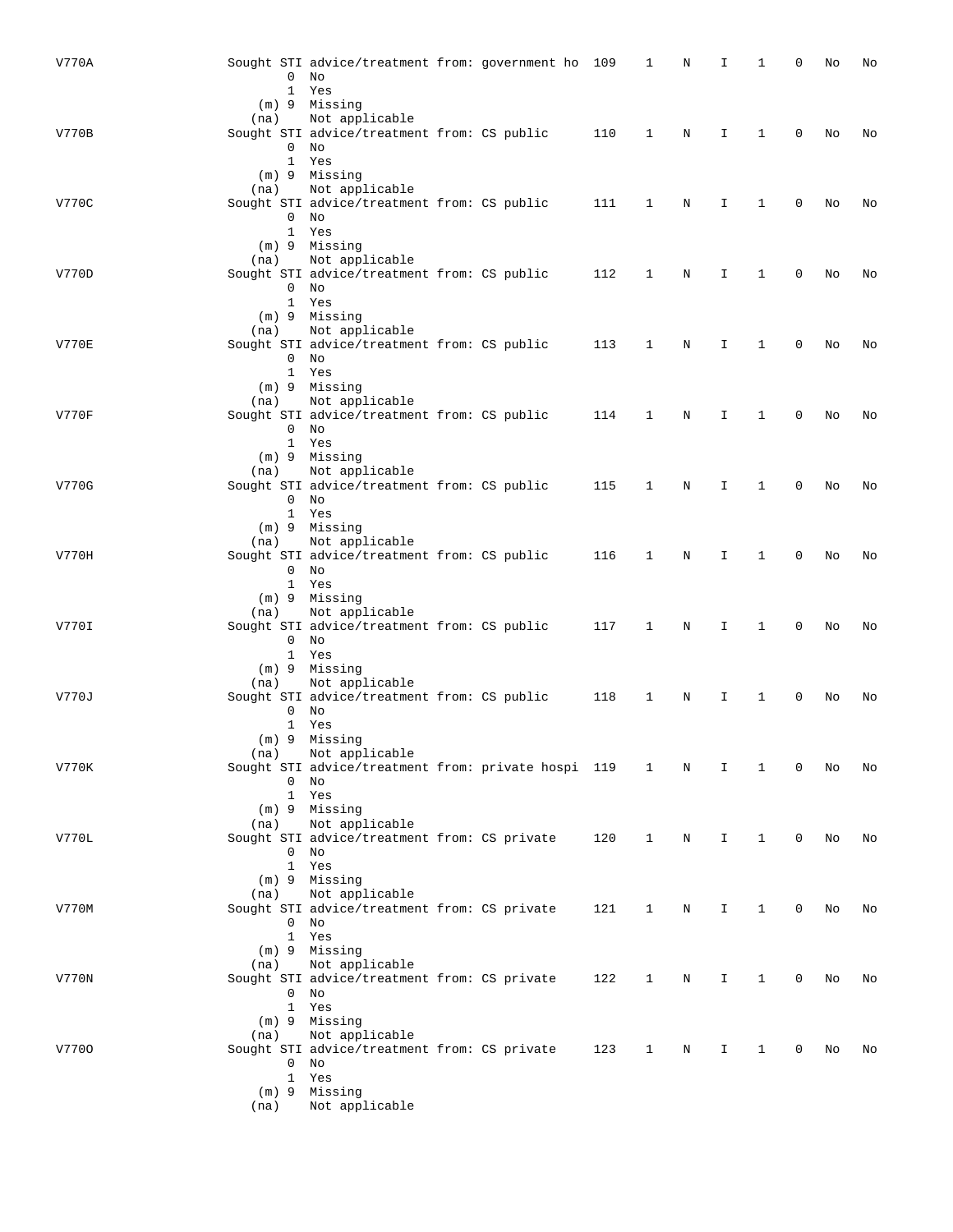| V770P |                              | Sought STI advice/treatment from: CS private<br>$0$ No<br>1 Yes<br>(m) 9 Missing                                                                               |  | 124 | 1            | N | I. | 1            | 0           | No | No |
|-------|------------------------------|----------------------------------------------------------------------------------------------------------------------------------------------------------------|--|-----|--------------|---|----|--------------|-------------|----|----|
| V7700 | (na)                         | Not applicable<br>Sought STI advice/treatment from: CS private<br>$0$ No<br>1 Yes                                                                              |  | 125 | 1            | N | I  | 1            | 0           | No | No |
| V770R | (na)                         | (m) 9 Missing<br>Not applicable<br>Sought STI advice/treatment from: CS private<br>$0$ No<br>1 Yes<br>(m) 9 Missing                                            |  | 126 | $\mathbf 1$  | N | I  | $\mathbf{1}$ | 0           | No | No |
| V770S | (na)                         | Not applicable<br>Sought STI advice/treatment from: CS private<br>$0$ No<br>1 Yes                                                                              |  | 127 | 1            | N | I. | 1            | $\mathbf 0$ | No | No |
| V770T | (na)                         | (m) 9 Missing<br>Not applicable<br>Sought STI advice/treatment from: CS other<br>$0$ No<br>1 Yes                                                               |  | 128 | 1            | Ν | I  | 1            | 0           | No | No |
| V770U | (na)                         | (m) 9 Missing<br>Not applicable<br>Sought STI advice/treatment from: CS other<br>$0$ No<br>1 Yes                                                               |  | 129 | 1            | N | I. | 1            | 0           | No | No |
| V770V | (na)                         | (m) 9 Missing<br>Not applicable<br>Sought STI advice/treatment from: CS other<br>$0$ No<br>1 Yes                                                               |  | 130 | 1            | N | I. | $\mathbf{1}$ | 0           | No | No |
| V770W | (na)                         | (m) 9 Missing<br>Not applicable<br>Sought STI advice/treatment from: CS other<br>$0$ No<br>1 Yes                                                               |  | 131 | 1            | N | I  | $\mathbf{1}$ | 0           | No | No |
| V770X | (na)                         | (m) 9 Missing<br>Not applicable<br>Sought STI advice/treatment from: other<br>$0$ No<br>1 Yes                                                                  |  | 132 | 1            | N | I. | $\mathbf{1}$ | 0           | No | No |
| V774A | (na)<br>1                    | (m) 9 Missing<br>Not applicable<br>HIV transmitted during pregnancy<br>$0$ No<br>Yes                                                                           |  | 133 | 1            | N | I. | 1            | 0           | No | No |
| V774B | (na)<br>$\mathbf{1}$         | 8 Don't know<br>(m) 9 Missing<br>Not applicable<br>HIV transmitted during delivery<br>$0$ No<br>Yes<br>8 Don't know                                            |  | 134 | $\mathbf{1}$ | N | I. | 1            | 0           | No | No |
| V774C | (na)                         | $(m)$ 9 Missing<br>Not applicable<br>HIV transmitted by breastfeeding<br>$0$ No<br>1 Yes<br>8 Don't know                                                       |  | 135 | 1            | N | Ι. | 1            | 0           | No | No |
| V775  | (na)<br>0<br>$\mathbf{1}$    | (m) 9 Missing<br>Not applicable<br>Knows someone who has, or is suspected of havin 136<br>No<br>Yes<br>8 Don't know                                            |  |     | $\mathbf{1}$ | N | I. | 1            | 0           | No | No |
| V777  | (na)<br>$\mathbf{1}$<br>(na) | $(m)$ 9 Missing<br>Not applicable<br>Would want HIV infection in family to remain se 137<br>$0$ No<br>Yes<br>8 Don't know<br>$(m)$ 9 Missing<br>Not applicable |  |     | $\mathbf{1}$ | N | I. | 1            | 0           | No | No |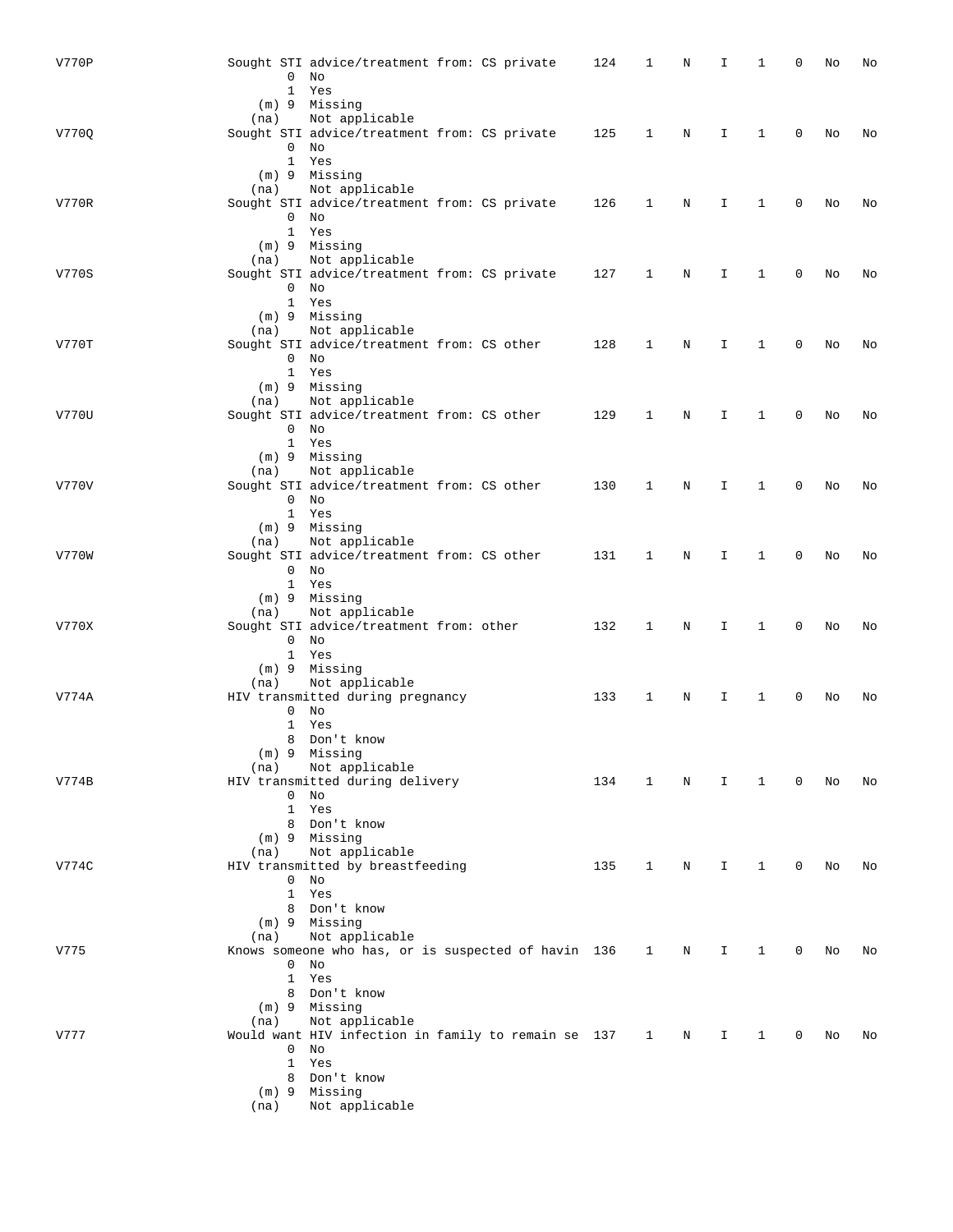| V778  | Willing to care for relative with AIDS                                   | 138 | 1            | Ν           | I            | 1                      | 0              | No | No |
|-------|--------------------------------------------------------------------------|-----|--------------|-------------|--------------|------------------------|----------------|----|----|
|       | $0$ No                                                                   |     |              |             |              |                        |                |    |    |
|       | $\mathbf{1}$<br>Yes                                                      |     |              |             |              |                        |                |    |    |
|       | 8 Don't know                                                             |     |              |             |              |                        |                |    |    |
|       | $(m)$ 9 Missing                                                          |     |              |             |              |                        |                |    |    |
| V779  | Not applicable<br>(na)<br>A female teacher infected with HIV, but is not | 139 | 1            | N           | I            | 1                      | 0              | No | No |
|       | $0$ No                                                                   |     |              |             |              |                        |                |    |    |
|       | 1 Yes                                                                    |     |              |             |              |                        |                |    |    |
|       | 8 Don't know                                                             |     |              |             |              |                        |                |    |    |
|       | (m) 9 Missing                                                            |     |              |             |              |                        |                |    |    |
|       | Not applicable<br>(na)                                                   |     |              |             |              |                        |                |    |    |
| V780  | Children should be taught about condoms to avoi 140                      |     | $\mathbf{1}$ | N           | I            | 1                      | 0              | No | No |
|       | $0$ No<br>1 Yes                                                          |     |              |             |              |                        |                |    |    |
|       | 8 Don't know                                                             |     |              |             |              |                        |                |    |    |
|       | (m) 9 Missing                                                            |     |              |             |              |                        |                |    |    |
|       | Not applicable<br>(na)                                                   |     |              |             |              |                        |                |    |    |
| V781  | Ever been tested for HIV                                                 | 141 | 1            | N           | I            | 1                      | 0              | No | No |
|       | $0$ No                                                                   |     |              |             |              |                        |                |    |    |
|       | 1 Yes                                                                    |     |              |             |              |                        |                |    |    |
|       | $(m)$ 9 Missing                                                          |     |              |             |              |                        |                |    |    |
| V783  | Not applicable<br>(na)                                                   | 142 | 1            | N           | I            | 1                      | 0              | No | No |
|       | Know a place to get HIV test<br>$0$ No                                   |     |              |             |              |                        |                |    |    |
|       | 1 Yes                                                                    |     |              |             |              |                        |                |    |    |
|       | (m) 9 Missing                                                            |     |              |             |              |                        |                |    |    |
|       | Not applicable<br>(na)                                                   |     |              |             |              |                        |                |    |    |
| V784A | Place for HIV test: government hospital                                  | 143 | $\mathbf{1}$ | N           | I            | 1                      | 0              | No | No |
|       | $0$ No                                                                   |     |              |             |              |                        |                |    |    |
|       | 1 Yes                                                                    |     |              |             |              |                        |                |    |    |
|       | (m) 9 Missing                                                            |     |              |             |              |                        |                |    |    |
|       | Not applicable<br>(na)                                                   |     |              |             |              |                        |                |    |    |
| V784B | Place for HIV test: CS public<br>$0$ No                                  | 144 | 1            | Ν           | I            | 1                      | 0              | No | No |
|       | 1 Yes                                                                    |     |              |             |              |                        |                |    |    |
|       | (m) 9 Missing                                                            |     |              |             |              |                        |                |    |    |
|       | Not applicable<br>(na)                                                   |     |              |             |              |                        |                |    |    |
| V784C | Place for HIV test: CS public                                            | 145 | 1            | N           | Ι            | 1                      | 0              | No | No |
|       | $0$ No                                                                   |     |              |             |              |                        |                |    |    |
|       | 1 Yes                                                                    |     |              |             |              |                        |                |    |    |
|       | (m) 9 Missing                                                            |     |              |             |              |                        |                |    |    |
|       | Not applicable<br>(na)                                                   |     |              |             |              |                        | $\mathbf 0$    |    |    |
| V784D | Place for HIV test: CS public<br>$0$ No                                  | 146 | 1            | Ν           | I            | 1                      |                | No | No |
|       | 1 Yes                                                                    |     |              |             |              |                        |                |    |    |
|       | (m) 9 Missing                                                            |     |              |             |              |                        |                |    |    |
|       | Not applicable<br>(na)                                                   |     |              |             |              |                        |                |    |    |
| V784E | Place for HIV test: CS public                                            | 147 | 1            | Ν           | I            | 1                      | 0              | No | No |
|       | $0$ No                                                                   |     |              |             |              |                        |                |    |    |
|       | 1 Yes                                                                    |     |              |             |              |                        |                |    |    |
|       | (m) 9 Missing                                                            |     |              |             |              |                        |                |    |    |
| V784F | (na) Not applicable<br>Place for HIV test: CS public                     | 148 |              | 1 N         |              | $1 \quad 1$            | $\overline{0}$ | No | No |
|       | $0$ No                                                                   |     |              |             |              |                        |                |    |    |
|       | 1 Yes                                                                    |     |              |             |              |                        |                |    |    |
|       | (m) 9 Missing                                                            |     |              |             |              |                        |                |    |    |
|       | (na) Not applicable                                                      |     |              |             |              |                        |                |    |    |
| V784G | Place for HIV test: CS public                                            | 149 | $\mathbf{1}$ | N           | $\mathbf{I}$ | $1 \quad \blacksquare$ | $\overline{0}$ | No | No |
|       | $0$ No                                                                   |     |              |             |              |                        |                |    |    |
|       | 1 Yes                                                                    |     |              |             |              |                        |                |    |    |
|       | (m) 9 Missing<br>(na) Not applicable                                     |     |              |             |              |                        |                |    |    |
| V784H | Place for HIV test: CS public                                            | 150 | $\mathbf{1}$ | $\mathbf N$ | I.           | $\mathbf{1}$           | 0              | No | No |
|       | $0$ No                                                                   |     |              |             |              |                        |                |    |    |
|       | 1 Yes                                                                    |     |              |             |              |                        |                |    |    |
|       | (m) 9 Missing                                                            |     |              |             |              |                        |                |    |    |
|       | (na) Not applicable                                                      |     |              |             |              |                        |                |    |    |
| V784I | Place for HIV test: CS public                                            | 151 | 1            | N           | $\mathbf{I}$ | $\mathbf{1}$           | $\overline{0}$ | No | No |
|       | $0$ No                                                                   |     |              |             |              |                        |                |    |    |
|       | 1 Yes<br>(m) 9 Missing                                                   |     |              |             |              |                        |                |    |    |
|       | (na) Not applicable                                                      |     |              |             |              |                        |                |    |    |
| V784J | Place for HIV test: CS public                                            | 152 | $\mathbf{1}$ | $\mathbf N$ | $\mathbf{I}$ | $\mathbf{1}$           | 0              | No | No |
|       | $0$ No                                                                   |     |              |             |              |                        |                |    |    |
|       | 1 Yes                                                                    |     |              |             |              |                        |                |    |    |
|       | $(m)$ 9 Missing                                                          |     |              |             |              |                        |                |    |    |
|       | (na) Not applicable                                                      |     |              |             |              |                        |                |    |    |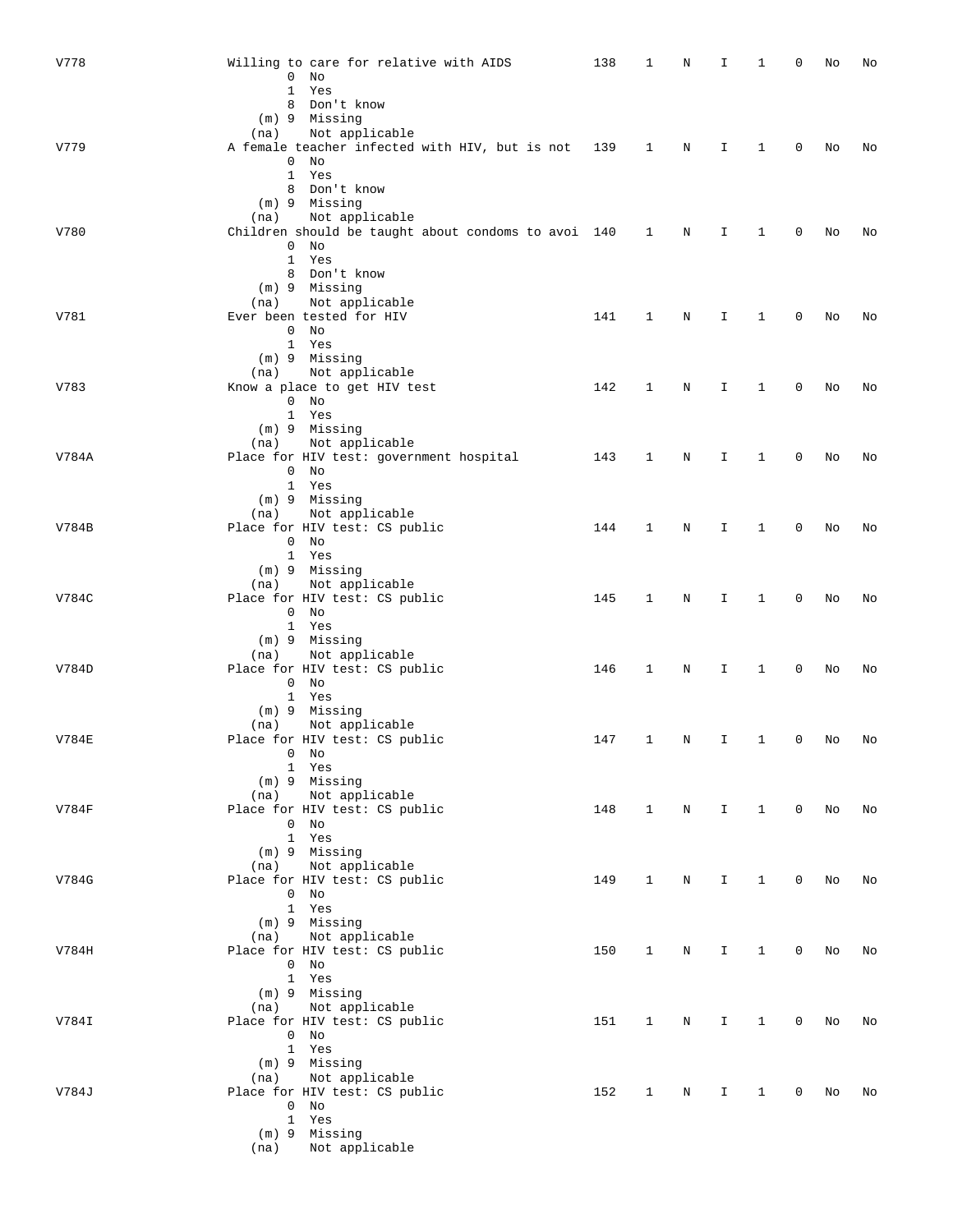| V784K | Place for HIV test: private hospital/clinic/doc 153<br>$0$ No<br>1 Yes                             |     | 1            | N           | I            | 1            | 0            | No | No |
|-------|----------------------------------------------------------------------------------------------------|-----|--------------|-------------|--------------|--------------|--------------|----|----|
| V784L | (m) 9 Missing<br>Not applicable<br>(na)<br>Place for HIV test: CS private<br>$0$ No<br>1 Yes       | 154 | 1            | N           | I.           | $\mathbf{1}$ | 0            | No | No |
| V784M | (m) 9 Missing<br>(na) Not applicable<br>Place for HIV test: CS private<br>$0$ No                   | 155 | 1            | N           | I            | 1            | 0            | No | No |
| V784N | 1 Yes<br>(m) 9 Missing<br>(na) Not applicable<br>Place for HIV test: CS private<br>$0$ No          | 156 | 1            | N           | I.           | $\mathbf{1}$ | $\mathbf{0}$ | No | No |
| V7840 | 1 Yes<br>(m) 9 Missing<br>(na) Not applicable<br>Place for HIV test: CS private<br>$0$ No<br>1 Yes | 157 | $\mathbf{1}$ | N           | I.           | $\mathbf{1}$ | 0            | No | No |
| V784P | (m) 9 Missing<br>(na) Not applicable<br>Place for HIV test: CS private<br>$0$ No<br>1 Yes          | 158 | $\mathbf{1}$ | N           | I.           | $\mathbf{1}$ | 0            | No | No |
| V784Q | (m) 9 Missing<br>(na) Not applicable<br>Place for HIV test: CS private<br>$0$ No<br>1 Yes          | 159 | $\mathbf{1}$ | N           | I.           | $\mathbf{1}$ | 0            | No | No |
| V784R | (m) 9 Missing<br>(na) Not applicable<br>Place for HIV test: CS private<br>$0$ No<br>1 Yes          | 160 | 1            | N           | I            | $\mathbf{1}$ | $\mathbf{0}$ | No | No |
| V784S | (m) 9 Missing<br>(na) Not applicable<br>Place for HIV test: CS private<br>$0$ No<br>1 Yes          | 161 | 1            | N           | I.           | $\mathbf{1}$ | 0            | No | No |
| V784T | $(m)$ 9 Missing<br>(na) Not applicable<br>Place for HIV test: CS other<br>$0$ No<br>1 Yes          | 162 | 1            | N           | I            | $\mathbf{1}$ | 0            | No | No |
| V784U | $(m)$ 9 Missing<br>(na)<br>Not applicable<br>Place for HIV test: CS other<br>$0$ No<br>1 Yes       | 163 | $\mathbf{1}$ | N           | I.           | 1            | 0            | No | No |
| V784V | (m) 9 Missing<br>(na) Not applicable<br>Place for HIV test: CS other<br>$0$ No<br>1 Yes            | 164 | $\mathbf{1}$ | $_{\rm N}$  | Ι.           | $\mathbf{1}$ | 0            | No | No |
| V784X | (m) 9 Missing<br>(na) Not applicable<br>Place for HIV test: other<br>$0$ No<br>1 Yes               | 165 | $\mathbf{1}$ | $\mathbf N$ | I.           | $\mathbf{1}$ | 0            | No | No |
| V785  | (m) 9 Missing<br>(na) Not applicable<br>Heard about other STIs<br>$0$ No                           | 166 | $\mathbf{1}$ | $\mathbf N$ | $\mathbf{I}$ | $\mathbf{1}$ | 0            | No | No |
|       | 1 Yes<br>$(m)$ 9 Missing<br>Not applicable<br>(na)                                                 |     |              |             |              |              |              |    |    |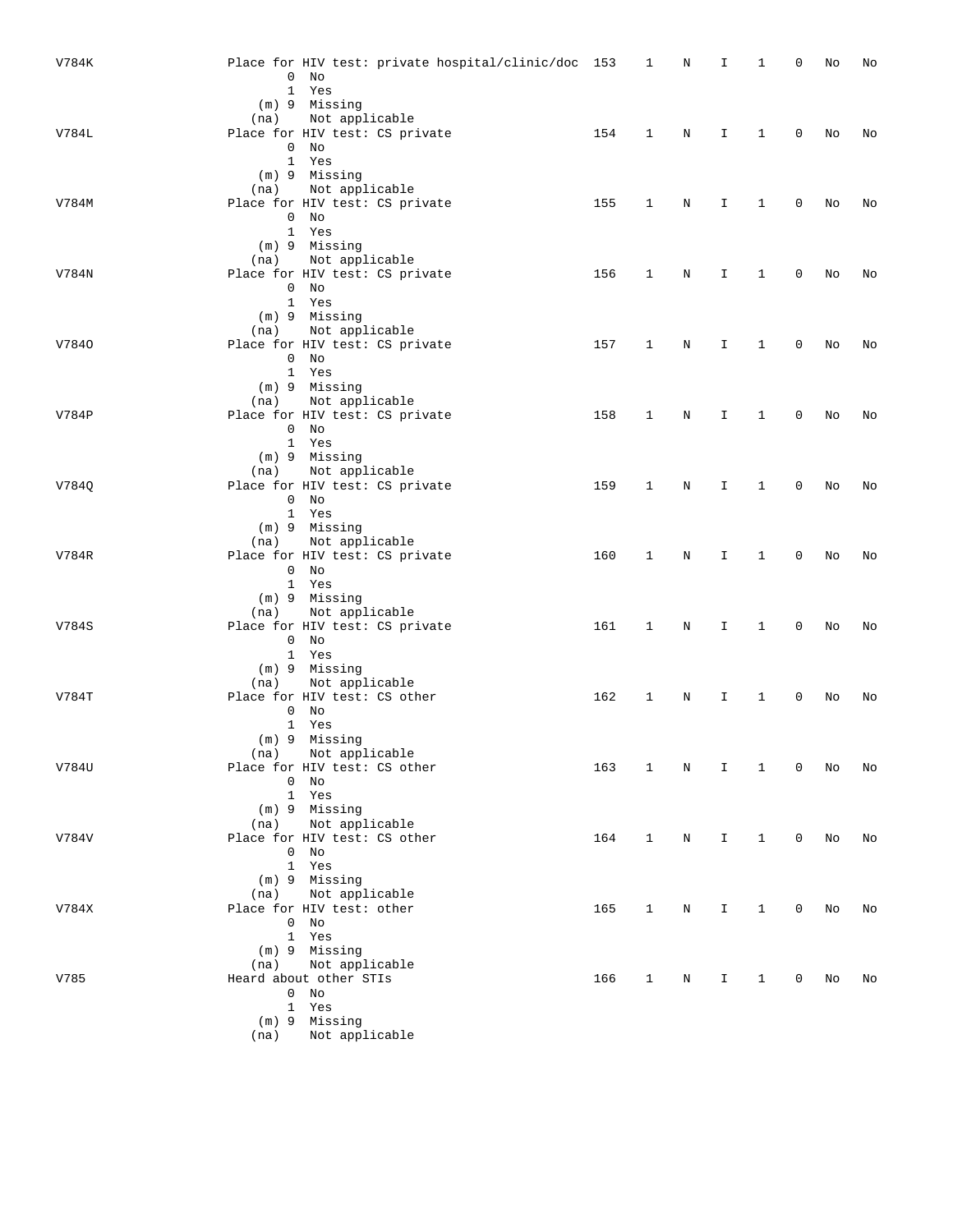Level: WOMAN Record: HIV, STIs and Condom Use (continued)

| Item Name | Item Label                                                                   | Start Len Type Type Occ Dec Char Fill |                         |           | Data Item       |              |                |    | Dec Zero |
|-----------|------------------------------------------------------------------------------|---------------------------------------|-------------------------|-----------|-----------------|--------------|----------------|----|----------|
| HHID      | (id) Case Identification                                                     | 1                                     | -----<br>12             | AN        | ---------<br>Ι. | 1            | 0              | No | No       |
| CASEID    | (id) Case Identification                                                     | $\mathbf{1}$                          | 15                      | AN        | I.              | $\mathbf{1}$ | $\mathbf{0}$   | No | No       |
|           | (record type)                                                                | 16                                    | $\overline{\mathbf{3}}$ | AN        | $\mathbf{I}$    | $\mathbf{1}$ | 0              | No | No       |
| V820      | Condom used at first sex<br>$0$ No                                           | 19                                    |                         | $1 \quad$ | N               | $1 \quad 1$  | $\overline{0}$ | No | No       |
|           | 1 Yes                                                                        |                                       |                         |           |                 |              |                |    |          |
|           | 8 Don't know                                                                 |                                       |                         |           |                 |              |                |    |          |
|           | (m) 9 Missing                                                                |                                       |                         |           |                 |              |                |    |          |
|           | Not applicable<br>(na)                                                       |                                       |                         |           |                 |              |                |    |          |
| V821A     | Most recent sex partner younger, the same age $o$ 20 1<br>1 Younger          |                                       |                         | N         | Ι.              | 1            | 0              | No | No       |
|           | 2 About the same age                                                         |                                       |                         |           |                 |              |                |    |          |
|           | 3 Less than 10 years older                                                   |                                       |                         |           |                 |              |                |    |          |
|           | 4 10 or more years older                                                     |                                       |                         |           |                 |              |                |    |          |
|           | 5 Older, don't know difference                                               |                                       |                         |           |                 |              |                |    |          |
|           | 8 Don't know<br>$(m)$ 9 Missing                                              |                                       |                         |           |                 |              |                |    |          |
|           | Not applicable<br>(na)                                                       |                                       |                         |           |                 |              |                |    |          |
| V821B     | 2nd to most recent sex partner younger, the sam 21                           |                                       | $\mathbf{1}$            | N         | Ι.              | 1            | 0              | No | No       |
|           | 1 Younger                                                                    |                                       |                         |           |                 |              |                |    |          |
|           | 2 About the same age                                                         |                                       |                         |           |                 |              |                |    |          |
|           | 3 Less than 10 years older                                                   |                                       |                         |           |                 |              |                |    |          |
|           | 4 10 or more years older<br>5 Older, don't know difference                   |                                       |                         |           |                 |              |                |    |          |
|           | 8 Don't know                                                                 |                                       |                         |           |                 |              |                |    |          |
|           | $(m)$ 9 Missing                                                              |                                       |                         |           |                 |              |                |    |          |
|           | Not applicable<br>(na)                                                       |                                       |                         |           |                 |              |                |    |          |
| V821C     | 3rd to most recent sex partner younger, the sam 22                           |                                       | $\mathbf{1}$            | N         | Ι.              | 1            | 0              | No | No       |
|           | 1 Younger<br>2 About the same age                                            |                                       |                         |           |                 |              |                |    |          |
|           | 3 Less than 10 years older                                                   |                                       |                         |           |                 |              |                |    |          |
|           | 4 10 or more years older                                                     |                                       |                         |           |                 |              |                |    |          |
|           | 5 Older, don't know difference                                               |                                       |                         |           |                 |              |                |    |          |
|           | 8 Don't know                                                                 |                                       |                         |           |                 |              |                |    |          |
|           | (m) 9 Missing                                                                |                                       |                         |           |                 |              |                |    |          |
| V822      | Not applicable<br>(na)<br>Wife justified asking husband to use condom if 23  |                                       | 1                       | N         | I.              | 1            | 0              | No | No       |
|           | $0$ No                                                                       |                                       |                         |           |                 |              |                |    |          |
|           | 1 Yes                                                                        |                                       |                         |           |                 |              |                |    |          |
|           | 8 Don't know                                                                 |                                       |                         |           |                 |              |                |    |          |
|           | $(m)$ 9 Missing                                                              |                                       |                         |           |                 |              |                |    |          |
| V823      | Not applicable<br>(na)<br>Can get HIV by witchcraft or supernatural means 24 |                                       | $\mathbf{1}$            | N         | Ι.              | 1            | 0              | No | No       |
|           | $0$ No                                                                       |                                       |                         |           |                 |              |                |    |          |
|           | 1 Yes                                                                        |                                       |                         |           |                 |              |                |    |          |
|           | 8 Don't know                                                                 |                                       |                         |           |                 |              |                |    |          |
|           | $(m)$ 9 Missing                                                              |                                       |                         |           |                 |              |                |    |          |
| V824      | Not applicable<br>(na)<br>Drugs to avoid HIV transmission to baby during 25  |                                       | $\mathbf{1}$            | N         | I.              | 1            | 0              | No | No       |
|           | $0$ No                                                                       |                                       |                         |           |                 |              |                |    |          |
|           | 1 Yes                                                                        |                                       |                         |           |                 |              |                |    |          |
|           | 8 Don't know                                                                 |                                       |                         |           |                 |              |                |    |          |
|           | (m) 9 Missing                                                                |                                       |                         |           |                 |              |                |    |          |
| V825      | Not applicable<br>(na)<br>Would buy vegetables from vendor with HIV          | 26                                    | 1                       | N         | Ι.              | $\mathbf{1}$ | 0              | No | No       |
|           | $0$ No                                                                       |                                       |                         |           |                 |              |                |    |          |
|           | 1 Yes                                                                        |                                       |                         |           |                 |              |                |    |          |
|           | 8 Don't know                                                                 |                                       |                         |           |                 |              |                |    |          |
|           | $(m)$ 9 Missing                                                              |                                       |                         |           |                 |              |                |    |          |
| V826      | Not applicable<br>(na)<br>Last time tested for HIV                           | 27                                    | 1                       | N         |                 | $\mathbf{1}$ | 0              |    | No       |
|           | 1 Less than 12 months                                                        |                                       |                         |           | Ι.              |              |                | No |          |
|           | $2 \quad 12-23$ months                                                       |                                       |                         |           |                 |              |                |    |          |
|           | 3 2 years or more                                                            |                                       |                         |           |                 |              |                |    |          |
|           | $(m)$ 9 Missing                                                              |                                       |                         |           |                 |              |                |    |          |
|           | Not applicable<br>(na)                                                       |                                       |                         |           |                 |              |                |    |          |
| V826A     | Months ago most recent HIV test<br>0:24                                      | 28                                    | 2                       | N         | I               | $\mathbf{1}$ | 0              | No | No       |
|           | 95<br>Two or more years                                                      |                                       |                         |           |                 |              |                |    |          |
|           | 98<br>Don't know                                                             |                                       |                         |           |                 |              |                |    |          |
|           | $(m)$ 99<br>Missing                                                          |                                       |                         |           |                 |              |                |    |          |
|           | Not applicable<br>(na)                                                       |                                       |                         |           |                 |              |                |    |          |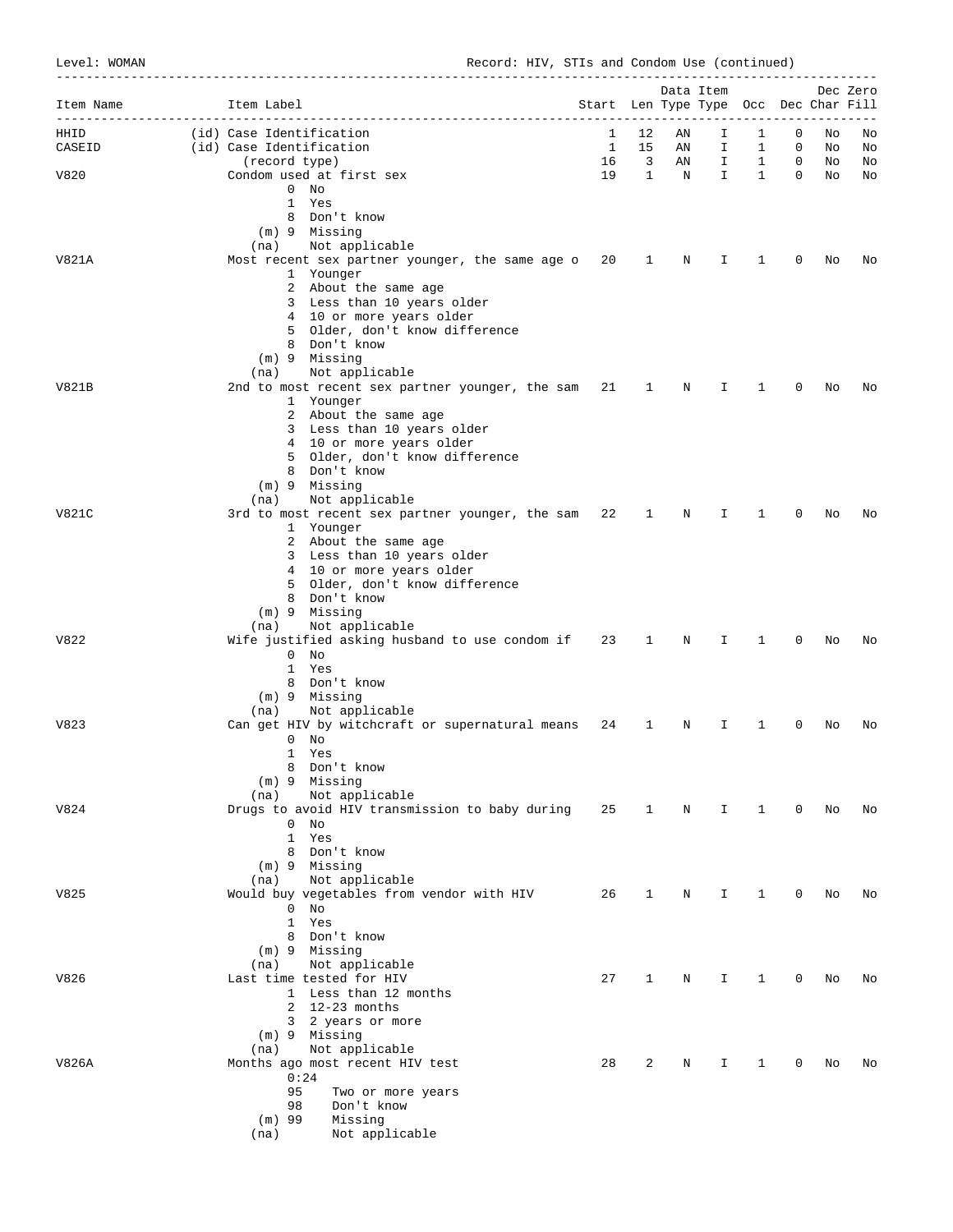| V827  |                          |              | Last HIV test: on your own, offered or required 30<br>1 Asked for the test<br>2 Offered and accepted |    | 1 | N | I. | 1            | 0 | No | No |
|-------|--------------------------|--------------|------------------------------------------------------------------------------------------------------|----|---|---|----|--------------|---|----|----|
|       | (m) 9 Missing<br>(na)    | 3 Required   | Not applicable                                                                                       |    |   |   |    |              |   |    |    |
| V828  |                          | $0$ No       | Received result from last HIV test                                                                   | 31 | 1 | N | I. | $\mathbf{1}$ | 0 | No | No |
|       |                          | 1 Yes        |                                                                                                      |    |   |   |    |              |   |    |    |
|       | (m) 9 Missing            |              |                                                                                                      |    |   |   |    |              |   |    |    |
|       | (na)                     |              | Not applicable                                                                                       |    |   |   |    |              |   |    |    |
| V829  |                          |              | Place were last HIV test was taken                                                                   | 32 | 2 | N | I  | 1            | 0 | No | No |
|       |                          |              | 10 PUBLIC SECTOR                                                                                     |    |   |   |    |              |   |    |    |
|       |                          |              | 11 Government hospital<br>12 CS public sector                                                        |    |   |   |    |              |   |    |    |
|       |                          |              | 13 CS public sector                                                                                  |    |   |   |    |              |   |    |    |
|       |                          |              | 14 CS public sector                                                                                  |    |   |   |    |              |   |    |    |
|       |                          |              | 15 CS public sector                                                                                  |    |   |   |    |              |   |    |    |
|       |                          |              | 16 CS public sector                                                                                  |    |   |   |    |              |   |    |    |
|       |                          |              | 17 CS public sector                                                                                  |    |   |   |    |              |   |    |    |
|       |                          |              | 20 PRIVATE SECTOR                                                                                    |    |   |   |    |              |   |    |    |
|       |                          |              | 21 Private hospital, clinic or doctor                                                                |    |   |   |    |              |   |    |    |
|       |                          |              | 22 CS Private sector                                                                                 |    |   |   |    |              |   |    |    |
|       |                          | 23 Pharmacy  | 24 CS Private sector                                                                                 |    |   |   |    |              |   |    |    |
|       |                          |              | 25 CS Private sector                                                                                 |    |   |   |    |              |   |    |    |
|       |                          |              | 26 CS Private sector                                                                                 |    |   |   |    |              |   |    |    |
|       |                          | 96 Other     |                                                                                                      |    |   |   |    |              |   |    |    |
|       | (m) 99 Missing           |              |                                                                                                      |    |   |   |    |              |   |    |    |
|       | (na)                     |              | Not applicable                                                                                       |    |   |   |    |              |   |    |    |
| V830  | Age of first sex partner |              |                                                                                                      | 34 | 2 | N | I  | $\mathbf{1}$ | 0 | No | No |
|       | 95                       | 10:94        | $95+$                                                                                                |    |   |   |    |              |   |    |    |
|       | 98                       |              | Don't know                                                                                           |    |   |   |    |              |   |    |    |
|       | $(m)$ 99                 |              | Missing                                                                                              |    |   |   |    |              |   |    |    |
|       | (na)                     |              | Not applicable                                                                                       |    |   |   |    |              |   |    |    |
| V831  |                          |              | First sex partner younger, same age or older                                                         | 36 | 1 | N | I  | 1            | 0 | No | No |
|       |                          | 1 Younger    |                                                                                                      |    |   |   |    |              |   |    |    |
|       |                          |              | 2 About the same age                                                                                 |    |   |   |    |              |   |    |    |
|       |                          |              | 3 Less than 10 years older                                                                           |    |   |   |    |              |   |    |    |
|       |                          |              | 4 10 or more years older<br>5 Older, don't know difference                                           |    |   |   |    |              |   |    |    |
|       |                          | 8 Don't know |                                                                                                      |    |   |   |    |              |   |    |    |
|       | (m) 9 Missing            |              |                                                                                                      |    |   |   |    |              |   |    |    |
|       | (na)                     |              | Not applicable                                                                                       |    |   |   |    |              |   |    |    |
| V832B |                          |              | Time since last sex with 2nd to most recent par 37                                                   |    | 3 | N | I  | 1            | 0 | No | No |
|       | 100                      |              | <1 day ago                                                                                           |    |   |   |    |              |   |    |    |
|       | 101                      |              | Days: 1                                                                                              |    |   |   |    |              |   |    |    |
|       | 199                      | 102:160      | Days: number missing                                                                                 |    |   |   |    |              |   |    |    |
|       | 201                      |              | Weeks: 1                                                                                             |    |   |   |    |              |   |    |    |
|       |                          | 202:210      |                                                                                                      |    |   |   |    |              |   |    |    |
|       | 299                      |              | Weeks: number missing                                                                                |    |   |   |    |              |   |    |    |
|       | 301                      |              | Months: 1                                                                                            |    |   |   |    |              |   |    |    |
|       |                          | 302:312      |                                                                                                      |    |   |   |    |              |   |    |    |
|       | 399                      |              | Months: number missing                                                                               |    |   |   |    |              |   |    |    |
|       | 401                      |              | Years: 1                                                                                             |    |   |   |    |              |   |    |    |
|       | 995<br>996               |              | Within last 4 weeks<br>Before last birth                                                             |    |   |   |    |              |   |    |    |
|       | 997                      |              | Inconsistent                                                                                         |    |   |   |    |              |   |    |    |
|       | 998                      |              | Don't know                                                                                           |    |   |   |    |              |   |    |    |
|       | $(m)$ 999                |              | Missing                                                                                              |    |   |   |    |              |   |    |    |
|       | (na)                     |              | Not applicable                                                                                       |    |   |   |    |              |   |    |    |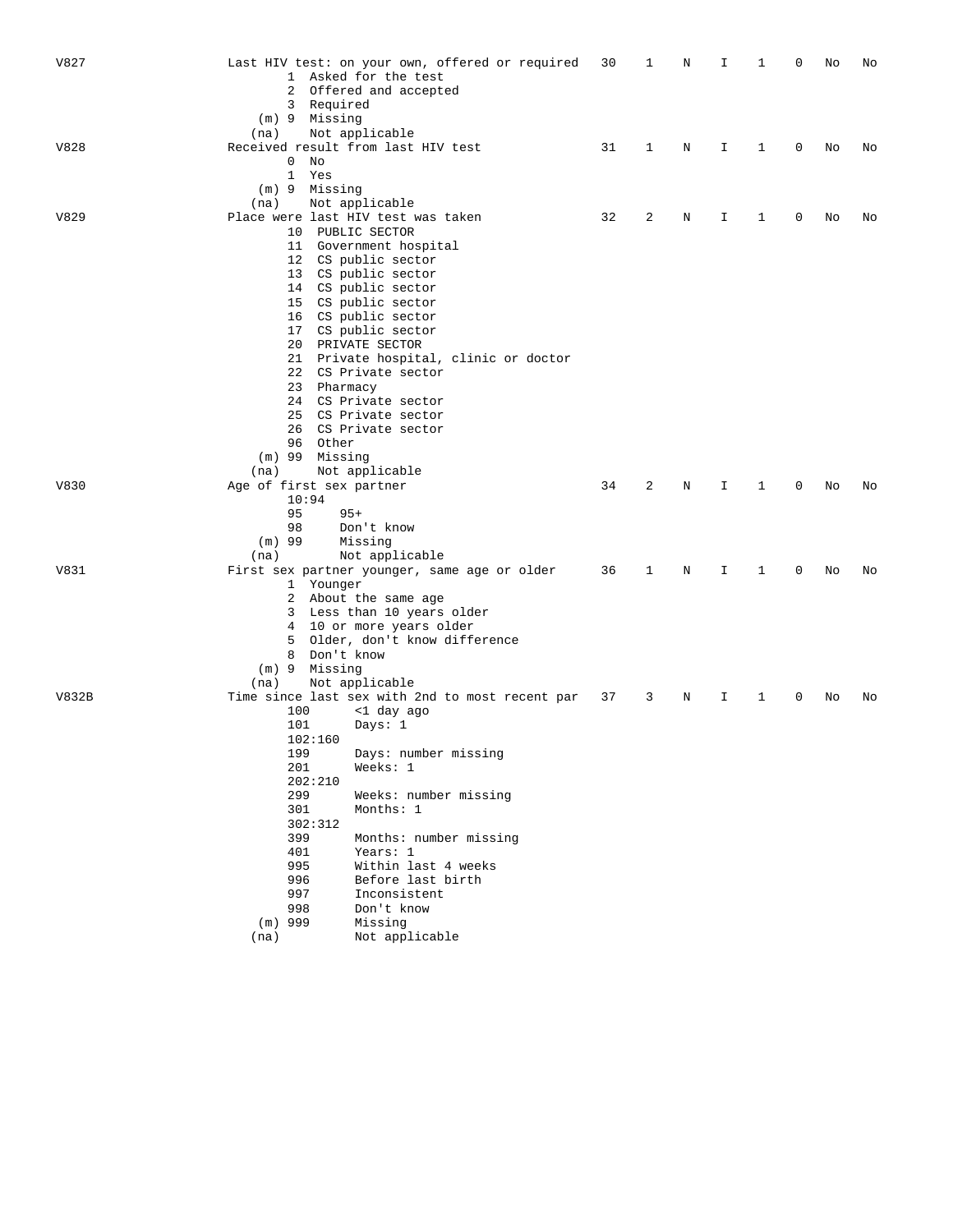| V832C | Time since last sex with 3rd to most recent par    | 40 | 3 | Ν | I  | 1            | 0 | No | No |
|-------|----------------------------------------------------|----|---|---|----|--------------|---|----|----|
|       | 100<br><1 day ago                                  |    |   |   |    |              |   |    |    |
|       | 101<br>Days: $1$                                   |    |   |   |    |              |   |    |    |
|       | 102:160                                            |    |   |   |    |              |   |    |    |
|       | 199<br>Days: number missing                        |    |   |   |    |              |   |    |    |
|       | 201<br>Weeks: 1                                    |    |   |   |    |              |   |    |    |
|       | 202:210                                            |    |   |   |    |              |   |    |    |
|       | 299<br>Weeks: number missing                       |    |   |   |    |              |   |    |    |
|       | 301<br>Months: 1                                   |    |   |   |    |              |   |    |    |
|       | 302:312                                            |    |   |   |    |              |   |    |    |
|       | 399<br>Months: number missing                      |    |   |   |    |              |   |    |    |
|       | 401<br>Years: 1                                    |    |   |   |    |              |   |    |    |
|       | 995<br>Within last 4 weeks                         |    |   |   |    |              |   |    |    |
|       | 996<br>Before last birth                           |    |   |   |    |              |   |    |    |
|       | 997<br>Inconsistent                                |    |   |   |    |              |   |    |    |
|       | 998<br>Don't know                                  |    |   |   |    |              |   |    |    |
|       | $(m)$ 999<br>Missing                               |    |   |   |    |              |   |    |    |
|       | Not applicable<br>(na)                             |    |   |   |    |              |   |    |    |
| V833A | Used condom every time had sex with most recent 43 |    | 1 | Ν | I. | 1            | 0 | No | No |
|       | $0$ No                                             |    |   |   |    |              |   |    |    |
|       | 1 Yes                                              |    |   |   |    |              |   |    |    |
|       | (m) 9 Missing                                      |    |   |   |    |              |   |    |    |
|       | Not applicable<br>(na)                             |    |   |   |    |              |   |    |    |
| V833B | Used condom every time had sex with 2nd to most    | 44 | 1 | Ν | I  | 1            | 0 | No | No |
|       | $0$ No                                             |    |   |   |    |              |   |    |    |
|       | 1 Yes                                              |    |   |   |    |              |   |    |    |
|       | (m) 9 Missing                                      |    |   |   |    |              |   |    |    |
|       | Not applicable<br>(na)                             |    |   |   |    |              |   |    |    |
| V833C | Used condom every time had sex with 3rd to most    | 45 | 1 | Ν | I  | 1            | 0 | No | No |
|       | $0$ No                                             |    |   |   |    |              |   |    |    |
|       | 1 Yes<br>$(m)$ 9 Missing                           |    |   |   |    |              |   |    |    |
|       | Not applicable                                     |    |   |   |    |              |   |    |    |
| V834A | (na)<br>Age of most recent partner                 | 46 | 2 | Ν | I  | 1            | 0 | No | No |
|       | 10:94                                              |    |   |   |    |              |   |    |    |
|       | 95<br>$95+$                                        |    |   |   |    |              |   |    |    |
|       | 98<br>Don't know                                   |    |   |   |    |              |   |    |    |
|       | Missing<br>$(m)$ 99                                |    |   |   |    |              |   |    |    |
|       | Not applicable<br>(na)                             |    |   |   |    |              |   |    |    |
| V834B | Age of 2nd to most recent partner                  | 48 | 2 | Ν | I  | 1            | 0 | No | No |
|       | 10:94                                              |    |   |   |    |              |   |    |    |
|       | 95<br>$95+$                                        |    |   |   |    |              |   |    |    |
|       | Don't know<br>98                                   |    |   |   |    |              |   |    |    |
|       | Missing<br>$(m)$ 99                                |    |   |   |    |              |   |    |    |
|       | Not applicable<br>(na)                             |    |   |   |    |              |   |    |    |
| V834C | Age of 3rd to most recent partner                  | 50 | 2 | Ν | I  | 1            | 0 | No | No |
|       | 10:94                                              |    |   |   |    |              |   |    |    |
|       | 95<br>$95+$                                        |    |   |   |    |              |   |    |    |
|       | 98<br>Don't know                                   |    |   |   |    |              |   |    |    |
|       | (m) 99<br>Missing                                  |    |   |   |    |              |   |    |    |
|       | Not applicable<br>(na)                             |    |   |   |    |              |   |    |    |
| V835A | Alcohol consumption at last sex with most recen    | 52 | 1 | Ν | Ι. | 1            | 0 | No | No |
|       | $0$ No                                             |    |   |   |    |              |   |    |    |
|       | 1 Respondent drunk only                            |    |   |   |    |              |   |    |    |
|       | 2 Partner drunk only                               |    |   |   |    |              |   |    |    |
|       | 3 Both drunk                                       |    |   |   |    |              |   |    |    |
|       | 4 Neither drunk but consumed alcohol               |    |   |   |    |              |   |    |    |
|       | (m) 9 Missing                                      |    |   |   |    |              |   |    |    |
|       | Not applicable<br>(na)                             |    |   |   |    |              |   |    |    |
| V835B | Alcohol consumption at last sex with 2nd to mos    | 53 | 1 | Ν | I. | $\mathbf{1}$ | 0 | No | No |
|       | $0$ No                                             |    |   |   |    |              |   |    |    |
|       | 1 Respondent drunk only<br>2 Partner drunk only    |    |   |   |    |              |   |    |    |
|       | 3 Both drunk                                       |    |   |   |    |              |   |    |    |
|       | 4 Neither drunk but consumed alcohol               |    |   |   |    |              |   |    |    |
|       | (m) 9 Missing                                      |    |   |   |    |              |   |    |    |
|       | Not applicable<br>(na)                             |    |   |   |    |              |   |    |    |
| V835C | Alcohol consumption at last sex with 3rd to mos    | 54 | 1 | Ν | I. | 1            | 0 | No | No |
|       | $0$ No                                             |    |   |   |    |              |   |    |    |
|       | 1 Respondent drunk only                            |    |   |   |    |              |   |    |    |
|       | 2 Partner drunk only                               |    |   |   |    |              |   |    |    |
|       | 3 Both drunk                                       |    |   |   |    |              |   |    |    |
|       | 4 Neither drunk but consumed alcohol               |    |   |   |    |              |   |    |    |
|       | (m) 9 Missing                                      |    |   |   |    |              |   |    |    |
|       | Not applicable<br>(na)                             |    |   |   |    |              |   |    |    |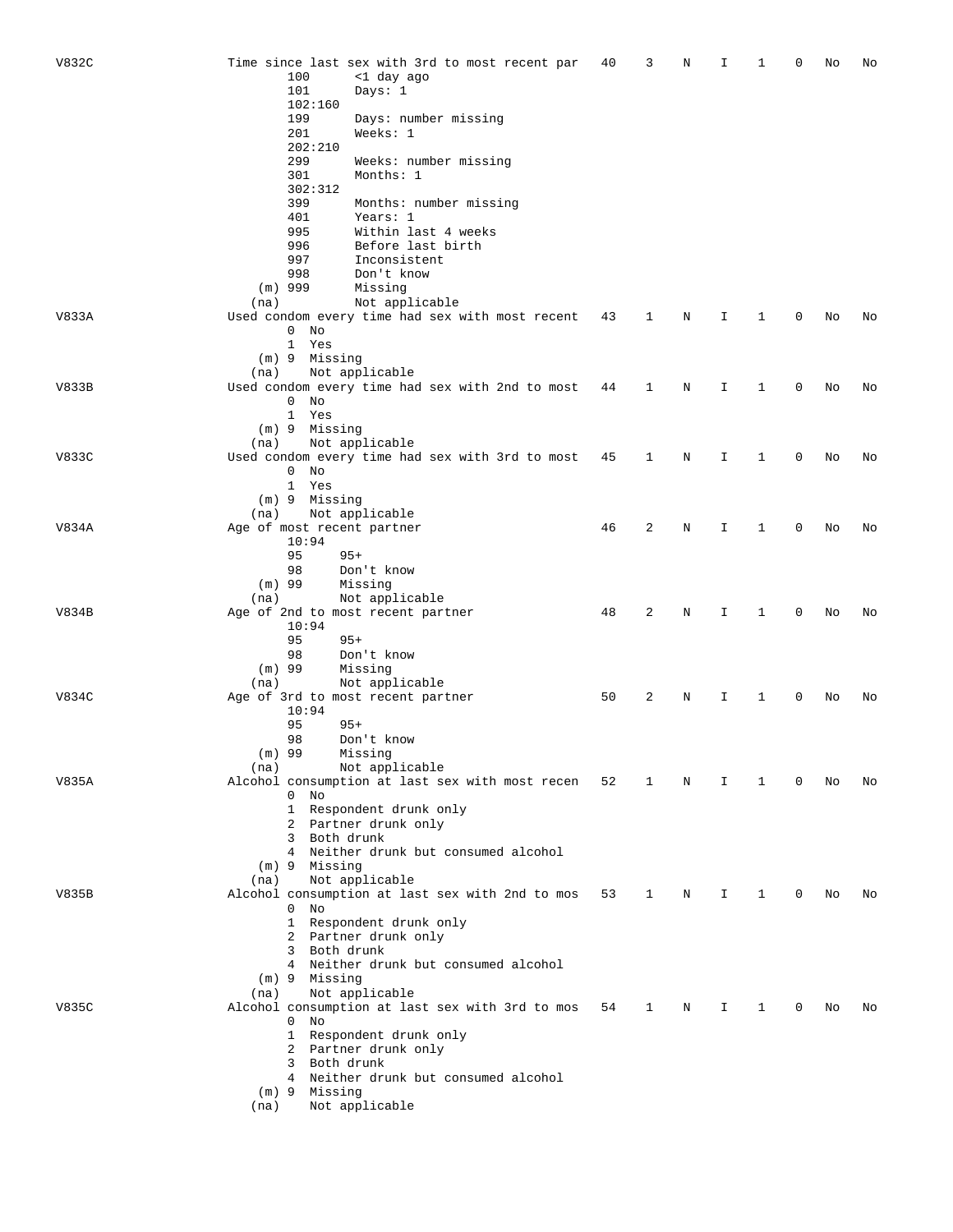| V836  | Total lifetime number of sex partners                                     | 55 | 2            | Ν | I. | 1            | 0 | No | No |
|-------|---------------------------------------------------------------------------|----|--------------|---|----|--------------|---|----|----|
|       | 1:94                                                                      |    |              |   |    |              |   |    |    |
|       | 95<br>$95+$                                                               |    |              |   |    |              |   |    |    |
|       | 98<br>Don't know                                                          |    |              |   |    |              |   |    |    |
|       | (m) 99<br>Missing                                                         |    |              |   |    |              |   |    |    |
|       | Not applicable<br>(na)                                                    |    |              |   |    |              |   |    |    |
| V837  | Heard of drugs to help HIV infected people live 57                        |    | $\mathbf{1}$ | N | I. | 1            | 0 | No | No |
|       | $0$ No<br>1 Yes                                                           |    |              |   |    |              |   |    |    |
|       | 8 Don't know                                                              |    |              |   |    |              |   |    |    |
|       | (m) 9 Missing                                                             |    |              |   |    |              |   |    |    |
|       | Not applicable<br>(na)                                                    |    |              |   |    |              |   |    |    |
| V838A | During antenatal visit talked about: HIV transm                           | 58 | 1            | N | I  | 1            | 0 | No | No |
|       | $0$ No                                                                    |    |              |   |    |              |   |    |    |
|       | 1 Yes                                                                     |    |              |   |    |              |   |    |    |
|       | 8 Don't know                                                              |    |              |   |    |              |   |    |    |
|       | (m) 9 Missing                                                             |    |              |   |    |              |   |    |    |
|       | Not applicable<br>(na)                                                    |    |              |   |    |              |   |    |    |
| V838B | During antenatal visit talked about: things to                            | 59 | 1            | N | I  | 1            | 0 | No | No |
|       | $0$ No                                                                    |    |              |   |    |              |   |    |    |
|       | 1 Yes                                                                     |    |              |   |    |              |   |    |    |
|       | 8 Don't know<br>(m) 9 Missing                                             |    |              |   |    |              |   |    |    |
|       | Not applicable<br>(na)                                                    |    |              |   |    |              |   |    |    |
| V838C | During antenatal visit talked about: getting te 60                        |    | $\mathbf{1}$ | N | I  | 1            | 0 | No | No |
|       | $0$ No                                                                    |    |              |   |    |              |   |    |    |
|       | 1 Yes                                                                     |    |              |   |    |              |   |    |    |
|       | 8 Don't know                                                              |    |              |   |    |              |   |    |    |
|       | (m) 9 Missing                                                             |    |              |   |    |              |   |    |    |
|       | Not applicable<br>(na)                                                    |    |              |   |    |              |   |    |    |
| V839  | Offered HIV test as part of antenatal visit                               | 61 | 1            | N | I  | $\mathbf{1}$ | 0 | No | No |
|       | $0$ No                                                                    |    |              |   |    |              |   |    |    |
|       | 1 Yes                                                                     |    |              |   |    |              |   |    |    |
|       | (m) 9 Missing                                                             |    |              |   |    |              |   |    |    |
|       | Not applicable<br>(na)                                                    |    |              |   |    |              |   |    |    |
| V839A | Offered HIV test between the time went for deli 62                        |    | 1            | N | I  | 1            | 0 | No | No |
|       | $0$ No<br>1 Yes                                                           |    |              |   |    |              |   |    |    |
|       | (m) 9 Missing                                                             |    |              |   |    |              |   |    |    |
|       | Not applicable<br>(na)                                                    |    |              |   |    |              |   |    |    |
| V840  | Tested for HIV as part of antenatal visit                                 | 63 | $\mathbf{1}$ | N | I  | 1            | 0 | No | No |
|       | $0$ No                                                                    |    |              |   |    |              |   |    |    |
|       | 1 Yes                                                                     |    |              |   |    |              |   |    |    |
|       | (m) 9 Missing                                                             |    |              |   |    |              |   |    |    |
|       | Not applicable<br>(na)                                                    |    |              |   |    |              |   |    |    |
| V840A | Tested for HIV between the time went for delive                           | 64 | 1            | N | I. | 1            | 0 | No | No |
|       | $0$ No                                                                    |    |              |   |    |              |   |    |    |
|       | 1 Yes                                                                     |    |              |   |    |              |   |    |    |
|       | (m) 9 Missing                                                             |    |              |   |    |              |   |    |    |
| V841  | (na) Not applicable<br>Got results of HIV test as part of antenatal vi 65 |    | 1            | Ν | Ι. | 1            | 0 | No | No |
|       | 0<br>No                                                                   |    |              |   |    |              |   |    |    |
|       | 1 Yes                                                                     |    |              |   |    |              |   |    |    |
|       | $(m)$ 9 Missing                                                           |    |              |   |    |              |   |    |    |
|       | Not applicable<br>(na)                                                    |    |              |   |    |              |   |    |    |
| V841A | Got results of HIV test when tested before baby 66                        |    | 1            | N | Ι. | $\mathbf{1}$ | 0 | No | No |
|       | $0$ No                                                                    |    |              |   |    |              |   |    |    |
|       | 1 Yes                                                                     |    |              |   |    |              |   |    |    |
|       | $(m)$ 9 Missing                                                           |    |              |   |    |              |   |    |    |
|       | Not applicable<br>(na)                                                    |    |              |   |    |              |   |    |    |
| V842  | Place were HIV test was taken as part of antena 67                        |    | 2            | N | Ι. | $\mathbf{1}$ | 0 | No | No |
|       | 10 PUBLIC SECTOR                                                          |    |              |   |    |              |   |    |    |
|       | 11 Government hospital                                                    |    |              |   |    |              |   |    |    |
|       | 12 CS public sector<br>13 CS public sector                                |    |              |   |    |              |   |    |    |
|       | 14 CS public sector                                                       |    |              |   |    |              |   |    |    |
|       | 15 CS public sector                                                       |    |              |   |    |              |   |    |    |
|       | 16 CS public sector                                                       |    |              |   |    |              |   |    |    |
|       | 17 CS public sector                                                       |    |              |   |    |              |   |    |    |
|       | 20 PRIVATE SECTOR                                                         |    |              |   |    |              |   |    |    |
|       | 21 Private hospital, clinic or doctor                                     |    |              |   |    |              |   |    |    |
|       | 22 CS Private sector                                                      |    |              |   |    |              |   |    |    |
|       | 23 Pharmacy                                                               |    |              |   |    |              |   |    |    |
|       | 24 CS Private sector                                                      |    |              |   |    |              |   |    |    |
|       | 25 CS Private sector                                                      |    |              |   |    |              |   |    |    |
|       | 26 CS Private sector<br>96 Other                                          |    |              |   |    |              |   |    |    |
|       | (m) 99 Missing                                                            |    |              |   |    |              |   |    |    |
|       | (na)<br>Not applicable                                                    |    |              |   |    |              |   |    |    |
|       |                                                                           |    |              |   |    |              |   |    |    |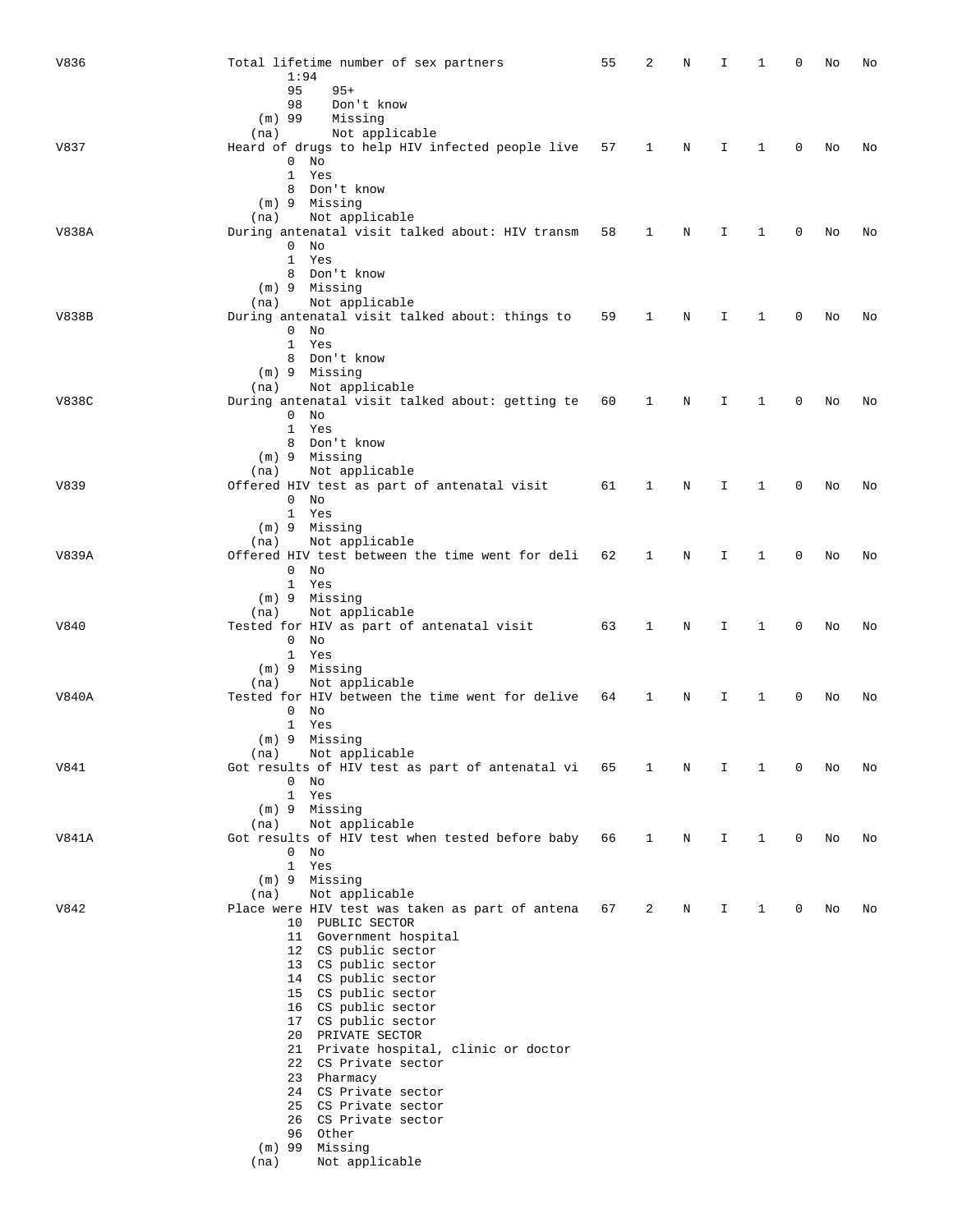| V843         | Tested for HIV since antenatal visit test            | 69 | 1 | N | Ι  | 1 | 0 | No | No |
|--------------|------------------------------------------------------|----|---|---|----|---|---|----|----|
|              | 0<br>No                                              |    |   |   |    |   |   |    |    |
|              | $\mathbf 1$<br>Yes                                   |    |   |   |    |   |   |    |    |
|              | (m) 9 Missing                                        |    |   |   |    |   |   |    |    |
|              | Not applicable<br>(na)                               |    |   |   |    |   |   |    |    |
| V844         | Knows someone denied health services for having 70   |    | 1 | N | I. | 1 | 0 | No | No |
|              | $0$ No                                               |    |   |   |    |   |   |    |    |
|              | 1 Yes                                                |    |   |   |    |   |   |    |    |
|              | 8 Don't know anyone with HIV                         |    |   |   |    |   |   |    |    |
|              | (m) 9 Missing<br>Not applicable<br>(na)              |    |   |   |    |   |   |    |    |
| V845         | Knows someone denied social events for having,       | 71 | 1 | N | I. | 1 | 0 | No | No |
|              | $0$ No                                               |    |   |   |    |   |   |    |    |
|              | 1 Yes                                                |    |   |   |    |   |   |    |    |
|              | (m) 9 Missing                                        |    |   |   |    |   |   |    |    |
|              | Not applicable<br>(na)                               |    |   |   |    |   |   |    |    |
| V846         | Knows someone verbally abused for having, or su      | 72 | 1 | N | I  | 1 | 0 | No | No |
|              | $0$ No                                               |    |   |   |    |   |   |    |    |
|              | 1 Yes                                                |    |   |   |    |   |   |    |    |
|              | (m) 9 Missing                                        |    |   |   |    |   |   |    |    |
|              | Not applicable<br>(na)                               |    |   |   |    |   |   |    |    |
| V847         | People with HIV should be ashamed of themselves      | 73 | 1 | N | I. | 1 | 0 | No | No |
|              | 0 Disagree<br>1 Agree                                |    |   |   |    |   |   |    |    |
|              | 8 Don't know/no opinion                              |    |   |   |    |   |   |    |    |
|              | (m) 9 Missing                                        |    |   |   |    |   |   |    |    |
|              | Not applicable<br>(na)                               |    |   |   |    |   |   |    |    |
| V848         | People with HIV should be blamed for bringing d 74   |    | 1 | N | I  | 1 | 0 | No | No |
|              | 0 Disagree                                           |    |   |   |    |   |   |    |    |
|              | 1 Agree                                              |    |   |   |    |   |   |    |    |
|              | 8 Don't know/no opinion                              |    |   |   |    |   |   |    |    |
|              | $(m)$ 9 Missing                                      |    |   |   |    |   |   |    |    |
|              | Not applicable<br>(na)                               |    |   |   |    |   |   |    |    |
| V849         | Children 12-14 should be taught to wait for sex      | 75 | 1 | Ν | I  | 1 | 0 | No | No |
|              | $0$ No                                               |    |   |   |    |   |   |    |    |
|              | 1 Yes                                                |    |   |   |    |   |   |    |    |
|              | 8 Don't know/depends<br>(m) 9 Missing                |    |   |   |    |   |   |    |    |
|              | Not applicable<br>(na)                               |    |   |   |    |   |   |    |    |
| V850A        | Respondent can refuse sex                            | 76 | 1 | N | I  | 1 | 0 | No | No |
|              | $0$ No                                               |    |   |   |    |   |   |    |    |
|              | 1 Yes                                                |    |   |   |    |   |   |    |    |
|              | 8 Don't know/not sure/depends                        |    |   |   |    |   |   |    |    |
|              | (m) 9 Missing                                        |    |   |   |    |   |   |    |    |
|              | Not applicable<br>(na)                               |    |   |   |    |   |   |    |    |
| <b>V850B</b> | Respondent can ask partner to use a condom           | 77 | 1 | Ν | I  | 1 | 0 | No | No |
|              | $0$ No                                               |    |   |   |    |   |   |    |    |
|              | 1 Yes                                                |    |   |   |    |   |   |    |    |
|              | 8 Don't know/not sure/depends<br>$(m)$ 9             |    |   |   |    |   |   |    |    |
|              | Missing<br>Not applicable<br>(na)                    |    |   |   |    |   |   |    |    |
| V851A        | Young men should wait for sex until marriage         | 78 | 1 | N | I. | 1 | 0 | No | No |
|              | 0<br>No                                              |    |   |   |    |   |   |    |    |
|              | $\mathbf{1}$<br>Yes                                  |    |   |   |    |   |   |    |    |
|              | 8 Don't know/not sure/depends                        |    |   |   |    |   |   |    |    |
|              | $(m)$ 9 Missing                                      |    |   |   |    |   |   |    |    |
|              | Not applicable<br>(na)                               |    |   |   |    |   |   |    |    |
| V851B        | Most young men wait for sex until marriage           | 79 | 1 | N | I  | 1 | 0 | No | No |
|              | $0$ No                                               |    |   |   |    |   |   |    |    |
|              | 1 Yes                                                |    |   |   |    |   |   |    |    |
|              | 8 Don't know/not sure/depends<br>(m) 9 Missing       |    |   |   |    |   |   |    |    |
|              | Not applicable<br>(na)                               |    |   |   |    |   |   |    |    |
| V851C        | Unmarried sexually active men should only havin      | 80 | 1 | N | I  | 1 | 0 | No | No |
|              | 0<br>No                                              |    |   |   |    |   |   |    |    |
|              | 1<br>Yes                                             |    |   |   |    |   |   |    |    |
|              | 8 Don't know/not sure/depends                        |    |   |   |    |   |   |    |    |
|              | $(m)$ 9 Missing                                      |    |   |   |    |   |   |    |    |
|              | Not applicable<br>(na)                               |    |   |   |    |   |   |    |    |
| V851D        | Most unmarried sexually active men have only on      | 81 | 1 | N | I  | 1 | 0 | No | No |
|              | $0$ No                                               |    |   |   |    |   |   |    |    |
|              | $\mathbf{1}$<br>Yes<br>8 Don't know/not sure/depends |    |   |   |    |   |   |    |    |
|              | $(m)$ 9 Missing                                      |    |   |   |    |   |   |    |    |
|              | Not applicable<br>(na)                               |    |   |   |    |   |   |    |    |
|              |                                                      |    |   |   |    |   |   |    |    |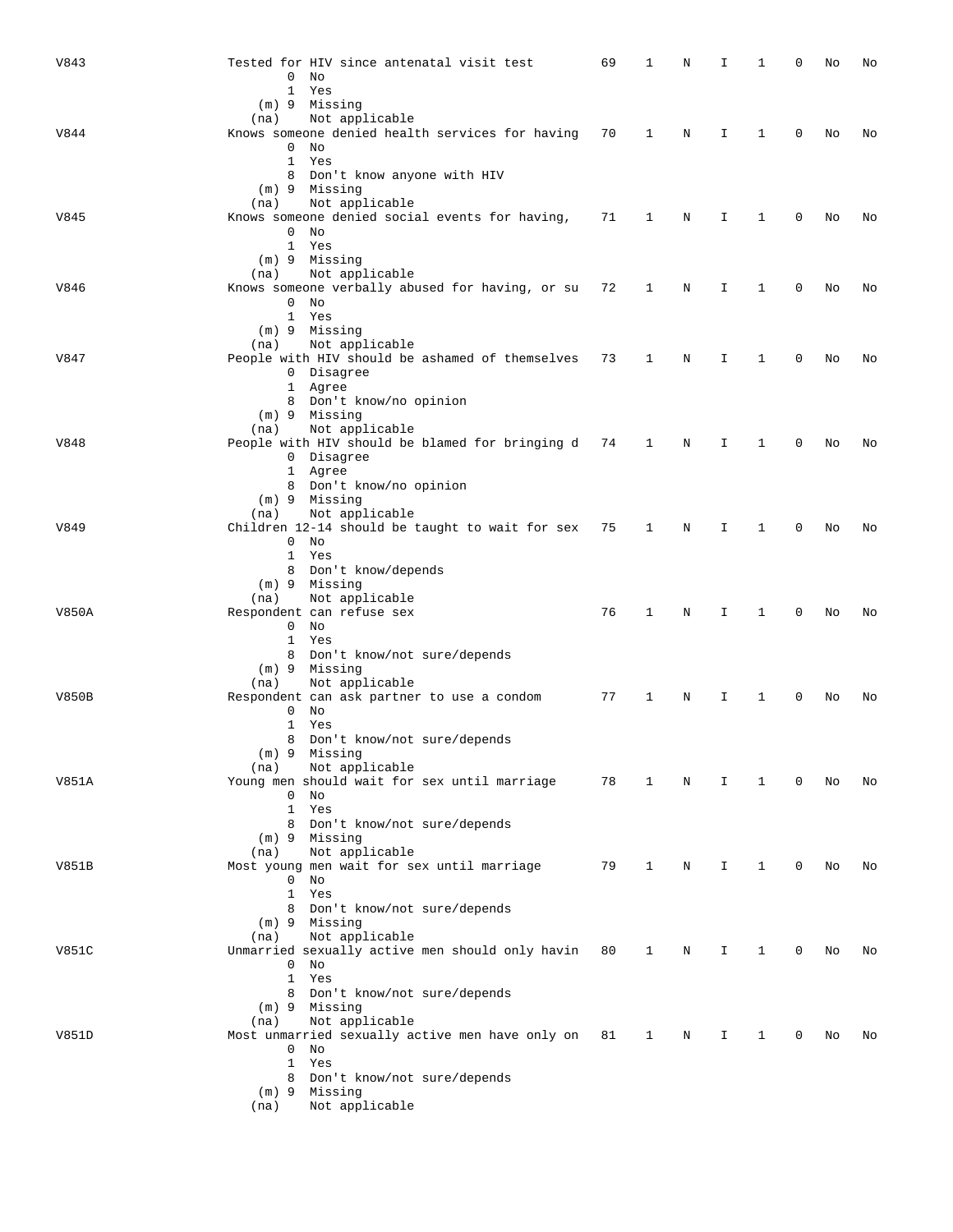| <b>V851E</b> |                                | Married men should only have sex with their wiv                   | 82 | 1 | N | I  | 1            | 0 | No | No |
|--------------|--------------------------------|-------------------------------------------------------------------|----|---|---|----|--------------|---|----|----|
|              | No<br>0                        |                                                                   |    |   |   |    |              |   |    |    |
|              | $\mathbf{1}$<br>Yes            | 8 Don't know/not sure/depends                                     |    |   |   |    |              |   |    |    |
|              | (m) 9 Missing                  |                                                                   |    |   |   |    |              |   |    |    |
|              | (na)                           | Not applicable                                                    |    |   |   |    |              |   |    |    |
| V851F        |                                | Most married men only have sex with their wives                   | 83 | 1 | Ν | I  | 1            | 0 | No | No |
|              | 0<br>No<br>$\mathbf{1}$<br>Yes |                                                                   |    |   |   |    |              |   |    |    |
|              |                                | 8 Don't know/not sure/depends                                     |    |   |   |    |              |   |    |    |
|              | (m) 9 Missing                  |                                                                   |    |   |   |    |              |   |    |    |
| V851G        | (na)                           | Not applicable<br>Young women should wait for sex until marriage  | 84 | 1 | Ν | I  | 1            | 0 | No | No |
|              | $0$ No                         |                                                                   |    |   |   |    |              |   |    |    |
|              | $\mathbf{1}$<br>Yes            |                                                                   |    |   |   |    |              |   |    |    |
|              |                                | 8 Don't know/not sure/depends                                     |    |   |   |    |              |   |    |    |
|              | (m) 9 Missing<br>(na)          | Not applicable                                                    |    |   |   |    |              |   |    |    |
| V851H        |                                | Most young women wait for sex until marriage                      | 85 | 1 | Ν | I  | 1            | 0 | No | No |
|              | $0$ No                         |                                                                   |    |   |   |    |              |   |    |    |
|              | $\mathbf{1}$<br>Yes            |                                                                   |    |   |   |    |              |   |    |    |
|              | $(m)$ 9 Missing                | 8 Don't know/not sure/depends                                     |    |   |   |    |              |   |    |    |
|              | (na)                           | Not applicable                                                    |    |   |   |    |              |   |    |    |
| V851I        |                                | Unmarried sexually active women should have onl                   | 86 | 1 | Ν | I. | 1            | 0 | No | No |
|              | $0$ No                         |                                                                   |    |   |   |    |              |   |    |    |
|              | $\mathbf{1}$<br>Yes            |                                                                   |    |   |   |    |              |   |    |    |
|              | (m) 9 Missing                  | 8 Don't know/not sure/depends                                     |    |   |   |    |              |   |    |    |
|              | (na)                           | Not applicable                                                    |    |   |   |    |              |   |    |    |
| V851J        |                                | Most unmarried sexually active women have only                    | 87 | 1 | Ν | I  | 1            | 0 | No | No |
|              | $0$ No<br>$\mathbf{1}$<br>Yes  |                                                                   |    |   |   |    |              |   |    |    |
|              |                                | 8 Don't know/not sure/depends                                     |    |   |   |    |              |   |    |    |
|              | (m) 9 Missing                  |                                                                   |    |   |   |    |              |   |    |    |
|              | (na)                           | Not applicable                                                    |    |   |   |    |              |   |    |    |
| V851K        | $0$ No                         | Married women should only have sex with their h                   | 88 | 1 | Ν | I  | 1            | 0 | No | No |
|              | $\mathbf{1}$<br>Yes            |                                                                   |    |   |   |    |              |   |    |    |
|              |                                | 8 Don't know/not sure/depends                                     |    |   |   |    |              |   |    |    |
|              | (m) 9 Missing                  |                                                                   |    |   |   |    |              |   |    |    |
| <b>V851L</b> | (na)                           | Not applicable<br>Most married women only have sex with their hus | 89 | 1 | Ν | I  | 1            | 0 | No | No |
|              | $0$ No                         |                                                                   |    |   |   |    |              |   |    |    |
|              | 1<br>Yes                       |                                                                   |    |   |   |    |              |   |    |    |
|              |                                | 8 Don't know/not sure/depends                                     |    |   |   |    |              |   |    |    |
|              | (m) 9 Missing<br>(na)          | Not applicable                                                    |    |   |   |    |              |   |    |    |
| V852A        |                                | How long ago first had sex with most recent par                   | 90 | 3 | Ν | I  | 1            | 0 | No | No |
|              | 101                            | Days: 1                                                           |    |   |   |    |              |   |    |    |
|              | 102:198                        |                                                                   |    |   |   |    |              |   |    |    |
|              | 199<br>201                     | Days: number missing<br>Weeks: 1                                  |    |   |   |    |              |   |    |    |
|              | 202:298                        |                                                                   |    |   |   |    |              |   |    |    |
|              | 299                            | Weeks: number missing                                             |    |   |   |    |              |   |    |    |
|              | 301                            | Months: 1                                                         |    |   |   |    |              |   |    |    |
|              | 302:398<br>399                 | Months: number missing                                            |    |   |   |    |              |   |    |    |
|              | 401                            | Years: 1                                                          |    |   |   |    |              |   |    |    |
|              | 402:498                        |                                                                   |    |   |   |    |              |   |    |    |
|              | 499                            | Years: number missing                                             |    |   |   |    |              |   |    |    |
|              | $(m)$ 999<br>(na)              | Missing<br>Not applicable                                         |    |   |   |    |              |   |    |    |
| V852B        |                                | How long ago first had sex with 2nd most recent                   | 93 | 3 | N | I. | $\mathbf{1}$ | 0 | No | No |
|              | 101                            | Days: $1$                                                         |    |   |   |    |              |   |    |    |
|              | 102:198<br>199                 |                                                                   |    |   |   |    |              |   |    |    |
|              | 201                            | Days: number missing<br>Weeks: 1                                  |    |   |   |    |              |   |    |    |
|              | 202:298                        |                                                                   |    |   |   |    |              |   |    |    |
|              | 299                            | Weeks: number missing                                             |    |   |   |    |              |   |    |    |
|              | 301<br>302:398                 | Months: 1                                                         |    |   |   |    |              |   |    |    |
|              | 399                            | Months: number missing                                            |    |   |   |    |              |   |    |    |
|              | 401                            | Years: 1                                                          |    |   |   |    |              |   |    |    |
|              | 402:498                        |                                                                   |    |   |   |    |              |   |    |    |
|              | 499<br>$(m)$ 999               | Years: number missing<br>Missing                                  |    |   |   |    |              |   |    |    |
|              | (na)                           | Not applicable                                                    |    |   |   |    |              |   |    |    |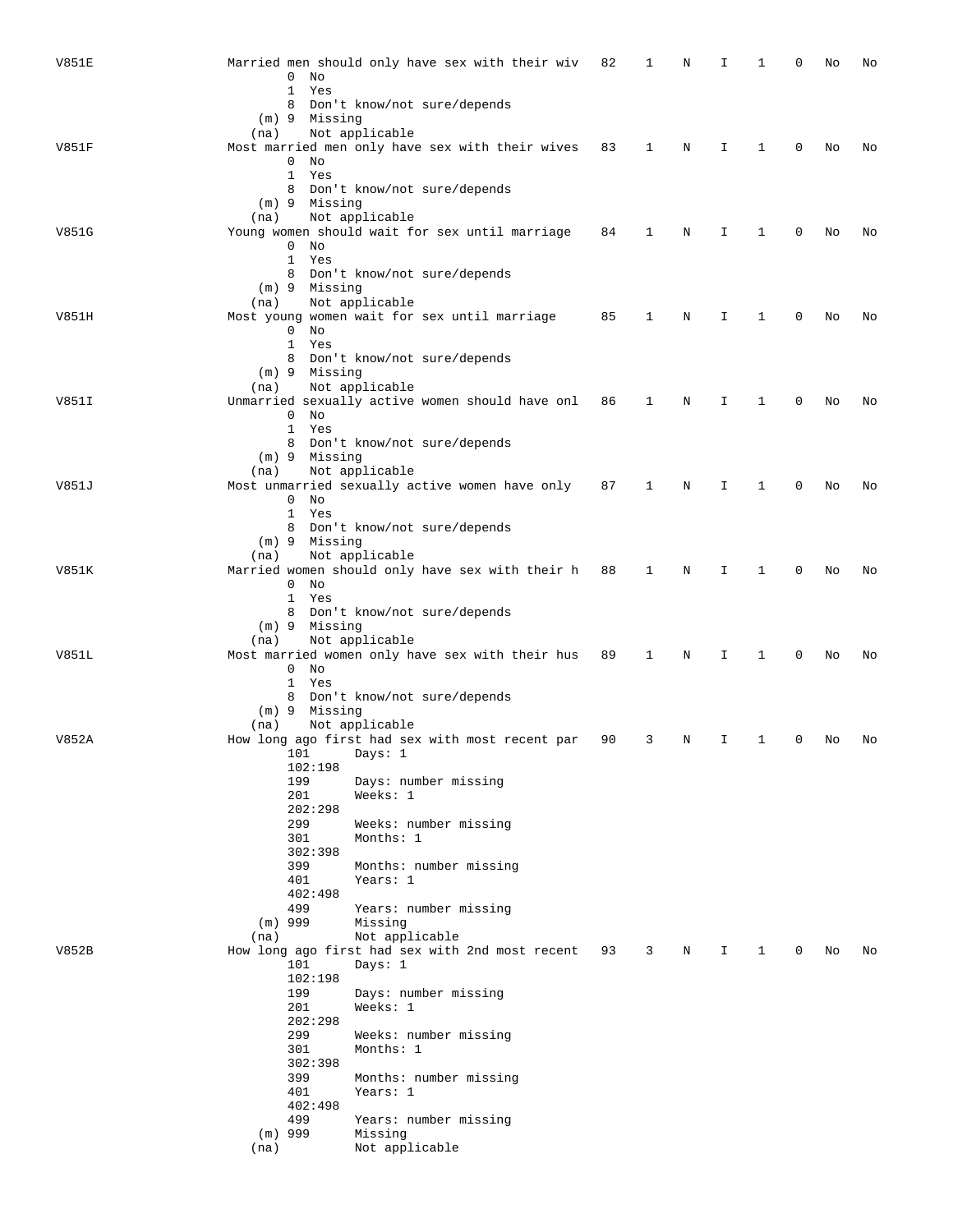| V852C | How long ago first had sex with 3rd most recent<br>101<br>Days: $1$<br>102:198 | 96  | 3 | N | I           | 1            | 0           | No | No |
|-------|--------------------------------------------------------------------------------|-----|---|---|-------------|--------------|-------------|----|----|
|       | 199<br>Days: number missing                                                    |     |   |   |             |              |             |    |    |
|       | Weeks: 1<br>201                                                                |     |   |   |             |              |             |    |    |
|       | 202:298                                                                        |     |   |   |             |              |             |    |    |
|       | 299<br>Weeks: number missing                                                   |     |   |   |             |              |             |    |    |
|       | 301<br>Months: 1                                                               |     |   |   |             |              |             |    |    |
|       | 302:398                                                                        |     |   |   |             |              |             |    |    |
|       | 399<br>Months: number missing                                                  |     |   |   |             |              |             |    |    |
|       | Years: 1<br>401                                                                |     |   |   |             |              |             |    |    |
|       | 402:498                                                                        |     |   |   |             |              |             |    |    |
|       | 499<br>Years: number missing                                                   |     |   |   |             |              |             |    |    |
|       | $(m)$ 999<br>Missing                                                           |     |   |   |             |              |             |    |    |
|       | Not applicable<br>(na)                                                         |     |   |   |             |              |             |    |    |
| V853A | Times in last 12 months had sex with most recen                                | 99  | 2 | N | I           | 1            | 0           | No | No |
|       | 1:94                                                                           |     |   |   |             |              |             |    |    |
|       | 95<br>$95+$                                                                    |     |   |   |             |              |             |    |    |
|       | 98<br>Don't know                                                               |     |   |   |             |              |             |    |    |
|       | $(m)$ 99<br>Missing                                                            |     |   |   |             |              |             |    |    |
|       | Not applicable<br>(na)                                                         |     |   |   |             |              |             |    |    |
| V853B | Times in last 12 months had sex with 2nd most r 101                            |     | 2 | N | I.          | 1            | $\Omega$    | No | No |
|       | 1:94                                                                           |     |   |   |             |              |             |    |    |
|       | 95<br>$95+$                                                                    |     |   |   |             |              |             |    |    |
|       | 98<br>Don't know                                                               |     |   |   |             |              |             |    |    |
|       | $(m)$ 99<br>Missing                                                            |     |   |   |             |              |             |    |    |
|       | (na)<br>Not applicable                                                         |     |   |   |             |              |             |    |    |
| V853C | Times in last 12 months had sex with 3rd most r 103                            |     | 2 | N | $\mathbf I$ | $\mathbf 1$  | $\Omega$    | No | No |
|       | 1:94                                                                           |     |   |   |             |              |             |    |    |
|       | 95<br>$95+$                                                                    |     |   |   |             |              |             |    |    |
|       | 98<br>Don't know                                                               |     |   |   |             |              |             |    |    |
|       | $(m)$ 99<br>Missing                                                            |     |   |   |             |              |             |    |    |
|       | Not applicable<br>(na)                                                         |     |   |   |             |              |             |    |    |
| V854A | Point concurrent sexual partners                                               | 105 | 1 | N | I           | 1            | $\mathbf 0$ | No | No |
|       | $0$ No                                                                         |     |   |   |             |              |             |    |    |
|       | 1 Yes                                                                          |     |   |   |             |              |             |    |    |
|       | (m) 9 Missing                                                                  |     |   |   |             |              |             |    |    |
| V854B | Cumulative concurrent sexual partners                                          | 106 | 1 | N | I           | $\mathbf{1}$ | $\mathbf 0$ | No | No |
|       | $\overline{0}$<br>No                                                           |     |   |   |             |              |             |    |    |
|       | 1 Yes                                                                          |     |   |   |             |              |             |    |    |
|       | (m) 9 Missing                                                                  |     |   |   |             |              |             |    |    |
| V855  | Received counseling after tested for AIDS durin 107                            |     | 1 | N | I           | 1            | 0           | No | No |
|       | $0$ No                                                                         |     |   |   |             |              |             |    |    |
|       | $\mathbf{1}$<br>Yes                                                            |     |   |   |             |              |             |    |    |
|       | 8 Don't know                                                                   |     |   |   |             |              |             |    |    |
|       | $(m)$ 9 Missing                                                                |     |   |   |             |              |             |    |    |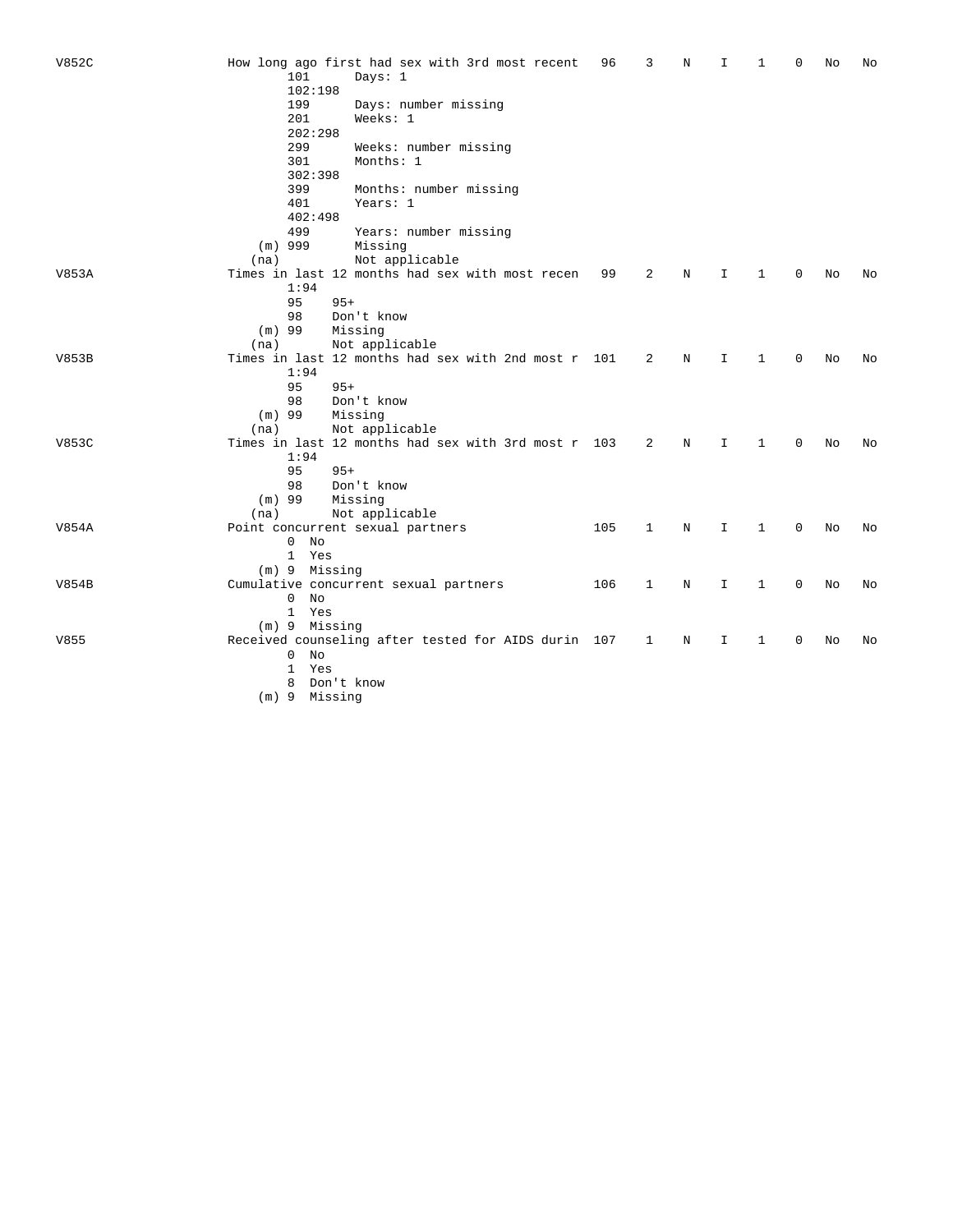Level: WOMAN Record: Characteristics of Interview

| Item Name | Item Label                                                                                                                                                                  | Start Len Type Type Occ Dec Char Fill |                          | Data Item  |              |              |              |    | Dec Zero |
|-----------|-----------------------------------------------------------------------------------------------------------------------------------------------------------------------------|---------------------------------------|--------------------------|------------|--------------|--------------|--------------|----|----------|
| HHID      | (id) Case Identification                                                                                                                                                    | 1                                     | 12                       | ΑN         | Ι.           | 1            | 0            | No | No       |
| CASEID    | (id) Case Identification                                                                                                                                                    | 1                                     | 15                       | AN         | I.           | $\mathbf{1}$ | 0            | No | No       |
|           | (record type)                                                                                                                                                               | 16                                    | $\overline{\phantom{a}}$ | AN         | Ι.           | $\mathbf{1}$ | 0            | No | No       |
| V801      | Time interview started (hhmm - 24 hour clock)<br>500:2330<br>$(m)$ 9999<br>Missing                                                                                          | 19                                    | $\overline{4}$           | $_{\rm N}$ | I.           | $\mathbf{1}$ | $\mathbf{0}$ | No | No       |
| V802      | Time interview ended (hhmm - 24 hour clock)<br>500:2330<br>$(m)$ 9999                                                                                                       | 23                                    | 4                        | N          | I.           | $\mathbf{1}$ | 0            | No | No       |
| V803      | Missing<br>Length of interview in minutes<br>0:94<br>95<br>$95+$<br>96<br>2+ visits<br>97 Inconsistent                                                                      | 27                                    | 2                        | N          | Ι.           | $\mathbf{1}$ | 0            | No | No       |
|           | (m) 99<br>Missing                                                                                                                                                           |                                       |                          |            |              |              |              |    |          |
| V804      | Number of visits<br>1:8                                                                                                                                                     | 29                                    | $\mathbf{1}$             | N          | Ι.           | $\mathbf{1}$ | 0            | No | No       |
| V805      | (m) 9<br>Missing<br>Interviewer identification<br>$(m)$ 999 Missing                                                                                                         | 30                                    | 3                        | N          | I.           | $\mathbf{1}$ | 0            | No | No       |
| V806      | Keyer identification<br>$(m)$ 99 Missing                                                                                                                                    | 33                                    | 2                        | N          | I.           | $\mathbf{1}$ | $\mathbf 0$  | No | No       |
| V811      | Presence of children < 10 for 'Wife beating jus<br>$0$ No                                                                                                                   | 35                                    | $\mathbf{1}$             | N          | Ι.           | $\mathbf{1}$ | 0            | No | No       |
| V812      | 1 Yes - listening<br>2 Yes - not listening<br>(m) 9 Missing<br>Presence of husband for 'Wife beating justified 36<br>$0$ No<br>1 Yes - listening<br>2 Yes - not listening   |                                       | $\mathbf{1}$             | N          | $\mathbf{I}$ | $\mathbf{1}$ | 0            | No | No       |
| V813      | $(m)$ 9 Missing<br>Presence of other males for 'Wife beating justi 37 1<br>$0$ No                                                                                           |                                       |                          | N          | Ι.           | 1            | 0            | No | No       |
| V814      | 1 Yes - listening<br>2 Yes - not listening<br>$(m)$ 9 Missing<br>Presence of other females for 'Wife beating jus 38<br>$0$ No<br>1 Yes - listening<br>2 Yes - not listening |                                       | $\mathbf{1}$             | N          | I.           | $\mathbf{1}$ | 0            | No | No       |
| V815A     | (m) 9 Missing<br>Presence of children < 10 during sexual activit 39<br>$0$ No<br>1 Yes                                                                                      |                                       | 1                        | N          | Ι.           | 1            | 0            | No | No       |
| V815B     | (m) 9 Missing<br>Presence of male adults during sexual activity<br>$0$ No<br>1 Yes                                                                                          | 40                                    | 1                        | Ν          | Ι            | 1            | 0            | No | No       |
| V815C     | (m) 9 Missing<br>Presence of female adults during sexual activit<br>$0$ No<br>1 Yes<br>$(m)$ 9 Missing                                                                      | 41                                    | 1                        | N          | Ι.           | 1            | 0            | No | No       |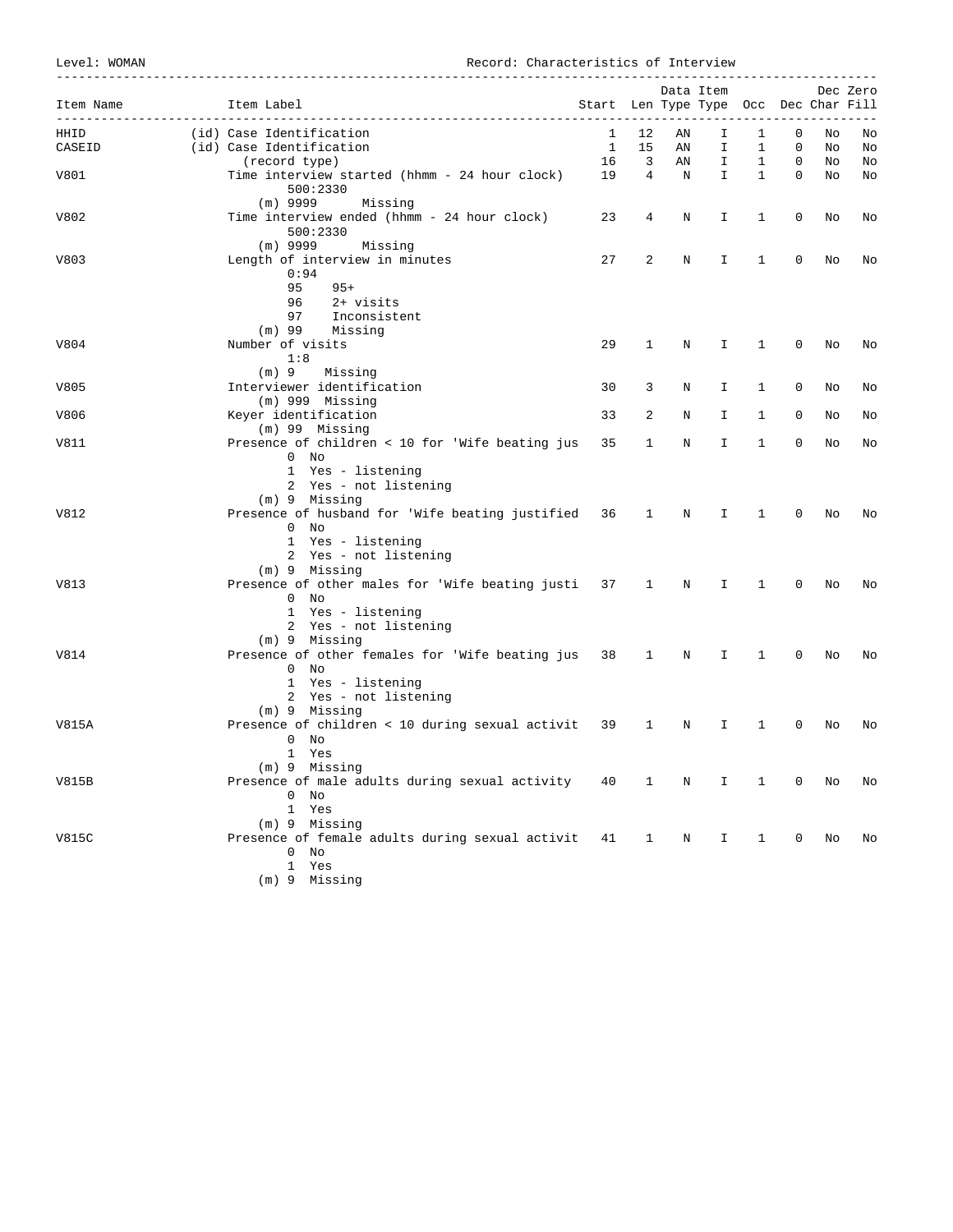Level: WOMAN Record: Calendar

|             |                          |                                 |                                       |     |    | Data Item    |                |                |    | Dec Zero |
|-------------|--------------------------|---------------------------------|---------------------------------------|-----|----|--------------|----------------|----------------|----|----------|
| Item Name   | Item Label               |                                 | Start Len Type Type Occ Dec Char Fill |     |    |              |                |                |    |          |
| HHID        | (id) Case Identification |                                 |                                       | 12. | AN | I.           |                | 0              | No | No       |
| CASEID      | (id) Case Identification |                                 |                                       | 15  | AN | $\mathbf{I}$ | $\overline{1}$ | $\Omega$       | No | No       |
|             | (record type)            |                                 | 16                                    | 3   | AN | $\mathbf{I}$ | $\overline{1}$ | $\overline{0}$ | No | No       |
| <b>VCOL</b> |                          | Calendar column number          | 19                                    |     | N  | $\mathbf{I}$ | $\mathbf{1}$   | $\Omega$       | No | No       |
|             |                          | 1 Pregnancies and contraception |                                       |     |    |              |                |                |    |          |
|             |                          | 2 Reason for discontinuation    |                                       |     |    |              |                |                |    |          |
|             |                          | 3 Marriage and unions           |                                       |     |    |              |                |                |    |          |
|             | 4                        | Moves and communities           |                                       |     |    |              |                |                |    |          |
|             | 5.                       | Source of method                |                                       |     |    |              |                |                |    |          |
|             | 6.                       | Country specific                |                                       |     |    |              |                |                |    |          |
|             |                          | Country specific                |                                       |     |    |              |                |                |    |          |
|             | 8                        | Country specific                |                                       |     |    |              |                |                |    |          |
|             | 9.                       | Country specific                |                                       |     |    |              |                |                |    |          |
| VCAL        | Calendar                 |                                 | 20                                    | 80  | AN |              |                | <sup>0</sup>   | No | Νo       |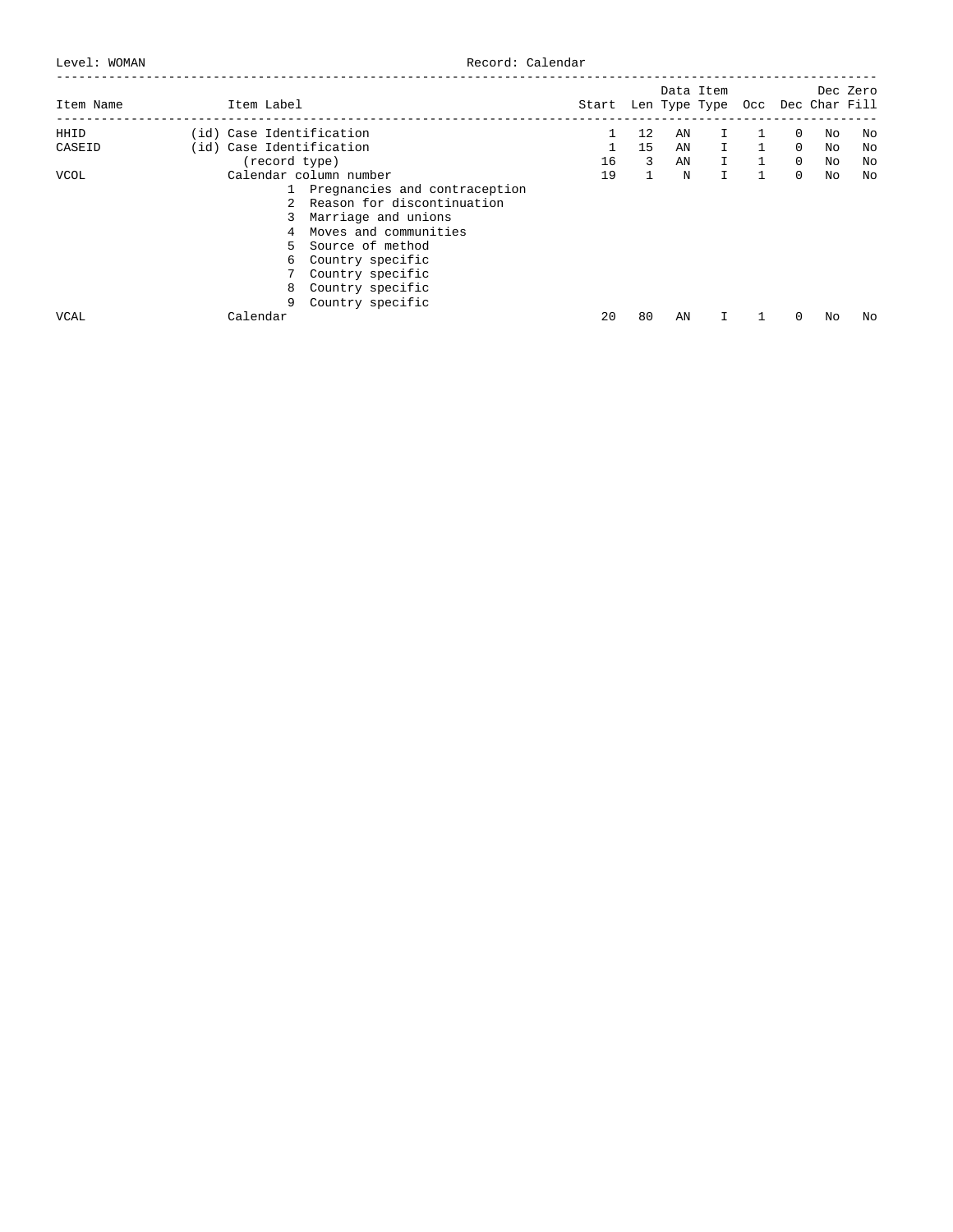Level: WOMAN Record: Maternal Mortality

| Item Name       | Item Label<br>_____________________________                 | Start Len Type Type Occ Dec Char Fill |        |         | Data Item |                   |                  |          | Dec Zero |
|-----------------|-------------------------------------------------------------|---------------------------------------|--------|---------|-----------|-------------------|------------------|----------|----------|
| HHID            | (id) Case Identification                                    | 1                                     | 12     | ΑN      | I         | 1                 | 0                | No       | No       |
| CASEID          | (id) Case Identification                                    | $\mathbf{1}$                          | 15     | ΑN      | I         | 1                 | 0                | No       | No       |
| MMIDX           | (record type)<br>Index to Maternal Mortality                | 16<br>19                              | 3<br>2 | AN<br>N | Ι<br>I.   | 1<br>$\mathbf{1}$ | 0<br>$\mathbf 0$ | No<br>No | No<br>No |
|                 | 1:20                                                        |                                       |        |         |           |                   |                  |          |          |
| MM1             | Sex of sibling                                              | 21                                    | 1      | N       | I         | 1                 | 0                | No       | No       |
|                 | 1 Male<br>2 Female                                          |                                       |        |         |           |                   |                  |          |          |
|                 | 8 Don't know                                                |                                       |        |         |           |                   |                  |          |          |
|                 | (m) 9 Missing                                               |                                       |        |         |           |                   |                  |          |          |
| MM <sub>2</sub> | Survival status of sibling                                  | 22                                    | 1      | Ν       | I         | 1                 | 0                | No       | No       |
|                 | 0 Dead<br>1 Alive                                           |                                       |        |         |           |                   |                  |          |          |
|                 | 8 Don't know                                                |                                       |        |         |           |                   |                  |          |          |
|                 | (m) 9 Missing                                               |                                       |        |         |           |                   |                  |          |          |
| MM3             | Not applicable<br>(na)<br>Sibling's current age             | 23                                    | 2      | Ν       | I         | 1                 | 0                | No       | No       |
|                 | 0:96                                                        |                                       |        |         |           |                   |                  |          |          |
|                 | 97<br>$97+$                                                 |                                       |        |         |           |                   |                  |          |          |
|                 | 98<br>Don't know                                            |                                       |        |         |           |                   |                  |          |          |
|                 | Missing<br>$(m)$ 99<br>Not applicable<br>(na)               |                                       |        |         |           |                   |                  |          |          |
| MM4             | Sibling's date of birth (CMC)                               | 25                                    | 4      | Ν       | I         | 1                 | 0                | No       | No       |
|                 | Not applicable<br>(na)                                      |                                       |        |         |           |                   |                  |          |          |
| MM <sub>5</sub> | Sibling's marital status<br>0 Never married                 | 29                                    | 1      | Ν       | I         | 1                 | 0                | No       | No       |
|                 | 1 Ever married                                              |                                       |        |         |           |                   |                  |          |          |
|                 | 8 Don't know                                                |                                       |        |         |           |                   |                  |          |          |
|                 | $(m)$ 9 Missing                                             |                                       |        |         |           |                   |                  |          |          |
| MM6             | Not applicable<br>(na)                                      | 30                                    | 2      | Ν       | I         | 1                 | 0                | No       | No       |
|                 | Years since sibling died<br>0:96                            |                                       |        |         |           |                   |                  |          |          |
|                 | 97<br>$97+$                                                 |                                       |        |         |           |                   |                  |          |          |
|                 | Don't know<br>98                                            |                                       |        |         |           |                   |                  |          |          |
|                 | Missing<br>$(m)$ 99<br>Not applicable<br>(na)               |                                       |        |         |           |                   |                  |          |          |
| MM7             | Sibling's age at death                                      | 32                                    | 2      | N       | I         | 1                 | 0                | No       | No       |
|                 | 0:96                                                        |                                       |        |         |           |                   |                  |          |          |
|                 | 97<br>$97+$                                                 |                                       |        |         |           |                   |                  |          |          |
|                 | 98<br>Don't know<br>$(m)$ 99<br>Missing                     |                                       |        |         |           |                   |                  |          |          |
|                 | Not applicable<br>(na)                                      |                                       |        |         |           |                   |                  |          |          |
| MM8             | Date of death of sibling (CMC)                              | 34                                    | 4      | Ν       | I         | 1                 | 0                | No       | No       |
|                 | Not applicable<br>(na)                                      |                                       |        |         |           |                   |                  |          |          |
| MM9             | Sibling's death and pregnancy<br>0 Never pregnant           | 38                                    | 2      | Ν       | I         | 1                 | 0                | No       | No       |
|                 | Death not related<br>1                                      |                                       |        |         |           |                   |                  |          |          |
|                 | 2<br>Died while pregnant                                    |                                       |        |         |           |                   |                  |          |          |
|                 | 3<br>Died during delivery                                   |                                       |        |         |           |                   |                  |          |          |
|                 | 4<br>Since delivery<br>6 weeks after delivery<br>5          |                                       |        |         |           |                   |                  |          |          |
|                 | б.<br>2 months after delivery                               |                                       |        |         |           |                   |                  |          |          |
|                 | 98 Don't know                                               |                                       |        |         |           |                   |                  |          |          |
|                 | $(m)$ 99 Missing                                            |                                       |        |         |           |                   |                  |          |          |
| MM10            | Not applicable<br>(na)<br>Death and a pregnancy are related | 40                                    | 1      | N       | I.        | 1                 | 0                | No       | No       |
|                 | $0$ No                                                      |                                       |        |         |           |                   |                  |          |          |
|                 | 1 Yes                                                       |                                       |        |         |           |                   |                  |          |          |
|                 | 8<br>Don't know                                             |                                       |        |         |           |                   |                  |          |          |
|                 | $(m)$ 9 Missing<br>Not applicable<br>(na)                   |                                       |        |         |           |                   |                  |          |          |
| MM11            | Cause of death sibling                                      | 41                                    | 2      | N       | I         | 1                 | 0                | No       | No       |
|                 | $\mathbf{0}$<br>Country specific                            |                                       |        |         |           |                   |                  |          |          |
|                 | $(m)$ 99 Missing                                            |                                       |        |         |           |                   |                  |          |          |
|                 | Not applicable<br>(na)                                      |                                       |        |         |           |                   |                  |          |          |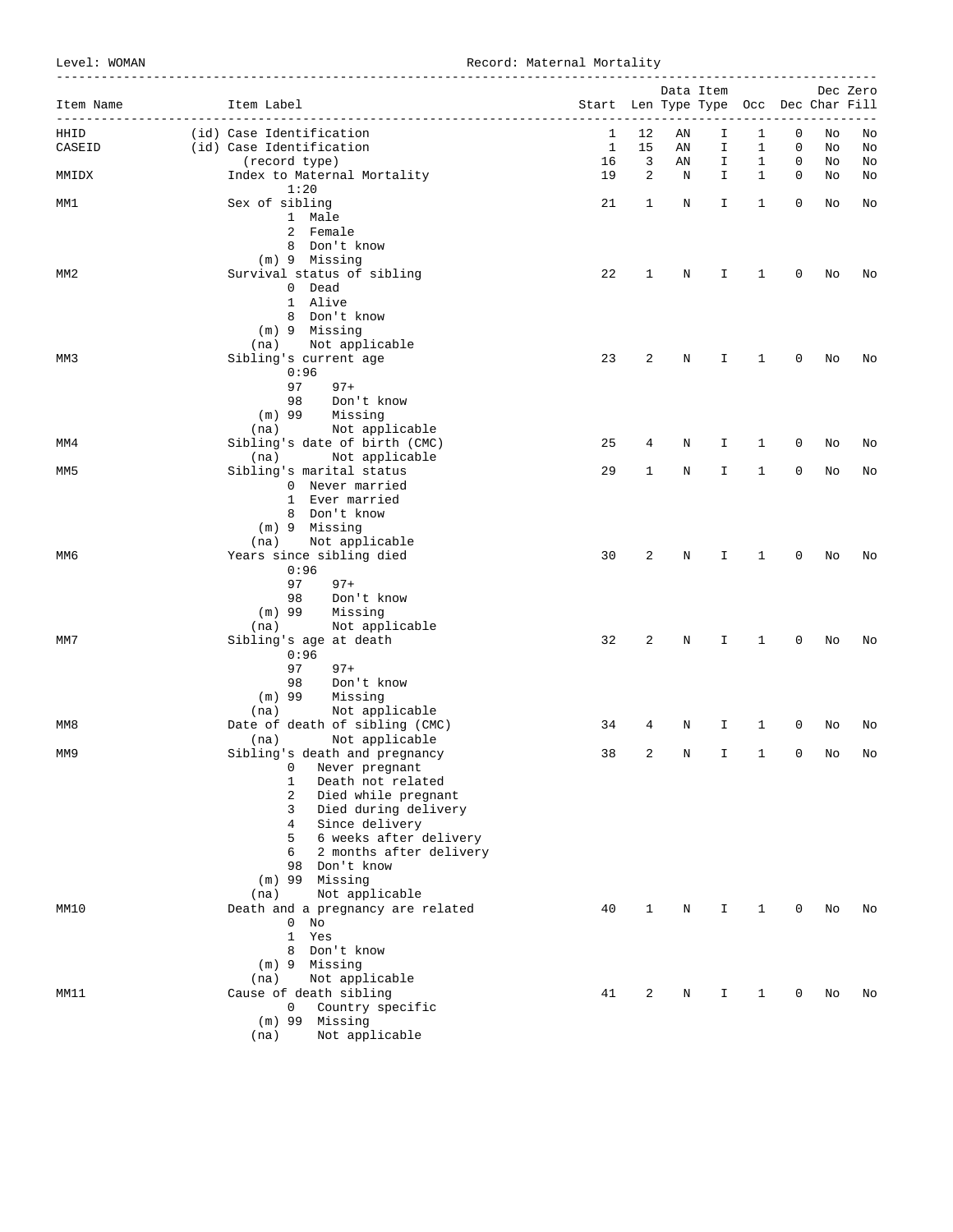| MM12 |                          | Amount of time between sibling's delivery and d | 43 | 3              | N | I           |              | $\Omega$    | No | No |
|------|--------------------------|-------------------------------------------------|----|----------------|---|-------------|--------------|-------------|----|----|
|      | 100                      | Same day                                        |    |                |   |             |              |             |    |    |
|      | 101                      | Days: $1$                                       |    |                |   |             |              |             |    |    |
|      | 102:198                  |                                                 |    |                |   |             |              |             |    |    |
|      | 199                      | Days: number missing                            |    |                |   |             |              |             |    |    |
|      | 201                      | Months: 1                                       |    |                |   |             |              |             |    |    |
|      | 202:298                  |                                                 |    |                |   |             |              |             |    |    |
|      | 299                      | Months: number missing                          |    |                |   |             |              |             |    |    |
|      | 301                      | Years: 1                                        |    |                |   |             |              |             |    |    |
|      | 302:398                  |                                                 |    |                |   |             |              |             |    |    |
|      | 399                      | Years: number missing                           |    |                |   |             |              |             |    |    |
|      | 997                      | Inconsistent                                    |    |                |   |             |              |             |    |    |
|      | 998                      | Don't know                                      |    |                |   |             |              |             |    |    |
|      | $(m)$ 999                | Missing                                         |    |                |   |             |              |             |    |    |
|      | (na)                     | Not applicable                                  |    |                |   |             |              |             |    |    |
| MM13 | Place of sibling's death |                                                 | 46 | $\overline{2}$ | N | I           | 1            | 0           | No | No |
|      | 0                        | Country specific                                |    |                |   |             |              |             |    |    |
|      | $(m)$ 99                 | Missing                                         |    |                |   |             |              |             |    |    |
|      | (na)                     | Not applicable                                  |    |                |   |             |              |             |    |    |
| MM14 |                          | Number of sibling's children                    | 48 | $\overline{2}$ | N | $\mathbf I$ | 1            | $\mathbf 0$ | No | No |
|      | 0:24                     |                                                 |    |                |   |             |              |             |    |    |
|      | $(m)$ 99                 | Missing                                         |    |                |   |             |              |             |    |    |
|      | (na)                     | Not applicable                                  |    |                |   |             |              |             |    |    |
| MM15 | Sibling's year of death  |                                                 | 50 | 4              | N | I           | $\mathbf{1}$ | 0           | No | No |
|      | 1920:2010                |                                                 |    |                |   |             |              |             |    |    |
|      | 9998                     | Don't know                                      |    |                |   |             |              |             |    |    |
|      | 9999<br>(m)              | Missing                                         |    |                |   |             |              |             |    |    |
|      | (na)                     | Not applicable                                  |    |                |   |             |              |             |    |    |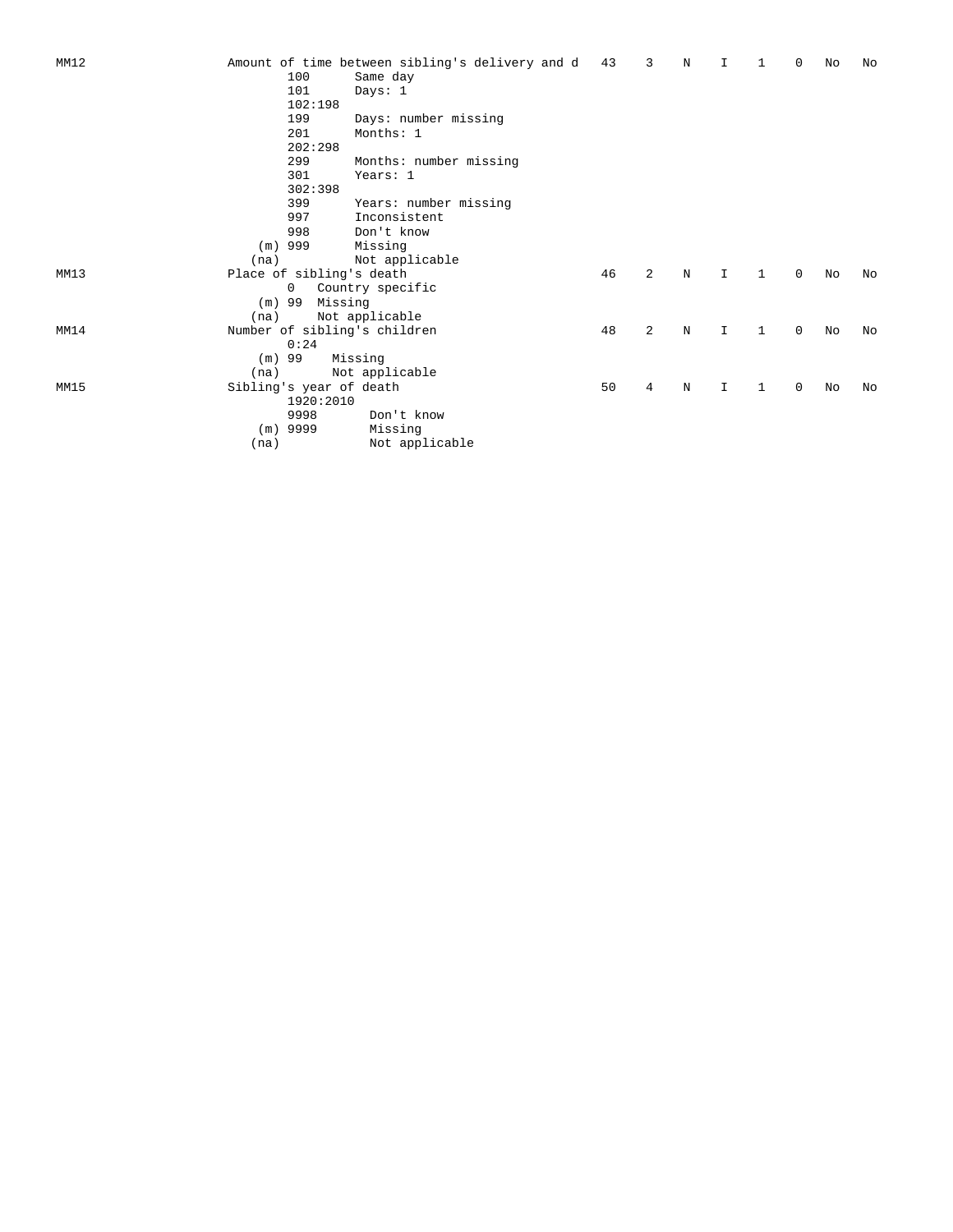Level: WOMAN Record: Maternal Mortality (suite)

| Item Name        | Item Label               |                                                                                                                                  |              |                          | Data Item | Start Len Type Type Occ Dec Char Fill |                                                                       |             |    | Dec Zero |
|------------------|--------------------------|----------------------------------------------------------------------------------------------------------------------------------|--------------|--------------------------|-----------|---------------------------------------|-----------------------------------------------------------------------|-------------|----|----------|
| HHID             | (id) Case Identification |                                                                                                                                  | 1            | 12                       | AN        | I.                                    | 1                                                                     | $\mathbf 0$ | No | No       |
| CASEID           | (id) Case Identification |                                                                                                                                  | $\mathbf{1}$ | 15                       | AN        |                                       | $I \qquad 1 \qquad 0$                                                 |             | No | No       |
|                  | (record type)            |                                                                                                                                  | 16           | $\overline{\phantom{a}}$ | AN        |                                       | $\begin{matrix} 1 & \hspace{1.5cm} 1 & \hspace{1.5cm} 0 \end{matrix}$ |             | No | No       |
| MMC1             | 0:20                     | Number of siblings of respondent                                                                                                 | 19           | 2                        | N         | $\mathbf{I}$                          | $\mathbf{1}$                                                          | $\Omega$    | No | No       |
|                  | $(m)$ 99                 | Missing                                                                                                                          |              |                          |           |                                       |                                                                       |             |    |          |
| MMC <sub>2</sub> | 0:20                     | Number of siblings born before respondent's bir 21                                                                               |              | 2                        | N         | $\mathbf I$                           | 1                                                                     | $\Omega$    | No | No       |
|                  | (m) 99                   | Missing                                                                                                                          |              |                          |           |                                       |                                                                       |             |    |          |
|                  |                          | (na) Not applicable                                                                                                              |              |                          |           |                                       |                                                                       |             |    |          |
| MMC3             | Sister's reporting***    |                                                                                                                                  | 23           | $\overline{2}$           | N         | $\mathbf I$                           | 1                                                                     | $\Omega$    | No | No       |
|                  | $\mathbf{0}$<br>1:90     | Respondent reported                                                                                                              |              |                          |           |                                       |                                                                       |             |    |          |
|                  | $(m)$ 99                 | Missing                                                                                                                          |              |                          |           |                                       |                                                                       |             |    |          |
|                  |                          | (na) Not applicable                                                                                                              |              |                          |           |                                       |                                                                       |             |    |          |
| REC84_GROUP      |                          | Sister's line number variable group*** 25                                                                                        |              | 2                        | AN        | I                                     | 6                                                                     | $\Omega$    | No | No       |
| MMC4             | 0:90                     | Sister's line number from Household Schedule***                                                                                  | 25           | $\overline{2}$           | N         | Sub                                   | $\mathbf{1}$                                                          | $\Omega$    | No | No       |
|                  |                          | (m) 99 Missing<br>(na) Not applicable                                                                                            |              |                          |           |                                       |                                                                       |             |    |          |
| MMC <sub>5</sub> | (na)                     | Cut off age for Maternal Morality collection (i 37<br>10 10 years<br>12 12 years<br>13 13 years<br>15 15 years<br>Not applicable |              | -2                       | N         | I                                     | 1                                                                     | $\Omega$    | No | NΩ       |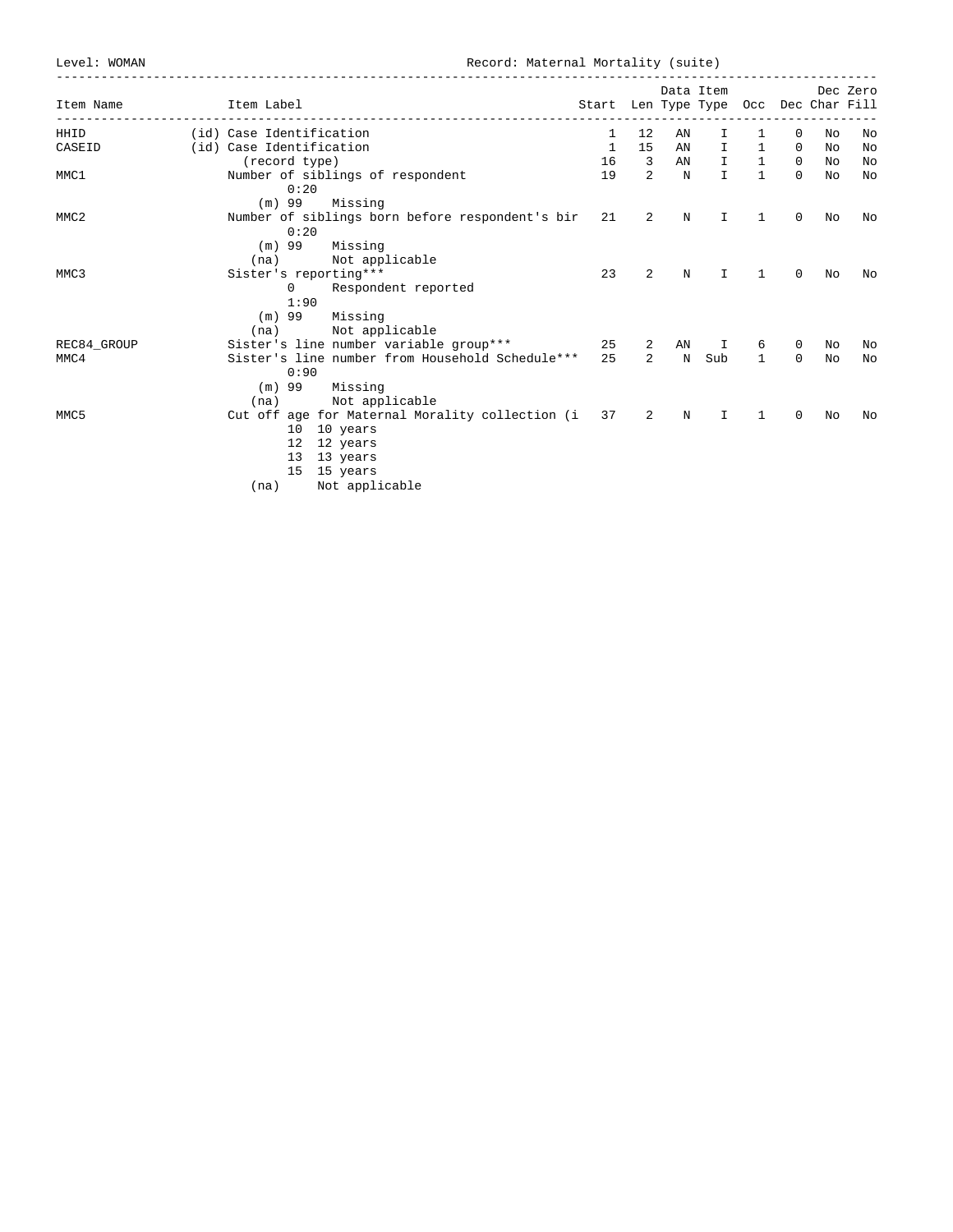Level: WOMAN Record: Malaria

| Item Name | Item Label<br>_______________________________                                                                                | Start Len Type Type Occ Dec Char Fill |                | Data Item |    |              |                |    | Dec Zero |
|-----------|------------------------------------------------------------------------------------------------------------------------------|---------------------------------------|----------------|-----------|----|--------------|----------------|----|----------|
| HHID      | (id) Case Identification                                                                                                     | 1                                     | 12             | ΑN        | I  | 1            | 0              | No | No       |
| CASEID    | (id) Case Identification                                                                                                     | $\mathbf{1}$                          | 15             | ΑN        | I  | 1            | 0              | No | No       |
|           | (record type)                                                                                                                | 16                                    | $\overline{3}$ | AN        | Ι. | $\mathbf{1}$ | 0              | No | No       |
| IDXML     | Index to Birth History<br>1:6                                                                                                | 19                                    | $\mathbf{1}$   | N         | Ι. | $\mathbf{1}$ | $\overline{0}$ | No | No       |
| ML0       | Type of mosquito bed net(s) child slept under 1 20<br>0 No net                                                               |                                       | 1              | N         | I. | 1            | 0              | No | No       |
|           | 1 Only treated nets<br>2 Both treated and untreated nets<br>3 Only untreated nets<br>(m) 9 Missing<br>Not applicable<br>(na) |                                       |                |           |    |              |                |    |          |
| ML1       | Number of times took fansidar during pregnancy 21<br>0:97<br>98<br>Don't know                                                |                                       | 2              | N         | I. | 1            | 0              | No | No       |
|           | Missing<br>(m) 99<br>Not applicable<br>(na)                                                                                  |                                       |                |           |    |              |                |    |          |
| ML 2      | Source of antimalarial during pregnancy 33                                                                                   |                                       | 1              | N         | I  | 1            | 0              | No | No       |
|           | 1 Antenatal visit<br>2 Another facility visit                                                                                |                                       |                |           |    |              |                |    |          |
|           | 6 Other source<br>$(m)$ 9 Missing<br>Not applicable<br>(na)                                                                  |                                       |                |           |    |              |                |    |          |
| ML11      | Child has fever/cough now                                                                                                    | 24                                    | $\mathbf{1}$   | N         | Ι. | 1            | 0              | No | No       |
|           | $0$ No<br>1 Yes, fever only                                                                                                  |                                       |                |           |    |              |                |    |          |
|           | 2 Yes, cough only                                                                                                            |                                       |                |           |    |              |                |    |          |
|           | 3 Both fever and cough                                                                                                       |                                       |                |           |    |              |                |    |          |
|           | 8 Don't know<br>(m) 9 Missing                                                                                                |                                       |                |           |    |              |                |    |          |
|           | Not applicable<br>(na)                                                                                                       |                                       |                |           |    |              |                |    |          |
| ML12      | Child has had convulsions in last 2 weeks<br>$0$ No                                                                          | 25                                    | $\mathbf{1}$   | N         | I  | 1            | 0              | No | No       |
|           | 1 Yes                                                                                                                        |                                       |                |           |    |              |                |    |          |
|           | 8 Don't know                                                                                                                 |                                       |                |           |    |              |                |    |          |
|           | (m) 9 Missing<br>Not applicable<br>(na)                                                                                      |                                       |                |           |    |              |                |    |          |
| ML13A     | Fansidar taken for fever/cough                                                                                               | 26                                    | 1              | N         | I  | 1            | $\mathbf 0$    | No | Νo       |
|           | $0$ No<br>1 Yes                                                                                                              |                                       |                |           |    |              |                |    |          |
|           | (m) 9 Missing                                                                                                                |                                       |                |           |    |              |                |    |          |
|           | Not applicable<br>(na)                                                                                                       |                                       |                |           |    |              |                |    |          |
| ML13B     | Chloroquine taken for fever/cough<br>$0$ No                                                                                  | 27                                    | 1              | Ν         | I  | 1            | 0              | No | Νo       |
|           | 1 Yes                                                                                                                        |                                       |                |           |    |              |                |    |          |
|           | (m) 9 Missing<br>(na) Not applicable                                                                                         |                                       |                |           |    |              |                |    |          |
| ML13C     | Amodiaquine taken for fever/cough                                                                                            | 28                                    | 1              | N         | I  | 1            | 0              | No | No       |
|           | $0$ No                                                                                                                       |                                       |                |           |    |              |                |    |          |
|           | 1 Yes<br>(m) 9 Missing                                                                                                       |                                       |                |           |    |              |                |    |          |
|           | Not applicable<br>(na)                                                                                                       |                                       |                |           |    |              |                |    |          |
| ML13D     | Quinine taken for fever/cough<br>$0$ No                                                                                      | 29                                    | 1              | N         | Ι. | 1            | 0              | No | No       |
|           | 1 Yes                                                                                                                        |                                       |                |           |    |              |                |    |          |
|           | (m) 9 Missing                                                                                                                |                                       |                |           |    |              |                |    |          |
| ML13E     | Not applicable<br>(na)<br>Combination with artemisinin taken for fever/co                                                    | 30                                    | 1              | Ν         | Ι  | 1            | 0              | No | No       |
|           | $\mathbf{0}$<br>No                                                                                                           |                                       |                |           |    |              |                |    |          |
|           | 1 Yes                                                                                                                        |                                       |                |           |    |              |                |    |          |
|           | (m) 9 Missing<br>Not applicable<br>(na)                                                                                      |                                       |                |           |    |              |                |    |          |
| ML13F     | CS antimalarial taken for fever/cough                                                                                        | 31                                    | 1              | N         | I  | 1            | 0              | No | No       |
|           | $0$ No                                                                                                                       |                                       |                |           |    |              |                |    |          |
|           | 1 Yes<br>(m) 9 Missing                                                                                                       |                                       |                |           |    |              |                |    |          |
|           | Not applicable<br>(na)                                                                                                       |                                       |                |           |    |              |                |    |          |
| ML13G     | CS antimalarial taken for fever/cough                                                                                        | 32                                    | 1              | N         | I  | 1            | 0              | No | No       |
|           | $0$ No<br>1 Yes                                                                                                              |                                       |                |           |    |              |                |    |          |
|           | (m) 9 Missing                                                                                                                |                                       |                |           |    |              |                |    |          |
|           | Not applicable<br>(na)                                                                                                       |                                       |                |           |    |              |                |    |          |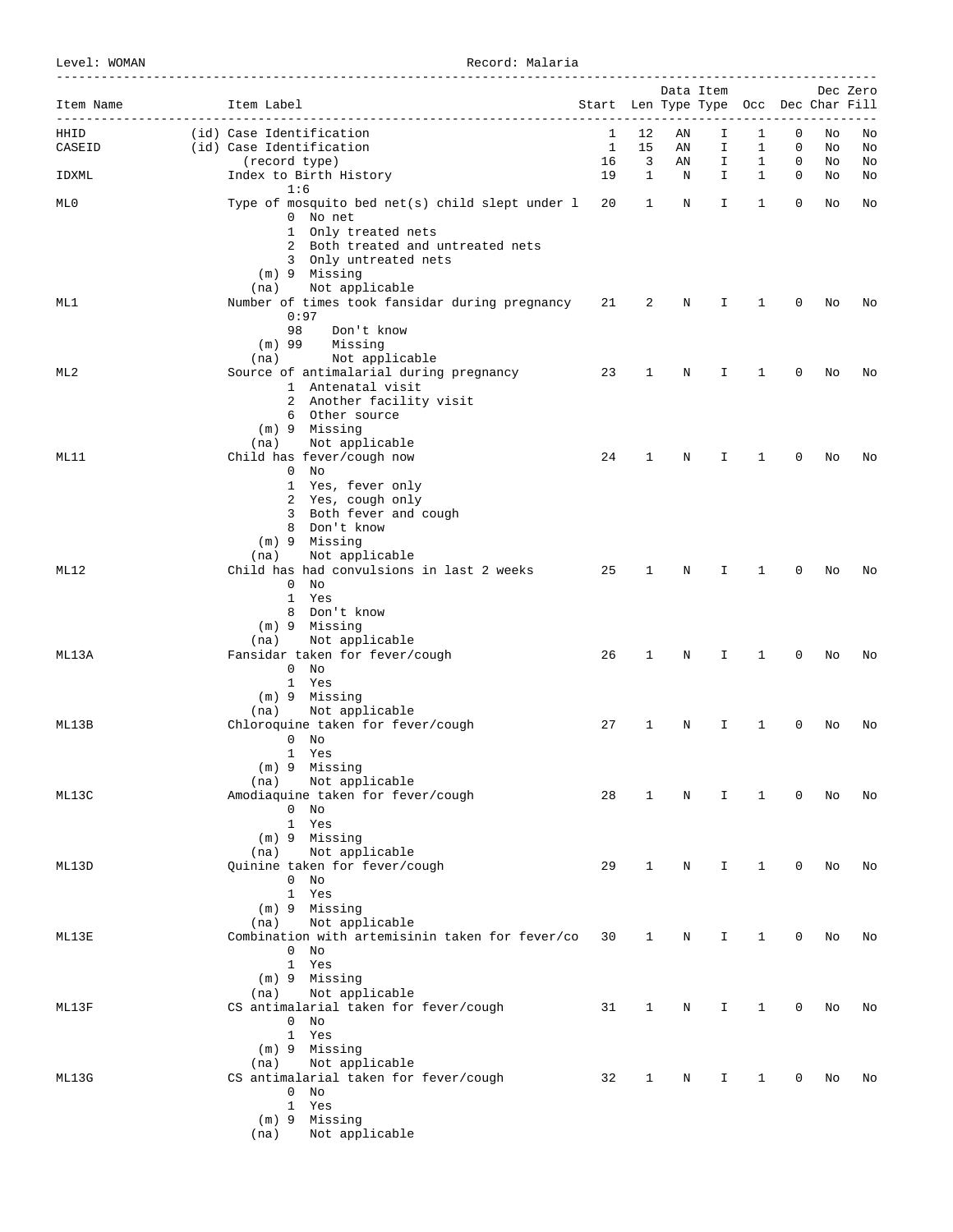|              |                                                    |    |              |   |    |              | 0           |    |    |
|--------------|----------------------------------------------------|----|--------------|---|----|--------------|-------------|----|----|
| ML13H        | Other antimalarial taken for fever/cough           | 33 | 1            | Ν | Ι  | 1            |             | No | No |
|              | 0<br>No                                            |    |              |   |    |              |             |    |    |
|              | 1 Yes                                              |    |              |   |    |              |             |    |    |
|              | (m) 9 Missing                                      |    |              |   |    |              |             |    |    |
|              | Not applicable<br>(na)                             |    |              |   |    |              |             |    |    |
| ML13I        | Antibiotic pill/syrup taken for fever/cough        | 34 | 1            | N | I. | 1            | $\mathbf 0$ | No | No |
|              | $0$ No                                             |    |              |   |    |              |             |    |    |
|              | 1 Yes                                              |    |              |   |    |              |             |    |    |
|              |                                                    |    |              |   |    |              |             |    |    |
|              | (m) 9 Missing                                      |    |              |   |    |              |             |    |    |
|              | Not applicable<br>(na)                             |    |              |   |    |              |             |    |    |
| ML13J        | Antibiotic injection taken for fever/cough         | 35 | 1            | Ν | I  | 1            | 0           | No | No |
|              | $0$ No                                             |    |              |   |    |              |             |    |    |
|              | 1 Yes                                              |    |              |   |    |              |             |    |    |
|              | (m) 9 Missing                                      |    |              |   |    |              |             |    |    |
|              | Not applicable<br>(na)                             |    |              |   |    |              |             |    |    |
|              |                                                    |    | 1            |   |    |              | 0           |    |    |
| ML13K        | Aspirin taken for fever/cough                      | 36 |              | N | I  | 1            |             | No | No |
|              | $0$ No                                             |    |              |   |    |              |             |    |    |
|              | 1 Yes                                              |    |              |   |    |              |             |    |    |
|              | (m) 9 Missing                                      |    |              |   |    |              |             |    |    |
|              | Not applicable<br>(na)                             |    |              |   |    |              |             |    |    |
| ML13L        | Acetaminophen/paracetamol/panadol taken for fev    | 37 | 1            | N | I  | 1            | 0           | No | No |
|              | $0$ No                                             |    |              |   |    |              |             |    |    |
|              |                                                    |    |              |   |    |              |             |    |    |
|              | 1 Yes                                              |    |              |   |    |              |             |    |    |
|              | (m) 9 Missing                                      |    |              |   |    |              |             |    |    |
|              | Not applicable<br>(na)                             |    |              |   |    |              |             |    |    |
| ML13M        | Ibuprofen taken for fever/cough                    | 38 | 1            | Ν | I  | 1            | 0           | No | No |
|              | $0$ No                                             |    |              |   |    |              |             |    |    |
|              | 1 Yes                                              |    |              |   |    |              |             |    |    |
|              |                                                    |    |              |   |    |              |             |    |    |
|              | (m) 9 Missing                                      |    |              |   |    |              |             |    |    |
|              | Not applicable<br>(na)                             |    |              |   |    |              |             |    |    |
| ML13N        | CS other taken for fever/cough                     | 39 | 1            | Ν | I  | 1            | 0           | No | No |
|              | $0$ No                                             |    |              |   |    |              |             |    |    |
|              | 1 Yes                                              |    |              |   |    |              |             |    |    |
|              | (m) 9 Missing                                      |    |              |   |    |              |             |    |    |
|              | Not applicable<br>(na)                             |    |              |   |    |              |             |    |    |
|              |                                                    | 40 |              |   |    |              | 0           |    |    |
| <b>ML130</b> | CS other taken for fever/cough                     |    | 1            | N | I  | 1            |             | No | No |
|              | $0$ No                                             |    |              |   |    |              |             |    |    |
|              | 1 Yes                                              |    |              |   |    |              |             |    |    |
|              | (m) 9 Missing                                      |    |              |   |    |              |             |    |    |
|              | Not applicable<br>(na)                             |    |              |   |    |              |             |    |    |
| ML13P        | CS other taken for fever/cough                     | 41 | 1            | N | I  | 1            | 0           | No | No |
|              | $0$ No                                             |    |              |   |    |              |             |    |    |
|              | 1 Yes                                              |    |              |   |    |              |             |    |    |
|              |                                                    |    |              |   |    |              |             |    |    |
|              | (m) 9 Missing                                      |    |              |   |    |              |             |    |    |
|              | Not applicable<br>(na)                             |    |              |   |    |              |             |    |    |
| ML13X        | Other taken for fever/cough                        | 42 | 1            | N | I  | 1            | 0           | No | No |
|              | $0$ No                                             |    |              |   |    |              |             |    |    |
|              | 1 Yes                                              |    |              |   |    |              |             |    |    |
|              | (m) 9 Missing                                      |    |              |   |    |              |             |    |    |
|              | Not applicable                                     |    |              |   |    |              |             |    |    |
|              | (na)                                               |    |              |   |    |              |             |    |    |
| ML13Y        | Nothing taken for fever/cough                      | 43 | 1            | Ν | I. | 1            | 0           | No | No |
|              | $0$ No                                             |    |              |   |    |              |             |    |    |
|              | 1 Yes, nothing taken                               |    |              |   |    |              |             |    |    |
|              | (m) 9 Missing                                      |    |              |   |    |              |             |    |    |
|              | Not applicable<br>(na)                             |    |              |   |    |              |             |    |    |
| ML13Z        | Don't know if or what was taken for fever/cough 44 |    | 1            | N | I  | 1            | 0           | No | No |
|              | $0$ No                                             |    |              |   |    |              |             |    |    |
|              |                                                    |    |              |   |    |              |             |    |    |
|              | 1 Yes, don't know                                  |    |              |   |    |              |             |    |    |
|              | $(m)$ 9 Missing                                    |    |              |   |    |              |             |    |    |
|              | Not applicable<br>(na)                             |    |              |   |    |              |             |    |    |
| ML14A        | Injection given for fever/convulsion ***           | 45 | 1            | N | I. | 1            | 0           | No | No |
|              | $0$ No                                             |    |              |   |    |              |             |    |    |
|              | 1 Yes                                              |    |              |   |    |              |             |    |    |
|              | $(m)$ 9 Missing                                    |    |              |   |    |              |             |    |    |
|              |                                                    |    |              |   |    |              |             |    |    |
|              | Not applicable<br>(na)                             |    |              |   |    |              |             |    |    |
| ML14B        | Suppository given for fever/convulsion ***         | 46 | $\mathbf{1}$ | N | I  | $\mathbf{1}$ | 0           | No | No |
|              | $0$ No                                             |    |              |   |    |              |             |    |    |
|              | 1 Yes                                              |    |              |   |    |              |             |    |    |
|              | (m) 9 Missing                                      |    |              |   |    |              |             |    |    |
|              | Not applicable<br>(na)                             |    |              |   |    |              |             |    |    |
| ML14Y        | No suppository or injection given for fever/con 47 |    | $\mathbf{1}$ | N | I. | $\mathbf{1}$ | 0           | No | No |
|              | $0$ No                                             |    |              |   |    |              |             |    |    |
|              |                                                    |    |              |   |    |              |             |    |    |
|              | 1 Yes                                              |    |              |   |    |              |             |    |    |
|              | $(m)$ 9 Missing                                    |    |              |   |    |              |             |    |    |
|              | Not applicable<br>(na)                             |    |              |   |    |              |             |    |    |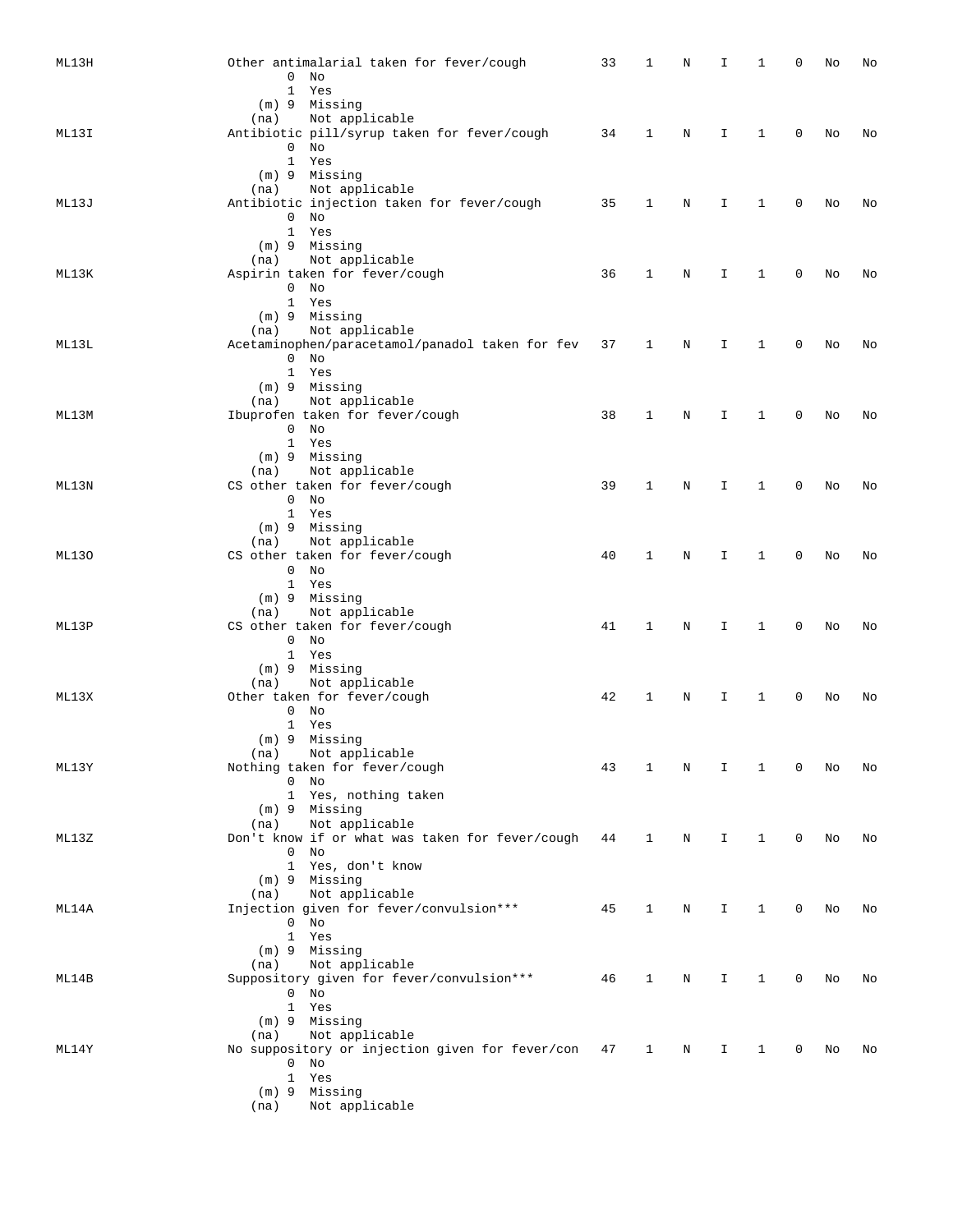| ML14Z | Don't know if suppository or injection given fo             | 48 | 1 | Ν | I  | 1 | 0 | No | No |
|-------|-------------------------------------------------------------|----|---|---|----|---|---|----|----|
|       | 0<br>No                                                     |    |   |   |    |   |   |    |    |
|       | $\mathbf{1}$<br>Yes                                         |    |   |   |    |   |   |    |    |
|       | $(m)$ 9 Missing                                             |    |   |   |    |   |   |    |    |
| ML15A | Not applicable<br>(na)<br>Timing of start of fansidar       | 49 | 1 | N | I  | 1 | 0 | No | No |
|       | 0 Same day as fever/cough                                   |    |   |   |    |   |   |    |    |
|       | Next day<br>$\mathbf{1}$                                    |    |   |   |    |   |   |    |    |
|       | 2 days after<br>2                                           |    |   |   |    |   |   |    |    |
|       | 3<br>3 days after                                           |    |   |   |    |   |   |    |    |
|       | 4 4+ days after                                             |    |   |   |    |   |   |    |    |
|       | 8 Don't know<br>$(m)$ 9<br>Missing                          |    |   |   |    |   |   |    |    |
|       | Not applicable<br>(na)                                      |    |   |   |    |   |   |    |    |
| ML15B | Number of days child took fansidar                          | 50 | 1 | N | I  | 1 | 0 | No | No |
|       | 1:6                                                         |    |   |   |    |   |   |    |    |
|       | 7<br>7+ days                                                |    |   |   |    |   |   |    |    |
|       | Don't know<br>8                                             |    |   |   |    |   |   |    |    |
|       | Missing<br>$(m)$ 9<br>Not applicable<br>(na)                |    |   |   |    |   |   |    |    |
| ML15C | First source for fansidar                                   | 51 | 1 | N | I  | 1 | 0 | No | No |
|       | 0 Other source                                              |    |   |   |    |   |   |    |    |
|       | $\mathbf{1}$<br>At home                                     |    |   |   |    |   |   |    |    |
|       | 8 Don't know                                                |    |   |   |    |   |   |    |    |
|       | (m) 9 Missing                                               |    |   |   |    |   |   |    |    |
|       | Not applicable<br>(na)                                      |    |   |   |    |   |   |    |    |
| ML16A | Timing of start of chloroquine<br>0 Same day as fever/cough | 52 | 1 | N | I  | 1 | 0 | No | No |
|       | Next day<br>$\mathbf{1}$                                    |    |   |   |    |   |   |    |    |
|       | 2 days after<br>2                                           |    |   |   |    |   |   |    |    |
|       | 3 days after<br>3                                           |    |   |   |    |   |   |    |    |
|       | 4 4+ days after                                             |    |   |   |    |   |   |    |    |
|       | 8 Don't know                                                |    |   |   |    |   |   |    |    |
|       | $(m)$ 9 Missing<br>Not applicable<br>(na)                   |    |   |   |    |   |   |    |    |
| ML16B | Number of days child took chloroquine                       | 53 | 1 | N | I  | 1 | 0 | No | No |
|       | 1:6                                                         |    |   |   |    |   |   |    |    |
|       | 7<br>7+ days                                                |    |   |   |    |   |   |    |    |
|       | 8<br>Don't know                                             |    |   |   |    |   |   |    |    |
|       | Missing<br>$(m)$ 9                                          |    |   |   |    |   |   |    |    |
| ML16C | Not applicable<br>(na)<br>First source for chloroquine      | 54 | 1 | Ν | I. | 1 | 0 | No | No |
|       | 0 Other source                                              |    |   |   |    |   |   |    |    |
|       | 1 At home                                                   |    |   |   |    |   |   |    |    |
|       | 8 Don't know                                                |    |   |   |    |   |   |    |    |
|       | Missing<br>$(m)$ 9                                          |    |   |   |    |   |   |    |    |
| ML17A | Not applicable<br>(na)<br>Timing of start of amodiaquine    | 55 | 1 | N | I  | 1 | 0 | No | No |
|       | 0 Same day as fever/cough                                   |    |   |   |    |   |   |    |    |
|       | 1<br>Next day                                               |    |   |   |    |   |   |    |    |
|       | 2<br>2 days after                                           |    |   |   |    |   |   |    |    |
|       | 3 days after<br>3                                           |    |   |   |    |   |   |    |    |
|       | 4 4+ days after                                             |    |   |   |    |   |   |    |    |
|       | 8 Don't know<br>$(m)$ 9 Missing                             |    |   |   |    |   |   |    |    |
|       | Not applicable<br>(na)                                      |    |   |   |    |   |   |    |    |
| ML17B | Number of days child took amodiaquine                       | 56 | 1 | N | I. | 1 | 0 | No | No |
|       | 1:6                                                         |    |   |   |    |   |   |    |    |
|       | 7<br>7+ days                                                |    |   |   |    |   |   |    |    |
|       | Don't know<br>8                                             |    |   |   |    |   |   |    |    |
|       | $(m)$ 9<br>Missing<br>Not applicable<br>(na)                |    |   |   |    |   |   |    |    |
| ML17C | First source for amodiaquine                                | 57 | 1 | N | I  | 1 | 0 | No | No |
|       | 0 Other source                                              |    |   |   |    |   |   |    |    |
|       | 1 At home                                                   |    |   |   |    |   |   |    |    |
|       | 8 Don't know                                                |    |   |   |    |   |   |    |    |
|       | (m) 9 Missing                                               |    |   |   |    |   |   |    |    |
| ML18A | Not applicable<br>(na)<br>Timing of start of quinine        | 58 | 1 | N | I  | 1 | 0 | No | No |
|       | Same day as fever/cough<br>$\mathbf{0}$                     |    |   |   |    |   |   |    |    |
|       | 1 Next day                                                  |    |   |   |    |   |   |    |    |
|       | 2 days after<br>2                                           |    |   |   |    |   |   |    |    |
|       | 3 days after<br>3                                           |    |   |   |    |   |   |    |    |
|       | 4+ days after<br>4<br>8 Don't know                          |    |   |   |    |   |   |    |    |
|       | Missing<br>$(m)$ 9                                          |    |   |   |    |   |   |    |    |
|       | Not applicable<br>(na)                                      |    |   |   |    |   |   |    |    |
|       |                                                             |    |   |   |    |   |   |    |    |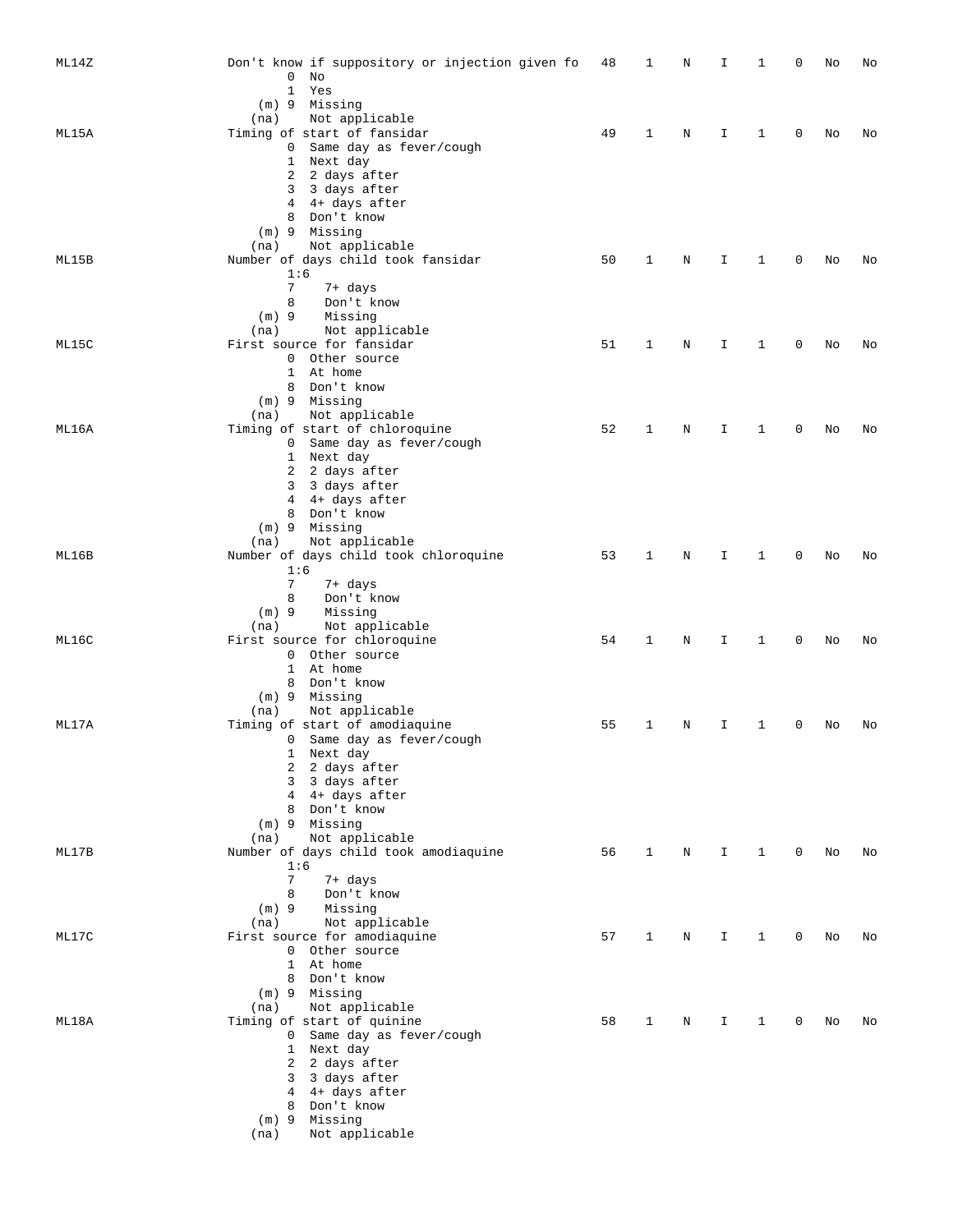| ML18B | Number of days child took quinine                         | 59 | 1            | N | I  | 1            | 0 | No | No |
|-------|-----------------------------------------------------------|----|--------------|---|----|--------------|---|----|----|
|       | 1:6                                                       |    |              |   |    |              |   |    |    |
|       | 7<br>7+ days                                              |    |              |   |    |              |   |    |    |
|       | 8<br>Don't know                                           |    |              |   |    |              |   |    |    |
|       | $(m)$ 9<br>Missing                                        |    |              |   |    |              |   |    |    |
|       | Not applicable<br>(na)                                    |    |              |   |    |              |   |    |    |
| ML18C | First source for quinine                                  | 60 | 1            | Ν | I  | 1            | 0 | No | No |
|       | 0 Other source<br>1 At home                               |    |              |   |    |              |   |    |    |
|       | 8 Don't know                                              |    |              |   |    |              |   |    |    |
|       | (m) 9 Missing                                             |    |              |   |    |              |   |    |    |
|       | Not applicable<br>(na)                                    |    |              |   |    |              |   |    |    |
| ML19A | For fever/convulsion: consulted traditional hea           | 61 | 1            | Ν | I  | 1            | 0 | No | No |
|       | $0$ No                                                    |    |              |   |    |              |   |    |    |
|       | 1 Yes                                                     |    |              |   |    |              |   |    |    |
|       | $(m)$ 9 Missing                                           |    |              |   |    |              |   |    |    |
|       | Not applicable<br>(na)                                    |    |              |   |    |              |   |    |    |
| ML19B | For fever/convulsion: gave tepid sponging***              | 62 | 1            | Ν | I. | 1            | 0 | No | No |
|       | $0$ No<br>1 Yes                                           |    |              |   |    |              |   |    |    |
|       | (m) 9 Missing                                             |    |              |   |    |              |   |    |    |
|       | Not applicable<br>(na)                                    |    |              |   |    |              |   |    |    |
| ML19C | For fever/convulsion: gave herbs***                       | 63 | 1            | Ν | I  | 1            | 0 | No | No |
|       | $0$ No                                                    |    |              |   |    |              |   |    |    |
|       | 1 Yes                                                     |    |              |   |    |              |   |    |    |
|       | (m) 9 Missing                                             |    |              |   |    |              |   |    |    |
|       | Not applicable<br>(na)                                    |    |              |   |    |              |   |    |    |
| ML19D | For fever/convulsion: CS***                               | 64 | 1            | N | I  | 1            | 0 | No | No |
|       | $0$ No                                                    |    |              |   |    |              |   |    |    |
|       | 1 Yes                                                     |    |              |   |    |              |   |    |    |
|       | (m) 9 Missing                                             |    |              |   |    |              |   |    |    |
| ML19E | Not applicable<br>(na)<br>For fever/convulsion: CS***     | 65 | 1            | Ν | I  | 1            | 0 | No | No |
|       | $0$ No                                                    |    |              |   |    |              |   |    |    |
|       | 1 Yes                                                     |    |              |   |    |              |   |    |    |
|       | (m) 9 Missing                                             |    |              |   |    |              |   |    |    |
|       | Not applicable<br>(na)                                    |    |              |   |    |              |   |    |    |
| ML19F | For fever/convulsion: CS***                               | 66 | 1            | Ν | I  | 1            | 0 | No | No |
|       | $0$ No                                                    |    |              |   |    |              |   |    |    |
|       | 1 Yes                                                     |    |              |   |    |              |   |    |    |
|       | (m) 9 Missing                                             |    |              |   |    |              |   |    |    |
|       | Not applicable<br>(na)                                    |    |              |   |    |              |   |    |    |
| ML19X | For fever/convulsion: other***<br>$0$ No                  | 67 | 1            | Ν | I. | 1            | 0 | No | No |
|       | 1 Yes                                                     |    |              |   |    |              |   |    |    |
|       | (m) 9 Missing                                             |    |              |   |    |              |   |    |    |
|       | Not applicable<br>(na)                                    |    |              |   |    |              |   |    |    |
| ML19Y | For fever/convulsion: gave/did nothing ***                | 68 | 1            | N | I  | 1            | 0 | No | No |
|       | $0$ No                                                    |    |              |   |    |              |   |    |    |
|       | 1 Yes                                                     |    |              |   |    |              |   |    |    |
|       | (m) 9 Missing                                             |    |              |   |    |              |   |    |    |
|       | Not applicable<br>(na)                                    |    |              |   |    |              |   |    |    |
| ML19Z | For fever/convulsion: don't know if something e 69        |    | 1            | N | Ι. | 1            | 0 | No | No |
|       | $0$ No<br>1 Yes                                           |    |              |   |    |              |   |    |    |
|       | (m) 9 Missing                                             |    |              |   |    |              |   |    |    |
|       | Not applicable<br>(na)                                    |    |              |   |    |              |   |    |    |
| ML20A | Timing of start of combination with artemisinin           | 70 | 1            | N | I  | 1            | 0 | No | No |
|       | 0 Same day as fever/cough                                 |    |              |   |    |              |   |    |    |
|       | 1 Next day                                                |    |              |   |    |              |   |    |    |
|       | 2 2 days after                                            |    |              |   |    |              |   |    |    |
|       | 3 3 days after                                            |    |              |   |    |              |   |    |    |
|       | 4 4+ days after                                           |    |              |   |    |              |   |    |    |
|       | 8 Don't know                                              |    |              |   |    |              |   |    |    |
|       | (m) 9 Missing                                             |    |              |   |    |              |   |    |    |
|       | Not applicable<br>(na)                                    |    |              |   |    |              | 0 |    |    |
| ML20B | Number of days child took combination with arte 71<br>1:6 |    | $\mathbf{1}$ | N | Ι. | $\mathbf{1}$ |   | No | No |
|       | 7<br>7+ days                                              |    |              |   |    |              |   |    |    |
|       | 8<br>Don't know                                           |    |              |   |    |              |   |    |    |
|       | $(m)$ 9<br>Missing                                        |    |              |   |    |              |   |    |    |
|       | Not applicable<br>(na)                                    |    |              |   |    |              |   |    |    |
| ML20C | First source for combination with artemisinin             | 72 | 1            | N | I. | $\mathbf{1}$ | 0 | No | No |
|       | 0 Other source                                            |    |              |   |    |              |   |    |    |
|       | 1 At home                                                 |    |              |   |    |              |   |    |    |
|       | 8 Don't know                                              |    |              |   |    |              |   |    |    |
|       | $(m)$ 9 Missing                                           |    |              |   |    |              |   |    |    |
|       | Not applicable<br>(na)                                    |    |              |   |    |              |   |    |    |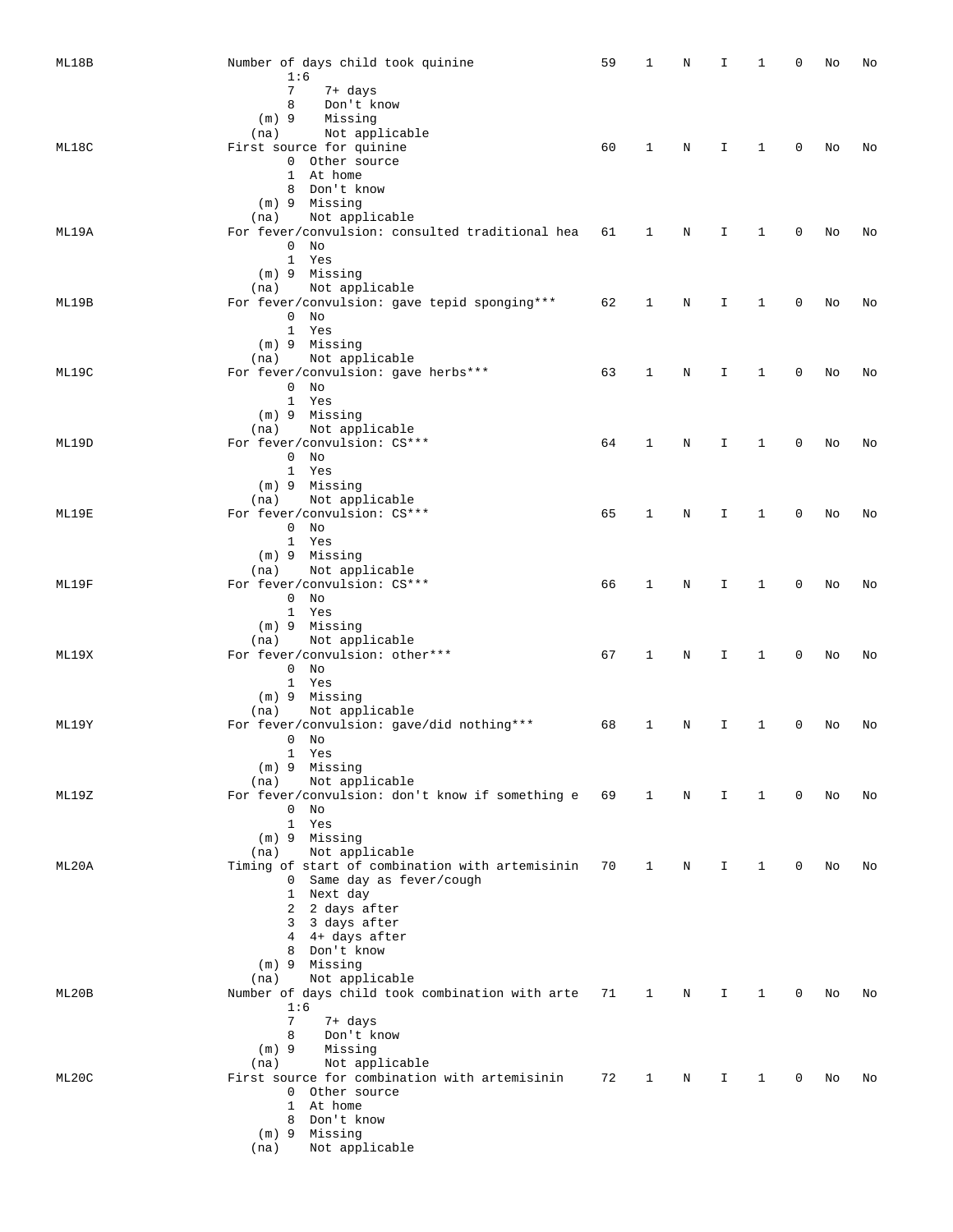| ML21A | Timing of start of CS antimalarial use<br>0 Same day as fever/cough<br>$\mathbf{1}$<br>Next day<br>2<br>2 days after<br>3<br>3 days after<br>4 4+ days after<br>8<br>Don't know | 73 | 1 | Ν | I  | 1            | 0 | No | No |
|-------|---------------------------------------------------------------------------------------------------------------------------------------------------------------------------------|----|---|---|----|--------------|---|----|----|
|       | (m) 9 Missing<br>Not applicable<br>(na)                                                                                                                                         |    |   |   |    |              |   |    |    |
| ML21B | Number of days child took CS antimalarial<br>1:6                                                                                                                                | 74 | 1 | Ν | I. | 1            | 0 | No | No |
|       | 7<br>7+ days                                                                                                                                                                    |    |   |   |    |              |   |    |    |
|       | Don't know<br>8<br>$(m)$ 9<br>Missing                                                                                                                                           |    |   |   |    |              |   |    |    |
|       | Not applicable<br>(na)                                                                                                                                                          |    |   |   |    |              |   |    |    |
| ML21C | First source for CS antimalarial<br>0 Other source                                                                                                                              | 75 | 1 | N | I. | 1            | 0 | No | No |
|       | 1 At home                                                                                                                                                                       |    |   |   |    |              |   |    |    |
|       | 8 Don't know<br>(m) 9 Missing                                                                                                                                                   |    |   |   |    |              |   |    |    |
|       | Not applicable<br>(na)                                                                                                                                                          |    |   |   |    |              |   |    |    |
| ML22A | Timing of start of CS antimalarial use                                                                                                                                          | 76 | 1 | Ν | I  | 1            | 0 | No | No |
|       | 0 Same day as fever/cough<br>1 Next day                                                                                                                                         |    |   |   |    |              |   |    |    |
|       | 2<br>2 days after                                                                                                                                                               |    |   |   |    |              |   |    |    |
|       | 3 3 days after                                                                                                                                                                  |    |   |   |    |              |   |    |    |
|       | 4 4+ days after<br>8 Don't know                                                                                                                                                 |    |   |   |    |              |   |    |    |
|       | (m) 9 Missing                                                                                                                                                                   |    |   |   |    |              |   |    |    |
| ML22B | Not applicable<br>(na)<br>Number of days child took CS antimalarial                                                                                                             | 77 | 1 | N | I  | 1            | 0 | No | No |
|       | 1:6                                                                                                                                                                             |    |   |   |    |              |   |    |    |
|       | 7<br>7+ days                                                                                                                                                                    |    |   |   |    |              |   |    |    |
|       | 8<br>Don't know<br>Missing<br>$(m)$ 9                                                                                                                                           |    |   |   |    |              |   |    |    |
|       | Not applicable<br>(na)                                                                                                                                                          |    |   |   |    |              |   |    |    |
| ML22C | First source for CS antimalarial<br>0 Other source                                                                                                                              | 78 | 1 | Ν | Ι  | 1            | 0 | No | No |
|       | At home<br>1                                                                                                                                                                    |    |   |   |    |              |   |    |    |
|       | Don't know<br>8                                                                                                                                                                 |    |   |   |    |              |   |    |    |
|       | (m) 9 Missing<br>Not applicable<br>(na)                                                                                                                                         |    |   |   |    |              |   |    |    |
| ML23A | Timing of start of other anti-malarial use                                                                                                                                      | 79 | 1 | Ν | Ι  | 1            | 0 | No | No |
|       | 0 Same day as fever/cough                                                                                                                                                       |    |   |   |    |              |   |    |    |
|       | Next day<br>$\mathbf{1}$<br>2 days after<br>2                                                                                                                                   |    |   |   |    |              |   |    |    |
|       | 3 days after<br>3                                                                                                                                                               |    |   |   |    |              |   |    |    |
|       | 4+ days after<br>4<br>8<br>Don't know                                                                                                                                           |    |   |   |    |              |   |    |    |
|       | (m) 9 Missing                                                                                                                                                                   |    |   |   |    |              |   |    |    |
|       | Not applicable<br>(na)                                                                                                                                                          |    |   |   |    |              |   |    |    |
| ML23B | Number of days child took other anti-malarial<br>1:6                                                                                                                            | 80 | 1 | Ν | Ι. | 1            | 0 | No | No |
|       | 7<br>7+ days                                                                                                                                                                    |    |   |   |    |              |   |    |    |
|       | 8<br>Don't know<br>Missing<br>$(m)$ 9                                                                                                                                           |    |   |   |    |              |   |    |    |
|       | Not applicable<br>(na)                                                                                                                                                          |    |   |   |    |              |   |    |    |
| ML23C | First source for other anti-malarial                                                                                                                                            | 81 | 1 | Ν | Ι. | $\mathbf{1}$ | 0 | No | No |
|       | 0 Other source<br>1 At home                                                                                                                                                     |    |   |   |    |              |   |    |    |
|       | 8 Don't know                                                                                                                                                                    |    |   |   |    |              |   |    |    |
|       | (m) 9 Missing                                                                                                                                                                   |    |   |   |    |              |   |    |    |
| ML24C | Not applicable<br>(na)<br>First source for antibiotic pill/syrup                                                                                                                | 82 | 1 | Ν | I. | 1            | 0 | No | No |
|       | 0 Other source                                                                                                                                                                  |    |   |   |    |              |   |    |    |
|       | 1 At home<br>8 Don't know                                                                                                                                                       |    |   |   |    |              |   |    |    |
|       | (m) 9 Missing                                                                                                                                                                   |    |   |   |    |              |   |    |    |
|       | Not applicable<br>(na)                                                                                                                                                          |    |   |   |    |              |   |    |    |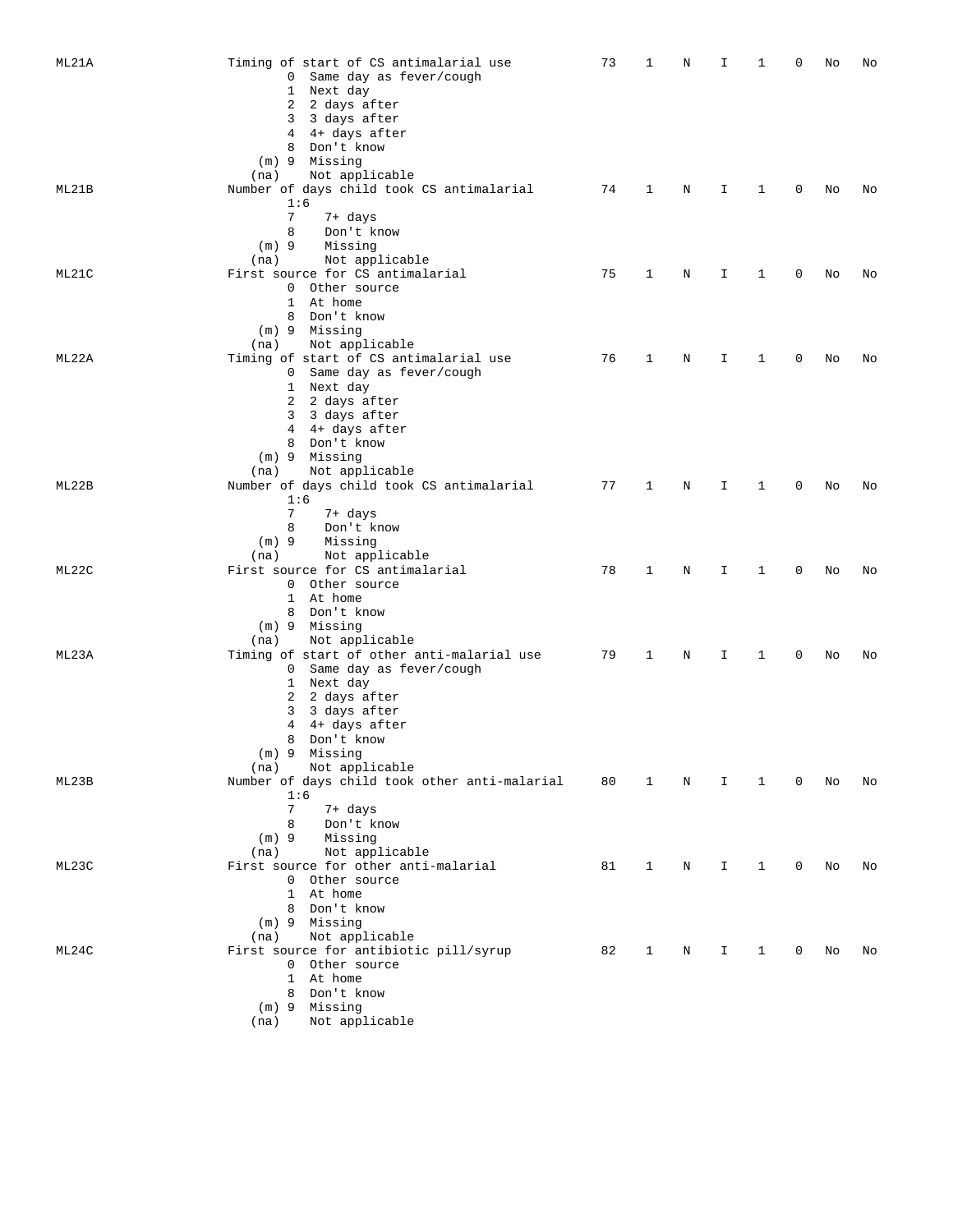Level: WOMAN Record: Domestic Violence

| Item Name<br>-------------- | Item Label                                                   | Start Len Type Type Occ Dec Char Fill |              | --------------- | Data Item    |              |             |    | Dec Zero |
|-----------------------------|--------------------------------------------------------------|---------------------------------------|--------------|-----------------|--------------|--------------|-------------|----|----------|
| HHID                        | (id) Case Identification                                     | 1                                     | 12           | ΑN              | I.           | 1            | 0           | No | No       |
| CASEID                      | (id) Case Identification                                     | 1                                     | 15           | AN              | I.           | 1            | 0           | No | No       |
|                             | (record type)                                                | 16                                    | 3            | AN              | Ι.           | $\mathbf{1}$ | 0           | No | No       |
| D005                        | Weight for Domestic Violence (6 decimals) 19                 |                                       | 8            | $\mathbf N$     | $\mathbf{I}$ | $\mathbf{1}$ | $\mathbf 0$ | No | No       |
| D101A                       | Husband/partner jealous if respondent talks wit 27<br>$0$ No |                                       | $\mathbf{1}$ | N               | I.           | $\mathbf{1}$ | $\mathbf 0$ | No | No       |
|                             | 1 Yes                                                        |                                       |              |                 |              |              |             |    |          |
|                             | 8 Don't know                                                 |                                       |              |                 |              |              |             |    |          |
|                             | (m) 9 Missing                                                |                                       |              |                 |              |              |             |    |          |
|                             | Not applicable<br>(na)                                       |                                       |              |                 |              |              |             |    |          |
| D101B                       | Husband/partner accuses respondent of unfaithfu 28           |                                       | 1            | N               | Ι.           | 1            | 0           | No | No       |
|                             | $0$ No                                                       |                                       |              |                 |              |              |             |    |          |
|                             | 1 Yes                                                        |                                       |              |                 |              |              |             |    |          |
|                             | 8 Don't know<br>(m) 9 Missing                                |                                       |              |                 |              |              |             |    |          |
|                             | Not applicable<br>(na)                                       |                                       |              |                 |              |              |             |    |          |
| D101C                       | Husband/partner does not permit respondent to m 29           |                                       | 1            | N               | Ι.           | 1            | 0           | No | No       |
|                             | $0$ No                                                       |                                       |              |                 |              |              |             |    |          |
|                             | 1 Yes                                                        |                                       |              |                 |              |              |             |    |          |
|                             | 8 Don't know                                                 |                                       |              |                 |              |              |             |    |          |
|                             | (m) 9 Missing                                                |                                       |              |                 |              |              |             |    |          |
|                             | Not applicable<br>(na)                                       |                                       |              |                 |              |              |             |    |          |
| D101D                       | Husband/partner tries to limit respondent's con 30<br>$0$ No |                                       | 1            | N               | I            | 1            | 0           | No | No       |
|                             | 1 Yes                                                        |                                       |              |                 |              |              |             |    |          |
|                             | 8 Don't know                                                 |                                       |              |                 |              |              |             |    |          |
|                             | (m) 9 Missing                                                |                                       |              |                 |              |              |             |    |          |
|                             | Not applicable<br>(na)                                       |                                       |              |                 |              |              |             |    |          |
| D101E                       | Husband/partner insists on knowing where respon 31           |                                       | $\mathbf{1}$ | N               | Ι.           | 1            | 0           | No | No       |
|                             | $0$ No                                                       |                                       |              |                 |              |              |             |    |          |
|                             | 1 Yes                                                        |                                       |              |                 |              |              |             |    |          |
|                             | 8 Don't know<br>(m) 9 Missing                                |                                       |              |                 |              |              |             |    |          |
|                             | Not applicable<br>(na)                                       |                                       |              |                 |              |              |             |    |          |
| D101F                       | Husband/partner doesn't trust respondent with m 32           |                                       | $\mathbf{1}$ | N               | I            | 1            | 0           | No | No       |
|                             | $0$ No                                                       |                                       |              |                 |              |              |             |    |          |
|                             | 1 Yes                                                        |                                       |              |                 |              |              |             |    |          |
|                             | 8 Don't know                                                 |                                       |              |                 |              |              |             |    |          |
|                             | (m) 9 Missing                                                |                                       |              |                 |              |              |             |    |          |
| D101G                       | Not applicable<br>(na)<br>CS control issue                   | 33                                    | 1            |                 |              | 1            | 0           |    | No       |
|                             | $0$ No                                                       |                                       |              | Ν               | I.           |              |             | No |          |
|                             | 1 Yes                                                        |                                       |              |                 |              |              |             |    |          |
|                             | 8 Don't know                                                 |                                       |              |                 |              |              |             |    |          |
|                             | (m) 9 Missing                                                |                                       |              |                 |              |              |             |    |          |
|                             | (na) Not applicable                                          |                                       |              |                 |              |              |             |    |          |
| D101H                       | CS control issue                                             | 34                                    | 1            | Ν               | Ι            | 1            | 0           | No | No       |
|                             | $0$ No<br>1 Yes                                              |                                       |              |                 |              |              |             |    |          |
|                             | 8 Don't know                                                 |                                       |              |                 |              |              |             |    |          |
|                             | (m) 9 Missing                                                |                                       |              |                 |              |              |             |    |          |
|                             | Not applicable<br>(na)                                       |                                       |              |                 |              |              |             |    |          |
| D101I                       | CS control issue                                             | 35                                    | $\mathbf 1$  | N               | I            | $\mathbf{1}$ | 0           | No | No       |
|                             | $0$ No                                                       |                                       |              |                 |              |              |             |    |          |
|                             | 1 Yes                                                        |                                       |              |                 |              |              |             |    |          |
|                             | 8 Don't know                                                 |                                       |              |                 |              |              |             |    |          |
|                             | (m) 9 Missing<br>Not applicable<br>(na)                      |                                       |              |                 |              |              |             |    |          |
| D101J                       | CS control issue                                             | 36                                    | 1            | N               | I.           | 1            | 0           | No | No       |
|                             | $0$ No                                                       |                                       |              |                 |              |              |             |    |          |
|                             | 1 Yes                                                        |                                       |              |                 |              |              |             |    |          |
|                             | 8 Don't know                                                 |                                       |              |                 |              |              |             |    |          |
|                             | (m) 9 Missing                                                |                                       |              |                 |              |              |             |    |          |
|                             | Not applicable<br>(na)                                       |                                       |              |                 |              |              |             |    |          |
| D102                        | Number of control issues answered 'Yes' (D101x               | 37                                    | 2            | N               | I            | 1            | 0           | No | No       |
|                             | 0:15<br>$(m)$ 99<br>Missing                                  |                                       |              |                 |              |              |             |    |          |
|                             | Not applicable<br>(na)                                       |                                       |              |                 |              |              |             |    |          |
|                             |                                                              |                                       |              |                 |              |              |             |    |          |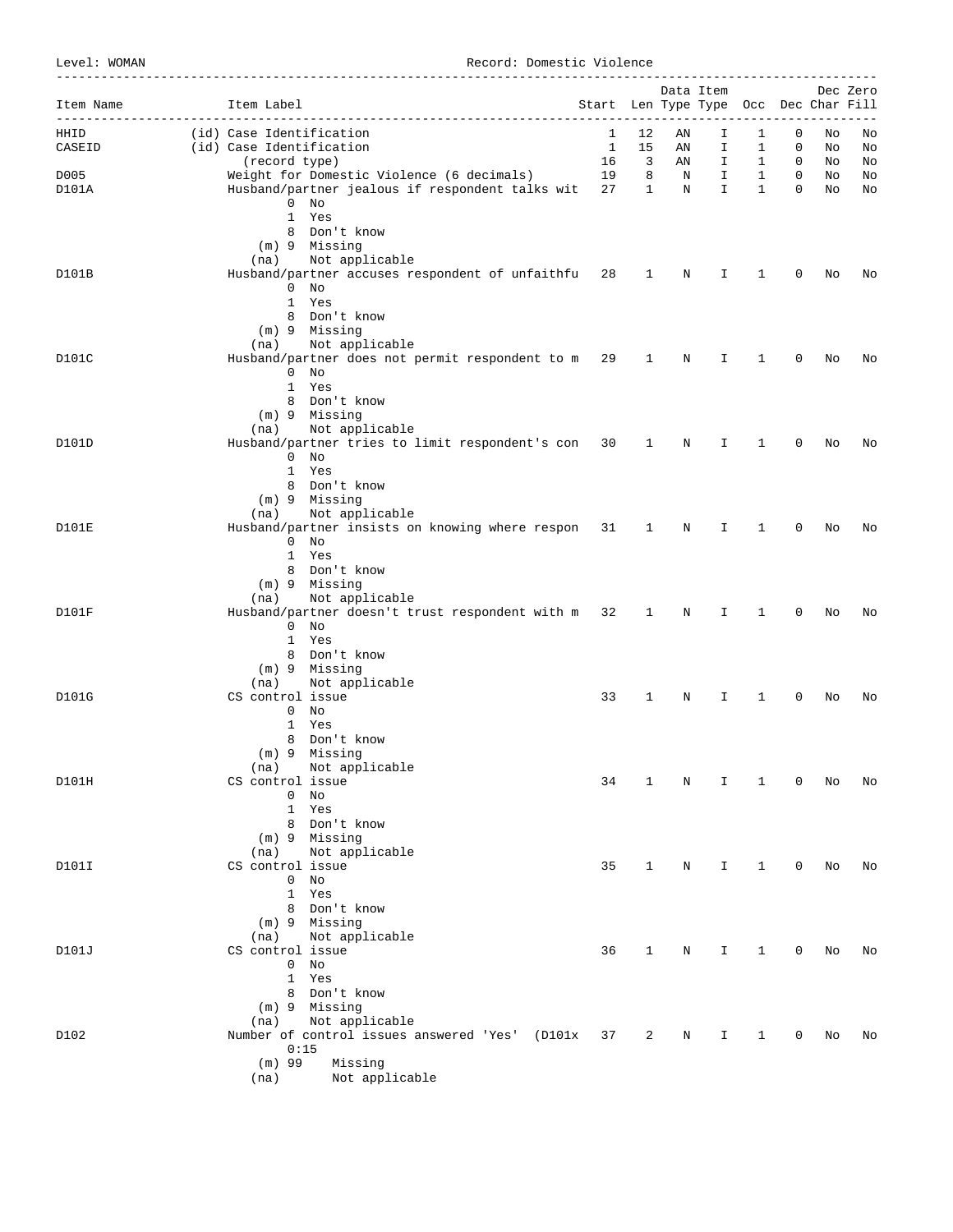| D103A | Ever been humiliated by husband/partner<br>0<br>Never<br>$\mathbf{1}$<br>Often                                                                                                                                                                         | 39 | 1 | N | I  | 1 | 0 | No | No |
|-------|--------------------------------------------------------------------------------------------------------------------------------------------------------------------------------------------------------------------------------------------------------|----|---|---|----|---|---|----|----|
|       | 2<br>Sometimes<br>3 Yes, but not in the last 12 months<br>4 Yes, but frequency in last 12 months missing<br>(m) 9 Missing                                                                                                                              |    |   |   |    |   |   |    |    |
| D103B | Not applicable<br>(na)<br>Ever been threatened with harm by husband/partn<br>0<br>Never<br>1 Often<br>2 Sometimes<br>3 Yes, but not in the last 12 months                                                                                              | 40 | 1 | Ν | I  | 1 | 0 | No | No |
|       | 4 Yes, but frequency in last 12 months missing<br>(m) 9 Missing<br>Not applicable<br>(na)                                                                                                                                                              |    |   |   |    |   |   |    |    |
| D103C | Ever been insulted or made to feel bad by husba<br>0 Never<br>1 Often<br>2 Sometimes<br>3 Yes, but not in the last 12 months<br>4 Yes, but frequency in last 12 months missing<br>(m) 9 Missing                                                        | 41 | 1 | N | I  | 1 | 0 | No | No |
| D103D | Not applicable<br>(na)<br>Ever CS emotional abuse by husband/partner                                                                                                                                                                                   | 42 | 1 | N | I  | 1 | 0 | No | No |
|       | 0 Never<br>1 Often<br>2 Sometimes<br>3 Yes, but not in the last 12 months<br>4 Yes, but frequency in last 12 months missing<br>(m) 9 Missing<br>Not applicable<br>(na)                                                                                 |    |   |   |    |   |   |    |    |
| D103E | Ever CS emotional abuse by husband/partner<br>0 Never                                                                                                                                                                                                  | 43 | 1 | Ν | I  | 1 | 0 | No | No |
|       | 1 Often<br>2 Sometimes<br>3 Yes, but not in the last 12 months<br>4 Yes, but frequency in last 12 months missing<br>(m) 9 Missing<br>Not applicable<br>(na)                                                                                            |    |   |   |    |   |   |    |    |
| D103F | Ever CS emotional abuse by husband/partner<br>0 Never<br>1 Often<br>2 Sometimes<br>3 Yes, but not in the last 12 months<br>4 Yes, but frequency in last 12 months missing<br>(m) 9 Missing                                                             | 44 | 1 | Ν | I  | 1 | 0 | No | No |
|       | Not applicable<br>(na)                                                                                                                                                                                                                                 |    |   |   |    |   |   |    |    |
| D104  | Experienced any emotional violence (D103x serie<br>0<br>No<br>1 Yes<br>$(m)$ 9 Missing                                                                                                                                                                 | 45 | 1 | Ν | I  | 1 | 0 | No | No |
| D105A | Not applicable<br>(na)<br>Ever been pushed, shook or had something thrown 46<br>0 Never<br>1 Often<br>2 Sometimes<br>3 Yes, but not in the last 12 months<br>4 Yes, but frequency in last 12 months missing<br>$(m)$ 9 Missing                         |    | 1 | N | I. | 1 | 0 | No | No |
| D105B | Not applicable<br>(na)<br>Ever been slapped by husband/partner<br>0 Never<br>1 Often<br>2 Sometimes<br>3 Yes, but not in the last 12 months<br>4 Yes, but frequency in last 12 months missing<br>$(m)$ 9 Missing                                       | 47 | 1 | N | I  | 1 | 0 | No | No |
| D105C | Not applicable<br>(na)<br>Ever been punched with fist or hit by something 48<br>0 Never<br>1 Often<br>2 Sometimes<br>3 Yes, but not in the last 12 months<br>4 Yes, but frequency in last 12 months missing<br>(m) 9 Missing<br>Not applicable<br>(na) |    | 1 | N | I  | 1 | 0 | No | No |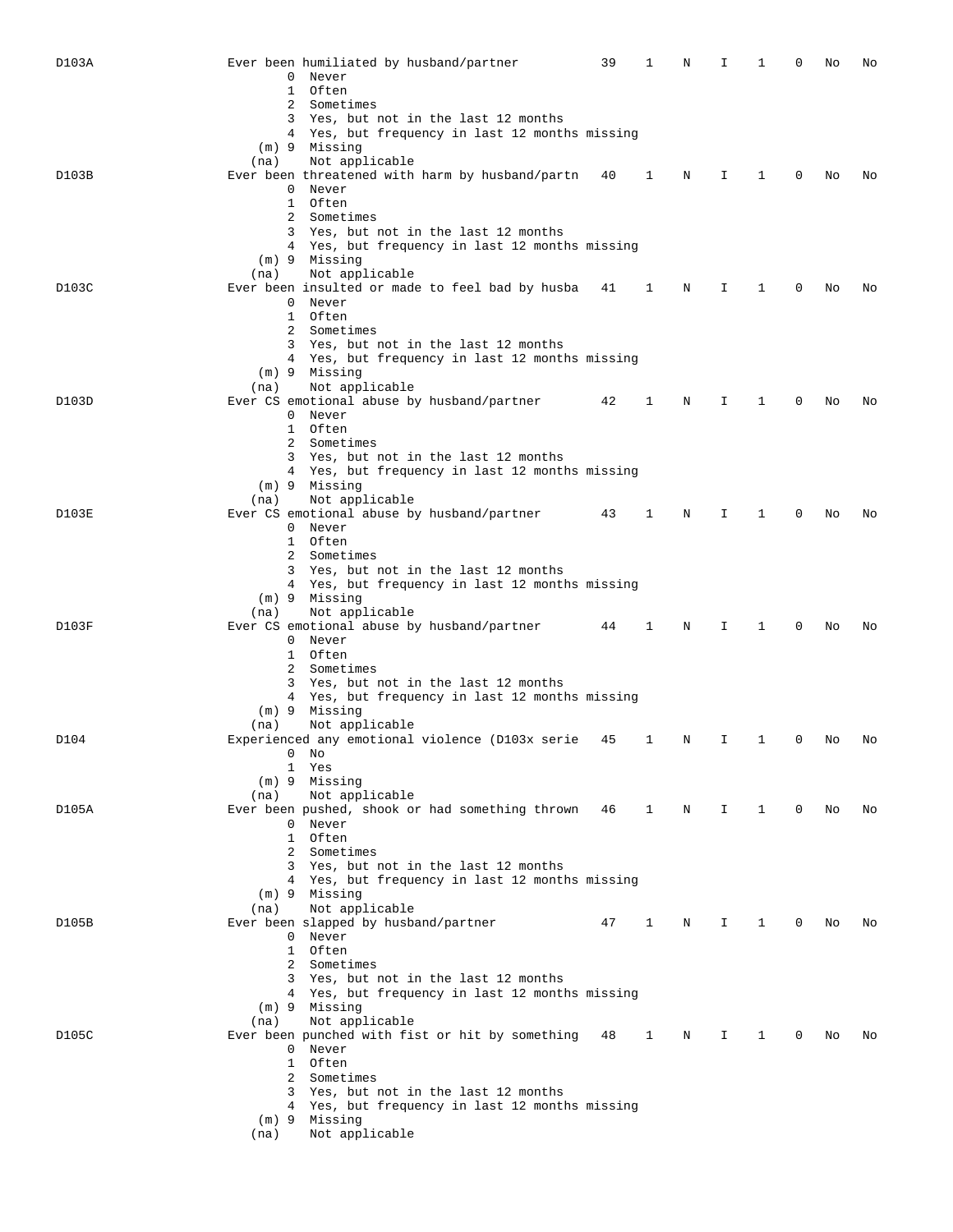| D105D | Ever been kicked or dragged by husband/partner<br>0<br>Never<br>1 Often                                                           | 49 | 1            | N | I  | 1            | 0            | No | No |
|-------|-----------------------------------------------------------------------------------------------------------------------------------|----|--------------|---|----|--------------|--------------|----|----|
|       | 2<br>Sometimes<br>3 Yes, but not in the last 12 months<br>4 Yes, but frequency in last 12 months missing<br>(m) 9 Missing         |    |              |   |    |              |              |    |    |
| D105E | Not applicable<br>(na)<br>Ever been strangled or burnt by husband/partner<br>$\mathbf{0}$<br>Never<br>1 Often                     | 50 | 1            | Ν | I  | 1            | 0            | No | No |
|       | 2 Sometimes<br>3 Yes, but not in the last 12 months<br>4 Yes, but frequency in last 12 months missing<br>(m) 9 Missing            |    |              |   |    |              |              |    |    |
| D105F | Not applicable<br>(na)<br>Ever been threatened with knife/gun or other we<br>0 Never<br>1 Often                                   | 51 | 1            | N | I  | 1            | 0            | No | No |
|       | 2 Sometimes<br>3 Yes, but not in the last 12 months<br>4 Yes, but frequency in last 12 months missing<br>(m) 9 Missing            |    |              |   |    |              |              |    |    |
| D105G | Not applicable<br>(na)<br>Ever CS physical violence by husband/partner                                                            | 52 | 1            | N | I  | 1            | 0            | No | No |
|       | 0 Never<br>1 Often<br>2 Sometimes                                                                                                 |    |              |   |    |              |              |    |    |
|       | 3 Yes, but not in the last 12 months<br>4 Yes, but frequency in last 12 months missing<br>(m) 9 Missing                           |    |              |   |    |              |              |    |    |
| D105H | Not applicable<br>(na)<br>Ever been physically forced into unwanted sex b                                                         | 53 | 1            | Ν | I  | 1            | 0            | No | No |
|       | 0 Never<br>1 Often<br>2 Sometimes                                                                                                 |    |              |   |    |              |              |    |    |
|       | 3 Yes, but not in the last 12 months<br>4 Yes, but frequency in last 12 months missing<br>(m) 9 Missing<br>Not applicable<br>(na) |    |              |   |    |              |              |    |    |
| D105I | Ever been forced into other unwanted sexual act<br>0 Never<br>1 Often<br>2 Sometimes                                              | 54 | 1            | N | I  | 1            | 0            | No | No |
|       | 3 Yes, but not in the last 12 months<br>4 Yes, but frequency in last 12 months missing<br>(m) 9 Missing                           |    |              |   |    |              |              |    |    |
| D105J | Not applicable<br>(na)<br>Ever had arm twisted or hair pulled by husband/                                                         | 55 | 1            | N | I  | 1            | 0            | No | No |
|       | 0<br>Never<br>1 Often<br>2 Sometimes<br>3 Yes, but not in the last 12 months                                                      |    |              |   |    |              |              |    |    |
|       | 4 Yes, but frequency in last 12 months missing<br>$(m)$ 9 Missing<br>Not applicable<br>(na)                                       |    |              |   |    |              |              |    |    |
| D105K | Ever been physically forced to perform sexual a<br>0 Never<br>1 Often                                                             | 56 | $\mathbf{1}$ | N | I. | $\mathbf{1}$ | $\mathbf{0}$ | No | No |
|       | 2 Sometimes<br>3 Yes, but not in the last 12 months<br>4 Yes, but frequency in last 12 months missing<br>(m) 9 Missing            |    |              |   |    |              |              |    |    |
| D105L | Not applicable<br>(na)<br>Ever CS physical violence by husband/partner                                                            | 57 | 1            | N | I. | $\mathbf{1}$ | $\mathbf{0}$ | No | No |
|       | 0 Never<br>1 Often<br>2 Sometimes                                                                                                 |    |              |   |    |              |              |    |    |
|       | 3 Yes, but not in the last 12 months<br>4 Yes, but frequency in last 12 months missing<br>$(m)$ 9 Missing                         |    |              |   |    |              |              |    |    |
|       | Not applicable<br>(na)                                                                                                            |    |              |   |    |              |              |    |    |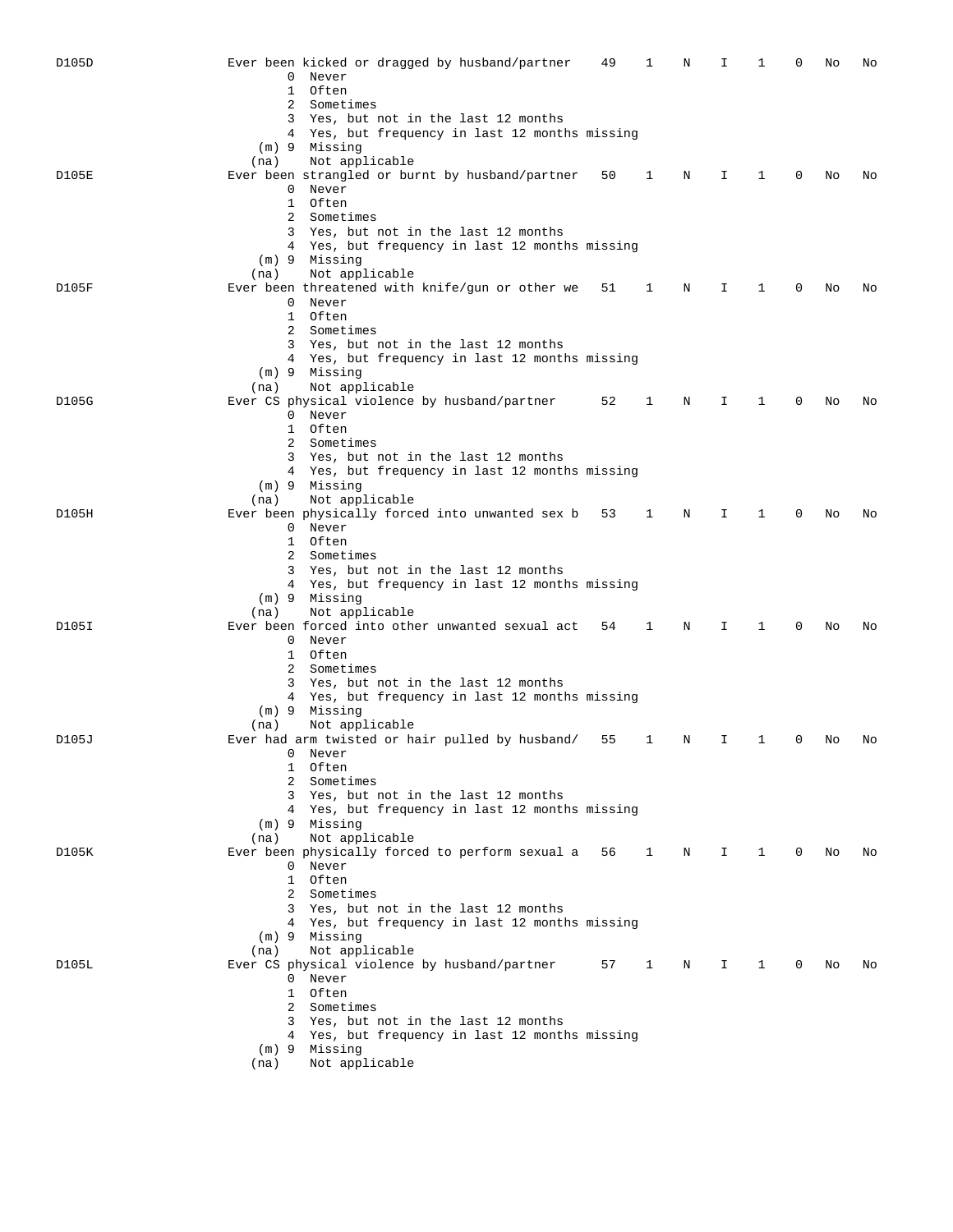| D105M | Ever CS physical violence by husband/partner                              | 58 | 1            | N | Ι  | 1            | 0           | No | No |
|-------|---------------------------------------------------------------------------|----|--------------|---|----|--------------|-------------|----|----|
|       | 0 Never                                                                   |    |              |   |    |              |             |    |    |
|       | $\mathbf{1}$<br>Often<br>2 Sometimes                                      |    |              |   |    |              |             |    |    |
|       | 3 Yes, but not in the last 12 months                                      |    |              |   |    |              |             |    |    |
|       | 4 Yes, but frequency in last 12 months missing<br>$(m)$ 9 Missing         |    |              |   |    |              |             |    |    |
|       | Not applicable<br>(na)                                                    |    |              |   |    |              |             |    |    |
| D105N | Ever CS physical violence by husband/partner                              | 59 | 1            | Ν | I  | 1            | 0           | No | No |
|       | 0 Never<br>1 Often                                                        |    |              |   |    |              |             |    |    |
|       | 2 Sometimes                                                               |    |              |   |    |              |             |    |    |
|       | 3 Yes, but not in the last 12 months                                      |    |              |   |    |              |             |    |    |
|       | 4 Yes, but frequency in last 12 months missing<br>(m) 9 Missing           |    |              |   |    |              |             |    |    |
|       | Not applicable<br>(na)                                                    |    |              |   |    |              |             |    |    |
| D106  | Experienced any less severe violence (D105A-C, J                          | 60 | 1            | Ν | I  | 1            | 0           | No | No |
|       | $0$ No                                                                    |    |              |   |    |              |             |    |    |
|       | 1 Yes (D105A-D)<br>(m) 9 Missing                                          |    |              |   |    |              |             |    |    |
|       | Not applicable<br>(na)                                                    |    |              |   |    |              |             |    |    |
| D107  | Experienced any severe violence (D105D-F) by hu                           | 61 | 1            | N | I  | 1            | 0           | No | No |
|       | $0$ No<br>$1$ Yes ( $D105E-G$ )                                           |    |              |   |    |              |             |    |    |
|       | $(m)$ 9 Missing                                                           |    |              |   |    |              |             |    |    |
|       | Not applicable<br>(na)                                                    |    |              |   |    |              |             |    |    |
| D108  | Experienced any sexual violence (D105H-I, K) by<br>$0$ No                 | 62 | 1            | Ν | I  | 1            | 0           | No | No |
|       | $1$ Yes (D105H-I)                                                         |    |              |   |    |              |             |    |    |
|       | (m) 9 Missing                                                             |    |              |   |    |              |             |    |    |
| D109  | Not applicable<br>(na)<br>Timing of first event (from D105 series) in yea | 63 | 2            | Ν | I  | 1            | 0           | No | No |
|       | 0:94                                                                      |    |              |   |    |              |             |    |    |
|       | 95<br>Before union                                                        |    |              |   |    |              |             |    |    |
|       | After separation/divorce<br>96<br>98<br>Don't know                        |    |              |   |    |              |             |    |    |
|       | Missing<br>$(m)$ 99                                                       |    |              |   |    |              |             |    |    |
|       | Not applicable<br>(na)                                                    |    |              |   |    |              |             |    |    |
| D110A | Ever had bruises because of husband/partner's a<br>$0$ No                 | 65 | 1            | N | I  | 1            | 0           | No | No |
|       | 1 Yes                                                                     |    |              |   |    |              |             |    |    |
|       | $(m)$ 9 Missing                                                           |    |              |   |    |              |             |    |    |
| D110B | Not applicable<br>(na)<br>Ever had eye injuries, sprains, dislocations or | 66 | 1            | N | I  | 1            | 0           | No | No |
|       | $0$ No                                                                    |    |              |   |    |              |             |    |    |
|       | 1 Yes                                                                     |    |              |   |    |              |             |    |    |
|       | (m) 9 Missing<br>Not applicable<br>(na)                                   |    |              |   |    |              |             |    |    |
| D110C | Ever went to health facility because of husband                           | 67 | 1            | Ν | I  | 1            | 0           | No | No |
|       | $0$ No                                                                    |    |              |   |    |              |             |    |    |
|       | 1 Yes<br>(m) 9 Missing                                                    |    |              |   |    |              |             |    |    |
|       | Not applicable<br>(na)                                                    |    |              |   |    |              |             |    |    |
| D110D | Ever had wounds, broken bones, broken teeth or 68                         |    | $\mathbf{1}$ | N | Ι. | $\mathbf{1}$ | $\mathbf 0$ | No | No |
|       | $0$ No<br>1 Yes                                                           |    |              |   |    |              |             |    |    |
|       | $(m)$ 9 Missing                                                           |    |              |   |    |              |             |    |    |
|       | Not applicable<br>(na)<br>CS because of husband/partner's actions         |    |              |   |    |              |             |    |    |
| D110E | $0$ No                                                                    | 69 | 1            | N | I  | $\mathbf{1}$ | 0           | No | No |
|       | 1 Yes                                                                     |    |              |   |    |              |             |    |    |
|       | $(m)$ 9 Missing<br>Not applicable<br>(na)                                 |    |              |   |    |              |             |    |    |
| D110F | CS because of husband/partner's actions                                   | 70 | 1            | N | I  | 1            | 0           | No | No |
|       | $0$ No                                                                    |    |              |   |    |              |             |    |    |
|       | 1 Yes                                                                     |    |              |   |    |              |             |    |    |
|       | (m) 9 Missing<br>Not applicable<br>(na)                                   |    |              |   |    |              |             |    |    |
| D110G | CS because of husband/partner's actions                                   | 71 | 1            | N | I. | 1            | 0           | No | No |
|       | $0$ No<br>1 Yes                                                           |    |              |   |    |              |             |    |    |
|       | $(m)$ 9 Missing                                                           |    |              |   |    |              |             |    |    |
|       | Not applicable<br>(na)                                                    |    |              |   |    |              |             |    |    |
| D110H | CS because of husband/partner's actions<br>$0$ No                         | 72 | $\mathbf{1}$ | N | I  | $\mathbf{1}$ | 0           | No | No |
|       | 1 Yes                                                                     |    |              |   |    |              |             |    |    |
|       | $(m)$ 9 Missing                                                           |    |              |   |    |              |             |    |    |
|       | Not applicable<br>(na)                                                    |    |              |   |    |              |             |    |    |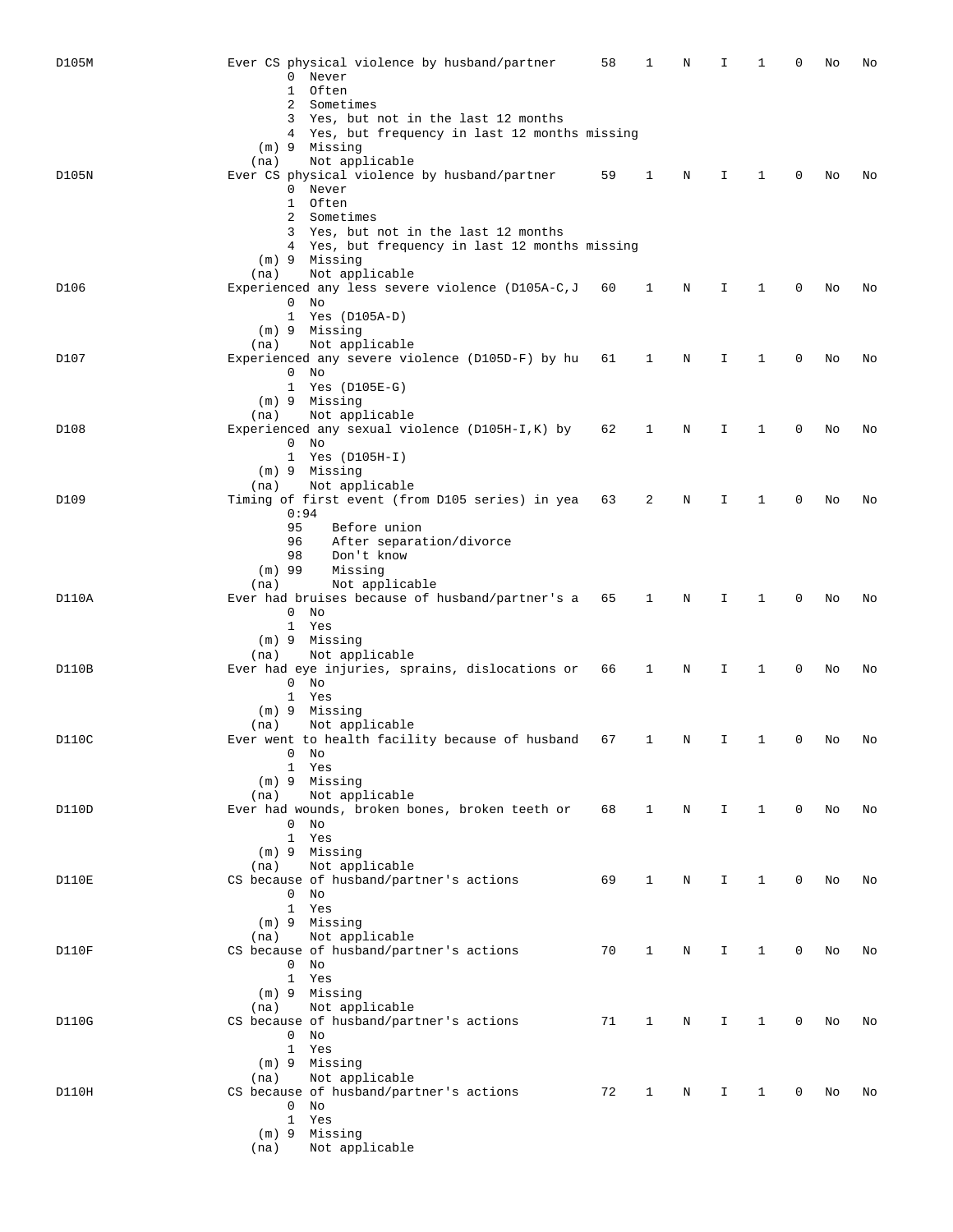| D111  | Experienced any of listed husband/partner's act     | 73 | 1            | Ν          | I            | 1            | 0           | No | No |
|-------|-----------------------------------------------------|----|--------------|------------|--------------|--------------|-------------|----|----|
|       | No<br>0                                             |    |              |            |              |              |             |    |    |
|       |                                                     |    |              |            |              |              |             |    |    |
|       | $\mathbf{1}$<br>Yes $(D110x = 1)$                   |    |              |            |              |              |             |    |    |
|       | $(m)$ 9 Missing                                     |    |              |            |              |              |             |    |    |
|       | Not applicable<br>(na)                              |    |              |            |              |              |             |    |    |
| D112  | Respondent ever physically hurt husband/partner     | 74 | 1            | Ν          | I            | 1            | 0           | No | No |
|       | $0$ No                                              |    |              |            |              |              |             |    |    |
|       | 1 Yes                                               |    |              |            |              |              |             |    |    |
|       | $(m)$ 9 Missing                                     |    |              |            |              |              |             |    |    |
|       | Not applicable<br>(na)                              |    |              |            |              |              |             |    |    |
| D112A | Frequency of physically hurting husband/partner     | 75 | 1            | Ν          | I            | 1            | 0           | No | No |
|       | 0 Not at all in last 12 months                      |    |              |            |              |              |             |    |    |
|       | 1 Often                                             |    |              |            |              |              |             |    |    |
|       | 2 Sometimes                                         |    |              |            |              |              |             |    |    |
|       |                                                     |    |              |            |              |              |             |    |    |
|       | 8 Don't know                                        |    |              |            |              |              |             |    |    |
|       | (m) 9 Missing                                       |    |              |            |              |              |             |    |    |
|       | Not applicable<br>(na)                              |    |              |            |              |              |             |    |    |
| D113  | Husband/partner drinks alcohol                      | 76 | 1            | Ν          | I            | 1            | 0           | No | No |
|       | $0$ No                                              |    |              |            |              |              |             |    |    |
|       | 1 Yes                                               |    |              |            |              |              |             |    |    |
|       | $(m)$ 9 Missing                                     |    |              |            |              |              |             |    |    |
|       | Not applicable<br>(na)                              |    |              |            |              |              |             |    |    |
|       |                                                     |    |              |            |              |              |             |    |    |
| D114  | Frequency of husband/partner being drunk            | 77 | 1            | Ν          | I            | 1            | 0           | No | No |
|       | 0 Never                                             |    |              |            |              |              |             |    |    |
|       | 1 Often                                             |    |              |            |              |              |             |    |    |
|       | 2 Sometimes                                         |    |              |            |              |              |             |    |    |
|       | (m) 9 Missing                                       |    |              |            |              |              |             |    |    |
|       | Not applicable<br>(na)                              |    |              |            |              |              |             |    |    |
| D115B | Mother: Person who has ever physically hurt res     | 78 | 1            | Ν          | I            | 1            | 0           | No | No |
|       | $0$ No                                              |    |              |            |              |              |             |    |    |
|       | 1<br>Yes                                            |    |              |            |              |              |             |    |    |
|       |                                                     |    |              |            |              |              |             |    |    |
|       | $(m)$ 9 Missing                                     |    |              |            |              |              |             |    |    |
|       | Not applicable<br>(na)                              |    |              |            |              |              |             |    |    |
| D115C | Father: Person who has ever physically hurt res     | 79 | 1            | N          | I            | 1            | 0           | No | No |
|       | 0<br>No                                             |    |              |            |              |              |             |    |    |
|       | 1 Yes                                               |    |              |            |              |              |             |    |    |
|       | (m) 9 Missing                                       |    |              |            |              |              |             |    |    |
|       | Not applicable<br>(na)                              |    |              |            |              |              |             |    |    |
| D115D | Daughter: Person who has ever physically hurt r     | 80 | 1            | Ν          | I            | 1            | 0           | No | No |
|       | $0$ No                                              |    |              |            |              |              |             |    |    |
|       | 1 Yes                                               |    |              |            |              |              |             |    |    |
|       |                                                     |    |              |            |              |              |             |    |    |
|       | (m) 9 Missing                                       |    |              |            |              |              |             |    |    |
|       | Not applicable<br>(na)                              |    |              |            |              |              |             |    |    |
| D115E | Son: Person who has ever physically hurt respon     | 81 | 1            | Ν          | I            | 1            | 0           | No | No |
|       | 0<br>No                                             |    |              |            |              |              |             |    |    |
|       | 1 Yes                                               |    |              |            |              |              |             |    |    |
|       | (m) 9 Missing                                       |    |              |            |              |              |             |    |    |
|       | Not applicable<br>(na)                              |    |              |            |              |              |             |    |    |
| D115F | Sister/brother: Person who has ever physically      | 82 | 1            | Ν          | Ι            | 1            | 0           | No | No |
|       | $0$ No                                              |    |              |            |              |              |             |    |    |
|       | 1 Yes                                               |    |              |            |              |              |             |    |    |
|       | $(m)$ 9 Missing                                     |    |              |            |              |              |             |    |    |
|       |                                                     |    |              |            |              |              |             |    |    |
|       | (na) Not applicable                                 |    |              |            |              |              |             |    |    |
| D115G | Other relative: Person who has ever physically 83 1 |    |              | $_{\rm N}$ | $\mathbf{I}$ | 1            | $\mathbf 0$ | No | No |
|       | $0$ No                                              |    |              |            |              |              |             |    |    |
|       | 1 Yes                                               |    |              |            |              |              |             |    |    |
|       | (m) 9 Missing                                       |    |              |            |              |              |             |    |    |
|       | (na) Not applicable                                 |    |              |            |              |              |             |    |    |
| D115H | Other female family: Person who has ever physic 84  |    | $\mathbf{1}$ | N          | I.           | 1            | 0           | No | No |
|       | $0$ No                                              |    |              |            |              |              |             |    |    |
|       | 1 Yes                                               |    |              |            |              |              |             |    |    |
|       | (m) 9 Missing                                       |    |              |            |              |              |             |    |    |
|       | (na) Not applicable                                 |    |              |            |              |              |             |    |    |
|       |                                                     |    |              |            |              |              |             |    |    |
| D115I | Other male family: Person who has ever physical 85  |    | $\mathbf{1}$ | N          | I.           | $\mathbf{1}$ | 0           | No | No |
|       | $0$ No                                              |    |              |            |              |              |             |    |    |
|       | 1 Yes                                               |    |              |            |              |              |             |    |    |
|       | (m) 9 Missing                                       |    |              |            |              |              |             |    |    |
|       | (na) Not applicable                                 |    |              |            |              |              |             |    |    |
| D115J | Former partner: Person who has ever physically 86   |    | $\mathbf{1}$ | N          | I.           | $\mathbf{1}$ | 0           | No | No |
|       | $0$ No                                              |    |              |            |              |              |             |    |    |
|       | 1 Yes                                               |    |              |            |              |              |             |    |    |
|       | (m) 9 Missing                                       |    |              |            |              |              |             |    |    |
|       | (na) Not applicable                                 |    |              |            |              |              |             |    |    |
| D115K | Current boyfriend: Person who has ever physical 87  |    | $\mathbf{1}$ | N          | Ι.           | 1            | 0           | No | No |
|       | $0$ No                                              |    |              |            |              |              |             |    |    |
|       |                                                     |    |              |            |              |              |             |    |    |
|       | 1 Yes                                               |    |              |            |              |              |             |    |    |
|       | (m) 9 Missing                                       |    |              |            |              |              |             |    |    |
|       | (na) Not applicable                                 |    |              |            |              |              |             |    |    |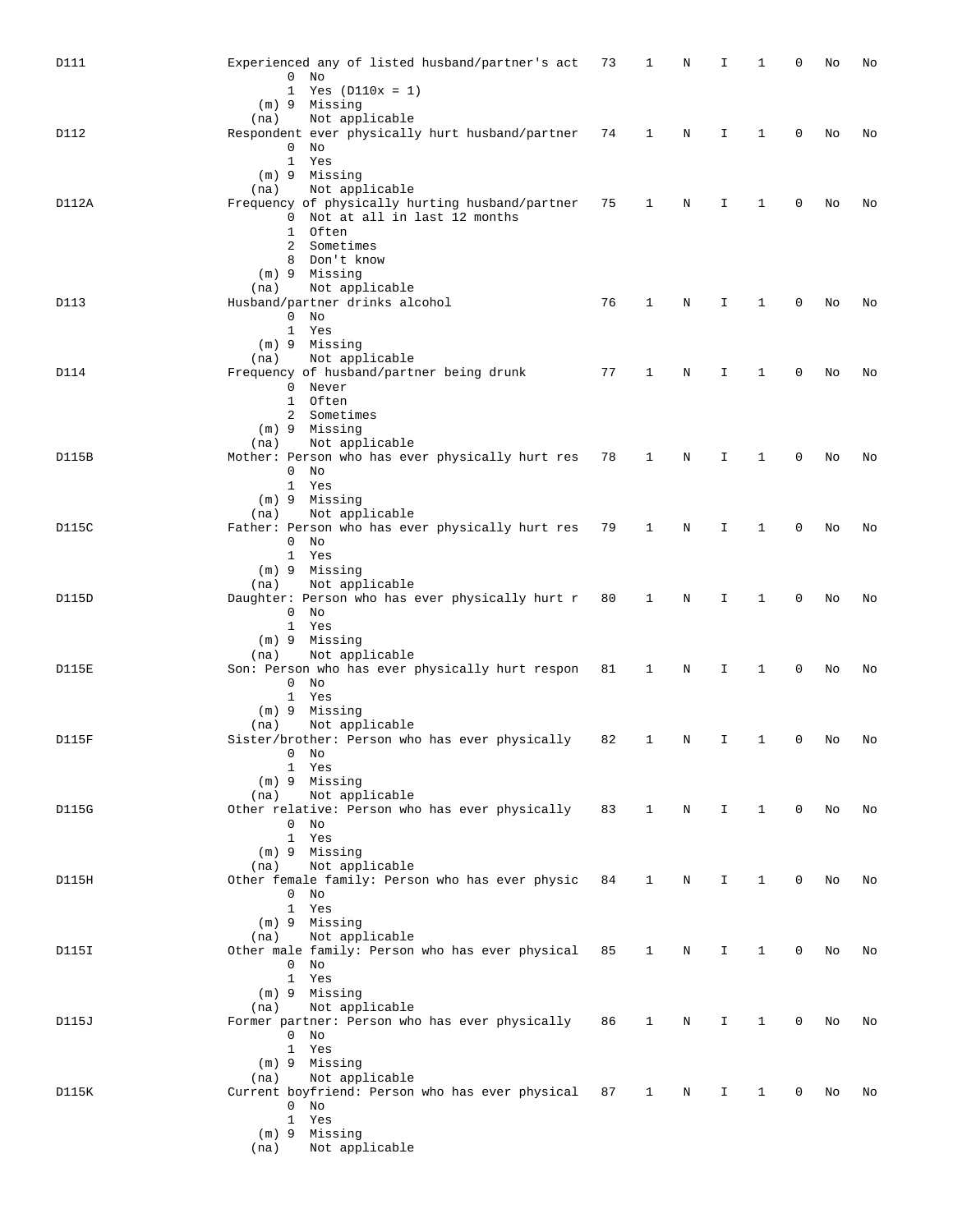| D115L  | Former boyfriend: Person who has ever physicall 88<br>$0$ No<br>1 Yes<br>(m) 9 Missing                                                                                                             |    | 1            | N | I  | 1            | 0 | No | No |
|--------|----------------------------------------------------------------------------------------------------------------------------------------------------------------------------------------------------|----|--------------|---|----|--------------|---|----|----|
| D115M  | Not applicable<br>(na)<br>Step-mother: Person who has ever physically hur 89<br>$0$ No<br>1 Yes                                                                                                    |    | 1            | N | I. | 1            | 0 | No | No |
| D115N  | (m) 9 Missing<br>Not applicable<br>(na)<br>Step-father: Person who has ever physically hur<br>$0$ No<br>1 Yes                                                                                      | 90 | 1            | N | I  | 1            | 0 | No | No |
| D1150  | (m) 9 Missing<br>Not applicable<br>(na)<br>Mother-in-law: Person who has ever physically h 91<br>$0$ No                                                                                            |    | 1            | N | I  | $\mathbf{1}$ | 0 | No | No |
| D115P  | 1 Yes<br>(m) 9 Missing<br>Not applicable<br>(na)<br>Father-in-law: Person who has ever physically h 92<br>$0$ No                                                                                   |    | 1            | N | Ι. | 1            | 0 | No | No |
| D115Q  | 1 Yes<br>(m) 9 Missing<br>Not applicable<br>(na)<br>Other in-law: Person who has ever physically hu<br>$0$ No                                                                                      | 93 | 1            | Ν | I. | 1            | 0 | No | No |
| D115R  | 1 Yes<br>(m) 9 Missing<br>Not applicable<br>(na)<br>Other male in-law: Person who has ever physical 94<br>$0$ No                                                                                   |    | 1            | N | I. | 1            | 0 | No | No |
| D115S  | 1 Yes<br>(m) 9 Missing<br>Not applicable<br>(na)<br>Female friend: Person who has ever physically h 95<br>$0$ No                                                                                   |    | 1            | N | I  | 1            | 0 | No | No |
| D115T  | 1 Yes<br>(m) 9 Missing<br>Not applicable<br>(na)<br>Male friend: Person who has ever physically hur 96<br>$0$ No                                                                                   |    | 1            | Ν | I  | 1            | 0 | No | No |
| D115U  | 1 Yes<br>(m) 9 Missing<br>(na) Not applicable<br>Neighbor: Person who has ever physically hurt r 97<br>$0$ No<br>1 Yes                                                                             |    | 1            | Ν | I. | 1            | 0 | No | No |
| D115V  | (m) 9 Missing<br>Not applicable<br>(na)<br>Teacher: Person who has ever physically hurt re 98<br>0<br>No                                                                                           |    | $\mathbf{1}$ | N | Ι. | 1            | 0 | No | No |
| D115W  | 1 Yes<br>(m) 9 Missing<br>Not applicable<br>(na)<br>Employer: Person who has ever physically hurt r<br>$0$ No<br>1 Yes                                                                             | 99 | 1            | N | I  | 1            | 0 | No | No |
| D115X  | (m) 9 Missing<br>Not applicable<br>(na)<br>Other: Person who has ever physically hurt resp 100<br>$0$ No<br>1 Yes                                                                                  |    | 1            | N | I. | $\mathbf{1}$ | 0 | No | No |
| D115Y  | $(m)$ 9 Missing<br>Not applicable<br>(na)<br>No person other than husband/partner ever physi 101<br>0 Someone physically hurt respondent<br>1 None of these people ever physically hurt respondent |    | $\mathbf{1}$ | N | I. | $\mathbf{1}$ | 0 | No | No |
| D115XA | 6 No response to question<br>$(m)$ 9 Missing<br>Not applicable<br>(na)<br>Stranger: Person who has ever physically hurt r 102<br>$0$ No<br>1 Yes<br>(m) 9 Missing<br>Not applicable<br>(na)        |    | $\mathbf{1}$ | N | Ι. | 1            | 0 | No | No |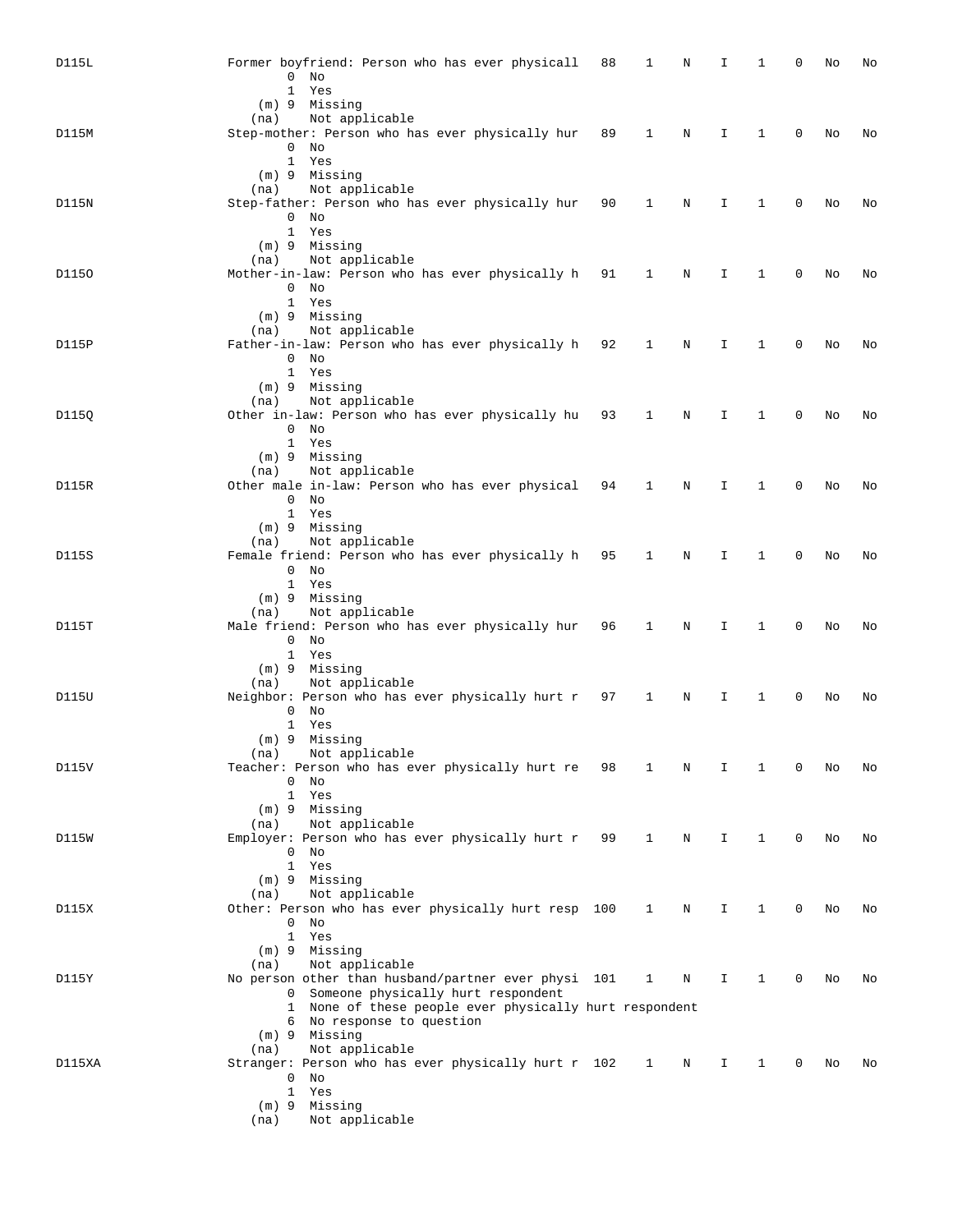| D115XB        | 0    | Other female in-law/family: Person who has ever 103<br>No | 1              | N | I           | 1            | 0           | No | No |
|---------------|------|-----------------------------------------------------------|----------------|---|-------------|--------------|-------------|----|----|
|               |      | 1 Yes<br>(m) 9 Missing                                    |                |   |             |              |             |    |    |
|               | (na) | Not applicable                                            |                |   |             |              |             |    |    |
| <b>D115XC</b> |      | Other male in-law/family: Person who has ever p 104       | $\mathbf{1}$   | N | $\mathbf I$ | $\mathbf{1}$ | 0           | No | No |
|               |      | $0$ No                                                    |                |   |             |              |             |    |    |
|               |      | 1 Yes                                                     |                |   |             |              |             |    |    |
|               |      | (m) 9 Missing                                             |                |   |             |              |             |    |    |
|               | (na) | Not applicable                                            |                |   |             |              |             |    |    |
| D115XD        |      | Friend: Person who has ever physically hurt res 105       | $\overline{1}$ | N | I.          | $\mathbf{1}$ | $\mathbf 0$ | No | No |
|               |      | $0$ No<br>1 Yes                                           |                |   |             |              |             |    |    |
|               |      | (m) 9 Missing                                             |                |   |             |              |             |    |    |
|               | (na) | Not applicable                                            |                |   |             |              |             |    |    |
| <b>D115XE</b> |      | Police: Person who has ever physically hurt res 106       | 1              | N | I           | 1            | 0           | No | No |
|               |      | $0$ No                                                    |                |   |             |              |             |    |    |
|               |      | 1 Yes                                                     |                |   |             |              |             |    |    |
|               |      | (m) 9 Missing                                             |                |   |             |              |             |    |    |
|               | (na) | Not applicable                                            |                |   |             |              |             |    |    |
| D115XF        |      | Religious leader: Person who has ever physicall 107 1     |                | N | I           | 1            | 0           | No | No |
|               |      | $0$ No                                                    |                |   |             |              |             |    |    |
|               |      | 1 Yes                                                     |                |   |             |              |             |    |    |
|               |      | (m) 9 Missing                                             |                |   |             |              |             |    |    |
|               | (na) | Not applicable                                            |                |   |             |              |             |    |    |
| <b>D115XG</b> |      | Lawyer: Person who has ever physically hurt res 108       | 1              | N | I.          | $\mathbf{1}$ | $\Omega$    | No | No |
|               |      | $0$ No<br>1 Yes                                           |                |   |             |              |             |    |    |
|               |      | (m) 9 Missing                                             |                |   |             |              |             |    |    |
|               | (na) | Not applicable                                            |                |   |             |              |             |    |    |
| D115XH        |      | Doctor: Person who has ever physically hurt res 109       | 1              | N | I.          | $\mathbf{1}$ | 0           | No | No |
|               |      | $0$ No                                                    |                |   |             |              |             |    |    |
|               |      | 1 Yes                                                     |                |   |             |              |             |    |    |
|               |      | (m) 9 Missing                                             |                |   |             |              |             |    |    |
|               | (na) | Not applicable                                            |                |   |             |              |             |    |    |
| D115XI        |      | CS: Person who has ever physically hurt respond 110       | 1              | Ν | I           | 1            | 0           | No | No |
|               |      | $0$ No                                                    |                |   |             |              |             |    |    |
|               |      | 1 Yes                                                     |                |   |             |              |             |    |    |
|               |      | (m) 9 Missing                                             |                |   |             |              |             |    |    |
|               | (na) | Not applicable                                            |                |   |             |              |             |    |    |
| <b>D115XJ</b> |      | CS: Person who has ever physically hurt respond 111       | 1              | N | I           | 1            | 0           | No | No |
|               |      | $0$ No<br>1 Yes                                           |                |   |             |              |             |    |    |
|               |      | (m) 9 Missing                                             |                |   |             |              |             |    |    |
|               | (na) | Not applicable                                            |                |   |             |              |             |    |    |
| D115XK        |      | CS: Person who has ever physically hurt respond 112       | 1              | N | I           | 1            | 0           | No | No |
|               |      | $0$ No                                                    |                |   |             |              |             |    |    |
|               |      | 1 Yes                                                     |                |   |             |              |             |    |    |
|               |      | (m) 9 Missing                                             |                |   |             |              |             |    |    |
|               | (na) | Not applicable                                            |                |   |             |              |             |    |    |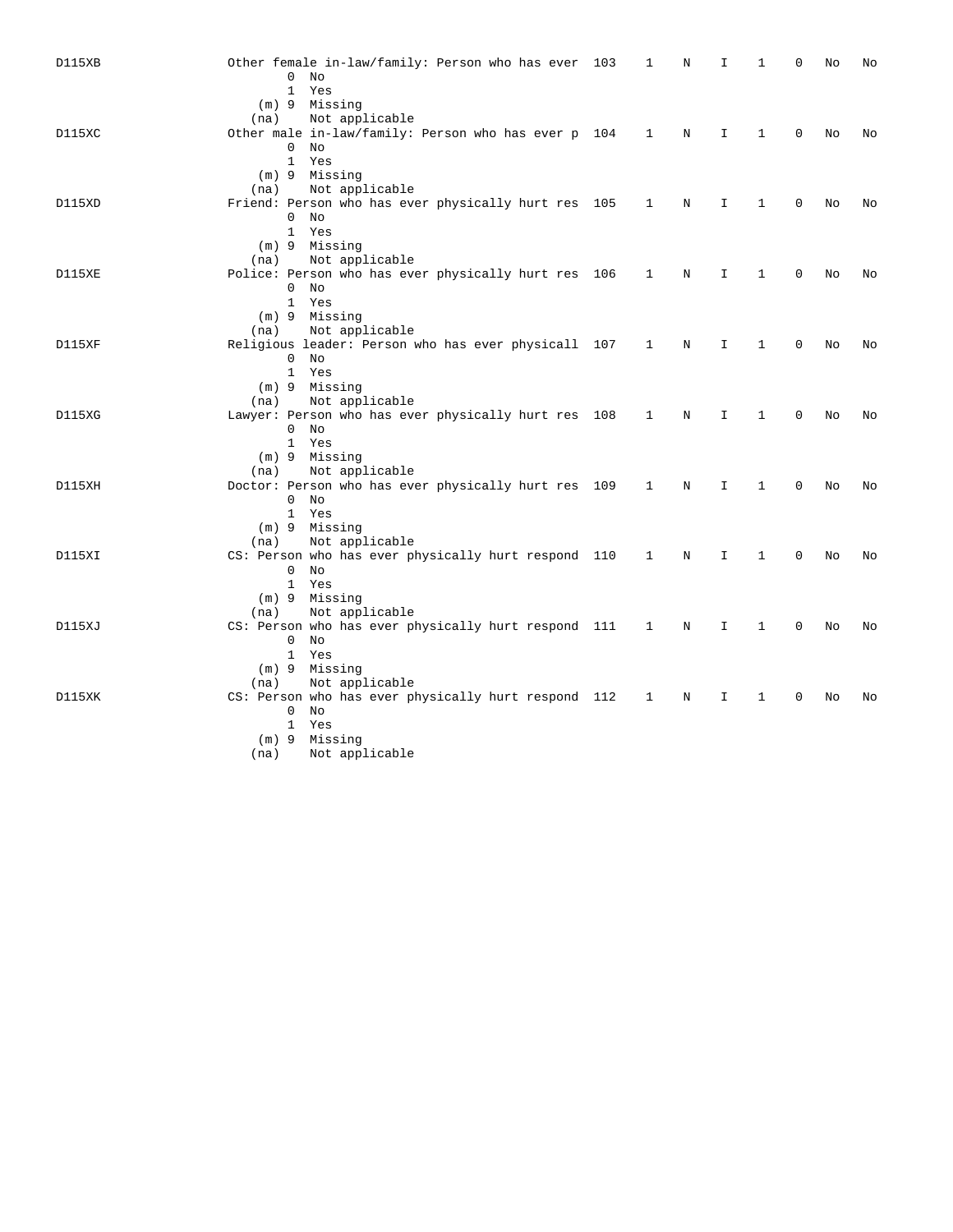|       | 6                   | Sister                                                                  |     |              |            |              |              |   |    |    |
|-------|---------------------|-------------------------------------------------------------------------|-----|--------------|------------|--------------|--------------|---|----|----|
|       | 7                   | Brother                                                                 |     |              |            |              |              |   |    |    |
|       | 8                   | Other female relatives                                                  |     |              |            |              |              |   |    |    |
|       | 9                   | Other male relatives                                                    |     |              |            |              |              |   |    |    |
|       | 10                  | Former partner                                                          |     |              |            |              |              |   |    |    |
|       | 11                  | Current boyfriend                                                       |     |              |            |              |              |   |    |    |
|       | 12                  | Former boyfriend                                                        |     |              |            |              |              |   |    |    |
|       | 13<br>14            | Step-mother<br>Step-father                                              |     |              |            |              |              |   |    |    |
|       | 15                  | Mother-in-law                                                           |     |              |            |              |              |   |    |    |
|       | 16                  | Father-in-law                                                           |     |              |            |              |              |   |    |    |
|       | 17                  | Other female in-laws                                                    |     |              |            |              |              |   |    |    |
|       | 18                  | Other male in-laws                                                      |     |              |            |              |              |   |    |    |
|       | 19                  | Female friend, acquaintance                                             |     |              |            |              |              |   |    |    |
|       | 20                  | Male friend, acquaintance                                               |     |              |            |              |              |   |    |    |
|       | 21                  | Neighbor                                                                |     |              |            |              |              |   |    |    |
|       | 22                  | Teacher                                                                 |     |              |            |              |              |   |    |    |
|       | 23                  | Employer                                                                |     |              |            |              |              |   |    |    |
|       | 24:26               | CS                                                                      |     |              |            |              |              |   |    |    |
|       | 27<br>28            | Stranger<br>Other female relative/in-law                                |     |              |            |              |              |   |    |    |
|       | 29                  | Other male relative/in-law                                              |     |              |            |              |              |   |    |    |
|       | 30                  | Friend                                                                  |     |              |            |              |              |   |    |    |
|       | 31                  | Police                                                                  |     |              |            |              |              |   |    |    |
|       | 32:35               | CS                                                                      |     |              |            |              |              |   |    |    |
|       | 95                  | No response $(D115Y=6)$                                                 |     |              |            |              |              |   |    |    |
|       | 96                  | Other                                                                   |     |              |            |              |              |   |    |    |
|       | $(m)$ 99            | Missing                                                                 |     |              |            |              |              |   |    |    |
|       | (na)                | Not applicable                                                          |     |              |            |              |              |   |    |    |
| D117A |                     | Frequency of being hit in last 12 months by oth 115 1<br>0 Not at all   |     |              | N          | I            | $\mathbf{1}$ | 0 | No | No |
|       | 1 Often             |                                                                         |     |              |            |              |              |   |    |    |
|       | 2 Sometimes         |                                                                         |     |              |            |              |              |   |    |    |
|       | $(m)$ 9 Missing     |                                                                         |     |              |            |              |              |   |    |    |
|       | (na)                | Not applicable                                                          |     |              |            |              |              |   |    |    |
| D118A |                     | Husband/partner: Person who hurt respondent dur 116 1                   |     |              | N          | I            | $\mathbf{1}$ | 0 | No | No |
|       | $0$ No              |                                                                         |     |              |            |              |              |   |    |    |
|       | 1 Yes               |                                                                         |     |              |            |              |              |   |    |    |
|       | (m) 9 Missing       |                                                                         |     |              |            |              |              |   |    |    |
| D118B | (na)                | Not applicable<br>Mother: Person who hurt respondent during a pre 117 1 |     |              | N          | I            | 1            | 0 | No | No |
|       | $0$ No              |                                                                         |     |              |            |              |              |   |    |    |
|       | 1 Yes               |                                                                         |     |              |            |              |              |   |    |    |
|       | (m) 9 Missing       |                                                                         |     |              |            |              |              |   |    |    |
|       | (na)                | Not applicable                                                          |     |              |            |              |              |   |    |    |
| D118C |                     | Father/step-father: Person who hurt respondent                          | 118 | $\mathbf{1}$ | N          | I            | 1            | 0 | No | No |
|       | $0$ No              |                                                                         |     |              |            |              |              |   |    |    |
|       | 1 Yes               |                                                                         |     |              |            |              |              |   |    |    |
|       | (m) 9 Missing       |                                                                         |     |              |            |              |              |   |    |    |
|       | (na) Not applicable | Daughter/son: Person who hurt respondent during 119                     |     |              |            |              |              |   |    |    |
| D118D | $0$ No              |                                                                         |     | $\mathbf{1}$ | Ν          | I            | 1            | 0 | No | No |
|       | 1 Yes               |                                                                         |     |              |            |              |              |   |    |    |
|       | $(m)$ 9 Missing     |                                                                         |     |              |            |              |              |   |    |    |
|       | (na) Not applicable |                                                                         |     |              |            |              |              |   |    |    |
| D118E |                     | Son alone: Person who hurt respondent during a 120                      |     | $\mathbf{1}$ | N          | Ι.           | $\mathbf{1}$ | 0 | No | No |
|       | $0$ No              |                                                                         |     |              |            |              |              |   |    |    |
|       | 1 Yes               |                                                                         |     |              |            |              |              |   |    |    |
|       | (m) 9 Missing       |                                                                         |     |              |            |              |              |   |    |    |
|       | (na)                | Not applicable                                                          |     |              |            |              |              |   |    |    |
| D118F | $0$ No              | Sister/brother: Person who hurt respondent duri 121                     |     | $\mathbf{1}$ | $_{\rm N}$ | I.           | $\mathbf{1}$ | 0 | No | No |
|       | 1 Yes               |                                                                         |     |              |            |              |              |   |    |    |
|       | $(m)$ 9 Missing     |                                                                         |     |              |            |              |              |   |    |    |
|       | (na)                | Not applicable                                                          |     |              |            |              |              |   |    |    |
| D118G |                     | Other relative: Person who hurt respondent duri 122 1 N                 |     |              |            | $\mathbf{I}$ | $\mathbf{1}$ | 0 | No | No |
|       | $0$ No              |                                                                         |     |              |            |              |              |   |    |    |
|       | 1 Yes               |                                                                         |     |              |            |              |              |   |    |    |
|       | (m) 9 Missing       |                                                                         |     |              |            |              |              |   |    |    |
|       | (na) Not applicable |                                                                         |     |              |            |              |              |   |    |    |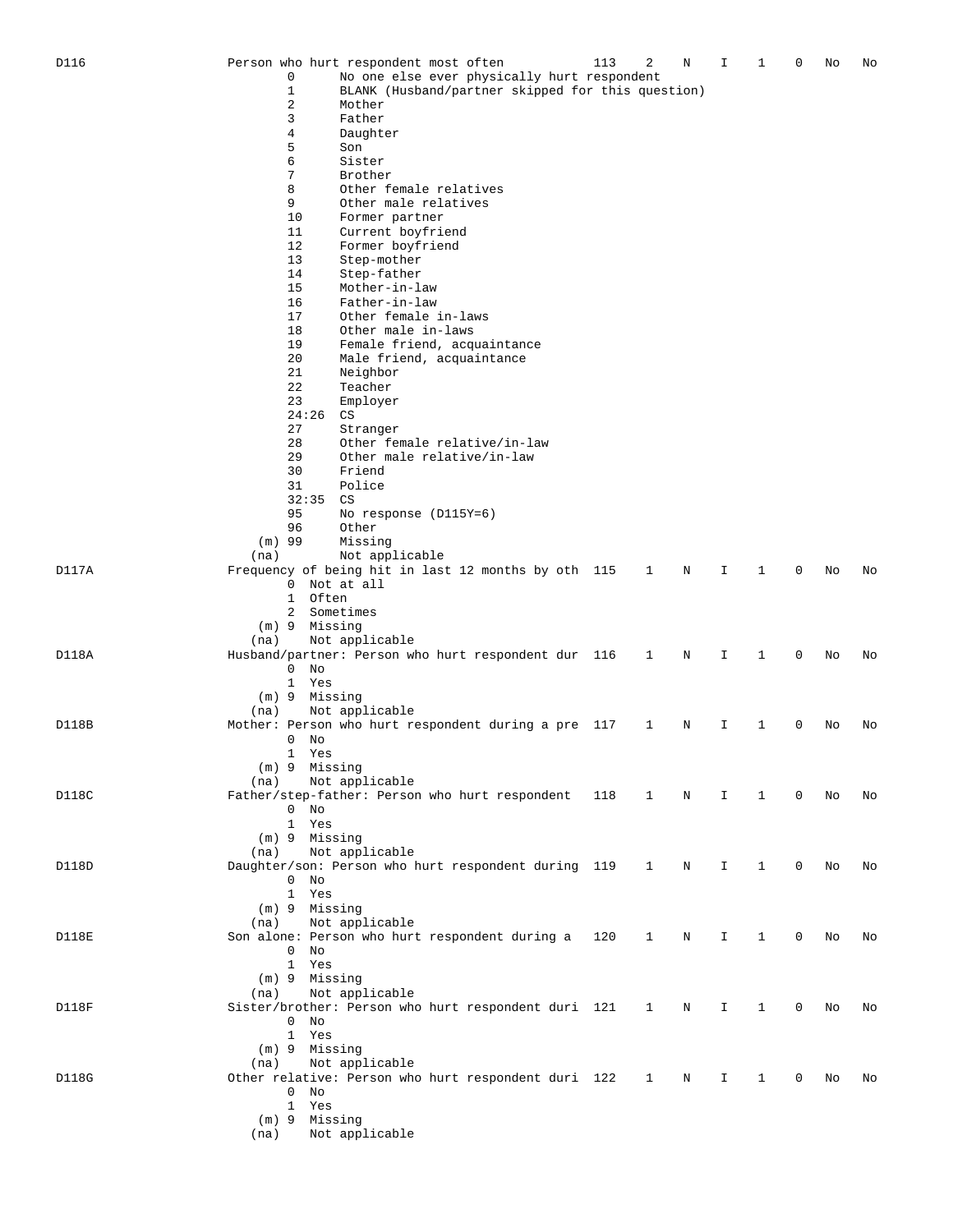| D118H | Other female family: Person who hurt respondent 123     | $\mathbf{1}$ | Ν           | I            | 1            | 0            | No | No |
|-------|---------------------------------------------------------|--------------|-------------|--------------|--------------|--------------|----|----|
|       | $\mathsf{O}$<br>No                                      |              |             |              |              |              |    |    |
|       | 1 Yes                                                   |              |             |              |              |              |    |    |
|       | (m) 9 Missing                                           |              |             |              |              |              |    |    |
|       | Not applicable<br>(na)                                  |              |             |              |              |              |    |    |
| D118I | Other male family: Person who hurt respondent d 124 1   |              | N           | I.           | 1            | $\mathbf{0}$ | No | No |
|       | $0$ No                                                  |              |             |              |              |              |    |    |
|       | 1 Yes                                                   |              |             |              |              |              |    |    |
|       |                                                         |              |             |              |              |              |    |    |
|       | (m) 9 Missing                                           |              |             |              |              |              |    |    |
|       | Not applicable<br>(na)                                  |              |             |              |              |              |    |    |
| D118J | Former husband/partner: Person who hurt respond 125 1   |              | N           | I.           | $\mathbf{1}$ | 0            | No | No |
|       | $0$ No                                                  |              |             |              |              |              |    |    |
|       | 1 Yes                                                   |              |             |              |              |              |    |    |
|       | (m) 9 Missing                                           |              |             |              |              |              |    |    |
|       | Not applicable<br>(na)                                  |              |             |              |              |              |    |    |
| D118K | Current boyfriend: Person who hurt respondent d 126 1   |              | N           | I            | 1            | 0            |    |    |
|       |                                                         |              |             |              |              |              | No | No |
|       | $0$ No                                                  |              |             |              |              |              |    |    |
|       | 1 Yes                                                   |              |             |              |              |              |    |    |
|       | (m) 9 Missing                                           |              |             |              |              |              |    |    |
|       | Not applicable<br>(na)                                  |              |             |              |              |              |    |    |
| D118L | Former boyfriend: Person who hurt respondent du 127 1   |              | N           | I            | 1            | 0            | No | No |
|       | $0$ No                                                  |              |             |              |              |              |    |    |
|       | 1 Yes                                                   |              |             |              |              |              |    |    |
|       |                                                         |              |             |              |              |              |    |    |
|       | (m) 9 Missing                                           |              |             |              |              |              |    |    |
|       | (na) Not applicable                                     |              |             |              |              |              |    |    |
| D118M | Step-mother: Person who hurt respondent during 128      | 1            | N           | I            | 1            | 0            | No | No |
|       | $0$ No                                                  |              |             |              |              |              |    |    |
|       | 1 Yes                                                   |              |             |              |              |              |    |    |
|       | (m) 9 Missing                                           |              |             |              |              |              |    |    |
|       | Not applicable<br>(na)                                  |              |             |              |              |              |    |    |
| D118N | Step-father: Person who hurt respondent during 129      | 1            | N           | I            | 1            | 0            | No | No |
|       |                                                         |              |             |              |              |              |    |    |
|       | $0$ No                                                  |              |             |              |              |              |    |    |
|       | 1 Yes                                                   |              |             |              |              |              |    |    |
|       | (m) 9 Missing                                           |              |             |              |              |              |    |    |
|       | Not applicable<br>(na)                                  |              |             |              |              |              |    |    |
| D1180 | Mother-in-law: Person who hurt respondent durin 130 1   |              | N           | I.           | $\mathbf{1}$ | $\mathbf 0$  | No | No |
|       | $0$ No                                                  |              |             |              |              |              |    |    |
|       | 1 Yes                                                   |              |             |              |              |              |    |    |
|       | (m) 9 Missing                                           |              |             |              |              |              |    |    |
|       |                                                         |              |             |              |              |              |    |    |
|       | Not applicable<br>(na)                                  |              |             |              |              |              |    |    |
| D118P | Father-in-law: Person who hurt respondent durin 131 1   |              | N           | I.           | 1            | 0            | No | No |
|       | $0$ No                                                  |              |             |              |              |              |    |    |
|       | 1 Yes                                                   |              |             |              |              |              |    |    |
|       | (m) 9 Missing                                           |              |             |              |              |              |    |    |
|       | Not applicable<br>(na)                                  |              |             |              |              |              |    |    |
| D118Q | Other in-law: Person who hurt respondent during 132     | $\mathbf{1}$ | N           | I            | 1            | 0            | No | No |
|       | $0$ No                                                  |              |             |              |              |              |    |    |
|       |                                                         |              |             |              |              |              |    |    |
|       | 1 Yes                                                   |              |             |              |              |              |    |    |
|       | (m) 9 Missing                                           |              |             |              |              |              |    |    |
|       | Not applicable<br>(na)                                  |              |             |              |              |              |    |    |
| D118R | Other female/male in-law: Person who hurt respo 133 1 N |              |             | Ι.           | 1            | 0            | No | No |
|       | $\overline{0}$<br>No                                    |              |             |              |              |              |    |    |
|       | 1 Yes                                                   |              |             |              |              |              |    |    |
|       | (m) 9 Missing                                           |              |             |              |              |              |    |    |
|       | Not applicable<br>(na)                                  |              |             |              |              |              |    |    |
| D118S | Female friend: Person who hurt respondent durin 134 1   |              | $_{\rm N}$  | I.           | $\mathbf{1}$ | 0            | No | No |
|       |                                                         |              |             |              |              |              |    |    |
|       | $0$ No                                                  |              |             |              |              |              |    |    |
|       | 1 Yes                                                   |              |             |              |              |              |    |    |
|       | $(m)$ 9 Missing                                         |              |             |              |              |              |    |    |
|       | (na) Not applicable                                     |              |             |              |              |              |    |    |
| D118T | Male friend: Person who hurt respondent during 135      | $\mathbf{1}$ | N           | Ι.           | $\mathbf{1}$ | 0            | No | No |
|       | $0$ No                                                  |              |             |              |              |              |    |    |
|       | 1 Yes                                                   |              |             |              |              |              |    |    |
|       | (m) 9 Missing                                           |              |             |              |              |              |    |    |
|       |                                                         |              |             |              |              |              |    |    |
|       | Not applicable<br>(na)                                  |              |             |              |              |              |    |    |
| D118U | Neighbor: Person who hurt respondent during a p 136 1   |              | $\mathbf N$ | $\mathbf{I}$ | $\mathbf{1}$ | 0            | No | No |
|       | $0$ No                                                  |              |             |              |              |              |    |    |
|       | 1 Yes                                                   |              |             |              |              |              |    |    |
|       | $(m)$ 9 Missing                                         |              |             |              |              |              |    |    |
|       | Not applicable<br>(na)                                  |              |             |              |              |              |    |    |
| D118V | Teacher: Person who hurt respondent during a pr 137 1   |              | $_{\rm N}$  | I.           | $\mathbf{1}$ | 0            | No | No |
|       | $0$ No                                                  |              |             |              |              |              |    |    |
|       |                                                         |              |             |              |              |              |    |    |
|       | 1 Yes                                                   |              |             |              |              |              |    |    |
|       | $(m)$ 9 Missing                                         |              |             |              |              |              |    |    |
|       | Not applicable<br>(na)                                  |              |             |              |              |              |    |    |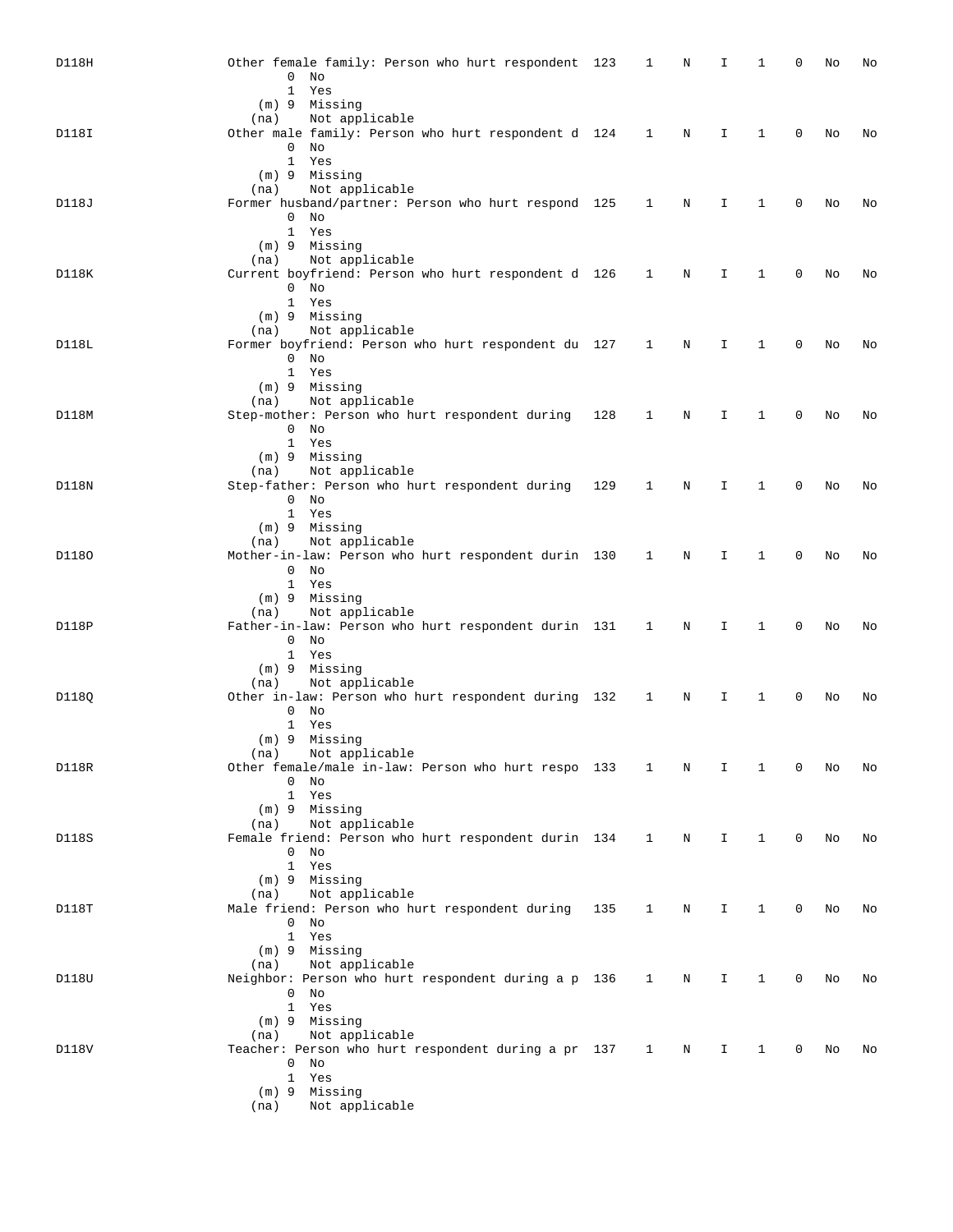| D118W  | Employer: Person who hurt respondent during a p 138<br>$0$ No<br>$\mathbf{1}$<br>Yes                                                                            | 1              | N          | I            | 1            | 0 | No | No |
|--------|-----------------------------------------------------------------------------------------------------------------------------------------------------------------|----------------|------------|--------------|--------------|---|----|----|
| D118X  | (m) 9 Missing<br>Not applicable<br>(na)<br>Other: Person who hurt respondent during a preg 139<br>$0$ No                                                        | 1              | N          | I.           | 1            | 0 | No | No |
|        | 1 Yes<br>(m) 9 Missing<br>Not applicable<br>(na)                                                                                                                |                |            |              |              |   |    |    |
| D118Y  | Respondent was not hurt by anyone during a preg 140<br>0 Someone hurt respondent during pregnancy<br>1 No one hurt respondent during pregnancy<br>(m) 9 Missing | 1              | N          | I.           | 1            | 0 | No | No |
| D118XA | Not applicable<br>(na)<br>Stranger: Person who hurt respondent during a p 141<br>$0$ No<br>1 Yes                                                                | $\overline{1}$ | N          | I.           | 1            | 0 | No | No |
| D118XB | (m) 9 Missing<br>Not applicable<br>(na)<br>Other female in-law/family: Person who hurt res 142                                                                  | 1              | Ν          | Ι.           | 1            | 0 | No | No |
|        | $0$ No<br>1 Yes<br>(m) 9 Missing<br>Not applicable<br>(na)                                                                                                      |                |            |              |              |   |    |    |
| D118XC | Other male in-law/family: Person who hurt respo 143<br>$0$ No<br>1 Yes                                                                                          | 1              | Ν          | I.           | 1            | 0 | No | No |
| D118XD | (m) 9 Missing<br>Not applicable<br>(na)<br>Friend: Person who hurt respondent during a pre 144<br>$0$ No<br>1 Yes                                               | 1              | N          | I.           | 1            | 0 | No | No |
| D118XE | (m) 9 Missing<br>Not applicable<br>(na)<br>Police: Person who hurt respondent during a pre 145<br>$0$ No<br>1 Yes                                               | 1              | N          | I            | 1            | 0 | No | No |
| D118XF | (m) 9 Missing<br>Not applicable<br>(na)<br>Religious leader: Person who hurt respondent du 146<br>$0$ No<br>1 Yes                                               | 1              | Ν          | I            | 1            | 0 | No | No |
| D118XG | (m) 9 Missing<br>Not applicable<br>(na)<br>Lawyer: Person who hurt respondent during a pre 147<br>$0$ No<br>1 Yes                                               | 1              | Ν          | I.           | 1            | 0 | No | No |
| D118XH | (m) 9 Missing<br>Not applicable<br>(na)<br>Doctor: Person who hurt respondent during a pre 148 1 N                                                              |                |            | I.           | 1            | 0 | No | No |
|        | $0$ No<br>1 Yes<br>(m) 9 Missing<br>Not applicable<br>(na)                                                                                                      |                |            |              |              |   |    |    |
| D118XI | CS: Person who hurt respondent during a pregnan 149<br>$0$ No<br>1 Yes                                                                                          | $\mathbf{1}$   | N          | I.           | $\mathbf{1}$ | 0 | No | No |
| D118XJ | (m) 9 Missing<br>Not applicable<br>(na)<br>CS: Person who hurt respondent during a pregnan 150 1<br>$0$ No<br>1 Yes                                             |                | $_{\rm N}$ | I.           | $\mathbf{1}$ | 0 | No | No |
| D118XK | $(m)$ 9 Missing<br>Not applicable<br>(na)<br>CS: Person who hurt respondent during a pregnan 151 1<br>$0$ No<br>1 Yes                                           |                | $_{\rm N}$ | $\mathbf{I}$ | $\mathbf{1}$ | 0 | No | No |
| D119A  | $(m)$ 9 Missing<br>Not applicable<br>(na)<br>Husband/partner: Person respondent went to seek 152 1<br>$0$ No<br>1 Yes                                           |                | $_{\rm N}$ | I.           | $\mathbf{1}$ | 0 | No | No |
|        | (m) 9 Missing<br>Not applicable<br>(na)                                                                                                                         |                |            |              |              |   |    |    |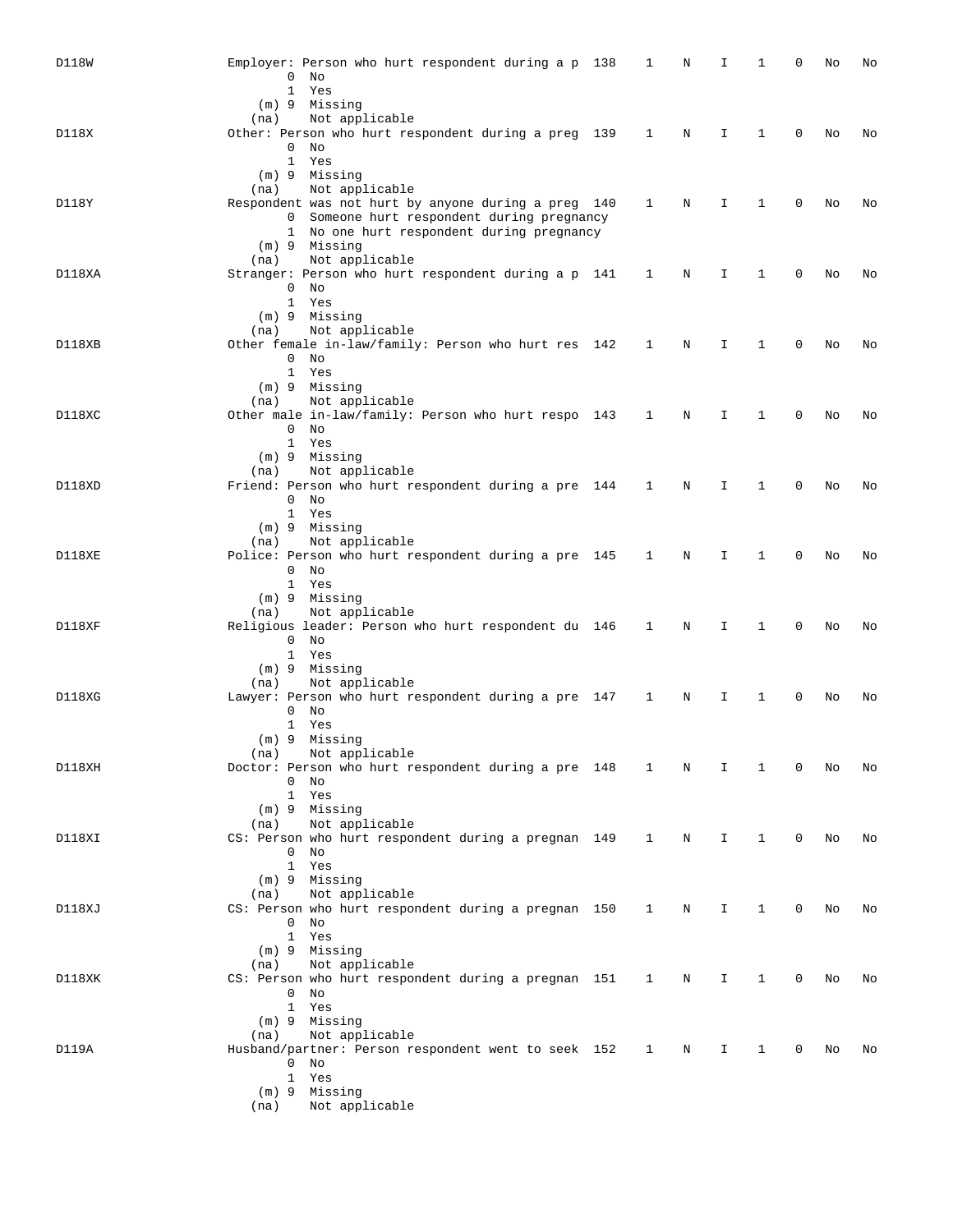| D119B | Mother: Person respondent went to seek help                                    | 153 | 1            | Ν | I            | 1            | 0           | No | No |
|-------|--------------------------------------------------------------------------------|-----|--------------|---|--------------|--------------|-------------|----|----|
|       | $0$ No                                                                         |     |              |   |              |              |             |    |    |
|       | 1 Yes<br>(m) 9 Missing                                                         |     |              |   |              |              |             |    |    |
|       | Not applicable<br>(na)                                                         |     |              |   |              |              |             |    |    |
| D119C | Father: Person respondent went to seek help 154                                |     | 1            | N | I.           | 1            | $\mathbf 0$ | No | No |
|       | $0$ No<br>1 Yes                                                                |     |              |   |              |              |             |    |    |
|       | (m) 9 Missing                                                                  |     |              |   |              |              |             |    |    |
|       | Not applicable<br>(na)                                                         |     |              |   |              |              |             |    |    |
| D119D | Daughter: Person respondent went to seek help                                  | 155 | 1            | N | I            | 1            | 0           | No | No |
|       | $0$ No<br>1 Yes                                                                |     |              |   |              |              |             |    |    |
|       | (m) 9 Missing                                                                  |     |              |   |              |              |             |    |    |
|       | Not applicable<br>(na)                                                         |     |              |   |              |              |             |    |    |
| D119E | Son: Person respondent went to seek help                                       | 156 | 1            | N | I.           | 1            | $\mathbf 0$ | No | No |
|       | $0$ No<br>1 Yes                                                                |     |              |   |              |              |             |    |    |
|       | (m) 9 Missing                                                                  |     |              |   |              |              |             |    |    |
|       | (na) Not applicable                                                            |     |              |   |              |              |             |    |    |
| D119F | Sister: Person respondent went to seek help<br>$0$ No                          | 157 | 1            | N | I            | 1            | $\mathbf 0$ | No | No |
|       | 1 Yes                                                                          |     |              |   |              |              |             |    |    |
|       | (m) 9 Missing                                                                  |     |              |   |              |              |             |    |    |
|       | (na) Not applicable                                                            |     |              |   |              |              |             |    |    |
| D119G | Brother: Person respondent went to seek help<br>$0$ No                         | 158 | 1            | Ν | I.           | 1            | 0           | No | No |
|       | 1 Yes                                                                          |     |              |   |              |              |             |    |    |
|       | (m) 9 Missing                                                                  |     |              |   |              |              |             |    |    |
|       | Not applicable<br>(na)                                                         |     |              |   |              |              |             |    |    |
| D119H | Own family: Person respondent went to seek help 159<br>$0$ No                  |     | 1            | N | I            | $\mathbf{1}$ | $\mathbf 0$ | No | No |
|       | 1 Yes                                                                          |     |              |   |              |              |             |    |    |
|       | (m) 9 Missing                                                                  |     |              |   |              |              |             |    |    |
|       | Not applicable<br>(na)                                                         |     |              |   |              |              |             |    |    |
| D119I | Husband/partner family: Person respondent went 160<br>$0$ No                   |     | 1            | N | I.           | 1            | $\mathbf 0$ | No | No |
|       | 1 Yes                                                                          |     |              |   |              |              |             |    |    |
|       | (m) 9 Missing                                                                  |     |              |   |              |              |             |    |    |
|       | Not applicable<br>(na)                                                         |     |              |   |              |              |             |    |    |
| D119J | Current/former husband/partner: Person responde 161<br>$0$ No                  |     | $\mathbf{1}$ | N | I            | 1            | 0           | No | No |
|       | 1 Yes                                                                          |     |              |   |              |              |             |    |    |
|       | (m) 9 Missing                                                                  |     |              |   |              |              |             |    |    |
| D119K | (na) Not applicable                                                            |     |              |   | I            | 1            | 0           |    | No |
|       | Current/former boyfriend: Person respondent wen 162<br>$0$ No                  |     | $\mathbf{1}$ | Ν |              |              |             | No |    |
|       | 1 Yes                                                                          |     |              |   |              |              |             |    |    |
|       | (m) 9 Missing                                                                  |     |              |   |              |              |             |    |    |
| D119L | Not applicable<br>(na)<br>Former boyfriend alone: Person respondent went 163 1 |     |              | N | Ι.           | 1            | 0           | No | No |
|       | $0$ No                                                                         |     |              |   |              |              |             |    |    |
|       | 1 Yes                                                                          |     |              |   |              |              |             |    |    |
|       | (m) 9 Missing                                                                  |     |              |   |              |              |             |    |    |
| D119M | (na) Not applicable<br>Step-mother: Person respondent went to seek hel 164     |     | $\mathbf{1}$ | N | I.           | $\mathbf{1}$ | 0           | No | No |
|       | $0$ No                                                                         |     |              |   |              |              |             |    |    |
|       | 1 Yes                                                                          |     |              |   |              |              |             |    |    |
|       | $(m)$ 9 Missing<br>(na) Not applicable                                         |     |              |   |              |              |             |    |    |
| D119N | Step-father: Person respondent went to seek hel 165 1                          |     |              | N | $\mathbf{I}$ | $\mathbf{1}$ | $\mathbf 0$ | No | No |
|       | $0$ No                                                                         |     |              |   |              |              |             |    |    |
|       | 1 Yes                                                                          |     |              |   |              |              |             |    |    |
|       | $(m)$ 9 Missing<br>Not applicable<br>(na)                                      |     |              |   |              |              |             |    |    |
| D1190 | Mother-in-law: Person respondent went to seek h 166 1 N                        |     |              |   | $\mathbf{I}$ | $\mathbf{1}$ | 0           | No | No |
|       | $0$ No                                                                         |     |              |   |              |              |             |    |    |
|       | 1 Yes                                                                          |     |              |   |              |              |             |    |    |
|       | $(m)$ 9 Missing<br>Not applicable<br>(na)                                      |     |              |   |              |              |             |    |    |
| D119P | Father-in-law: Person respondent went to seek h 167 1                          |     |              | N | Ι.           | $\mathbf{1}$ | 0           | No | No |
|       | $0$ No                                                                         |     |              |   |              |              |             |    |    |
|       | 1 Yes                                                                          |     |              |   |              |              |             |    |    |
|       | (m) 9 Missing<br>Not applicable<br>(na)                                        |     |              |   |              |              |             |    |    |
|       |                                                                                |     |              |   |              |              |             |    |    |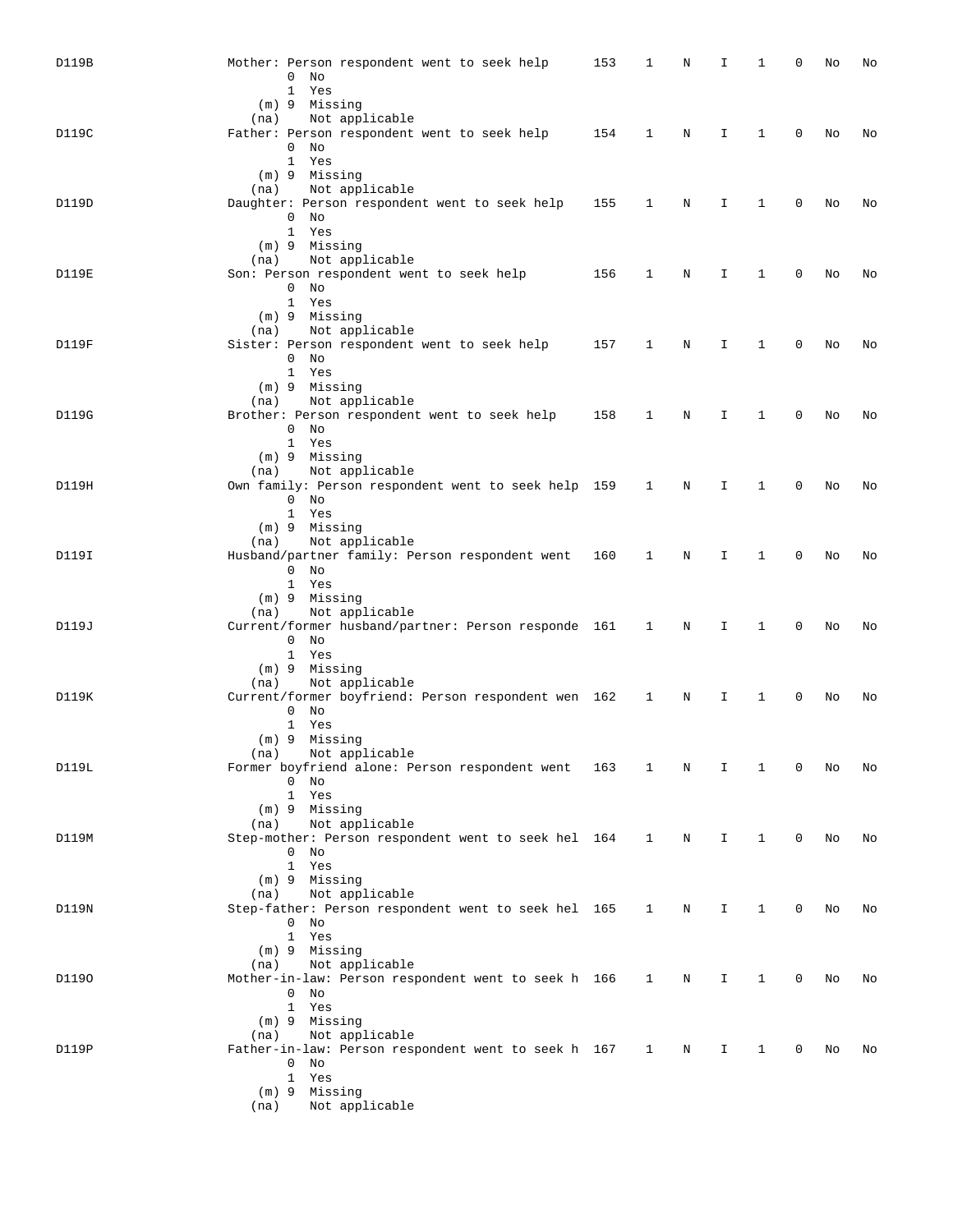| D1190  | Other female in-law: Person respondent went to<br>0<br>No                                                 | 168 | 1            | N          | I.           | 1            | 0 | No | No |
|--------|-----------------------------------------------------------------------------------------------------------|-----|--------------|------------|--------------|--------------|---|----|----|
|        | 1 Yes<br>(m) 9 Missing<br>Not applicable<br>(na)                                                          |     |              |            |              |              |   |    |    |
| D119R  | Other male in-law: Person respondent went to se 169<br>$0$ No<br>1 Yes                                    |     | 1            | N          | I.           | 1            | 0 | No | No |
| D119S  | (m) 9 Missing<br>Not applicable<br>(na)<br>Female friend: Person respondent went to seek h 170            |     | $\mathbf{1}$ | N          | I            | 1            | 0 | No | No |
|        | $0$ No<br>1 Yes<br>(m) 9 Missing<br>Not applicable<br>(na)                                                |     |              |            |              |              |   |    |    |
| D119T  | Male friend: Person respondent went to seek hel 171 1<br>$0$ No<br>1 Yes                                  |     |              | N          | I.           | $\mathbf{1}$ | 0 | No | No |
| D119U  | (m) 9 Missing<br>(na) Not applicable<br>Neighbor: Person respondent went to seek help                     | 172 | 1            | N          | I            | 1            | 0 | No | No |
|        | $0$ No<br>1 Yes<br>(m) 9 Missing<br>(na) Not applicable                                                   |     |              |            |              |              |   |    |    |
| D119V  | Teacher: Person respondent went to seek help<br>$0$ No<br>1 Yes                                           | 173 | 1            | Ν          | I.           | 1            | 0 | No | No |
| D119W  | (m) 9 Missing<br>(na) Not applicable<br>Employer: Person respondent went to seek help<br>$0$ No<br>1 Yes  | 174 | 1            | N          | I.           | 1            | 0 | No | No |
| D119X  | (m) 9 Missing<br>Not applicable<br>(na)<br>Other: Person respondent went to seek help<br>$0$ No           | 175 | 1            | N          | I.           | $\mathbf{1}$ | 0 | No | No |
| D119Y  | 1 Yes<br>(m) 9 Missing<br>Not applicable<br>(na)<br>Respondent did not seek help from anyone              | 176 | 1            | Ν          | I            | 1            | 0 | No | No |
|        | 0 Sought help from someone<br>1 No help was sought<br>(m) 9 Missing<br>Not applicable<br>(na)             |     |              |            |              |              |   |    |    |
| D119XA | Stranger: Person respondent went to seek help<br>$0$ No<br>1 Yes                                          | 177 | 1            | N          | I.           | 1            | 0 | No | No |
| D119XB | (m) 9 Missing<br>Not applicable<br>(na)<br>Social service organization: Person respondent 178             |     | $\mathbf{1}$ | N          | Ι.           | 1            | 0 | No | No |
|        | $0$ No<br>1 Yes<br>(m) 9 Missing<br>Not applicable<br>(na)                                                |     |              |            |              |              |   |    |    |
| D119XC | CS: Person respondent went to seek help<br>$0$ No<br>1 Yes                                                | 179 | $\mathbf{1}$ | N          | I.           | 1            | 0 | No | No |
| D119XD | (m) 9 Missing<br>Not applicable<br>(na)<br>Friend: Person respondent went to seek help<br>$0$ No<br>1 Yes | 180 | $\mathbf{1}$ | N          | I.           | $\mathbf{1}$ | 0 | No | No |
| D119XE | (m) 9 Missing<br>Not applicable<br>(na)<br>Police: Person respondent went to seek help<br>$0$ No          | 181 | $\mathbf{1}$ | $_{\rm N}$ | $\mathbf{I}$ | $\mathbf{1}$ | 0 | No | No |
| D119XF | 1 Yes<br>(m) 9 Missing<br>Not applicable<br>(na)<br>Religious leader: Person respondent went to see 182 1 |     |              | N          | I.           | $\mathbf{1}$ | 0 | No | No |
|        | $0$ No<br>1 Yes<br>(m) 9 Missing<br>Not applicable<br>(na)                                                |     |              |            |              |              |   |    |    |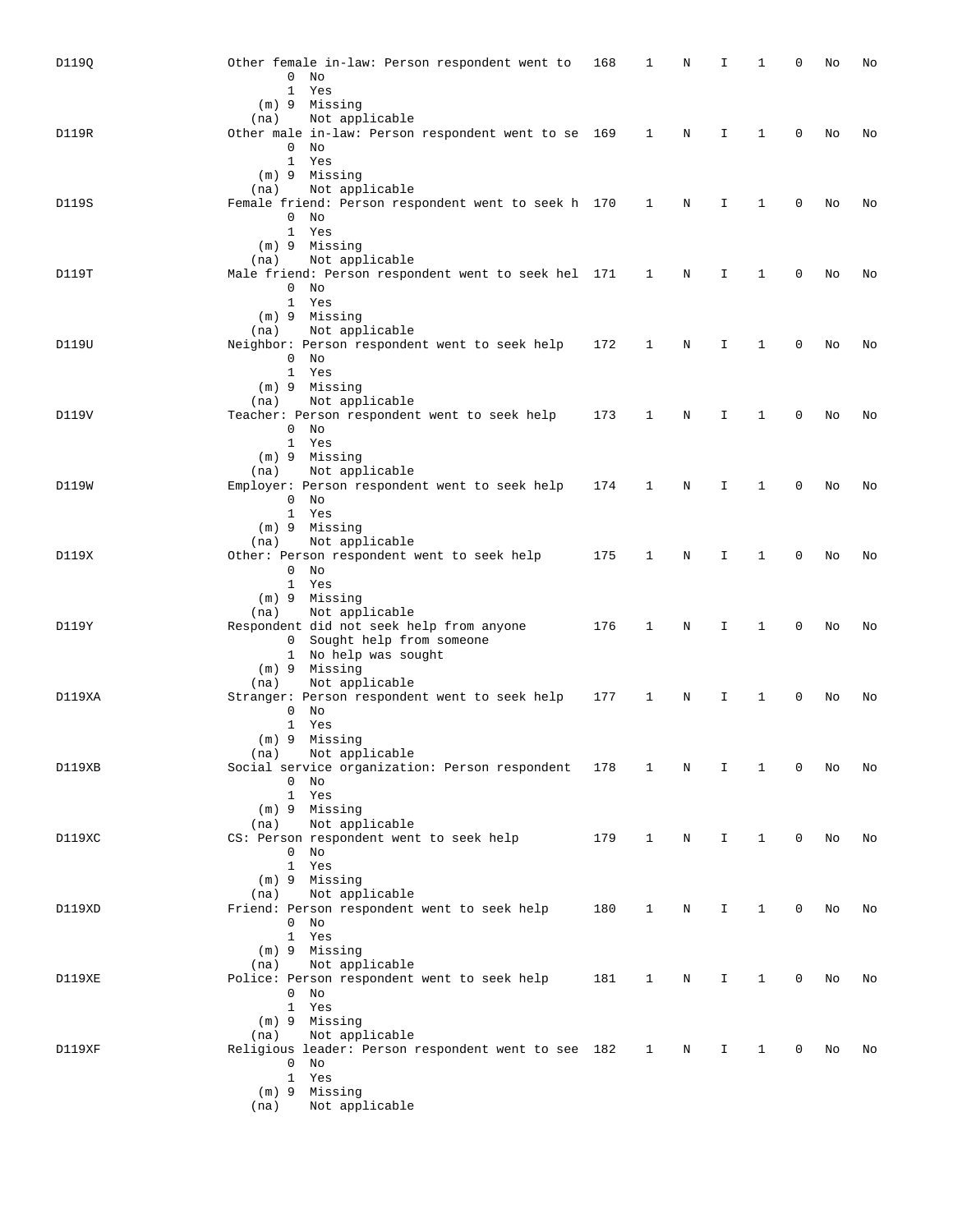| D119XG | Lawyer: Person respondent went to seek help<br>$0$ No<br>1 Yes<br>(m) 9 Missing                                                                                                               | 183 | 1            | Ν | I  | 1            | 0 | No | No |
|--------|-----------------------------------------------------------------------------------------------------------------------------------------------------------------------------------------------|-----|--------------|---|----|--------------|---|----|----|
| D119XH | Not applicable<br>(na)<br>Doctor: Person respondent went to seek help<br>$0$ No<br>1 Yes                                                                                                      | 184 | 1            | N | I. | 1            | 0 | No | No |
| D119XI | (m) 9 Missing<br>Not applicable<br>(na)<br>CS: Person respondent went to seek help<br>$0$ No<br>1 Yes                                                                                         | 185 | 1            | N | I  | 1            | 0 | No | No |
| D119XJ | (m) 9 Missing<br>Not applicable<br>(na)<br>CS: Person respondent went to seek help<br>$0$ No<br>1 Yes                                                                                         | 186 | 1            | Ν | I  | 1            | 0 | No | No |
| D119XK | (m) 9 Missing<br>Not applicable<br>(na)<br>CS: Person respondent went to seek help<br>$0$ No<br>1 Yes                                                                                         | 187 | 1            | N | I  | 1            | 0 | No | No |
| D120   | (m) 9 Missing<br>Not applicable<br>(na)<br>Main reason never sought help<br>Don't know where to go to<br>$\mathbf{1}$<br>2<br>No use<br>3<br>Part of life<br>4<br>Afraid of divorce           | 188 | 2            | N | I. | 1            | 0 | No | No |
|        | Afraid of further beatings<br>5<br>Afraid of getting the person in trouble<br>6<br>7<br>Embarrassed<br>8<br>Don't want to disgrace family<br>9<br>No money<br>96 Other<br>$(m)$ 99<br>Missing |     |              |   |    |              |   |    |    |
| D121   | Not applicable<br>(na)<br>Respondent's father ever beat her mother<br>$0$ No<br>1<br>Yes<br>8 Don't know<br>(m) 9 Missing                                                                     | 190 | 1            | N | I  | 1            | 0 | No | No |
| D122A  | Not applicable<br>(na)<br>Interview interrupted: husband's presence<br>$0$ No<br>1 Yes, once<br>2 Yes, more than once<br>(m) 9 Missing                                                        | 191 | 1            | N | I  | 1            | 0 | No | No |
| D122B  | Not applicable<br>(na)<br>Interview interrupted: other adult male's prese 192 1<br>0<br>No<br>1 Yes, once<br>2 Yes, more than once<br>$(m)$ 9 Missing                                         |     |              | N | I  | ı            | 0 | No | No |
| D122C  | Not applicable<br>(na)<br>Interview interrupted: adult female's presence 193<br>$0$ No<br>1 Yes, once<br>2 Yes, more than once<br>(m) 9 Missing                                               |     | 1            | N | I. | $\mathbf{1}$ | 0 | No | No |
| D123   | Not applicable<br>(na)<br>First sex was wanted or forced<br>1 Wanted<br>2 Forced<br>6 Refused to answer/no response<br>(m) 9 Missing                                                          | 194 | 1            | N | I. | $\mathbf{1}$ | 0 | No | No |
| D124   | Not applicable<br>(na)<br>Ever forced to have sex by anyone other than hu 195<br>$0$ No<br>1 Yes<br>6 Refused to answer/no response<br>$(m)$ 9 Missing<br>Not applicable<br>(na)              |     | $\mathbf{1}$ | N | I. | $\mathbf{1}$ | 0 | No | No |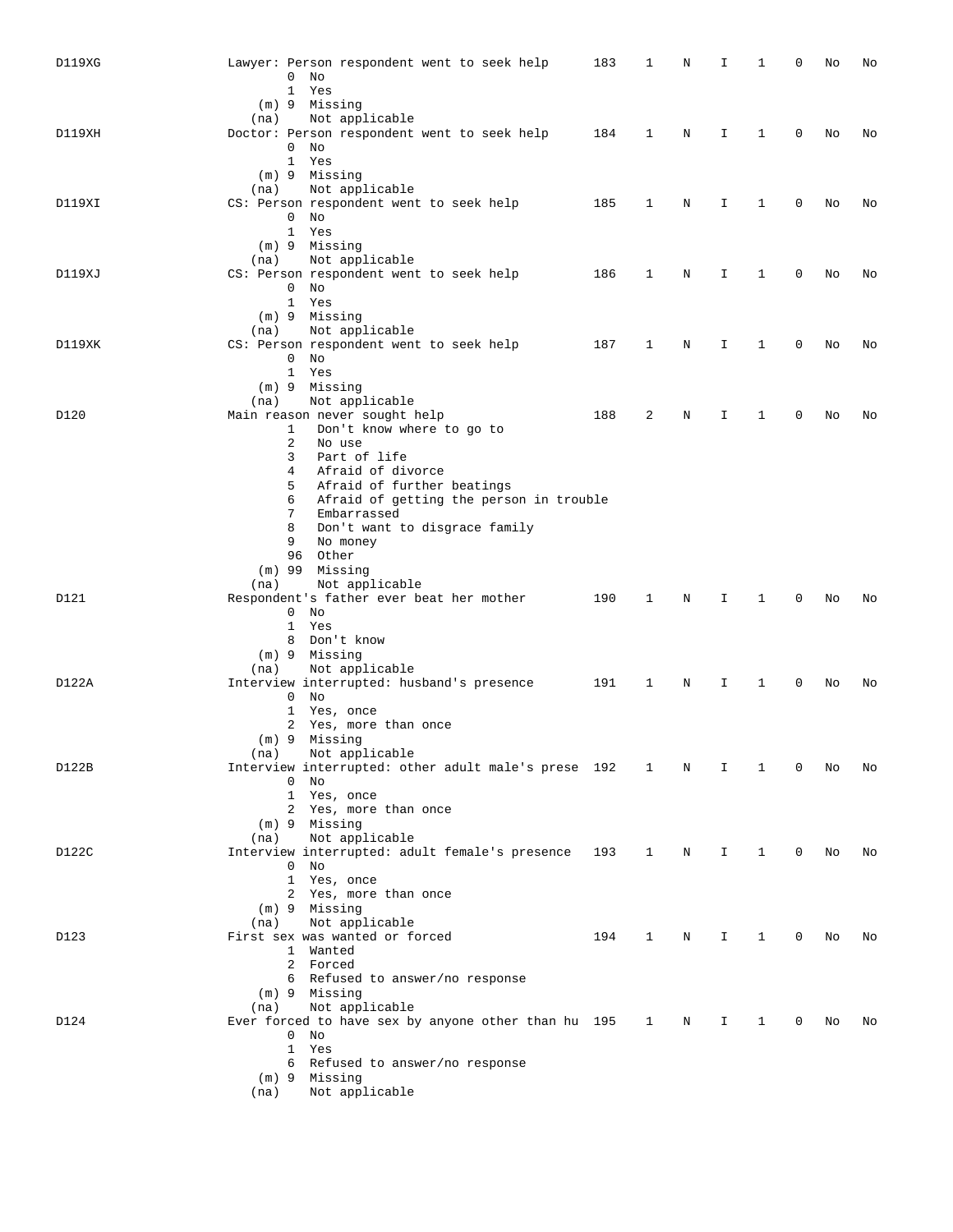| D125  | $\mathbf{1}$ | Ever forced to perform unwanted sexual acts<br>$0$ No<br>Yes | 196 | 1            | Ν | I  | 1 | 0        | No | No |
|-------|--------------|--------------------------------------------------------------|-----|--------------|---|----|---|----------|----|----|
|       |              | 6 Refused to answer/no response<br>(m) 9 Missing             |     |              |   |    |   |          |    |    |
|       | (na)         | Not applicable                                               |     |              |   |    |   |          |    |    |
| D126  | 5:49         | Age at first forced sexual act                               | 197 | 2            | Ν | I  | 1 | 0        | No | No |
|       | 98           | Don't know                                                   |     |              |   |    |   |          |    |    |
|       | $(m)$ 99     | Missing                                                      |     |              |   |    |   |          |    |    |
|       | (na)         | Not applicable                                               |     |              |   |    |   |          |    |    |
| D127  |              | Person who forced respondent into first sexual               | 199 | 2            | Ν | I  | 1 | $\Omega$ | No | No |
|       | $\mathbf{1}$ | Current husband/partner                                      |     |              |   |    |   |          |    |    |
|       | 2            | Former husband/partner                                       |     |              |   |    |   |          |    |    |
|       | 3            | Current/former boyfriend                                     |     |              |   |    |   |          |    |    |
|       | 4            | Father/step father                                           |     |              |   |    |   |          |    |    |
|       | 5            | Brother/step brother                                         |     |              |   |    |   |          |    |    |
|       | 6            | Other relative                                               |     |              |   |    |   |          |    |    |
|       | 7            | In-law                                                       |     |              |   |    |   |          |    |    |
|       | 8            | Own friend/acquaintance                                      |     |              |   |    |   |          |    |    |
|       | 9            | Family friend                                                |     |              |   |    |   |          |    |    |
|       |              | 10 Teacher                                                   |     |              |   |    |   |          |    |    |
|       |              | 11 Employer/someone at work                                  |     |              |   |    |   |          |    |    |
|       |              | 12 Police/soldier                                            |     |              |   |    |   |          |    |    |
|       |              | 13 Priest/religious leader                                   |     |              |   |    |   |          |    |    |
|       |              | 14 Stranger                                                  |     |              |   |    |   |          |    |    |
|       |              | 96 Other                                                     |     |              |   |    |   |          |    |    |
|       |              | 99 Missing                                                   |     |              |   |    |   |          |    |    |
|       | (na)         | Not applicable                                               |     |              |   |    |   |          |    |    |
| D128  |              | Ever told anyone else about violence                         | 201 | $\mathbf 1$  | N | I  | 1 | 0        | No | No |
|       |              | $0$ No                                                       |     |              |   |    |   |          |    |    |
|       |              | 1 Yes<br>(m) 9 Missing                                       |     |              |   |    |   |          |    |    |
|       | (na)         | Not applicable                                               |     |              |   |    |   |          |    |    |
| D129  |              | Respondent afraid of husband/partner most of th 202          |     | 1            | N | I  | 1 | 0        | No | No |
|       |              | 1 Most of the time afraid                                    |     |              |   |    |   |          |    |    |
|       |              | 2 Sometimes afraid                                           |     |              |   |    |   |          |    |    |
|       |              | 3 Never afraid                                               |     |              |   |    |   |          |    |    |
|       |              | (m) 9 Missing                                                |     |              |   |    |   |          |    |    |
|       | (na)         | Not applicable                                               |     |              |   |    |   |          |    |    |
| D130A |              | Previous husband: ever hit, slap, kick or physi 203          |     | $\mathbf{1}$ | N | I. | 1 | 0        | No | No |
|       |              | 0 Never                                                      |     |              |   |    |   |          |    |    |
|       |              | 1 0-11 months ago                                            |     |              |   |    |   |          |    |    |
|       |              | 2 12+ months ago                                             |     |              |   |    |   |          |    |    |
|       |              | 3 Yes, but don't remember when                               |     |              |   |    |   |          |    |    |
|       |              | (m) 9 Missing                                                |     |              |   |    |   |          |    |    |
|       | (na)         | Not applicable                                               |     |              |   |    |   |          |    |    |
| D130B |              | Previous husband: physically forced to have sex 204          |     | $\mathbf{1}$ | Ν | Ι  | 1 | 0        | No | No |
|       |              | 0 Never                                                      |     |              |   |    |   |          |    |    |
|       |              | 1 0-11 months ago                                            |     |              |   |    |   |          |    |    |
|       |              | 2 12+ months ago                                             |     |              |   |    |   |          |    |    |
|       |              | 3 Yes, but don't remember when                               |     |              |   |    |   |          |    |    |
|       |              | (m) 9 Missing                                                |     |              |   |    |   |          |    |    |
|       | (na)         | Not applicable                                               |     |              |   |    |   |          |    |    |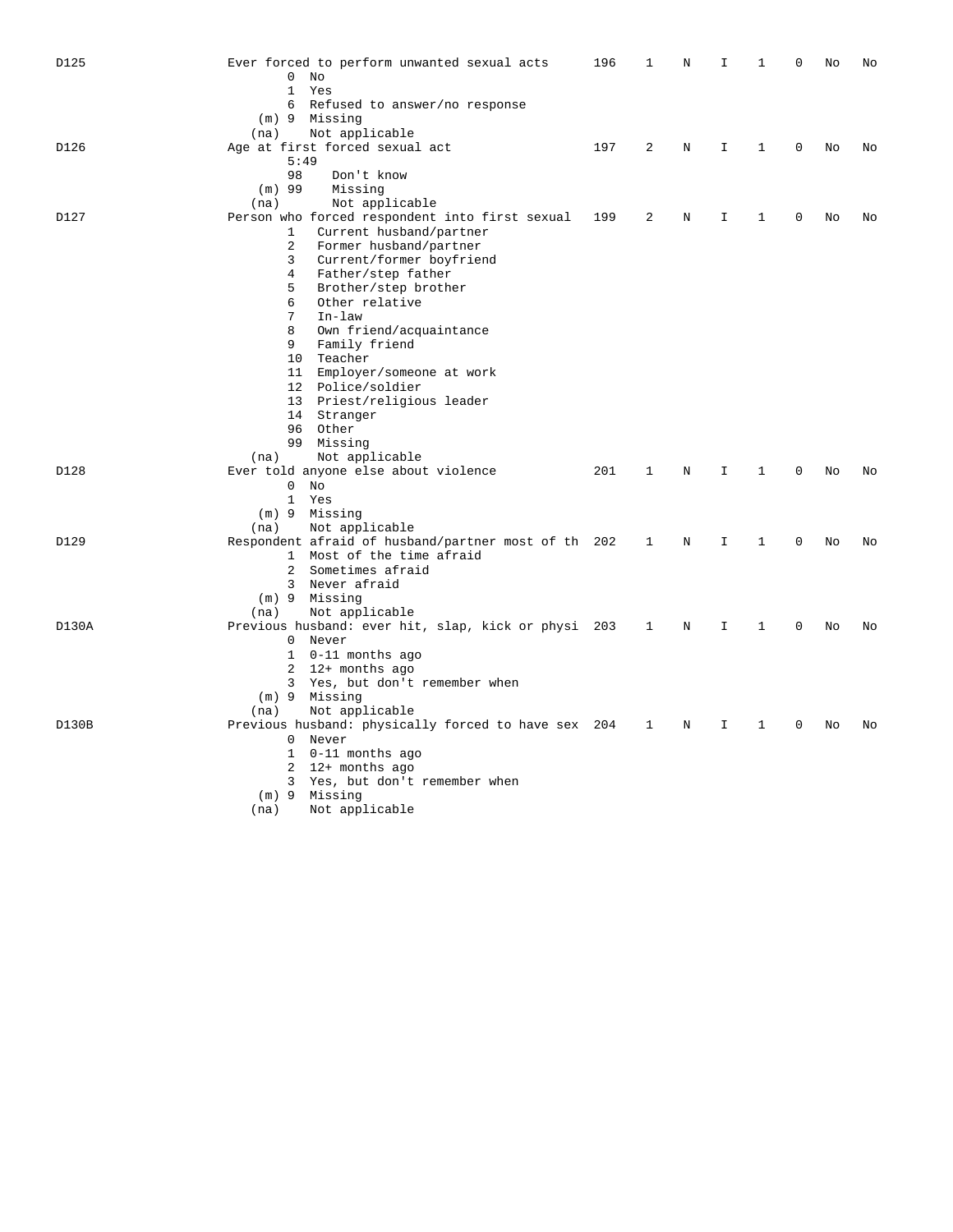IAN Record: Female Genital Cutting

| Item Name      | Item Label                                                | Start Len Type Type Occ Dec Char Fill |                          |            | Data Item |                   |             |          | Dec Zero |
|----------------|-----------------------------------------------------------|---------------------------------------|--------------------------|------------|-----------|-------------------|-------------|----------|----------|
|                | _________________________________                         |                                       |                          |            |           |                   |             |          |          |
| HHID<br>CASEID | (id) Case Identification<br>(id) Case Identification      | 1<br>$\mathbf{1}$                     | 12<br>15                 | ΑN<br>AN   | Ι.<br>I.  | 1<br>$\mathbf{1}$ | 0<br>0      | No<br>No | No<br>No |
|                | (record type)                                             | 16                                    | $\overline{\phantom{a}}$ | AN         | I.        | $\mathbf{1}$      | 0           | No       | No       |
| G100           | Ever heard of female circumcision                         | 19                                    | $\mathbf{1}$             | $_{\rm N}$ | I.        | $\mathbf{1}$      | $\mathbf 0$ | No       | No       |
|                | $0$ No                                                    |                                       |                          |            |           |                   |             |          |          |
|                | 1 Yes<br>(m) 9 Missing                                    |                                       |                          |            |           |                   |             |          |          |
|                | Not applicable<br>(na)                                    |                                       |                          |            |           |                   |             |          |          |
| G101           | Ever heard of genital cutting (probed)                    | 20                                    | 1                        | Ν          | Ι.        | 1                 | 0           | No       | No       |
|                | $0$ No                                                    |                                       |                          |            |           |                   |             |          |          |
|                | 1 Yes<br>(m) 9 Missing                                    |                                       |                          |            |           |                   |             |          |          |
|                | (na) Not applicable                                       |                                       |                          |            |           |                   |             |          |          |
| G102           | Respondent circumcised                                    | 21                                    | 1                        | N          | I         | 1                 | 0           | No       | Νo       |
|                | $0$ No                                                    |                                       |                          |            |           |                   |             |          |          |
|                | 1 Yes                                                     |                                       |                          |            |           |                   |             |          |          |
|                | (m) 9 Missing<br>Not applicable<br>(na)                   |                                       |                          |            |           |                   |             |          |          |
| G103           | Flesh removed from genital area                           | 22                                    | 1                        | Ν          | I.        | 1                 | 0           | No       | No       |
|                | $0$ No                                                    |                                       |                          |            |           |                   |             |          |          |
|                | 1 Yes                                                     |                                       |                          |            |           |                   |             |          |          |
|                | 8 Don't know<br>$(m)$ 9 Missing                           |                                       |                          |            |           |                   |             |          |          |
|                | Not applicable<br>(na)                                    |                                       |                          |            |           |                   |             |          |          |
| G104           | Genital area just nicked without removing any f 23        |                                       | $\mathbf{1}$             | N          | Ι.        | 1                 | 0           | No       | No       |
|                | $0$ No                                                    |                                       |                          |            |           |                   |             |          |          |
|                | 1 Yes                                                     |                                       |                          |            |           |                   |             |          |          |
|                | 8 Don't know<br>(m) 9 Missing                             |                                       |                          |            |           |                   |             |          |          |
|                | Not applicable<br>(na)                                    |                                       |                          |            |           |                   |             |          |          |
| G105           | Genital area sewn closed                                  | 24                                    | 1                        | N          | I.        | 1                 | 0           | No       | No       |
|                | $0$ No                                                    |                                       |                          |            |           |                   |             |          |          |
|                | 1 Yes                                                     |                                       |                          |            |           |                   |             |          |          |
|                | 8 Don't know<br>(m) 9 Missing                             |                                       |                          |            |           |                   |             |          |          |
|                | Not applicable<br>(na)                                    |                                       |                          |            |           |                   |             |          |          |
| G106           | Age at circumcision (in years)                            | 25                                    | 2                        | Ν          | Ι.        | 1                 | 0           | No       | No       |
|                | 0:49                                                      |                                       |                          |            |           |                   |             |          |          |
|                | 95<br>During infancy<br>98<br>Don't know                  |                                       |                          |            |           |                   |             |          |          |
|                | $(m)$ 99<br>Missing                                       |                                       |                          |            |           |                   |             |          |          |
|                | Not applicable<br>(na)                                    |                                       |                          |            |           |                   |             |          |          |
| G107           | Person who performed circumcision                         | 27                                    | 2                        | Ν          | I         | 1                 | 0           | No       | No       |
|                | 10 HEALTH PROFESSIONAL                                    |                                       |                          |            |           |                   |             |          |          |
|                | 11 Doctor<br>12 Trained nurse/midwife                     |                                       |                          |            |           |                   |             |          |          |
|                | Other health professional<br>16                           |                                       |                          |            |           |                   |             |          |          |
|                | 20<br>TRADITIONAL                                         |                                       |                          |            |           |                   |             |          |          |
|                | 21 Traditional "circumciser"                              |                                       |                          |            |           |                   |             |          |          |
|                | Traditional birth attendant<br>22<br>26 Other traditional |                                       |                          |            |           |                   |             |          |          |
|                | 98 Don't know                                             |                                       |                          |            |           |                   |             |          |          |
|                | (m) 99 Missing                                            |                                       |                          |            |           |                   |             |          |          |
|                | Not applicable<br>(na)                                    |                                       |                          |            |           |                   |             |          |          |
| G108           | Number of daughters circumcised                           | 29                                    | 2                        | N          | I.        | 1                 | 0           | No       | No       |
|                | 1:20<br>95<br>No daughter circumcised                     |                                       |                          |            |           |                   |             |          |          |
|                | $(m)$ 99<br>Missing                                       |                                       |                          |            |           |                   |             |          |          |
|                | Not applicable<br>(na)                                    |                                       |                          |            |           |                   |             |          |          |
| G109           | Line number of daughter most recently circumcis           | 31                                    | 2                        | Ν          | I.        | 1                 | 0           | No       | No       |
|                | 1:24<br>$(m)$ 99<br>Missing                               |                                       |                          |            |           |                   |             |          |          |
|                | Not applicable<br>(na)                                    |                                       |                          |            |           |                   |             |          |          |
| G110           | Flesh removed from genital area of daughter               | 33                                    | 1                        | Ν          | I.        | 1                 | 0           | No       | No       |
|                | $0$ No                                                    |                                       |                          |            |           |                   |             |          |          |
|                | 1<br>Yes                                                  |                                       |                          |            |           |                   |             |          |          |
|                | 8<br>Don't know<br>$(m)$ 9 Missing                        |                                       |                          |            |           |                   |             |          |          |
|                | Not applicable<br>(na)                                    |                                       |                          |            |           |                   |             |          |          |
|                |                                                           |                                       |                          |            |           |                   |             |          |          |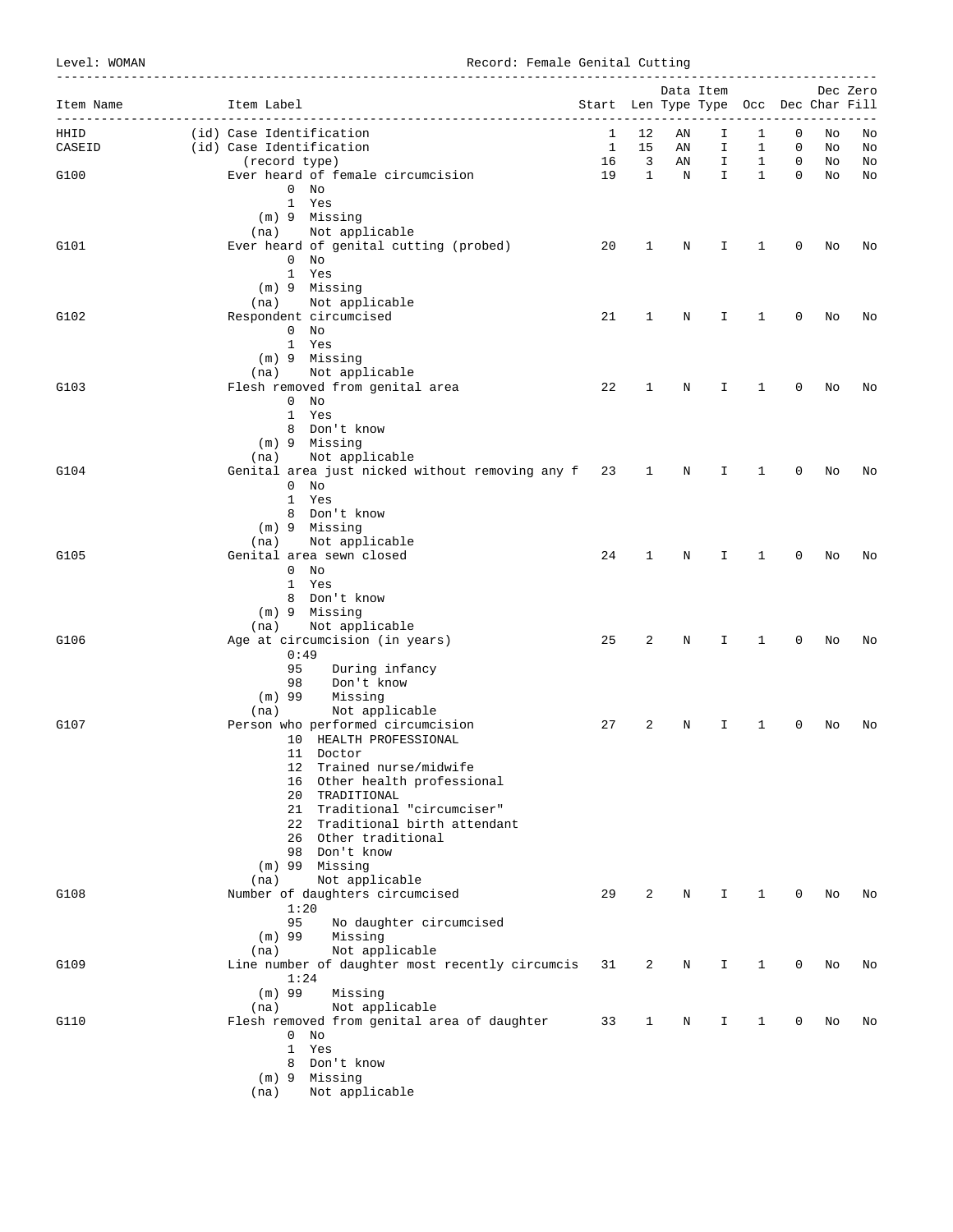| G111         | Genital area of daughter just nicked without re                              | 34 | 1            | Ν          | I            | 1            | 0 | No | No |
|--------------|------------------------------------------------------------------------------|----|--------------|------------|--------------|--------------|---|----|----|
|              | 0<br>No<br>$\mathbf 1$<br>Yes                                                |    |              |            |              |              |   |    |    |
|              | 8 Don't know                                                                 |    |              |            |              |              |   |    |    |
|              | (m) 9 Missing<br>Not applicable<br>(na)                                      |    |              |            |              |              |   |    |    |
| G112         | Genital area of daughter sewn closed                                         | 35 | 1            | Ν          | I            | 1            | 0 | No | No |
|              | $0$ No                                                                       |    |              |            |              |              |   |    |    |
|              | $\mathbf{1}$<br>Yes<br>8 Don't know                                          |    |              |            |              |              |   |    |    |
|              | (m) 9 Missing                                                                |    |              |            |              |              |   |    |    |
|              | Not applicable<br>(na)                                                       |    |              |            |              |              |   |    |    |
| G113         | Age of daughter at circumcision (in years)<br>0:40                           | 36 | 2            | Ν          | I            | 1            | 0 | No | No |
|              | 95<br>During infancy                                                         |    |              |            |              |              |   |    |    |
|              | 98<br>Don't know                                                             |    |              |            |              |              |   |    |    |
|              | $(m)$ 99<br>Missing<br>Not applicable<br>(na)                                |    |              |            |              |              |   |    |    |
| G114         | Person who performed circumcision of daughter                                | 38 | 2            | Ν          | I            | 1            | 0 | No | No |
|              | 10 HEALTH PROFESSIONAL                                                       |    |              |            |              |              |   |    |    |
|              | 11 Doctor                                                                    |    |              |            |              |              |   |    |    |
|              | Trained nurse/midwife<br>12<br>Other health professional<br>16               |    |              |            |              |              |   |    |    |
|              | 20 TRADITIONAL                                                               |    |              |            |              |              |   |    |    |
|              | 21 Traditional "circumciser"                                                 |    |              |            |              |              |   |    |    |
|              | 22 Traditional birth attendant<br>26 Other traditional                       |    |              |            |              |              |   |    |    |
|              | 98 Don't know                                                                |    |              |            |              |              |   |    |    |
|              | $(m)$ 99 Missing                                                             |    |              |            |              |              |   |    |    |
|              | Not applicable<br>(na)                                                       |    |              |            |              |              |   |    |    |
| G115         | Any daughter not circumcised<br>0 No: all circumcised                        | 40 | 1            | Ν          | I            | 1            | 0 | No | No |
|              | 1 Yes                                                                        |    |              |            |              |              |   |    |    |
|              | 8 Don't know                                                                 |    |              |            |              |              |   |    |    |
|              | (m) 9 Missing<br>Not applicable<br>(na)                                      |    |              |            |              |              |   |    |    |
| G116         | Intends to have daughter(s) circumcised in futu                              | 41 | 1            | Ν          | I            | 1            | 0 | No | No |
|              | $0$ No                                                                       |    |              |            |              |              |   |    |    |
|              | 1 Yes                                                                        |    |              |            |              |              |   |    |    |
|              | 8 Don't know<br>(m) 9 Missing                                                |    |              |            |              |              |   |    |    |
|              | Not applicable<br>(na)                                                       |    |              |            |              |              |   |    |    |
| G117A        | Cleanliness/hygiene: Female circumcision benefi                              | 42 | 1            | Ν          | I.           | 1            | 0 | No | No |
|              | $0$ No<br>1 Yes                                                              |    |              |            |              |              |   |    |    |
|              | (m) 9 Missing                                                                |    |              |            |              |              |   |    |    |
|              | Not applicable<br>(na)                                                       |    |              |            |              |              |   |    |    |
| G117B        | Social acceptance: Female circumcision benefit<br>$0$ No                     | 43 | 1            | Ν          | I            | 1            | 0 | No | No |
|              | 1 Yes                                                                        |    |              |            |              |              |   |    |    |
|              | $(m)$ 9 Missing                                                              |    |              |            |              |              |   |    |    |
|              | Not applicable<br>(na)                                                       |    |              |            |              |              |   |    |    |
| G117C        | Better marriage prospects: Female circumcision<br>$0$ No                     | 44 | $\mathbf{1}$ | $_{\rm N}$ | $\mathbf{I}$ | $\mathbf{1}$ | 0 | No | No |
|              | 1 Yes                                                                        |    |              |            |              |              |   |    |    |
|              | (m) 9 Missing                                                                |    |              |            |              |              |   |    |    |
| G117D        | Not applicable<br>(na)                                                       |    |              |            | $\mathbf I$  | $\mathbf{1}$ | 0 |    |    |
|              | Virginity/prevent premarital sex: Female circum 45<br>$0$ No                 |    | 1            | Ν          |              |              |   | No | No |
|              | 1 Yes                                                                        |    |              |            |              |              |   |    |    |
|              | (m) 9 Missing                                                                |    |              |            |              |              |   |    |    |
| <b>G117E</b> | Not applicable<br>(na)<br>Greater sexual pleasure for men: Female circumc 46 |    | 1            | N          | Ι.           | $\mathbf{1}$ | 0 | No | No |
|              | $0$ No                                                                       |    |              |            |              |              |   |    |    |
|              | 1 Yes                                                                        |    |              |            |              |              |   |    |    |
|              | (m) 9 Missing                                                                |    |              |            |              |              |   |    |    |
| G117F        | Not applicable<br>(na)<br>Religious approval: Female circumcision benefit    | 47 | 1            | N          | I.           | $\mathbf{1}$ | 0 | No | No |
|              | $0$ No                                                                       |    |              |            |              |              |   |    |    |
|              | 1 Yes                                                                        |    |              |            |              |              |   |    |    |
|              | (m) 9 Missing<br>Not applicable<br>(na)                                      |    |              |            |              |              |   |    |    |
| G117G        | CS: Female circumcision benefit                                              | 48 | 1            | N          | Ι.           | 1            | 0 | No | No |
|              | $0$ No                                                                       |    |              |            |              |              |   |    |    |
|              | 1 Yes                                                                        |    |              |            |              |              |   |    |    |
|              | (m) 9 Missing<br>Not applicable<br>(na)                                      |    |              |            |              |              |   |    |    |
|              |                                                                              |    |              |            |              |              |   |    |    |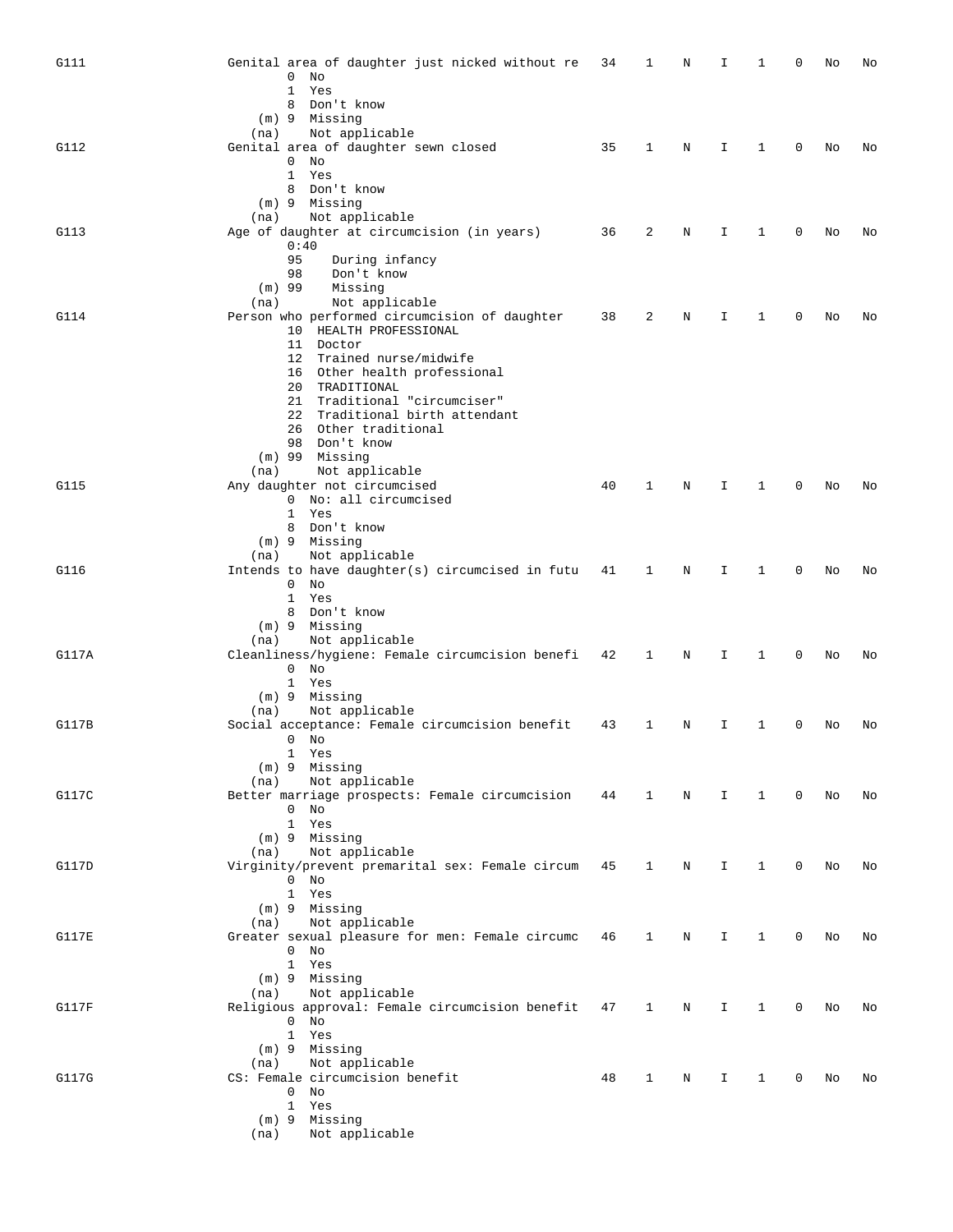| $\mathbf 0$<br>No                                                                                      | 49                                                                                                                                                                                                                                                                                                                                                                                            | 1                                           | N       | I           | $\mathbf{1}$ | 0           | No | No |
|--------------------------------------------------------------------------------------------------------|-----------------------------------------------------------------------------------------------------------------------------------------------------------------------------------------------------------------------------------------------------------------------------------------------------------------------------------------------------------------------------------------------|---------------------------------------------|---------|-------------|--------------|-------------|----|----|
| (m) 9 Missing<br>Not applicable<br>$\mathbf 0$<br>Nο<br>1 Yes                                          | 50                                                                                                                                                                                                                                                                                                                                                                                            | 1                                           | N       | $\mathbf I$ | 1            | $\mathbf 0$ | No | No |
| (m) 9 Missing<br>Not applicable<br>$\Omega$<br>N <sub>O</sub>                                          | 51                                                                                                                                                                                                                                                                                                                                                                                            | 1                                           | N       | I           | 1            | 0           | No | No |
| (m) 9 Missing<br>Not applicable<br>$0$ No                                                              | 52                                                                                                                                                                                                                                                                                                                                                                                            | 1                                           | N       | I.          | 1            | $\mathbf 0$ | No | No |
| $(m)$ 9 Missing<br>Not applicable<br>No<br>0                                                           | 53                                                                                                                                                                                                                                                                                                                                                                                            | $\mathbf{1}$                                | N       | I           | $\mathbf{1}$ | $\Omega$    | No | No |
| (m) 9 Missing<br>Not applicable                                                                        | 54                                                                                                                                                                                                                                                                                                                                                                                            | 1                                           | $\rm N$ | I           | 1            | $\mathbf 0$ | No | No |
| $\mathbf{1}$<br>Yes<br>Don't know<br>8<br>$(m)$ 9 Missing<br>Not applicable                            |                                                                                                                                                                                                                                                                                                                                                                                               |                                             |         |             |              |             |    |    |
| 1 Continued<br>Stopped<br>2<br>Depends<br>3<br>Don't know<br>8<br>Missing<br>$(m)$ 9<br>Not applicable | 55                                                                                                                                                                                                                                                                                                                                                                                            | 1                                           | N       | I.          | 1            | $\Omega$    | No | NΩ |
|                                                                                                        | CS: Female circumcision benefit<br>Yes<br>1<br>(na)<br>CS: Female circumcision benefit<br>(na)<br>CS: Female circumcision benefit<br>$\mathbf{1}$<br>Yes<br>(na)<br>Other: Female circumcision benefit<br>$\mathbf{1}$<br>Yes<br>(na)<br>No benefit from female circumcision<br>$\mathbf{1}$<br>Yes<br>(na)<br>Female circumcision required by religion<br>No<br>$\mathsf{O}$<br>(na)<br>(na) | Female circumcision: continue or be stopped |         |             |              |             |    |    |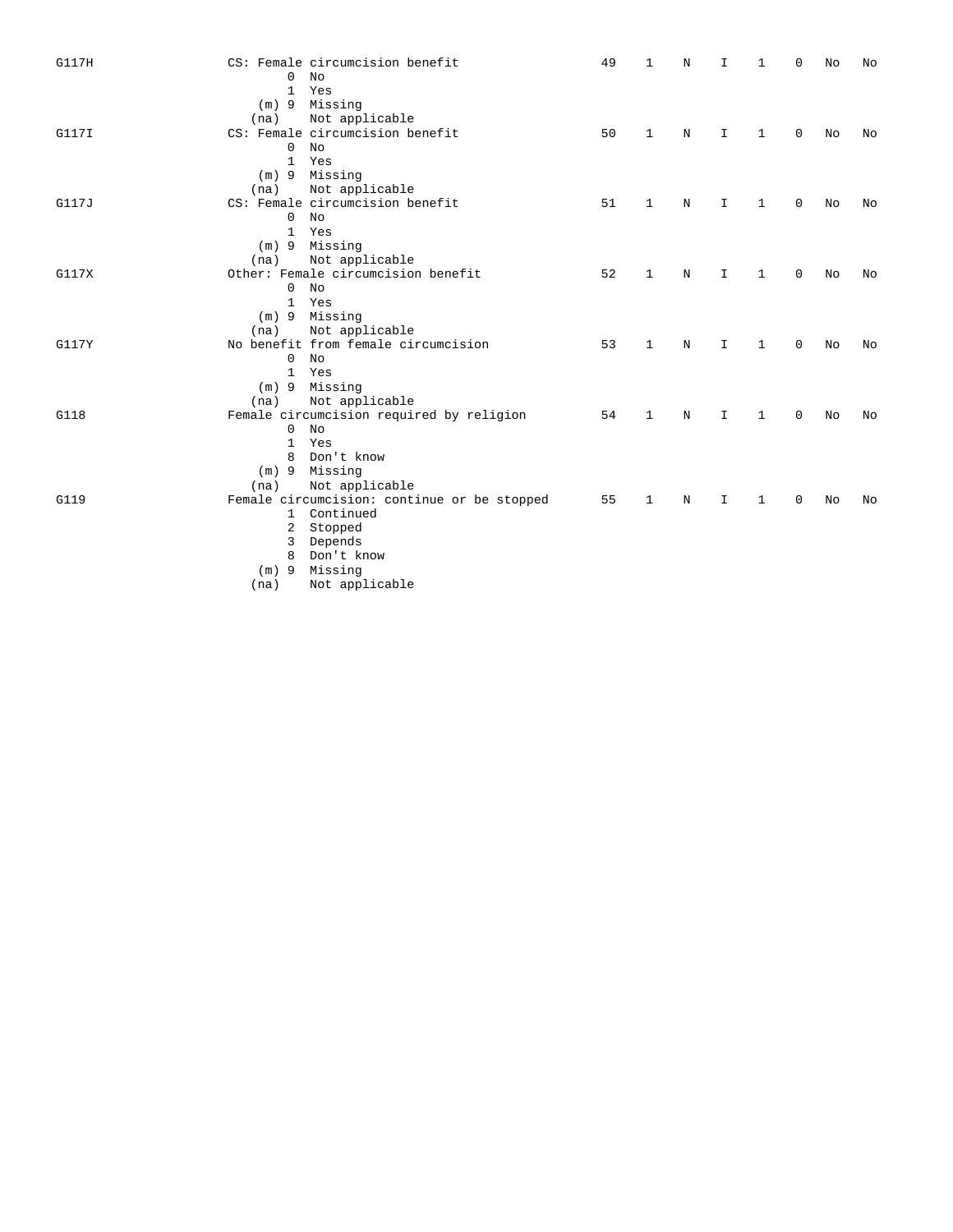Level: WOMAN **Record:** Female Genital Cutting - roster for daughters

| Item Label<br>(id) Case Identification<br>(id) Case Identification<br>(record type)                                                                                                                                                                                                                              | Start Len Type Type Occ Dec Char Fill<br>1<br>$\mathbf{1}$                                                                    | 12                      | AN          |              |                                         |                                |    |    |
|------------------------------------------------------------------------------------------------------------------------------------------------------------------------------------------------------------------------------------------------------------------------------------------------------------------|-------------------------------------------------------------------------------------------------------------------------------|-------------------------|-------------|--------------|-----------------------------------------|--------------------------------|----|----|
|                                                                                                                                                                                                                                                                                                                  |                                                                                                                               |                         |             |              |                                         |                                |    |    |
|                                                                                                                                                                                                                                                                                                                  |                                                                                                                               |                         |             | I.           | 1                                       | 0                              | No | No |
|                                                                                                                                                                                                                                                                                                                  |                                                                                                                               | 15                      | AN          | $\mathbf{I}$ | $\mathbf{1}$                            | $\mathbf 0$                    | No | No |
|                                                                                                                                                                                                                                                                                                                  | 16                                                                                                                            | $\overline{\mathbf{3}}$ | AN          |              | $\begin{matrix} 1 & 1 & 0 \end{matrix}$ |                                | No | No |
|                                                                                                                                                                                                                                                                                                                  | 19                                                                                                                            | 2                       | $\mathbf N$ | $\mathbf{I}$ |                                         | $\overline{0}$                 | No | No |
| 1 Yes<br>$\overline{a}$<br>No                                                                                                                                                                                                                                                                                    |                                                                                                                               | $\mathbf{1}$            |             |              |                                         | $\Omega$                       | No | No |
|                                                                                                                                                                                                                                                                                                                  |                                                                                                                               |                         |             |              |                                         |                                |    |    |
| Daughter's age at circumcision<br>0:40                                                                                                                                                                                                                                                                           | 22                                                                                                                            | $\overline{2}$          | N           | I.           | 1                                       | $\Omega$                       | No | No |
| 98<br>DK<br>$(m)$ 99<br>Missing                                                                                                                                                                                                                                                                                  |                                                                                                                               |                         |             |              |                                         |                                |    |    |
| Not applicable<br>(na)                                                                                                                                                                                                                                                                                           |                                                                                                                               |                         |             |              |                                         |                                |    |    |
| Was daughter genital area sewn closed<br>1 Yes<br>2<br>No<br>(m) 9 Missing                                                                                                                                                                                                                                       | 24                                                                                                                            | 1                       | N           | I.           | 1                                       | 0                              | No | No |
| Who performed daughter's circumcision<br>10 HEALTH PROFESSIONAL<br>11 Doctor<br>12 Trained nurse/midwife<br>16 Other health professional<br>TRADITIONAL<br>$20 -$<br>Traditional "circumciser"<br>21<br>Traditional birth attendant<br>2.2<br>Other traditional<br>26<br>Don't know<br>98<br>Missing<br>$(m)$ 99 | 25                                                                                                                            | 2                       | N           | $\mathbf{I}$ | 1                                       | $\Omega$                       | No | No |
|                                                                                                                                                                                                                                                                                                                  | Daughter's index to birth history<br>Is daughter circumcised<br>(m) 9 Missing<br>97<br>Inconsistent<br>Not applicable<br>(na) | 21                      |             | $_{\rm N}$   | $\mathbf{I}$                            | $\overline{1}$<br>$\mathbf{1}$ |    |    |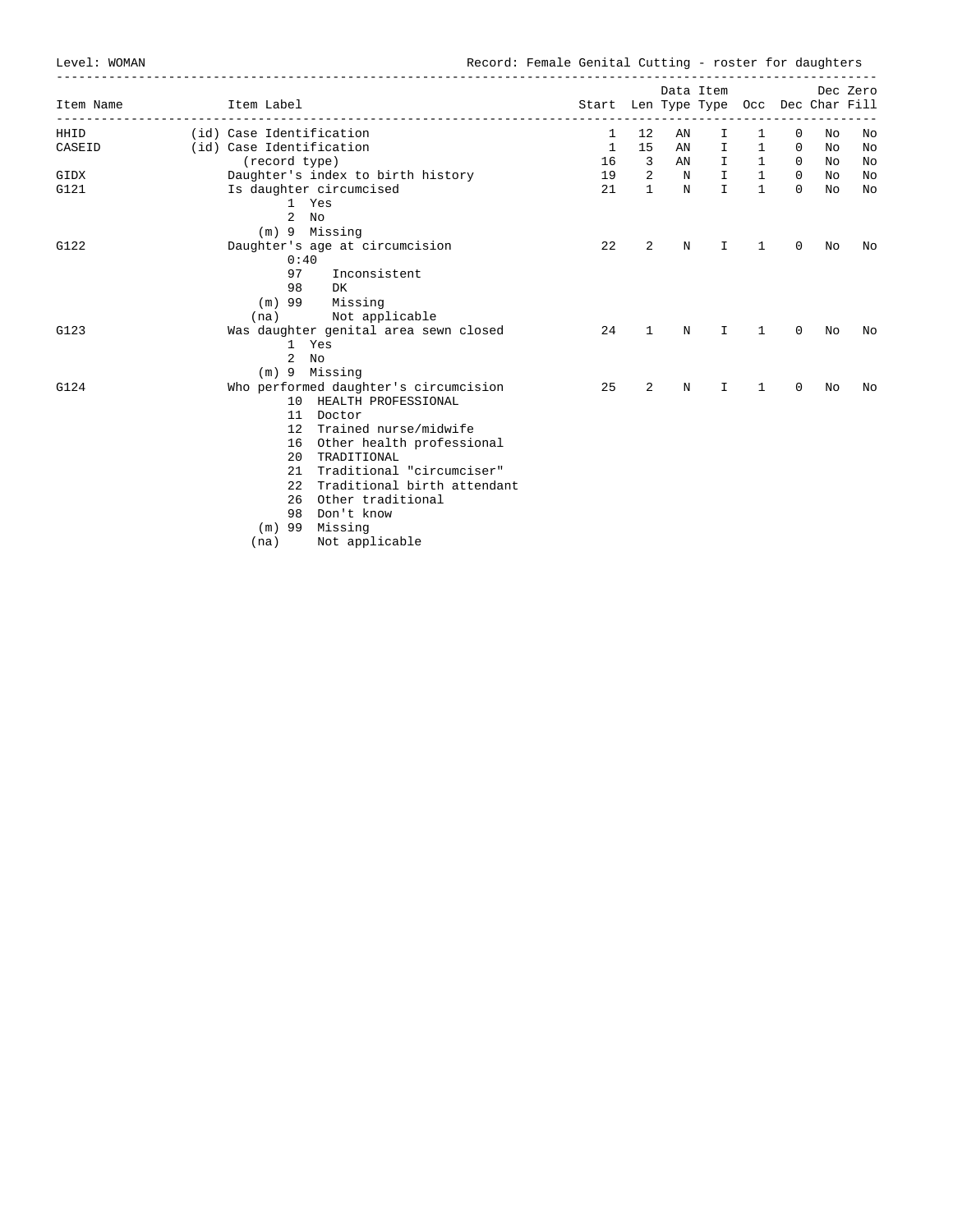## Male Recode DHS-VI 1.1.1 - Country, Year MRECODE6

## DHS VI manual\final\MRecode6.dcf Last Modified: 11/22/2011 4:48:22 PM

| Level Name  | Level Label                           | Type  |     |              | Rec |
|-------------|---------------------------------------|-------|-----|--------------|-----|
| Record Name | Record Label                          | Value | Rea | Max          | Len |
| MAN         | MAN                                   |       |     |              |     |
| MREC01      | Respondent's basic data               | M01   | Yes | $\mathbf{1}$ | 155 |
| MREC11      | Respondent's basic data (continued)   | M11   | No  | $\mathbf{1}$ | 64  |
| MREC22      | Reproduction                          | M22   | No  |              | 50  |
| MREC31      | Contraception Table                   | M31   | No  |              | 100 |
| MREC32      | Contraception Knowledge and Use       | M32   | No  | $\mathbf{1}$ | 43  |
| MREC41      | Tuberculosis and other Health Issues  | M41   | No  | 1            | 71  |
| MREC51      | Marriage and Sexual Exposure          | M51   | No  | 1            | 56  |
| MREC61      | Fertility Preferences                 | M61   | No. |              | 49  |
| MREC71      | Employment                            | M71   | No  |              | 48  |
| MREC75      | AIDS, STIs and Condom Use             | M75   | No  |              | 170 |
| MREC80      | AIDS, STIs and Condom Use (continued) | M80   | NΩ  | $\mathbf{1}$ | 86  |
| MRECGC      | Female Genital Cutting***             | MG1   | No  |              | 34  |
| MREC91      | Survey specific variables             | M91   | No. |              | 18  |
| MREC92      | Survey specific                       | M92   | No  | 6            | 18  |
| MREC93      | Survey specific                       | M93   | No  | 6            | 18  |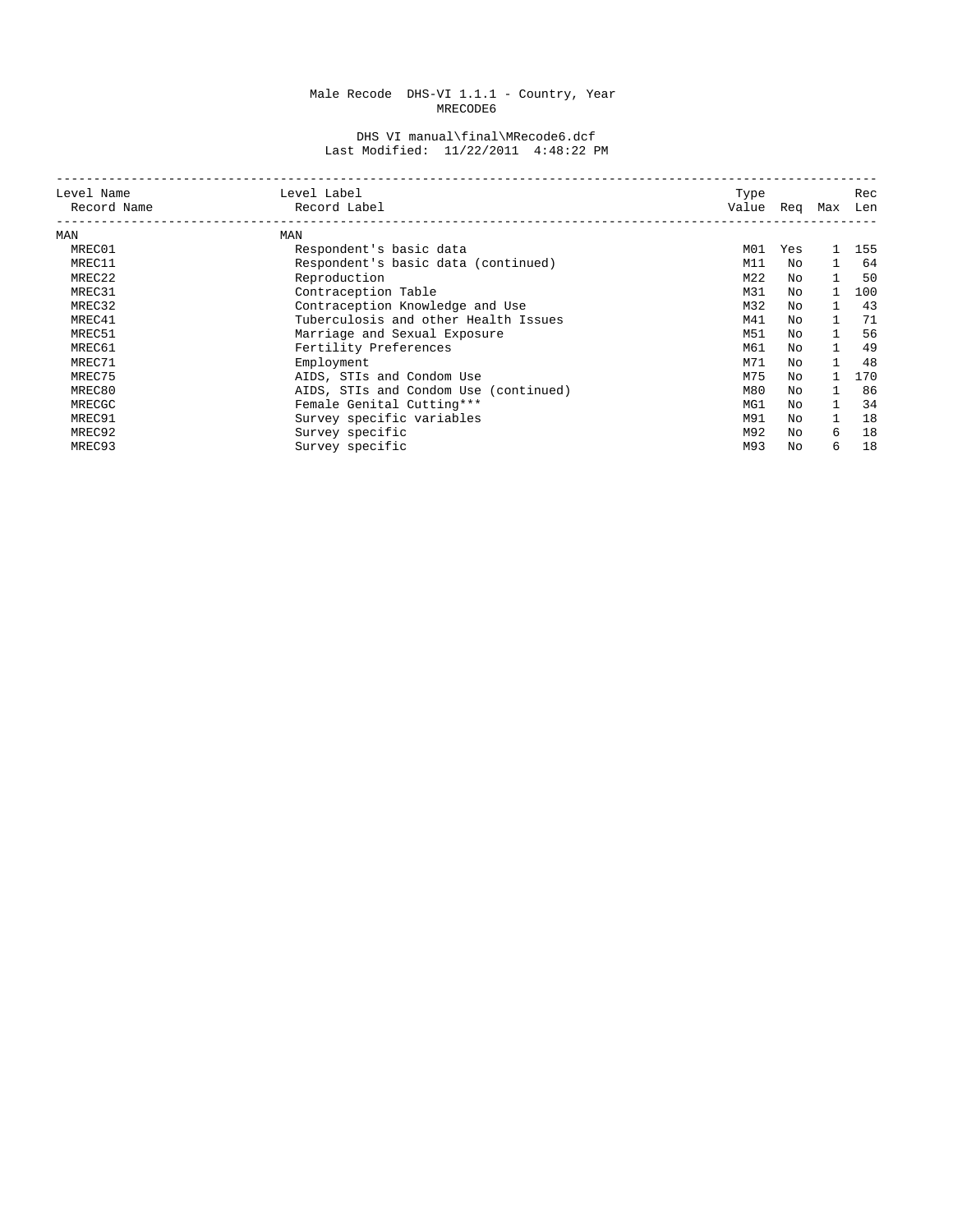Level: MAN Record: Respondent's basic data

|           |                                            |    |                |    | Data Item                             |              |             |    | Dec Zero |
|-----------|--------------------------------------------|----|----------------|----|---------------------------------------|--------------|-------------|----|----------|
| Item Name | Item Label<br>____________________________ |    |                |    | Start Len Type Type Occ Dec Char Fill |              |             |    |          |
| MCASEID   | (id) Case Identification                   | 1  | 15             | ΑN | I                                     | 1            | 0           | No | No       |
|           | (record type)                              | 16 | 3              | ΑN | I                                     | 1            | 0           | No | No       |
| MV000     | Country code and phase                     | 19 | 3              | AN | Ι                                     | 1            | 0           | No | No       |
| MV001     | Cluster number                             | 22 | 8              | N  | I                                     | 1            | $\mathbf 0$ | No | No       |
| MV002     | Household number                           | 30 | 4              | Ν  | I                                     | 1            | 0           | No | No       |
| MV003     |                                            | 34 | 3              | Ν  | I                                     | 1            | 0           |    | No       |
|           | Respondent's line number                   |    |                |    |                                       |              |             | No |          |
|           | 1:90                                       |    |                |    |                                       |              |             |    |          |
| MV004     | Ultimate area unit                         | 37 | 4              | Ν  | I.                                    | 1            | 0           | No | No       |
| MV005     | Men's sample weight (6 decimals)           | 41 | 8              | Ν  | I                                     | $\mathbf{1}$ | $\mathbf 0$ | No | No       |
| MV006     | Month of interview                         | 49 | 2              | Ν  | I                                     | $\mathbf{1}$ | 0           | No | No       |
|           | 1:12                                       |    |                |    |                                       |              |             |    |          |
| MV007     | Year of interview                          | 51 | 4              | Ν  | I                                     | 1            | 0           | No | No       |
|           | 2010:2016                                  |    |                |    |                                       |              |             |    |          |
| MV008     | Date of interview (CMC)                    | 55 | 4              | Ν  | I                                     | 1            | 0           | No | No       |
|           | 1320:1400                                  |    |                |    |                                       |              |             |    |          |
| MV009     | Month of birth                             | 59 | 2              | Ν  | I                                     | 1            | 0           | No | No       |
|           | 1:12                                       |    |                |    |                                       |              |             |    |          |
|           | Not applicable<br>(na)                     |    |                |    |                                       |              |             |    |          |
| MV010     | Year of birth                              | 61 | 4              | Ν  | I                                     | 1            | 0           | No | No       |
|           | 1950:2000                                  |    |                |    |                                       |              |             |    |          |
|           |                                            |    |                |    |                                       |              |             |    |          |
|           | Not applicable<br>(na)                     |    |                |    |                                       |              |             |    |          |
| MV011     | Date of birth (CMC)                        | 65 | 4              | Ν  | I                                     | 1            | 0           | No | No       |
|           | 600:1200                                   |    |                |    |                                       |              |             |    |          |
|           | Not applicable<br>(na)                     |    |                |    |                                       |              |             |    |          |
| MV012     | Current age                                | 69 | 2              | Ν  | I                                     | 1            | 0           | No | No       |
|           | 15:64                                      |    |                |    |                                       |              |             |    |          |
|           | Not applicable<br>(na)                     |    |                |    |                                       |              |             |    |          |
| MV013     | Age in 5-year groups                       | 71 | 2              | Ν  | I                                     | 1            | 0           | No | No       |
|           | $\mathbf{1}$<br>$15 - 19$                  |    |                |    |                                       |              |             |    |          |
|           | 2<br>$20 - 24$                             |    |                |    |                                       |              |             |    |          |
|           | $25 - 29$                                  |    |                |    |                                       |              |             |    |          |
|           | 3                                          |    |                |    |                                       |              |             |    |          |
|           | 4<br>$30 - 34$                             |    |                |    |                                       |              |             |    |          |
|           | 5<br>$35 - 39$                             |    |                |    |                                       |              |             |    |          |
|           | 6<br>$40 - 44$                             |    |                |    |                                       |              |             |    |          |
|           | 7<br>$45 - 49$                             |    |                |    |                                       |              |             |    |          |
|           | 8<br>$50 - 54$                             |    |                |    |                                       |              |             |    |          |
|           | 9<br>$55 - 59$                             |    |                |    |                                       |              |             |    |          |
|           | 10<br>$60 - 64$                            |    |                |    |                                       |              |             |    |          |
|           | Not applicable<br>(na)                     |    |                |    |                                       |              |             |    |          |
| MV014     | Completeness of age information            | 73 | 1              | N  | I                                     | 1            | 0           | No | No       |
|           | 1 Month and year - information complete    |    |                |    |                                       |              |             |    |          |
|           | 2 Month and age - year imputed             |    |                |    |                                       |              |             |    |          |
|           | 3 Year and age - month imputed             |    |                |    |                                       |              |             |    |          |
|           | 4 Year and age - year ignored              |    |                |    |                                       |              |             |    |          |
|           | 5 Year - age/month imputed                 |    |                |    |                                       |              |             |    |          |
|           |                                            |    |                |    |                                       |              |             |    |          |
|           | 6 Age - year/month imputed                 |    |                |    |                                       |              |             |    |          |
|           | 7 Month - age/year imputed                 |    |                |    |                                       |              |             |    |          |
|           | 8 None - all imputed                       |    |                |    |                                       |              |             |    |          |
|           | (na)<br>Not applicable                     |    |                |    |                                       |              |             |    |          |
| MV015     | Result of interview                        | 74 | $\mathbf{1}$   | N  | I                                     | 1            | 0           | No | No       |
|           | 1 Completed                                |    |                |    |                                       |              |             |    |          |
|           | 2 Not at home                              |    |                |    |                                       |              |             |    |          |
|           | 3 Postponed                                |    |                |    |                                       |              |             |    |          |
|           | 4 Refused                                  |    |                |    |                                       |              |             |    |          |
|           | 5 Partly completed                         |    |                |    |                                       |              |             |    |          |
|           | 6 Incapacitated                            |    |                |    |                                       |              |             |    |          |
|           | 7 Other                                    |    |                |    |                                       |              |             |    |          |
|           | (m) 9 Missing                              |    |                |    |                                       |              |             |    |          |
|           |                                            |    |                |    |                                       |              |             |    |          |
| MV016     | Day of interview                           | 75 | 2              | Ν  | I                                     | 1            | 0           | No | No       |
|           | 1:31                                       |    |                |    |                                       |              |             |    |          |
| MV021     | Primary sampling unit                      | 77 | 4              | Ν  | I                                     | 1            | 0           | No | No       |
| MV022     | Sample stratum number                      | 81 | $\overline{4}$ | Ν  | I                                     | $\mathbf{1}$ | 0           | No | No       |
| MV023     | Sample domain                              | 85 | 2              | N  | I.                                    | $\mathbf{1}$ | $\mathbf 0$ | No | No       |
|           | 0 National                                 |    |                |    |                                       |              |             |    |          |
|           | 1 Country specific                         |    |                |    |                                       |              |             |    |          |
| MV024     | Region                                     | 87 | 2              | Ν  | I                                     | 1            | 0           | No | No       |
|           | 1 Region 1                                 |    |                |    |                                       |              |             |    |          |
|           | 2 Region 2                                 |    |                |    |                                       |              |             |    |          |
|           | 3 Region 3                                 |    |                |    |                                       |              |             |    |          |
|           | 4 Region 4                                 |    |                |    |                                       |              |             |    |          |
| MV025     | Type of place of residence                 | 89 | 1              | Ν  | I                                     | 1            | 0           | No | No       |
|           |                                            |    |                |    |                                       |              |             |    |          |
|           | 1 Urban                                    |    |                |    |                                       |              |             |    |          |
|           | 2<br>Rural                                 |    |                |    |                                       |              |             |    |          |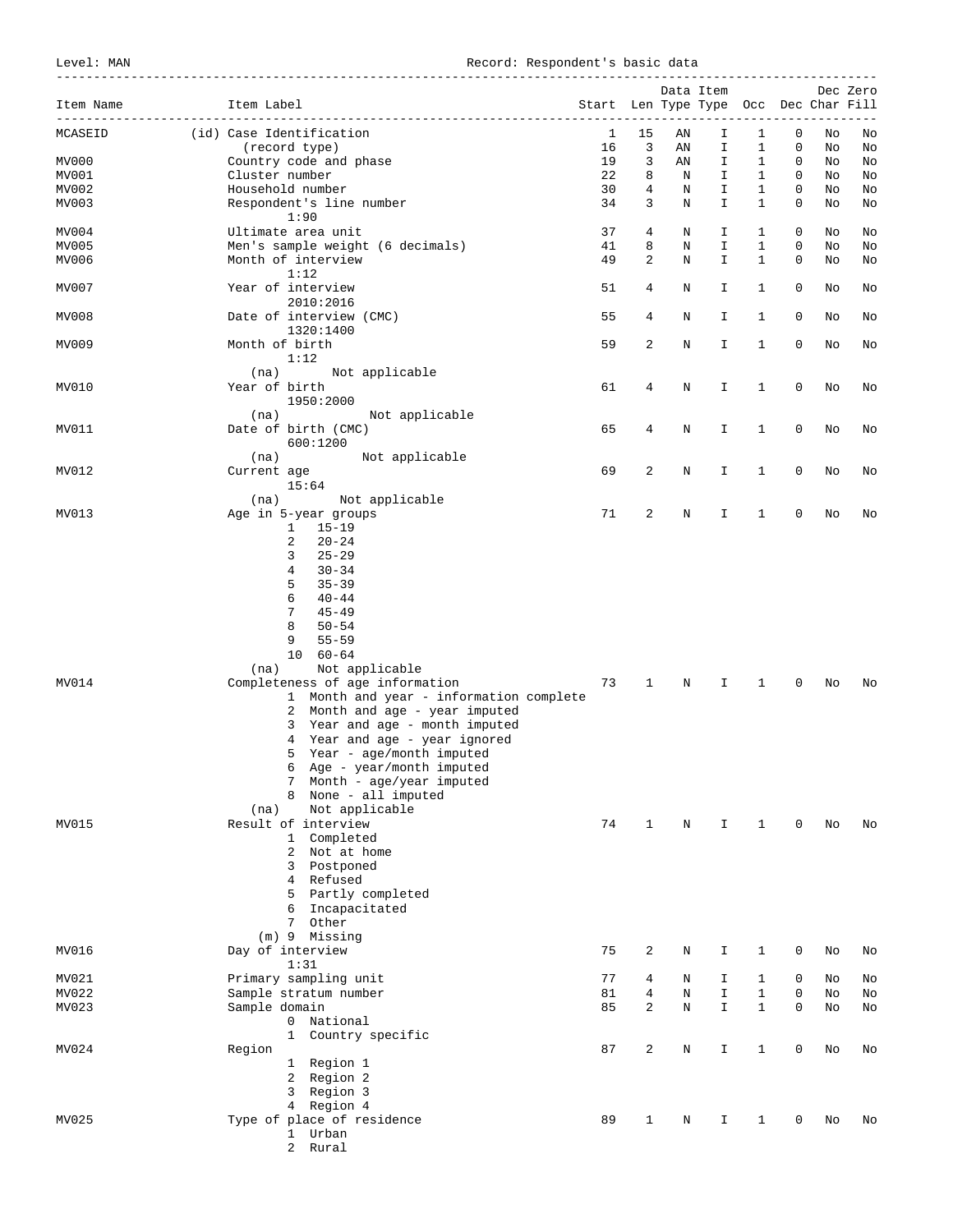| MV026                 | De facto place of residence<br>0 Capital, large city<br>1 Small city<br>2 Town<br>3 Countryside                                                                           | 90         | 1                   | Ν       | I        | 1                 | 0      | No       | No       |
|-----------------------|---------------------------------------------------------------------------------------------------------------------------------------------------------------------------|------------|---------------------|---------|----------|-------------------|--------|----------|----------|
| MV027                 | (m) 9 Missing<br>Number of visits<br>1:8                                                                                                                                  | 91         | 1                   | Ν       | I        | 1                 | 0      | No       | No       |
| MV028                 | $(m)$ 9<br>Missing<br>Interviewer identification<br>1:900                                                                                                                 | 92         | 3                   | Ν       | I.       | 1                 | 0      | No       | No       |
| MV029                 | $(m)$ 999<br>Missing<br>Keyer identification<br>1:50                                                                                                                      | 95         | 2                   | Ν       | I        | 1                 | 0      | No       | No       |
| MV030                 | $(m)$ 99<br>Missing<br>Field supervisor<br>1:900                                                                                                                          | 97         | 3                   | Ν       | I        | 1                 | 0      | No       | No       |
| MV031                 | $(m)$ 999<br>Missing<br>Field editor<br>1:900                                                                                                                             | 100        | 3                   | Ν       | I        | 1                 | 0      | No       | No       |
| MV032                 | $(m)$ 999<br>Missing<br>Office editor<br>1:90                                                                                                                             | 103        | 2                   | Ν       | I        | 1                 | 0      | No       | No       |
| MREC01_GROUP<br>MV034 | $(m)$ 99<br>Missing<br>Wives/partner list<br>Line number of wife/partner<br>Wife not in household<br>0                                                                    | 105<br>105 | 5<br>$\overline{a}$ | ΑN<br>N | I<br>Sub | 8<br>$\mathbf{1}$ | 0<br>0 | No<br>No | No<br>No |
| MV034A                | 1:90<br>$(m)$ 99<br>Missing<br>(na)<br>Not applicable<br>Wife or partner***<br>1 Wife<br>2 Partner<br>(m) 9 Missing                                                       | 107        | 1                   | Ν       | Sub      | 1                 | 0      | No       | No       |
| MV034B                | Not applicable<br>(na)<br>Age of wife/partner<br>5:90                                                                                                                     | 108        | 2                   | N       | Sub      | 1                 | 0      | No       | No       |
| MV035                 | $(m)$ 99<br>Missing<br>Number of wives/partners<br>No wives/partners<br>0<br>1:8<br>$(m)$ 9<br>Missing                                                                    | 145        | 1                   | Ν       | I        | 1                 | 0      | No       | No       |
| MV801                 | Not applicable<br>(na)<br>Time interview started (hhmm - 24 hour clock)<br>500:2330<br>$(m)$ 9999<br>Missing                                                              | 146        | 4                   | Ν       | I        | 1                 | 0      | No       | No       |
| MV802                 | Not applicable<br>(na)<br>Time interview ended (hhmm - 24 hour clock)<br>500:2330<br>Missing<br>(m) 9999                                                                  | 150        | 4                   | Ν       | I        | 1                 | 0      | No       | No       |
| MV803                 | Not applicable<br>(na)<br>Length of interview in minutes<br>0:94<br>95<br>$95+$<br>96<br>2+ visits<br>97<br>Inconsistent<br>$(m)$ 99<br>Missing<br>Not applicable<br>(na) | 154        | 2                   | N       | I        | 1                 | 0      | No       | No       |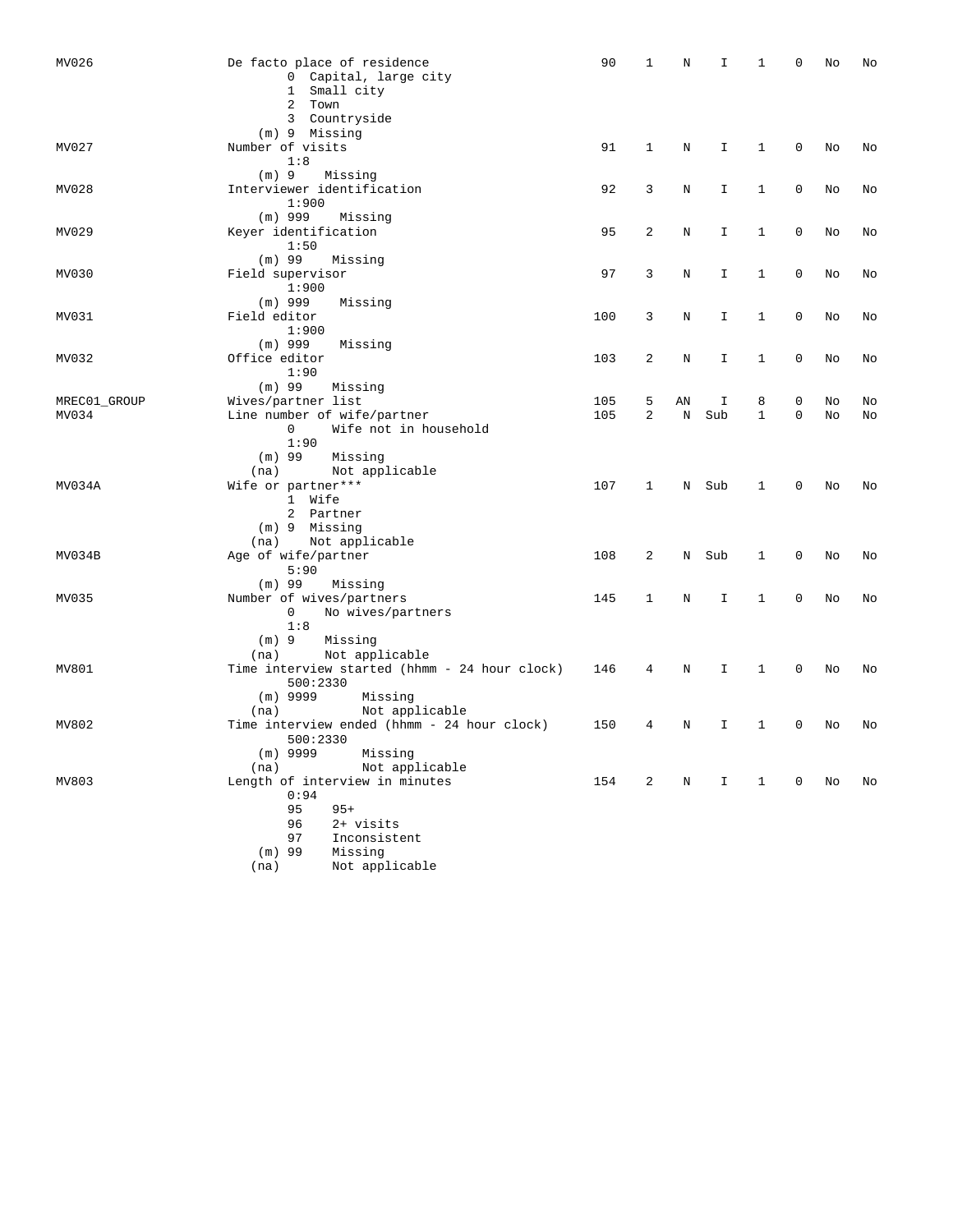Level: MAN Level: MAN Record: Respondent's basic data (continued)

| Item Name | Item Label<br>-------------------------                                                                                                                               | Start Len Type Type Occ Dec Char Fill |              |          | Data Item   |                   |                |          | Dec Zero |
|-----------|-----------------------------------------------------------------------------------------------------------------------------------------------------------------------|---------------------------------------|--------------|----------|-------------|-------------------|----------------|----------|----------|
| MCASEID   | (id) Case Identification<br>(record type)                                                                                                                             | 1<br>16                               | 15<br>3      | ΑN<br>AN | I<br>Ι      | 1<br>$\mathbf{1}$ | 0<br>0         | No<br>No | No<br>No |
| MV101     | Region<br>1 Region 1<br>2 Region 2<br>3 Region 3<br>4 Region 4                                                                                                        | 19                                    | 2            | N        | I.          | $\mathbf{1}$      | $\mathbf 0$    | No       | No       |
| MV102     | Type of place of residence<br>1 Urban<br>2 Rural                                                                                                                      | 21                                    | 1            | Ν        | I           | 1                 | 0              | No       | No       |
| MV103     | Childhood place of residence***<br>0 Capital, large city<br>1 City<br>2 Town<br>3 Countryside<br>4 Abroad<br>$(m)$ 9 Missing<br>Not applicable<br>(na)                | 22                                    | 1            | Ν        | I           | 1                 | 0              | No       | No       |
| MV104     | Years lived in place of residence<br>0:90<br>95<br>Always<br>96<br>Visitor<br>97<br>Inconsistent<br>98<br>Don't know<br>$(m)$ 99<br>Missing<br>Not applicable<br>(na) | 23                                    | 2            | Ν        | I           | 1                 | 0              | No       | No       |
| MV105     | Type of place of previous residence<br>0 Capital, large city<br>1 City<br>2 Town<br>3 Countryside<br>4 Abroad<br>(m) 9 Missing                                        | 25                                    | 1            | Ν        | I           | 1                 | 0              | No       | No       |
| MV106     | Not applicable<br>(na)<br>Educational level<br>0 No education<br>1 Primary<br>2 Secondary<br>3 Higher<br>(m) 9 Missing                                                | 26                                    | 1            | Ν        | I           | 1                 | 0              | No       | No       |
| MV107     | Highest year of education (at level in MV106)<br>$\mathbf{0}$<br>No years completed at level MV106<br>1:15<br>$(m)$ 99<br>Missing<br>(na)<br>Not applicable           | 27                                    | 2            | N        | I           | 1                 | 0              | No       | No       |
| MV130     | Religion<br>96 Other<br>$(m)$ 99 Missing                                                                                                                              | 29                                    | $\mathbf{2}$ | N        |             | $1 \quad 1$       | $\overline{0}$ | No       | No       |
| MV131     | Ethnicity<br>$(m)$ 999 Missing                                                                                                                                        | 31                                    | 3            | N        | I.          | $\mathbf{1}$      | 0              | No       | No       |
| MV133     | Total number of years of education<br>0:25<br>97<br>Inconsistent<br>$(m)$ 99<br>Missing                                                                               | 34                                    | 2            | N        | I           | $\mathbf{1}$      | 0              | No       | No       |
| MV134     | De facto place of residence<br>0 Capital, large city<br>1 Small city<br>2 Town<br>3 Countryside<br>(m) 9 Missing<br>Not applicable<br>(na)                            | 36                                    | $\mathbf 1$  | N        | $\mathbf I$ | $\mathbf{1}$      | 0              | No       | No       |
| MV135     | Usual resident or visitor<br>1 Usual resident<br>2 Visitor<br>(m) 9 Missing                                                                                           | 37                                    | $\mathbf{1}$ | N        | I           | $\mathbf{1}$      | 0              | No       | No       |
| MV136     | Number of household members (total listed)<br>1:90                                                                                                                    | 38                                    | 2            | Ν        | Ι           | 1                 | 0              | No       | No       |
| MV138     | Number of eligible men in household (de facto)<br>1:20                                                                                                                | 40                                    | 2            | N        | I           | 1                 | 0              | No       | No       |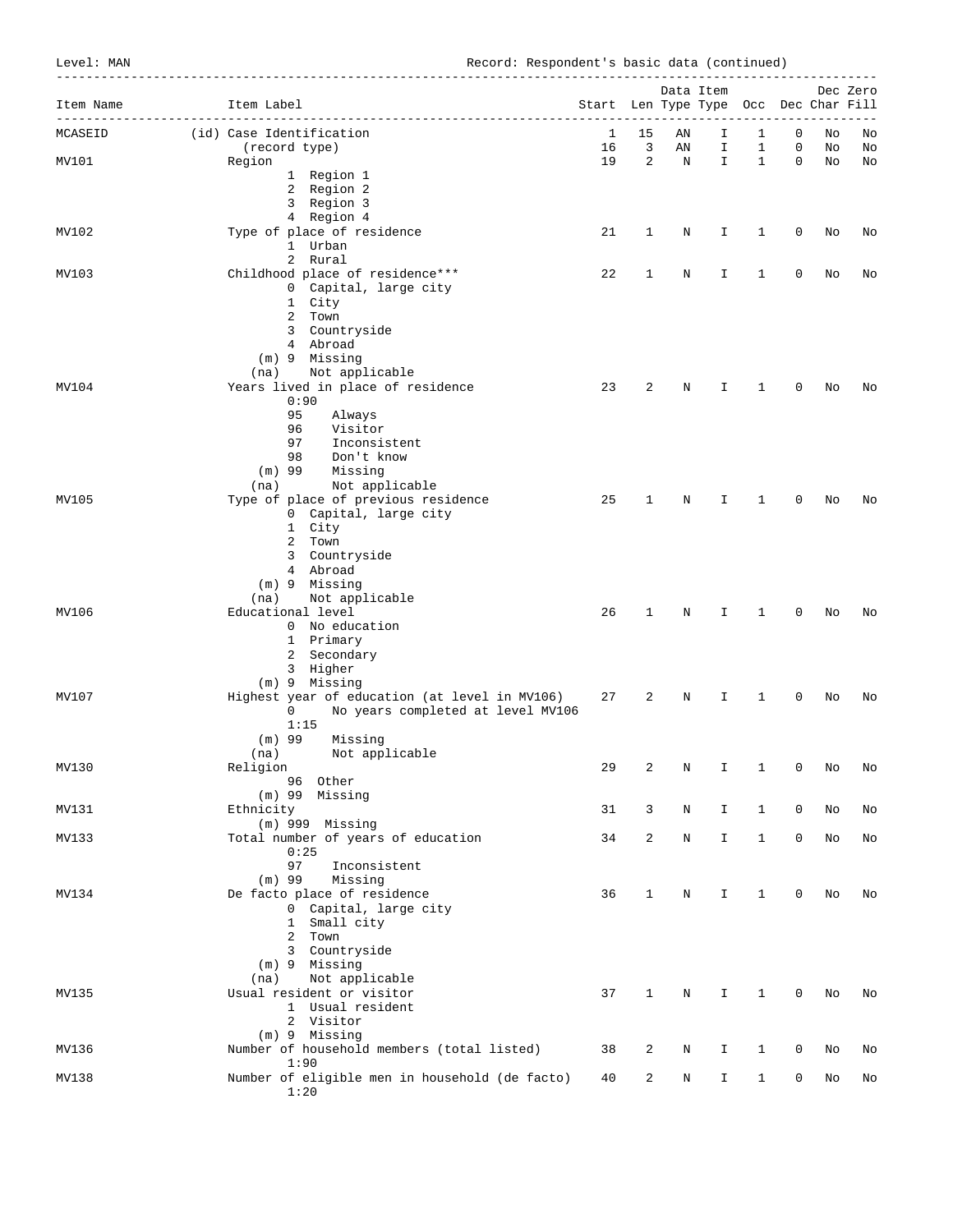| MV149 | Educational attainment                                                 | 42 | 1            | N | I            | 1            | 0           | No | No |
|-------|------------------------------------------------------------------------|----|--------------|---|--------------|--------------|-------------|----|----|
|       | 0 No education                                                         |    |              |   |              |              |             |    |    |
|       | Incomplete primary<br>1                                                |    |              |   |              |              |             |    |    |
|       | 2 Complete primary                                                     |    |              |   |              |              |             |    |    |
|       | 3 Incomplete secondary                                                 |    |              |   |              |              |             |    |    |
|       | 4 Complete secondary                                                   |    |              |   |              |              |             |    |    |
|       | 5 Higher<br>(m) 9 Missing                                              |    |              |   |              |              |             |    |    |
| MV150 | Relationship to household head                                         | 43 | 2            | Ν | I            | 1            | 0           | No | No |
|       | Head<br>1                                                              |    |              |   |              |              |             |    |    |
|       | 2<br>Husband                                                           |    |              |   |              |              |             |    |    |
|       | 3<br>Son                                                               |    |              |   |              |              |             |    |    |
|       | 4<br>Son-in-law                                                        |    |              |   |              |              |             |    |    |
|       | Grandson<br>5                                                          |    |              |   |              |              |             |    |    |
|       | Father<br>6<br>Father-in-law<br>7                                      |    |              |   |              |              |             |    |    |
|       | Brother<br>8                                                           |    |              |   |              |              |             |    |    |
|       | 10 Other relative                                                      |    |              |   |              |              |             |    |    |
|       | Adopted/foster child<br>11                                             |    |              |   |              |              |             |    |    |
|       | 12 Not related                                                         |    |              |   |              |              |             |    |    |
|       | 98<br>Don't know                                                       |    |              |   |              |              |             |    |    |
|       | (m) 99<br>Missing                                                      |    |              |   |              |              |             |    |    |
| MV151 | Sex of household head                                                  | 45 | 1            | Ν | I            | 1            | 0           | No | No |
|       | 1 Male<br>2 Female                                                     |    |              |   |              |              |             |    |    |
| MV152 | Age of household head                                                  | 46 | 2            | N | I            | 1            | $\mathbf 0$ | No | No |
|       | 0:96                                                                   |    |              |   |              |              |             |    |    |
|       | 97<br>$97+$                                                            |    |              |   |              |              |             |    |    |
|       | 98<br>Don't know                                                       |    |              |   |              |              |             |    |    |
|       | $(m)$ 99<br>Missing                                                    |    |              |   |              |              |             |    |    |
| MV155 | Literacy                                                               | 48 | 1            | Ν | I            | 1            | 0           | No | No |
|       | 0 Cannot read at all                                                   |    |              |   |              |              |             |    |    |
|       | 1 Able to read only parts of sentence<br>2 Able to read whole sentence |    |              |   |              |              |             |    |    |
|       | 3 No card with required language                                       |    |              |   |              |              |             |    |    |
|       | 4 Blind/visually impaired                                              |    |              |   |              |              |             |    |    |
|       | $(m)$ 9 Missing                                                        |    |              |   |              |              |             |    |    |
| MV156 | Ever participated in a literacy program (exclud                        | 49 | 1            | N | I            | 1            | 0           | No | No |
|       | $0$ No                                                                 |    |              |   |              |              |             |    |    |
|       | 1 Yes                                                                  |    |              |   |              |              |             |    |    |
|       | (m) 9 Missing                                                          |    |              |   |              |              |             |    |    |
| MV157 | Not applicable<br>(na)<br>Frequency of reading newspaper or magazine   | 50 | 1            | Ν | I            | 1            | 0           | No | No |
|       | 0 Not at all                                                           |    |              |   |              |              |             |    |    |
|       | 1 Less than once a week                                                |    |              |   |              |              |             |    |    |
|       | 2 At least once a week                                                 |    |              |   |              |              |             |    |    |
|       | 3 Almost every day                                                     |    |              |   |              |              |             |    |    |
|       | (m) 9 Missing                                                          |    |              |   |              |              |             |    |    |
| MV158 | Not applicable<br>(na)<br>Frequency of listening to radio              | 51 | $\mathbf{1}$ |   |              | $1\,$        | 0           |    | No |
|       | 0 Not at all                                                           |    |              | Ν | I.           |              |             | No |    |
|       | 1 Less than once a week                                                |    |              |   |              |              |             |    |    |
|       | 2 At least once a week                                                 |    |              |   |              |              |             |    |    |
|       | 3 Almost every day                                                     |    |              |   |              |              |             |    |    |
|       | $(m)$ 9 Missing                                                        |    |              |   |              |              |             |    |    |
| MV159 | Frequency of watching television                                       | 52 | $\mathbf{1}$ | N | I.           | $\mathbf{1}$ | 0           | No | No |
|       | 0 Not at all<br>1 Less than once a week                                |    |              |   |              |              |             |    |    |
|       | 2 At least once a week                                                 |    |              |   |              |              |             |    |    |
|       | 3 Almost every day                                                     |    |              |   |              |              |             |    |    |
|       | $(m)$ 9 Missing                                                        |    |              |   |              |              |             |    |    |
| MV167 | Times away from home in last 12 months                                 | 53 | 2            | N | I.           | $\mathbf{1}$ | 0           | No | No |
|       | 0<br>None                                                              |    |              |   |              |              |             |    |    |
|       | 1:89                                                                   |    |              |   |              |              |             |    |    |
|       | 90<br>$90+$                                                            |    |              |   |              |              |             |    |    |
|       | 97<br>Inconsistent<br>98<br>Don't know                                 |    |              |   |              |              |             |    |    |
|       | $(m)$ 99<br>Missing                                                    |    |              |   |              |              |             |    |    |
| MV168 | Away for more than one month in last 12 months                         | 55 | $\mathbf{1}$ | N | $\mathbf{I}$ | $\mathbf{1}$ | 0           | No | No |
|       | $0$ No                                                                 |    |              |   |              |              |             |    |    |
|       | 1 Yes                                                                  |    |              |   |              |              |             |    |    |
|       | $(m)$ 9 Missing                                                        |    |              |   |              |              |             |    |    |
|       | Not applicable<br>(na)                                                 |    |              |   |              |              |             |    |    |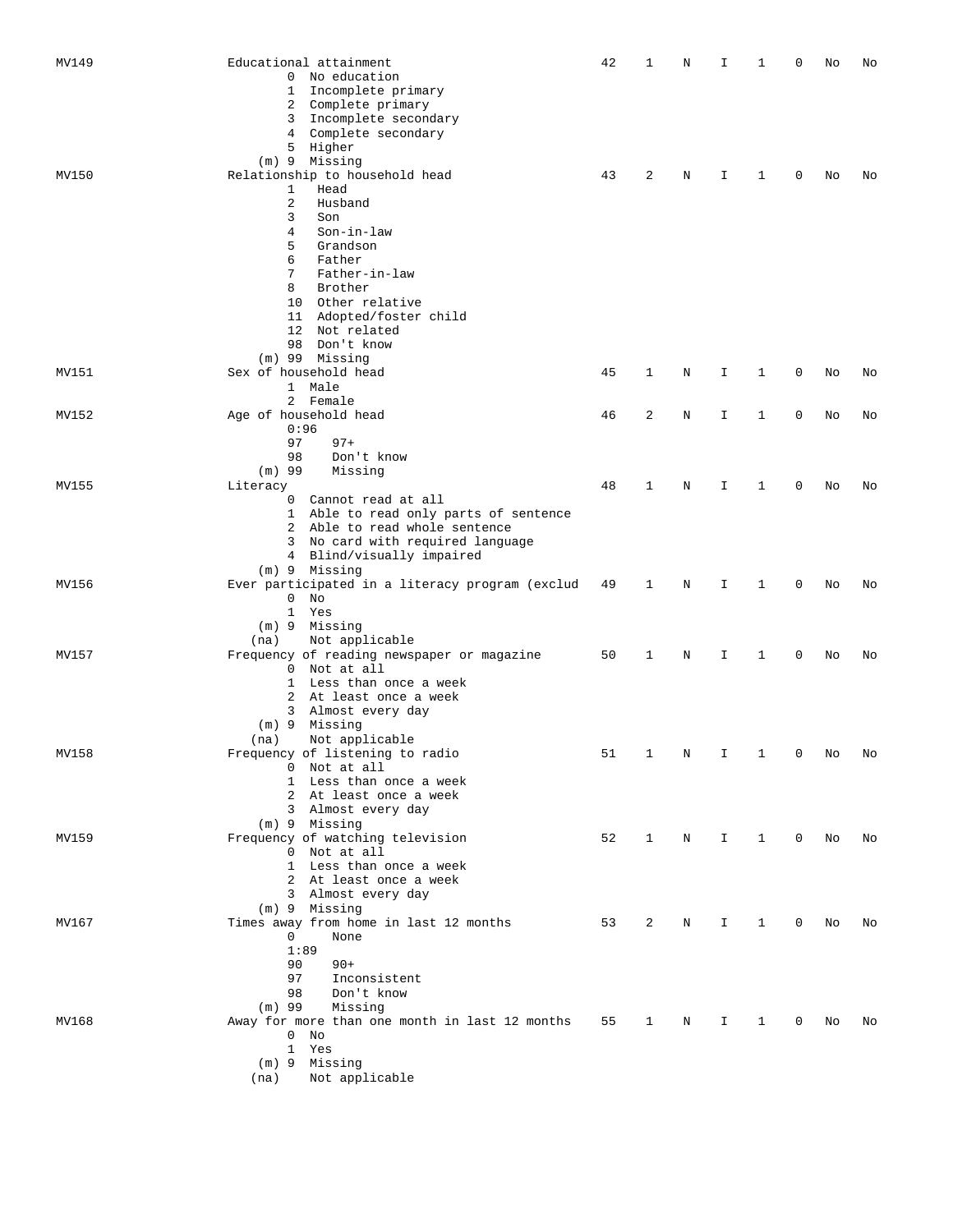| MV190 | Wealth index |                                        | 56 |   | N I 1 |              | $\overline{0}$ | No | No |
|-------|--------------|----------------------------------------|----|---|-------|--------------|----------------|----|----|
|       |              | Poorest                                |    |   |       |              |                |    |    |
|       |              | 2 Poorer                               |    |   |       |              |                |    |    |
|       |              | 3 Middle                               |    |   |       |              |                |    |    |
|       |              | 4 Richer                               |    |   |       |              |                |    |    |
|       |              | 5 Richest                              |    |   |       |              |                |    |    |
|       | (na)         | Not Applicable                         |    |   |       |              |                |    |    |
| MV191 |              | Wealth index factor score (5 decimals) | 57 | 8 | N     | $\mathbf{I}$ | $\Omega$       | No | No |
|       | (na)         | Not Applicable                         |    |   |       |              |                |    |    |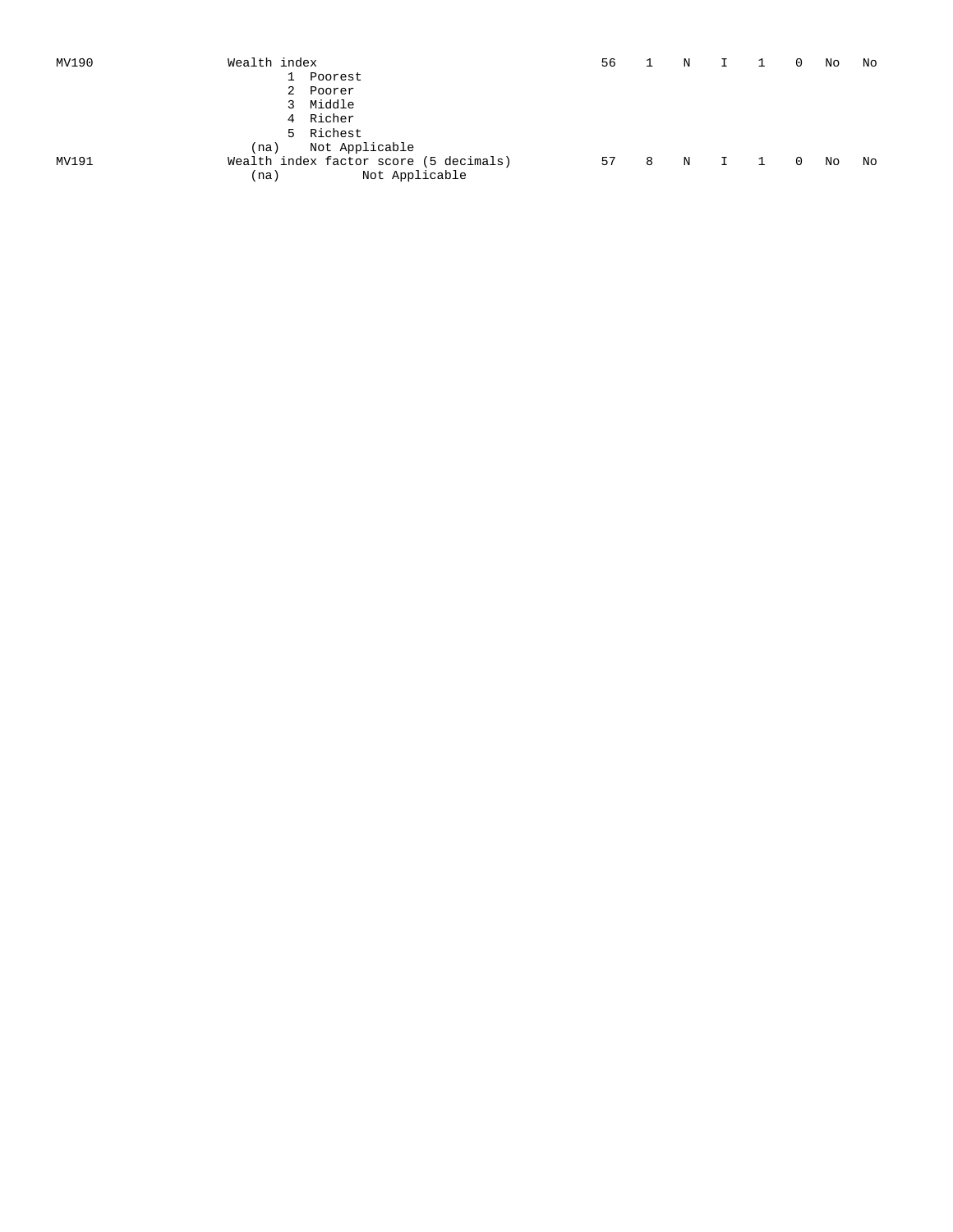```
Level: MAN Record: Reproduction
```

| Item Name | Item Label<br>____________________________                                                                                                                                    | Start Len Type Type Occ Dec Char Fill |              |         | Data Item |                              |             |          | Dec Zero |
|-----------|-------------------------------------------------------------------------------------------------------------------------------------------------------------------------------|---------------------------------------|--------------|---------|-----------|------------------------------|-------------|----------|----------|
| MCASEID   | (id) Case Identification                                                                                                                                                      | 1                                     | 15           | ΑN      | I         | 1                            | 0           | No       | No       |
| MV201     | (record type)<br>Total children ever born<br>0:50                                                                                                                             | 16<br>19                              | 3<br>2       | AN<br>N | Ι<br>I    | $\mathbf{1}$<br>$\mathbf{1}$ | 0<br>0      | No<br>No | No<br>No |
| MV202     | Sons at home<br>0:40                                                                                                                                                          | 21                                    | 2            | Ν       | I         | 1                            | 0           | No       | No       |
| MV203     | Daughters at home<br>0:40                                                                                                                                                     | 23                                    | 2            | Ν       | I         | 1                            | 0           | No       | No       |
| MV204     | Sons elsewhere<br>0:40                                                                                                                                                        | 25                                    | 2            | Ν       | I         | 1                            | 0           | No       | No       |
| MV205     | Daughters elsewhere<br>0:40                                                                                                                                                   | 27                                    | 2            | Ν       | I         | 1                            | 0           | No       | No       |
| MV206     | Sons who have died<br>0:20                                                                                                                                                    | 29                                    | 2            | Ν       | I         | 1                            | 0           | No       | No       |
| MV207     | Daughters who have died<br>0:20                                                                                                                                               | 31                                    | 2            | Ν       | I         | 1                            | 0           | No       | No       |
| MV212     | Age of respondent at 1st birth<br>10:64<br>$(m)$ 99<br>Missing                                                                                                                | 33                                    | 2            | Ν       | I.        | $\mathbf{1}$                 | 0           | No       | No       |
| MV213     | Not applicable<br>(na)<br>Partner currently pregnant                                                                                                                          | 35                                    | $\mathbf 1$  | N       | I         | 1                            | 0           | No       | No       |
|           | $0$ No<br>1 Yes<br>8 Unsure<br>(m) 9 Missing<br>Not applicable<br>(na)                                                                                                        |                                       |              |         |           |                              |             |          |          |
| MV217     | Knowledge of ovulatory cycle<br>1 During her period<br>2 After period ended<br>3 Middle of the cycle<br>4 Before period begins<br>5 At any time<br>6 Other<br>Don't know<br>8 | 36                                    | $\mathbf{1}$ | N       | I         | 1                            | 0           | No       | No       |
| MV218     | (m) 9 Missing<br>Number of living children<br>0:40                                                                                                                            | 37                                    | 2            | N       | I         | 1                            | 0           | No       | No       |
| MV225     | Most recent pregnancy wanted***<br>1 Then<br>2 Later<br>3 Not at all<br>(m) 9 Missing<br>Not applicable<br>(na)                                                               | 39                                    | $\mathbf{1}$ | Ν       | I         | $\mathbf{1}$                 | $\mathbf 0$ | No       | No       |
| MV245     | Number of women fathered children with<br>0:20<br>$(m)$ 99                                                                                                                    | 40                                    | 2            | Ν       | I         | 1                            | 0           | No       | No       |
| MV246     | Missing<br>Married to mother when first child was born***<br>$0$ No<br>1 Yes<br>$(m)$ 9 Missing<br>Not applicable<br>(na)                                                     | 42                                    | 1            | N       | I         | 1                            | 0           | No       | No       |
| MV247     | Age of most recent child<br>0:41<br>$(m)$ 99<br>Missing                                                                                                                       | 43                                    | 2            | N       | I         | 1                            | 0           | No       | No       |
| MV248     | Not applicable<br>(na)<br>Antenatal check-ups for the mother of most rece<br>$0$ No<br>1 Yes<br>8 Don't know<br>(m) 9 Missing                                                 | 45                                    | 1            | Ν       | I         | 1                            | 0           | No       | No       |
| MV249     | Not applicable<br>(na)<br>Respondent present during check-ups for most re 46<br>0 Not present<br>1 Present<br>(m) 9 Missing<br>Not applicable<br>(na)                         |                                       | 1            | N       | Ι.        | 1                            | 0           | No       | No       |
| MV250     | Place of birth of most recent child<br>1 Hospital, health facility<br>2 Other<br>(m) 9 Missing<br>Not applicable<br>(na)                                                      | 47                                    | 1            | N       | I         | 1                            | 0           | No       | No       |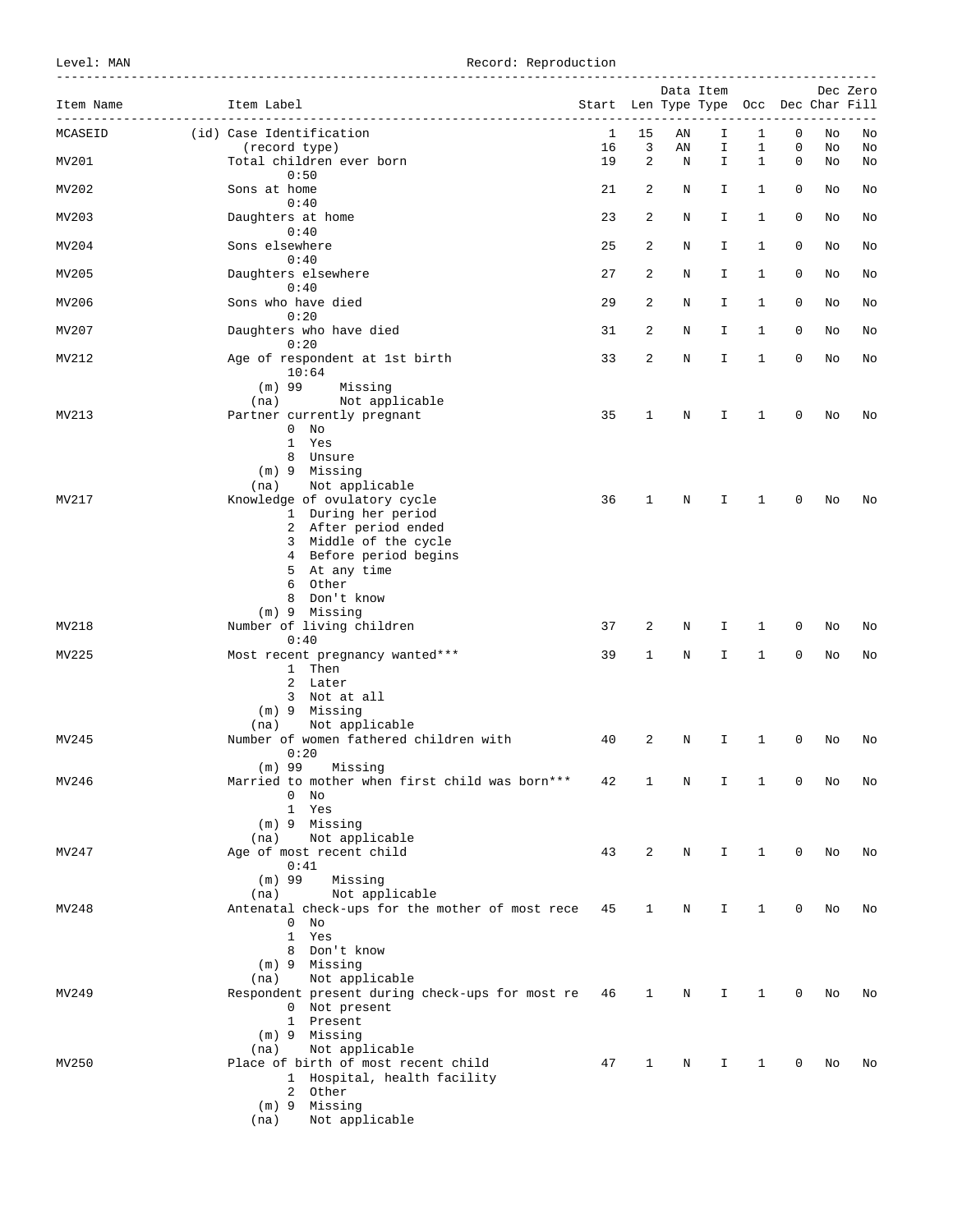| MV251 |           | Reason for not delivering most recent child in 48<br>2<br>N<br>-1<br>I.<br>$\Omega$<br>No<br>No                       |  |
|-------|-----------|-----------------------------------------------------------------------------------------------------------------------|--|
|       |           | Cost too much                                                                                                         |  |
|       |           | Facility closed                                                                                                       |  |
|       | 3         | Too far/no transportation                                                                                             |  |
|       | 4         | Don't trust facility/poor quality service                                                                             |  |
|       | 5         | No female provider                                                                                                    |  |
|       | 6         | Not the first child                                                                                                   |  |
|       |           | Mother did not think it necessary                                                                                     |  |
|       | 8         | Respondent did not think it necessary                                                                                 |  |
|       | 9         | Family did not think it necessary                                                                                     |  |
|       | 96        | Other                                                                                                                 |  |
|       | 98        | Don't know                                                                                                            |  |
|       | 99<br>(m) | Missing                                                                                                               |  |
|       | (na)      | Not applicable                                                                                                        |  |
| MV252 |           | Amount a child should drink, when that child ha 50<br>$\mathbf{1}$<br>N<br>-1<br>$\Omega$<br>$\mathbf{I}$<br>No<br>No |  |
|       | $\Omega$  | Nothing to drink                                                                                                      |  |
|       |           | Less than usual/much less                                                                                             |  |
|       | 3         | Somewhat less                                                                                                         |  |
|       | 4         | About the same                                                                                                        |  |
|       | 5         | More                                                                                                                  |  |
|       | 8         | Don't know                                                                                                            |  |
|       | 9<br>(m)  | Missing                                                                                                               |  |

(na) Not applicable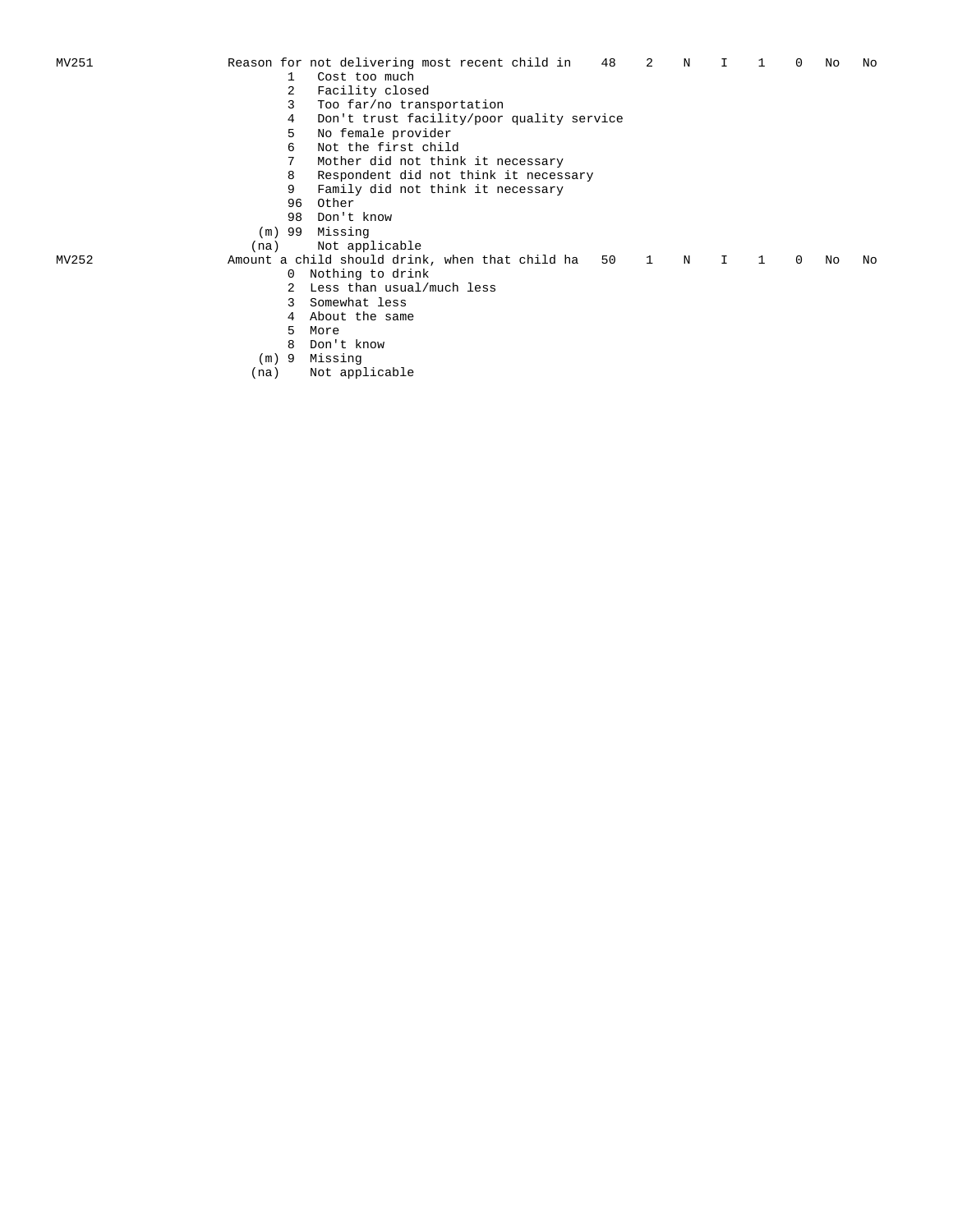Level: MAN Record: Contraception Table

| Item Name    | Item Label               |                                                          | Start Len Type Type Occ Dec Char Fill |              | Data Item            |     |                       |             |    | Dec Zero |
|--------------|--------------------------|----------------------------------------------------------|---------------------------------------|--------------|----------------------|-----|-----------------------|-------------|----|----------|
| MCASEID      | (id) Case Identification |                                                          | $\overline{1}$                        | 15           | --------------<br>AN | I.  | 1                     | 0           | No | No       |
|              | (record type)            |                                                          |                                       | 16 3         | AN                   |     | $I \qquad 1 \qquad 0$ |             | No | No       |
| MV301        |                          | Knowledge of any contraceptive method                    | 19                                    | $\mathbf{1}$ | N                    |     | $I \qquad 1$          | $\mathbf 0$ | No | No       |
|              |                          | 0 Knows no method                                        |                                       |              |                      |     |                       |             |    |          |
|              |                          | 1 Knows only folkloric method                            |                                       |              |                      |     |                       |             |    |          |
|              |                          | 2 Knows only traditional method<br>3 Knows modern method |                                       |              |                      |     |                       |             |    |          |
|              |                          |                                                          | 20                                    | 1            |                      |     | 1                     | 0           |    |          |
| MV302        |                          | Ever use of any contraceptive method<br>0 Never used     |                                       |              | N                    | I.  |                       |             | No | No       |
|              |                          | 1 Used only folkloric method                             |                                       |              |                      |     |                       |             |    |          |
|              |                          | 2 Used only traditional method                           |                                       |              |                      |     |                       |             |    |          |
|              |                          | 3 Used modern method                                     |                                       |              |                      |     |                       |             |    |          |
|              | (na)                     | Not applicable                                           |                                       |              |                      |     |                       |             |    |          |
| MREC31_GROUP |                          | Contraceptive method variable group                      | 21                                    | 4            | ΑN                   | I.  | 20                    | 0           | No | No       |
| M304A        |                          | Type of contraceptive method                             | 21                                    | $\mathbf{1}$ | $_{\rm N}$           | Sub | 1                     | $\Omega$    | No | No       |
|              |                          | 1 Modern method                                          |                                       |              |                      |     |                       |             |    |          |
|              |                          | 2 Traditional method                                     |                                       |              |                      |     |                       |             |    |          |
|              |                          | 3 Folkloric method                                       |                                       |              |                      |     |                       |             |    |          |
| MV304        |                          | Knows contraceptive method                               | 22                                    | 1            | N                    | Sub | $\mathbf{1}$          | 0           | No | No       |
|              |                          | $0$ No                                                   |                                       |              |                      |     |                       |             |    |          |
|              |                          | 1 Yes                                                    |                                       |              |                      |     |                       |             |    |          |
|              |                          | 7 Not in contraception table, but as a current method    |                                       |              |                      |     |                       |             |    |          |
|              |                          | 8 Not asked                                              |                                       |              |                      |     |                       |             |    |          |
|              |                          | (m) 9 Missing                                            |                                       |              |                      |     |                       |             |    |          |
| MV305        |                          | Ever used contraceptive method                           | 23                                    | 1            | $_{\rm N}$           | Sub | 1                     | 0           | No | No       |
|              |                          | $0$ No                                                   |                                       |              |                      |     |                       |             |    |          |
|              |                          | 1 Yes                                                    |                                       |              |                      |     |                       |             |    |          |
|              |                          | (m) 9 Missing                                            |                                       |              |                      |     |                       |             |    |          |
|              | (na)                     | Not applicable                                           |                                       |              |                      |     |                       |             |    |          |
| MV307        |                          | Contraceptive method currently used                      | 24                                    | 1            | N                    | Sub | 1                     | 0           | No | No       |
|              |                          | $0$ No                                                   |                                       |              |                      |     |                       |             |    |          |
|              |                          | 1 Yes                                                    |                                       |              |                      |     |                       |             |    |          |
|              |                          | (m) 9 Missing                                            |                                       |              |                      |     |                       |             |    |          |
|              | (na)                     | Not applicable                                           |                                       |              |                      |     |                       |             |    |          |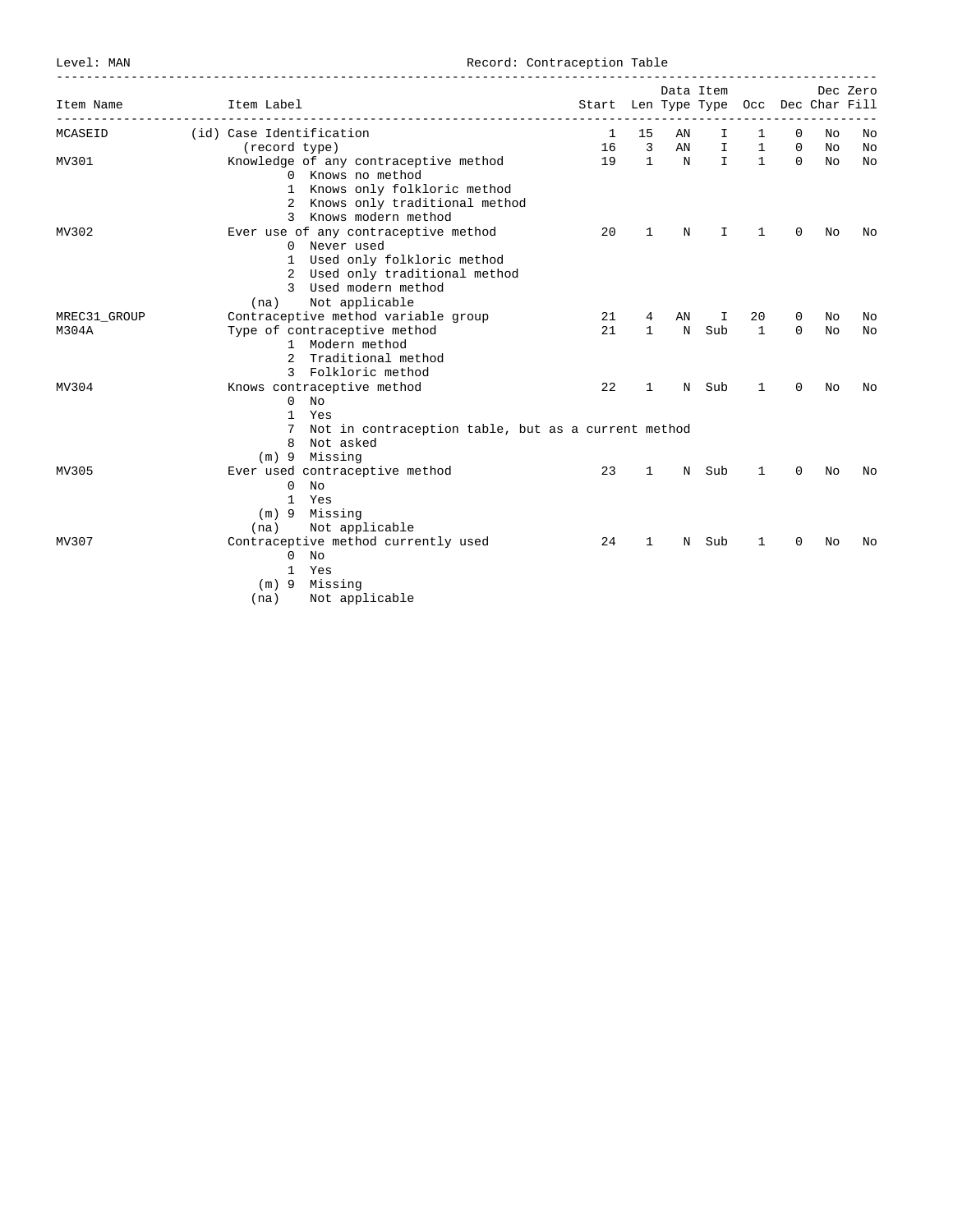Level: MAN Record: Contraception Knowledge and Use

| Item Name | Item Label                                                 | Start Len Type Type Occ Dec Char Fill |                     |             | Data Item      |              |             |    | Dec Zero |
|-----------|------------------------------------------------------------|---------------------------------------|---------------------|-------------|----------------|--------------|-------------|----|----------|
| MCASEID   | ---------------------------<br>(id) Case Identification    | $\mathbf{1}$                          | 15                  | AN          | --------<br>Ι. | 1            | $\Omega$    | No | No       |
|           | (record type)                                              | 16                                    | 3<br>$\overline{a}$ | AN          | I.             | 1            | 0           | No | No       |
| MV312     | Current contraceptive method<br>0<br>Not using             | 19                                    |                     | $\mathbf N$ | I.             | $\mathbf{1}$ | 0           | No | No       |
|           | $\mathbf{1}$<br>Pill                                       |                                       |                     |             |                |              |             |    |          |
|           | 2<br>IUD                                                   |                                       |                     |             |                |              |             |    |          |
|           | 3<br>Injections                                            |                                       |                     |             |                |              |             |    |          |
|           | 4<br>Diaphragm                                             |                                       |                     |             |                |              |             |    |          |
|           | 5<br>Condom                                                |                                       |                     |             |                |              |             |    |          |
|           | Female Sterilization<br>6                                  |                                       |                     |             |                |              |             |    |          |
|           | 7<br>Male Sterilization                                    |                                       |                     |             |                |              |             |    |          |
|           | 8<br>Periodic Abstinence<br>9<br>Withdrawal                |                                       |                     |             |                |              |             |    |          |
|           | 10 Other                                                   |                                       |                     |             |                |              |             |    |          |
|           | 11 Implants/Norplant                                       |                                       |                     |             |                |              |             |    |          |
|           | 12 Abstinence                                              |                                       |                     |             |                |              |             |    |          |
|           | 13 Lactational amenorrhea (LAM)                            |                                       |                     |             |                |              |             |    |          |
|           | 14 Female condom                                           |                                       |                     |             |                |              |             |    |          |
|           | 15 Foam or jelly                                           |                                       |                     |             |                |              |             |    |          |
|           | 17 Other modern method                                     |                                       |                     |             |                |              |             |    |          |
|           | 18 Survey Specific method 2<br>19 Survey Specific method 3 |                                       |                     |             |                |              |             |    |          |
|           | 20 Survey Specific method 4                                |                                       |                     |             |                |              |             |    |          |
|           | 98 Don't know                                              |                                       |                     |             |                |              |             |    |          |
|           | $(m)$ 99 Missing                                           |                                       |                     |             |                |              |             |    |          |
| MV313     | Current contraceptive by method type                       | 21                                    | 1                   | N           | I              | 1            | 0           | No | No       |
|           | 0 No method                                                |                                       |                     |             |                |              |             |    |          |
|           | 1 Folkloric method                                         |                                       |                     |             |                |              |             |    |          |
|           | 2 Traditional method                                       |                                       |                     |             |                |              |             |    |          |
|           | 3 Modern method                                            |                                       |                     |             |                |              |             |    |          |
|           | 8 Don't know                                               |                                       |                     |             |                |              |             |    |          |
| MV323A    | (m) 9 Missing<br>Brand of condom used                      | 22                                    | 2                   | N           | I              | 1            | 0           | No | No       |
|           | 96 Other                                                   |                                       |                     |             |                |              |             |    |          |
|           | 98 Don't know                                              |                                       |                     |             |                |              |             |    |          |
|           | (m) 99 Missing                                             |                                       |                     |             |                |              |             |    |          |
|           | Not applicable<br>(na)                                     |                                       |                     |             |                |              |             |    |          |
| MV325B    | Cost of condoms (in CURRENCY) last time obtaine 24         |                                       | 7                   | N           | I              | 1            | 0           | No | No       |
|           | 1:2000                                                     |                                       |                     |             |                |              |             |    |          |
|           | 9999995 Free                                               |                                       |                     |             |                |              |             |    |          |
|           | 9999998 Don't know<br>(m) 9999999 Missing                  |                                       |                     |             |                |              |             |    |          |
|           | Not applicable<br>(na)                                     |                                       |                     |             |                |              |             |    |          |
| MV372A    | Interviewer shown condom package                           | 31                                    | 1                   | Ν           | I              | 1            | 0           | No | No       |
|           | 0 Package not seen                                         |                                       |                     |             |                |              |             |    |          |
|           | 1 Package seen                                             |                                       |                     |             |                |              |             |    |          |
|           | (m) 9 Missing                                              |                                       |                     |             |                |              |             |    |          |
|           | Not applicable<br>(na)                                     |                                       |                     |             |                |              |             |    |          |
| MV384A    | On radio heard about Family Planning in the las 32         |                                       | $\mathbf{1}$        | $\mathbf N$ | I.             | $\mathbf{1}$ | $\mathbf 0$ | No | No       |
|           | $0$ No                                                     |                                       |                     |             |                |              |             |    |          |
|           | 1 Yes<br>$(m)$ 9 Missing                                   |                                       |                     |             |                |              |             |    |          |
| MY384B    | On TV saw about Family Planning in the last few            | 33                                    | $\mathbf{1}$        | N           | I.             | 1            | 0           | No | No       |
|           | $0$ No                                                     |                                       |                     |             |                |              |             |    |          |
|           | 1 Yes                                                      |                                       |                     |             |                |              |             |    |          |
|           | (m) 9 Missing                                              |                                       |                     |             |                |              |             |    |          |
| MV384C    | In newspaper read about Family Planning in the             | 34                                    | $\mathbf{1}$        | N           | I              | 1            | 0           | No | No       |
|           | $0$ No                                                     |                                       |                     |             |                |              |             |    |          |
|           | 1 Yes                                                      |                                       |                     |             |                |              |             |    |          |
|           | (m) 9 Missing                                              |                                       |                     |             |                |              |             |    |          |
| MV395     | Discussed Family Planning with health worker in 35         |                                       | $\mathbf{1}$        | N           | Ι.             | $\mathbf{1}$ | 0           | No | No       |
|           | $0$ No<br>1 Yes                                            |                                       |                     |             |                |              |             |    |          |
|           | 2 Depends                                                  |                                       |                     |             |                |              |             |    |          |
|           | 8 Don't know                                               |                                       |                     |             |                |              |             |    |          |
|           | (m) 9 Missing                                              |                                       |                     |             |                |              |             |    |          |
| MV396     | Possible for a breastfeeding woman to get pregn 36         |                                       | $\mathbf{1}$        | N           | Ι.             | 1            | 0           | No | No       |
|           | $0$ No                                                     |                                       |                     |             |                |              |             |    |          |
|           | 1 Yes                                                      |                                       |                     |             |                |              |             |    |          |
|           | 2 Depends                                                  |                                       |                     |             |                |              |             |    |          |
|           | 8 Don't know                                               |                                       |                     |             |                |              |             |    |          |
|           | $(m)$ 9 Missing                                            |                                       |                     |             |                |              |             |    |          |
|           | Not applicable<br>(na)                                     |                                       |                     |             |                |              |             |    |          |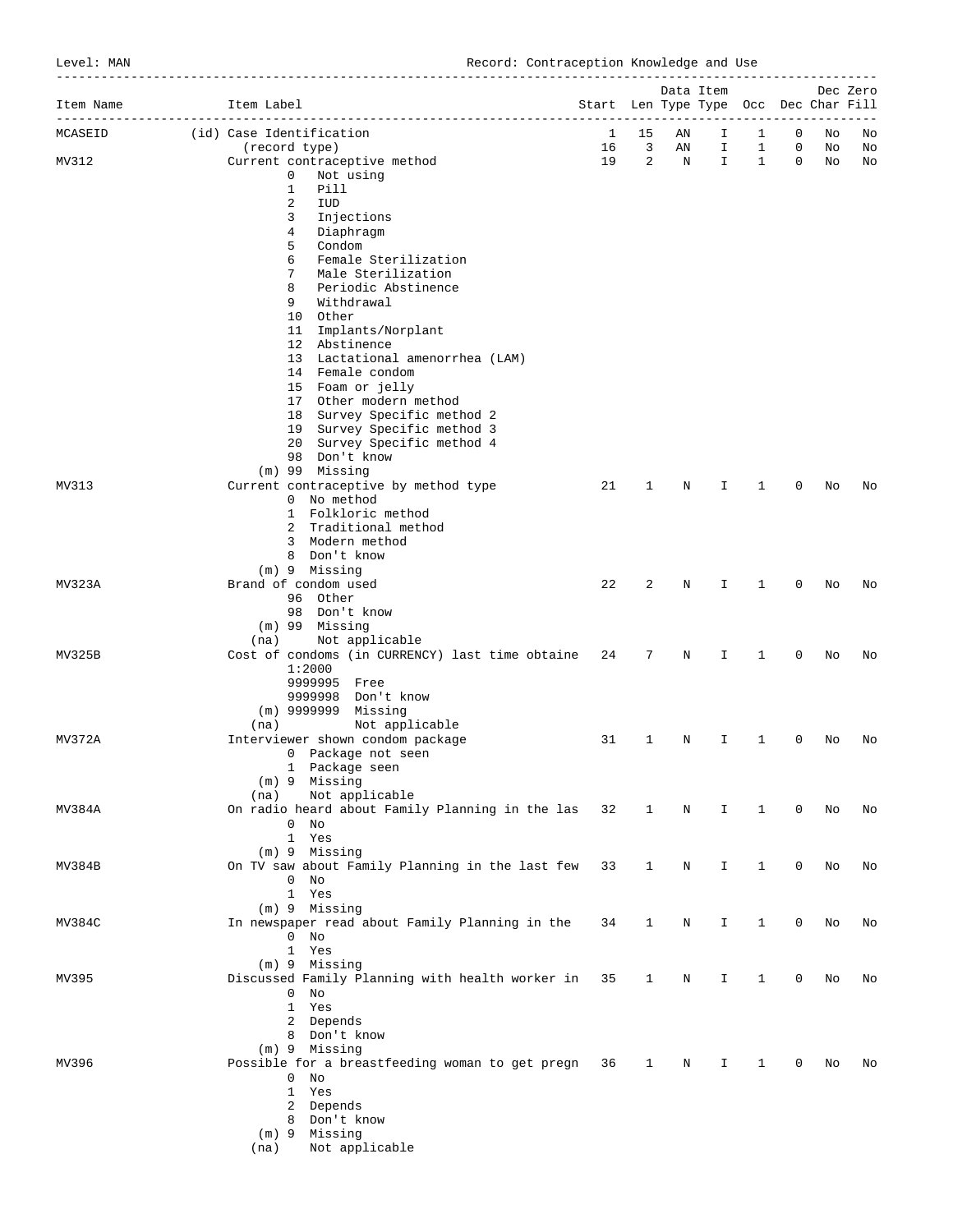| MV3A09B |                   | Number of condoms did get last time             | 37 | 3              | N |    |              | $\Omega$ | No | No |
|---------|-------------------|-------------------------------------------------|----|----------------|---|----|--------------|----------|----|----|
|         | 1:300             |                                                 |    |                |   |    |              |          |    |    |
|         | 998               | Don't know                                      |    |                |   |    |              |          |    |    |
|         | $(m)$ 999         | Missing                                         |    |                |   |    |              |          |    |    |
|         | (na)              | Not applicable                                  |    |                |   |    |              |          |    |    |
| MV3B17  | Source of condoms |                                                 | 40 | $\mathfrak{D}$ | N |    |              | 0        | No | No |
|         | 10                | PUBLIC SECTOR                                   |    |                |   |    |              |          |    |    |
|         | 11:19             | [ list public sector locations here ]           |    |                |   |    |              |          |    |    |
|         | 20                | PRIVATE SECTOR                                  |    |                |   |    |              |          |    |    |
|         | 21:29             | [ list private sector locations here ]          |    |                |   |    |              |          |    |    |
|         | 30                | OTHER                                           |    |                |   |    |              |          |    |    |
|         | 31:35             | [ list other locations here ]                   |    |                |   |    |              |          |    |    |
|         | 96                | Other                                           |    |                |   |    |              |          |    |    |
|         | $(m)$ 99          | Missing                                         |    |                |   |    |              |          |    |    |
|         | (na)              | Not applicable                                  |    |                |   |    |              |          |    |    |
|         |                   |                                                 |    | $\mathbf{1}$   |   |    | $\mathbf{1}$ |          |    |    |
| MV3B25A |                   | Contraception is woman's business, man should n | 42 |                | N | I. |              | $\Omega$ | No | NΩ |
|         | 0 Disagree        |                                                 |    |                |   |    |              |          |    |    |
|         | Agree<br>1        |                                                 |    |                |   |    |              |          |    |    |
|         | 8                 | Don't know                                      |    |                |   |    |              |          |    |    |
|         | $(m)$ 9           | Missing                                         |    |                |   |    |              |          |    |    |
| MV3B25B |                   | Women who use contraception become promiscuous  | 43 | 1              | N | I  | 1            | $\Omega$ | No | No |
|         | 0                 | Disagree                                        |    |                |   |    |              |          |    |    |
|         | Agree<br>1        |                                                 |    |                |   |    |              |          |    |    |
|         | 8                 | Don't know                                      |    |                |   |    |              |          |    |    |
|         | $(m)$ 9           | Missing                                         |    |                |   |    |              |          |    |    |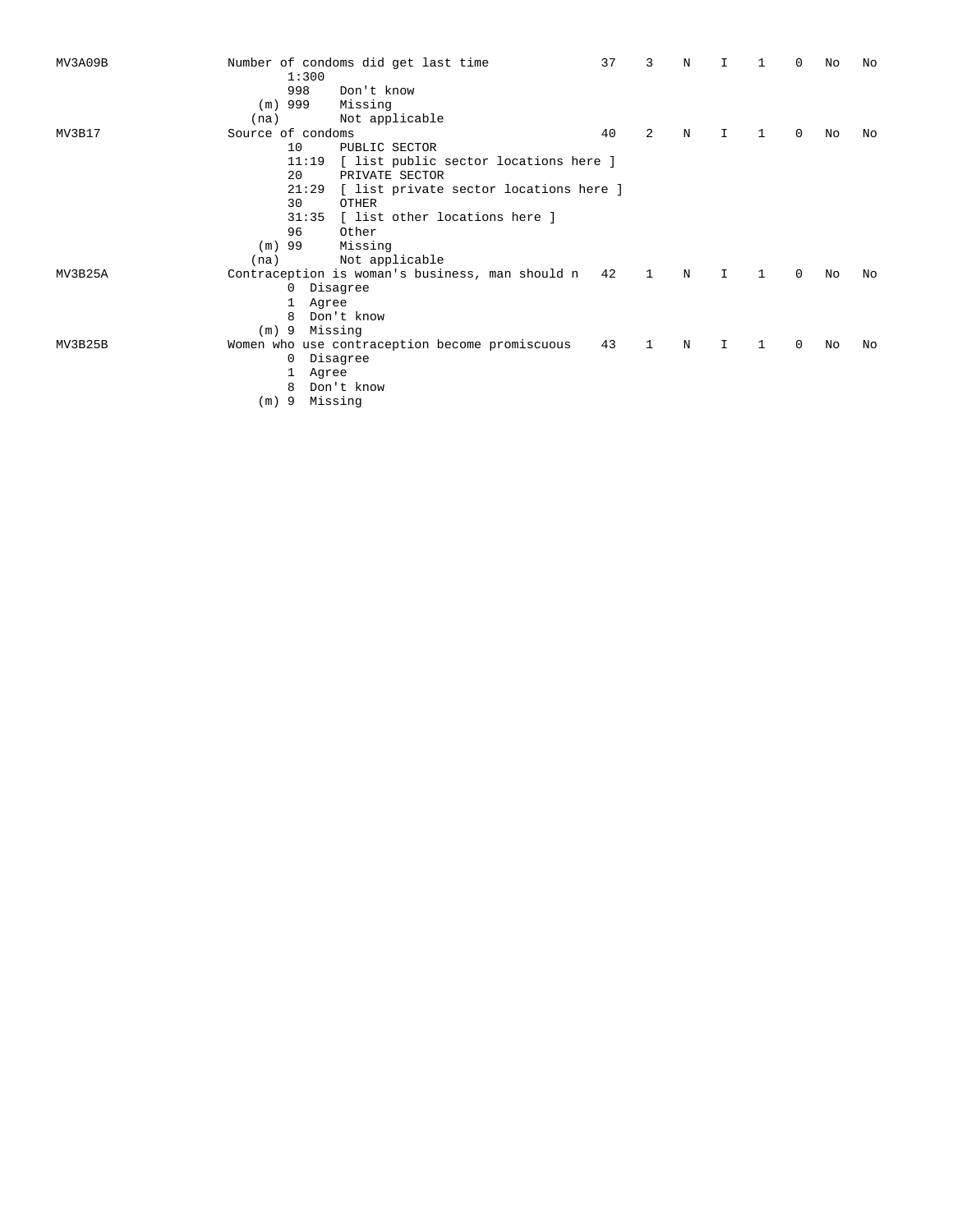Level: MAN Record: Tuberculosis and other Health Issues

| Item Name | Item Label                                                     | Start Len Type Type Occ Dec Char Fill |              |            | Data Item           | --------------------- |             |    | Dec Zero |
|-----------|----------------------------------------------------------------|---------------------------------------|--------------|------------|---------------------|-----------------------|-------------|----|----------|
| MCASEID   | __________________________________<br>(id) Case Identification | 1                                     | 15           | AN         | ______________<br>I | 1                     | 0           | No | No       |
|           | (record type)                                                  | 16                                    | 3            | AN         | I                   | $\mathbf{1}$          | 0           | No | No       |
| MV463A    | Smokes cigarettes                                              | 19                                    | $\mathbf{1}$ | $_{\rm N}$ | $\mathbf I$         | $\mathbf{1}$          | $\mathbf 0$ | No | No       |
|           | $0$ No<br>1 Yes                                                |                                       |              |            |                     |                       |             |    |          |
|           | $(m)$ 9 Missing                                                |                                       |              |            |                     |                       |             |    |          |
|           | (na) Not applicable                                            |                                       |              |            |                     |                       |             |    |          |
| MV463B    | Smokes pipe                                                    | 20                                    | $\mathbf{1}$ | N          | I.                  | $\mathbf{1}$          | 0           | No | No       |
|           | $0$ No                                                         |                                       |              |            |                     |                       |             |    |          |
|           | 1 Yes<br>(m) 9 Missing                                         |                                       |              |            |                     |                       |             |    |          |
|           | (na) Not applicable                                            |                                       |              |            |                     |                       |             |    |          |
| MV463C    | Uses chewing tobacco                                           | 21                                    | $\mathbf 1$  | N          | I                   | $\mathbf{1}$          | 0           | No | No       |
|           | $0$ No                                                         |                                       |              |            |                     |                       |             |    |          |
|           | 1 Yes                                                          |                                       |              |            |                     |                       |             |    |          |
|           | (m) 9 Missing<br>(na) Not applicable                           |                                       |              |            |                     |                       |             |    |          |
| MV463D    | Uses snuff                                                     | 22                                    | 1            | N          | I                   | $\mathbf{1}$          | $\mathbf 0$ | No | No       |
|           | $0$ No                                                         |                                       |              |            |                     |                       |             |    |          |
|           | 1 Yes                                                          |                                       |              |            |                     |                       |             |    |          |
|           | (m) 9 Missing                                                  |                                       |              |            |                     |                       |             |    |          |
| MV463E    | Not applicable<br>(na)<br>Smokes CS                            | 23                                    | $\mathbf 1$  | N          | I                   | $\mathbf{1}$          | 0           | No | No       |
|           | $0$ No                                                         |                                       |              |            |                     |                       |             |    |          |
|           | 1 Yes                                                          |                                       |              |            |                     |                       |             |    |          |
|           | (m) 9 Missing                                                  |                                       |              |            |                     |                       |             |    |          |
|           | (na)<br>Not applicable                                         |                                       |              |            |                     |                       |             |    |          |
| MV463F    | Smokes CS<br>$0$ No                                            | 24                                    | $\mathbf{1}$ | N          | I                   | 1                     | 0           | No | No       |
|           | 1 Yes                                                          |                                       |              |            |                     |                       |             |    |          |
|           | (m) 9 Missing                                                  |                                       |              |            |                     |                       |             |    |          |
|           | Not applicable<br>(na)                                         |                                       |              |            |                     |                       |             |    |          |
| MV463G    | Smokes CS                                                      | 25                                    | $\mathbf 1$  | N          | I                   | $\mathbf{1}$          | 0           | No | No       |
|           | $0$ No                                                         |                                       |              |            |                     |                       |             |    |          |
|           | 1 Yes<br>(m) 9 Missing                                         |                                       |              |            |                     |                       |             |    |          |
|           | (na)<br>Not applicable                                         |                                       |              |            |                     |                       |             |    |          |
| MV463X    | Smokes other                                                   | 26                                    | $\mathbf{1}$ | N          | I                   | $\mathbf{1}$          | $\mathbf 0$ | No | No       |
|           | $0$ No                                                         |                                       |              |            |                     |                       |             |    |          |
|           | 1 Yes                                                          |                                       |              |            |                     |                       |             |    |          |
|           | (m) 9 Missing<br>(na)<br>Not applicable                        |                                       |              |            |                     |                       |             |    |          |
| MV463Z    | Smokes nothing                                                 | 27                                    | $\mathbf 1$  | Ν          | I                   | 1                     | 0           | No | No       |
|           | $0$ No                                                         |                                       |              |            |                     |                       |             |    |          |
|           | 1 Yes, smokes nothing                                          |                                       |              |            |                     |                       |             |    |          |
|           | (m) 9 Missing                                                  |                                       |              |            |                     |                       |             |    |          |
| MV464     | (na) Not applicable<br>Number of cigarettes in last 24 hours   | 28                                    | 2            | Ν          | Ι                   | 1                     | 0           | No | No       |
|           | 0:95                                                           |                                       |              |            |                     |                       |             |    |          |
|           | 98<br>DK                                                       |                                       |              |            |                     |                       |             |    |          |
|           | Missing<br>$(m)$ 99                                            |                                       |              |            |                     |                       |             |    |          |
|           | Not applicable<br>(na)                                         |                                       |              |            |                     |                       |             |    |          |
| MV474     | Heard of tuberculosis or TB<br>$0$ No                          | 30                                    | $\mathbf{1}$ | N          | I.                  | $\mathbf{1}$          | 0           | No | No       |
|           | 1 Yes                                                          |                                       |              |            |                     |                       |             |    |          |
|           | (m) 9 Missing                                                  |                                       |              |            |                     |                       |             |    |          |
|           | Not applicable<br>(na)                                         |                                       |              |            |                     |                       |             |    |          |
| MV474A    | Tuberculosis spread by: air through coughing or                | 31                                    | 1            | N          | I                   | 1                     | 0           | No | No       |
|           | $0$ No<br>1 Yes                                                |                                       |              |            |                     |                       |             |    |          |
|           | $(m)$ 9 Missing                                                |                                       |              |            |                     |                       |             |    |          |
|           | (na) Not applicable                                            |                                       |              |            |                     |                       |             |    |          |
| MV474B    | Tuberculosis spread by: sharing utensils                       | 32                                    | 1            | N          | I                   | 1                     | 0           | No | No       |
|           | $0$ No                                                         |                                       |              |            |                     |                       |             |    |          |
|           | 1 Yes                                                          |                                       |              |            |                     |                       |             |    |          |
|           | (m) 9 Missing<br>Not applicable                                |                                       |              |            |                     |                       |             |    |          |
| MV474C    | (na)<br>Tuberculosis spread by: touching a person with         | 33                                    | 1            | N          | Ι.                  | 1                     | 0           | No | No       |
|           | $0$ No                                                         |                                       |              |            |                     |                       |             |    |          |
|           | 1 Yes                                                          |                                       |              |            |                     |                       |             |    |          |
|           | (m) 9 Missing                                                  |                                       |              |            |                     |                       |             |    |          |
|           | Not applicable<br>(na)                                         |                                       |              |            |                     |                       |             |    |          |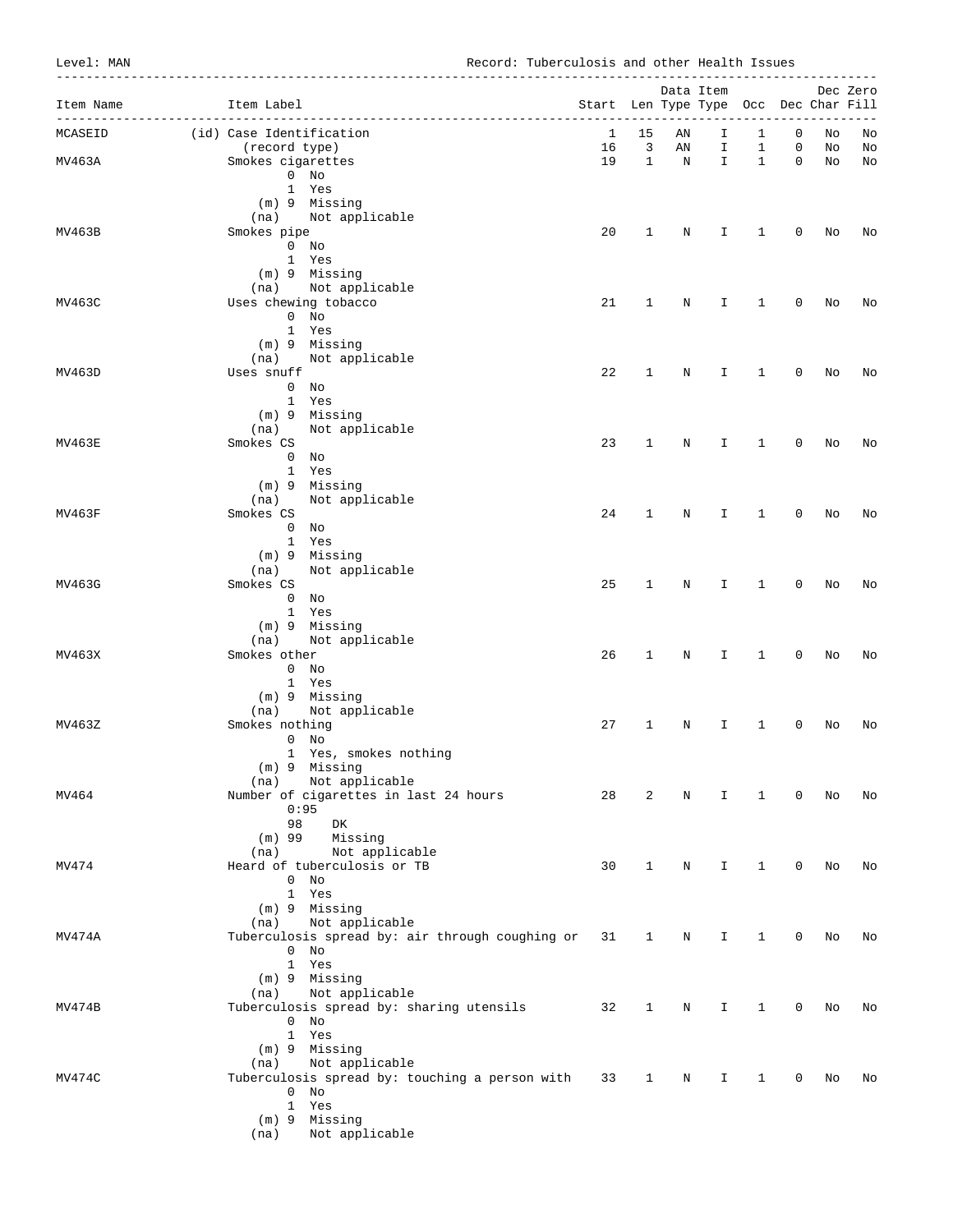| MV474D | Tuberculosis spread by: food                    | 34 | 1            | Ν | I           | 1            | 0           | No | No |
|--------|-------------------------------------------------|----|--------------|---|-------------|--------------|-------------|----|----|
|        | $0$ No                                          |    |              |   |             |              |             |    |    |
|        | 1 Yes                                           |    |              |   |             |              |             |    |    |
|        | (m) 9 Missing                                   |    |              |   |             |              |             |    |    |
|        | Not applicable<br>(na)                          |    |              |   |             |              |             |    |    |
| MV474E | Tuberculosis spread by: sexual contact          | 35 | $\mathbf{1}$ | N | $\mathbf I$ | $\mathbf{1}$ | 0           | No | No |
|        | $0$ No                                          |    |              |   |             |              |             |    |    |
|        | 1 Yes                                           |    |              |   |             |              |             |    |    |
|        | (m) 9 Missing                                   |    |              |   |             |              |             |    |    |
|        | Not applicable<br>(na)                          |    |              |   |             |              |             |    |    |
| MV474F | Tuberculosis spread by: mosquito bites          | 36 | $\mathbf{1}$ | Ν | I           | $\mathbf{1}$ | 0           | No | No |
|        | $0$ No                                          |    |              |   |             |              |             |    |    |
|        | 1 Yes                                           |    |              |   |             |              |             |    |    |
|        | (m) 9 Missing                                   |    |              |   |             |              |             |    |    |
|        | Not applicable<br>(na)                          |    |              |   |             |              |             |    |    |
| MV474G | Tuberculosis spread by: CS                      | 37 | 1            | N | I           | 1            | 0           | No | No |
|        | $0$ No                                          |    |              |   |             |              |             |    |    |
|        | 1 Yes                                           |    |              |   |             |              |             |    |    |
|        | (m) 9 Missing                                   |    |              |   |             |              |             |    |    |
|        | (na) Not applicable                             |    |              |   |             |              |             |    |    |
| MV474H | Tuberculosis spread by: CS                      | 38 | 1            | N | I           | 1            | 0           | No | No |
|        | $0$ No                                          |    |              |   |             |              |             |    |    |
|        | 1 Yes                                           |    |              |   |             |              |             |    |    |
|        | (m) 9 Missing                                   |    |              |   |             |              |             |    |    |
|        | (na) Not applicable                             |    |              |   |             |              |             |    |    |
| MV474I | Tuberculosis spread by: CS                      | 39 | 1            | N | I.          | 1            | 0           | No | No |
|        | $0$ No                                          |    |              |   |             |              |             |    |    |
|        | 1 Yes                                           |    |              |   |             |              |             |    |    |
|        | (m) 9 Missing                                   |    |              |   |             |              |             |    |    |
|        | Not applicable<br>(na)                          |    |              |   |             |              | 0           |    |    |
| MV474J | Tuberculosis spread by: CS<br>$0$ No            | 40 | 1            | Ν | I           | 1            |             | No | No |
|        | 1 Yes                                           |    |              |   |             |              |             |    |    |
|        | (m) 9 Missing                                   |    |              |   |             |              |             |    |    |
|        | Not applicable<br>(na)                          |    |              |   |             |              |             |    |    |
| MV474X | Tuberculosis spread by: other                   | 41 | 1            | N | I.          | $\mathbf{1}$ | $\mathbf 0$ | No | No |
|        | $0$ No                                          |    |              |   |             |              |             |    |    |
|        | 1 Yes                                           |    |              |   |             |              |             |    |    |
|        | (m) 9 Missing                                   |    |              |   |             |              |             |    |    |
|        | Not applicable<br>(na)                          |    |              |   |             |              |             |    |    |
| MV474Z | Don't know how tuberculosis is spread           | 42 | 1            | Ν | I           | 1            | 0           | No | No |
|        | $0$ No                                          |    |              |   |             |              |             |    |    |
|        | 1 Yes                                           |    |              |   |             |              |             |    |    |
|        | (m) 9 Missing                                   |    |              |   |             |              |             |    |    |
|        | (na) Not applicable                             |    |              |   |             |              |             |    |    |
| MV475  | Tuberculosis can be cured                       | 43 | 1            | Ν | I           | 1            | 0           | No | No |
|        | $0$ No                                          |    |              |   |             |              |             |    |    |
|        | 1 Yes                                           |    |              |   |             |              |             |    |    |
|        | 8 Don't know                                    |    |              |   |             |              |             |    |    |
|        | (m) 9 Missing                                   |    |              |   |             |              |             |    |    |
|        | Not applicable<br>(na)                          |    |              |   |             |              |             |    |    |
| MV476  | Would want tuberculosis infection in family to  | 44 | 1            | N | I           | 1            | 0           | No | No |
|        | $0$ No                                          |    |              |   |             |              |             |    |    |
|        | 1 Yes, remain a secret                          |    |              |   |             |              |             |    |    |
|        | 8 Don't know/not sure/depends                   |    |              |   |             |              |             |    |    |
|        | $(m)$ 9 Missing                                 |    |              |   |             |              |             |    |    |
|        | Not applicable<br>(na)                          |    |              |   |             |              |             |    |    |
| MV477  | Number of injections in last 12 months          | 45 | 2            | N | I           | $\mathbf{1}$ | 0           | No | No |
|        | 0<br>None                                       |    |              |   |             |              |             |    |    |
|        | 1:89                                            |    |              |   |             |              |             |    |    |
|        | 90<br>$90+$                                     |    |              |   |             |              |             |    |    |
|        | 98<br>Don't know                                |    |              |   |             |              |             |    |    |
|        | $(m)$ 99<br>Missing                             |    |              |   |             |              |             |    |    |
|        | Not applicable<br>(na)                          |    |              |   |             |              |             |    |    |
| MV478  | Number of injections administered by a health w | 47 | 2            | N | I           | 1            | 0           | No | No |
|        | 0<br>None                                       |    |              |   |             |              |             |    |    |
|        | 1:89                                            |    |              |   |             |              |             |    |    |
|        | $90+$<br>90                                     |    |              |   |             |              |             |    |    |
|        | 98<br>Don't know<br>Missing                     |    |              |   |             |              |             |    |    |
|        | $(m)$ 99<br>Not applicable                      |    |              |   |             |              |             |    |    |
|        | (na)                                            |    |              |   |             |              |             |    |    |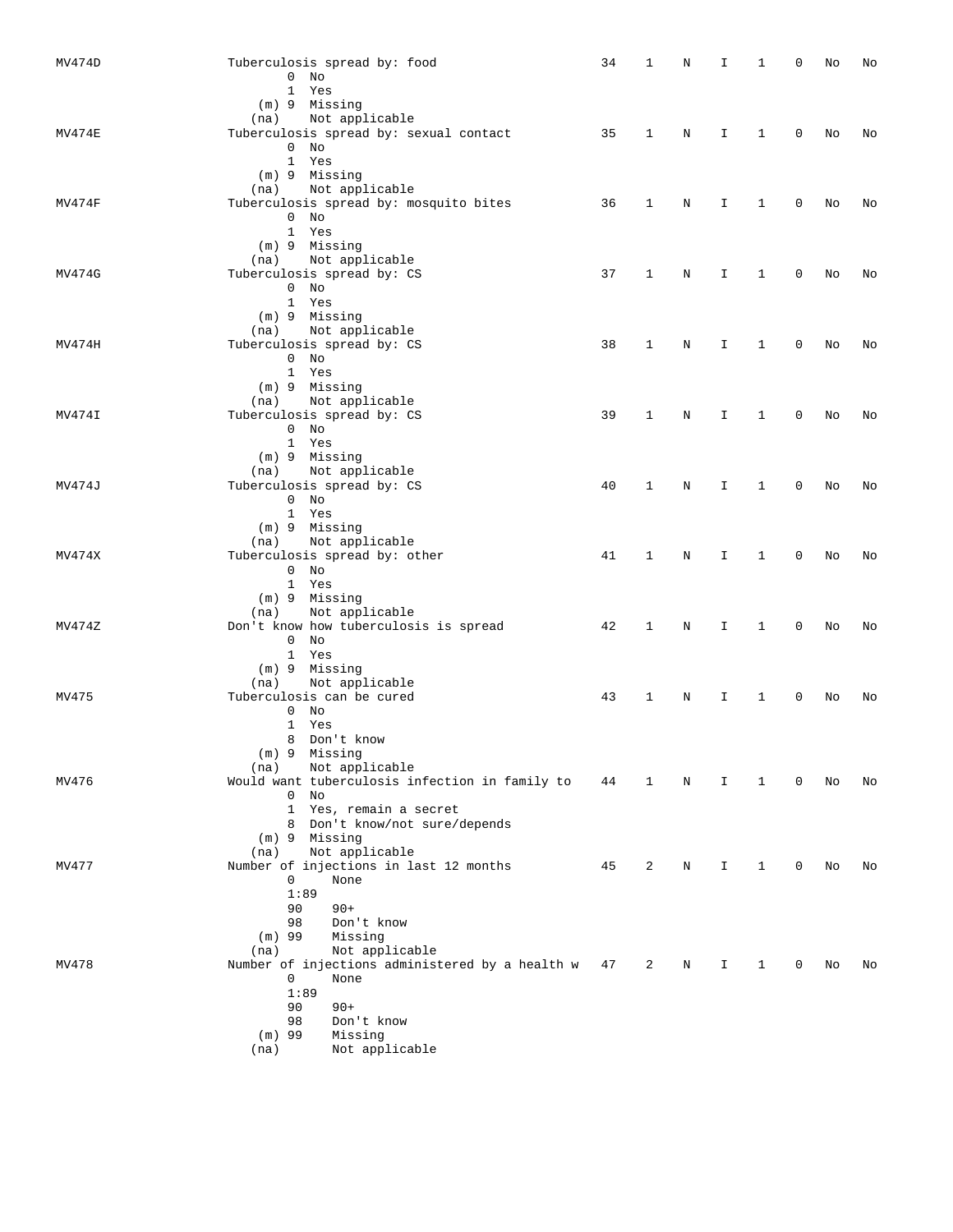| MV479  | Place where given injection by health worker       | 49 | 2            | N           | I  | -1           | 0        | No | No |
|--------|----------------------------------------------------|----|--------------|-------------|----|--------------|----------|----|----|
|        | 10<br>PUBLIC SECTOR                                |    |              |             |    |              |          |    |    |
|        | 11:19 [ list public sector locations here ]        |    |              |             |    |              |          |    |    |
|        | 20<br>PRIVATE SECTOR                               |    |              |             |    |              |          |    |    |
|        | 21:29 [ list private sector locations here ]       |    |              |             |    |              |          |    |    |
|        | 30<br>OTHER                                        |    |              |             |    |              |          |    |    |
|        | 31:35 [ list other locations here ]                |    |              |             |    |              |          |    |    |
|        | 96<br>Other                                        |    |              |             |    |              |          |    |    |
|        | $(m)$ 99<br>Missing                                |    |              |             |    |              |          |    |    |
|        | Not applicable<br>(na)                             |    |              |             |    |              |          |    |    |
| MV480  | Syringe and needle from new, unopened package      | 51 | 1            | N           | I  | 1            | 0        | No | No |
|        | $0$ No                                             |    |              |             |    |              |          |    |    |
|        | 1 Yes<br>8 Don't know                              |    |              |             |    |              |          |    |    |
|        |                                                    |    |              |             |    |              |          |    |    |
|        | (m) 9 Missing<br>Not applicable<br>(na)            |    |              |             |    |              |          |    |    |
| MV481  | Covered by health insurance                        | 52 | 1            | Ν           | I  | 1            | 0        | No | No |
|        | $0$ No                                             |    |              |             |    |              |          |    |    |
|        | 1 Yes                                              |    |              |             |    |              |          |    |    |
|        | (m) 9 Missing                                      |    |              |             |    |              |          |    |    |
|        | Not applicable<br>(na)                             |    |              |             |    |              |          |    |    |
| MV481A | Health insurance type: mutual/community organiz    | 53 | 1            | N           | I. | 1            | 0        | No | No |
|        | $0$ No                                             |    |              |             |    |              |          |    |    |
|        | 1 Yes                                              |    |              |             |    |              |          |    |    |
|        | $(m)$ 9 Missing                                    |    |              |             |    |              |          |    |    |
|        | Not applicable<br>(na)                             |    |              |             |    |              |          |    |    |
| MV481B | Health insurance type: provided by employer        | 54 | $\mathbf{1}$ | N           | I  | $\mathbf{1}$ | 0        | No | No |
|        | $0$ No                                             |    |              |             |    |              |          |    |    |
|        | 1 Yes                                              |    |              |             |    |              |          |    |    |
|        | $(m)$ 9 Missing                                    |    |              |             |    |              |          |    |    |
|        | Not applicable<br>(na)                             |    |              |             |    |              |          |    |    |
| MV481C | Health insurance type: social security             | 55 | 1            | Ν           | I  | $\mathbf{1}$ | $\Omega$ | No | No |
|        | $0$ No                                             |    |              |             |    |              |          |    |    |
|        | 1 Yes                                              |    |              |             |    |              |          |    |    |
|        | (m) 9 Missing                                      |    |              |             |    |              |          |    |    |
|        | Not applicable<br>(na)                             |    |              |             |    |              |          |    |    |
| MV481D | Health insurance type: private/commercially pur    | 56 | 1            | Ν           | I  | 1            | 0        | No | No |
|        | $0$ No                                             |    |              |             |    |              |          |    |    |
|        | 1 Yes                                              |    |              |             |    |              |          |    |    |
|        | (m) 9 Missing                                      |    |              |             |    |              |          |    |    |
|        | Not applicable<br>(na)                             |    |              |             |    |              |          |    |    |
| MV481E | Health insurance type: CS                          | 57 | 1            | N           | I  | 1            | 0        | No | No |
|        | $0$ No                                             |    |              |             |    |              |          |    |    |
|        | 1 Yes                                              |    |              |             |    |              |          |    |    |
|        | (m) 9 Missing                                      |    |              |             |    |              |          |    |    |
|        | Not applicable<br>(na)                             |    |              |             |    |              |          |    |    |
| MV481F | Health insurance type: CS                          | 58 | 1            | Ν           | I  | 1            | 0        | No | No |
|        | $0$ No                                             |    |              |             |    |              |          |    |    |
|        | 1 Yes                                              |    |              |             |    |              |          |    |    |
|        | (m) 9 Missing<br>Not applicable                    |    |              |             |    |              |          |    |    |
| MV481G | (na)<br>Health insurance type: CS                  | 59 | $\mathbf{1}$ | N           | I. | $\mathbf{1}$ | 0        | No | No |
|        | $0$ No                                             |    |              |             |    |              |          |    |    |
|        | 1 Yes                                              |    |              |             |    |              |          |    |    |
|        | $(m)$ 9 Missing                                    |    |              |             |    |              |          |    |    |
|        | Not applicable<br>(na)                             |    |              |             |    |              |          |    |    |
| MV481H | Health insurance type: CS                          | 60 | 1            | N           | I. | $\mathbf{1}$ | 0        | No | No |
|        | $0$ No                                             |    |              |             |    |              |          |    |    |
|        | 1 Yes                                              |    |              |             |    |              |          |    |    |
|        | $(m)$ 9 Missing                                    |    |              |             |    |              |          |    |    |
|        | (na) Not applicable                                |    |              |             |    |              |          |    |    |
| MV481X | Health insurance type: other                       | 61 | $\mathbf{1}$ | N           | I  | $\mathbf{1}$ | 0        | No | No |
|        | $0$ No                                             |    |              |             |    |              |          |    |    |
|        | 1 Yes                                              |    |              |             |    |              |          |    |    |
|        | (m) 9 Missing                                      |    |              |             |    |              |          |    |    |
|        | Not applicable<br>(na)                             |    |              |             |    |              |          |    |    |
| MV482A | Arrange care of biological children under age 1 62 |    | $\mathbf{1}$ | N           | Ι. | 1            | 0        | No | No |
|        | $0$ No                                             |    |              |             |    |              |          |    |    |
|        | 1 Yes                                              |    |              |             |    |              |          |    |    |
|        | 8 Unsure                                           |    |              |             |    |              |          |    |    |
|        | (m) 9 Missing                                      |    |              |             |    |              |          |    |    |
|        | Not applicable<br>(na)                             |    |              |             |    |              |          |    |    |
| MV482B | Primary caregiver of children under age 18***      | 63 | $\mathbf{1}$ | $\mathbf N$ | I. | $\mathbf{1}$ | 0        | No | No |
|        | $0$ No                                             |    |              |             |    |              |          |    |    |
|        | 1 Yes                                              |    |              |             |    |              |          |    |    |
|        | (m) 9 Missing                                      |    |              |             |    |              |          |    |    |
|        | Not applicable<br>(na)                             |    |              |             |    |              |          |    |    |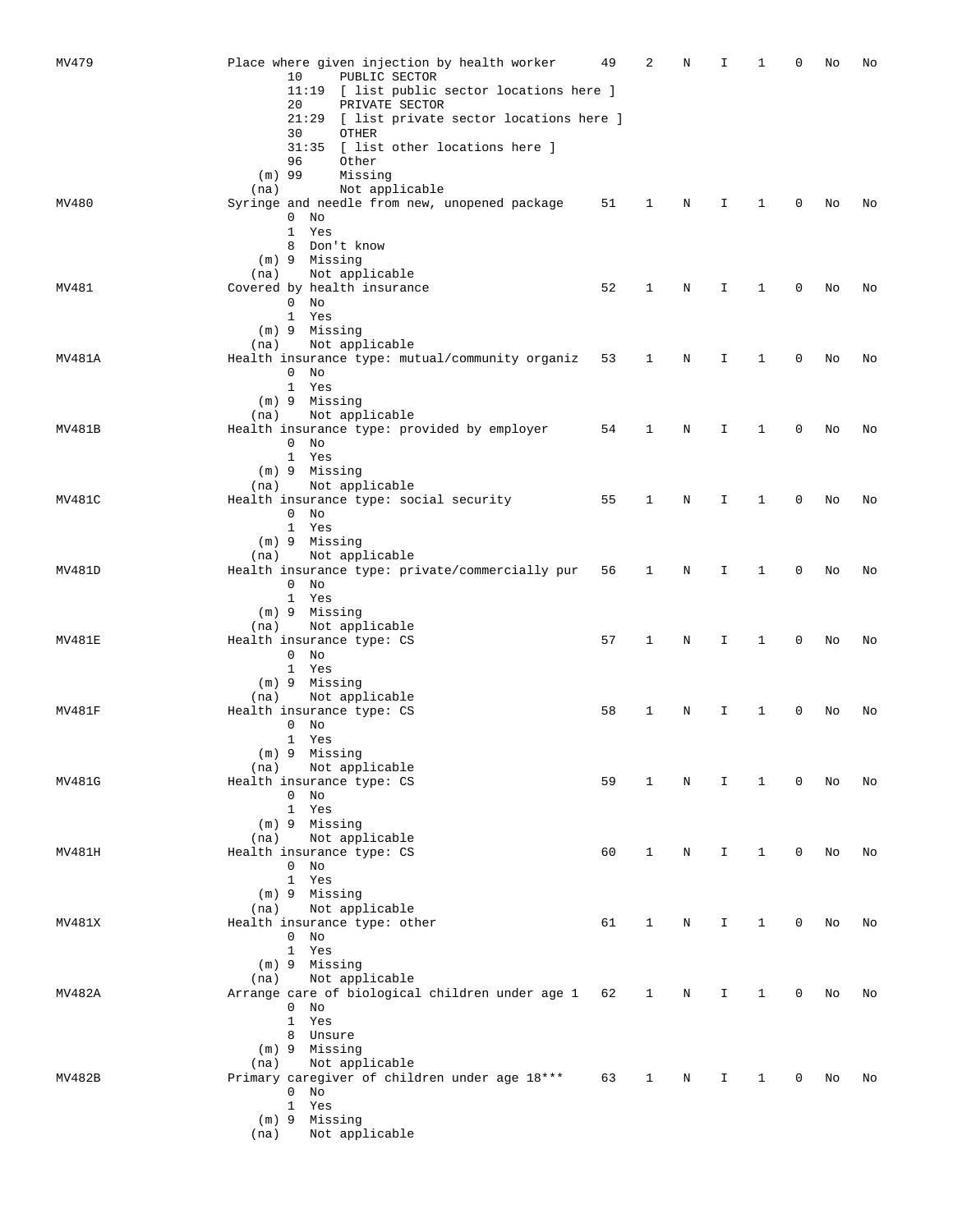| MV482C<br>0<br>No<br>$\mathbf{1}$<br>Yes<br>8<br>Unsure<br>Missing<br>$(m)$ 9<br>Not applicable<br>(na) | Arrange care of non-biological children < 18***<br>64 | 1            | N | I  |   | 0           | No | No |
|---------------------------------------------------------------------------------------------------------|-------------------------------------------------------|--------------|---|----|---|-------------|----|----|
| Respondent circumcised<br>MV483                                                                         | 65                                                    | $\mathbf{1}$ | N | I  | 1 | 0           | No | No |
| No<br>0                                                                                                 |                                                       |              |   |    |   |             |    |    |
| 1<br>Yes                                                                                                |                                                       |              |   |    |   |             |    |    |
| Don't know<br>8                                                                                         |                                                       |              |   |    |   |             |    |    |
| Missing<br>$(m)$ 9                                                                                      |                                                       |              |   |    |   |             |    |    |
| Not applicable<br>(na)                                                                                  |                                                       |              |   |    |   |             |    |    |
| Age at circumcision<br>MV483A                                                                           | 66                                                    | 2            | N | I  | 1 | 0           | No | No |
| 0:49                                                                                                    |                                                       |              |   |    |   |             |    |    |
| 95                                                                                                      | During childhood <5 years                             |              |   |    |   |             |    |    |
| 98<br>Don't know                                                                                        |                                                       |              |   |    |   |             |    |    |
| $(m)$ 99<br>Missing                                                                                     |                                                       |              |   |    |   |             |    |    |
| Not applicable<br>(na)                                                                                  |                                                       |              |   |    |   |             |    |    |
| Who performed the circumcision<br>MV483B                                                                | 68                                                    | 2            | N | I. | 1 | $\Omega$    | No | No |
| $\mathbf{1}$                                                                                            | Traditional practitioner / family friend              |              |   |    |   |             |    |    |
| 2                                                                                                       | Health worker / professional                          |              |   |    |   |             |    |    |
| Other<br>96                                                                                             |                                                       |              |   |    |   |             |    |    |
| Don't know<br>98                                                                                        |                                                       |              |   |    |   |             |    |    |
| Missing<br>$(m)$ 99                                                                                     |                                                       |              |   |    |   |             |    |    |
| (na)<br>Not applicable                                                                                  |                                                       |              |   |    |   |             |    |    |
| Place where circumcision was done<br>MV483C                                                             | 70                                                    | 2            | N | I. | 1 | $\mathbf 0$ | No | No |
| Health facility<br>1                                                                                    |                                                       |              |   |    |   |             |    |    |
| 2                                                                                                       | Home of a health worker / professional                |              |   |    |   |             |    |    |
| 3                                                                                                       | Circumcision done at home                             |              |   |    |   |             |    |    |
| Ritual site<br>4                                                                                        |                                                       |              |   |    |   |             |    |    |
| 96<br>Other home / place                                                                                |                                                       |              |   |    |   |             |    |    |
| Don't know<br>98                                                                                        |                                                       |              |   |    |   |             |    |    |
| Missing<br>$(m)$ 99                                                                                     |                                                       |              |   |    |   |             |    |    |
| Not applicable<br>(na)                                                                                  |                                                       |              |   |    |   |             |    |    |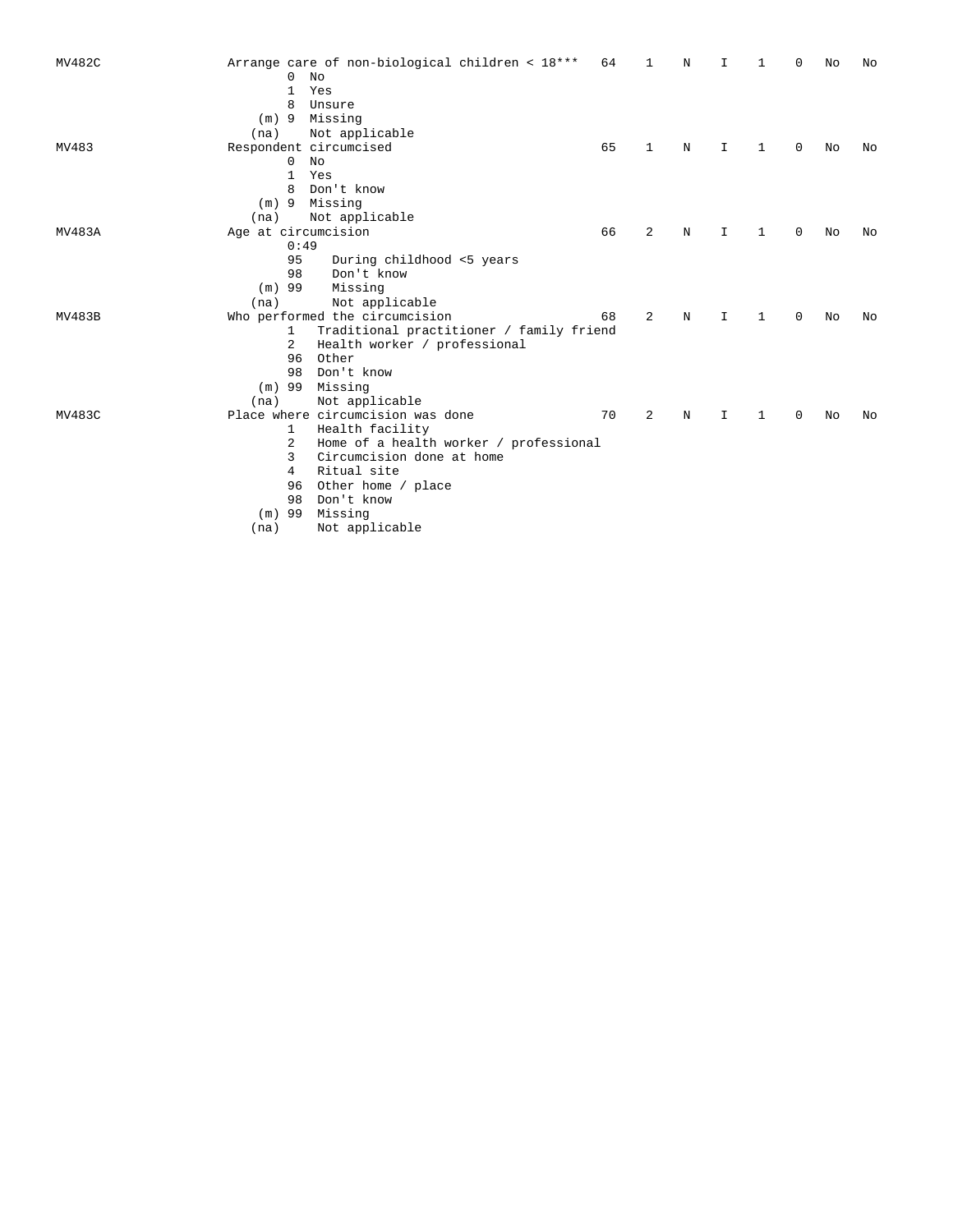Level: MAN **Record: Marriage and Sexual Exposure** 

|           |                                                              |                                       |              |            | Data Item   |                   |             |          | Dec Zero |
|-----------|--------------------------------------------------------------|---------------------------------------|--------------|------------|-------------|-------------------|-------------|----------|----------|
| Item Name | Item Label                                                   | Start Len Type Type Occ Dec Char Fill |              |            | --------    |                   |             |          |          |
| MCASEID   | (id) Case Identification<br>(record type)                    | 1<br>16                               | 15<br>3      | ΑN<br>AN   | I<br>I.     | 1<br>$\mathbf{1}$ | 0<br>0      | No<br>No | No<br>No |
| MV501     | Current marital status                                       | 19                                    | $\mathbf{1}$ | $_{\rm N}$ | $\mathbf I$ | $\mathbf{1}$      | $\mathbf 0$ | No       | No       |
|           | 0 Never in union                                             |                                       |              |            |             |                   |             |          |          |
|           | 1 Married                                                    |                                       |              |            |             |                   |             |          |          |
|           | 2 Living with partner<br>3 Widowed                           |                                       |              |            |             |                   |             |          |          |
|           | 4 Divorced                                                   |                                       |              |            |             |                   |             |          |          |
|           | 5 No longer living together/separated                        |                                       |              |            |             |                   |             |          |          |
|           | (m) 9 Missing                                                |                                       |              |            |             |                   |             |          |          |
| MV502     | Currently/formerly/never in union                            | 20                                    | 1            | N          | I           | 1                 | 0           | No       | No       |
|           | 0 Never in union<br>1 Currently in union/living with a woman |                                       |              |            |             |                   |             |          |          |
|           | 2 Formerly in union/living with a woman                      |                                       |              |            |             |                   |             |          |          |
|           | (m) 9 Missing                                                |                                       |              |            |             |                   |             |          |          |
| MV503     | Number of unions                                             | 21                                    | 1            | Ν          | I           | 1                 | 0           | No       | No       |
|           | 1 Once                                                       |                                       |              |            |             |                   |             |          |          |
|           | 2 More than once<br>(m) 9 Missing                            |                                       |              |            |             |                   |             |          |          |
|           | Not applicable<br>(na)                                       |                                       |              |            |             |                   |             |          |          |
| MV504     | Currently residing with wife/partner                         | 22                                    | 1            | N          | I           | 1                 | 0           | No       | No       |
|           | 1 Living with him                                            |                                       |              |            |             |                   |             |          |          |
|           | 2 Staying elsewhere                                          |                                       |              |            |             |                   |             |          |          |
|           | (m) 9 Missing<br>Not applicable<br>(na)                      |                                       |              |            |             |                   |             |          |          |
| MV505     | Number of wives/partners                                     | 23                                    | 2            | N          | I           | 1                 | 0           | No       | No       |
|           | 0:20                                                         |                                       |              |            |             |                   |             |          |          |
|           | $(m)$ 99<br>Missing                                          |                                       |              |            |             |                   |             |          |          |
|           | Not applicable<br>(na)                                       |                                       |              |            |             |                   |             |          |          |
| MV507     | Month of first cohabitation<br>1:12                          | 25                                    | 2            | N          | I           | 1                 | 0           | No       | No       |
|           | Not applicable<br>(na)                                       |                                       |              |            |             |                   |             |          |          |
| MV508     | Year of first cohabitation                                   | 27                                    | 4            | Ν          | I.          | 1                 | 0           | No       | No       |
|           | 1950:2015                                                    |                                       |              |            |             |                   |             |          |          |
|           | Not applicable<br>(na)                                       |                                       |              |            |             |                   |             |          |          |
| MV509     | Date of first cohabitation (CMC)<br>600:1400                 | 31                                    | 4            | N          | I           | $\mathbf{1}$      | 0           | No       | No       |
|           | Not applicable<br>(na)                                       |                                       |              |            |             |                   |             |          |          |
| MV510     | Completeness of date information in MV509                    | 35                                    | 1            | Ν          | I.          | 1                 | 0           | No       | No       |
|           | 1 Month and year - information complete                      |                                       |              |            |             |                   |             |          |          |
|           | 2 Month and age - year imputed                               |                                       |              |            |             |                   |             |          |          |
|           | 3 Year and age - month imputed                               |                                       |              |            |             |                   |             |          |          |
|           | 5 Year - age/month imputed<br>Age - year/month imputed<br>6  |                                       |              |            |             |                   |             |          |          |
|           | 7 Month - age/year imputed                                   |                                       |              |            |             |                   |             |          |          |
|           | 8 None - all imputed                                         |                                       |              |            |             |                   |             |          |          |
|           | Not applicable<br>(na)                                       |                                       |              |            |             |                   |             |          |          |
| MV511     | Age at first cohabitation<br>10:64                           | 36                                    | 2            | Ν          | Ι           | 1                 | 0           | No       | No       |
|           | Not applicable<br>(na)                                       |                                       |              |            |             |                   |             |          |          |
| MV512     | Years since first cohabitation                               | 38                                    | 2            | N          | I           | $\mathbf{1}$      | 0           | No       | No       |
|           | 0:54                                                         |                                       |              |            |             |                   |             |          |          |
|           | Not applicable<br>(na)                                       |                                       |              |            |             |                   |             |          |          |
| MV513     | Cohabitation duration (grouped)<br>0 Never married           | 40                                    | 1            | N          | I           | $\mathbf{1}$      | 0           | No       | No       |
|           | $0 - 4$<br>$\mathbf{1}$                                      |                                       |              |            |             |                   |             |          |          |
|           | $5 - 9$<br>$\mathbf{2}$                                      |                                       |              |            |             |                   |             |          |          |
|           | $3 \t10-14$                                                  |                                       |              |            |             |                   |             |          |          |
|           | $4 15 - 19$                                                  |                                       |              |            |             |                   |             |          |          |
|           | $5 \t20 - 24$                                                |                                       |              |            |             |                   |             |          |          |
|           | $25 - 29$<br>6<br>$7 \quad 30+$                              |                                       |              |            |             |                   |             |          |          |
| MV525     | Age at first sex                                             | 41                                    | 2            | N          | I.          | 1                 | 0           | No       | No       |
|           | 0<br>Not had sex                                             |                                       |              |            |             |                   |             |          |          |
|           | 7:49                                                         |                                       |              |            |             |                   |             |          |          |
|           | 96<br>At first union                                         |                                       |              |            |             |                   |             |          |          |
|           | Inconsistent<br>97<br>98<br>Don't know                       |                                       |              |            |             |                   |             |          |          |
|           | $(m)$ 99<br>Missing                                          |                                       |              |            |             |                   |             |          |          |
|           |                                                              |                                       |              |            |             |                   |             |          |          |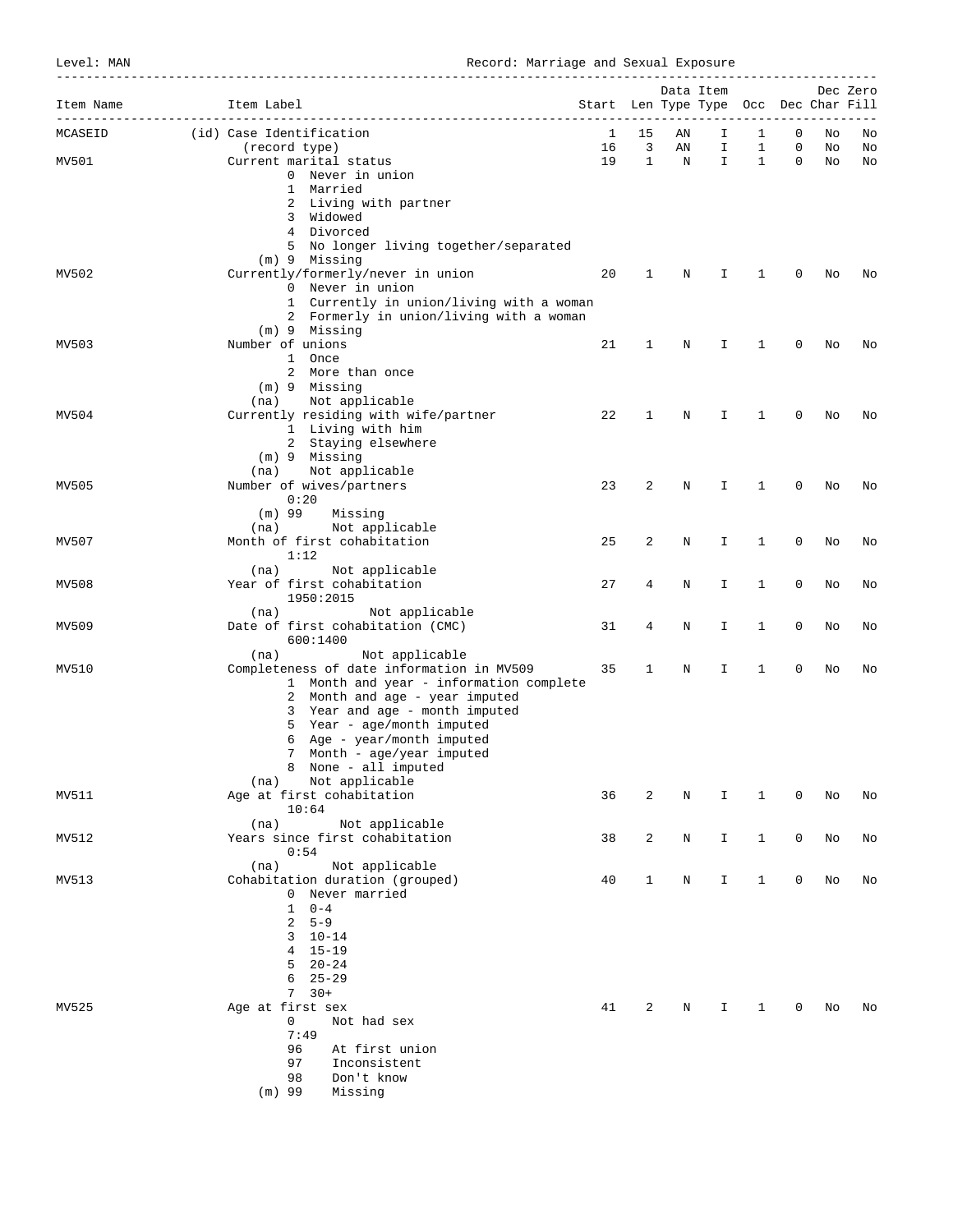| MV527 | Time since last sex                             | 43 | 3            | N           | I            | 1            | 0 | No | No |
|-------|-------------------------------------------------|----|--------------|-------------|--------------|--------------|---|----|----|
|       | 100<br><1 day ago                               |    |              |             |              |              |   |    |    |
|       | 101<br>Days: 1                                  |    |              |             |              |              |   |    |    |
|       | 102:198                                         |    |              |             |              |              |   |    |    |
|       | 199<br>Days: number missing                     |    |              |             |              |              |   |    |    |
|       | 201<br>Weeks: 1                                 |    |              |             |              |              |   |    |    |
|       | 202:298                                         |    |              |             |              |              |   |    |    |
|       | 299<br>Weeks: number missing                    |    |              |             |              |              |   |    |    |
|       | 301<br>Months: 1                                |    |              |             |              |              |   |    |    |
|       | 302:398                                         |    |              |             |              |              |   |    |    |
|       | 399<br>Months: number missing                   |    |              |             |              |              |   |    |    |
|       | 401<br>Years: 1                                 |    |              |             |              |              |   |    |    |
|       | 402:498                                         |    |              |             |              |              |   |    |    |
|       | 499<br>Years: number missing                    |    |              |             |              |              |   |    |    |
|       | 995<br>Within last 4 weeks                      |    |              |             |              |              |   |    |    |
|       | Before last birth<br>996                        |    |              |             |              |              |   |    |    |
|       | 997<br>Inconsistent                             |    |              |             |              |              |   |    |    |
|       | 998<br>Don't know                               |    |              |             |              |              |   |    |    |
|       | $(m)$ 999<br>Missing                            |    |              |             |              |              |   |    |    |
|       | Not applicable<br>(na)                          |    |              |             |              |              |   |    |    |
| MV528 | Time since last sex (in days)                   | 46 | 2            | Ν           | I            | 1            | 0 | No | No |
|       | 0:30                                            |    |              |             |              |              |   |    |    |
|       | 31<br>$31+ days$<br>95<br>Within last 4 weeks   |    |              |             |              |              |   |    |    |
|       | 96<br>Before last birth                         |    |              |             |              |              |   |    |    |
|       | 97<br>Inconsistent                              |    |              |             |              |              |   |    |    |
|       | 98<br>Don't know                                |    |              |             |              |              |   |    |    |
|       | $(m)$ 99<br>Missing                             |    |              |             |              |              |   |    |    |
|       | Not applicable<br>(na)                          |    |              |             |              |              |   |    |    |
| MV529 | Time since last sex (in months)                 | 48 | 3            | Ν           | I            | 1            | 0 | No | No |
|       | 0:600                                           |    |              |             |              |              |   |    |    |
|       | 995<br>Within last 4 weeks                      |    |              |             |              |              |   |    |    |
|       | Before last birth<br>996                        |    |              |             |              |              |   |    |    |
|       | 997<br>Inconsistent                             |    |              |             |              |              |   |    |    |
|       | 998<br>Don't know                               |    |              |             |              |              |   |    |    |
|       | $(m)$ 999<br>Missing                            |    |              |             |              |              |   |    |    |
|       | (na)<br>Not applicable                          |    |              |             |              |              |   |    |    |
| MV531 | Age at first sex (imputed)                      | 51 | 2            | Ν           | I            | 1            | 0 | No | No |
|       | 0<br>Not had sex                                |    |              |             |              |              |   |    |    |
|       | 7:64                                            |    |              |             |              |              |   |    |    |
|       | 97<br>Inconsistent                              |    |              |             |              |              |   |    |    |
|       | 98<br>Don't know                                |    |              |             |              |              |   |    |    |
|       | $(m)$ 99<br>Missing                             |    |              |             |              |              |   |    |    |
| MV532 | Flag for MV531                                  | 53 | 1            | Ν           | I            | 1            | 0 | No | No |
|       | 0 No flag                                       |    |              |             |              |              |   |    |    |
|       | After interview<br>1                            |    |              |             |              |              |   |    |    |
|       | After conception >= 1 year<br>2                 |    |              |             |              |              |   |    |    |
|       | 3 After conception < 1 year                     |    |              |             |              |              |   |    |    |
|       | 4 At marriage, but never married                |    |              |             |              |              |   |    |    |
|       | 5 At marriage, but after conception             |    |              |             |              |              |   |    |    |
|       | 6 After marriage                                |    |              |             |              |              |   |    |    |
|       | Not applicable<br>(na)                          |    |              |             |              |              |   |    |    |
| MV535 | Ever been married or in union<br>$0$ No         | 54 | $\mathbf{1}$ | $\mathbf N$ | $\mathbf{I}$ | $\mathbf{1}$ | 0 | No | No |
|       | 1 Formerly married                              |    |              |             |              |              |   |    |    |
|       | 2 Formerly lived with a woman                   |    |              |             |              |              |   |    |    |
|       | 3 Both, formerly married and lived with a woman |    |              |             |              |              |   |    |    |
|       | (m) 9 Missing                                   |    |              |             |              |              |   |    |    |
|       | Not applicable<br>(na)                          |    |              |             |              |              |   |    |    |
| MV536 | Recent sexual activity                          | 55 | 1            | Ν           | I.           | 1            | 0 | No | No |
|       | 0 Never had sex                                 |    |              |             |              |              |   |    |    |
|       | 1 Active in last 4 weeks                        |    |              |             |              |              |   |    |    |
|       | 3 Not active in last 4 weeks                    |    |              |             |              |              |   |    |    |
|       | $(m)$ 9 Missing                                 |    |              |             |              |              |   |    |    |
| MV541 | Intends to wait until marriage to have sex      | 56 | 1            | N           | I.           | 1            | 0 | No | No |
|       | $0$ No                                          |    |              |             |              |              |   |    |    |
|       | $\mathbf{1}$<br>Yes                             |    |              |             |              |              |   |    |    |
|       | 8 Don't know                                    |    |              |             |              |              |   |    |    |
|       | (m) 9 Missing                                   |    |              |             |              |              |   |    |    |
|       | Not applicable<br>(na)                          |    |              |             |              |              |   |    |    |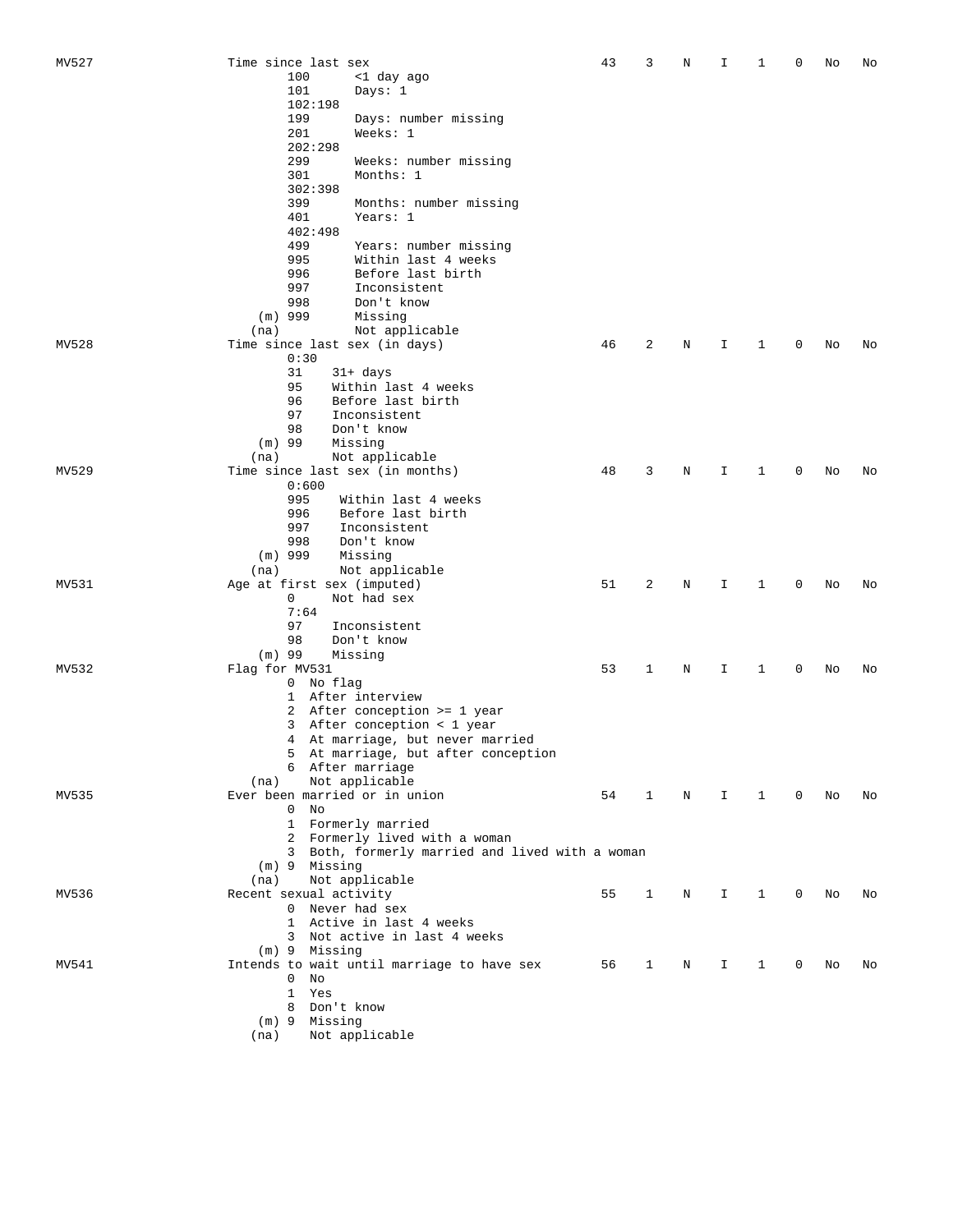Level: MAN Record: Fertility Preferences

| Item Name<br>---------------- | Item Label<br>_________________________________                      | Start Len Type Type Occ Dec Char Fill |                |    | Data Item<br>------------------------- |              |             |    | Dec Zero |
|-------------------------------|----------------------------------------------------------------------|---------------------------------------|----------------|----|----------------------------------------|--------------|-------------|----|----------|
| MCASEID                       | (id) Case Identification                                             | $\mathbf{1}$                          | 15             | ΑN | I.                                     | 1            | $\mathbf 0$ | No | No       |
|                               | (record type)                                                        | 16                                    | 3              | AN | I.                                     | 1            | 0           | No | No       |
| MV602                         | Fertility preference                                                 | 19                                    | $\mathbf{1}$   | N  | I.                                     | $\mathbf{1}$ | 0           | No | No       |
|                               | 1 Have another                                                       |                                       |                |    |                                        |              |             |    |          |
|                               | 2 Undecided                                                          |                                       |                |    |                                        |              |             |    |          |
|                               | 3 No more<br>4 Sterilized (respondent or partner(s))                 |                                       |                |    |                                        |              |             |    |          |
|                               | 5 Declared infecund (respondent or partner(s))                       |                                       |                |    |                                        |              |             |    |          |
|                               | 6 Never had sex                                                      |                                       |                |    |                                        |              |             |    |          |
|                               | Man declared infecund<br>7                                           |                                       |                |    |                                        |              |             |    |          |
|                               | 8 Man has no partner                                                 |                                       |                |    |                                        |              |             |    |          |
|                               | (m) 9 Missing                                                        |                                       |                |    |                                        |              |             |    |          |
|                               | Not applicable<br>(na)                                               |                                       |                |    |                                        |              |             |    |          |
| MV603                         | Preferred waiting time for birth of a/another c 20                   |                                       | 3              | N  | I                                      | 1            | 0           | No | No       |
|                               | 100<br>Wanted now                                                    |                                       |                |    |                                        |              |             |    |          |
|                               | 101<br>Months: 1                                                     |                                       |                |    |                                        |              |             |    |          |
|                               | 102:198                                                              |                                       |                |    |                                        |              |             |    |          |
|                               | 199<br>Months: number missing                                        |                                       |                |    |                                        |              |             |    |          |
|                               | 201<br>Years: 1                                                      |                                       |                |    |                                        |              |             |    |          |
|                               | 202:298                                                              |                                       |                |    |                                        |              |             |    |          |
|                               | 299<br>Years: number missing                                         |                                       |                |    |                                        |              |             |    |          |
|                               | 993<br>After marriage                                                |                                       |                |    |                                        |              |             |    |          |
|                               | 994<br>Soon, now                                                     |                                       |                |    |                                        |              |             |    |          |
|                               | 996<br>Other, non-numeric<br>997<br>Inconsistent                     |                                       |                |    |                                        |              |             |    |          |
|                               | 998<br>Don't know                                                    |                                       |                |    |                                        |              |             |    |          |
|                               | $(m)$ 999<br>Missing                                                 |                                       |                |    |                                        |              |             |    |          |
|                               | Not applicable<br>(na)                                               |                                       |                |    |                                        |              |             |    |          |
| MV604                         | Preferred waiting time for birth of a/another c 23<br>$0$ <12 months |                                       | $\overline{1}$ | N  | I.                                     | 1            | 0           | No | No       |
|                               | 1 1 year                                                             |                                       |                |    |                                        |              |             |    |          |
|                               | 2 2 years                                                            |                                       |                |    |                                        |              |             |    |          |
|                               | 3 3 years                                                            |                                       |                |    |                                        |              |             |    |          |
|                               | 4 4 years                                                            |                                       |                |    |                                        |              |             |    |          |
|                               | 5 5 years                                                            |                                       |                |    |                                        |              |             |    |          |
|                               | 6 6+ years                                                           |                                       |                |    |                                        |              |             |    |          |
|                               | 7 Non-numeric                                                        |                                       |                |    |                                        |              |             |    |          |
|                               | 8 Don't know                                                         |                                       |                |    |                                        |              |             |    |          |
|                               | (m) 9 Missing                                                        |                                       |                |    |                                        |              |             |    |          |
| MV605                         | Not applicable<br>(na)<br>Desire for more children                   | 24                                    | 1              | N  | I.                                     | 1            | 0           | No | No       |
|                               | 1 Wants within 2 years                                               |                                       |                |    |                                        |              |             |    |          |
|                               | 2 Wants after 2+ years                                               |                                       |                |    |                                        |              |             |    |          |
|                               | 3 Wants, unsure timing                                               |                                       |                |    |                                        |              |             |    |          |
|                               | 4<br>Undecided                                                       |                                       |                |    |                                        |              |             |    |          |
|                               | 5 Wants no more                                                      |                                       |                |    |                                        |              |             |    |          |
|                               | 6 Sterilized (respondent or partner(s))                              |                                       |                |    |                                        |              |             |    |          |
|                               | 7 Declared infecund (respondent or partner(s))                       |                                       |                |    |                                        |              |             |    |          |
|                               | 8 Never had sex                                                      |                                       |                |    |                                        |              |             |    |          |
|                               | (m) 9 Missing                                                        |                                       |                |    |                                        |              |             |    |          |
|                               | Not applicable<br>(na)                                               |                                       |                |    |                                        |              |             |    |          |
| MV613                         | Ideal number of children<br>0:50                                     | 25                                    | 2              | N  | I                                      | 1            | 0           | No | No       |
|                               | 96<br>Non-numeric response                                           |                                       |                |    |                                        |              |             |    |          |
|                               | 98<br>Don't know<br>$(m)$ 99<br>Missing                              |                                       |                |    |                                        |              |             |    |          |
| MV614                         | Ideal number of children (grouped)                                   | 27                                    | $\mathbf 1$    | N  | Ι                                      | 1            | 0           | No | No       |
|                               | 0:5                                                                  |                                       |                |    |                                        |              |             |    |          |
|                               | 6<br>$6+$                                                            |                                       |                |    |                                        |              |             |    |          |
|                               | 7<br>Non-numeric response                                            |                                       |                |    |                                        |              |             |    |          |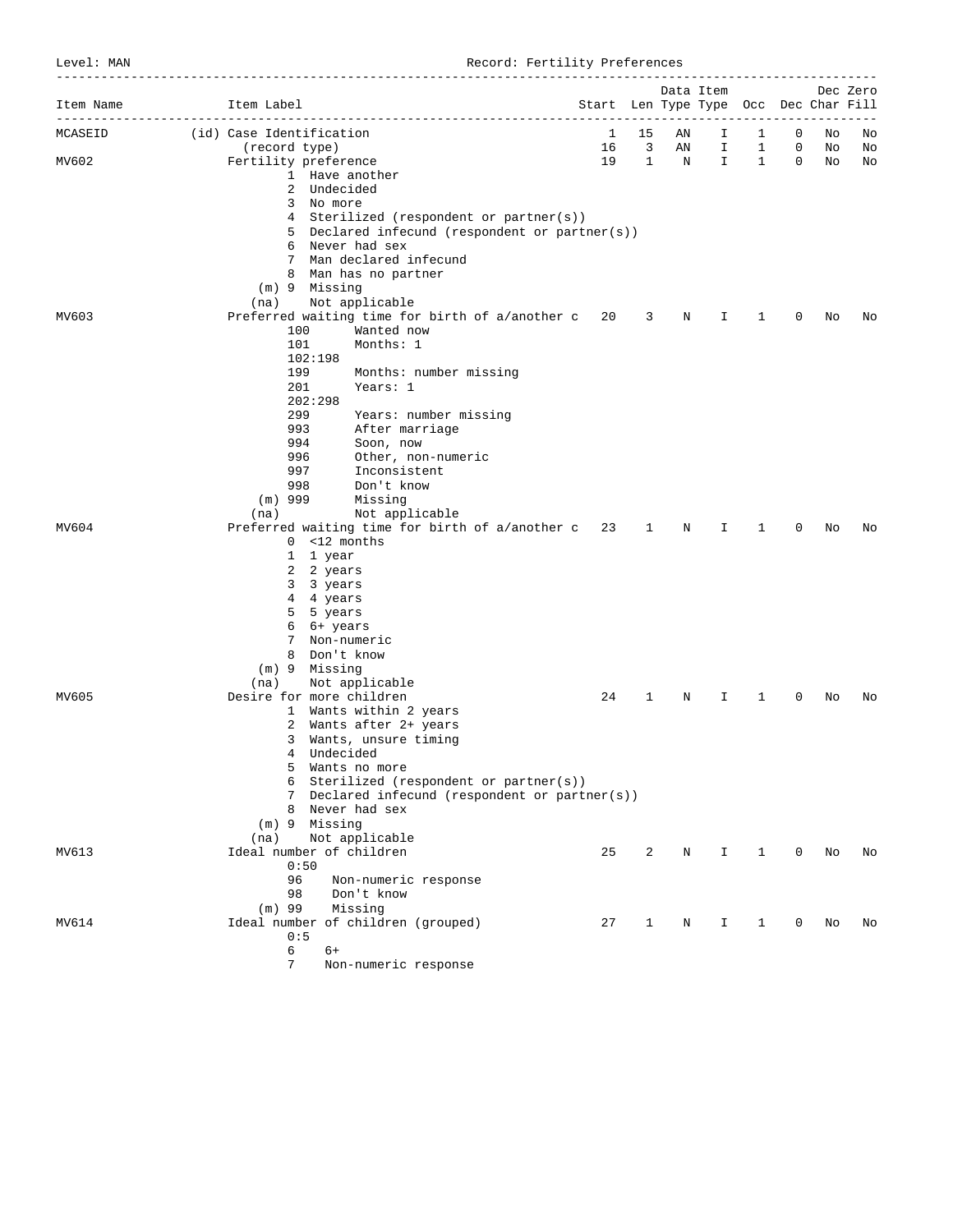| MV616  | Desired time for future birth<br>100<br>Wanted now<br>101<br>Months: 1<br>102:198                                 | 28 | 3            | N | I  | 1            | 0 | No | No |
|--------|-------------------------------------------------------------------------------------------------------------------|----|--------------|---|----|--------------|---|----|----|
|        | 199<br>Months: number missing<br>201<br>Years: 1<br>202:298                                                       |    |              |   |    |              |   |    |    |
|        | 299<br>Years: number missing<br>993<br>After marriage                                                             |    |              |   |    |              |   |    |    |
|        | 994<br>Soon/now<br>995<br>Can't get pregnant<br>996<br>Other                                                      |    |              |   |    |              |   |    |    |
|        | 998<br>Don't know<br>$(m)$ 999<br>Missing                                                                         |    |              |   |    |              |   |    |    |
| MV621  | Not applicable<br>(na)<br>Wife's desire for children***<br>1 Both want same                                       | 31 | 1            | N | I  | 1            | 0 | No | No |
|        | 2<br>Wife wants more<br>3<br>Wife wants fewer<br>8<br>Don't know                                                  |    |              |   |    |              |   |    |    |
|        | Missing<br>$(m)$ 9<br>Not applicable<br>(na)                                                                      |    |              |   |    |              |   |    |    |
| MV627  | Ideal number of boys<br>0:50<br>96<br>Other                                                                       | 32 | 2            | N | I  | 1            | 0 | No | No |
|        | Don't know<br>98<br>$(m)$ 99<br>Missing                                                                           |    |              |   |    |              |   |    |    |
| MV628  | Ideal number of girls<br>0:50<br>96<br>Other                                                                      | 34 | 2            | N | I  | 1            | 0 | No | No |
|        | 98<br>Don't know<br>$(m)$ 99<br>Missing                                                                           |    |              |   |    |              |   |    |    |
| MV629  | Ideal number of either sex<br>0:50                                                                                | 36 | 2            | N | I  | 1            | 0 | No | No |
|        | 96<br>Other<br>98<br>Don't know<br>$(m)$ 99<br>Missing                                                            |    |              |   |    |              |   |    |    |
| MV631  | Problem if wife became pregnant ***<br>1 Big problem                                                              | 38 | 1            | N | I  | 1            | 0 | No | No |
|        | Small problem<br>$\mathbf{2}$<br>No problem<br>3<br>Says she can't get pregnant/not having sex<br>$4\overline{ }$ |    |              |   |    |              |   |    |    |
|        | (m) 9 Missing<br>Not applicable<br>(na)                                                                           |    |              |   |    |              |   |    |    |
| MV633A | Wife justified refusing sex: husband has STI<br>0<br>No<br>$\mathbf{1}$<br>Yes                                    | 39 | 1            | N | Ι  | 1            | 0 | No | No |
|        | Don't know<br>8<br>(m) 9 Missing<br>(na)<br>Not applicable                                                        |    |              |   |    |              |   |    |    |
| MV633B | Wife justified refusing sex: husband has other<br>0<br>No                                                         | 40 | 1            | Ν | Ι. | 1            | 0 | No | No |
|        | 1 Yes<br>8 Don't know<br>$(m)$ 9 Missing                                                                          |    |              |   |    |              |   |    |    |
| MV633C | Not applicable<br>(na)<br>Wife justified refusing sex: recent birth 41<br>$0$ No                                  |    | $\mathbf{1}$ | N | I. | $\mathbf{1}$ | 0 | No | No |
|        | 1 Yes<br>8 Don't know                                                                                             |    |              |   |    |              |   |    |    |
|        | (m) 9 Missing<br>Not applicable<br>(na)                                                                           |    |              |   |    |              |   |    |    |
| MV633D | Wife justified refusing sex: tired, not in mood<br>$0$ No<br>1 Yes                                                | 42 | $\mathbf{1}$ | N | I. | $\mathbf{1}$ | 0 | No | No |
|        | 8 Don't know<br>(m) 9 Missing                                                                                     |    |              |   |    |              |   |    |    |
| MV633E | Not applicable<br>(na)<br>Wife justified refusing sex: CS reason<br>$0$ No                                        | 43 | 1            | N | I. | 1            | 0 | No | No |
|        | 1 Yes<br>8 Don't know                                                                                             |    |              |   |    |              |   |    |    |
|        | $(m)$ 9 Missing<br>Not applicable<br>(na)                                                                         |    |              |   |    |              |   |    |    |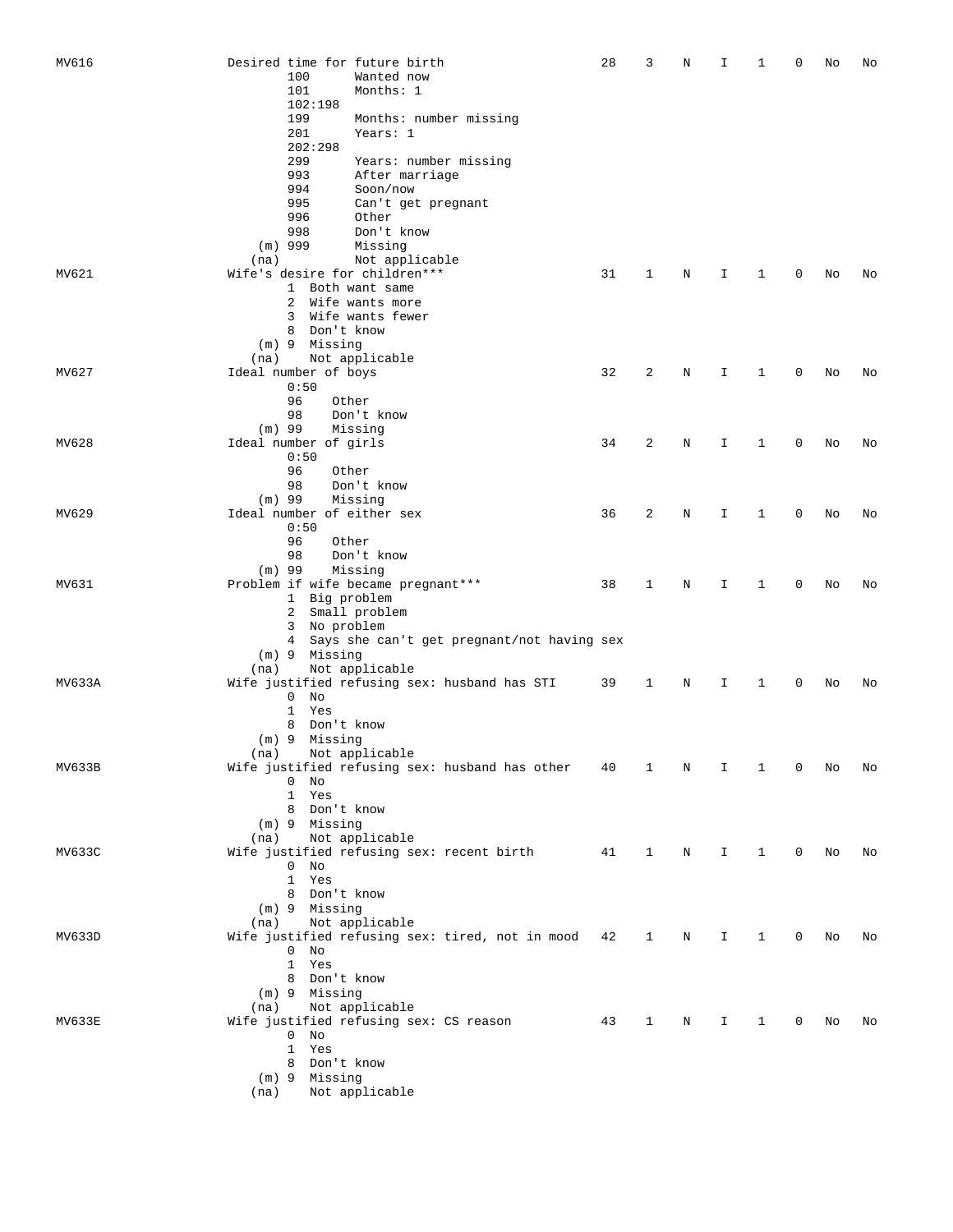| MV633F |              | Wife justified refusing sex: CS reason             | 44 | 1 | N | I           | $\mathbf{1}$ | 0 | No | No |
|--------|--------------|----------------------------------------------------|----|---|---|-------------|--------------|---|----|----|
|        | 0            | No                                                 |    |   |   |             |              |   |    |    |
|        | 1            | Yes                                                |    |   |   |             |              |   |    |    |
|        | 8            | Don't know                                         |    |   |   |             |              |   |    |    |
|        |              | $(m)$ 9 Missing                                    |    |   |   |             |              |   |    |    |
|        | (na)         | Not applicable                                     |    |   |   |             |              |   |    |    |
| MV633G |              | Wife justified refusing sex: CS reason             | 45 | 1 | N | I.          | 1            | 0 | No | No |
|        | 0            | No                                                 |    |   |   |             |              |   |    |    |
|        | 1            | Yes                                                |    |   |   |             |              |   |    |    |
|        | 8            | Don't know                                         |    |   |   |             |              |   |    |    |
|        |              | $(m)$ 9 Missing                                    |    |   |   |             |              |   |    |    |
|        | (na)         | Not applicable                                     |    |   |   |             |              |   |    |    |
| MV634A |              | Wife refuses to have sex, husband has right to:    | 46 | 1 | N | $\mathbf I$ | 1            | 0 | No | No |
|        | 0            | No                                                 |    |   |   |             |              |   |    |    |
|        | $\mathbf{1}$ | Yes                                                |    |   |   |             |              |   |    |    |
|        | 8            | Don't know, depends                                |    |   |   |             |              |   |    |    |
|        |              | (m) 9 Missing                                      |    |   |   |             |              |   |    |    |
|        | (na)         | Not applicable                                     |    |   |   |             |              |   |    |    |
| MV634B |              | Wife refuses to have sex, husband has right to: 47 |    | 1 | N | I.          | 1            | 0 | No | No |
|        | $\mathbf{0}$ | No                                                 |    |   |   |             |              |   |    |    |
|        | 1            | Yes                                                |    |   |   |             |              |   |    |    |
|        | 8            | Don't know, depends                                |    |   |   |             |              |   |    |    |
|        |              | $(m)$ 9 Missing                                    |    |   |   |             |              |   |    |    |
|        | (na)         | Not applicable                                     |    |   |   |             |              |   |    |    |
| MV634C |              | Wife refuses to have sex, husband has right to:    | 48 | 1 | N | I.          | 1            | 0 | No | No |
|        | $\mathbf{0}$ | No                                                 |    |   |   |             |              |   |    |    |
|        | 1            | Yes                                                |    |   |   |             |              |   |    |    |
|        | 8            | Don't know, depends                                |    |   |   |             |              |   |    |    |
|        | $(m)$ 9      | Missing                                            |    |   |   |             |              |   |    |    |
|        | (na)         | Not applicable                                     |    |   |   |             |              |   |    |    |
| MV634D |              | Wife refuses to have sex, husband has right to:    | 49 | 1 | N | I.          | 1            | 0 | No | No |
|        | 0            | No                                                 |    |   |   |             |              |   |    |    |
|        | 1            | Yes                                                |    |   |   |             |              |   |    |    |
|        | 8            | Don't know, depends                                |    |   |   |             |              |   |    |    |
|        |              | $(m)$ 9 Missing                                    |    |   |   |             |              |   |    |    |
|        | (na)         | Not applicable                                     |    |   |   |             |              |   |    |    |
|        |              |                                                    |    |   |   |             |              |   |    |    |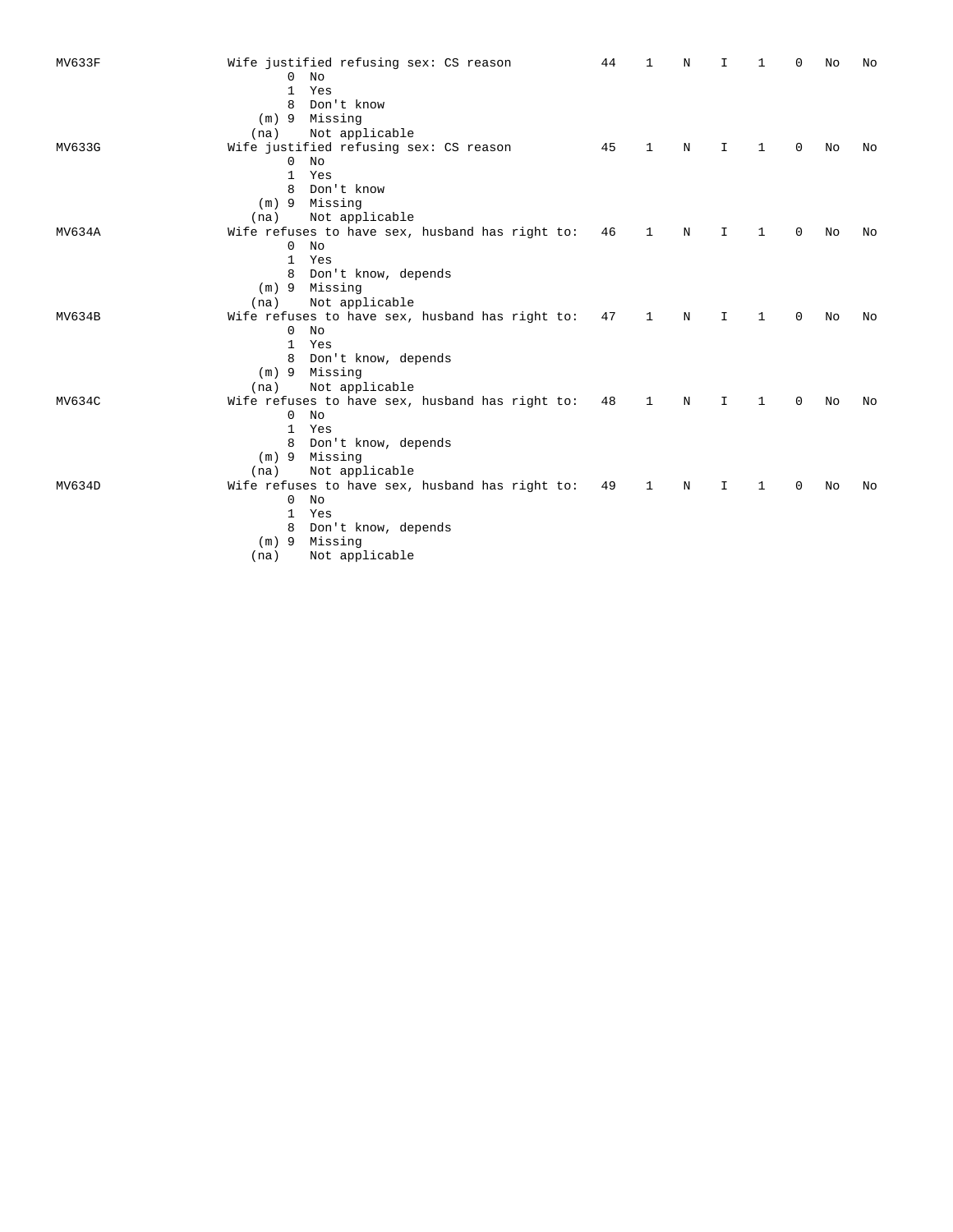Level: MAN Record: Employment

| Item Name | Item Label                                                     | Start Len Type Type Occ Dec Char Fill |             |    | Data Item |              |             |    | Dec Zero |
|-----------|----------------------------------------------------------------|---------------------------------------|-------------|----|-----------|--------------|-------------|----|----------|
| MCASEID   | ___________________<br>(id) Case Identification                | 1                                     | 15          | ΑN | I         | 1            | 0           | No | No       |
|           | (record type)                                                  | 16                                    | 3           | ΑN | I         | $\mathbf{1}$ | $\mathbf 0$ | No | No       |
| MV714     | Currently working                                              | 19                                    | $\mathbf 1$ | N  | I         | $\mathbf{1}$ | $\mathbf 0$ | No | No       |
|           | $0$ No<br>1 Yes                                                |                                       |             |    |           |              |             |    |          |
|           | (m) 9 Missing                                                  |                                       |             |    |           |              |             |    |          |
| MV714A    | Have a job, but currently absent                               | 20                                    | 1           | Ν  | Ι         | 1            | 0           | No | No       |
|           | $0$ No                                                         |                                       |             |    |           |              |             |    |          |
|           | 1 Yes                                                          |                                       |             |    |           |              |             |    |          |
|           | (m) 9 Missing<br>Not applicable<br>(na)                        |                                       |             |    |           |              |             |    |          |
| MV716     | Occupation                                                     | 21                                    | 3           | Ν  | I.        | 1            | $\mathbf 0$ | No | No       |
|           | Not working<br>0                                               |                                       |             |    |           |              |             |    |          |
|           | $(m)$ 999 Missing                                              |                                       |             |    |           |              |             |    |          |
| MV717     | Occupation (grouped)                                           | 24                                    | 2           | N  | I         | 1            | 0           | No | No       |
|           | Not working<br>0<br>Professional/technical/managerial<br>1     |                                       |             |    |           |              |             |    |          |
|           | 2<br>Clerical                                                  |                                       |             |    |           |              |             |    |          |
|           | 3<br>Sales                                                     |                                       |             |    |           |              |             |    |          |
|           | Agriculture - self employed<br>4                               |                                       |             |    |           |              |             |    |          |
|           | 5<br>Agriculture - employee                                    |                                       |             |    |           |              |             |    |          |
|           | 6<br>Household and domestic<br>7<br>Services                   |                                       |             |    |           |              |             |    |          |
|           | 8<br>Skilled manual                                            |                                       |             |    |           |              |             |    |          |
|           | 9<br>Unskilled manual                                          |                                       |             |    |           |              |             |    |          |
|           | 98<br>Don't know                                               |                                       |             |    |           |              |             |    |          |
|           | $(m)$ 99<br>Missing                                            |                                       |             |    |           |              |             |    |          |
|           | Not applicable<br>(na)                                         |                                       |             |    |           |              |             |    |          |
| MV719     | Works for family, others, self<br>1 For family member          | 26                                    | 1           | Ν  | I         | 1            | 0           | No | No       |
|           | 2 For someone else                                             |                                       |             |    |           |              |             |    |          |
|           | 3 Self-employed                                                |                                       |             |    |           |              |             |    |          |
|           | (m) 9 Missing                                                  |                                       |             |    |           |              |             |    |          |
|           | Not applicable<br>(na)                                         |                                       |             |    |           |              |             |    |          |
| MV721     | Works at home or away<br>1 At home                             | 27                                    | 1           | N  | I         | 1            | $\mathbf 0$ | Νo | No       |
|           | 2 Away                                                         |                                       |             |    |           |              |             |    |          |
|           | (m) 9 Missing                                                  |                                       |             |    |           |              |             |    |          |
|           | (na)<br>Not applicable                                         |                                       |             |    |           |              |             |    |          |
| MV731     | Worked in last 12 months<br>$0$ No                             | 28                                    | 1           | N  | I         | 1            | 0           | No | No       |
|           | 1 In the past year                                             |                                       |             |    |           |              |             |    |          |
|           | 2 Currently working                                            |                                       |             |    |           |              |             |    |          |
|           | (m) 9 Missing                                                  |                                       |             |    |           |              |             |    |          |
| MV732     | Employment all year/seasonal                                   | 29                                    | 1           | N  | I.        | 1            | 0           | No | No       |
|           | 1 All year                                                     |                                       |             |    |           |              |             |    |          |
|           | 2<br>Seasonal<br>3<br>Occasional                               |                                       |             |    |           |              |             |    |          |
|           | (m) 9 Missing                                                  |                                       |             |    |           |              |             |    |          |
|           | Not applicable<br>(na)                                         |                                       |             |    |           |              |             |    |          |
| MV739     | Person who usually decides how to spend respond 30             |                                       | 1           | N  | I.        | $\mathbf{1}$ | 0           | No | No       |
|           | 1 Respondent alone                                             |                                       |             |    |           |              |             |    |          |
|           | 2 Respondent and wife/partner<br>3 Respondent and other person |                                       |             |    |           |              |             |    |          |
|           | 4 Wife/partner alone                                           |                                       |             |    |           |              |             |    |          |
|           | 5 Someone else                                                 |                                       |             |    |           |              |             |    |          |
|           | $(m)$ 9 Missing                                                |                                       |             |    |           |              |             |    |          |
| MV740     | Not applicable<br>(na)                                         |                                       |             |    |           |              |             |    |          |
|           | Type of land where respondent works<br>0 Own land              | 31                                    | 1           | N  | I         | 1            | 0           | No | No       |
|           | 1 Family land                                                  |                                       |             |    |           |              |             |    |          |
|           | 2 Someone else's land                                          |                                       |             |    |           |              |             |    |          |
|           | 3 Rented land                                                  |                                       |             |    |           |              |             |    |          |
|           | 8 Don't know                                                   |                                       |             |    |           |              |             |    |          |
|           | (m) 9 Missing<br>Not applicable<br>(na)                        |                                       |             |    |           |              |             |    |          |
| MV741     | Type of earnings from respondent's work                        | 32                                    | 1           | N  | I         | 1            | 0           | No | No       |
|           | 0 Not paid                                                     |                                       |             |    |           |              |             |    |          |
|           | 1 Cash only                                                    |                                       |             |    |           |              |             |    |          |
|           | 2 Cash and in-kind                                             |                                       |             |    |           |              |             |    |          |
|           | 3 In-kind only                                                 |                                       |             |    |           |              |             |    |          |
|           | (m) 9 Missing<br>Not applicable<br>(na)                        |                                       |             |    |           |              |             |    |          |
|           |                                                                |                                       |             |    |           |              |             |    |          |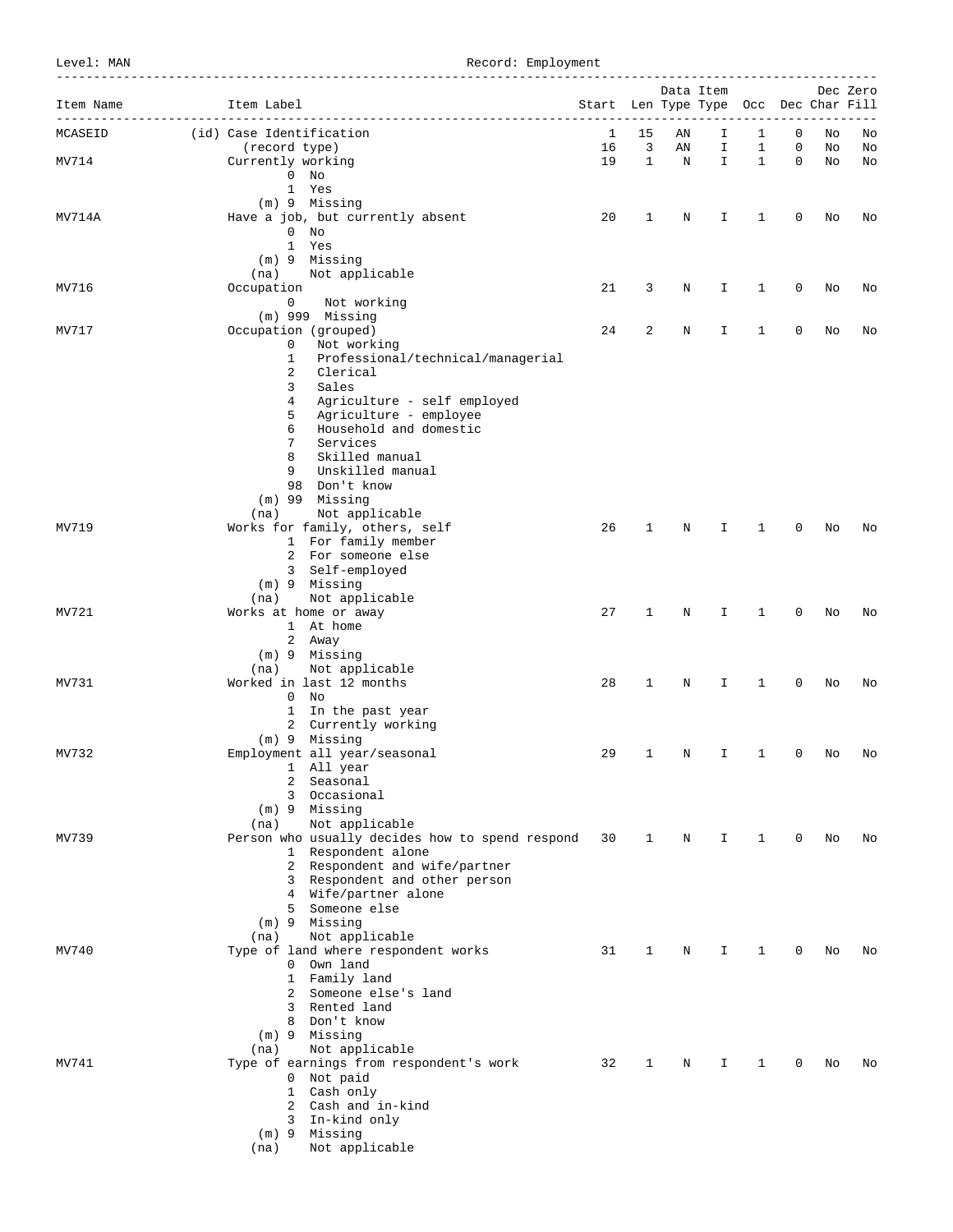| MV743A |                   | Person who should have greater say: respondent'<br>1 Respondent alone<br>2 Respondent and wife/partner<br>3 Respondent and other person | 33 | 1 | Ν | I  | 1 | 0 | No | No |
|--------|-------------------|-----------------------------------------------------------------------------------------------------------------------------------------|----|---|---|----|---|---|----|----|
|        | 6                 | 4 Wife/partner alone<br>5 Someone else<br>Other<br>8 Don't know/depends                                                                 |    |   |   |    |   |   |    |    |
| MV743B | (na)              | (m) 9 Missing<br>Not applicable<br>Person who should have greater say: large house<br>1 Respondent alone                                | 34 | 1 | N | I  | 1 | 0 | No | No |
|        | $4\phantom{0}$    | 2 Respondent and wife/partner<br>3 Respondent and other person<br>Wife/partner alone<br>5 Someone else<br>6 Other                       |    |   |   |    |   |   |    |    |
|        | (na)              | 8 Don't know/depends<br>(m) 9 Missing<br>Not applicable                                                                                 |    |   |   |    |   |   |    |    |
| MV743C | 2                 | Person who should have greater say: daily house<br>1 Respondent alone<br>Respondent and wife/partner                                    | 35 | 1 | Ν | I  | 1 | 0 | No | No |
|        | 5                 | 3 Respondent and other person<br>4 Wife/partner alone<br>Someone else                                                                   |    |   |   |    |   |   |    |    |
|        | 6<br>(na)         | Decision not made/not applicable<br>8 Don't know/depends<br>$(m)$ 9 Missing<br>Not applicable                                           |    |   |   |    |   |   |    |    |
| MV743D | 2                 | Person who should have greater say: visits to f<br>1 Respondent alone<br>Respondent and wife/partner<br>3 Respondent and other person   | 36 | 1 | N | I  | 1 | 0 | No | No |
|        |                   | 4 Wife/partner alone<br>5 Someone else<br>6 Decision not made/not applicable<br>8 Don't know/depends                                    |    |   |   |    |   |   |    |    |
| MV743E | (na)              | $(m)$ 9 Missing<br>Not applicable<br>Person who should have greater say: food to be                                                     | 37 | 1 | Ν | I  | 1 | 0 | No | No |
|        |                   | 1 Respondent alone<br>2 Respondent and wife/partner<br>3 Respondent and other person<br>4 Wife/partner alone                            |    |   |   |    |   |   |    |    |
|        |                   | 5 Someone else<br>6 Decision not made/not applicable<br>8 Don't know/depends<br>(m) 9 Missing                                           |    |   |   |    |   |   |    |    |
| MV743F | (na)              | Not applicable<br>Person who should have greater say: deciding wh<br>1 Respondent alone<br>2 Respondent and wife/partner                | 38 | ı | Ν | I  |   | 0 | No | No |
|        |                   | 3 Respondent and other person<br>4 Wife/partner alone<br>5 Someone else<br>6 Decision not made/not applicable                           |    |   |   |    |   |   |    |    |
| MV743G | (na)              | 8 Don't know/depends<br>$(m)$ 9 Missing<br>Not applicable<br>Person who should have greater say: deciding ho                            | 39 | 1 | Ν | I  | 1 | 0 | No | No |
|        |                   | 1 Respondent alone<br>2 Respondent and wife/partner<br>3 Respondent and other person<br>4 Wife/partner alone                            |    |   |   |    |   |   |    |    |
|        |                   | 5 Someone else<br>6 Decision not made/not applicable<br>8 Don't know/depends<br>$(m)$ 9 Missing                                         |    |   |   |    |   |   |    |    |
| MV744A | (na)<br>0         | Not applicable<br>Beating justified: wife goes out without tellin 40<br>No                                                              |    | 1 | Ν | Ι. | 1 | 0 | Νo | No |
|        | $\mathbf{1}$<br>8 | Yes<br>Don't know<br>(m) 9 Missing                                                                                                      |    |   |   |    |   |   |    |    |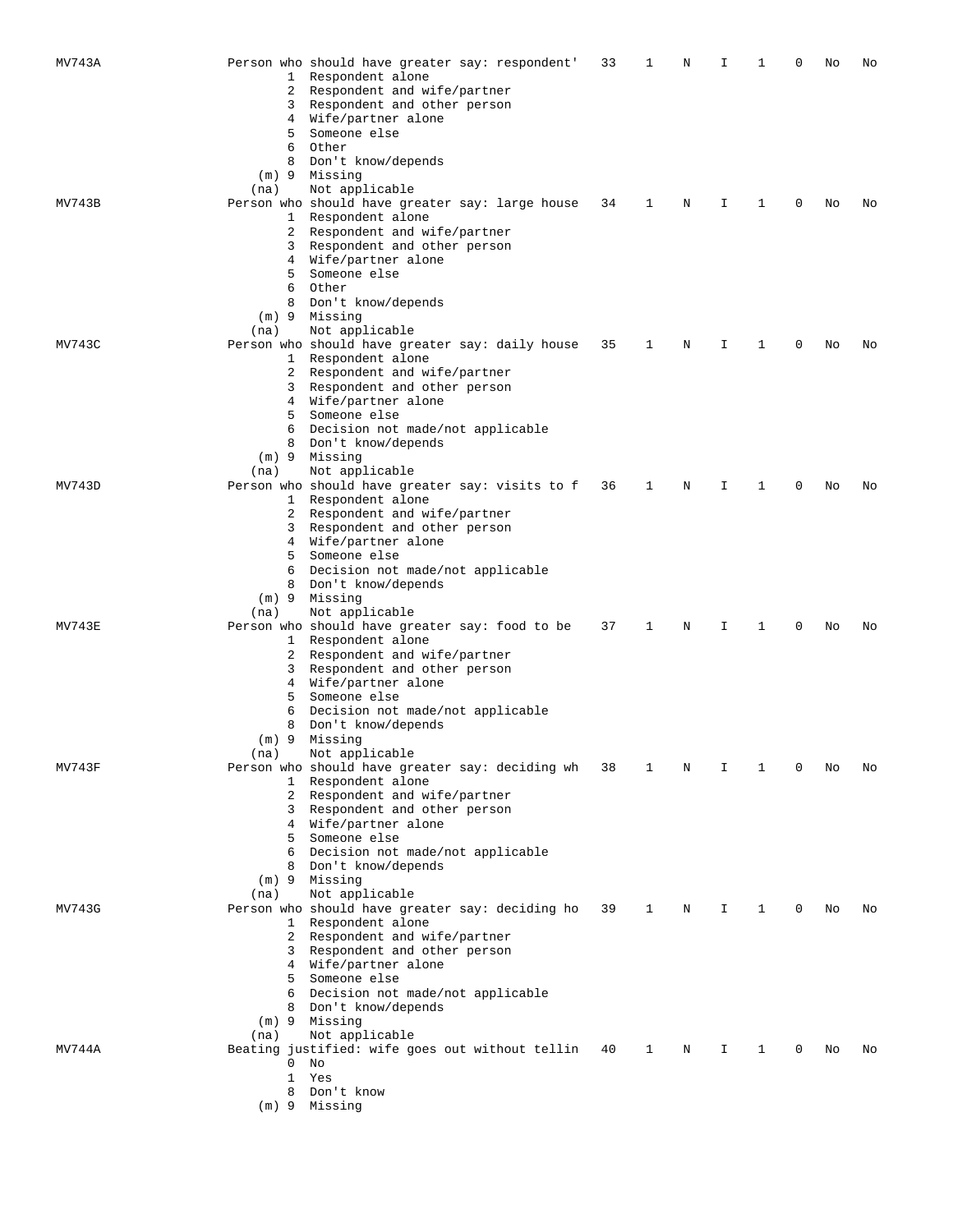| MV744B | Beating justified: wife neglects the children<br>$0$ No<br>1<br>Yes<br>8 Don't know                                        | 41 | 1 | Ν | I  | 1            | 0           | No | No |
|--------|----------------------------------------------------------------------------------------------------------------------------|----|---|---|----|--------------|-------------|----|----|
| MV744C | (m) 9 Missing<br>Beating justified: wife argues with husband<br>$0$ No<br>Yes<br>$\mathbf{1}$                              | 42 | 1 | N | I. | 1            | $\mathbf 0$ | No | No |
| MV744D | 8<br>Don't know<br>$(m)$ 9 Missing<br>Beating justified: wife refuses to have sex wit<br>$0$ No<br>$\mathbf{1}$<br>Yes     | 43 | 1 | N | I. | 1            | $\mathbf 0$ | No | No |
| MV744E | 8<br>Don't know<br>(m) 9 Missing<br>Beating justified: wife burns food<br>$0$ No                                           | 44 | 1 | Ν | I  | 1            | $\mathbf 0$ | No | No |
| MV745A | $\mathbf{1}$<br>Yes<br>Don't know<br>8<br>(m) 9 Missing<br>Owns a house alone or jointly                                   | 45 | 1 | N | I. | 1            | $\mathbf 0$ | No | No |
|        | 0 Does not own<br>1 Alone only<br>2 Jointly only<br>3 Both alone and jointly                                               |    |   |   |    |              |             |    |    |
| MV745B | (m) 9 Missing<br>Not applicable<br>(na)<br>Owns land alone or jointly<br>0 Does not own<br>1 Alone only<br>2 Jointly only  | 46 | 1 | N | I. | 1            | $\mathbf 0$ | No | No |
| MV747A | 3 Both alone and jointly<br>$(m)$ 9 Missing<br>Not applicable<br>(na)<br>Childbearing is a woman's concern<br>0 Disagree   | 47 | 1 | N | I  | 1            | $\mathbf 0$ | No | No |
| MV747B | 1 Agree<br>8 Don't know<br>$(m)$ 9 Missing<br>Not applicable<br>(na)<br>Important for mother/child health to get assist 48 |    | 1 | N | I. | $\mathbf{1}$ | $\Omega$    | No | No |
|        | 0 Disagree<br>1 Agree<br>8 Don't know<br>$(m)$ 9 Missing<br>Not applicable<br>(na)                                         |    |   |   |    |              |             |    |    |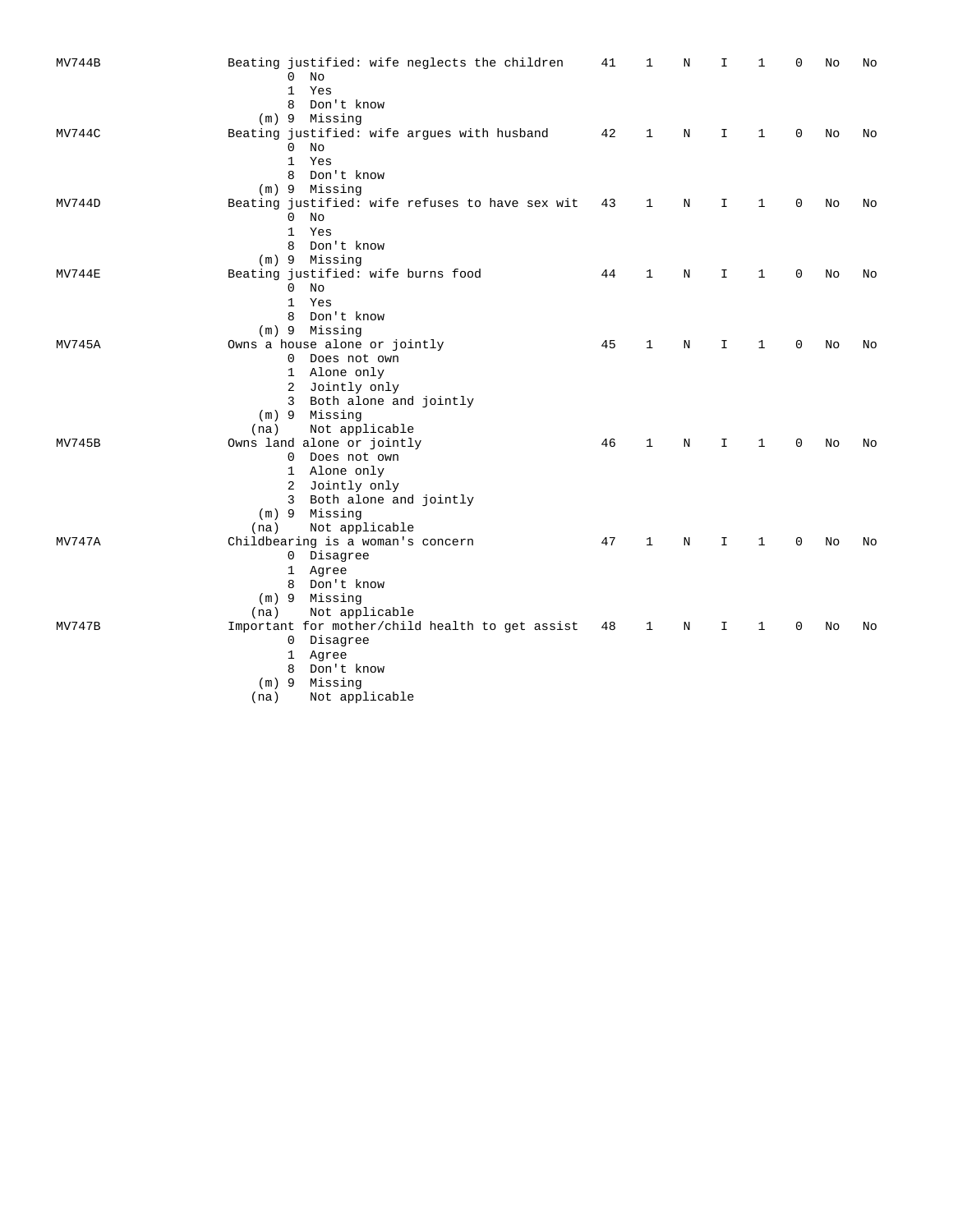Level: MAN Record: AIDS, STIs and Condom Use

| Item Name | Item Label                                                                                                                                     | Start Len Type Type Occ Dec Char Fill |                         |    | ____________________________<br>Data Item |              |             |    | Dec Zero |
|-----------|------------------------------------------------------------------------------------------------------------------------------------------------|---------------------------------------|-------------------------|----|-------------------------------------------|--------------|-------------|----|----------|
| MCASEID   | (id) Case Identification                                                                                                                       | $\mathbf{1}$                          | 15                      | AN | I.                                        | 1            | 0           | No | No       |
|           | (record type)                                                                                                                                  | 16                                    | $\overline{\mathbf{3}}$ | AN | I.                                        | 1            | 0           | No | No       |
| MV750     | Ever heard of a Sexually Transmitted Infection 19 1 N<br>$0$ No<br>1 Yes<br>8 Don't know                                                       |                                       |                         |    | I.                                        | $\mathbf{1}$ | $\mathbf 0$ | No | No       |
|           | (m) 9 Missing                                                                                                                                  |                                       |                         |    |                                           |              |             |    |          |
| MV751     | Ever heard of AIDS<br>$0$ No<br>1 Yes                                                                                                          | 20                                    | $\mathbf{1}$            | Ν  | Ι.                                        | 1            | 0           | No | No       |
|           | (m) 9 Missing                                                                                                                                  |                                       |                         |    |                                           |              |             |    |          |
| MV754BP   | Reduce risk of getting HIV: do not have sex at 21<br>$0$ No<br>1 Yes<br>8 Don't know<br>(m) 9 Missing                                          |                                       | 1                       | N  | Ι.                                        | 1            | 0           | No | No       |
|           | Not applicable<br>(na)                                                                                                                         |                                       |                         |    |                                           |              |             |    |          |
| MV754CP   | Reduce risk of getting HIV: always use condoms 22 1<br>$0$ No<br>1 Yes<br>8 Don't know<br>$(m)$ 9 Missing                                      |                                       |                         | N  | I                                         | 1            | 0           | No | No       |
|           | (na) Not applicable                                                                                                                            |                                       |                         |    |                                           |              |             |    |          |
| MV754DP   | Reduce risk of getting HIV: have 1 sex partner 23<br>$0$ No<br>1 Yes<br>8 Don't know<br>(m) 9 Missing                                          |                                       | 1                       | Ν  | I                                         | 1            | 0           | No | No       |
|           | Not applicable<br>(na)                                                                                                                         |                                       |                         |    |                                           |              |             |    |          |
| MV754JP   | Can get HIV from mosquito bites<br>$0$ No<br>1 Yes<br>8 Don't know<br>(m) 9 Missing<br>Not applicable<br>(na)                                  | 24                                    | 1                       | N  | I                                         | $\mathbf{1}$ | $\mathbf 0$ | No | No       |
| MV754WP   | Can get HIV by sharing food with person who has 25<br>$0$ No<br>1 Yes<br>8 Don't know<br>$(m)$ 9 Missing                                       |                                       | $\mathbf{1}$            | N  | Ι.                                        | 1            | 0           | No | No       |
| MV756     | Not applicable<br>(na)<br>A healthy looking person can have HIV<br>$0$ No<br>1 Yes<br>8 Don't know<br>$(m)$ 9 Missing                          | 26                                    | 1                       | Ν  | I                                         | 1            | 0           | No | No       |
| MV761     | Not applicable<br>(na)<br>Condom used during last sex with most recent pa<br>$0$ No<br>1<br>Yes<br>8 Don't know<br>(m) 9 Missing               | 27                                    | 1                       | N  | I                                         | 1            | 0           | No | No       |
| MV761B    | Not applicable<br>(na)<br>Condom used during last sex with 2nd to most re<br>No<br>0<br>$\mathbf{1}$<br>Yes<br>8 Don't know<br>(m) 9 Missing   | 28                                    | 1                       | Ν  | Ι                                         | 1            | 0           | No | No       |
| MV761C    | Not applicable<br>(na)<br>Condom used during last sex with 3rd to most re<br>$0$ No<br>$\mathbf{1}$<br>Yes<br>8 Don't know<br>(m) 9 Missing    | 29                                    | 1                       | Ν  | Ι                                         | 1            | 0           | No | No       |
| MV762AA   | Not applicable<br>(na)<br>Source for condoms: government hospital<br>No<br>0<br>$\mathbf{1}$<br>Yes<br>(m) 9 Missing<br>Not applicable<br>(na) | 30                                    | 1                       | Ν  | Ι                                         | 1            | 0           | No | No       |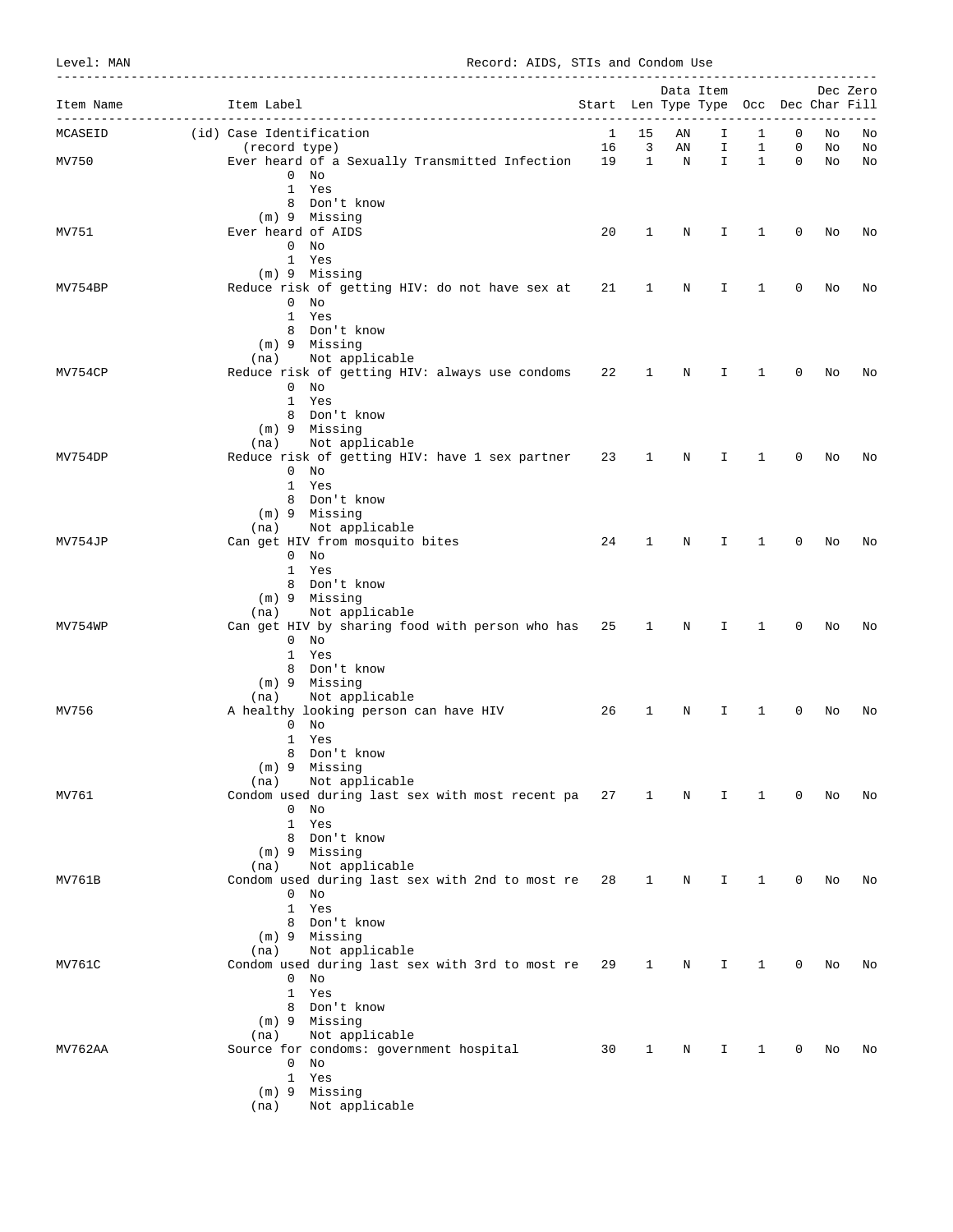| MV762AB | Source for condoms: CS public              | $0$ No                                                    |                                             | 31 | 1            | N | I  | 1            | 0           | No | No |
|---------|--------------------------------------------|-----------------------------------------------------------|---------------------------------------------|----|--------------|---|----|--------------|-------------|----|----|
|         | (na)<br>Source for condoms: CS public      | 1 Yes<br>(m) 9 Missing<br>Not applicable                  |                                             |    |              |   |    |              |             |    |    |
| MV762AC |                                            | $0$ No<br>1 Yes<br>(m) 9 Missing                          |                                             | 32 | 1            | N | I  | 1            | $\mathbf 0$ | No | No |
| MV762AD | (na)<br>Source for condoms: CS public      | Not applicable<br>$0$ No<br>1 Yes                         |                                             | 33 | 1            | Ν | I  | $\mathbf{1}$ | $\mathbf 0$ | No | No |
| MV762AE | (na)<br>Source for condoms: CS public      | (m) 9 Missing<br>Not applicable<br>$0$ No                 |                                             | 34 | 1            | Ν | I  | $\mathbf{1}$ | $\mathbf 0$ | No | No |
| MV762AF | (na)<br>Source for condoms: CS public      | 1 Yes<br>(m) 9 Missing<br>Not applicable<br>$0$ No        |                                             | 35 | 1            | Ν | I  | $\mathbf{1}$ | 0           | No | No |
|         | (na)                                       | 1 Yes<br>(m) 9 Missing<br>Not applicable                  |                                             |    |              |   |    |              |             |    |    |
| MV762AG | Source for condoms: CS public              | $0$ No<br>1 Yes<br>(m) 9 Missing                          |                                             | 36 | 1            | Ν | I. | 1            | $\mathbf 0$ | No | No |
| MV762AH | (na)<br>Source for condoms: CS public      | Not applicable<br>$0$ No<br>1 Yes<br>(m) 9 Missing        |                                             | 37 | 1            | Ν | I  | 1            | $\mathbf 0$ | No | No |
| MV762AI | (na)<br>Source for condoms: CS public      | Not applicable<br>$0$ No<br>1 Yes                         |                                             | 38 | 1            | Ν | I  | $\mathbf{1}$ | $\mathbf 0$ | No | No |
| MV762AJ | (na)                                       | (m) 9 Missing<br>Not applicable<br>$0$ No                 | Source for condoms: private hospital/clinic | 39 | 1            | Ν | I  | $\mathbf{1}$ | $\mathbf 0$ | No | No |
| MV762AK | Source for condoms: pharmacy               | 1 Yes<br>$(m)$ 9 Missing<br>(na) Not applicable<br>$0$ No |                                             | 40 | 1            | N | I  | 1            | $\mathbf 0$ | No | No |
| MV762AL | (na)<br>Source for condoms: private doctor | 1 Yes<br>(m) 9 Missing<br>Not applicable                  |                                             | 41 | 1            | Ν | I  | 1            | 0           | No | No |
|         | (na)                                       | $0$ No<br>1 Yes<br>(m) 9 Missing<br>Not applicable        |                                             |    |              |   |    |              |             |    |    |
| MV762AM | Source for condoms: CS private             | $0$ No<br>1 Yes<br>$(m)$ 9 Missing                        |                                             | 42 | $\mathbf{1}$ | N | Ι  | 1            | 0           | No | No |
| MV762AN | (na)<br>Source for condoms: CS private     | Not applicable<br>$0$ No<br>1 Yes                         |                                             | 43 | $\mathbf{1}$ | N | Ι. | $\mathbf{1}$ | 0           | No | No |
| MV762A0 | (na)<br>Source for condoms: CS private     | (m) 9 Missing<br>Not applicable<br>$0$ No<br>1 Yes        |                                             | 44 | $\mathbf 1$  | N | I  | $\mathbf{1}$ | 0           | No | No |
| MV762AP | Source for condoms: CS private             | (m) 9 Missing<br>(na) Not applicable<br>$0$ No            |                                             | 45 | $\mathbf 1$  | N | I. | $\mathbf{1}$ | 0           | No | No |
|         | (na)                                       | 1 Yes<br>(m) 9 Missing<br>Not applicable                  |                                             |    |              |   |    |              |             |    |    |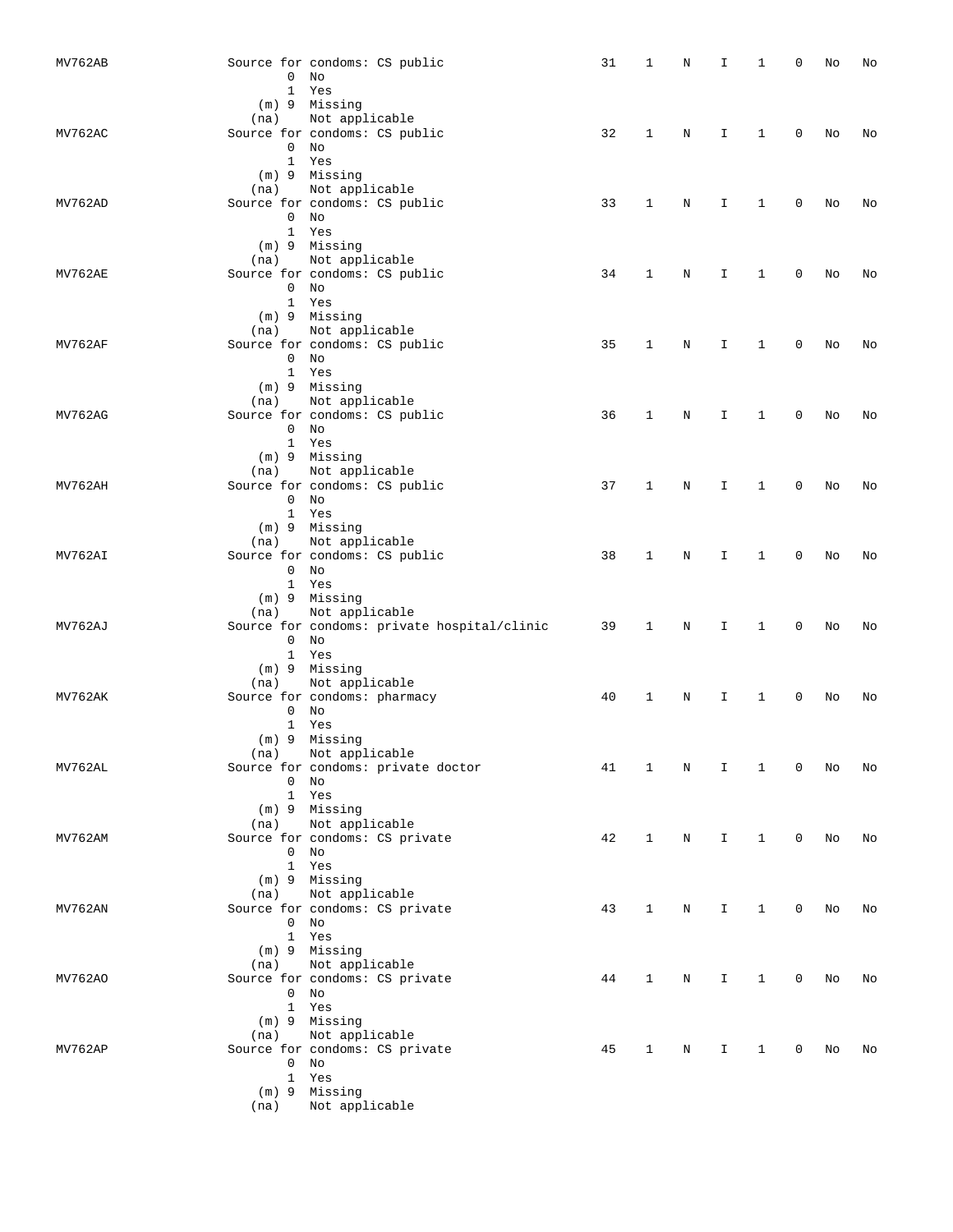| MV762AQ |      | Source for condoms: CS private<br>$0$ No<br>1 Yes                                                    | 46 | 1            | N | I.           | 1            | 0           | No | No |
|---------|------|------------------------------------------------------------------------------------------------------|----|--------------|---|--------------|--------------|-------------|----|----|
| MV762AR | (na) | (m) 9 Missing<br>Not applicable<br>Source for condoms: CS private<br>$0$ No<br>1 Yes                 | 47 | 1            | N | I.           | 1            | 0           | No | No |
| MV762AS | (na) | (m) 9 Missing<br>Not applicable<br>Source for condoms: CS other<br>$0$ No<br>1 Yes                   | 48 | $\mathbf{1}$ | Ν | I            | 1            | 0           | No | No |
| MV762AT | (na) | (m) 9 Missing<br>Not applicable<br>Source for condoms: CS other<br>$0$ No<br>1 Yes                   | 49 | 1            | N | I.           | $\mathbf{1}$ | $\mathbf 0$ | No | No |
| MV762AU | (na) | (m) 9 Missing<br>Not applicable<br>Source for condoms: CS other<br>$0$ No<br>1 Yes                   | 50 | 1            | Ν | I            | 1            | 0           | No | No |
| MV762AV | (na) | $(m)$ 9 Missing<br>Not applicable<br>Source for condoms: CS other<br>$0$ No<br>1 Yes                 | 51 | 1            | Ν | I.           | 1            | 0           | No | No |
| MV762AW | (na) | (m) 9 Missing<br>Not applicable<br>Source for condoms: CS other<br>$0$ No<br>1 Yes                   | 52 | $\mathbf{1}$ | N | I.           | 1            | 0           | No | No |
| MV762AX | (na) | (m) 9 Missing<br>Not applicable<br>Source for condoms: other<br>$0$ No<br>1 Yes                      | 53 | 1            | N | I            | $\mathbf{1}$ | 0           | No | No |
| MV762AZ | (na) | (m) 9 Missing<br>Not applicable<br>Don't know any source for condoms<br>$0$ No<br>1 Yes: don't know  | 54 | 1            | Ν | I            | $\mathbf{1}$ | 0           | No | No |
| MV762BA | (na) | (m) 9 Missing<br>Not applicable<br>Source for female condoms: government hospital<br>$0$ No<br>1 Yes | 55 | 1            | Ν | I            | 1            | 0           | No | No |
| MV762BB | (na) | (m) 9 Missing<br>Not applicable<br>Source for female condoms: CS public<br>$0$ No<br>1 Yes           | 56 | 1            | N | Ι.           | 1            | 0           | No | No |
| MV762BC | (na) | (m) 9 Missing<br>Not applicable<br>Source for female condoms: CS public<br>$0$ No<br>1 Yes           | 57 | $\mathbf{1}$ | N | I.           | $\mathbf{1}$ | 0           | No | No |
| MV762BD | (na) | (m) 9 Missing<br>Not applicable<br>Source for female condoms: CS public<br>$0$ No<br>1 Yes           | 58 | $\mathbf{1}$ | N | I.           | $\mathbf{1}$ | 0           | No | No |
| MV762BE | (na) | (m) 9 Missing<br>Not applicable<br>Source for female condoms: CS public<br>$0$ No<br>1 Yes           | 59 | $\mathbf{1}$ | N | $\mathbf{I}$ | $\mathbf{1}$ | 0           | No | No |
| MV762BF | (na) | (m) 9 Missing<br>Not applicable<br>Source for female condoms: CS public<br>$0$ No<br>1 Yes           | 60 | 1            | N | I.           | $\mathbf{1}$ | 0           | No | No |
|         | (na) | (m) 9 Missing<br>Not applicable                                                                      |    |              |   |              |              |             |    |    |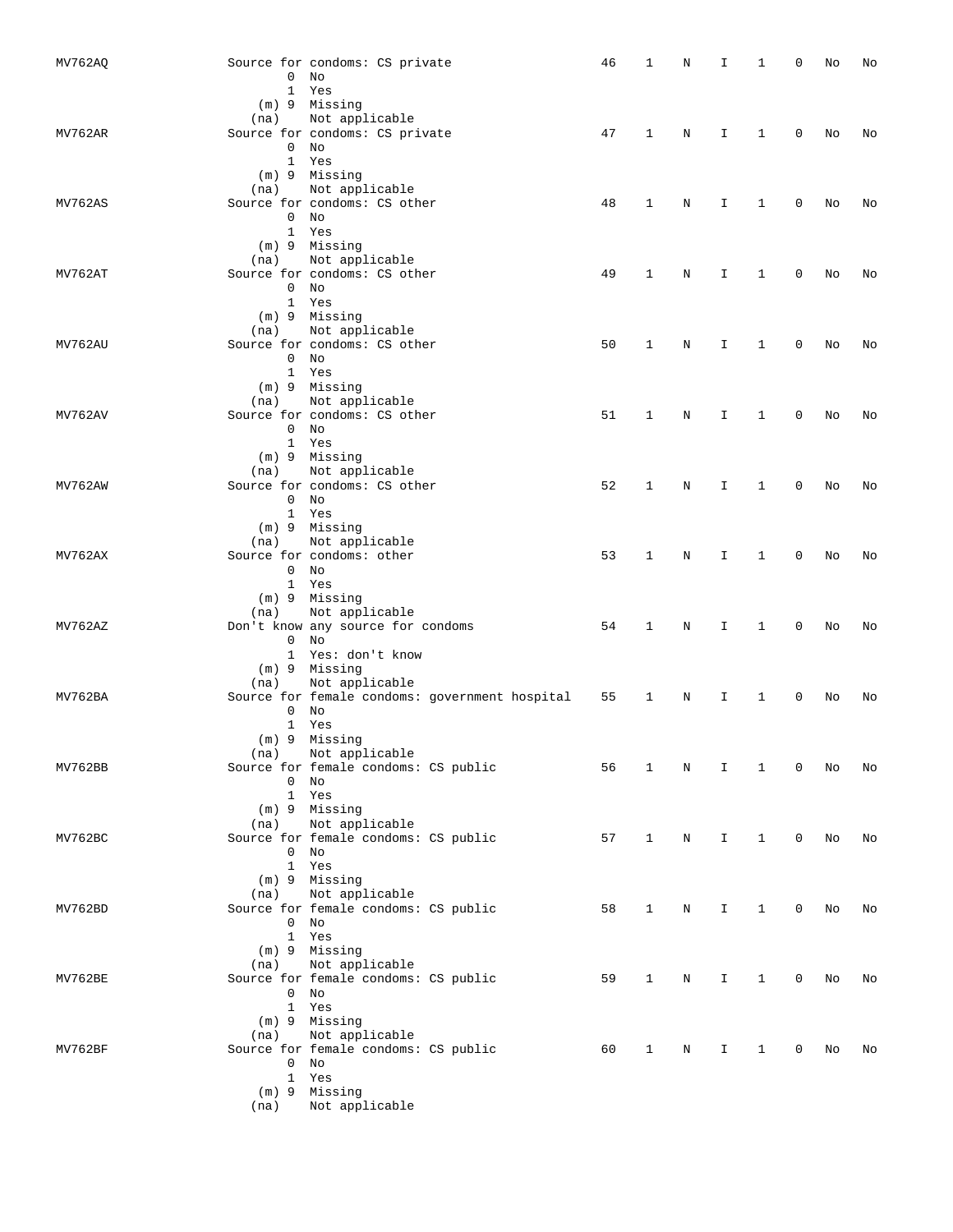| MV762BG | $\overline{0}$ | Source for female condoms: CS public<br>No                               |                                                    | 61 | 1            | Ν | Ι  | 1            | 0            | No | No |
|---------|----------------|--------------------------------------------------------------------------|----------------------------------------------------|----|--------------|---|----|--------------|--------------|----|----|
|         | (na)           | 1 Yes<br>(m) 9 Missing<br>Not applicable                                 |                                                    |    |              |   |    |              |              |    |    |
| MV762BH |                | Source for female condoms: CS public<br>$0$ No                           |                                                    | 62 | 1            | N | I. | 1            | $\mathbf 0$  | No | No |
|         | (na)           | 1 Yes<br>(m) 9 Missing<br>Not applicable                                 |                                                    |    |              |   |    |              |              |    |    |
| MV762BI |                | Source for female condoms: CS public<br>$0$ No<br>1 Yes                  |                                                    | 63 | 1            | N | I  | 1            | 0            | No | No |
| MV762BJ | (na)           | (m) 9 Missing<br>Not applicable                                          | Source for female condoms: private hospital/cli 64 |    | 1            | N | I  | 1            | 0            | No | No |
|         |                | $0$ No<br>1 Yes<br>(m) 9 Missing                                         |                                                    |    |              |   |    |              |              |    |    |
| MV762BK | (na)           | Not applicable<br>Source for female condoms: pharmacy<br>$0$ No          |                                                    | 65 | $\mathbf 1$  | N | I  | $\mathbf{1}$ | 0            | No | No |
|         |                | 1 Yes<br>$(m)$ 9 Missing                                                 |                                                    |    |              |   |    |              |              |    |    |
| MV762BL | (na)           | Not applicable<br>Source for female condoms: private doctor<br>$0$ No    |                                                    | 66 | 1            | N | I. | 1            | 0            | No | No |
|         | (na)           | 1 Yes<br>(m) 9 Missing<br>Not applicable                                 |                                                    |    |              |   |    |              |              |    |    |
| MV762BM |                | Source for female condoms: CS private<br>$0$ No<br>1 Yes                 |                                                    | 67 | 1            | N | I  | $\mathbf{1}$ | 0            | No | No |
| MV762BN | (na)           | (m) 9 Missing<br>Not applicable<br>Source for female condoms: CS private |                                                    | 68 | 1            | N | I. | 1            | $\Omega$     | No | No |
|         |                | $0$ No<br>1 Yes<br>(m) 9 Missing                                         |                                                    |    |              |   |    |              |              |    |    |
| MV762BO | (na)           | Not applicable<br>Source for female condoms: CS private<br>$0$ No        |                                                    | 69 | 1            | Ν | I  | 1            | 0            | No | No |
|         |                | 1 Yes<br>(m) 9 Missing                                                   |                                                    |    |              |   |    |              |              |    |    |
| MV762BP | (na)           | Not applicable<br>Source for female condoms: CS private<br>$0$ No        |                                                    | 70 | 1            | N | I  | 1            | 0            | No | No |
|         | (na)           | 1 Yes<br>(m) 9 Missing<br>Not applicable                                 |                                                    |    |              |   |    |              |              |    |    |
| MV762BQ |                | $0$ No<br>1 Yes                                                          | Source for female condoms: CS private              | 71 | 1            | Ν | I. | 1            | 0            | No | No |
| MV762BR | (na)           | (m) 9 Missing<br>Not applicable<br>Source for female condoms: CS private |                                                    | 72 | $\mathbf{1}$ | N | I. | $\mathbf{1}$ | 0            | No | No |
|         |                | $0$ No<br>1 Yes<br>(m) 9 Missing                                         |                                                    |    |              |   |    |              |              |    |    |
| MV762BS | (na)           | Not applicable<br>Source for female condoms: CS other<br>$0$ No          |                                                    | 73 | 1            | N | I. | $\mathbf{1}$ | $\mathbf{0}$ | No | No |
|         | (na)           | 1 Yes<br>(m) 9 Missing<br>Not applicable                                 |                                                    |    |              |   |    |              |              |    |    |
| MV762BT |                | Source for female condoms: CS other<br>$0$ No<br>1 Yes                   |                                                    | 74 | $\mathbf{1}$ | N | I. | $\mathbf{1}$ | 0            | No | No |
|         | (na)           | (m) 9 Missing<br>Not applicable                                          |                                                    |    |              |   |    |              |              |    |    |
| MV762BU |                | Source for female condoms: CS other<br>$0$ No<br>1 Yes                   |                                                    | 75 | $\mathbf{1}$ | N | I. | $\mathbf{1}$ | 0            | No | No |
|         | (na)           | (m) 9 Missing<br>Not applicable                                          |                                                    |    |              |   |    |              |              |    |    |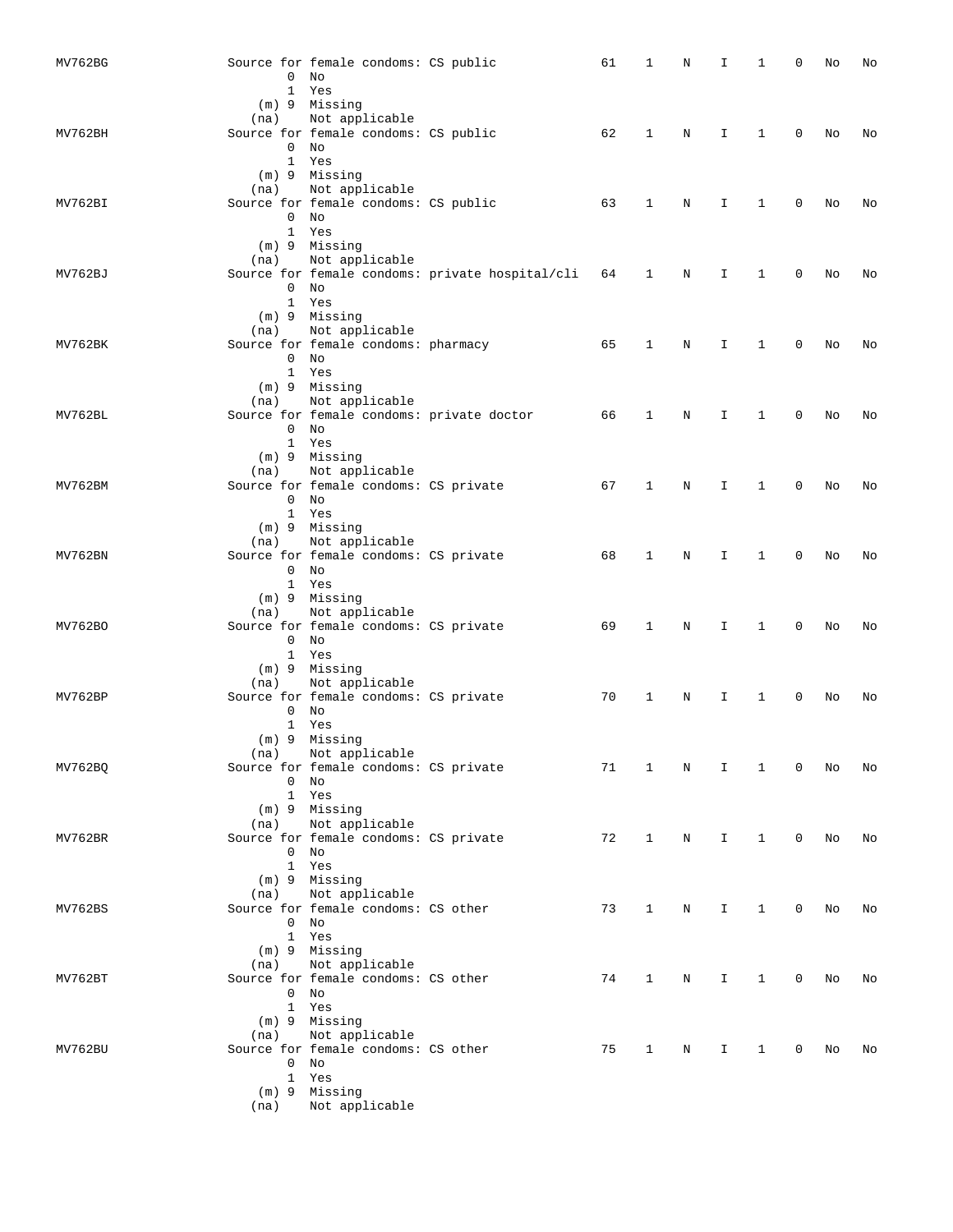| <b>MV762BV</b> | Source for female condoms: CS other<br>0<br>No<br>$\mathbf{1}$<br>Yes                                                                            | 76 | 1            | Ν | I  | 1            | 0 | No | No |
|----------------|--------------------------------------------------------------------------------------------------------------------------------------------------|----|--------------|---|----|--------------|---|----|----|
| MV762BW        | (m) 9 Missing<br>Not applicable<br>(na)<br>Source for female condoms: CS other<br>$0$ No<br>1 Yes                                                | 77 | $\mathbf{1}$ | N | I. | $\mathbf{1}$ | 0 | No | No |
| MV762BX        | (m) 9 Missing<br>Not applicable<br>(na)<br>Source for female condoms: other<br>$0$ No                                                            | 78 | $\mathbf{1}$ | Ν | I  | 1            | 0 | No | No |
| MV762BZ        | 1 Yes<br>(m) 9 Missing<br>Not applicable<br>(na)<br>Don't know any source for female condoms<br>$0$ No<br>1 Yes: don't know                      | 79 | $\mathbf{1}$ | N | I  | 1            | 0 | No | No |
| MV763A         | (m) 9 Missing<br>Not applicable<br>(na)<br>Had any STI in last 12 months<br>$0$ No<br>1 Yes                                                      | 80 | 1            | Ν | I  | 1            | 0 | No | No |
| MV763B         | 8 Don't know<br>(m) 9 Missing<br>Not applicable<br>(na)<br>Had genital sore/ulcer in last 12 months<br>$0$ No                                    | 81 | $\mathbf 1$  | N | I  | $\mathbf{1}$ | 0 | No | No |
| MV763C         | 1 Yes<br>8 Don't know<br>(m) 9 Missing<br>Not applicable<br>(na)<br>Had genital discharge in last 12 months                                      | 82 | 1            | N | I  | 1            | 0 | No | No |
|                | $0$ No<br>1 Yes<br>8 Don't know<br>(m) 9 Missing<br>Not applicable<br>(na)                                                                       |    |              |   |    |              |   |    |    |
| MV763D         | Had CS STI in last 12 months<br>$0$ No<br>1 Yes<br>8 Don't know<br>(m) 9 Missing                                                                 | 83 | $\mathbf{1}$ | N | I  | 1            | 0 | No | No |
| MV763E         | Not applicable<br>(na)<br>Had CS STI in last 12 months<br>$0$ No<br>1 Yes<br>8 Don't know                                                        | 84 | 1            | N | I  | 1            | 0 | No | No |
| MV763F         | (m) 9 Missing<br>Not applicable<br>(na)<br>Had CS STI in last 12 months<br>$\Omega$<br>No<br>1 Yes                                               | 85 | 1            | Ν | I  | 1            | 0 | No | No |
| MV763G         | 8 Don't know<br>(m) 9 Missing<br>Not applicable<br>(na)<br>Had CS STI in last 12 months<br>$0$ No<br>1 Yes                                       | 86 | $\mathbf{1}$ | N | I. | $\mathbf{1}$ | 0 | No | No |
| MV766A         | 8 Don't know<br>$(m)$ 9 Missing<br>Not applicable<br>(na)<br>Number of sex partners, excluding spouse, in la<br>0:90                             | 87 | 2            | N | I. | 1            | 0 | No | No |
| MV766B         | 98<br>Don't know<br>Missing<br>$(m)$ 99<br>Number of sex partners, including spouse, in la 89<br>0:90<br>98<br>Don't know<br>$(m)$ 99<br>Missing |    | 2            | N | I  | $\mathbf{1}$ | 0 | No | No |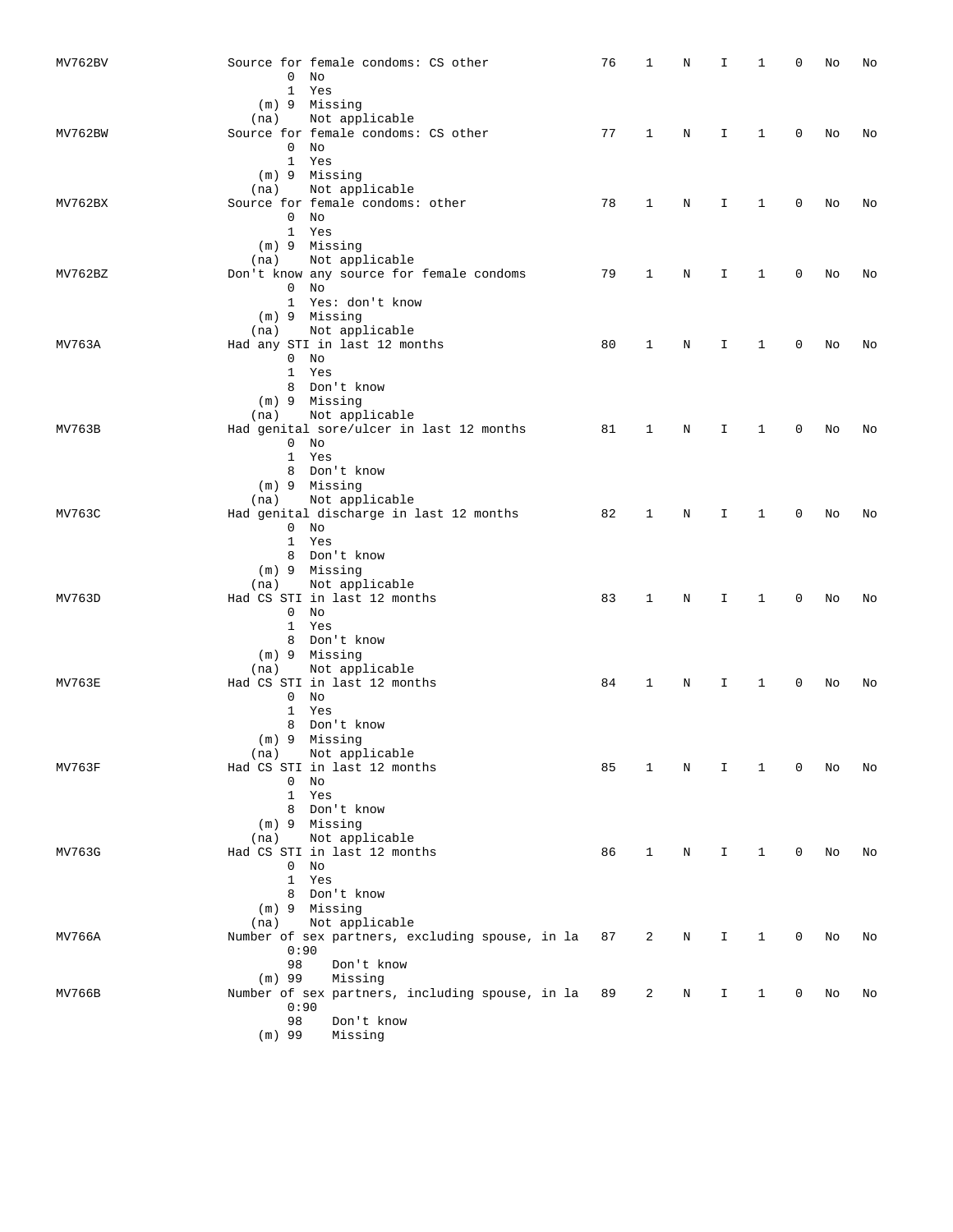| MV767A | Relationship with most recent sex partner<br>91<br>2<br>N<br>I.<br>U<br>No<br>No<br>ı.                               |
|--------|----------------------------------------------------------------------------------------------------------------------|
|        | $\mathbf{1}$<br>Spouse                                                                                               |
|        | 2<br>Girlfriend/fiance                                                                                               |
|        | 3<br>Other friend                                                                                                    |
|        | 4<br>Casual acquaintance<br>5<br>Relative                                                                            |
|        | Commercial sex worker<br>6                                                                                           |
|        | 7<br>Live-in partner                                                                                                 |
|        | 96 Other                                                                                                             |
|        | $(m)$ 99 Missing                                                                                                     |
| MV767B | Not applicable<br>(na)<br>Relationship with 2nd to most recent sex partne<br>2<br>93<br>Ν<br>I<br>0<br>No<br>1<br>No |
|        | $\mathbf{1}$<br>Spouse                                                                                               |
|        | 2<br>Girlfriend/fiance                                                                                               |
|        | 3<br>Other friend                                                                                                    |
|        | 4<br>Casual acquaintance<br>5<br>Relative                                                                            |
|        | 6<br>Commercial sex worker                                                                                           |
|        | 7<br>Live-in partner                                                                                                 |
|        | 96 Other                                                                                                             |
|        | (m) 99 Missing                                                                                                       |
| MV767C | Not applicable<br>(na)<br>Relationship with 3rd to most recent sex partne<br>95<br>2<br>Ν<br>I<br>1<br>0<br>No<br>No |
|        | $\mathbf{1}$<br>Spouse                                                                                               |
|        | 2<br>Girlfriend/fiance                                                                                               |
|        | 3<br>Other friend                                                                                                    |
|        | 4<br>Casual acquaintance                                                                                             |
|        | 5<br>Relative<br>6<br>Commercial sex worker                                                                          |
|        | 7<br>Live-in partner                                                                                                 |
|        | 96 Other                                                                                                             |
|        | $(m)$ 99 Missing                                                                                                     |
| MV768A | Not applicable<br>(na)<br>Length of time had sex relations with most rece<br>97<br>3<br>I<br>1<br>0<br>No<br>Ν<br>No |
|        | 101<br>Days: $1$                                                                                                     |
|        | 102:198                                                                                                              |
|        | 199<br>Days: number missing                                                                                          |
|        | 201<br>Months: 1                                                                                                     |
|        | 202:298<br>299<br>Months: number missing                                                                             |
|        | 301<br>Years: 1                                                                                                      |
|        | 302:398                                                                                                              |
|        | 399<br>Years: number missing                                                                                         |
|        | $(m)$ 999<br>Missing<br>Not applicable<br>(na)                                                                       |
| MV768B | Length of time had sex relations with 2nd to mo 100<br>3<br>I<br>0<br>No<br>Ν<br>1<br>No                             |
|        | 101<br>Days: 1                                                                                                       |
|        | 102:198                                                                                                              |
|        | 199<br>Days: number missing                                                                                          |
|        | 201<br>Months: 1<br>202:298                                                                                          |
|        | 299<br>Months: number missing                                                                                        |
|        | Years: 1<br>301                                                                                                      |
|        | 302:398                                                                                                              |
|        | 399<br>Years: number missing<br>$(m)$ 999<br>Missing                                                                 |
|        | Not applicable<br>(na)                                                                                               |
| MV768C | Length of time had sex relations with 3rd to mo 103<br>3<br>N<br>I<br>0<br>1<br>No<br>No                             |
|        | 101<br>Days: $1$                                                                                                     |
|        | 102:198                                                                                                              |
|        | 199<br>Days: number missing<br>201<br>Months: 1                                                                      |
|        | 202:298                                                                                                              |
|        | 299<br>Months: number missing                                                                                        |
|        | 301<br>Years: 1                                                                                                      |
|        | 302:398<br>399<br>Years: number missing                                                                              |
|        | $(m)$ 999<br>Missing                                                                                                 |
|        | Not applicable<br>(na)                                                                                               |
| MV769  | Can get a condom<br>106<br>0<br>1<br>N<br>I.<br>1<br>No<br>No                                                        |
|        | $0$ No                                                                                                               |
|        | 1 Yes<br>8 Don't know                                                                                                |
|        | $(m)$ 9 Missing                                                                                                      |
|        | Not applicable<br>(na)                                                                                               |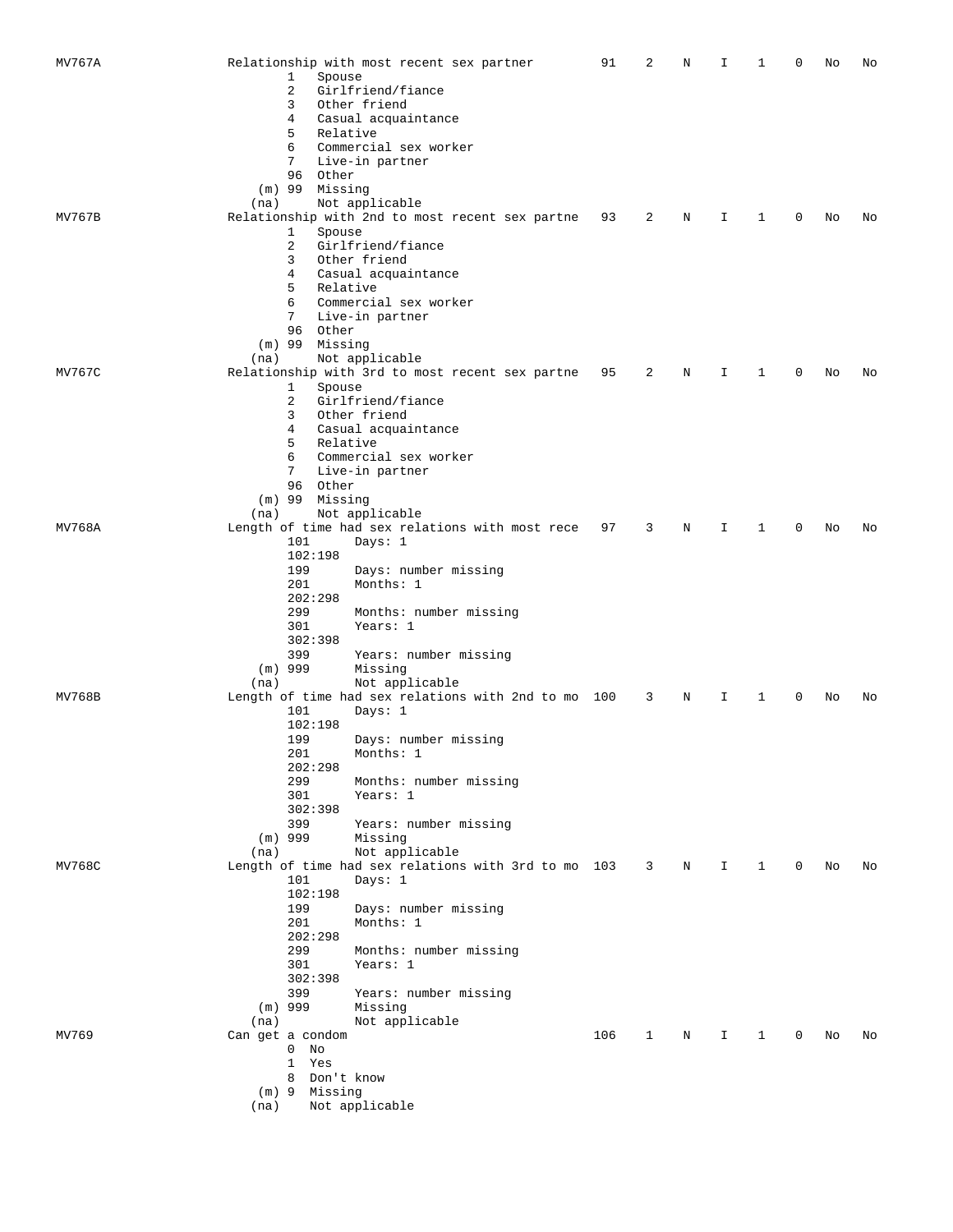| MV769A |                | Can get a female condom                                       |                                                     | 107 | 1            | N | I  | 1            | U        | No | No |
|--------|----------------|---------------------------------------------------------------|-----------------------------------------------------|-----|--------------|---|----|--------------|----------|----|----|
|        | 0              | No                                                            |                                                     |     |              |   |    |              |          |    |    |
|        | 1              | Yes                                                           |                                                     |     |              |   |    |              |          |    |    |
|        |                | 8 Don't know                                                  |                                                     |     |              |   |    |              |          |    |    |
|        | (na)           | (m) 9 Missing<br>Not applicable                               |                                                     |     |              |   |    |              |          |    |    |
| MV770  |                |                                                               | Sought advice/treatment for last STI infection 108  |     | 1            | N | I. | $\mathbf{1}$ | $\Omega$ | No | No |
|        |                | $0$ No                                                        |                                                     |     |              |   |    |              |          |    |    |
|        |                | 1 Yes                                                         |                                                     |     |              |   |    |              |          |    |    |
|        |                | (m) 9 Missing                                                 |                                                     |     |              |   |    |              |          |    |    |
| MV770A | (na)           | Not applicable                                                | Sought STI advice/treatment from: government ho 109 |     | 1            | N | I. | 1            | 0        | No | No |
|        |                | $0$ No                                                        |                                                     |     |              |   |    |              |          |    |    |
|        |                | 1 Yes                                                         |                                                     |     |              |   |    |              |          |    |    |
|        |                | (m) 9 Missing                                                 |                                                     |     |              |   |    |              |          |    |    |
|        | (na)           | Not applicable                                                |                                                     |     |              |   |    |              |          |    |    |
| MV770B |                | Sought STI advice/treatment from: CS public                   |                                                     | 110 | 1            | N | I  | 1            | 0        | No | No |
|        |                | $0$ No<br>1 Yes                                               |                                                     |     |              |   |    |              |          |    |    |
|        |                | (m) 9 Missing                                                 |                                                     |     |              |   |    |              |          |    |    |
|        | (na)           | Not applicable                                                |                                                     |     |              |   |    |              |          |    |    |
| MV770C |                | Sought STI advice/treatment from: CS public                   |                                                     | 111 | 1            | N | I. | 1            | 0        | No | No |
|        | $\overline{0}$ | No                                                            |                                                     |     |              |   |    |              |          |    |    |
|        |                | 1 Yes                                                         |                                                     |     |              |   |    |              |          |    |    |
|        | (na)           | (m) 9 Missing<br>Not applicable                               |                                                     |     |              |   |    |              |          |    |    |
| MV770D |                | Sought STI advice/treatment from: CS public                   |                                                     | 112 | 1            | N | I  | 1            | 0        | No | No |
|        |                | $0$ No                                                        |                                                     |     |              |   |    |              |          |    |    |
|        |                | 1 Yes                                                         |                                                     |     |              |   |    |              |          |    |    |
|        |                | (m) 9 Missing                                                 |                                                     |     |              |   |    |              |          |    |    |
|        | (na)           | Not applicable                                                |                                                     |     |              |   |    |              |          |    |    |
| MV770E |                | $0$ No                                                        | Sought STI advice/treatment from: CS public         | 113 | 1            | N | I  | 1            | $\Omega$ | No | No |
|        |                | 1 Yes                                                         |                                                     |     |              |   |    |              |          |    |    |
|        |                | (m) 9 Missing                                                 |                                                     |     |              |   |    |              |          |    |    |
|        | (na)           | Not applicable                                                |                                                     |     |              |   |    |              |          |    |    |
| MV770F |                |                                                               | Sought STI advice/treatment from: CS public         | 114 | 1            | N | I. | 1            | 0        | No | No |
|        |                | $0$ No                                                        |                                                     |     |              |   |    |              |          |    |    |
|        |                | 1 Yes<br>(m) 9 Missing                                        |                                                     |     |              |   |    |              |          |    |    |
|        | (na)           | Not applicable                                                |                                                     |     |              |   |    |              |          |    |    |
| MV770G |                | Sought STI advice/treatment from: CS public                   |                                                     | 115 | 1            | N | I  | 1            | 0        | No | No |
|        |                | $0$ No                                                        |                                                     |     |              |   |    |              |          |    |    |
|        |                | 1 Yes                                                         |                                                     |     |              |   |    |              |          |    |    |
|        |                | (m) 9 Missing                                                 |                                                     |     |              |   |    |              |          |    |    |
| MV770H | (na)           | Not applicable<br>Sought STI advice/treatment from: CS public |                                                     | 116 | 1            | N | I  | 1            | 0        | No | No |
|        | $\overline{0}$ | No                                                            |                                                     |     |              |   |    |              |          |    |    |
|        |                | 1 Yes                                                         |                                                     |     |              |   |    |              |          |    |    |
|        |                | (m) 9 Missing                                                 |                                                     |     |              |   |    |              |          |    |    |
|        | (na)           | Not applicable                                                |                                                     |     |              |   |    |              |          |    |    |
| MV770I |                |                                                               | Sought STI advice/treatment from: CS public         | 117 | $\mathbf{1}$ | N | Ι. | 1            | 0        | No | No |
|        |                | $0$ No<br>1 Yes                                               |                                                     |     |              |   |    |              |          |    |    |
|        |                | (m) 9 Missing                                                 |                                                     |     |              |   |    |              |          |    |    |
|        | (na)           | Not applicable                                                |                                                     |     |              |   |    |              |          |    |    |
| MV770J |                |                                                               | Sought STI advice/treatment from: CS public         | 118 | 1            | N | I. | $\mathbf{1}$ | 0        | No | No |
|        |                | $0$ No                                                        |                                                     |     |              |   |    |              |          |    |    |
|        |                | 1 Yes<br>(m) 9 Missing                                        |                                                     |     |              |   |    |              |          |    |    |
|        | (na)           | Not applicable                                                |                                                     |     |              |   |    |              |          |    |    |
| MV770K |                |                                                               | Sought STI advice/treatment from: private hospi 119 |     | $\mathbf{1}$ | N | I. | 1            | 0        | No | No |
|        |                | $0$ No                                                        |                                                     |     |              |   |    |              |          |    |    |
|        |                | 1 Yes                                                         |                                                     |     |              |   |    |              |          |    |    |
|        |                | (m) 9 Missing                                                 |                                                     |     |              |   |    |              |          |    |    |
| MV770L | (na)           | Not applicable                                                | Sought STI advice/treatment from: CS private        | 120 | 1            | N | I. | $\mathbf{1}$ | 0        | No | No |
|        |                | $0$ No                                                        |                                                     |     |              |   |    |              |          |    |    |
|        |                | 1 Yes                                                         |                                                     |     |              |   |    |              |          |    |    |
|        |                | (m) 9 Missing                                                 |                                                     |     |              |   |    |              |          |    |    |
|        | (na)           | Not applicable                                                |                                                     |     |              |   |    |              |          |    |    |
| MV770M | $\mathbf{0}$   | No                                                            | Sought STI advice/treatment from: CS private        | 121 | 1            | N | I  | 1            | 0        | No | No |
|        |                | 1 Yes                                                         |                                                     |     |              |   |    |              |          |    |    |
|        |                | (m) 9 Missing                                                 |                                                     |     |              |   |    |              |          |    |    |
|        | (na)           | Not applicable                                                |                                                     |     |              |   |    |              |          |    |    |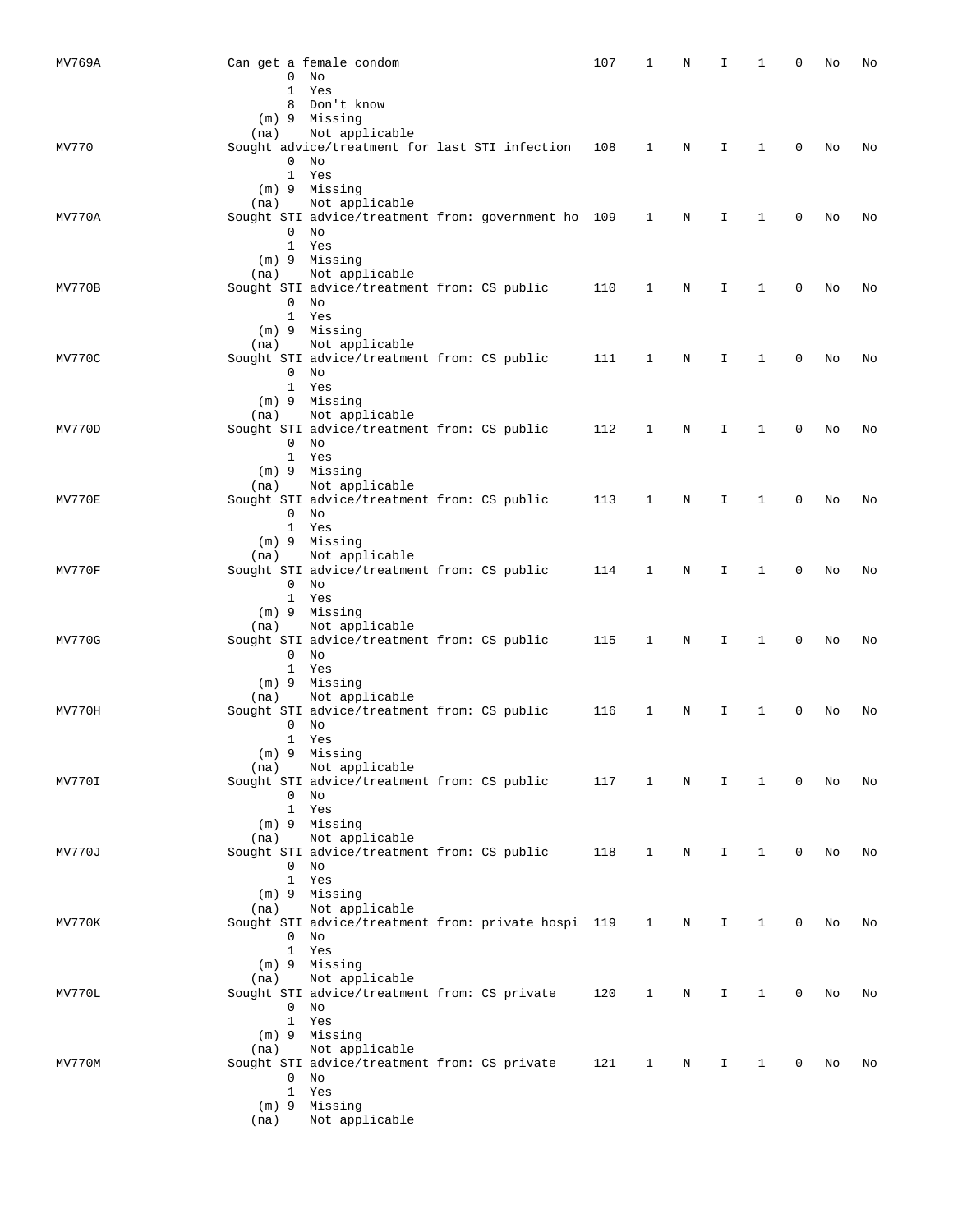| MV770N |              | Sought STI advice/treatment from: CS private                   |  | 122 | 1            | N | I           | 1            | 0        | No | No |
|--------|--------------|----------------------------------------------------------------|--|-----|--------------|---|-------------|--------------|----------|----|----|
|        | 0            | No                                                             |  |     |              |   |             |              |          |    |    |
|        |              | 1 Yes                                                          |  |     |              |   |             |              |          |    |    |
|        | (na)         | (m) 9 Missing<br>Not applicable                                |  |     |              |   |             |              |          |    |    |
| MV7700 |              | Sought STI advice/treatment from: CS private                   |  | 123 | 1            | N | I.          | 1            | 0        | No | No |
|        |              | $0$ No                                                         |  |     |              |   |             |              |          |    |    |
|        |              | 1 Yes                                                          |  |     |              |   |             |              |          |    |    |
|        |              | (m) 9 Missing                                                  |  |     |              |   |             |              |          |    |    |
| MV770P | (na)         | Not applicable<br>Sought STI advice/treatment from: CS private |  | 124 | 1            | N | I           | 1            | 0        | No | No |
|        |              | $0$ No                                                         |  |     |              |   |             |              |          |    |    |
|        |              | 1 Yes                                                          |  |     |              |   |             |              |          |    |    |
|        |              | (m) 9 Missing                                                  |  |     |              |   |             |              |          |    |    |
|        | (na)         | Not applicable<br>Sought STI advice/treatment from: CS private |  |     |              |   |             |              | 0        |    |    |
| MV770Q |              | $0$ No                                                         |  | 125 | 1            | Ν | I           | 1            |          | No | No |
|        |              | 1 Yes                                                          |  |     |              |   |             |              |          |    |    |
|        |              | (m) 9 Missing                                                  |  |     |              |   |             |              |          |    |    |
|        | (na)         | Not applicable                                                 |  |     |              |   |             |              |          |    |    |
| MV770R |              | Sought STI advice/treatment from: CS private<br>$0$ No         |  | 126 | 1            | N | I           | 1            | 0        | No | No |
|        |              | 1 Yes                                                          |  |     |              |   |             |              |          |    |    |
|        |              | (m) 9 Missing                                                  |  |     |              |   |             |              |          |    |    |
|        | (na)         | Not applicable                                                 |  |     |              |   |             |              |          |    |    |
| MV770S |              | Sought STI advice/treatment from: CS private                   |  | 127 | 1            | N | I.          | 1            | 0        | No | No |
|        |              | $0$ No<br>1 Yes                                                |  |     |              |   |             |              |          |    |    |
|        |              | (m) 9 Missing                                                  |  |     |              |   |             |              |          |    |    |
|        | (na)         | Not applicable                                                 |  |     |              |   |             |              |          |    |    |
| MV770T |              | Sought STI advice/treatment from: CS other                     |  | 128 | $\mathbf{1}$ | N | I           | 1            | 0        | No | No |
|        |              | $0$ No                                                         |  |     |              |   |             |              |          |    |    |
|        |              | 1 Yes<br>(m) 9 Missing                                         |  |     |              |   |             |              |          |    |    |
|        | (na)         | Not applicable                                                 |  |     |              |   |             |              |          |    |    |
| MV770U |              | Sought STI advice/treatment from: CS other                     |  | 129 | 1            | N | I           | 1            | $\Omega$ | No | No |
|        |              | $0$ No                                                         |  |     |              |   |             |              |          |    |    |
|        |              | 1 Yes                                                          |  |     |              |   |             |              |          |    |    |
|        | (na)         | (m) 9 Missing<br>Not applicable                                |  |     |              |   |             |              |          |    |    |
| MV770V |              | Sought STI advice/treatment from: CS other                     |  | 130 | 1            | N | I           | 1            | 0        | No | No |
|        |              | $0$ No                                                         |  |     |              |   |             |              |          |    |    |
|        |              | 1 Yes                                                          |  |     |              |   |             |              |          |    |    |
|        |              | (m) 9 Missing<br>Not applicable                                |  |     |              |   |             |              |          |    |    |
| MV770W | (na)         | Sought STI advice/treatment from: CS other                     |  | 131 | 1            | N | I           | 1            | 0        | No | No |
|        |              | $0$ No                                                         |  |     |              |   |             |              |          |    |    |
|        |              | 1 Yes                                                          |  |     |              |   |             |              |          |    |    |
|        |              | (m) 9 Missing                                                  |  |     |              |   |             |              |          |    |    |
| MV770X | (na)         | Not applicable<br>Sought STI advice/treatment from: other      |  | 132 | 1            | Ν | I           | 1            | 0        | No | No |
|        |              | $0$ No                                                         |  |     |              |   |             |              |          |    |    |
|        |              | 1 Yes                                                          |  |     |              |   |             |              |          |    |    |
|        |              | $(m)$ 9 Missing                                                |  |     |              |   |             |              |          |    |    |
| MV774A | (na)         | Not applicable<br>HIV transmitted during pregnancy             |  | 133 | 1            | N | I.          | 1            | 0        | No | No |
|        |              | $0$ No                                                         |  |     |              |   |             |              |          |    |    |
|        |              | 1 Yes                                                          |  |     |              |   |             |              |          |    |    |
|        |              | 8 Don't know                                                   |  |     |              |   |             |              |          |    |    |
|        |              | $(m)$ 9 Missing                                                |  |     |              |   |             |              |          |    |    |
| MV774B | (na)         | Not applicable<br>HIV transmitted during delivery              |  | 134 | 1            | N | $\mathbf I$ | $\mathbf{1}$ | 0        | No | No |
|        |              | $0$ No                                                         |  |     |              |   |             |              |          |    |    |
|        |              | 1 Yes                                                          |  |     |              |   |             |              |          |    |    |
|        |              | 8 Don't know                                                   |  |     |              |   |             |              |          |    |    |
|        |              | (m) 9 Missing                                                  |  |     |              |   |             |              |          |    |    |
| MV774C | (na)         | Not applicable<br>HIV transmitted by breastfeeding             |  | 135 | 1            | N | Ι           | 1            | 0        | No | No |
|        |              | $0$ No                                                         |  |     |              |   |             |              |          |    |    |
|        |              | 1 Yes                                                          |  |     |              |   |             |              |          |    |    |
|        |              | 8 Don't know                                                   |  |     |              |   |             |              |          |    |    |
|        |              | $(m)$ 9 Missing<br>Not applicable                              |  |     |              |   |             |              |          |    |    |
| MV775  | (na)         | Knows someone who has, or is suspected of havin 136            |  |     | $\mathbf{1}$ | N | I.          | 1            | 0        | No | No |
|        |              | $0$ No                                                         |  |     |              |   |             |              |          |    |    |
|        | $\mathbf{1}$ | Yes                                                            |  |     |              |   |             |              |          |    |    |
|        |              | 8 Don't know                                                   |  |     |              |   |             |              |          |    |    |
|        | (na)         | $(m)$ 9 Missing<br>Not applicable                              |  |     |              |   |             |              |          |    |    |
|        |              |                                                                |  |     |              |   |             |              |          |    |    |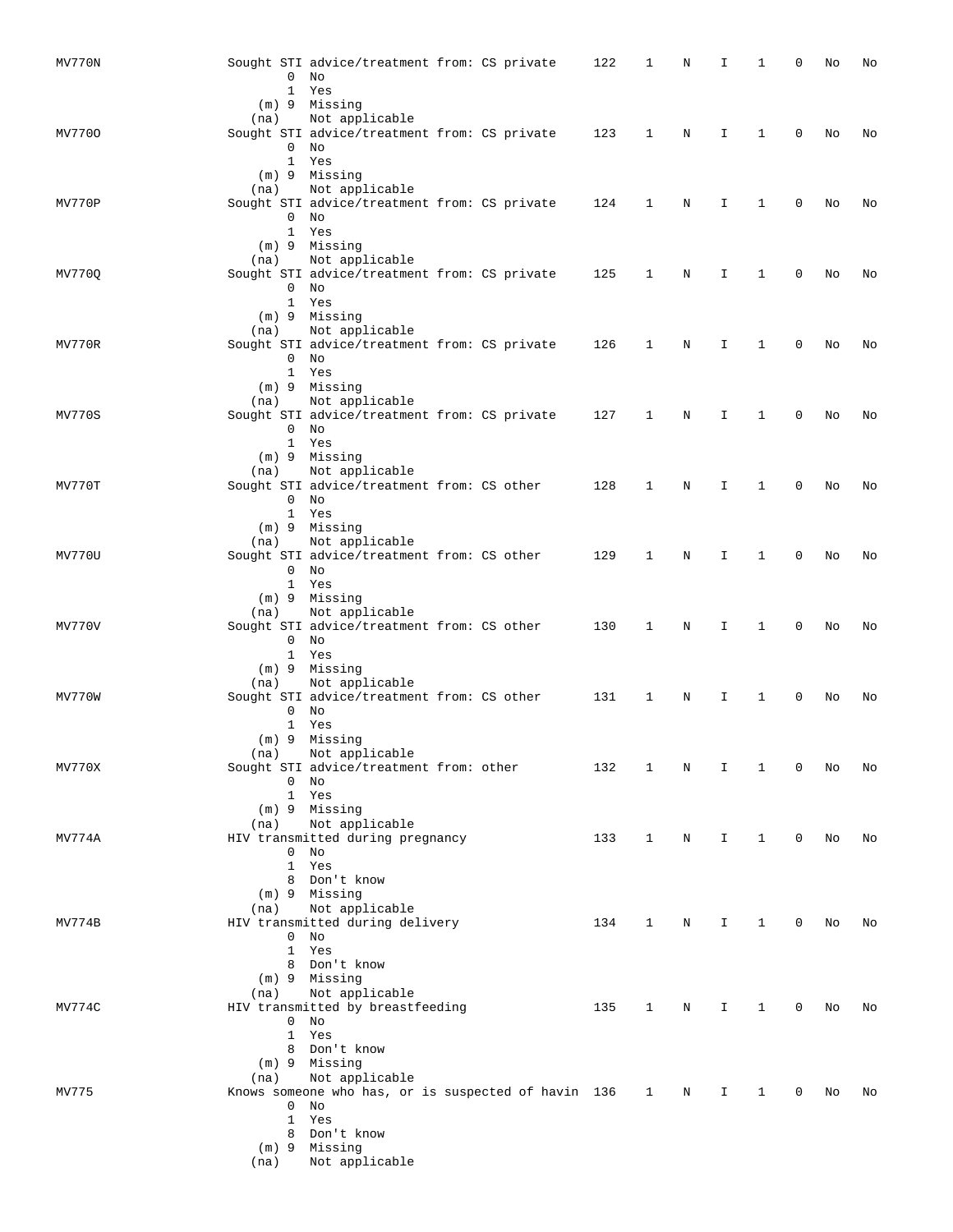| MV777  | Would want HIV infection in family to remain se 137 |     | 1            | Ν           | I            | 1            | 0                        | No      | No |
|--------|-----------------------------------------------------|-----|--------------|-------------|--------------|--------------|--------------------------|---------|----|
|        | $0$ No                                              |     |              |             |              |              |                          |         |    |
|        |                                                     |     |              |             |              |              |                          |         |    |
|        | $\mathbf{1}$<br>Yes                                 |     |              |             |              |              |                          |         |    |
|        | 8 Don't know/not sure/depends                       |     |              |             |              |              |                          |         |    |
|        | (m) 9 Missing                                       |     |              |             |              |              |                          |         |    |
|        | Not applicable<br>(na)                              |     |              |             |              |              |                          |         |    |
| MV778  | Willing to care for relative with AIDS              | 138 | 1            | N           | I            | 1            | 0                        | No      | No |
|        | $0$ No                                              |     |              |             |              |              |                          |         |    |
|        | 1 Yes                                               |     |              |             |              |              |                          |         |    |
|        | 8 Don't know/not sure/depends                       |     |              |             |              |              |                          |         |    |
|        | (m) 9 Missing                                       |     |              |             |              |              |                          |         |    |
|        | Not applicable                                      |     |              |             |              |              |                          |         |    |
|        | (na)                                                |     |              |             |              |              |                          |         |    |
| MV779  | A female teacher infected with HIV, but is not      | 139 | 1            | Ν           | I            | 1            | 0                        | No      | No |
|        | $0$ No                                              |     |              |             |              |              |                          |         |    |
|        | 1 Yes                                               |     |              |             |              |              |                          |         |    |
|        | 8 Don't know/not sure/depends                       |     |              |             |              |              |                          |         |    |
|        | (m) 9 Missing                                       |     |              |             |              |              |                          |         |    |
|        | Not applicable<br>(na)                              |     |              |             |              |              |                          |         |    |
| MV780  | Children should be taught about condoms to avoi 140 |     | 1            | N           | I            | 1            | 0                        | No      | No |
|        | $0$ No                                              |     |              |             |              |              |                          |         |    |
|        |                                                     |     |              |             |              |              |                          |         |    |
|        | 1 Yes                                               |     |              |             |              |              |                          |         |    |
|        | 8 Don't know/not sure/depends                       |     |              |             |              |              |                          |         |    |
|        | (m) 9 Missing                                       |     |              |             |              |              |                          |         |    |
|        | Not applicable<br>(na)                              |     |              |             |              |              |                          |         |    |
| MV781  | Ever been tested for HIV                            | 141 | 1            | N           | I            | 1            | 0                        | No      | No |
|        | $0$ No                                              |     |              |             |              |              |                          |         |    |
|        | 1 Yes                                               |     |              |             |              |              |                          |         |    |
|        | (m) 9 Missing                                       |     |              |             |              |              |                          |         |    |
|        |                                                     |     |              |             |              |              |                          |         |    |
|        | Not applicable<br>(na)                              |     |              |             |              |              |                          |         |    |
| MV783  | Know a place to get HIV test                        | 142 | 1            | N           | I            | 1            | 0                        | No      | No |
|        | $0$ No                                              |     |              |             |              |              |                          |         |    |
|        | 1 Yes                                               |     |              |             |              |              |                          |         |    |
|        | (m) 9 Missing                                       |     |              |             |              |              |                          |         |    |
|        | Not applicable<br>(na)                              |     |              |             |              |              |                          |         |    |
| MV784A | Place for HIV test: government hospital             | 143 | 1            | N           | I            | 1            | 0                        | No      | No |
|        | $0$ No                                              |     |              |             |              |              |                          |         |    |
|        | 1 Yes                                               |     |              |             |              |              |                          |         |    |
|        |                                                     |     |              |             |              |              |                          |         |    |
|        | (m) 9 Missing                                       |     |              |             |              |              |                          |         |    |
|        | Not applicable<br>(na)                              |     |              |             |              |              |                          |         |    |
| MV784B | Place for HIV test: CS public                       | 144 | 1            | N           | I            | 1            | 0                        | No      | No |
|        | $0$ No                                              |     |              |             |              |              |                          |         |    |
|        | 1 Yes                                               |     |              |             |              |              |                          |         |    |
|        | (m) 9 Missing                                       |     |              |             |              |              |                          |         |    |
|        | Not applicable<br>(na)                              |     |              |             |              |              |                          |         |    |
| MV784C | Place for HIV test: CS public                       | 145 | 1            | N           | I            | 1            | 0                        | No      | No |
|        |                                                     |     |              |             |              |              |                          |         |    |
|        | $0$ No                                              |     |              |             |              |              |                          |         |    |
|        | 1 Yes                                               |     |              |             |              |              |                          |         |    |
|        | (m) 9 Missing                                       |     |              |             |              |              |                          |         |    |
|        | Not applicable<br>(na)                              |     |              |             |              |              |                          |         |    |
| MV784D | Place for HIV test: CS public                       | 146 | $\mathbf{1}$ | $\mathbf N$ | Ι            | $\mathbf{1}$ | $\overline{\phantom{0}}$ | No      | No |
|        | $0$ No                                              |     |              |             |              |              |                          |         |    |
|        | 1 Yes                                               |     |              |             |              |              |                          |         |    |
|        | (m) 9 Missing                                       |     |              |             |              |              |                          |         |    |
|        |                                                     |     |              |             |              |              |                          |         |    |
|        | (na) Not applicable                                 |     |              |             |              |              |                          |         |    |
| MV784E | Place for HIV test: CS public                       | 147 |              | 1 N         |              | I 1 0 No     |                          |         | No |
|        | 0 No                                                |     |              |             |              |              |                          |         |    |
|        | 1 Yes                                               |     |              |             |              |              |                          |         |    |
|        | (m) 9 Missing                                       |     |              |             |              |              |                          |         |    |
|        | (na) Not applicable                                 |     |              |             |              |              |                          |         |    |
| MV784F | Place for HIV test: CS public                       | 148 | $1 \quad$    | $_{\rm N}$  | $\mathbf{I}$ | $\mathbf{1}$ | 0                        | No      | No |
|        | $0$ No                                              |     |              |             |              |              |                          |         |    |
|        | 1 Yes                                               |     |              |             |              |              |                          |         |    |
|        |                                                     |     |              |             |              |              |                          |         |    |
|        | (m) 9 Missing                                       |     |              |             |              |              |                          |         |    |
|        | (na) Not applicable                                 |     |              |             |              |              |                          |         |    |
| MV784G | Place for HIV test: CS public                       | 149 | $\mathbf{1}$ | $\mathbf N$ | $\mathbf{I}$ | $\mathbf{1}$ | $\overline{0}$           | No      | No |
|        | $0$ No                                              |     |              |             |              |              |                          |         |    |
|        | 1 Yes                                               |     |              |             |              |              |                          |         |    |
|        | (m) 9 Missing                                       |     |              |             |              |              |                          |         |    |
|        | (na) Not applicable                                 |     |              |             |              |              |                          |         |    |
| MV784H | Place for HIV test: CS public                       | 150 | $\mathbf{1}$ | N           | $\mathbf{I}$ | $\mathbf{1}$ | 0                        | No      | No |
|        |                                                     |     |              |             |              |              |                          |         |    |
|        | $0$ No                                              |     |              |             |              |              |                          |         |    |
|        | 1 Yes                                               |     |              |             |              |              |                          |         |    |
|        | (m) 9 Missing                                       |     |              |             |              |              |                          |         |    |
|        | (na) Not applicable                                 |     |              |             |              |              |                          |         |    |
| MV784I | Place for HIV test: CS public                       | 151 | $1 \quad$    | $\mathbb N$ |              | $1 \quad 1$  |                          | 0 No No |    |
|        | $0$ No                                              |     |              |             |              |              |                          |         |    |
|        | 1 Yes                                               |     |              |             |              |              |                          |         |    |
|        | (m) 9 Missing                                       |     |              |             |              |              |                          |         |    |
|        | (na) Not applicable                                 |     |              |             |              |              |                          |         |    |
|        |                                                     |     |              |             |              |              |                          |         |    |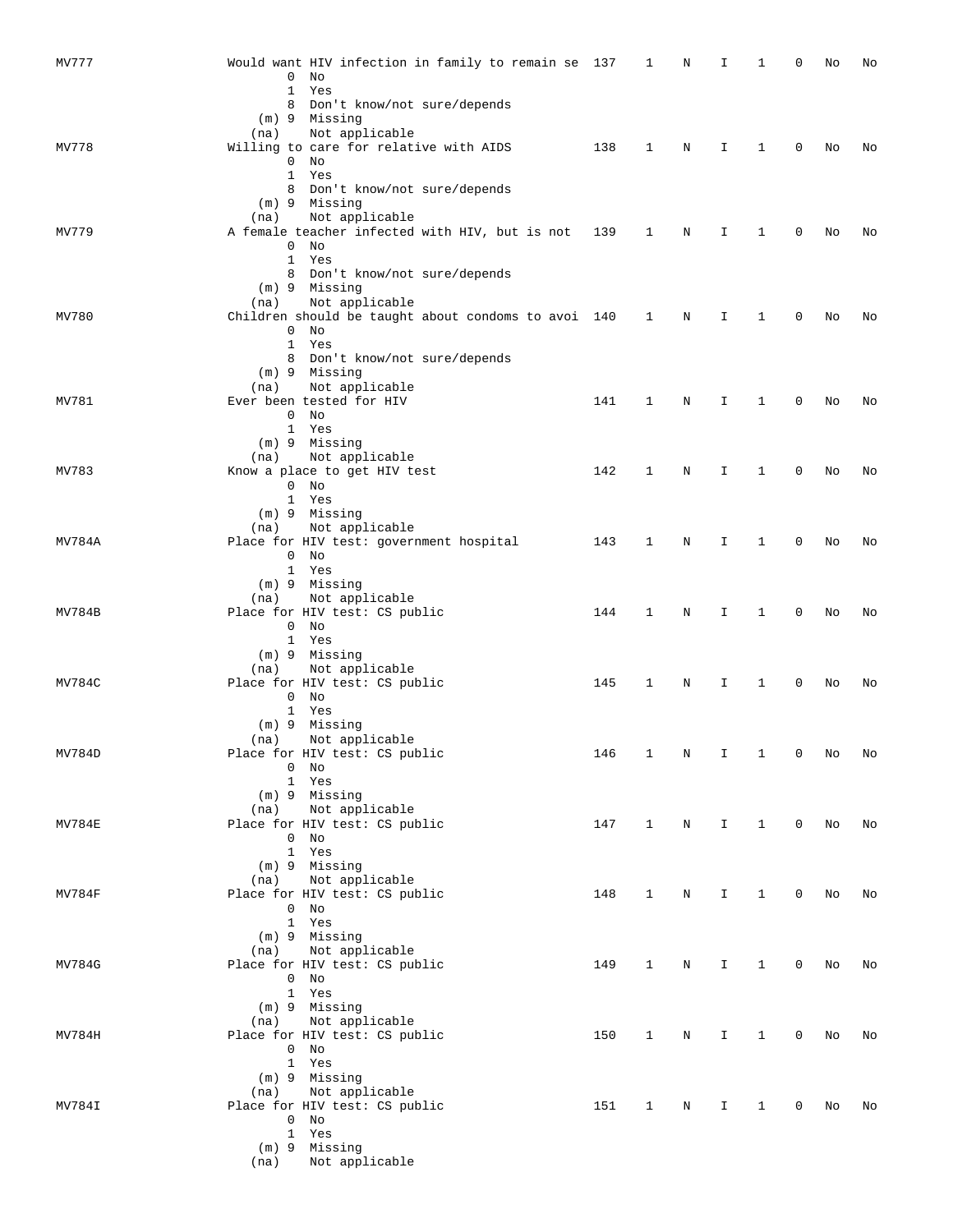| MV784J | Place for HIV test: CS public                         | 152 | 1            | N          | I  | 1            | 0            | No | No |
|--------|-------------------------------------------------------|-----|--------------|------------|----|--------------|--------------|----|----|
|        | $0$ No                                                |     |              |            |    |              |              |    |    |
|        | 1 Yes                                                 |     |              |            |    |              |              |    |    |
|        | (m) 9 Missing                                         |     |              |            |    |              |              |    |    |
|        | Not applicable<br>(na)                                |     |              |            |    |              |              |    |    |
| MV784K | Place for HIV test: private hospital/clinic/doc 153 1 |     |              | N          | I. | $\mathbf{1}$ | $\mathbf{0}$ | No | No |
|        | $0$ No                                                |     |              |            |    |              |              |    |    |
|        | 1 Yes                                                 |     |              |            |    |              |              |    |    |
|        | (m) 9 Missing<br>(na) Not applicable                  |     |              |            |    |              |              |    |    |
| MV784L | Place for HIV test: CS private                        | 154 | 1            | N          | I  | $\mathbf{1}$ | 0            | No | No |
|        | $0$ No                                                |     |              |            |    |              |              |    |    |
|        | 1 Yes                                                 |     |              |            |    |              |              |    |    |
|        | (m) 9 Missing                                         |     |              |            |    |              |              |    |    |
|        | (na) Not applicable                                   |     |              |            |    |              |              |    |    |
| MV784M | Place for HIV test: CS private                        | 155 | 1            | N          | I. | $\mathbf{1}$ | $\mathbf{0}$ | No | No |
|        | $0$ No                                                |     |              |            |    |              |              |    |    |
|        | 1 Yes                                                 |     |              |            |    |              |              |    |    |
|        | (m) 9 Missing                                         |     |              |            |    |              |              |    |    |
| MV784N | (na) Not applicable<br>Place for HIV test: CS private | 156 | $\mathbf{1}$ | N          | I. | $\mathbf{1}$ | 0            | No | No |
|        | $0$ No                                                |     |              |            |    |              |              |    |    |
|        | 1 Yes                                                 |     |              |            |    |              |              |    |    |
|        | $(m)$ 9 Missing                                       |     |              |            |    |              |              |    |    |
|        | (na) Not applicable                                   |     |              |            |    |              |              |    |    |
| MV7840 | Place for HIV test: CS private                        | 157 | $\mathbf{1}$ | N          | I. | $\mathbf{1}$ | 0            | No | No |
|        | $0$ No                                                |     |              |            |    |              |              |    |    |
|        | 1 Yes                                                 |     |              |            |    |              |              |    |    |
|        | (m) 9 Missing                                         |     |              |            |    |              |              |    |    |
|        | (na) Not applicable                                   |     |              |            |    |              |              |    |    |
| MV784P | Place for HIV test: CS private                        | 158 | 1            | N          | I. | $\mathbf{1}$ | $\mathbf 0$  | No | No |
|        | $0$ No<br>1 Yes                                       |     |              |            |    |              |              |    |    |
|        | (m) 9 Missing                                         |     |              |            |    |              |              |    |    |
|        | Not applicable<br>(na)                                |     |              |            |    |              |              |    |    |
| MV784Q | Place for HIV test: CS private                        | 159 | 1            | N          | I  | $\mathbf{1}$ | $\mathbf{0}$ | No | No |
|        | $0$ No                                                |     |              |            |    |              |              |    |    |
|        | 1 Yes                                                 |     |              |            |    |              |              |    |    |
|        | (m) 9 Missing                                         |     |              |            |    |              |              |    |    |
|        | Not applicable<br>(na)                                |     |              |            |    |              |              |    |    |
| MV784R | Place for HIV test: CS private                        | 160 | 1            | N          | I. | $\mathbf{1}$ | 0            | No | No |
|        | $0$ No                                                |     |              |            |    |              |              |    |    |
|        | 1 Yes                                                 |     |              |            |    |              |              |    |    |
|        | $(m)$ 9 Missing                                       |     |              |            |    |              |              |    |    |
| MV784S | (na) Not applicable<br>Place for HIV test: CS other   | 161 | 1            |            |    | $\mathbf{1}$ | 0            |    |    |
|        | $0$ No                                                |     |              | N          | I  |              |              | No | No |
|        | 1 Yes                                                 |     |              |            |    |              |              |    |    |
|        | $(m)$ 9 Missing                                       |     |              |            |    |              |              |    |    |
|        | Not applicable<br>(na)                                |     |              |            |    |              |              |    |    |
| MV784T | Place for HIV test: CS other                          | 162 | 1            | N          | I. | 1            | 0            | No | No |
|        | $0$ No                                                |     |              |            |    |              |              |    |    |
|        | 1 Yes                                                 |     |              |            |    |              |              |    |    |
|        | (m) 9 Missing                                         |     |              |            |    |              |              |    |    |
|        | (na) Not applicable                                   |     |              |            |    |              |              |    |    |
| MV784U | Place for HIV test: CS other<br>$0$ No                | 163 | $\mathbf{1}$ | $_{\rm N}$ | Ι. | $\mathbf{1}$ | 0            | No | No |
|        | 1 Yes                                                 |     |              |            |    |              |              |    |    |
|        | (m) 9 Missing                                         |     |              |            |    |              |              |    |    |
|        | (na) Not applicable                                   |     |              |            |    |              |              |    |    |
| MV784V | Place for HIV test: CS other                          | 164 | $\mathbf{1}$ | $_{\rm N}$ | Ι. | $\mathbf{1}$ | $\mathbf{0}$ | No | No |
|        | $0$ No                                                |     |              |            |    |              |              |    |    |
|        | 1 Yes                                                 |     |              |            |    |              |              |    |    |
|        | (m) 9 Missing                                         |     |              |            |    |              |              |    |    |
|        | (na) Not applicable                                   |     |              |            |    |              |              |    |    |
| MV784X | Place for HIV test: other                             | 165 | $\mathbf{1}$ | $_{\rm N}$ | I. | $\mathbf{1}$ | 0            | No | No |
|        | $0$ No                                                |     |              |            |    |              |              |    |    |
|        | 1 Yes<br>(m) 9 Missing                                |     |              |            |    |              |              |    |    |
|        | (na) Not applicable                                   |     |              |            |    |              |              |    |    |
| MV785  | Heard about other STIs                                | 166 | $\mathbf{1}$ | N          | Ι. | $\mathbf{1}$ | $\circ$      | No | No |
|        | $0$ No                                                |     |              |            |    |              |              |    |    |
|        | 1 Yes                                                 |     |              |            |    |              |              |    |    |
|        | (m) 9 Missing                                         |     |              |            |    |              |              |    |    |
|        | Not applicable<br>(na)                                |     |              |            |    |              |              |    |    |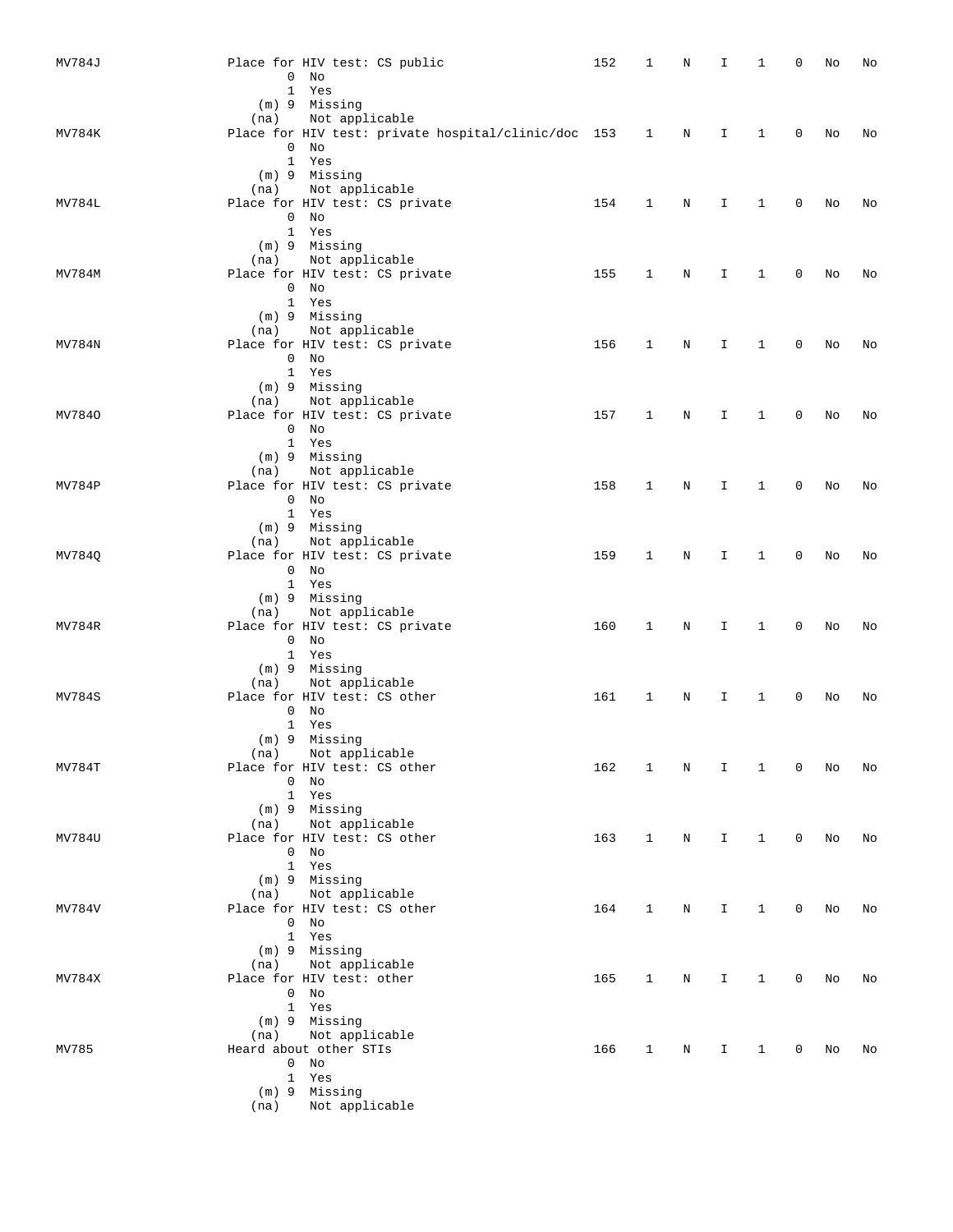| MV791  | 0<br>$\mathbf{1}$<br>$(m)$ 9 | Have ever paid anyone in exchange for sex<br>No<br>Yes<br>Missing | 167 |                | Ν | Ι           |   | 0           | No | No |
|--------|------------------------------|-------------------------------------------------------------------|-----|----------------|---|-------------|---|-------------|----|----|
| MV793  | (na)                         | Not applicable<br>Paid for sex in last 12 months                  | 168 | 1              | N | $\mathbf I$ | 1 | $\mathbf 0$ | No | No |
|        | 0                            | No                                                                |     |                |   |             |   |             |    |    |
|        | 1                            | Yes                                                               |     |                |   |             |   |             |    |    |
|        | $(m)$ 9                      | Missing                                                           |     |                |   |             |   |             |    |    |
|        | (na)                         | Not applicable                                                    |     |                |   |             |   |             |    |    |
| MV793A |                              | Condom used last time paid for sex in last 12 m 169               |     | $\overline{1}$ | N | I           | 1 | $\mathbf 0$ | No | No |
|        | 0                            | No                                                                |     |                |   |             |   |             |    |    |
|        | $\mathbf{1}$                 | Yes                                                               |     |                |   |             |   |             |    |    |
|        | $(m)$ 9                      | Missing                                                           |     |                |   |             |   |             |    |    |
|        | (na)                         | Not applicable                                                    |     |                |   |             |   |             |    |    |
| MV793B |                              | Condom used every time paid for sex in last 12                    | 170 | 1              | N | $\mathbf I$ | 1 | $\Omega$    | No | No |
|        | 0                            | No                                                                |     |                |   |             |   |             |    |    |
|        | 1                            | Yes                                                               |     |                |   |             |   |             |    |    |
|        | 8                            | Don't know                                                        |     |                |   |             |   |             |    |    |
|        | $(m)$ 9                      | Missing                                                           |     |                |   |             |   |             |    |    |
|        | (na)                         | Not applicable                                                    |     |                |   |             |   |             |    |    |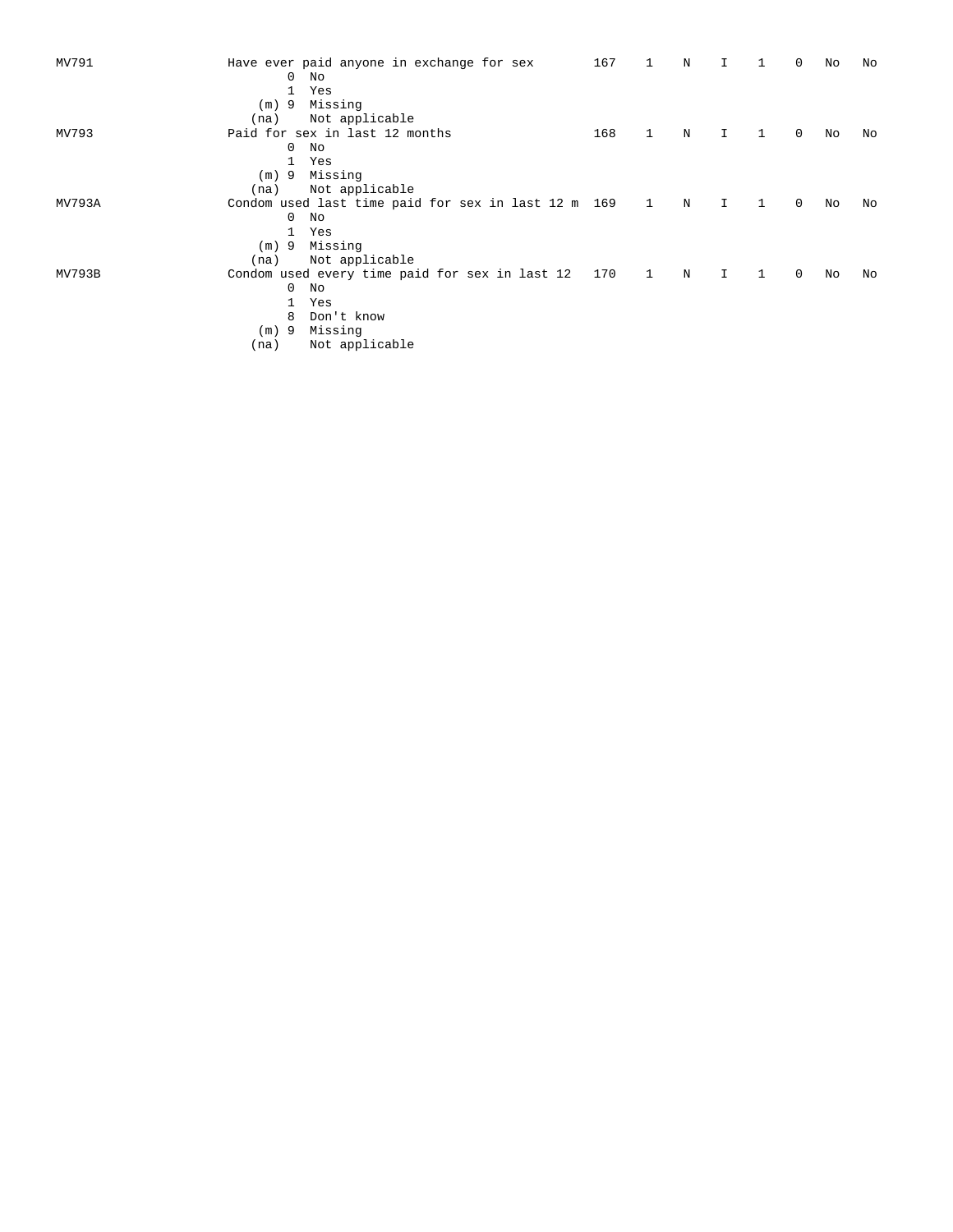Level: MAN Record: AIDS, STIs and Condom Use (continued)

| Item Name | Item Label                                                  | Start Len Type Type Occ Dec Char Fill |              |             | Data Item    |                |                |    | Dec Zero |
|-----------|-------------------------------------------------------------|---------------------------------------|--------------|-------------|--------------|----------------|----------------|----|----------|
| MCASEID   | (id) Case Identification                                    | $\mathbf{1}$                          | 15           | ΑN          | Ι.           | 1              | 0              | No | No       |
|           | (record type)                                               | 16                                    | 3            | AN          | I.           | $\mathbf{1}$   | 0              | No | No       |
| MV820     | Condom used at first sex                                    | 19                                    | $\mathbf{1}$ | $\mathbf N$ | I.           | $\mathbf{1}$   | $\mathbf 0$    | No | No       |
|           | $0$ No                                                      |                                       |              |             |              |                |                |    |          |
|           | 1 Yes<br>8 Don't know                                       |                                       |              |             |              |                |                |    |          |
|           | (m) 9 Missing                                               |                                       |              |             |              |                |                |    |          |
|           | Not applicable<br>(na)                                      |                                       |              |             |              |                |                |    |          |
| MV822     | Wife justified asking husband to use condom if 20           |                                       | 1            | N           | Ι.           | 1              | 0              | No | No       |
|           | $0$ No                                                      |                                       |              |             |              |                |                |    |          |
|           | 1 Yes                                                       |                                       |              |             |              |                |                |    |          |
|           | 8 Don't know<br>(m) 9 Missing                               |                                       |              |             |              |                |                |    |          |
|           | Not applicable<br>(na)                                      |                                       |              |             |              |                |                |    |          |
| MV823     | Can get HIV by witchcraft or supernatural means 21          |                                       | $\mathbf{1}$ | N           | Ι.           | 1              | 0              | No | No       |
|           | $0$ No                                                      |                                       |              |             |              |                |                |    |          |
|           | 1 Yes                                                       |                                       |              |             |              |                |                |    |          |
|           | 8 Don't know<br>(m) 9 Missing                               |                                       |              |             |              |                |                |    |          |
|           | Not applicable<br>(na)                                      |                                       |              |             |              |                |                |    |          |
| MV824     | Drugs to avoid HIV transmission to baby during 22           |                                       | 1            | N           | I            | 1              | 0              | No | No       |
|           | $0$ No                                                      |                                       |              |             |              |                |                |    |          |
|           | 1 Yes                                                       |                                       |              |             |              |                |                |    |          |
|           | 8 Don't know<br>(m) 9 Missing                               |                                       |              |             |              |                |                |    |          |
|           | Not applicable<br>(na)                                      |                                       |              |             |              |                |                |    |          |
| MV825     | Would buy vegetables from vendor with HIV                   | 23                                    | 1            | N           | I            | 1              | 0              | No | No       |
|           | $0$ No                                                      |                                       |              |             |              |                |                |    |          |
|           | 1 Yes                                                       |                                       |              |             |              |                |                |    |          |
|           | 8 Don't know                                                |                                       |              |             |              |                |                |    |          |
|           | (m) 9 Missing<br>Not applicable<br>(na)                     |                                       |              |             |              |                |                |    |          |
| MV826     | Last time tested for HIV                                    | 24                                    | 1            | Ν           | I            | 1              | 0              | No | No       |
|           | 1 Less than 12 months                                       |                                       |              |             |              |                |                |    |          |
|           | $2 \quad 12-23$ months                                      |                                       |              |             |              |                |                |    |          |
|           | 3 2 years or more                                           |                                       |              |             |              |                |                |    |          |
|           | (m) 9 Missing<br>Not applicable<br>(na)                     |                                       |              |             |              |                |                |    |          |
| MV826A    | Months ago most recent HIV test                             | 25                                    | 2            | N           | I.           | 1              | 0              | No | No       |
|           | 0:24                                                        |                                       |              |             |              |                |                |    |          |
|           | 95<br>Two or more years                                     |                                       |              |             |              |                |                |    |          |
|           | 98<br>Don't know                                            |                                       |              |             |              |                |                |    |          |
|           | Missing<br>$(m)$ 99<br>Not applicable<br>(na)               |                                       |              |             |              |                |                |    |          |
| MV827     | Last HIV test: on your own, offered or required 27 1        |                                       |              | N           | Ι.           | 1              | 0              | No | No       |
|           | 1 Asked for the test                                        |                                       |              |             |              |                |                |    |          |
|           | 2 Offered and accepted                                      |                                       |              |             |              |                |                |    |          |
|           | 3 Required<br>$(m)$ 9 Missing                               |                                       |              |             |              |                |                |    |          |
|           | Not applicable<br>(na)                                      |                                       |              |             |              |                |                |    |          |
| MV828     | Received result from last HIV test                          | 28                                    | $\mathbf{1}$ | N           | $\mathbf{I}$ | $\overline{1}$ | $\overline{0}$ | No | No       |
|           | $0$ No                                                      |                                       |              |             |              |                |                |    |          |
|           | 1 Yes                                                       |                                       |              |             |              |                |                |    |          |
|           | $(m)$ 9 Missing<br>Not applicable<br>(na)                   |                                       |              |             |              |                |                |    |          |
| MV829     | Place where last HIV test was taken                         | 29                                    | 2            | N           | I            | 1              | 0              | No | No       |
|           | 10 <sup>°</sup><br>PUBLIC SECTOR                            |                                       |              |             |              |                |                |    |          |
|           | 11:19 [ list public sector locations here ]                 |                                       |              |             |              |                |                |    |          |
|           | PRIVATE SECTOR<br>20                                        |                                       |              |             |              |                |                |    |          |
|           | 21:29 [ list private sector locations here ]<br>30<br>OTHER |                                       |              |             |              |                |                |    |          |
|           | 31:35 [ list other locations here ]                         |                                       |              |             |              |                |                |    |          |
|           | 96<br>Other                                                 |                                       |              |             |              |                |                |    |          |
|           | $(m)$ 99<br>Missing                                         |                                       |              |             |              |                |                |    |          |
|           | Not applicable<br>(na)                                      |                                       |              |             |              |                |                |    |          |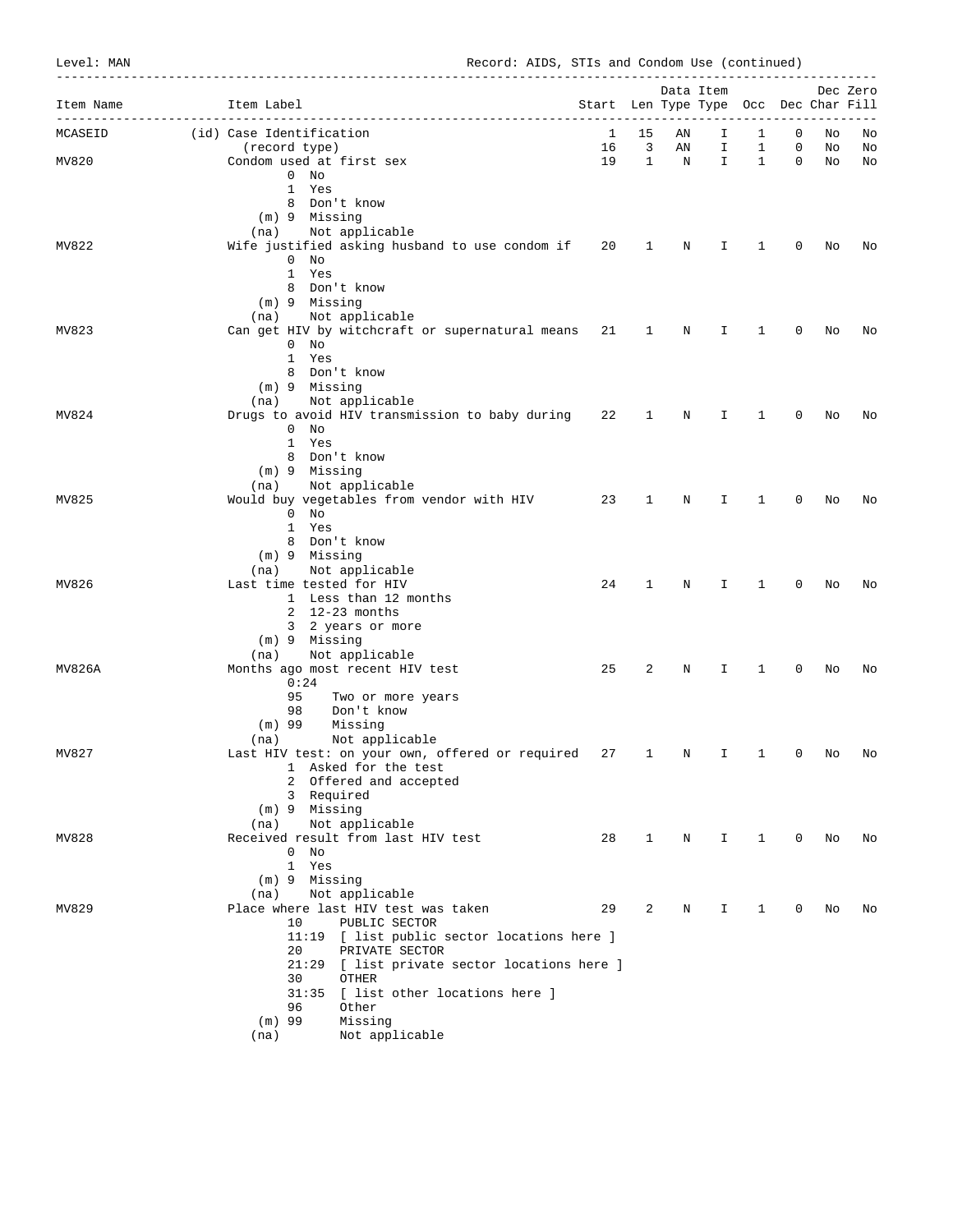| MV832B | Time since last sex with 2nd to most recent par    | 31 | 3 | Ν | Ι  | 1            | 0 | No | No |
|--------|----------------------------------------------------|----|---|---|----|--------------|---|----|----|
|        | 100<br><1 day ago                                  |    |   |   |    |              |   |    |    |
|        |                                                    |    |   |   |    |              |   |    |    |
|        | 101<br>Days: $1$                                   |    |   |   |    |              |   |    |    |
|        | 102:160                                            |    |   |   |    |              |   |    |    |
|        | 199<br>Days: number missing                        |    |   |   |    |              |   |    |    |
|        | 201<br>Weeks: 1                                    |    |   |   |    |              |   |    |    |
|        | 202:220                                            |    |   |   |    |              |   |    |    |
|        | 299<br>Weeks: number missing                       |    |   |   |    |              |   |    |    |
|        |                                                    |    |   |   |    |              |   |    |    |
|        | 301<br>Months: 1                                   |    |   |   |    |              |   |    |    |
|        | 302:312                                            |    |   |   |    |              |   |    |    |
|        | 399<br>Months: number missing                      |    |   |   |    |              |   |    |    |
|        | 401<br>Years: 1                                    |    |   |   |    |              |   |    |    |
|        | 995<br>Within last 4 weeks                         |    |   |   |    |              |   |    |    |
|        | 996<br>Before last birth                           |    |   |   |    |              |   |    |    |
|        |                                                    |    |   |   |    |              |   |    |    |
|        | 997<br>Inconsistent                                |    |   |   |    |              |   |    |    |
|        | 998<br>Don't know                                  |    |   |   |    |              |   |    |    |
|        | $(m)$ 999<br>Missing                               |    |   |   |    |              |   |    |    |
|        | Not applicable<br>(na)                             |    |   |   |    |              |   |    |    |
| MV832C | Time since last sex with 3rd to most recent par    | 34 | 3 | N | Ι. | 1            | 0 | No | No |
|        |                                                    |    |   |   |    |              |   |    |    |
|        | 100<br><1 day ago                                  |    |   |   |    |              |   |    |    |
|        | 101<br>Days: $1$                                   |    |   |   |    |              |   |    |    |
|        | 102:160                                            |    |   |   |    |              |   |    |    |
|        | 199<br>Days: number missing                        |    |   |   |    |              |   |    |    |
|        | Weeks: 1<br>201                                    |    |   |   |    |              |   |    |    |
|        | 202:220                                            |    |   |   |    |              |   |    |    |
|        |                                                    |    |   |   |    |              |   |    |    |
|        | 299<br>Weeks: number missing                       |    |   |   |    |              |   |    |    |
|        | 301<br>Months: 1                                   |    |   |   |    |              |   |    |    |
|        | 302:312                                            |    |   |   |    |              |   |    |    |
|        | 399<br>Months: number missing                      |    |   |   |    |              |   |    |    |
|        | 401<br>Years: 1                                    |    |   |   |    |              |   |    |    |
|        |                                                    |    |   |   |    |              |   |    |    |
|        | 995<br>Within last 4 weeks                         |    |   |   |    |              |   |    |    |
|        | 996<br>Before last birth                           |    |   |   |    |              |   |    |    |
|        | 997<br>Inconsistent                                |    |   |   |    |              |   |    |    |
|        | 998<br>Don't know                                  |    |   |   |    |              |   |    |    |
|        | $(m)$ 999<br>Missing                               |    |   |   |    |              |   |    |    |
|        |                                                    |    |   |   |    |              |   |    |    |
|        | Not applicable<br>(na)                             |    |   |   |    |              |   |    |    |
| MV833A | Used condom every time had sex with most recent    | 37 | 1 | N | I  | $\mathbf{1}$ | 0 | No | No |
|        | $0$ No                                             |    |   |   |    |              |   |    |    |
|        | 1 Yes                                              |    |   |   |    |              |   |    |    |
|        | $(m)$ 9 Missing                                    |    |   |   |    |              |   |    |    |
|        | Not applicable<br>(na)                             |    |   |   |    |              |   |    |    |
|        |                                                    |    |   |   |    |              |   |    |    |
| MV833B | Used condom every time had sex with 2nd to most    | 38 | 1 | N | I. | $\mathbf{1}$ | 0 | No | No |
|        | $0$ No                                             |    |   |   |    |              |   |    |    |
|        | 1 Yes                                              |    |   |   |    |              |   |    |    |
|        | (m) 9 Missing                                      |    |   |   |    |              |   |    |    |
|        | Not applicable<br>(na)                             |    |   |   |    |              |   |    |    |
|        |                                                    |    |   |   |    |              |   |    |    |
| MV833C | Used condom every time had sex with 3rd to most 39 |    | 1 | Ν | I  | 1            | 0 | No | No |
|        | $\mathbf{0}$<br>No                                 |    |   |   |    |              |   |    |    |
|        | 1 Yes                                              |    |   |   |    |              |   |    |    |
|        | (m) 9 Missing                                      |    |   |   |    |              |   |    |    |
|        | Not applicable<br>(na)                             |    |   |   |    |              |   |    |    |
| MV834A |                                                    | 40 | 2 | N | I  | 1            | 0 | No | No |
|        | Age of most recent partner                         |    |   |   |    |              |   |    |    |
|        | 10:94                                              |    |   |   |    |              |   |    |    |
|        | $95+$<br>95                                        |    |   |   |    |              |   |    |    |
|        | 98<br>Don't know                                   |    |   |   |    |              |   |    |    |
|        | $(m)$ 99<br>Missing                                |    |   |   |    |              |   |    |    |
|        | Not applicable<br>(na)                             |    |   |   |    |              |   |    |    |
|        |                                                    |    |   |   |    |              |   |    |    |
| MV834B | Age of 2nd to most recent partner                  | 42 | 2 | Ν | Ι  | 1            | 0 | No | No |
|        | 10:94                                              |    |   |   |    |              |   |    |    |
|        | 95<br>$95+$                                        |    |   |   |    |              |   |    |    |
|        | 98<br>Don't know                                   |    |   |   |    |              |   |    |    |
|        | $(m)$ 99<br>Missing                                |    |   |   |    |              |   |    |    |
|        |                                                    |    |   |   |    |              |   |    |    |
|        | Not applicable<br>(na)                             |    |   |   |    |              |   |    |    |
| MV834C | Age of 3rd to most recent partner                  | 44 | 2 | Ν | Ι  | 1            | 0 | No | No |
|        | 10:94                                              |    |   |   |    |              |   |    |    |
|        | 95<br>$95+$                                        |    |   |   |    |              |   |    |    |
|        | 98<br>Don't know                                   |    |   |   |    |              |   |    |    |
|        | $(m)$ 99                                           |    |   |   |    |              |   |    |    |
|        | Missing                                            |    |   |   |    |              |   |    |    |
|        | Not applicable<br>(na)                             |    |   |   |    |              |   |    |    |
| MV835A | Alcohol consumption at last sex with most recen    | 46 | 1 | Ν | I  | 1            | 0 | No | No |
|        | No<br>0                                            |    |   |   |    |              |   |    |    |
|        | Respondent drunk only<br>$\mathbf{1}$              |    |   |   |    |              |   |    |    |
|        | 2 Partner drunk only                               |    |   |   |    |              |   |    |    |
|        |                                                    |    |   |   |    |              |   |    |    |
|        | 3 Both drunk                                       |    |   |   |    |              |   |    |    |
|        | 4 Neither drunk but consumed alcohol               |    |   |   |    |              |   |    |    |
|        | (m) 9 Missing                                      |    |   |   |    |              |   |    |    |
|        | Not applicable<br>(na)                             |    |   |   |    |              |   |    |    |
|        |                                                    |    |   |   |    |              |   |    |    |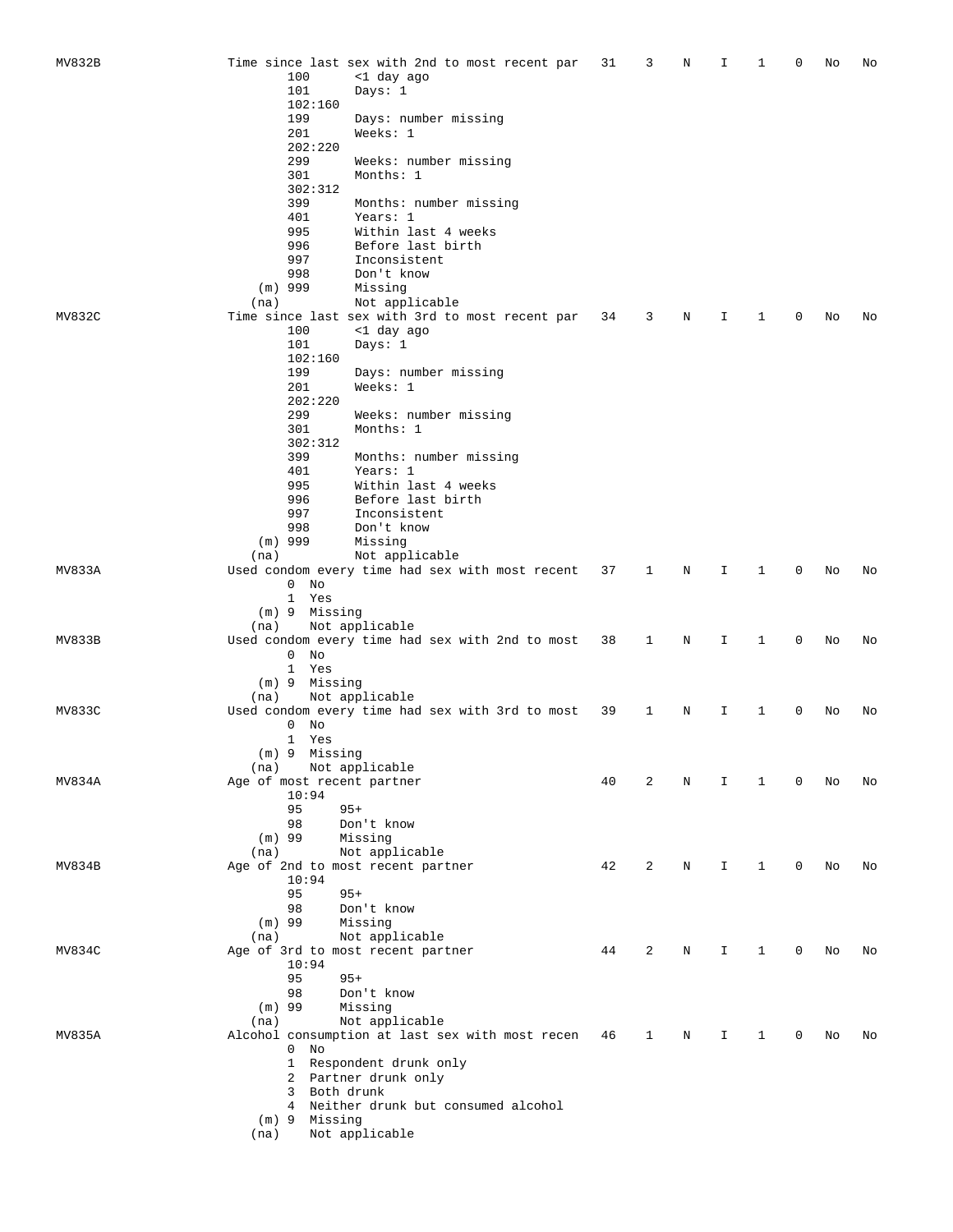| MV835B | Alcohol consumption at last sex with 2nd to mos                           | 47 | 1 | N | I  | 1 | 0           | No | No |
|--------|---------------------------------------------------------------------------|----|---|---|----|---|-------------|----|----|
|        | $0$ No                                                                    |    |   |   |    |   |             |    |    |
|        | 1 Respondent drunk only                                                   |    |   |   |    |   |             |    |    |
|        | 2 Partner drunk only                                                      |    |   |   |    |   |             |    |    |
|        | 3 Both drunk                                                              |    |   |   |    |   |             |    |    |
|        | 4 Neither drunk but consumed alcohol                                      |    |   |   |    |   |             |    |    |
|        | (m) 9 Missing                                                             |    |   |   |    |   |             |    |    |
|        | Not applicable<br>(na)                                                    |    |   |   |    |   |             |    |    |
| MV835C | Alcohol consumption at last sex with 3rd to mos<br>$0$ No                 | 48 | 1 | Ν | I  | 1 | 0           | No | No |
|        | 1 Respondent drunk only                                                   |    |   |   |    |   |             |    |    |
|        | 2 Partner drunk only                                                      |    |   |   |    |   |             |    |    |
|        | 3 Both drunk                                                              |    |   |   |    |   |             |    |    |
|        | 4 Neither drunk but consumed alcohol                                      |    |   |   |    |   |             |    |    |
|        | (m) 9 Missing                                                             |    |   |   |    |   |             |    |    |
|        | Not applicable<br>(na)                                                    |    |   |   |    |   |             |    |    |
| MV836  | Total lifetime number of sex partners                                     | 49 | 2 | Ν | I  | 1 | 0           | No | No |
|        | 1:94                                                                      |    |   |   |    |   |             |    |    |
|        | 95<br>$95+$                                                               |    |   |   |    |   |             |    |    |
|        | 98<br>Don't know                                                          |    |   |   |    |   |             |    |    |
|        | Missing<br>$(m)$ 99<br>Not applicable                                     |    |   |   |    |   |             |    |    |
| MV837  | (na)<br>Heard of drugs to help HIV infected people live                   | 51 | 1 | N | I  | 1 | $\mathbf 0$ | No | No |
|        | $0$ No                                                                    |    |   |   |    |   |             |    |    |
|        | 1<br>Yes                                                                  |    |   |   |    |   |             |    |    |
|        | 8 Don't know                                                              |    |   |   |    |   |             |    |    |
|        | (m) 9 Missing                                                             |    |   |   |    |   |             |    |    |
|        | Not applicable<br>(na)                                                    |    |   |   |    |   |             |    |    |
| MV844  | Knows someone denied health services for having                           | 52 | 1 | Ν | I  | 1 | 0           | No | No |
|        | $0$ No                                                                    |    |   |   |    |   |             |    |    |
|        | 1 Yes                                                                     |    |   |   |    |   |             |    |    |
|        | 8 Don't know anyone with AIDS                                             |    |   |   |    |   |             |    |    |
|        | (m) 9 Missing<br>Not applicable<br>(na)                                   |    |   |   |    |   |             |    |    |
| MV845  | Knows someone denied social event for having, o                           | 53 | 1 | N | I  | 1 | 0           | No | No |
|        | $0$ No                                                                    |    |   |   |    |   |             |    |    |
|        | 1 Yes                                                                     |    |   |   |    |   |             |    |    |
|        | (m) 9 Missing                                                             |    |   |   |    |   |             |    |    |
|        | Not applicable<br>(na)                                                    |    |   |   |    |   |             |    |    |
| MV846  | Knows someone verbally abused for having, or su                           | 54 | 1 | Ν | I  | 1 | 0           | No | No |
|        | $0$ No                                                                    |    |   |   |    |   |             |    |    |
|        | 1 Yes                                                                     |    |   |   |    |   |             |    |    |
|        | (m) 9 Missing                                                             |    |   |   |    |   |             |    |    |
| MV847  | Not applicable<br>(na)<br>People with HIV should be ashamed of themselves | 55 | 1 | Ν | I  | 1 | 0           | No | No |
|        | 0 Disagree                                                                |    |   |   |    |   |             |    |    |
|        | 1 Agree                                                                   |    |   |   |    |   |             |    |    |
|        | 8 Don't know/no opinion                                                   |    |   |   |    |   |             |    |    |
|        | (m) 9 Missing                                                             |    |   |   |    |   |             |    |    |
|        | Not applicable<br>(na)                                                    |    |   |   |    |   |             |    |    |
| MV848  | People with HIV should be blamed for bringing d                           | 56 | 1 | Ν | I  |   | 0           | No | No |
|        | 0 Disagree                                                                |    |   |   |    |   |             |    |    |
|        | 1 Agree                                                                   |    |   |   |    |   |             |    |    |
|        | 8 Don't know/no opinion                                                   |    |   |   |    |   |             |    |    |
|        | (m) 9 Missing<br>Not applicable                                           |    |   |   |    |   |             |    |    |
| MV849  | (na)<br>Children 12-14 should be taught to wait for sex                   | 57 | 1 | N | I. | 1 | 0           | No | No |
|        | $0$ No                                                                    |    |   |   |    |   |             |    |    |
|        | 1 Yes                                                                     |    |   |   |    |   |             |    |    |
|        | 8 Don't know/depends                                                      |    |   |   |    |   |             |    |    |
|        | $(m)$ 9 Missing                                                           |    |   |   |    |   |             |    |    |
|        | Not applicable<br>(na)                                                    |    |   |   |    |   |             |    |    |
| MV851A | Young men should wait for sex until marriage                              | 58 | 1 | N | I  | 1 | 0           | No | No |
|        | $0$ No                                                                    |    |   |   |    |   |             |    |    |
|        | 1 Yes                                                                     |    |   |   |    |   |             |    |    |
|        | 8 Don't know/not sure/depends                                             |    |   |   |    |   |             |    |    |
|        | $(m)$ 9 Missing                                                           |    |   |   |    |   |             |    |    |
|        | Not applicable<br>(na)                                                    |    |   |   |    |   |             |    |    |
| MV851B | Most young men wait for sex until marriage<br>$0$ No                      | 59 | 1 | Ν | I  | 1 | 0           | No | No |
|        | 1 Yes                                                                     |    |   |   |    |   |             |    |    |
|        | 8 Don't know/not sure/depends                                             |    |   |   |    |   |             |    |    |
|        | $(m)$ 9 Missing                                                           |    |   |   |    |   |             |    |    |
|        | Not applicable<br>(na)                                                    |    |   |   |    |   |             |    |    |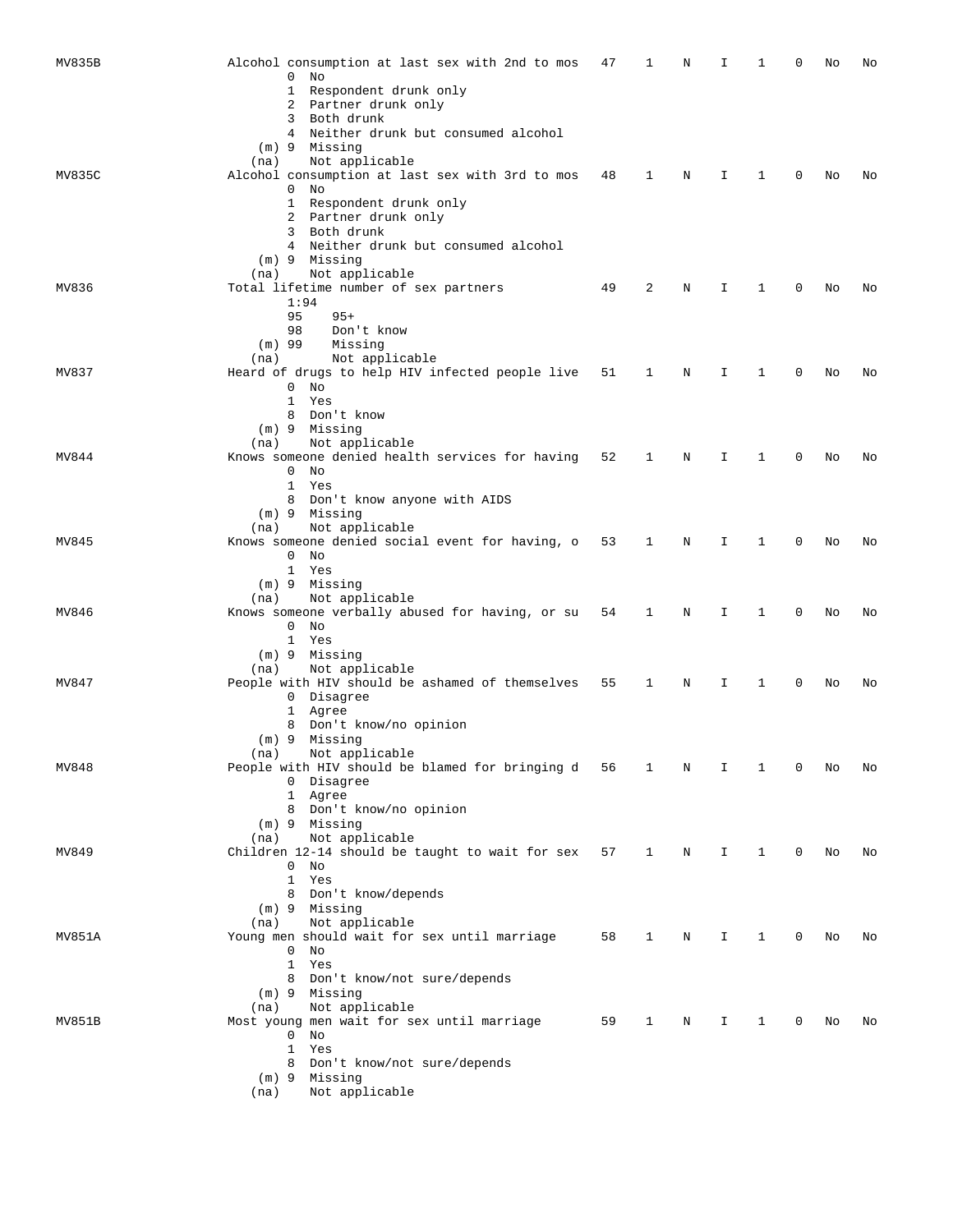| MV851C | $\mathbf 0$           | No              | Unmarried sexually active men should have only                   |  | 60 | 1 | N          | I            | 1            | 0            | No | No |
|--------|-----------------------|-----------------|------------------------------------------------------------------|--|----|---|------------|--------------|--------------|--------------|----|----|
|        | 1                     | Yes             |                                                                  |  |    |   |            |              |              |              |    |    |
|        |                       | (m) 9 Missing   | 8 Don't know/not sure/depends                                    |  |    |   |            |              |              |              |    |    |
|        | (na)                  |                 | Not applicable                                                   |  |    |   |            |              |              |              |    |    |
| MV851D | 0                     | No              | Most unmarried sexually active men have only on                  |  | 61 | 1 | N          | I            | 1            | 0            | No | No |
|        | 1                     | Yes             |                                                                  |  |    |   |            |              |              |              |    |    |
|        | 8                     | $(m)$ 9 Missing | Don't know/not sure/depends                                      |  |    |   |            |              |              |              |    |    |
|        | (na)                  |                 | Not applicable                                                   |  |    |   |            |              |              |              |    |    |
| MV851E |                       |                 | Married men should only have sex with their wiv                  |  | 62 | 1 | N          | I            | 1            | 0            | No | No |
|        | 0<br>1                | No<br>Yes       |                                                                  |  |    |   |            |              |              |              |    |    |
|        |                       |                 | 8 Don't know/not sure/depends                                    |  |    |   |            |              |              |              |    |    |
|        | (na)                  | (m) 9 Missing   | Not applicable                                                   |  |    |   |            |              |              |              |    |    |
| MV851F |                       |                 | Most married men only have sex with their wives                  |  | 63 | 1 | Ν          | I            | 1            | 0            | No | No |
|        | 1                     | $0$ No<br>Yes   |                                                                  |  |    |   |            |              |              |              |    |    |
|        | 8                     |                 | Don't know/not sure/depends                                      |  |    |   |            |              |              |              |    |    |
|        | (m) 9 Missing         |                 |                                                                  |  |    |   |            |              |              |              |    |    |
| MV851G | (na)                  |                 | Not applicable<br>Young women should wait for sex until marriage |  | 64 | 1 | Ν          | I            | 1            | 0            | No | No |
|        | 0                     | No              |                                                                  |  |    |   |            |              |              |              |    |    |
|        |                       | 1 Yes           | 8 Don't know/not sure/depends                                    |  |    |   |            |              |              |              |    |    |
|        | $(m)$ 9 Missing       |                 |                                                                  |  |    |   |            |              |              |              |    |    |
| MV851H | (na)                  |                 | Not applicable<br>Most young women wait for sex until marriage   |  | 65 | 1 | Ν          | I            | 1            | 0            | No | No |
|        |                       | $0$ No          |                                                                  |  |    |   |            |              |              |              |    |    |
|        |                       | 1 Yes           | 8 Don't know/not sure/depends                                    |  |    |   |            |              |              |              |    |    |
|        | $(m)$ 9 Missing       |                 |                                                                  |  |    |   |            |              |              |              |    |    |
|        | (na)                  |                 | Not applicable                                                   |  |    |   |            |              |              |              |    |    |
| MV851I | 0                     | No              | Unmarried sexually active women should have onl                  |  | 66 | 1 | N          | I            | 1            | 0            | No | No |
|        |                       | 1 Yes           |                                                                  |  |    |   |            |              |              |              |    |    |
|        | 8                     | (m) 9 Missing   | Don't know/not sure/depends                                      |  |    |   |            |              |              |              |    |    |
|        | (na)                  |                 | Not applicable                                                   |  |    |   |            |              |              |              |    |    |
| MV851J |                       | $0$ No          | Most unmarried sexually active women have only                   |  | 67 | 1 | Ν          | I            | 1            | 0            | No | No |
|        | 1                     | Yes             |                                                                  |  |    |   |            |              |              |              |    |    |
|        | 8                     |                 | Don't know/not sure/depends                                      |  |    |   |            |              |              |              |    |    |
|        | (m) 9 Missing<br>(na) |                 | Not applicable                                                   |  |    |   |            |              |              |              |    |    |
| MV851K |                       |                 | Married women should only have sex with their h                  |  | 68 | 1 | Ν          | I            | 1            | 0            | Νo | No |
|        |                       | $0$ No<br>1 Yes |                                                                  |  |    |   |            |              |              |              |    |    |
|        |                       |                 | 8 Don't know/not sure/depends                                    |  |    |   |            |              |              |              |    |    |
|        | (na)                  | $(m)$ 9 Missing | Not applicable                                                   |  |    |   |            |              |              |              |    |    |
| MV851L |                       |                 | Most married women only have sex with their hus 69 1             |  |    |   | $_{\rm N}$ | $\mathbf{I}$ | $\mathbf{1}$ | $\mathbf{0}$ | No | No |
|        |                       | $0$ No<br>1 Yes |                                                                  |  |    |   |            |              |              |              |    |    |
|        |                       |                 | 8 Don't know/not sure/depends                                    |  |    |   |            |              |              |              |    |    |
|        |                       | $(m)$ 9 Missing | Not applicable                                                   |  |    |   |            |              |              |              |    |    |
| MV852A | (na)                  |                 | How long ago first had sex with most recent par                  |  | 70 | 3 | N          | Ι.           | $\mathbf{1}$ | $\mathbf 0$  | No | No |
|        | 101                   |                 | $_{\rm Days}: 1$                                                 |  |    |   |            |              |              |              |    |    |
|        | 199                   | 102:198         | Days: number missing                                             |  |    |   |            |              |              |              |    |    |
|        | 201                   |                 | Weeks: 1                                                         |  |    |   |            |              |              |              |    |    |
|        | 299                   | 202:298         | Weeks: number missing                                            |  |    |   |            |              |              |              |    |    |
|        | 301                   |                 | Months: 1                                                        |  |    |   |            |              |              |              |    |    |
|        | 399                   | 302:398         | Months: number missing                                           |  |    |   |            |              |              |              |    |    |
|        | 401                   |                 | Years: 1                                                         |  |    |   |            |              |              |              |    |    |
|        |                       | 402:498         |                                                                  |  |    |   |            |              |              |              |    |    |
|        | 499<br>$(m)$ 999      |                 | Years: number missing<br>Missing                                 |  |    |   |            |              |              |              |    |    |
|        | (na)                  |                 | Not applicable                                                   |  |    |   |            |              |              |              |    |    |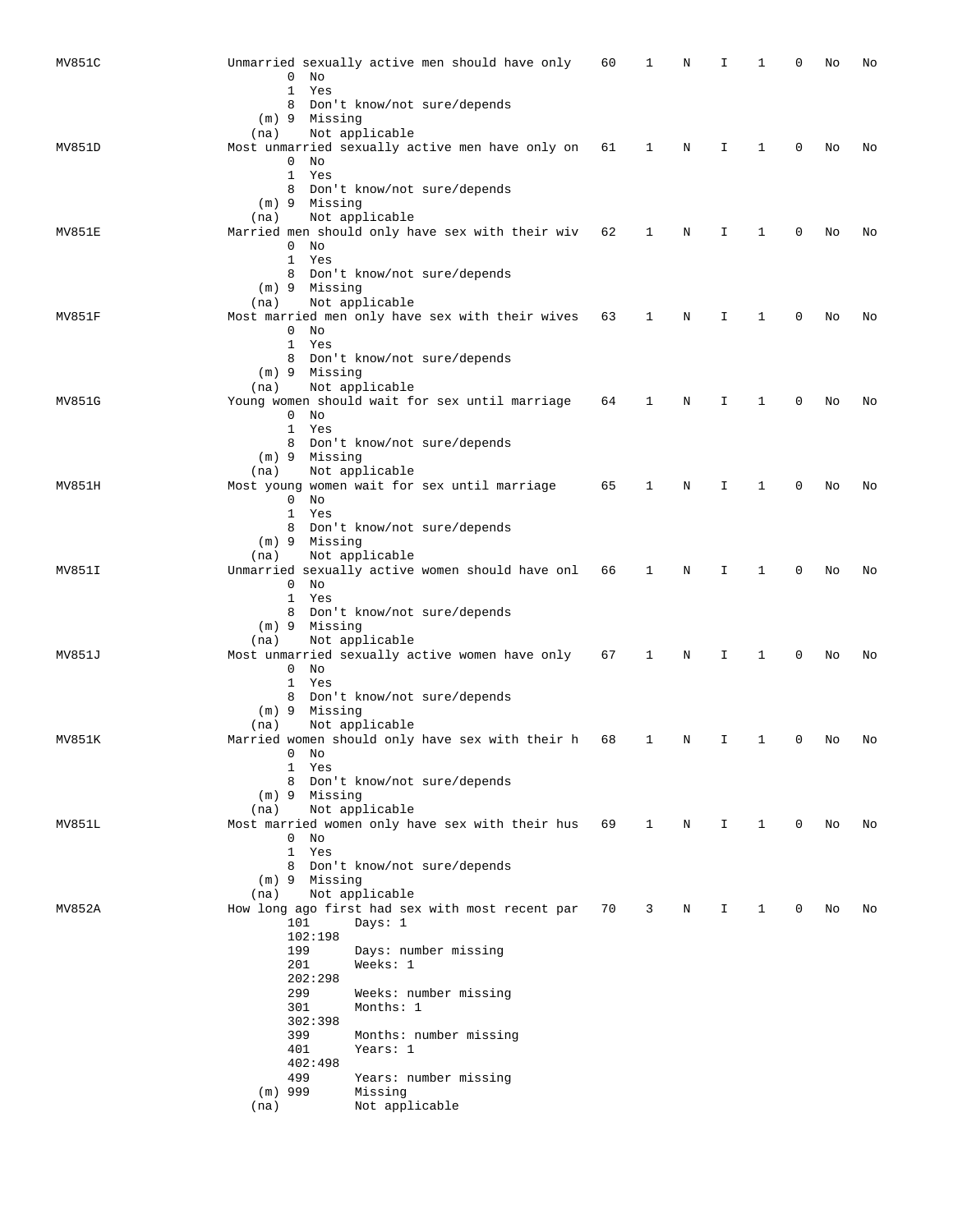| MV852B | 101<br>102:198                       | How long ago first had sex with 2nd most recent<br>Days: $1$ | 73 | 3            | Ν | I.          | $\mathbf{1}$ | 0           | No | No |
|--------|--------------------------------------|--------------------------------------------------------------|----|--------------|---|-------------|--------------|-------------|----|----|
|        | 199<br>201<br>202:298                | Days: number missing<br>Weeks: 1                             |    |              |   |             |              |             |    |    |
|        | 299<br>301<br>302:398                | Weeks: number missing<br>Months: 1                           |    |              |   |             |              |             |    |    |
|        | 399                                  | Months: number missing                                       |    |              |   |             |              |             |    |    |
|        | 401                                  | Years: 1                                                     |    |              |   |             |              |             |    |    |
|        | 402:498                              |                                                              |    |              |   |             |              |             |    |    |
|        | 499                                  | Years: number missing                                        |    |              |   |             |              |             |    |    |
|        | $(m)$ 999                            | Missing                                                      |    |              |   |             |              |             |    |    |
|        | (na)                                 | Not applicable                                               |    |              |   |             |              |             |    |    |
| MV852C |                                      | How long ago first had sex with 3rd most recent              | 76 | 3            | N | $\mathbf I$ | $\mathbf{1}$ | 0           | No | No |
|        | 101                                  | Days: $1$                                                    |    |              |   |             |              |             |    |    |
|        | 102:198<br>199                       | Days: number missing                                         |    |              |   |             |              |             |    |    |
|        | 201                                  | Weeks: 1                                                     |    |              |   |             |              |             |    |    |
|        | 202:298                              |                                                              |    |              |   |             |              |             |    |    |
|        | 299                                  | Weeks: number missing                                        |    |              |   |             |              |             |    |    |
|        | 301                                  | Months: 1                                                    |    |              |   |             |              |             |    |    |
|        | 302:398                              |                                                              |    |              |   |             |              |             |    |    |
|        | 399                                  | Months: number missing                                       |    |              |   |             |              |             |    |    |
|        | 401                                  | Years: 1                                                     |    |              |   |             |              |             |    |    |
|        | 402:498                              |                                                              |    |              |   |             |              |             |    |    |
|        | 499<br>$(m)$ 999                     | Years: number missing<br>Missing                             |    |              |   |             |              |             |    |    |
|        | (na)                                 | Not applicable                                               |    |              |   |             |              |             |    |    |
| MV853A |                                      | Times in last 12 months had sex with most recen              | 79 | 2            | N | $\mathbf I$ | $\mathbf{1}$ | $\Omega$    | No | No |
|        | 1:94                                 |                                                              |    |              |   |             |              |             |    |    |
|        | 95<br>$95+$                          |                                                              |    |              |   |             |              |             |    |    |
|        | 98                                   | Don't know                                                   |    |              |   |             |              |             |    |    |
|        | $(m)$ 99                             | Missing                                                      |    |              |   |             |              |             |    |    |
|        | (na)                                 | Not applicable                                               |    |              |   |             |              |             |    |    |
| MV853B | 1:94<br>95<br>$95+$                  | Times in last 12 months had sex with 2nd most r              | 81 | 2            | N | $\mathbf I$ | $\mathbf{1}$ | $\Omega$    | No | No |
|        | 98                                   | Don't know                                                   |    |              |   |             |              |             |    |    |
|        | $(m)$ 99                             | Missing                                                      |    |              |   |             |              |             |    |    |
|        | (na)                                 | Not applicable                                               |    |              |   |             |              |             |    |    |
| MV853C | 1:94                                 | Times in last 12 months had sex with 3rd most r              | 83 | 2            | N | $\mathbf I$ | $\mathbf{1}$ | 0           | No | No |
|        | 95<br>$95+$                          |                                                              |    |              |   |             |              |             |    |    |
|        | 98                                   | Don't know                                                   |    |              |   |             |              |             |    |    |
|        | $(m)$ 99                             | Missing                                                      |    |              |   |             |              |             |    |    |
|        | (na)                                 | Not applicable                                               |    |              |   |             |              |             |    |    |
| MV854A | Concurrent sexual partners<br>$0$ No |                                                              | 85 | $\mathbf{1}$ | N | $\mathbf I$ | $\mathbf{1}$ | 0           | No | No |
|        | 1 Yes                                |                                                              |    |              |   |             |              |             |    |    |
|        | $(m)$ 9 Missing                      |                                                              |    |              |   |             |              |             |    |    |
| MV854B |                                      | Cumulative concurrent sexual partners                        | 86 | 1            | N | I           | $\mathbf{1}$ | $\mathbf 0$ | No | No |
|        | $0$ No                               |                                                              |    |              |   |             |              |             |    |    |
|        | 1 Yes                                |                                                              |    |              |   |             |              |             |    |    |
|        | (m) 9 Missing                        |                                                              |    |              |   |             |              |             |    |    |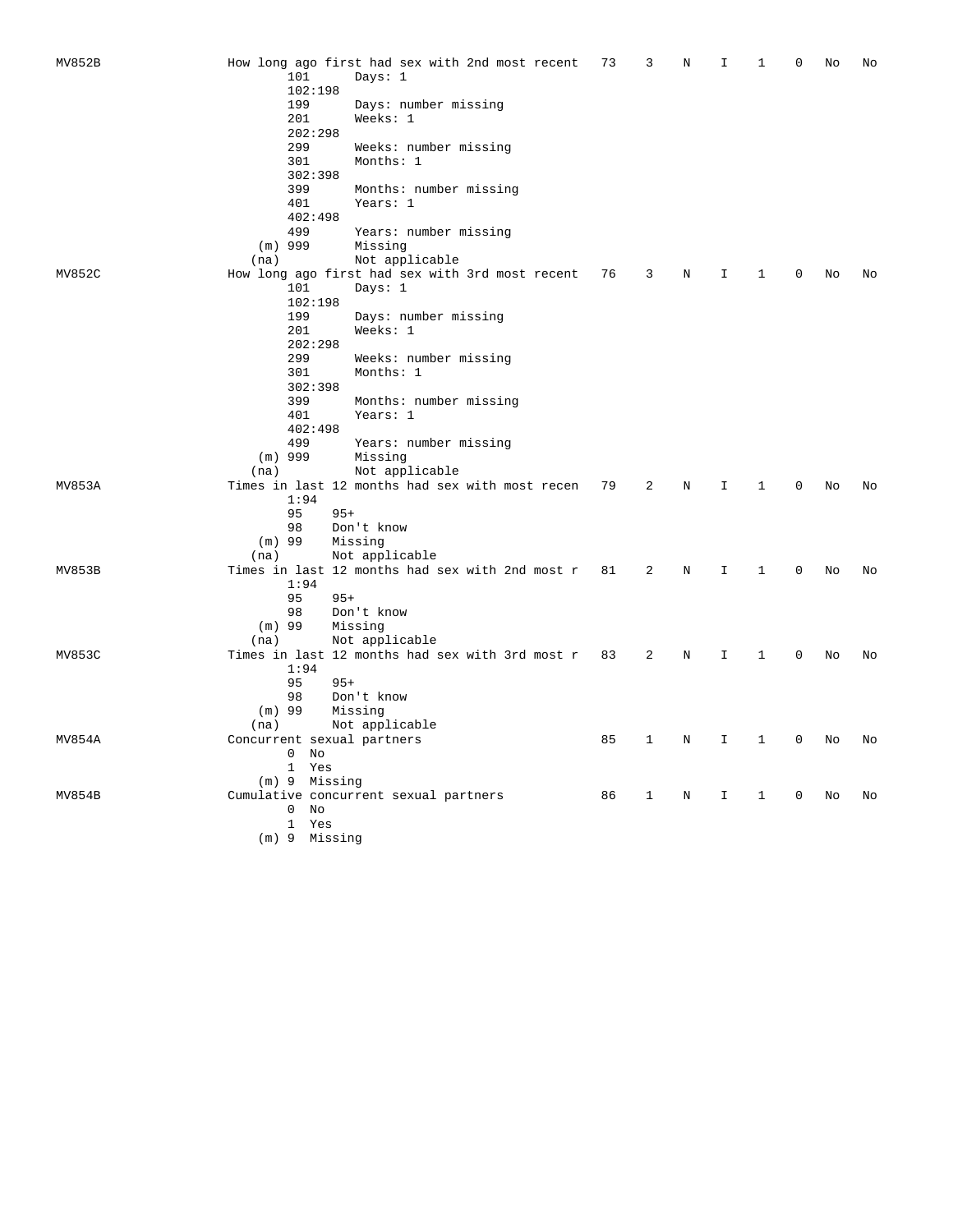Level: MAN Record: Female Genital Cutting\*\*\*

| Item Name | Item Label<br>___________________________                                   | Start Len Type Type Occ Dec Char Fill |              |             | Data Item    |                              |                |    | Dec Zero |
|-----------|-----------------------------------------------------------------------------|---------------------------------------|--------------|-------------|--------------|------------------------------|----------------|----|----------|
| MCASEID   | (id) Case Identification                                                    | $\mathbf{1}$                          | 15           | ΑN          | I.           | 1                            | 0              | No | No       |
|           | (record type)                                                               | 16                                    | 3            | AN          | $\mathbf{I}$ | $\mathbf{1}$                 | 0              | No | No       |
| MG100     | Ever heard of female circumcision<br>$0$ No                                 | 19                                    | $\mathbf{1}$ | $\mathbf N$ | $\mathbf{I}$ | $\mathbf{1}$                 | $\overline{0}$ | No | No       |
|           | 1 Yes                                                                       |                                       |              |             |              |                              |                |    |          |
|           | (m) 9 Missing                                                               |                                       |              |             |              |                              |                |    |          |
|           | (na) Not applicable                                                         |                                       |              |             |              |                              | $\mathbf 0$    |    |          |
| MG101     | Ever heard of genital cutting (probed) 20<br>$0$ No                         |                                       | $\mathbf{1}$ | N           |              | $1 \quad 1$                  |                | No | No       |
|           | 1 Yes                                                                       |                                       |              |             |              |                              |                |    |          |
|           | (m) 9 Missing                                                               |                                       |              |             |              |                              |                |    |          |
| MG117A    | (na) Not applicable<br>Female circumcision benefit: cleanliness/hygien 21 1 |                                       |              | $\mathbf N$ |              | $\mathbf{I}$<br>$\mathbf{1}$ | $\mathbf{0}$   | No | No       |
|           | 0 No                                                                        |                                       |              |             |              |                              |                |    |          |
|           | 1 Yes                                                                       |                                       |              |             |              |                              |                |    |          |
|           | (m) 9 Missing                                                               |                                       |              |             |              |                              |                |    |          |
|           | (na) Not applicable                                                         |                                       |              |             |              |                              |                |    |          |
| MG117B    | Female circumcision benefit: social acceptance 22 1<br>$0$ No               |                                       |              | N           | $\mathbf I$  | 1                            | 0              | No | No       |
|           | 1 Yes                                                                       |                                       |              |             |              |                              |                |    |          |
|           | (m) 9 Missing                                                               |                                       |              |             |              |                              |                |    |          |
|           | (na) Not applicable                                                         |                                       |              |             |              |                              |                |    |          |
| MG117C    | Female circumcision benefit: better marriage pr 23 1<br>$0$ No              |                                       |              | $_{\rm N}$  | Ι.           | 1                            | 0              | No | No       |
|           | 1 Yes                                                                       |                                       |              |             |              |                              |                |    |          |
|           | (m) 9 Missing                                                               |                                       |              |             |              |                              |                |    |          |
|           | (na) Not applicable                                                         |                                       |              |             |              |                              |                |    |          |
| MG117D    | Female circumcision benefit: virginity/prevent 24 1 N                       |                                       |              |             | $\mathbf{I}$ | $\mathbf{1}$                 | $\mathbf 0$    | No | No       |
|           | $0$ No<br>1 Yes                                                             |                                       |              |             |              |                              |                |    |          |
|           | (m) 9 Missing                                                               |                                       |              |             |              |                              |                |    |          |
|           | Not applicable<br>(na)                                                      |                                       |              |             |              |                              |                |    |          |
| MG117E    | Female circumcision benefit: greater sexual ple 25                          |                                       | $\mathbf{1}$ | $_{\rm N}$  | $\mathbf{I}$ | $\mathbf{1}$                 | 0              | No | No       |
|           | 0 No<br>1 Yes                                                               |                                       |              |             |              |                              |                |    |          |
|           | (m) 9 Missing                                                               |                                       |              |             |              |                              |                |    |          |
|           | (na) Not applicable                                                         |                                       |              |             |              |                              |                |    |          |
| MG117F    | Female circumcision benefit: religious approval 26 1                        |                                       |              | N           | $\mathbf{I}$ | $\mathbf{1}$                 | $\mathbf 0$    | No | No       |
|           | 0 No<br>1 Yes                                                               |                                       |              |             |              |                              |                |    |          |
|           | (m) 9 Missing                                                               |                                       |              |             |              |                              |                |    |          |
|           | (na) Not applicable                                                         |                                       |              |             |              |                              |                |    |          |
| MG117G    | Female circumcision benefit: CS                                             | 27                                    | 1            | Ν           | I            | 1                            | 0              | No | No       |
|           | $0$ No                                                                      |                                       |              |             |              |                              |                |    |          |
|           | 1 Yes<br>(m) 9 Missing                                                      |                                       |              |             |              |                              |                |    |          |
|           | Not applicable<br>(na)                                                      |                                       |              |             |              |                              |                |    |          |
| MG117H    | Female circumcision benefit: CS                                             | 28                                    | 1            | N           | I            | 1                            | 0              | No | No       |
|           | $0$ No                                                                      |                                       |              |             |              |                              |                |    |          |
|           | 1 Yes<br>(m) 9 Missing                                                      |                                       |              |             |              |                              |                |    |          |
|           | Not applicable<br>(na)                                                      |                                       |              |             |              |                              |                |    |          |
| MG117I    | Female circumcision benefit: CS                                             | 29                                    | $\mathbf 1$  | N           | I.           | 1                            | 0              | No | No       |
|           | $0$ No                                                                      |                                       |              |             |              |                              |                |    |          |
|           | 1 Yes<br>$(m)$ 9 Missing                                                    |                                       |              |             |              |                              |                |    |          |
|           | Not applicable<br>(na)                                                      |                                       |              |             |              |                              |                |    |          |
| MG117J    | Female circumcision benefit: CS                                             | 30                                    | 1            | N           | Ι            | 1                            | 0              | No | No       |
|           | $0$ No                                                                      |                                       |              |             |              |                              |                |    |          |
|           | 1 Yes<br>$(m)$ 9 Missing                                                    |                                       |              |             |              |                              |                |    |          |
|           | Not applicable<br>(na)                                                      |                                       |              |             |              |                              |                |    |          |
| MG117X    | Female circumcision benefit: other                                          | 31                                    | 1            | Ν           | Ι.           | 1                            | 0              | No | No       |
|           | $0$ No                                                                      |                                       |              |             |              |                              |                |    |          |
|           | 1 Yes                                                                       |                                       |              |             |              |                              |                |    |          |
|           | (m) 9 Missing<br>Not applicable<br>(na)                                     |                                       |              |             |              |                              |                |    |          |
| MG117Y    | No benefit from female circumcision                                         | 32                                    | 1            | N           | I.           | 1                            | 0              | No | No       |
|           | $0$ No                                                                      |                                       |              |             |              |                              |                |    |          |
|           | 1 Yes                                                                       |                                       |              |             |              |                              |                |    |          |
|           | (m) 9 Missing                                                               |                                       |              |             |              |                              |                |    |          |
|           | Not applicable<br>(na)                                                      |                                       |              |             |              |                              |                |    |          |